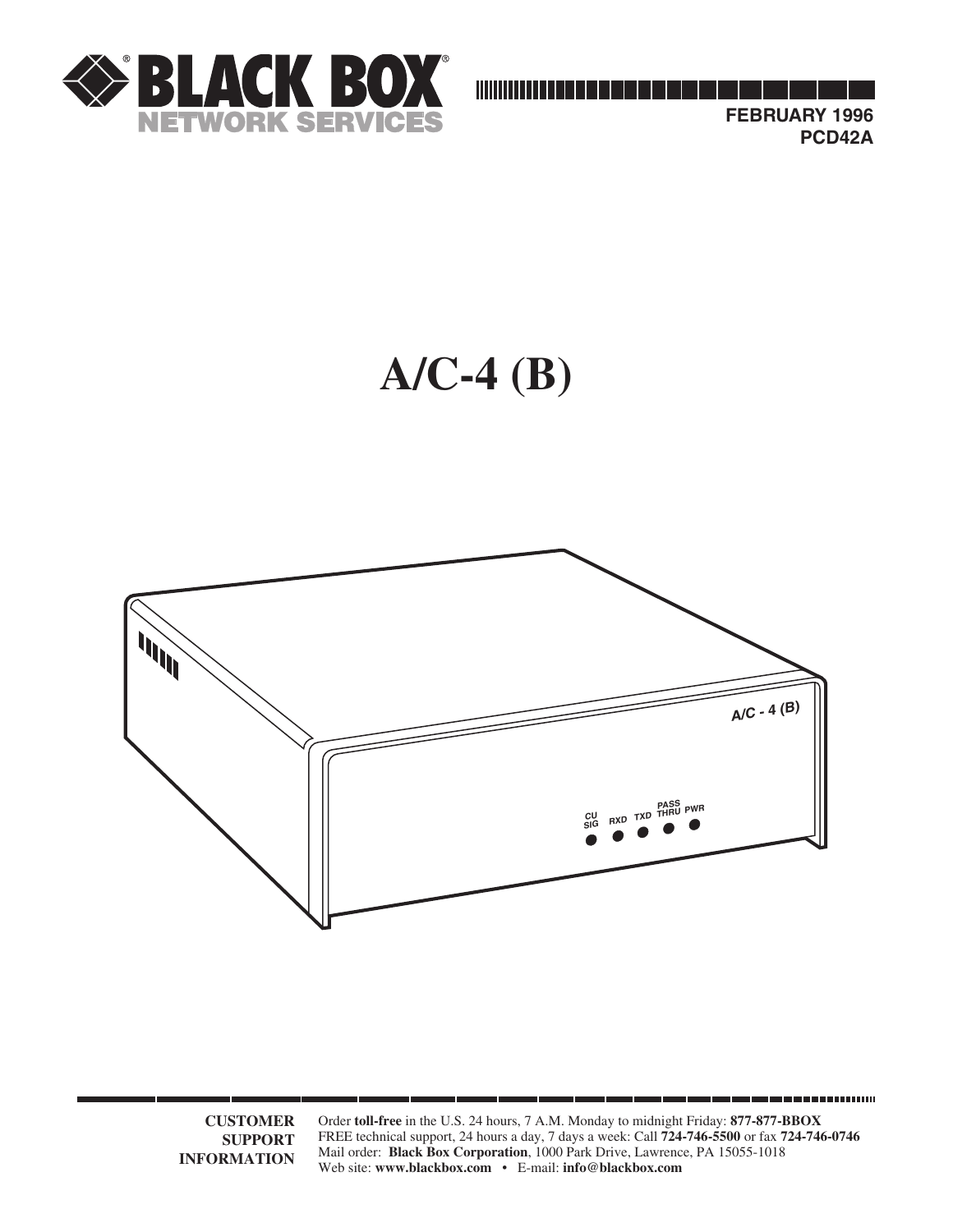#### **FEDERAL COMMUNICATIONS COMMISSION RADIO FREQUENCY INTERFERENCE STATEMENT**

This equipment generates, uses, and can radiate radio frequency energy and if not installed and used properly, that is, in strict accordance with the manufacturer's instructions, may cause interference to radio communication. It has been tested and found to comply with the limits for a Class B computing device in accordance with the specifications in Subpart J of Part 15 of FCC Rules, which are designed to provide reasonable protection against such interference when the equipment is operated in a commercial environment. Operation of this equipment in a residential area is likely to cause interference, in which case the user at his own expense will be required to take whatever measures may be required to correct the interference.

Changes or modifications not expressly approved by the party responsible for compliance could void the user's authority to operate the equipment.

*This digital apparatus does not exceed the Class B limits for Radio noise emission from digital apparatus set out in the Radio Interference Regulation of Industry Canada.*

*Le présent appareil numérique n'émet pas de bruits radioélectriques dépassant les limites applicables aux appareils numériques de la classe B prescrites dans le Règlement sur le brouillage radioélectrique édicté par Industrie Canada.*

#### **TRADEMARKS**

IBM® is a registered trademark of IBM Corporation. DEC™, VT52™, VT100™, VT101™, VT102™, VT125™, and VAX™ are trademarks of Compaq Computer Corporation. Radio Shack® is a registered trademark of Tandy Corporation. Qume® is a registered trademark of DTC Data Technology. Falco FAME-II™ is a trademark of FALCO Data Products, Inc. Tymshare® is a registered trademark of McDonnell Daglas Corporation. Freedom® is a registered trademark of Liberty Electronics USA. ADDS®, Regent®, and Viewpoint® are registered trademarks of Applied Digital Data Systems, Inc. Honeywell® is a registered trademark of Honeywell. Televideo® is a registered trademark of TeleVideo Systems, Inc. Hazeltine® is a registered trademark of Hazeltine Corporation. HP® and Hewlett Packard® are registered trademarks of Hewlett-Packard. NCR® is a registered trademark of NCR Corporation. Zenith® is a registered trademark of Zenith Electronics Corporation. C.Itoh® is a registered trademark of C.Itoh Electronics, Inc. Anderson Jacobsen ® is a registered trademark of Anderson Jacobsen, Inc. Beehive® is a registered trademark of Beehive International. Lear Siegler® is a registered trademark of Lear Siegler, Inc. Soroc™ is a trademark of Soroc Technology, Inc. Northern Telecom® is a registered trademark of Nortel Networks. Dasher® is a registered trademark of Data General, aDivision of EMC. HDS™ is a trademark of Gda Gesellschaft Fur Digitale. Wyse® and WY® are registered trademarks of Wyse Technology. Microterm® is a registered trademark of Digi-log Systems, Inc. Displayphone® is a registered trademark of Nortel Networks. Informer® is a registered trademark of Informer Computer Terminals, Inc.

*All applied-for and registered trademarks are the property of their respective owners.*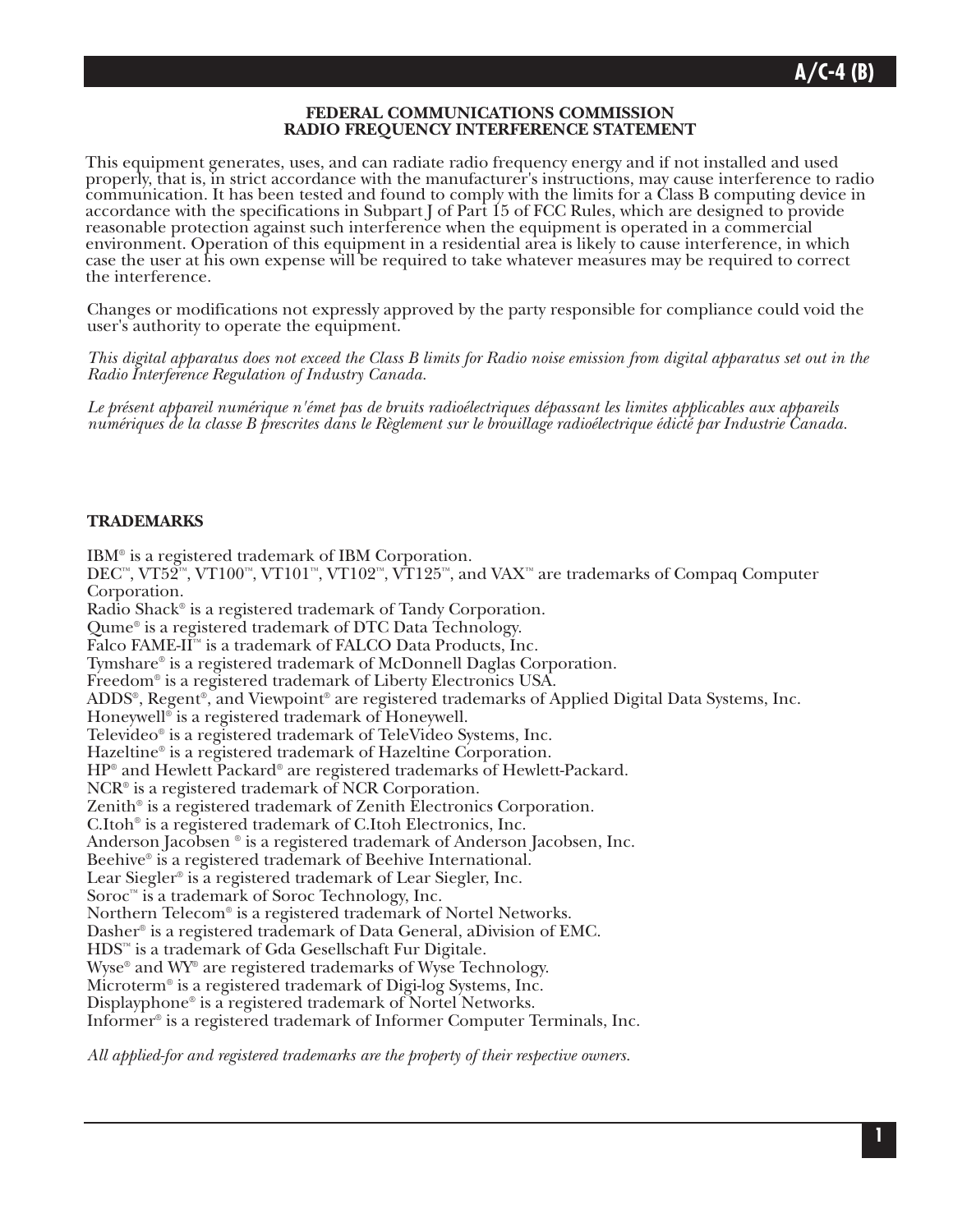## Contents

| 1. |     |       |  |  |  |  |  |
|----|-----|-------|--|--|--|--|--|
|    | 1.1 |       |  |  |  |  |  |
|    |     | 1.1.1 |  |  |  |  |  |
|    |     | 1.1.2 |  |  |  |  |  |
|    | 1.2 |       |  |  |  |  |  |
|    | 1.3 |       |  |  |  |  |  |
|    |     | 1.3.1 |  |  |  |  |  |
|    |     | 1.3.2 |  |  |  |  |  |
|    |     | 1.3.3 |  |  |  |  |  |
|    |     | 1.3.4 |  |  |  |  |  |
|    | 1.4 |       |  |  |  |  |  |
|    | 1.5 |       |  |  |  |  |  |
|    | 1.6 |       |  |  |  |  |  |
| 2. |     |       |  |  |  |  |  |
|    | 2.1 |       |  |  |  |  |  |
|    |     | 2.1.1 |  |  |  |  |  |
|    |     | 2.1.2 |  |  |  |  |  |
| 3. |     |       |  |  |  |  |  |
|    | 3.1 |       |  |  |  |  |  |
|    |     | 3.1.1 |  |  |  |  |  |
|    |     | 3.1.2 |  |  |  |  |  |
|    |     |       |  |  |  |  |  |
|    |     | 3.1.3 |  |  |  |  |  |
|    |     | 3.1.4 |  |  |  |  |  |
|    | 3.2 |       |  |  |  |  |  |
|    |     | 3.2.1 |  |  |  |  |  |
|    |     | 3.2.2 |  |  |  |  |  |
|    | 3.3 |       |  |  |  |  |  |
| 4. |     |       |  |  |  |  |  |
|    | 4.1 |       |  |  |  |  |  |
|    | 4.2 |       |  |  |  |  |  |
|    | 4.3 |       |  |  |  |  |  |
|    |     | 4.3.1 |  |  |  |  |  |
|    |     | 4.3.2 |  |  |  |  |  |
|    | 4.4 |       |  |  |  |  |  |
| 5. |     |       |  |  |  |  |  |
|    | 5.1 |       |  |  |  |  |  |
|    |     |       |  |  |  |  |  |
|    |     | 5.1.2 |  |  |  |  |  |
|    |     | 5.1.3 |  |  |  |  |  |
|    |     | 5.1.4 |  |  |  |  |  |
|    | 5.2 |       |  |  |  |  |  |
|    | 5.3 |       |  |  |  |  |  |
|    |     | 5.3.1 |  |  |  |  |  |
|    |     | 5.3.2 |  |  |  |  |  |
|    |     | 5.3.3 |  |  |  |  |  |
|    |     | 5.3.4 |  |  |  |  |  |
|    |     | 5.3.5 |  |  |  |  |  |
|    |     | 5.3.6 |  |  |  |  |  |
|    | 5.4 |       |  |  |  |  |  |
|    |     | 5.4.1 |  |  |  |  |  |
|    |     | 5.4.2 |  |  |  |  |  |
|    |     | 5.4.3 |  |  |  |  |  |
|    |     |       |  |  |  |  |  |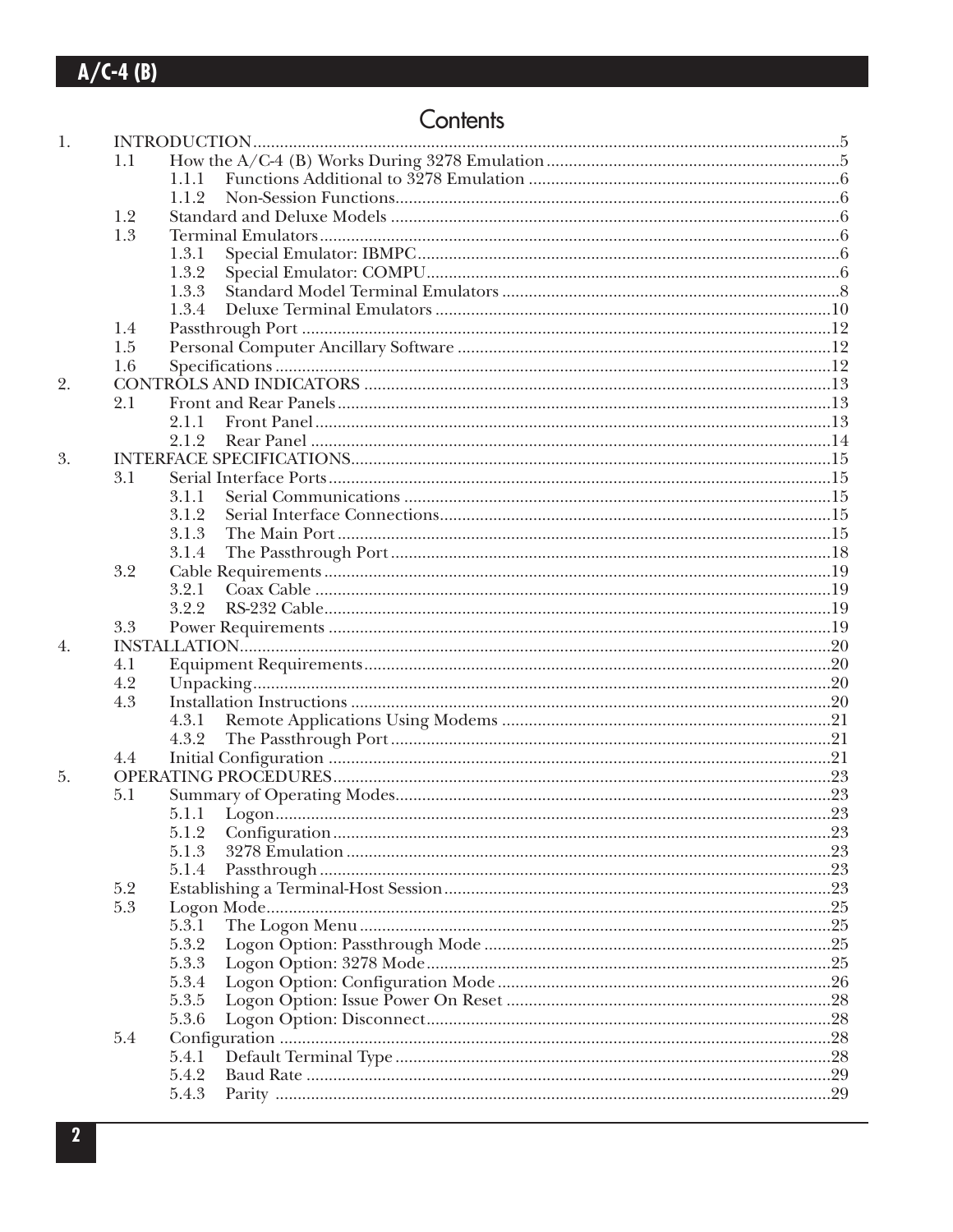|    |                | 5.4.4  |     |
|----|----------------|--------|-----|
|    |                | 5.4.5  |     |
|    |                | 5.4.6  |     |
|    |                | 5.4.7  |     |
|    |                | 5.4.8  |     |
|    |                | 5.4.9  |     |
|    |                | 5.4.10 |     |
|    |                |        |     |
|    |                |        |     |
|    |                |        |     |
|    |                |        |     |
|    |                |        |     |
|    |                |        |     |
|    |                |        |     |
| 6. |                |        |     |
|    | 6.1            |        |     |
|    |                | 6.1.1  |     |
|    |                | 6.1.2  |     |
|    |                | 6.1.3  |     |
|    |                | 6.1.4  |     |
|    | 6.2            |        |     |
|    |                | 6.2.1  |     |
|    |                | 6.2.2  |     |
|    |                | 6.2.3  |     |
|    | 6.3            |        |     |
|    | 6.4            |        |     |
|    | 6.5            |        |     |
|    | 6.6            |        |     |
| 7. |                |        |     |
|    |                |        |     |
|    |                |        |     |
|    |                |        |     |
|    | C.1            |        |     |
|    | C.2            |        |     |
|    |                |        |     |
|    | D.1            |        |     |
|    |                |        |     |
|    | E.I            |        |     |
|    | E.2            |        | 54  |
|    | E.3            |        | .54 |
|    | E.4            |        | .54 |
|    | E.5            |        | 54  |
|    |                |        | .57 |
|    | F <sub>1</sub> |        | .57 |
|    | F.2            |        |     |
|    | F.3            |        |     |
|    | F.4            |        | .57 |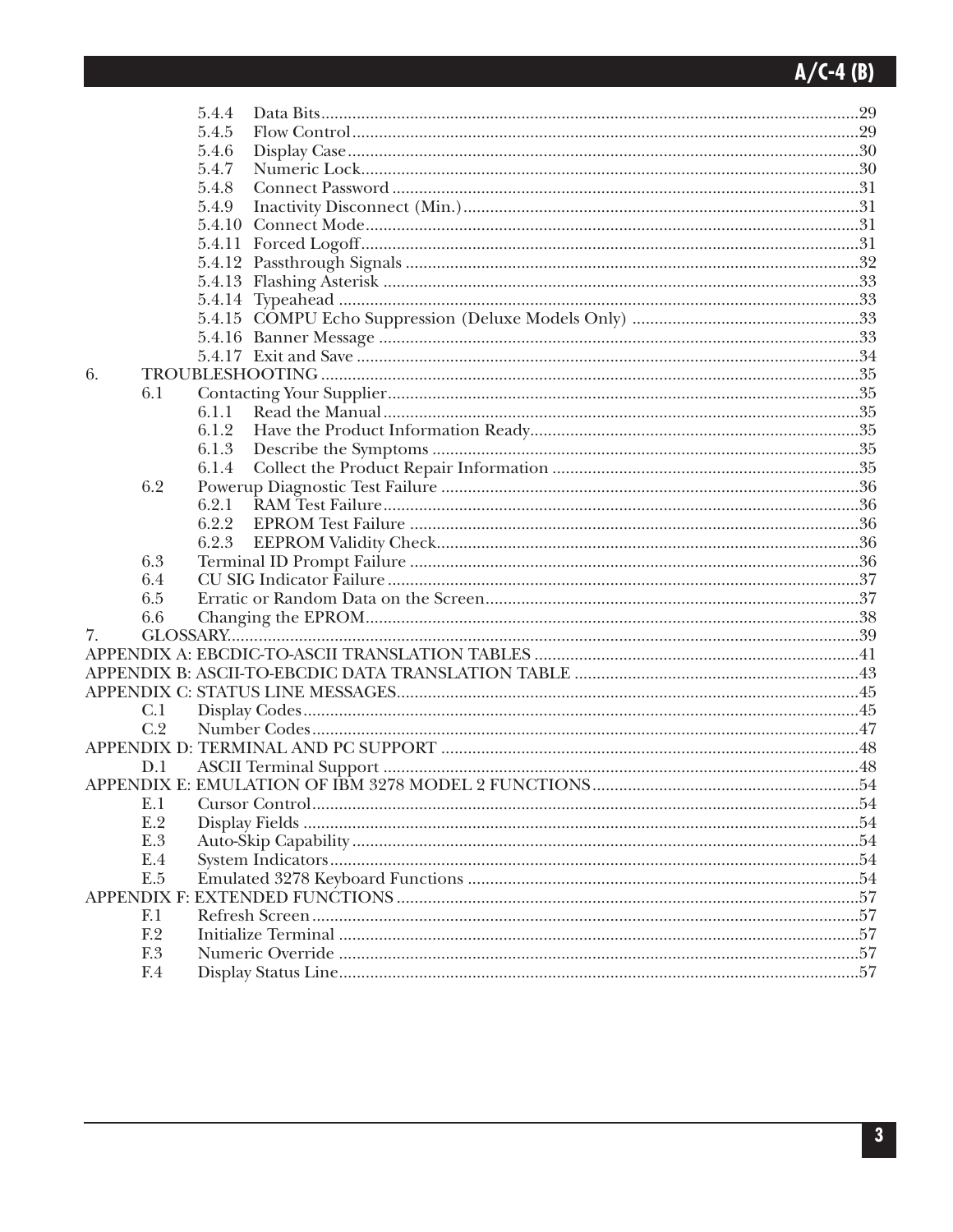| G.1  |  |
|------|--|
| G.2  |  |
| G.3  |  |
| G.4  |  |
| G.5  |  |
| G.6  |  |
| G.7  |  |
| G.8  |  |
| G.9  |  |
| G.10 |  |
| G.11 |  |
| G.12 |  |
| G.13 |  |
| G.14 |  |
| G.15 |  |
| G.16 |  |
| G.17 |  |
| G.18 |  |
| G.19 |  |
| G.20 |  |
| G.21 |  |
| G.22 |  |
| G.23 |  |
| G.24 |  |
| G.25 |  |
| G.26 |  |
| G.27 |  |
| G.28 |  |
| G.29 |  |
| G.30 |  |
| G.31 |  |
| G.32 |  |
| G.33 |  |
| G.34 |  |
| G.35 |  |
| G.36 |  |
| G.37 |  |
| G.38 |  |
| G.39 |  |
| G.40 |  |
| G.41 |  |
| G.42 |  |
| G.43 |  |
| G.44 |  |
| G.45 |  |
| G.46 |  |
| G.47 |  |
| G.48 |  |
| G.49 |  |
| G.50 |  |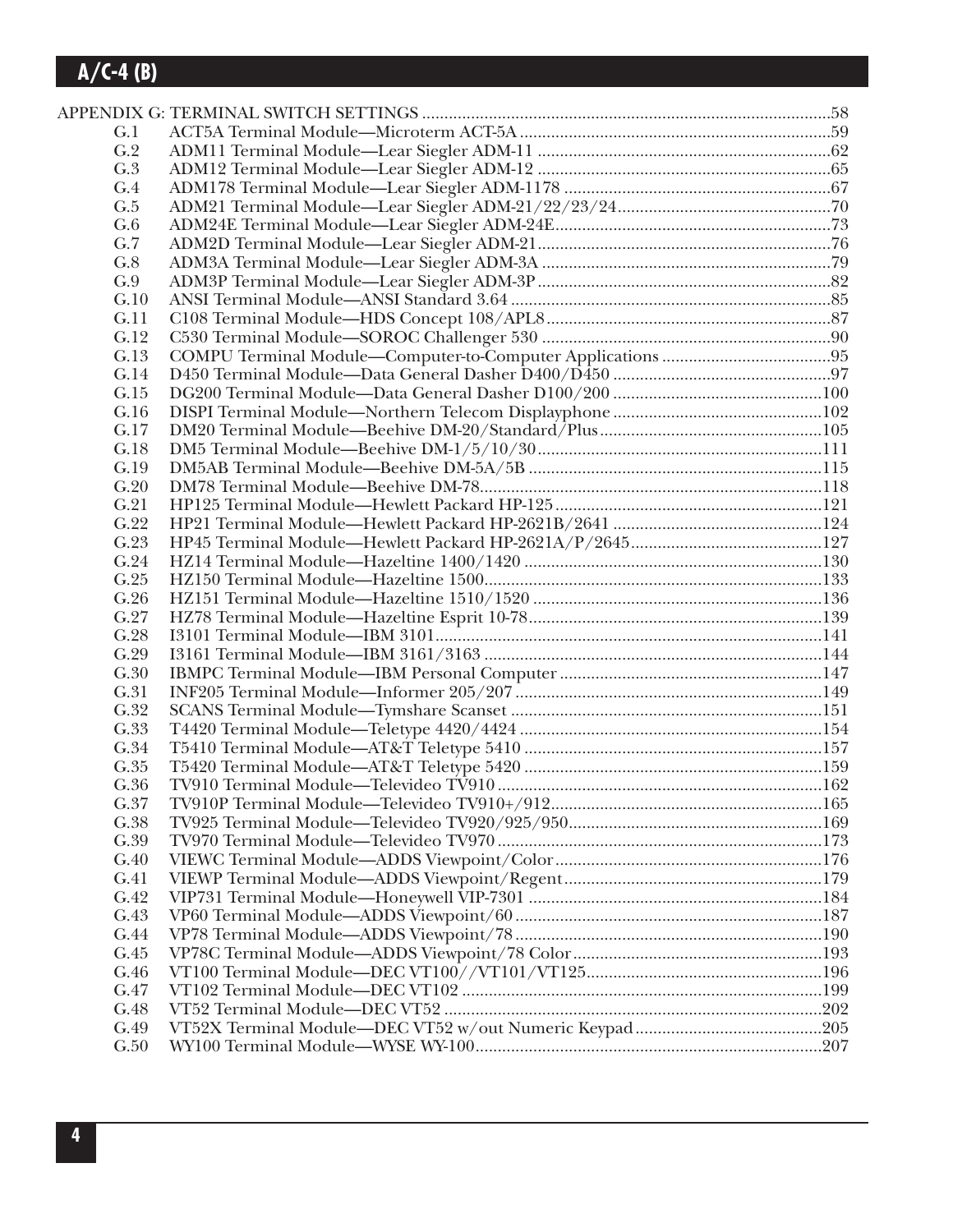# 1. Introduction

The  $A/C-4$  (B) is a protocol converter which allows some asynchronous terminals to emulate the keyboard and display functions of an IBM® 3278 Model 2 terminal. The A/C-4 (B) connects the async devices to an IBM host through an IBM 3174, 3274, or 3276 controller.

## **NOTE**

**For IBM 3174 Control Unit support, the A/C-4 (B) requires firmware version 2.09 or above. Call your supplier for more information.**

The A/C-4 (B) Standard and Deluxe models are both standalone units. The A/C-4 (B) offers the following capabilities and types.

- **Emulation —** All A/C-4 (B) models provide the same 3278 emulation functions.
- **Emulators** The Standard model allows 13 terminal types to emulate the IBM 3278 Model 2 terminal. The Deluxe model supports approximately 60 terminal types.

• **Type —** The Standard and Deluxe models are both standalone units, as illustrated in Figure 1-1.

### **1.1 How the A/C-4 (B) Works During 3278 Emulation**

The A/C-4 (B) connects an asynchronous (ASCII) terminal to an IBM host. 3278 Emulation allows the async terminal to emulate the keyboard and display functions of an IBM 3278 Model 2 terminal. The standard model supports 13 terminal types; the Deluxe model supports approximately 60 terminal types. The terminals supported are listed in Table 1-1 for the Standard model and Table 1-2 for the Deluxe model. 3278 key functions and other technical information are listed in **Appendixes D** through **G**.

3278 emulation may be specified as the initial connect mode, the first operation when connecting the terminal and the  $A/\overline{C}$ -4 (B). If 3278 emulation is the connect mode, emulation after powerup, unless a connect password is set. In this case, emulation begins after entering the password. The logon menu is redisplayed when terminating 3278 emulation.



**Figure 1-1. A/C-4 (B) Unit.**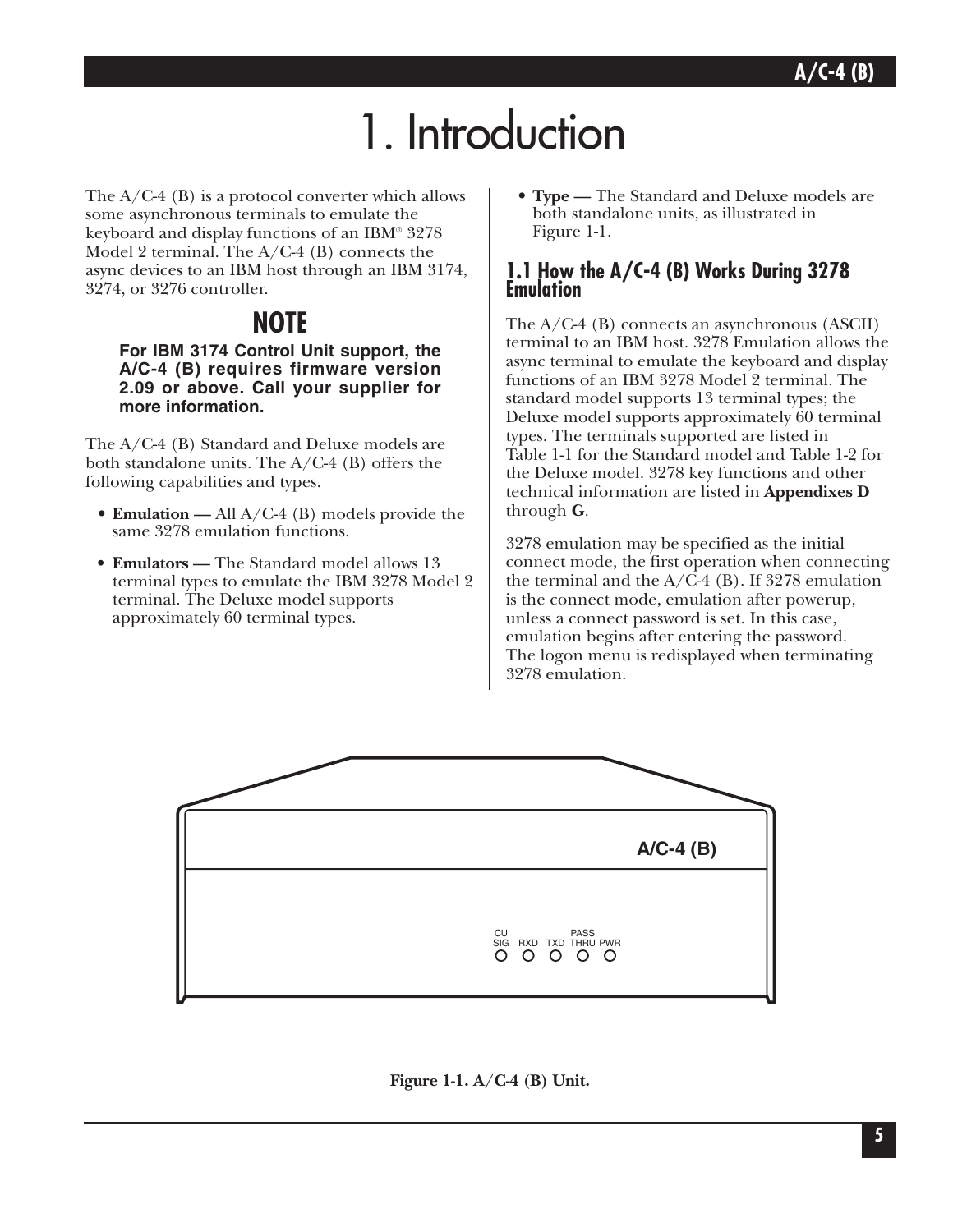The factory sets logon as the initial connect mode, with the logon menu offering 3278 emulation as an option. However, 3278 emulation can be specified in the configurator as the initial connect mode.

#### **1.1.1 FUNCTIONS ADDITIONAL TO 3278 EMULATION**

In addition to emulating the IBM 3278 keyboard and terminal functions, all A/C-4 (B) models provide the following features:

- **Numeric override** Allows non-numeric data to be input into numeric fields.
- **Refresh screen —** Redisplays the contents of the display buffer currently in use.
- **Initialize terminal —** Allows the user to return to the main prompt (Enter Terminal Type). Selecting a valid type produces the logon menu, with options for using the  $A/C-4$  (B) (for example, to reconfigure the unit, generate a power-on reset, etc).
- **Display status line —** Sets the status line display on or off.

#### **1.1.2 NON-SESSION FUNCTIONS**

All A/C-4 (B) models also provide features which are independent of the IBM terminal-controller session:

- Selectable baud rate, parity, data length, and flow control, which are specified to match the async terminal's requirements.
- Disconnect due to terminal inactivity (0 to 30) minutes).
- Password protection when connecting the terminal and the  $A/C-4$  (B).
- Selectable mode of operation when connecting the terminal and the  $A/C-4$  (B): Logon Mode or 3278 emulation.
- Forced logoff option, which notifies the host application of improper logoff.
- Password protection against unauthorized access to the configurator, preventing unauthorized reconfiguration of the A/C-4 (B).

## **1.2 Standard and Deluxe Models**

Both Standard and Deluxe models offer 3278 emulation. The only difference is that the Standard model provides emulators for approximately 13 terminal types, and the Deluxe model provides emulators for approximately 60 terminal types.

Both models also offer an optional RS-232 passthrough port, in addition to the main RS-232 port. The passthrough port permits the  $A/C-4$  (B) to connect to another asynchronous device, such as a minicomputer, allowing communication between that device and the async terminal.

A DTE/DCE switch that allows the main RS-232 port to interface as data terminal equipment or data communications equipment. Use the DCE setting to connect directly to an async terminal (without a crossover cable). Use the DTE settings to connect through modems. Figure 1-2 shows two ways the A/C-4 (B) Standard and Deluxe models connect IBM host equipment to asynchronous devices.

## **1.3 Terminal Emulators**

Terminal emulators provide the conversion functions and other facilities which allow an asynchronous terminal to emulate the keyboard and display functions of an IBM 3278 Model 2 terminal. The user selects the emulator which allows a particular terminal to emulate the IBM 3278. Two emulators support specialized applications: IBMPC and COMPU.

#### **1.3.1 SPECIAL EMULATOR: IBMPC**

The IBMPC emulator is used with the IBM PC and compatibles in conjunction with local-data file transfer software.

#### **1.3.2 SPECIAL EMULATOR: COMPU**

COMPU (computer to computer) simplifies the interface between and IBM host and micro-, mini-, and instrumentation computers. It is used primarily for file transfer between and asynchronous device and an IBM host. The device may be a computer, bar code reader, scanner, etc. COMPU automatically suppresses all screen- formatting commands usually generated by the A/C-4 (B), allowing the transmission of data (without command characters) between the async device and the IBM host.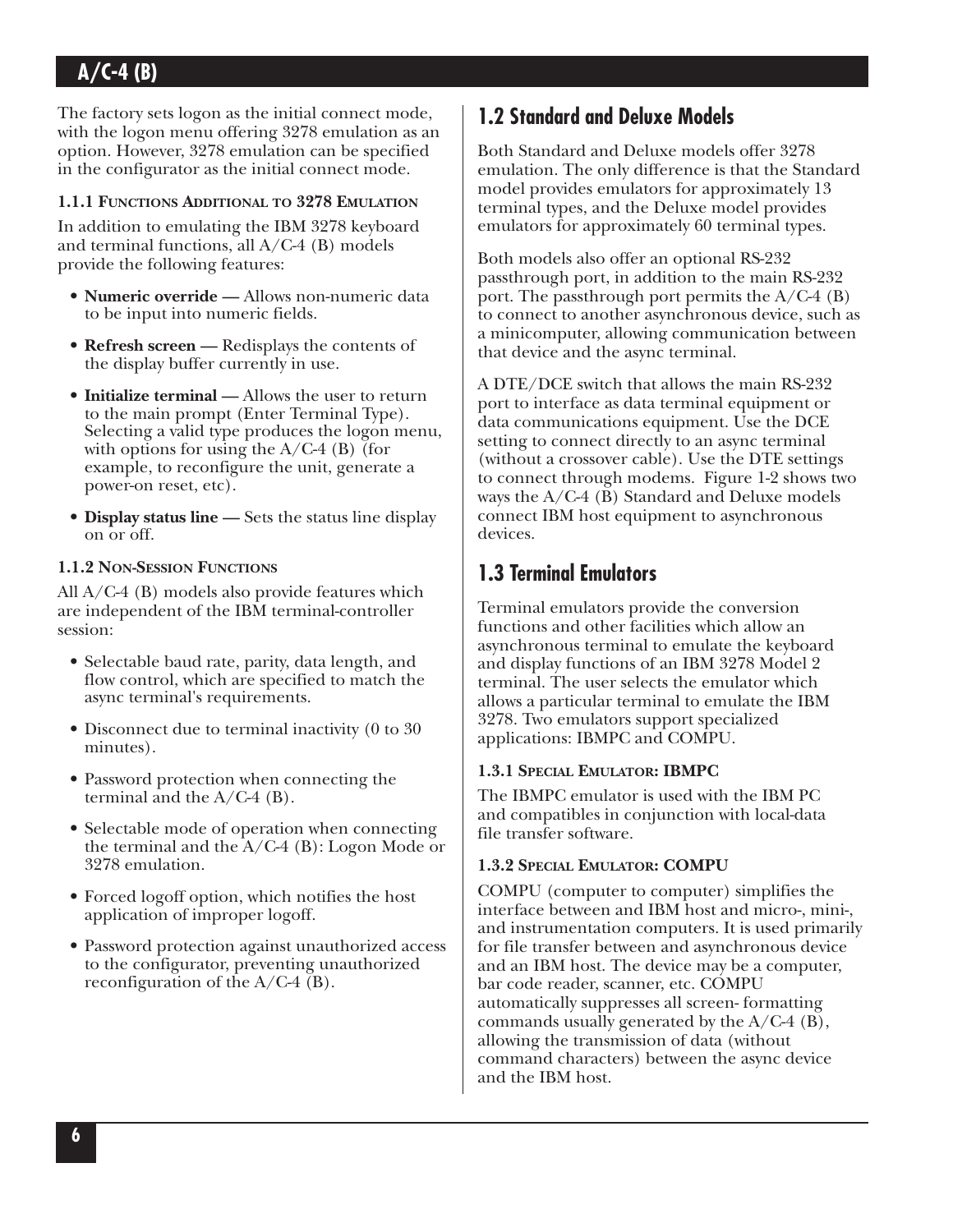

**Figure 1-2. Standard and Deluxe Model Interconnections.**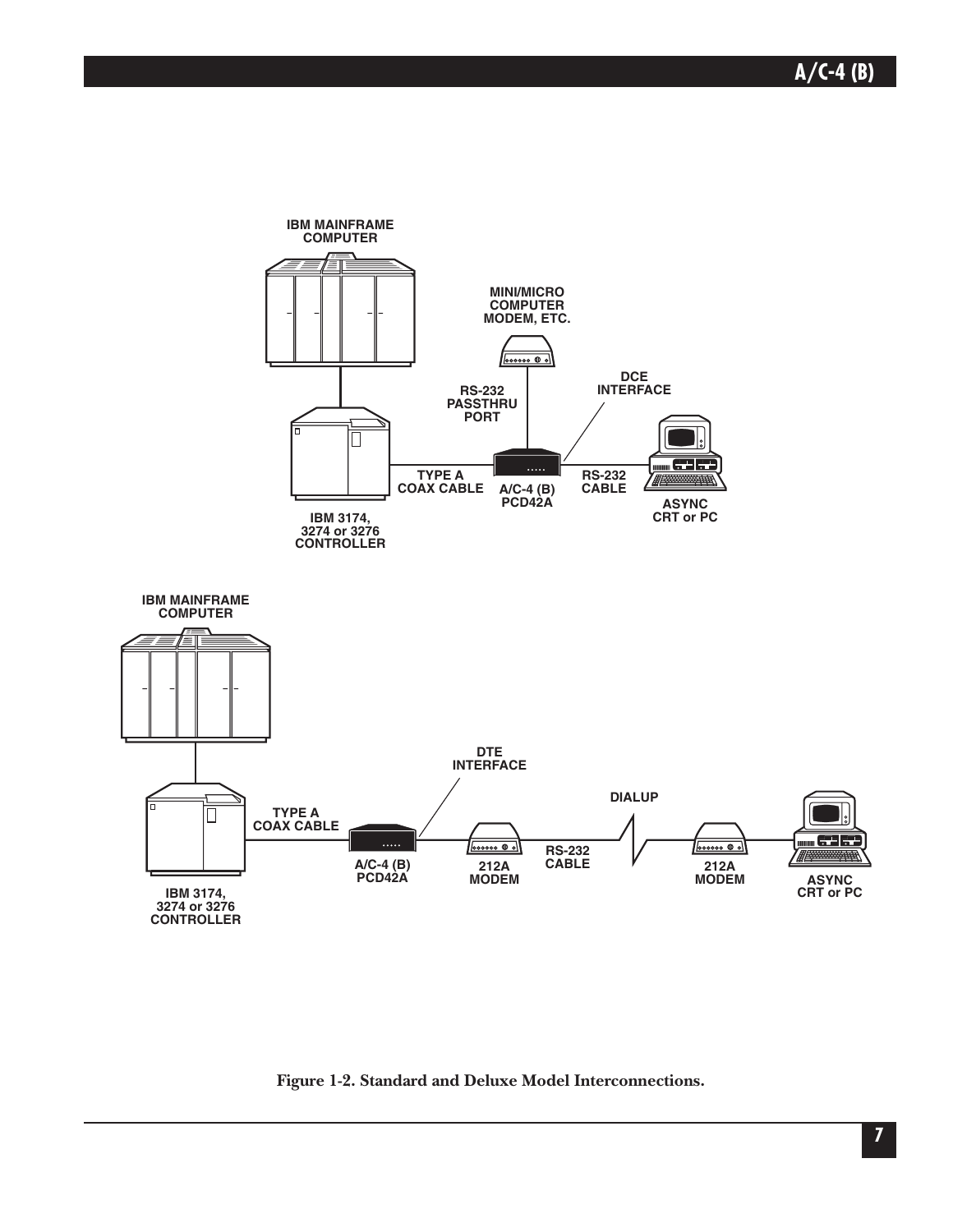Data from the host is transferred through COMPU to an asynchronous device at a maximum of 1920 characters at a time. It is recommended that the data be separated into the records by displayable delimiters, allowing the async device to separate the incoming records and process them as required.

Erase/write should be specified by the host application for each write, ensuring that the buffer is cleared for the next transmission. If erase/write is not used, writes are overlaid in the buffer and data may be lost.

Data to the host is transferred through COMPU from an async device at a maximum of 1920 characters at a time. The data should be separated into records and transmitted to the host by terminating each record with an aid key, such as ENTER, PF, PA, etc. The screen should be unformatted and cleared between records to ensure data integrity.

For async devices that require suppressing the echo of input data, COMPU provides an option to suppress echo. When the option is enabled, input data is not echoed back to the async device. The option applies only to the COMPU terminal emulator.

#### **1.3.3 STANDARD MODEL TERMINAL EMULATORS**

The terminal emulators for the Standard  $A/C-4$  (B) are listed in Table 1-1. Additional information for each emulator is given in **Appendix G**.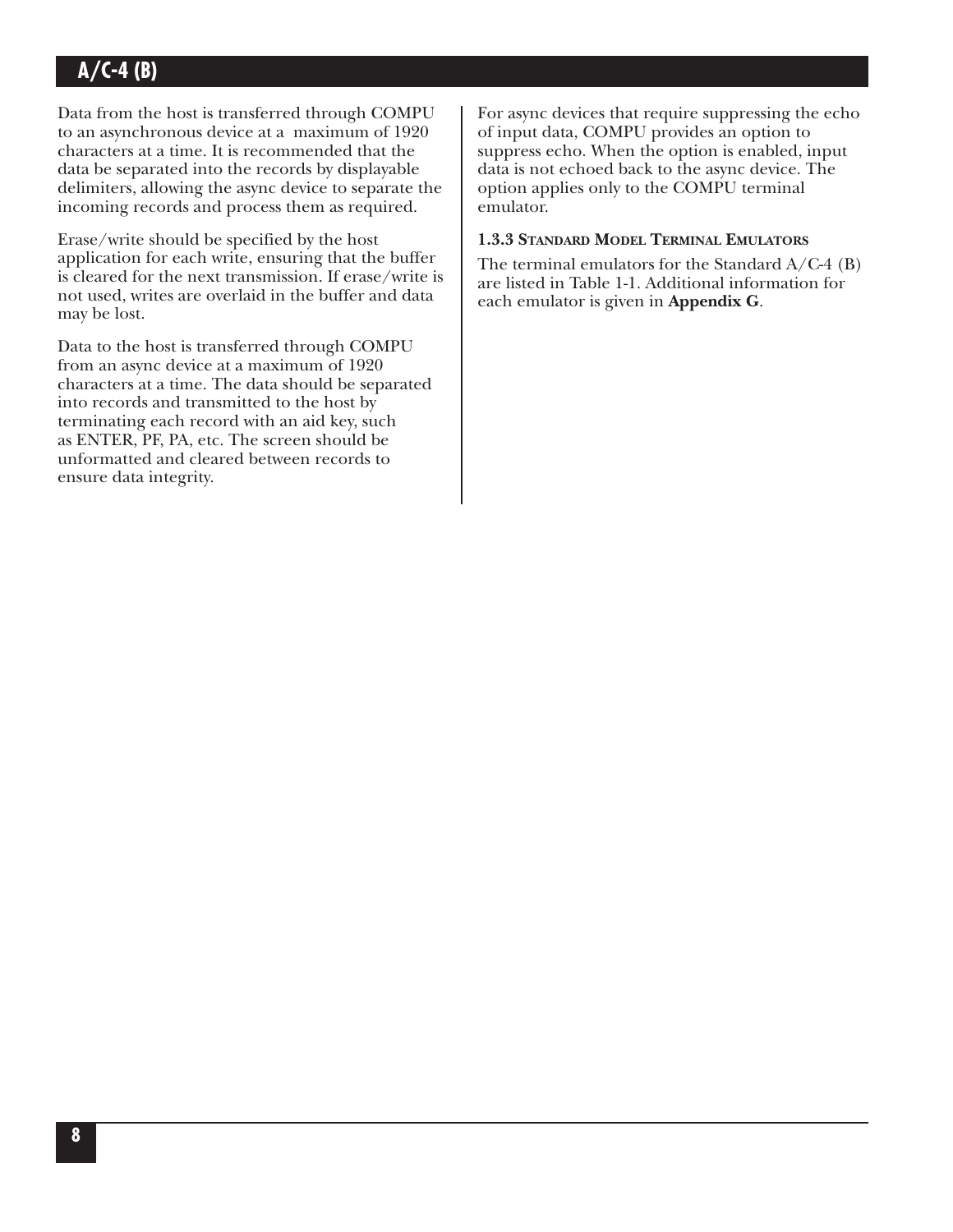| Terminal/Emulator ID | <b>Terminals Supported</b>                                                                                                                                                                                                                                                                                                                   |
|----------------------|----------------------------------------------------------------------------------------------------------------------------------------------------------------------------------------------------------------------------------------------------------------------------------------------------------------------------------------------|
| ADM21                | Lear Siegler AM-21/22/23/24                                                                                                                                                                                                                                                                                                                  |
| ADM3A                | Lear Siegler ADM-3A, Hazeltine Esprit, Qume® QVT-102, TeleVideo Personal Terminal<br><b>Visual 50/200</b>                                                                                                                                                                                                                                    |
| ADM3P                | Lear Siegler ADM-42/-5 (ADM-3A enhanced)                                                                                                                                                                                                                                                                                                     |
| <b>COAXIM</b>        | <b>Coax Elimination Applications</b>                                                                                                                                                                                                                                                                                                         |
| <b>HP45</b>          | Hewlett Packard HP-2645, HP-2612A/P                                                                                                                                                                                                                                                                                                          |
| 13101                | IBM 3101, Informer 301/401, Telex 310                                                                                                                                                                                                                                                                                                        |
| <b>IBM PC</b>        | IBM Personal Computer and compatibles                                                                                                                                                                                                                                                                                                        |
| <b>TV910</b>         | TeleVideo TV910, Hazeltine Esprit II, Radio Shack <sup>®</sup> DT-1                                                                                                                                                                                                                                                                          |
| <b>TV925</b>         | TeleVideo TV920/925/950, Datamedia DT80/3, Hazeltine Esprit III,<br>Lear Siegler ADM-31/32, Liberty Electronics Freedom 100, Zentec Zephyr                                                                                                                                                                                                   |
| <b>VIEWP</b>         | ADDS Viewpoint/Regent, NCR 7901                                                                                                                                                                                                                                                                                                              |
| <b>VT100</b>         | Digital Equipment Corp. (DEC) VT100/VT101/VT125, Anderson Jacobsen AJ-520,<br>Beehive ATL-008, C.Itoh 101, Colorgraphic MVI-100, Datamedia Colorscan 10,<br>Datamedia DT80/1/2, Datamedia DT80/5, Direct VP800C, Falco FAME-100, Lear<br>Siegler ADM-36, Microterm MIME-740/Ergo 4000, MVI 7, TAB 132/15,<br>Visual 100/300/400, Zenith Z-19 |
| <b>VT52</b>          | Digital Equipment Corp. (DEC) VT52, Anderson Jacobsen AJ-520, Datamedia<br>Colorscan 10, Datamedia DT80/1/2, Falco TS-1, Informer 301/401, KDE 820, Microterm<br>MIME-2A, Microterm MIME-740/Ergo 4000, TAB 132, Visual 50/200, Zenith Z-19,<br>Zenith ZT-1                                                                                  |
| <b>VT52X</b>         | Digital Equipment Corp. (DEC), VT52 without numeric keypad.                                                                                                                                                                                                                                                                                  |

## **Table 1-1. Standard Model Terminal Emulators.**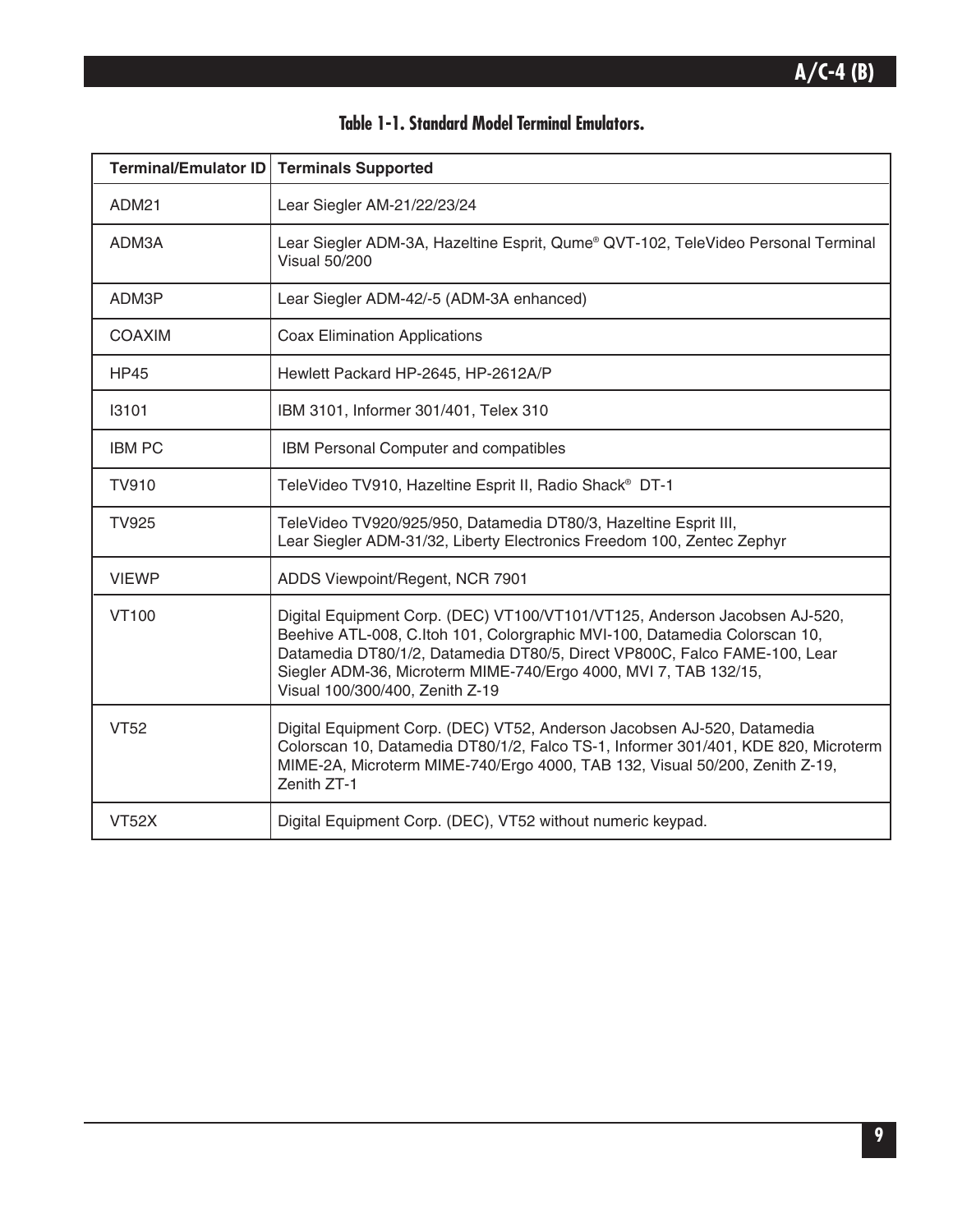#### **1.3.4 DELUXE TERMINAL EMULATORS**

Terminal emulators for the Deluxe model of A/C-4 (B) listed in Table 1-2. Additional information for each emulator is given in **Appendix G**.

| <b>Terminal Emulator ID</b> | <b>Terminals Supported</b>                                                                                |
|-----------------------------|-----------------------------------------------------------------------------------------------------------|
| ACT5A                       | Microterm ACT5-A                                                                                          |
| ADM11                       | Lear Siegler ADM-11                                                                                       |
| ADM12                       | Lear Siegler ADM-12                                                                                       |
| <b>ADM178</b>               | Lear Siegler ADM-1178                                                                                     |
| <b>ADM21</b>                | Lear Siegler ADM-21/22/23/24                                                                              |
| ADM24E                      | Lear Siegler ADM-24E                                                                                      |
| ADM2D                       | Lear Seigler ADM-21 Order Entry                                                                           |
| ADM3A                       | Lear Siegler ADM-3A, Hazeltine Esprit, Qume QVT-102, TeleVideo Personal Terminal,<br><b>Visual 50/200</b> |
| ADM3P                       | Lear Siegler ADM-42/-5 (ADM-3A enhanced)                                                                  |
| <b>ANSI</b>                 | ANSI Standard 3.64 terminals, Falco FAME™-II                                                              |
| C <sub>108</sub>            | Human Designed Systems Concept 108/APL8                                                                   |
| C530                        | Soroc Challenger 530                                                                                      |
| <b>COAXIM</b>               | <b>Coax Elimination Applications</b>                                                                      |
| <b>COMPU</b>                | Does not format data. Passes data straight through.                                                       |
| D450                        | Data General Dasher D400/D450                                                                             |
| <b>DG200</b>                | Data General Dasher D100/D200, Visual 110                                                                 |
| <b>DISPI</b>                | Northern Telecom Displayphone                                                                             |
| <b>DM20</b>                 | Beehive DM-20/Standard/Plus                                                                               |
| DM <sub>5</sub>             | Beehive DM-1/5/10/30 Basic                                                                                |
| DM5AB                       | Beehive-5A/5B                                                                                             |
| <b>DM78</b>                 | Beehive DM-78                                                                                             |
| <b>HP125</b>                | Hewlett Packard HP-2624/2626. HP-2382/2622m 2623                                                          |
| <b>HP21</b>                 | Hewlett Packard HP-2621B/2641                                                                             |

### **Table 1-2. Deluxe Model Terminal Emulators.**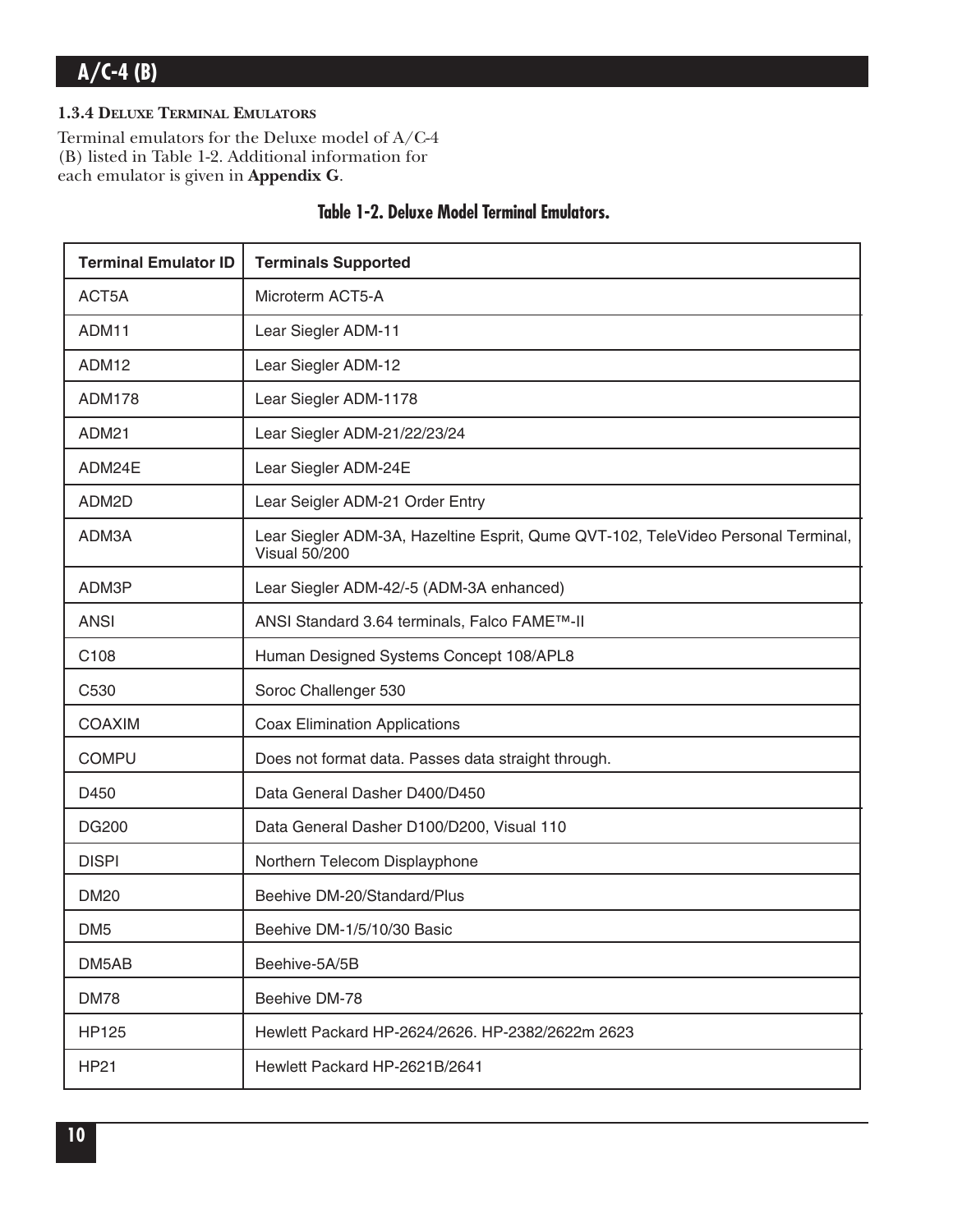| Table 1-2 (continued). Deluxe Model Terminal Emulators. |  |  |  |  |
|---------------------------------------------------------|--|--|--|--|
|---------------------------------------------------------|--|--|--|--|

| <b>Terminal Emulator ID</b>                                                                                                                                 | <b>Terminals Supported</b>                                                                                                                                                                                                                                                                                                            |  |  |  |
|-------------------------------------------------------------------------------------------------------------------------------------------------------------|---------------------------------------------------------------------------------------------------------------------------------------------------------------------------------------------------------------------------------------------------------------------------------------------------------------------------------------|--|--|--|
| AHP45                                                                                                                                                       | Hewlett Packard HP-2645, HP-2621A/P                                                                                                                                                                                                                                                                                                   |  |  |  |
| <b>HZ14</b>                                                                                                                                                 | Hazeltine 1400/1420                                                                                                                                                                                                                                                                                                                   |  |  |  |
| HZ150                                                                                                                                                       | Hazeltine 1500                                                                                                                                                                                                                                                                                                                        |  |  |  |
| HZ151                                                                                                                                                       | Hazeltine 1510/1520                                                                                                                                                                                                                                                                                                                   |  |  |  |
| <b>HZ78</b>                                                                                                                                                 | Hazeltine Esprit 10-78, PCI 78                                                                                                                                                                                                                                                                                                        |  |  |  |
| 13101                                                                                                                                                       | IBM 3101, Informer 301/401, Telex 310                                                                                                                                                                                                                                                                                                 |  |  |  |
| 13161                                                                                                                                                       | IBM 3161/3163                                                                                                                                                                                                                                                                                                                         |  |  |  |
| <b>IBMPC</b>                                                                                                                                                | IBM PC and compatibles                                                                                                                                                                                                                                                                                                                |  |  |  |
| <b>INF205</b>                                                                                                                                               | Informer 205/207                                                                                                                                                                                                                                                                                                                      |  |  |  |
| <b>SCANS</b>                                                                                                                                                | <b>Tymshare Scanset</b>                                                                                                                                                                                                                                                                                                               |  |  |  |
| T4420                                                                                                                                                       | Teletype 4420/4424, Cado                                                                                                                                                                                                                                                                                                              |  |  |  |
| T5410                                                                                                                                                       | AT&T Teletype 5410                                                                                                                                                                                                                                                                                                                    |  |  |  |
| T5420                                                                                                                                                       | AT&T Teletype 5420                                                                                                                                                                                                                                                                                                                    |  |  |  |
| <b>TV910</b>                                                                                                                                                | TeleVideo TV910+/912                                                                                                                                                                                                                                                                                                                  |  |  |  |
| <b>TV925</b><br>TeleVideo TV920/925/950, Datamedia DT80/3, Hazeltine Esprit III, Lear Siegler<br>ADM-31/32, Liberty Electronics Freedom® 100, Zentec Zephyr |                                                                                                                                                                                                                                                                                                                                       |  |  |  |
| <b>TV970</b>                                                                                                                                                | TeleVideo TV970                                                                                                                                                                                                                                                                                                                       |  |  |  |
| <b>VIEWSC</b>                                                                                                                                               | <b>ADDS Viewpoint/Color</b>                                                                                                                                                                                                                                                                                                           |  |  |  |
| <b>VIEWP</b>                                                                                                                                                | ADDS Viewpoint/Regent <sup>®</sup> , NCR <sup>®</sup> 7901                                                                                                                                                                                                                                                                            |  |  |  |
| <b>VIP731</b>                                                                                                                                               | Honeywell VIP-7301                                                                                                                                                                                                                                                                                                                    |  |  |  |
| <b>VP60</b>                                                                                                                                                 | ADDS Viewpoint/60                                                                                                                                                                                                                                                                                                                     |  |  |  |
| <b>VP78</b>                                                                                                                                                 | ADDS Viewpoint/78, NCR 7978                                                                                                                                                                                                                                                                                                           |  |  |  |
| VP78C                                                                                                                                                       | ADDS Viewpoint/78 Color                                                                                                                                                                                                                                                                                                               |  |  |  |
| <b>VT100</b>                                                                                                                                                | Digital Equipment Corp. VT100/VT101/VT124, Anderson Jacobsen AJ-520, Beehive<br>ATL-008, C.Itoh 101, Colorgraphic MVI-100, Datamedia Colorscan 10, Datamedia<br>DT80/1/2, Datamedia DT80/5, Direct VP800C, Falco Frame-100, Lear Siegler ADM-36,<br>Microterm MIME-740/Ergo 4000, MVI 7, TAB 132/15, Visual 100/300/400, Zenith® Z-19 |  |  |  |
| VT102                                                                                                                                                       | Digital Equipment Corp. VT-102                                                                                                                                                                                                                                                                                                        |  |  |  |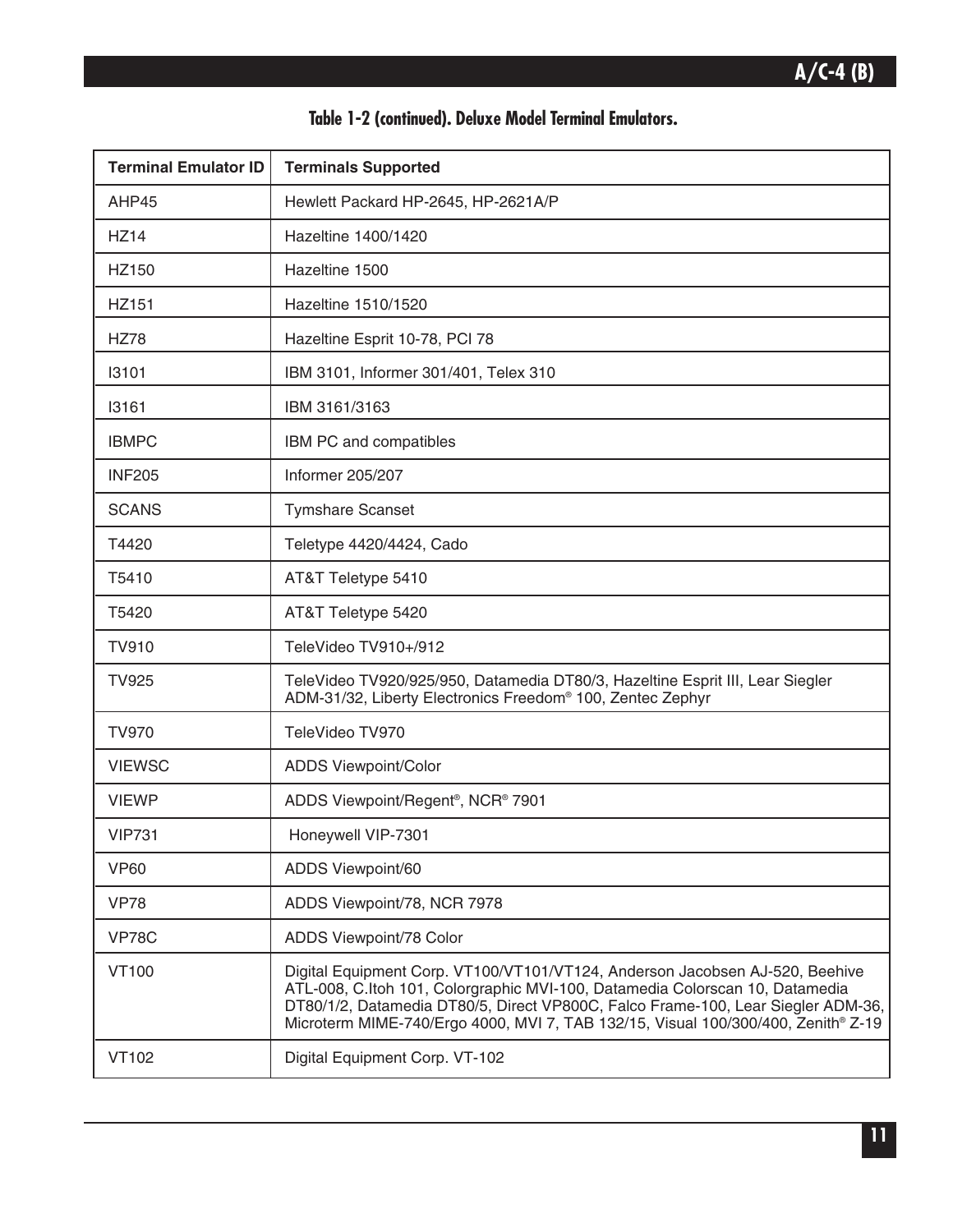| <b>Terminal Emulator ID</b> | <b>Terminals Supported</b>                                                                                                                                                                                                                         |
|-----------------------------|----------------------------------------------------------------------------------------------------------------------------------------------------------------------------------------------------------------------------------------------------|
| <b>VT52</b>                 | Digital Equipment Corp. VT52, Anderson Jacobsen AJ-520, Datamedia Colorscan 10,<br>Datamedia DT80/1/2, Falco TS-1, Informer 301/401, KDE 820, Microterm MIME-2A,<br>Microterm MIME-740/Ergo 4000, TAB 132, Visual 50/200, Zenith Z-19, Zenith ZT-1 |
| <b>VT52X</b>                | Digital Equipment Corp. VT-52 without numeric keypad                                                                                                                                                                                               |
| WY100                       | Wyse WY <sup>®</sup> -100                                                                                                                                                                                                                          |

**Table 1-2 (continued). Deluxe Model Terminal Emulators.**

## **1.4 Passthrough Port**

Both A/C-4 (B) models provide an RS-232 main port for connecting the A/C-4 (B) to an asynchronous device, such as a terminal or modem. They also provide a coax port for connecting to an IBM controller.

Optionally provide an additional RS-232 port for communication with an asynchronous device, such as a host computer.

The passthrough port connects an async terminal and an async host (or other async device) while the terminal is still physically connected to an IBM host through the main port. Passthrough operation allows communication between the async terminal and async host. However, the terminal can't access the IBM host during passthrough operations.

The main port and passthrough port are RS-232, serial interface ports. An explanation of serial interface equipment and the specifications for each of these ports are given in **Section 3.1**. Information about passthrough signals is given is Section 5.4.13.

## **1.5 Personal Computer Ancillary Software**

File transfer software is available for the IBM PC and a number of compatibles for emulating the IBM 3278 Model 2 and for file transfer.

IBMPC is the terminal emulator used with filetransfer software. The IBMPC emulator displays status on the 25th line of the screen. With IBMPC, two options are not available: display status line and flashing asterisk.

## **1.6 Specifications**

**Power Connector —** International Standard CEE-22 Connector

**Power Consumption —** 20 watts nominal

**Altitude —** Sea Level to 10,000 feet (3 kilometers)

**Temperature** —  $32^\circ$  to  $104^\circ$ F (0° to  $40^\circ$ C)

**Relative Humidity —** 2 to 95% noncondensing.

**Size —** 3.8"H x 11"W x 14"D (9.7 x 27.9 x 35.5 cm)

**Weight —** 16 lb. (7.3 kg)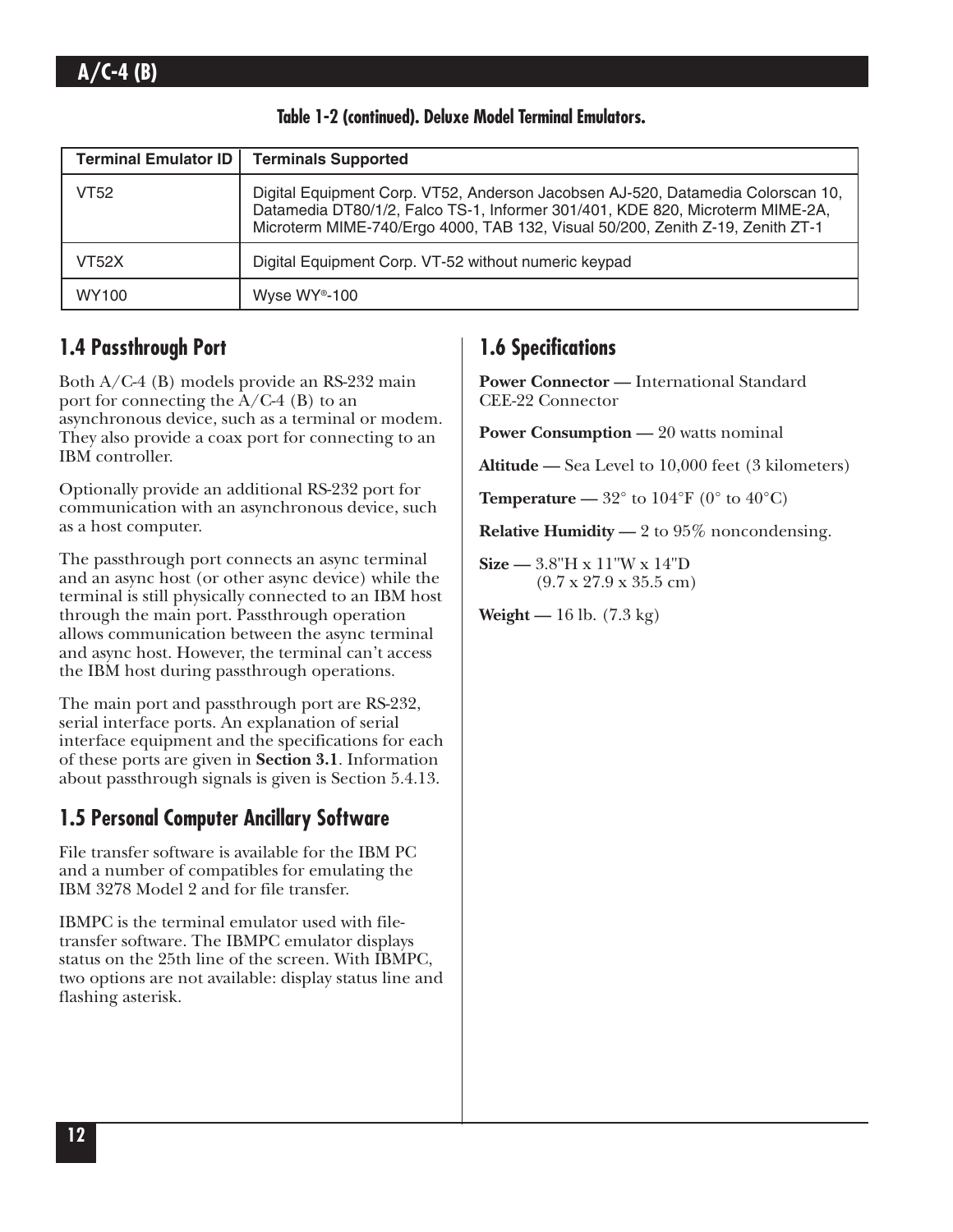# 2. Controls and Indicators

The  $A/C-4$  (B) uses a minimum number of switches and controls, facilitating use by remote operators. The A/C-4 (B) controls, indicators, switches, and connectors are described in this section.

## **2.1 Front and Rear Panels**

The Standard and Deluxe models have the front and rear panels described below.

#### **2.1.1 FRONT PANEL**

The front panel of the A/C-4 (B) has five LED indicators, as shown in Figure 2-1.

• **CU SIG —** Steady light indicates the the A/C-4 (B) is communicating, or answering polls with the IBM Control Unit.

- **RXD —** Rapidly flashing light indicates that the A/C-4 (B) is receiving data from the terminal or modem attached to the main port.
- **TXD —** Rapidly flashing light indicates that the A/C-4 (B) is transmitting data to the terminal or modem attached to the main port.
- **PASSTHRU —** Steady light indicates that the A/C-4 (B) is in passthrough operation.
- **PWR —** Steady light indicates that the power is on.



#### **Figure 2-1. A/C-4 (B) Front Panel.**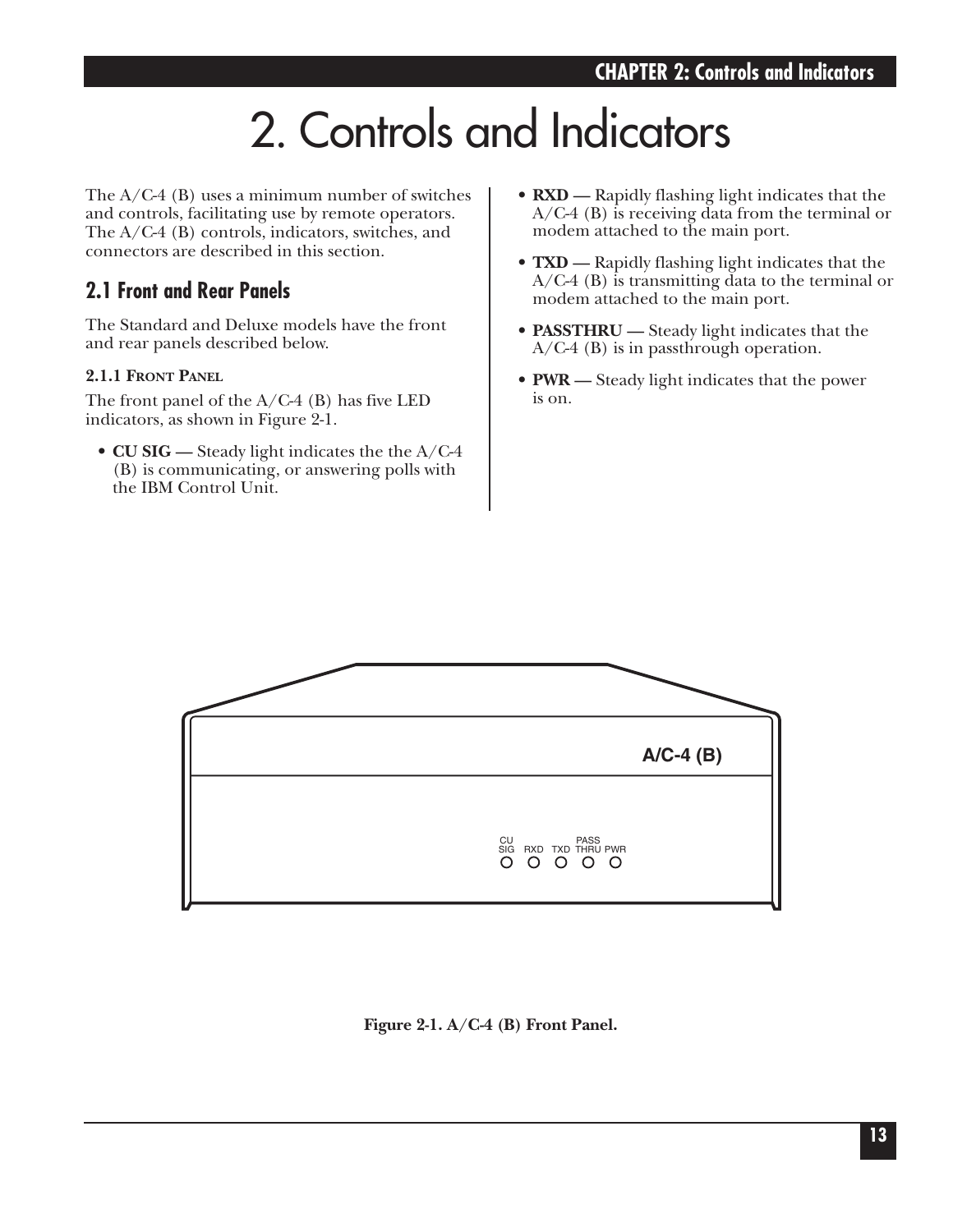#### **2.1.2 REAR PANEL**

The rear panel of the  $A/C-4$  (B) has the following connectors and switches, which are illustrated in Figure 2-2.

- **POWER Switch —** Turns power on and off. Position 1: ON, Position 0: OFF.
- **RS-232C I/O, J3 Connector —** The port for connecting a terminal or modem. Called the main port.
- **PASS THRU, J4 Connector —** The port for connecting the asynchronous host or other async input device. Called the passthrough port. Set for data terminal equipment (DTE) operation only. To connect to another DTE interface, such as a directly connected terminal, a crossover cable must be used.
- **J5 BNC Connector** Coaxial cable connection from IBM control unit.
- **DCE/DTE Pushbutton Switch —** This switch affects only the main port. If the  $A/C-4$  (B) communicates with a modem or other data communications equipment (DCE) type of interface, the switch on the rear panel must be in the DTE (in) position. (The button is slightly recessed). To connect the terminal directly, the switch must be in the DCE (out) position.
- **AC INPUT** 115/230 VAC, 50/60 Hz, AC power cord connection.



**Figure 2-2. A/C-4 (B) Rear Panel.**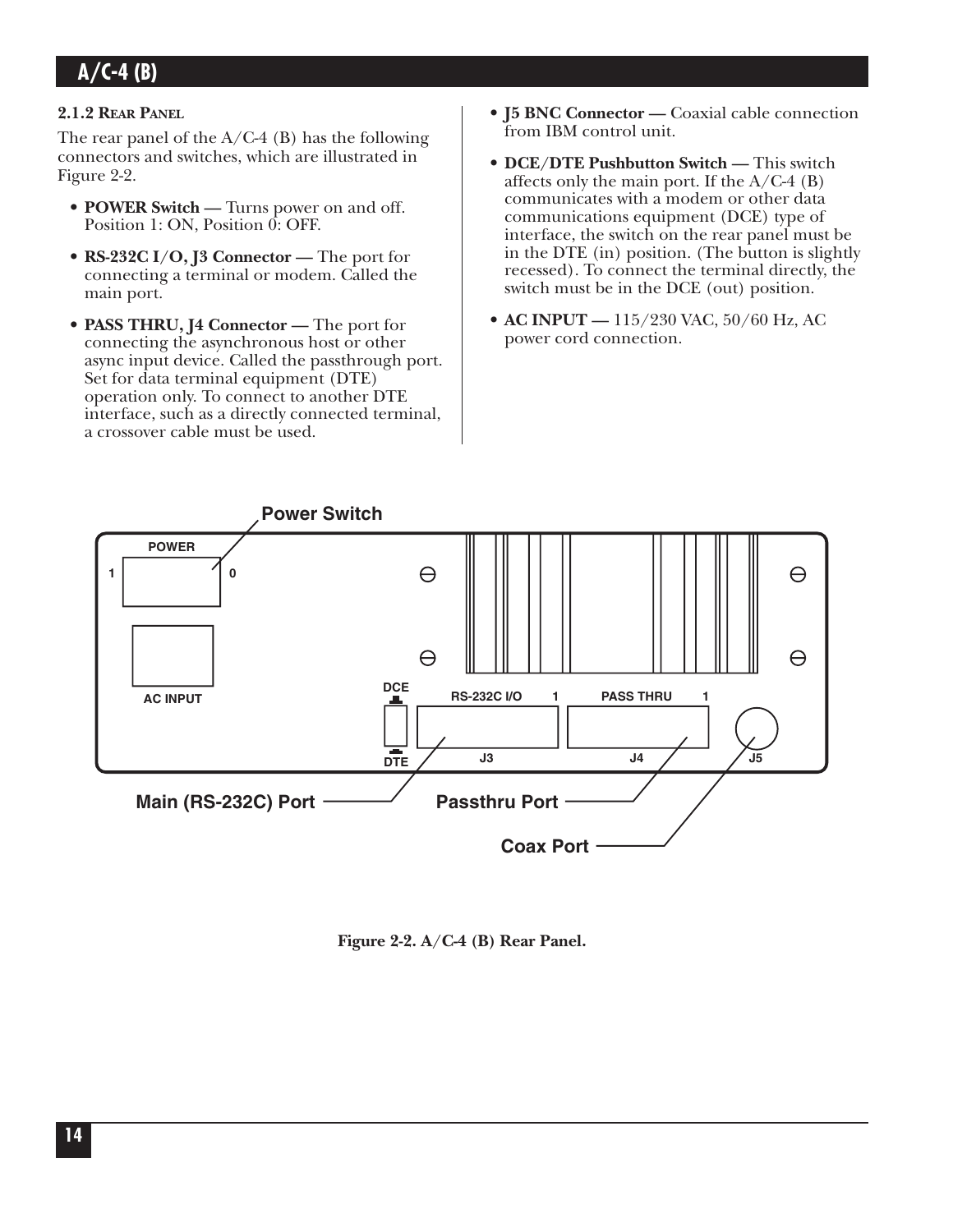# 3. Interface Specifications

This section discusses the power requirements, the port specifications, and the cable requirements for the  $A/C-4$  (B). If you use cables not purchased from your supplier, please use the following information to determine if they are correct for use with the  $A/C-4$  (B).

## **3.1 Serial Interface Ports**

Both A/C-4 (B) models provide an RS-232 main port for connecting the A/C-4 (B) to an asynchronous device, such as a terminal or modem. They also provide a coax port for connecting to an IBM controller.

Both models optionally provide an additional RS-232 passthrough port for communication between an asynchronous terminal (or other async input device) and another asynchronous device, such as a host computer.

The main port and passthrough port are RS-232, serial interface ports. An explanation of serial interface equipment and the specifications for each of these ports is given below.

#### **3.1.1 SERIAL COMMUNICATIONS**

All serial interface equipment can be classified as data communications equipment (DCE) or as data terminal equipment (DTE). Modems, used in pairs with telephone line connections, as well as line drivers, are examples of DCE. Most ASCII terminals and peripherals, such as serial printers, are classified as DTE. A DTE device is usually connected to a DCE device. When connecting two devices of the same type, a crossover cable must be used  $(Figure 3-2)$ .

#### **3.1.2 SERIAL INTERFACE CONNECTIONS**

If a terminal is connected to the  $A/C-4$  (B) without a crossover cable, the  $A/C-4$  (B) must function as a DCE device. Therefore, the main port DCE/DTE switch on the rear panel of the standalone unit is set to DCE (out position). For remote connections using a modem or an asynchronous line driver, the A/C-4 (B) must be connected as a DTE device and the DCE/DTE switch is set to DTE (in position). The type of interface to use is explained in the operating manual for the terminal or device connected to the main port. The DTE/DCE switch configures the main port only; it does not affect the passthrough port.

The interface pins are the same for the main and passthrough ports and are illustrated in Figure 3-1. The rack system main port is configured only as DTE. A crossover cable must be used for connecting to a DTE device.

#### **3.1.3 THE MAIN PORT**

The pin configurations of the main-port interface are defined in Table 3-1 for DTE, and in Table 3-2 for the DCE.

#### 13 12 11 10 9 8 7 6 5 4 3 2 1



**Figure 3-1. Serial Interface Pin Locations.**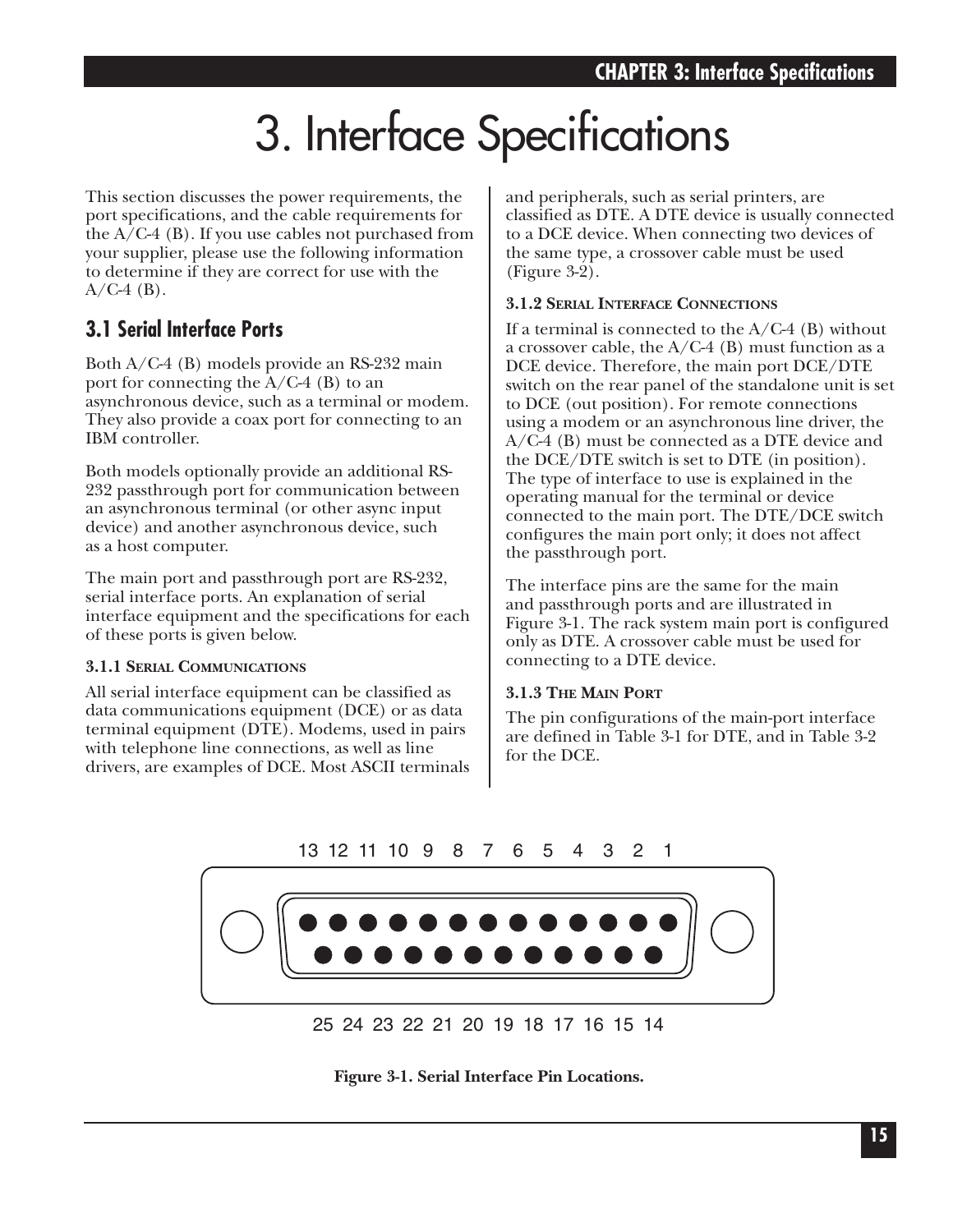### **Table 3-1. Serial Interface Pin Locations.**

| Pin No.   | <b>Pin Name</b> | In/Out | <b>Usage</b>                                                                                                                              |  |
|-----------|-----------------|--------|-------------------------------------------------------------------------------------------------------------------------------------------|--|
| 1         | Frame Ground    | Ground | <b>Frame Ground</b>                                                                                                                       |  |
| 2         | <b>TXD</b>      | Output | Data Output by A/C-4 (B)                                                                                                                  |  |
| 3         | <b>RXD</b>      | Input  | Data Input to A/C-4 (B)                                                                                                                   |  |
| 4         | <b>RTS</b>      | Output | Normally on; Turned off 1 second during disconnect (except<br>turned off when used for flow control to stop data input to<br>$A/C-4$ (B)) |  |
| 5         | <b>CTS</b>      | Input  | Not Used                                                                                                                                  |  |
| 6         | <b>DSR</b>      | Input  | If Off, causes A/C-4 (B) to disconnect                                                                                                    |  |
| 7         | Signal Ground   | Ground | Signal Ground                                                                                                                             |  |
| 8         | <b>DCD</b>      | Output | Always On                                                                                                                                 |  |
| 9         | $+12V$          | Output | Always present                                                                                                                            |  |
| 10        | $-12V$          | Output | Always present                                                                                                                            |  |
| $11 - 19$ |                 |        | Not used                                                                                                                                  |  |
| 20        | <b>DTR</b>      | Output | Normally On; Turned Off 1 second during disconnect                                                                                        |  |
| $21 - 25$ |                 |        | Not used                                                                                                                                  |  |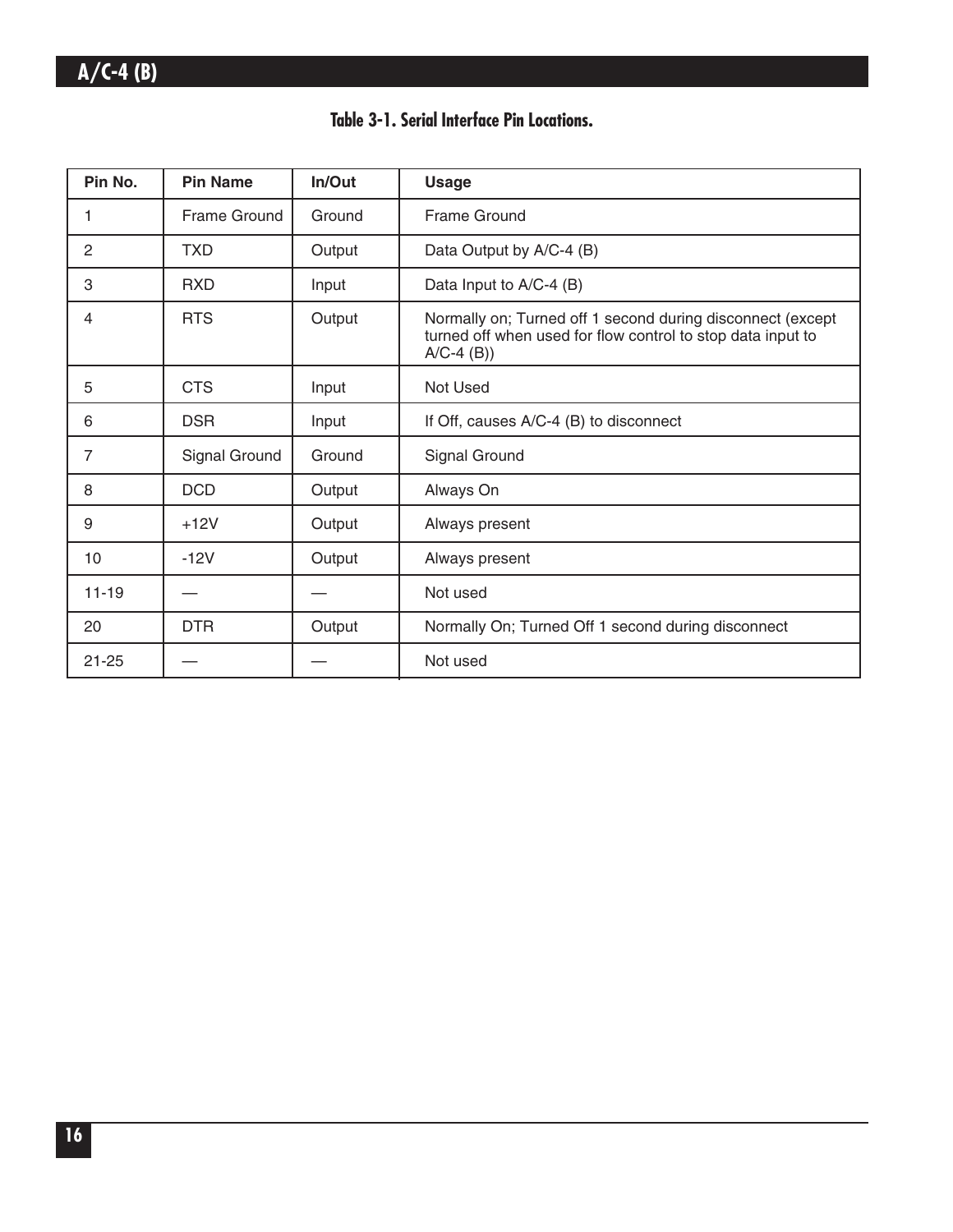|  |  |  |  | Table 3-2. Main Port Pin Designations for DCE. |  |  |
|--|--|--|--|------------------------------------------------|--|--|
|--|--|--|--|------------------------------------------------|--|--|

| Pin No.        | <b>Pin Name</b> | In/Out | <b>Usage</b>                                                                                                                              |  |
|----------------|-----------------|--------|-------------------------------------------------------------------------------------------------------------------------------------------|--|
| 1              | Frame Ground    | Ground | <b>Frame Ground</b>                                                                                                                       |  |
| 2              | <b>TXD</b>      | Input  | Data Input to A/C-4 (B)                                                                                                                   |  |
| 3              | <b>RXD</b>      | Output | Data Output by A/C-4 (B)                                                                                                                  |  |
| 4              | <b>RTS</b>      | Input  | Not used                                                                                                                                  |  |
| 5              | <b>CTS</b>      | Output | Normally on; Turned off 1 second during disconnect (except<br>turned off when used for flow control to stop data input to<br>$A/C-4$ (B)) |  |
| 6              | <b>DSR</b>      | Output | Normally On; Turned Off 1 second during disconnect                                                                                        |  |
| $\overline{7}$ | Signal Ground   | Ground | Signal Ground                                                                                                                             |  |
| 8              | <b>DCD</b>      | Output | Always On                                                                                                                                 |  |
| 9              | $+12V$          | Output | Always present                                                                                                                            |  |
| 10             | $-12V$          | Output | Always present                                                                                                                            |  |
| $11 - 19$      |                 |        | Not used                                                                                                                                  |  |
| 20             | <b>DTR</b>      | Input  | If Off, causes A/C-4 (B) to disconnect                                                                                                    |  |
| $21 - 25$      |                 |        | Not used                                                                                                                                  |  |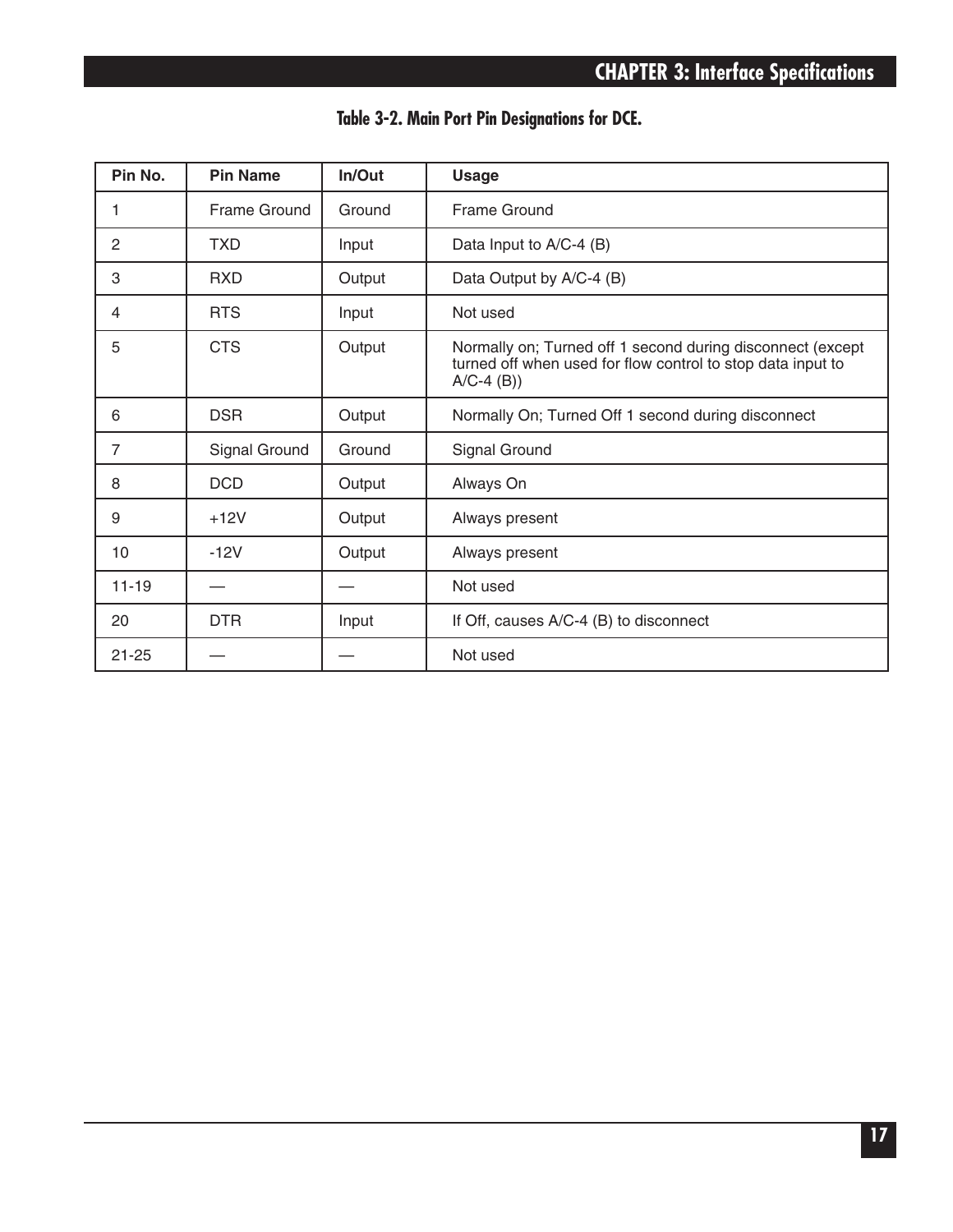#### **3.1.4 THE PASSTHROUGH PORT**

The passthrough port is permanently configured for DTE. The pins supported are pins 1 through 7 and pin 20. Pins 8 and 10 are not connected. The pin designations for the passthrough port are listed in Table 3-3.

When the main port is set for DCE, signals between the main port and the passthrough port are transferred directly (pin-to-pin). When the main port is set for DTE (for passthrough), the A/C-4 (B) performs some of the functions of a crossover cable. During passthrough, the A/C-4 (B) handles the signals as illustrated in Figure 3-2, with signal crossover shown on the right-hand side.

| <b>DTE Mode</b> |                               | <b>DCE Mode</b> |                     |        |                                                       |
|-----------------|-------------------------------|-----------------|---------------------|--------|-------------------------------------------------------|
| Pin<br>No.      | <b>Pin Name</b>               | Pin<br>No.      | <b>Pin Name</b>     | In/Out | <b>Connection to Passthrough Port</b>                 |
| 1               | Frame Ground                  | 1               | <b>Frame Ground</b> | Ground | Connected to pin 1                                    |
| $\overline{2}$  | <b>TXD</b>                    | 3               | <b>RXD</b>          | Output | Connected to pin 3                                    |
| 3               | <b>RXD</b>                    | $\overline{c}$  | <b>TXD</b>          | Input  | Connected to pin 2                                    |
| 4               | <b>RTS</b><br>5<br><b>CTS</b> |                 |                     | Output | Connected to pin 5 or held high, as<br>preset by user |
| 5               | <b>CTS</b>                    | $\overline{4}$  | <b>RTS</b>          | Input  | Connected to pin 4                                    |
| 6               | <b>DSR</b>                    | 20              | <b>DTR</b>          | Input  | Connected to pin 20                                   |
| $\overline{7}$  | Signal Ground                 | $\overline{7}$  | Signal Ground       | Ground | Connected to pin 7                                    |
| 8               | <b>DCD</b>                    | 8               | <b>DCD</b>          | Output | Always On; not connected to port                      |
| 9               | $+12V$                        | 9               | $+12V$              | Output | Always present; not connected                         |
| 10              | $-12V$                        | 10              | $-12V$              | Output | Always present; not connected                         |
| $11 - 19$       |                               | $11 - 19$       |                     |        | Not used                                              |
| 20              | <b>DTR</b>                    | 6               | <b>DSR</b>          | Output | Connected to Pin 6 or held high, as<br>preset by user |
| $21 - 25$       |                               | $21 - 25$       |                     |        | Not used                                              |

### **Table 3-3. Main and Passthrough Port Pin Designations during Passthrough.**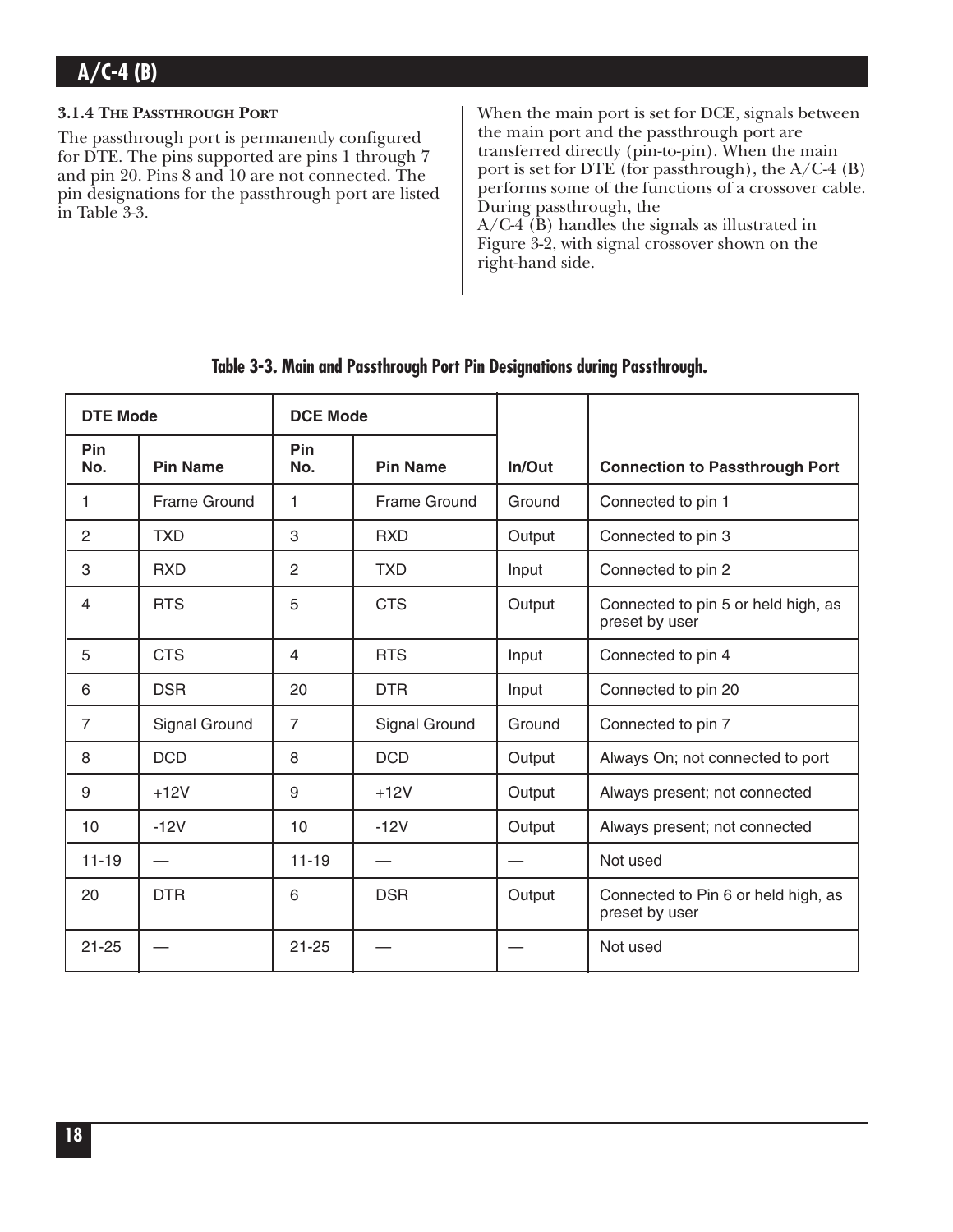## **CHAPTER 3: Interface Specifications**



**Figure 3-2. Passthrough Mode Signal Handling.**

## **3.2 Cable Requirements**

The two types of cables required for connecting equipment to the A/C-4 (B) are described below.

#### **3.2.1 COAX CABLE**

Attaching an IBM Controller to the A/C-4 (B) requires one RG62 A/U, 93 ohm, Type A coax cable with a male connector on each end. The maximum cable length is 5000 feet (1500 m).

#### **3.2.2 RS-232 CABLE**

The main and passthrough ports on the  $A/C-4$  (B) each require RS-232 cable with the interface specifications shown in Tables 3-1 through 3-3. If the passthrough port is not used, attach a cable only to the main port. The recommended maximum length of cable is 50 feet (15 m).

#### **3.3 Power Requirements**

The power requirement for the  $A/C-4$  (B) is 115 VAC, 3.2 Amp, 60 Hz or 230 VAC, 6 Amp, 50 Hz. Use only a properly grounded, three-prong outlet as a power source.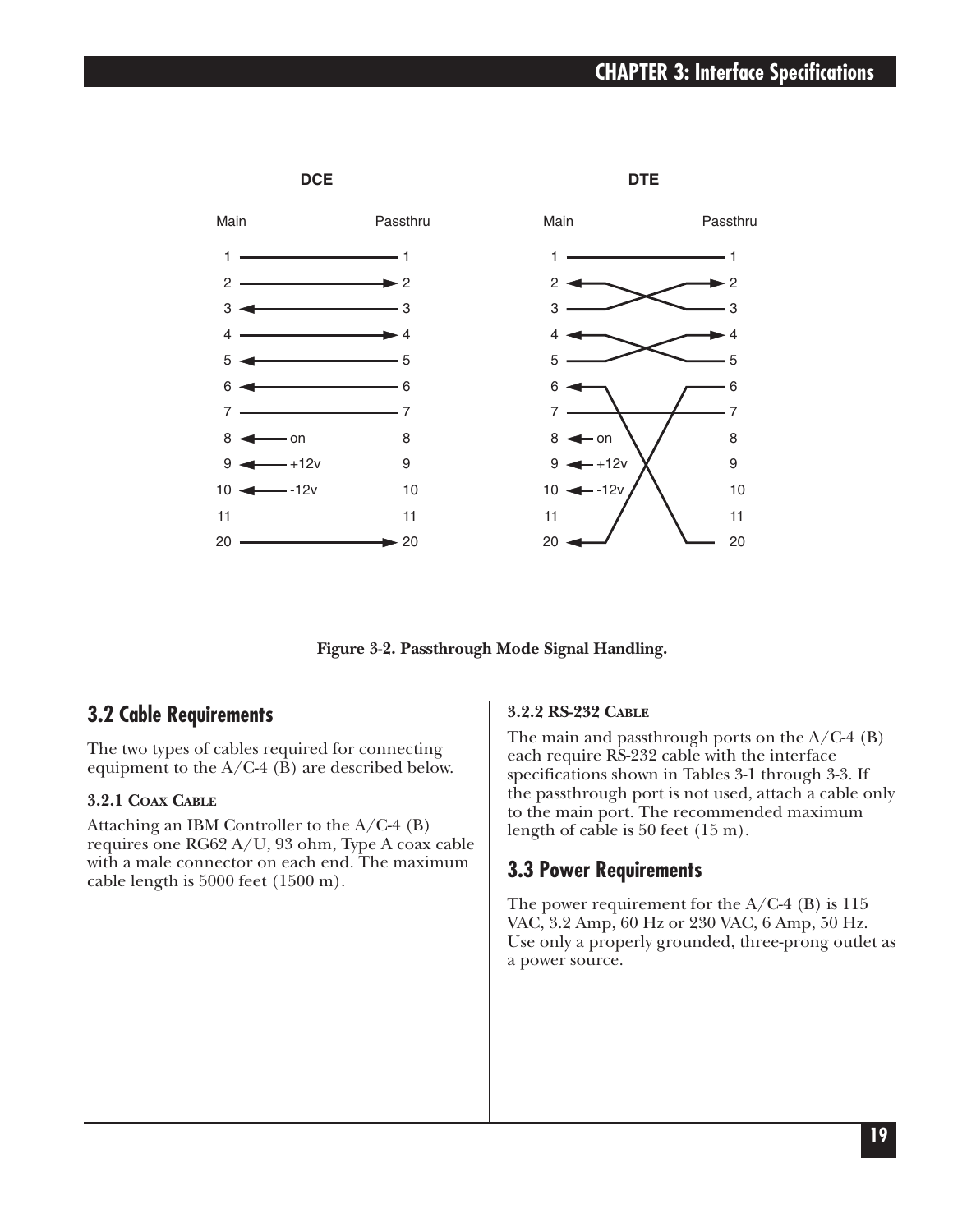# 4. Installation

This chapter contains instructions for installing an A/C-4 (B) controlled by an IBM 3174, 3274, or 3276 Control Unit. See Appendixes D-G for the installation requirements for each of the terminals supported by the  $A/C-4$  (B).

## **4.1 Equipment Requirements**

The following equipment is required for installation:

- An A/C-4 (B) Protocol Converter
- An ASCII terminal (see **Sections 1.3.1** and **1.3.2**)
- RS-232 cable, 50-foot (15.2 m) recommended maximum length, with appropriate end connectors. (The  $A/C-4$  (B) requires a male connector.)
- Type A coax cable, RG62 A/U, 93 ohm, 5000 foot (1524 m) maximum length with two male connectors.
- An IBM 3174, 3274, or 3276 Control Unit.

For detailed information on the interface specifications and cable requirements, see **Chapter 3**.

## **4.2 Unpacking**

In order to protect the equipment and assure proper operation, unpack it as follows:

- **1.**Inspect the shipping container for any obvious signs of damage. If the container or any of the enclosed parts appears to be damaged, contact the carrier immediately.
- **2.**Open the box from the top. The name on the sides of the box is right-side up when the box is upright.
- **3.**Remove the manual from the box.
- **4.**Lift the molded foam packing out of the box.
- **5.**Remove the power cord from the box.
- **6.**The A/C-4 (B) is wrapped in plastic. Carefully lift the A/C-4 (B) out of the box and remove the plastic wrapping.

## **4.3 Installation Instructions**

Perform the installation instructions in the order given. Although the terminal can be connected directly to the  $A/C-4$  (B) or connected remotely through modems, first time users are advised to use a directly connected terminal when first configuring the  $A/C-4$  (B). This simplifies installing the unit and initially detecting problems. The location of the LEDS, switches, and connectors are shown in Chapter 2.

## **CAUTION**

**Before beginning the installation procedure, verify that the power switch on the terminal and the power switch on the A/C-4 (B) are off.**

**1.**Set the A/C-4 (B) on a flat, level surface.

- **2.**Plug the female connector of the power cord into the A/C-4 (B) AC INPUT.
- **3.**Plug the male connector of the power cord into a 110V, grounded AC outlet. Do *not* use adapters.
- **4.**Set the DTE/DCE switch on the A/C-4 (B) back panel to DCE (out position) for connecting the terminal directly.
- **5.**Put the terminal in an appropriate place. The terminal cannot be farther from the  $A/C-4$  (B) than the length of the RS-232 cable that connects the terminal to the  $A/C-4$  (B).
- **6.**Plug the terminal's power cord into an appropriate outlet.
- **7.**Connect an RS-232 cable male connector to the A/C-4 (B) main port. Make sure the connection is tight. Tighten the two attached screws.
- **8.**Connect the other end of the RS-232 cable to the terminals's main port. Ensure that the connection is tight. Tighten the two attached screws.
- **9.**Connect one end of the coax cable to an available Type A port on the IBM 3174, 3274, or 3276 Control Unit.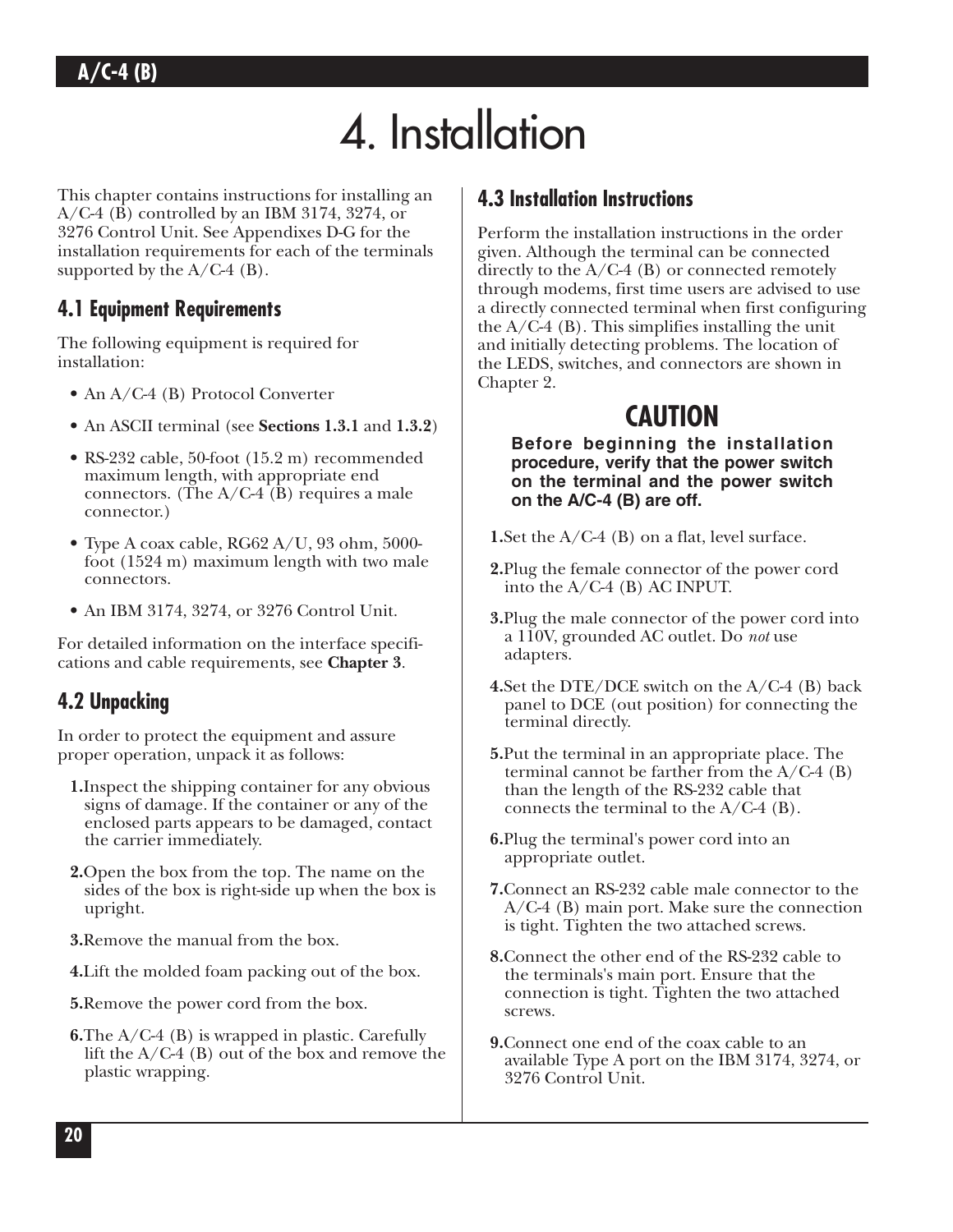- **10.**Connect the opposite end of the coax cable to the coax port (J5) on the rear panel of the  $A/C-4$  (B).
- **11.**See **Section 4.4** to continue the installation.

#### **4.3.1 REMOTE APPLICATIONS USING MODEMS**

Install a modem as follows:

- **1.**Set the power switch on the A/C-4 (B) to the off position.
- **2.**Turn the terminal power off.
- **3.**Disconnect from the terminal the RS-232 cable attached to the main port.
- **4.**Connect the RS-232 cable to a modem.
- **5.**Set the A/C-4 (B) main port DCE/DTE switch to DTE (pressed in).
- **6.**For dialed applications, set the modem to the auto-answer mode. Refer to the modem user's manual for additional information.
- **7.**Connect another RS-232 cable to the main port of the terminal.
- **8.**Connect the other end of the RS-232 cable to another modem.

When using an intelligent modem with the A/C-4 (B), some special considerations apply. When connecting the terminal to the  $A/C-4$  (B), some modems send messages, codes, or other unexpected data, which interfere with the ability of the  $A/C-4$ (B) to detect baud rate. Configure such modems for data transmission only and disable features which produce these codes or messages while connecting. This is particularly relevant to modems that use such messages as: RING, BUSY, and CONNECT.

### **4.3.2 THE PASSTHROUGH PORT**

The asynchronous terminal connected to the main port of the A/C-4 (B) can also be connected to an ASCII host computer through an optional passthrough port. The passthrough port is permanently DTE. Since this port is designed to connect to the terminal through modems, a crossover cable must be used for connecting directly. For further information, refer to the user manuals provided with the modem and the host computer.

## **4.4 Initial Configuration**

After the physical installation of the  $A/C-4$  (B), configure the terminal and A/C-4 (B) as follows:

**1.**Turn on the terminal.

**2.**Set up the terminal according to the instructions given in **Appendix G**. Also refer to the user's manual for the terminal. The following settings are recommended for all terminals. Verify that the settings are available for your terminal:

Baud rate: 9600

Parity: Even

Data Bits: 7

- **3.**Set the power switch on the A/C-4 (B) to position 1 (on). The PWR indicator on the front panel of the  $A/C-4$  (B) should come on. If not, check the power cords and outlets to make sure they are connected properly.
- **4.**Wait about five seconds while the A/C-4 (B) performs self tests. The CU SIG light on the front panel should come on, indicating the the A/C-4 (B) is answering polls from the control unit.
- **5.**Press the carriage-return key, [CR]. The A/C-4 (B) baud rate is set for autobaud at the factory. On pressing  $[CR]$ , the  $A/C-4$  (B) detects the terminal's baud rate and sets that same rate for itself. The terminal should display the prompt:

### **Enter terminal type (ADM3A):**

The terminal-type default is shown in parentheses; in this example, (ADM3A). If necessary, press [CR] again to obtain the prompt.

**6.**When using the default terminal type, press [CR]. The logon menu is displayed.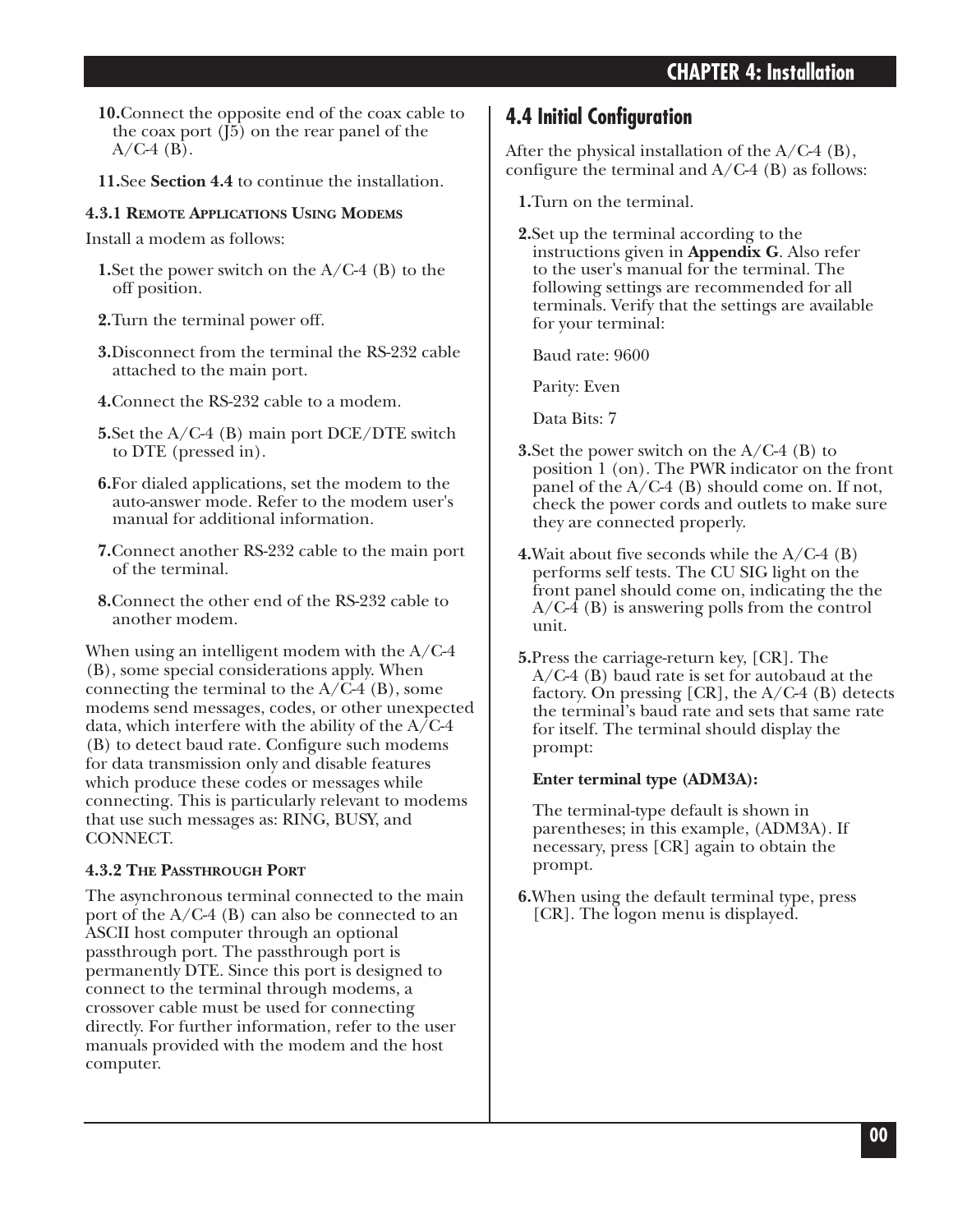**7.**When using a terminal type other than the default, type the desired terminal emulator ID, and [CR]. The logon menu is displayed.

To display a list of all available terminal emulator IDs, type: **?**. The terminals supported for the Standard model are listed in Table 1-1. The terminals supported for the Deluxe model are listed in Table 1-2.

**8.**Type the option number for the configurator: **2**. The terminal displays:

#### **Enter Configuration Password.**

**9.**Since the factory sets no password for entry to the configurator, press: **[CR]**. The terminal displays:

#### **Change Configuration Password (Y/N):**

**10.**If no password is desired, type: **N** or, press **[CR].** The configuration menu (**Chapter 5**) is displayed with the configuration values set at the factory. Go to Step 12.

To set a configuration password, type: **Y**. The terminal displays:

#### **Enter New Configuration Password:**

**11.**When specifying a password, use eight alphanumeric characters, maximum. If using less than eight characters, press: **[CR]**. If using eight characters, do not press **[CR]**.

After pressing **[CR]** or entering the eighth character, the configuration menu is displayed, showing the configuration values set at the factory.

- **12.**Follow the procedure in **Section 5.4** to configure the  $A/C-4$  (B). The terminals supported for the Standard model are listed in Table 1-1. After entering the required data and exiting from the configurator, the logon menu is displayed.
- **13.**The The terminals supported for the Standard model are listed in Table 1-1. The unit is now communicating with the Control Unit and is ready for oepration. In order to complete the link between the control unit and the terminal, see **Section 5.2** to connect to the terminal.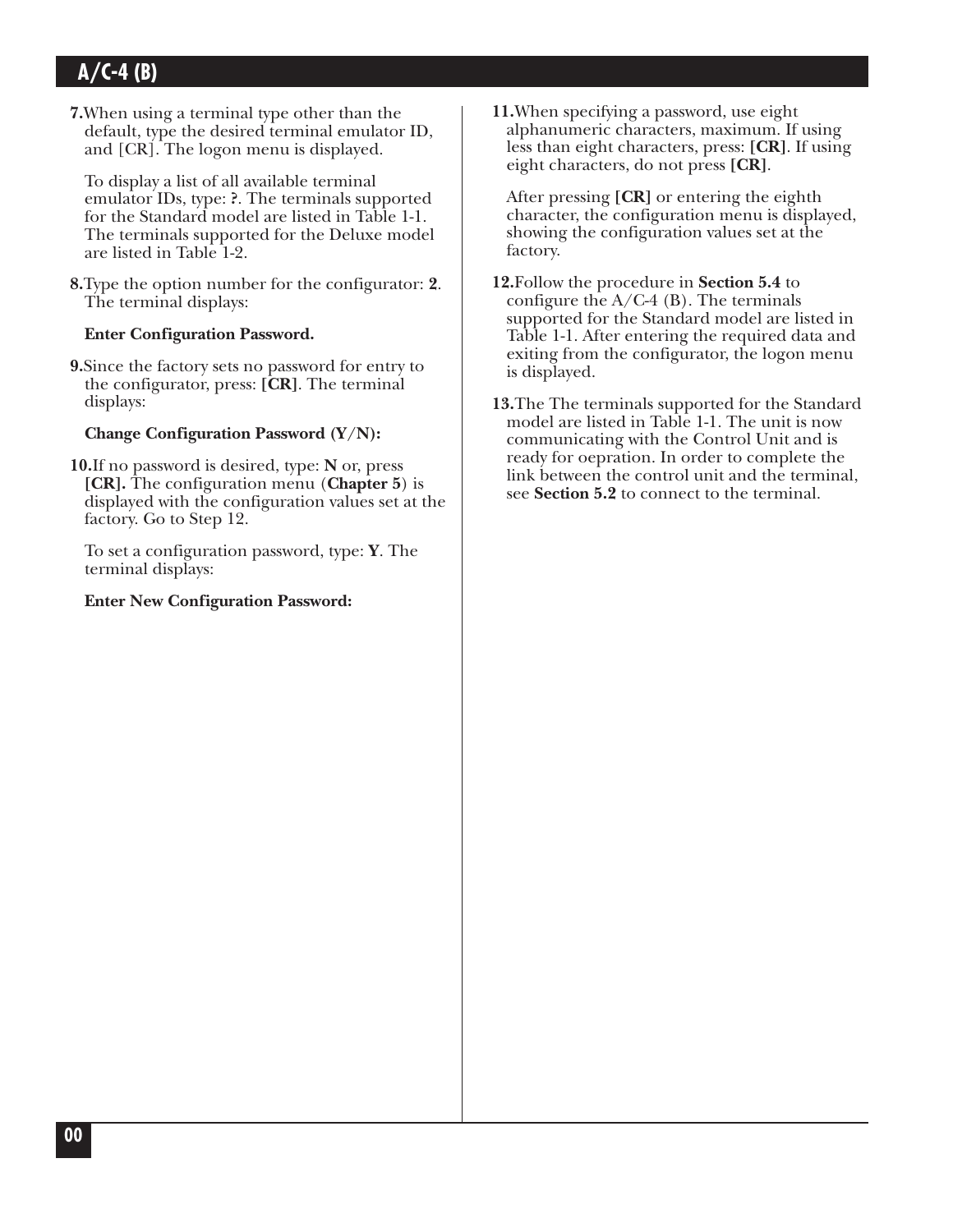# 5. Operating Procedures

This section gives the information required for operating both standard and deluxe models of the A/C-4 (B). The four operating modes are listed in **Section 5.1**. How to connect the A/C-4 (B) with an ASCII terminal is described in **Section 5.2**. Logon menu options are given in **Section 5.3**. Configuration parameters and settings are described in **Section 5.4**.

## **5.1 Summary of Operating Modes**

The four modes of  $A/C-4$  (B) operation are: Logon, Passthrough, 3278 Emulation, and Configuration.

#### **5.1.1 LOGON**

The logon menu (Figure 5-1) offers the following modes of operation as options: Passthrough, 3278 Emulation, Configuration, and Disconnect. As set at the factory, the Logon mode is the first mode of operation available when the terminal and A/C-4 (B) connect; however, you can specify 3278 emulation as the initial connect mode.

#### **5.1.2 CONFIGURATION**

The configurator allows the  $A/C-4$  (B) to be tailored to a specific application. The configurator is selected from the logon menu. After configuring, the logon menu is redisplayed.

#### **5.1.3 3278 EMULATION**

3278 Emulation allows an async (ASCII) terminal to emulate an IBM 3278 Model 2 terminal for an IBM host. The factory sets logon as the initial connect mode, with the logon menu offering 3278 emulation as an option. However, 3278 emulation can be specified in the configurator as the the first operation when connecting the terminal and A/C-4 (B). If 3278 emulation is the connect mode, emulation begins after powerup, unless a connect password is set. In this case, emulation begins after entering the password. When terminating 3278 emulation, the logon menu is redisplayed after specifying a terminal emulator.

#### **5.1.4 PASSTHROUGH**

The passthrough option is selected from the logon menu. The option provides an additional RS-232C port for an async terminal to connect to an async host (or other async device) while still connected to an IBM host through the main port. Passthrough allows communication between the async terminal and async host. However, the terminal can't access the IBM host during passthrough operations. After exiting from passthrough, select 3278 emulation from the logon menu if you wish to reconnect to the IBM host.

Detailed information about passthrough is given in **Sections 3.1** and **5.4**.

## **5.2 Establishing a Terminal-Host Session**

When connecting to the terminal, the  $A/C-4$  (B) may enter the Logon mode or begin 3278 emulation. The following procedure gives instructions for establishing a session between a terminal and an IBM host.

**1.**Turn power to the equipment on.

- **2.**If autobaud has been selected, set the baud rate by pressing **<Enter>**. It may be necessary to press **<Enter>** two or more times. This procedure is required each time the  $A/C-4$  (B) is powered up. After the baud rate is properly detected, the A/C-4 (B) requests a connect password, if one has been specified.
- **3.**If no connect password is required, access is confirmed. Go to Step 7.

If a password is required, the following prompt is displayed:

#### **Enter connect password:**

- **4.**Type the password, then press **<Enter>**.
- **5.**If the password is correct, access is confirmed. Go to Step 7.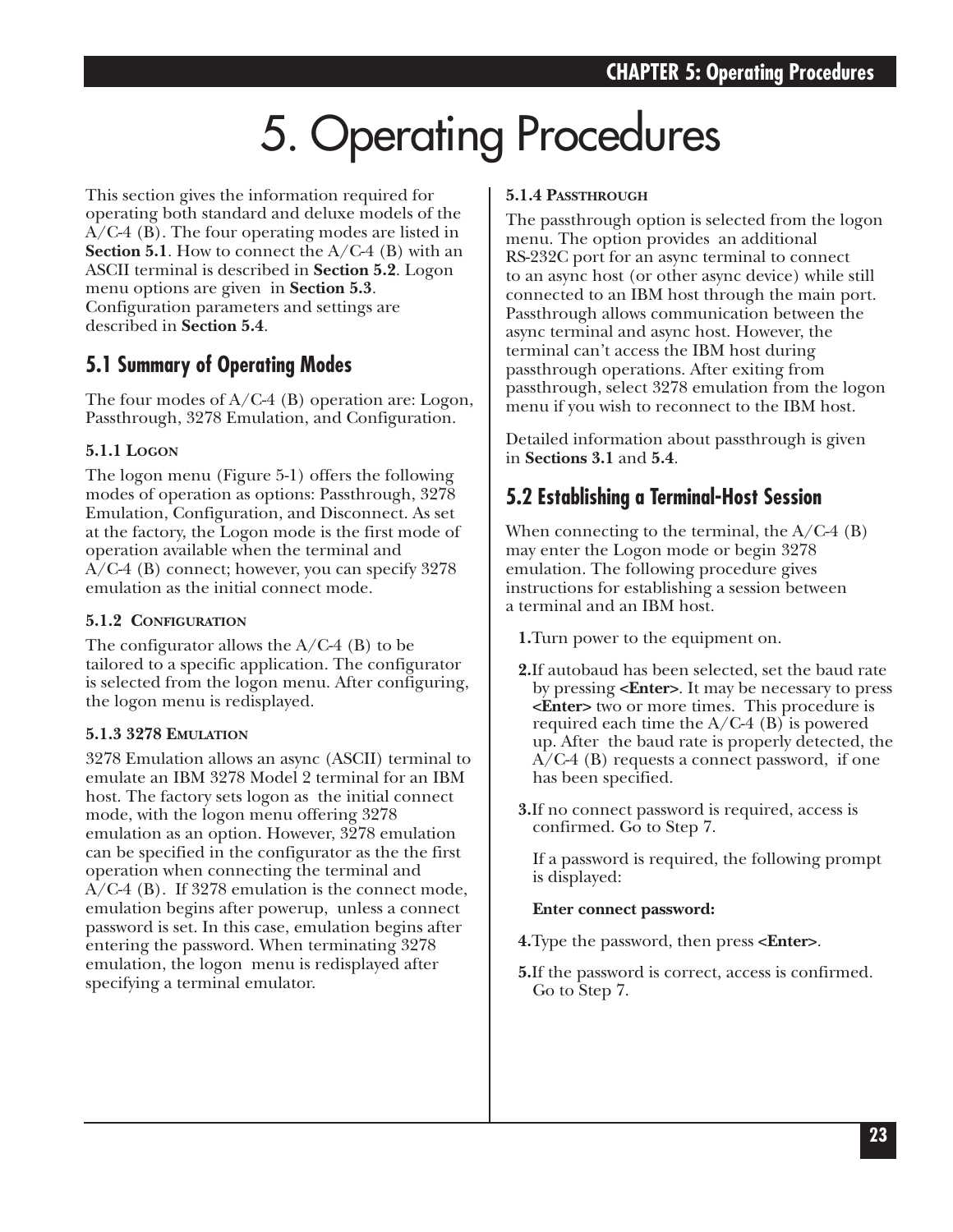

**Figure 5-1. Logon Menu.**

If the password is incorrect, the prompt is:

#### **Invalid password Enter connect password:**

- **6.**Three attempts at entering the correct password are allowed before the connection is dropped and the following message is displayed:
	- **\*\*\* Connection aborted \*\*\* \*\*\* Terminal Disconnected \*\*\***

If the terminal is directly connected at a fixed baud rate, three more attempts are allowed for entering the correct password before the connection is dropped. If connected to a modem, the modem connector is terminated.

**7.**If 3278 emulation has been set as the initial connect mode, the terminal automatically begins 3278 emulation using the default terminal type specified in the configurator.

If the initial connect mode is set to logon, the A/C-4 (B) displays an identifying prompt. For example:

#### **\*\*\* V2.14U3-G \*\*\* Enter terminal type (ADM3A):**

Where:

2.14 = Firmware Version 2.14 U3-G = Model 3-G of the deluxe models Terminal type = the last used terminal driver; ADM3A, in this example. Or (if one was not last used this session) the default terminal type shown in the configuration menu.

This prompt identifies the ASCII terminal emulator used by the  $A/C-4$  (B) at initialization.

- **8.**To use the type of terminal emulator that is displayed, press **<Enter>**.
- **9.**If another terminal emulator is required, type the appropriate terminal emulator ID and press **<Enter>**.
- **10.**To display a list of valid emulator IDs, type **<?>** and press **<Enter>**.
- **11.**If there is an error in entering the terminal emulator ID, the same prompt is redisplayed:
	- **Enter terminal type (ADM3A):**
- **12.**The message is repeated until a valid emulator ID is selected.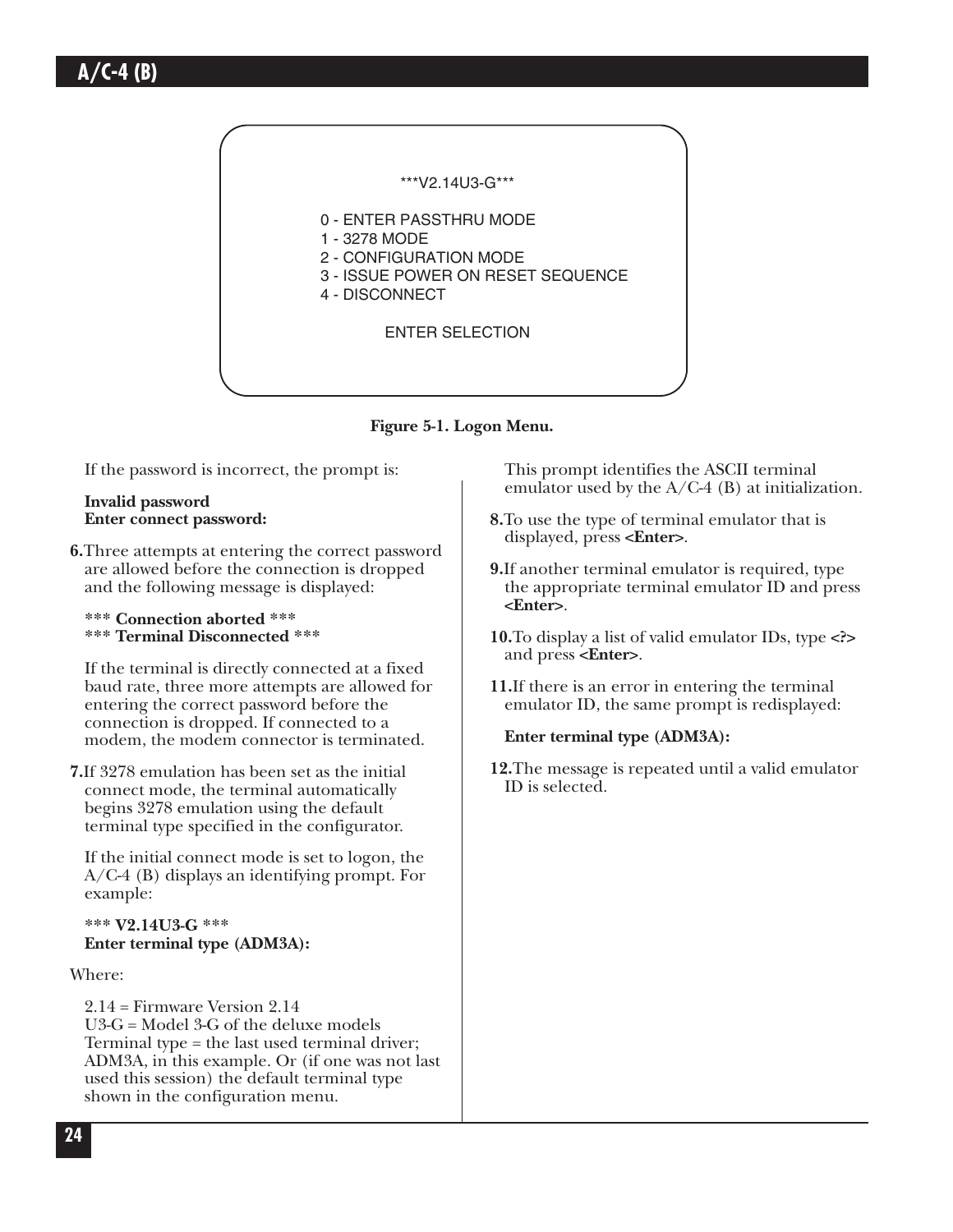## **CHAPTER 5: Operating Procedures**

### **5.3 Logon Mode**

The Logon mode and menu options are discussed in the following paragraphs.

#### **5.3.1 THE LOGON MENU**

If the Logon mode is the first mode of operation when the  $A/C-4$  (B) and the terminal are connected (initial connect mode), the logon menu is displayed after a valid terminal type is entered. The menu is shown in Figure 5-1. The Logon mode is offered when exiting any other mode after entering the terminal emulator. Five options (0 to 4) appear on the menu. The firmware version is the first line of the menu.

#### **5.3.2 LOGON OPTION: PASSTHROUGH MODE**

A/C-4 (B) provides two ports: the main RS-232C port for connecting to an async terminal (or other async device) and the coax port for connecting to an IBM controller. The passthrough option provides an additional RS-232C port: a passthrough port for connecting to an async host. The passthrough port allows the terminal to communicate directly with another async device, such as a VAX™ host computer. However, the terminal cannot communicate simultaneously with the IBM host and the async device.

To use the passthrough option:

- **1.**Type the option number: 0.
- **2.**Verify that the PASSTHRU indicator on the front panel illuminates.

To exit from passthrough operation:

**1.**Press: **<Esc>** (escape).

- **2.**Type: **<** (The SHIFT key may be required on some terminals).
- **3.**Press: **<Enter>** (carriage return).
- **4.**The terminal returns to the Logon mode.

Use passthrough only when there is a suitable device attached to the passthrough port. Otherwise, the  $A/C-4$  (B) may not receive the necessary signals from the device and may not respond to the exit sequence. If you select the passthrough option and there is no device attached to the passthrough port, the screen freezes. The high passthrough signals option may be used to prevent the screen from freezing.

If you cannot exit from passthrough:

**1.**Turn the A/C-4 (B) power off.

**2.** Turn the A/C-4 (B) power on.

**3.**Repeat the connect process (see Section 5.2).

#### **5.3.3 LOGON OPTION: 3278 MODE**

When using 3278 emulation, the terminal attached to the  $A/C-4$  (B)'s main port appears to the host to be an IBM 3278 Model 2 terminal. The cursor control, screen display and keyboard functions performed by the terminal emulator are described in **Appendix G**.

If 3278 emulation has been selected as the first mode of operation when A/C-4 (B) and the terminal connect, begin emulation as follows:

- **1.**If the baud rate is set to autobaud, press **<Enter>**. It may be necessary to press **<Enter>** two or more times. If the baud rate is fixed, it is not necessary to press **<Enter>**. If no connect password is set, go to Step 4. If a password is set, continue to Step 2.
- **2.**If a connect password has been set, the prompt is displayed:

#### **Enter connect password:**

**3.**Type the password and press <Enter>.

**4.**The terminal begins 3278 emulation.

In summary: if a connect password is set, emulation begins after you enter the password and, if necessary, press **<Enter>**. If no password is set and the baud rate is fixed, the terminal begins 3278 emulation as soon as it is powered up. No prompt or menu is displayed. If no password is set and the baud rate is set to autobaud, emulation begins after **<Enter>** is pressed two or more times. To operate in any other mode, 3278 mode must be exited. See the exit key sequence below, under Exiting 3278 Mode.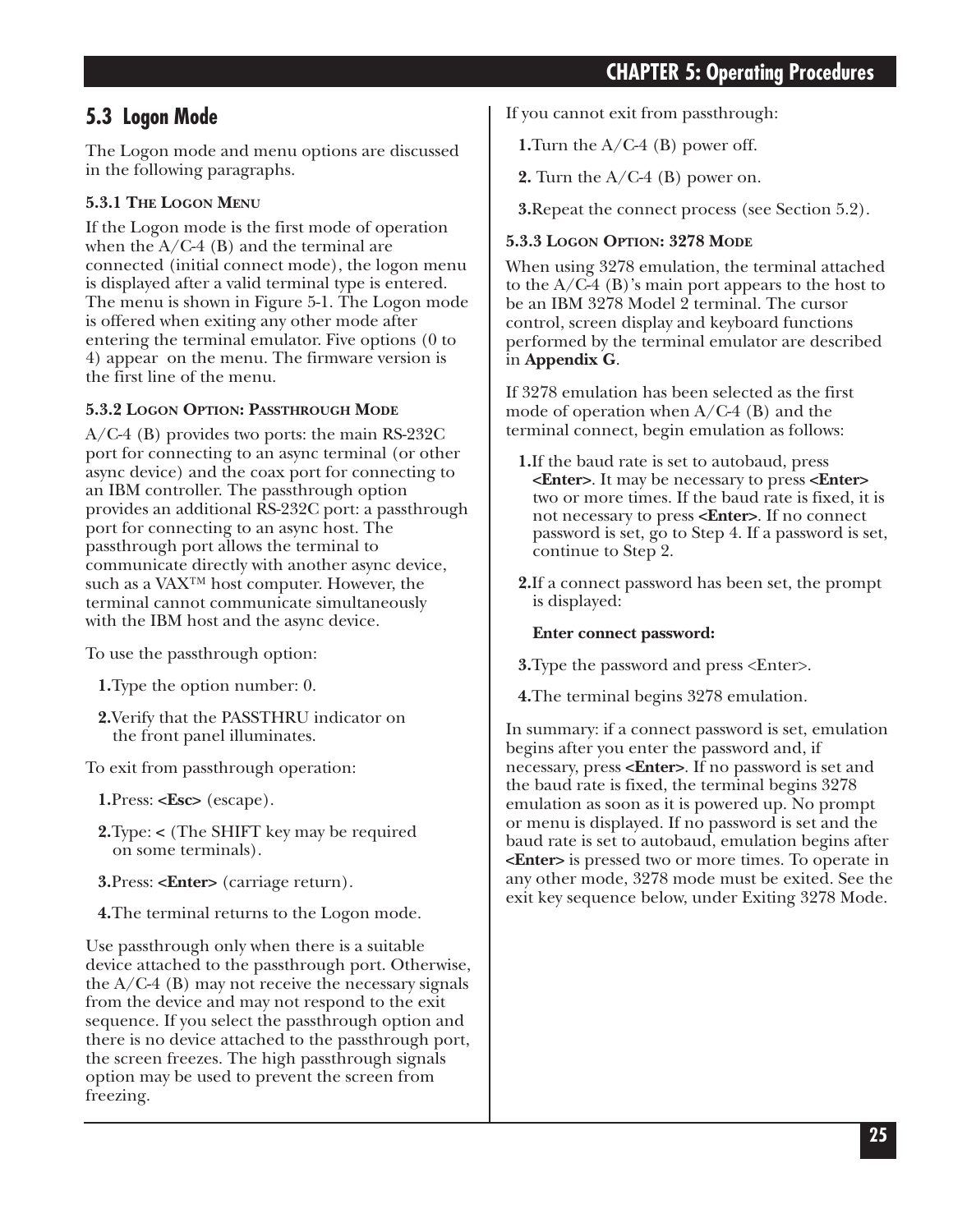To select 3278 emulation from the logon menu:

**1.**Type the option number: 1.

**2.**The screen clears.

- **3.**The buffer data from the previous 3278 emulation session is displayed.
- **4.**To operate in any other mode, exit from 3278 emulation. See the exit key sequence below.

In exiting from 3278 emulation, it is irrelevant whether the initial connect mode is 3278 emulation or Logon. To exit from 3278 emulation:

- **1.**Enter the key sequence to initialize the terminal (see **Appendix G**).
- **2.**The initial prompt is displayed.
- **3.**Press **<Enter>** or type: (a new terminal type) and press **<Enter>**. The logon menu is displayed.

The IBM 3278 has a status line that shows how the terminal is functioning during 3278 emulation. The  $A/C-4$  (B) provides a "display status line" command, a key sequence that alternately enables or disables a simulated IBM 3278 status line on the terminal. Only the standard ASCII characters displayable on the terminal are used in the simulation. The IBM 3278 terminal has 25 display lines with the 25th line as the status line. Most ASCII terminals, however, have only 24 display lines. In this case, the bottom display line (line 24) is replaced by the status information. Conse-quently, the status line must be disabled before data on line 24 can be seen. When the status line is in effect, the flashing asterisk, used to indicate keyboard lock, is inhibited. See **Section 5.4**.

Messages for the status line are listed and defined in **Appendix C**.

To display the status line during 3278 emulation:

- **1.**Type the "display status line sequence." The sequences for each type of terminal emulator are listed in **Appendix G**.
- **2.**The status line is displayed on line 24. It replaces the last line of text.
- **3.**To view the last line of text on 24-line terminals, or to stop displaying the status line type the display status line sequence again.

#### **5.3.4 LOGON OPTION: CONFIGURATION MODE**

The "Configuration Mode" option in the logon menu permits redefining the configuration parameters. These parameters are stored in nonvolatile memory (EEPROM) and preserved when the unit is powered off. The configuration menu is displayed, showing the default parameters last used. The configuration menus for each model are shown with factory-set defaults as follows: standard, Figure 5-2; deluxe, Figure 5-3. Configuration parameters and the initial configuration procedure are given in **Section 5.4**.

Enter the configurator from the logon menu, as follows

**1.**Type the option number: 2. The terminal displays:

#### **Enter Configuration Password:**

- **2.**The factory default setting is NONE, no password required. Since no password is set, press **<Enter>**. Subsequently, if a password has been set, enter it. Since passwords are limited to eight characters, the next prompt appears after the eighth character is typed.
- **3.**If the password is correct, or no password has been set, the terminal prompts:

#### **Change Configuration Password (Y/N):**

or, if the password is incorrect, the prompt is repeated:

#### **Enter Configuration Password:**

Three attempts are given to enter the password correctly before the logon menu is redisplayed.

**4.**If you do not wish to change or set a password, type: **N** or press **<Enter>**. The configuration menu is displayed.

To change or set a password, type: **Y**. The prompt appears:

#### **Enter New Password:**

**5.**Type the password, which may be up to eight letters or numbers. If the password is less than eight characters, press **<Enter>**. The configuration menu is displayed after **<Enter>** is pressed or after the eighth character is typed.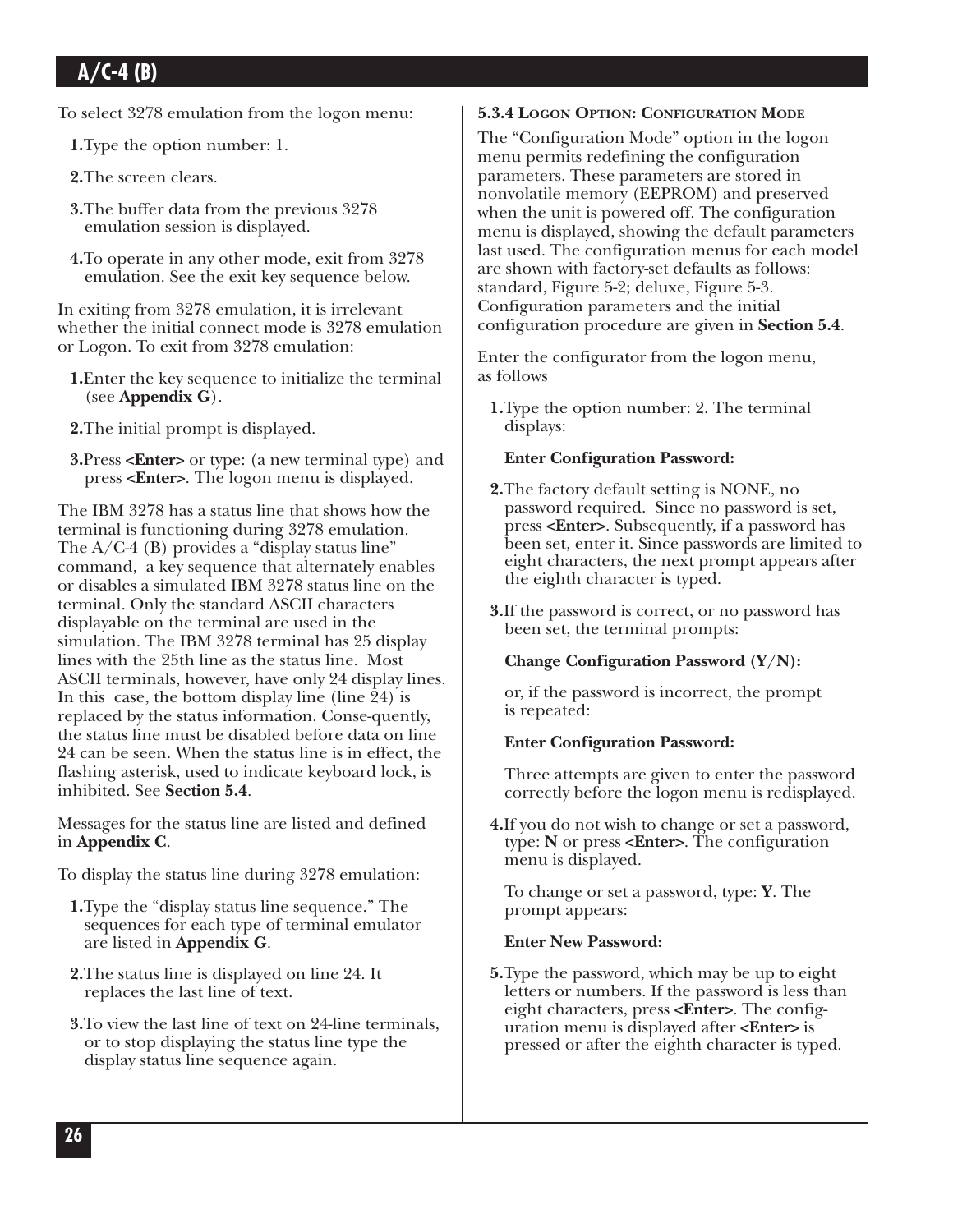#### CONFIGURATION MENU V2.14U2-G

| R.<br>C.<br>D.<br>F.<br>F. |                  |  |  |
|----------------------------|------------------|--|--|
| G                          |                  |  |  |
| н                          |                  |  |  |
| $\mathbf{L}$               |                  |  |  |
| J.                         |                  |  |  |
| K                          |                  |  |  |
|                            |                  |  |  |
|                            |                  |  |  |
| M                          |                  |  |  |
| N                          |                  |  |  |
|                            |                  |  |  |
| P                          | BANNER MESSAGE:  |  |  |
|                            | Q. EXIT AND SAVE |  |  |
|                            |                  |  |  |
| <b>ENTER SELECTION</b>     |                  |  |  |

#### Figure 5-2. Standard Model Configuration Menu.

|          | CONFIGURATION MENU V2.14U3-G           |  |
|----------|----------------------------------------|--|
| F.<br>N. | K. CONNECT MODE.<br>Q. BANNER MESSAGE: |  |
| R.       | <b>EXIT AND SAVE</b>                   |  |

#### ENTER SELECTION

### Figure 5-3. Deluxe Model Configuration Menu.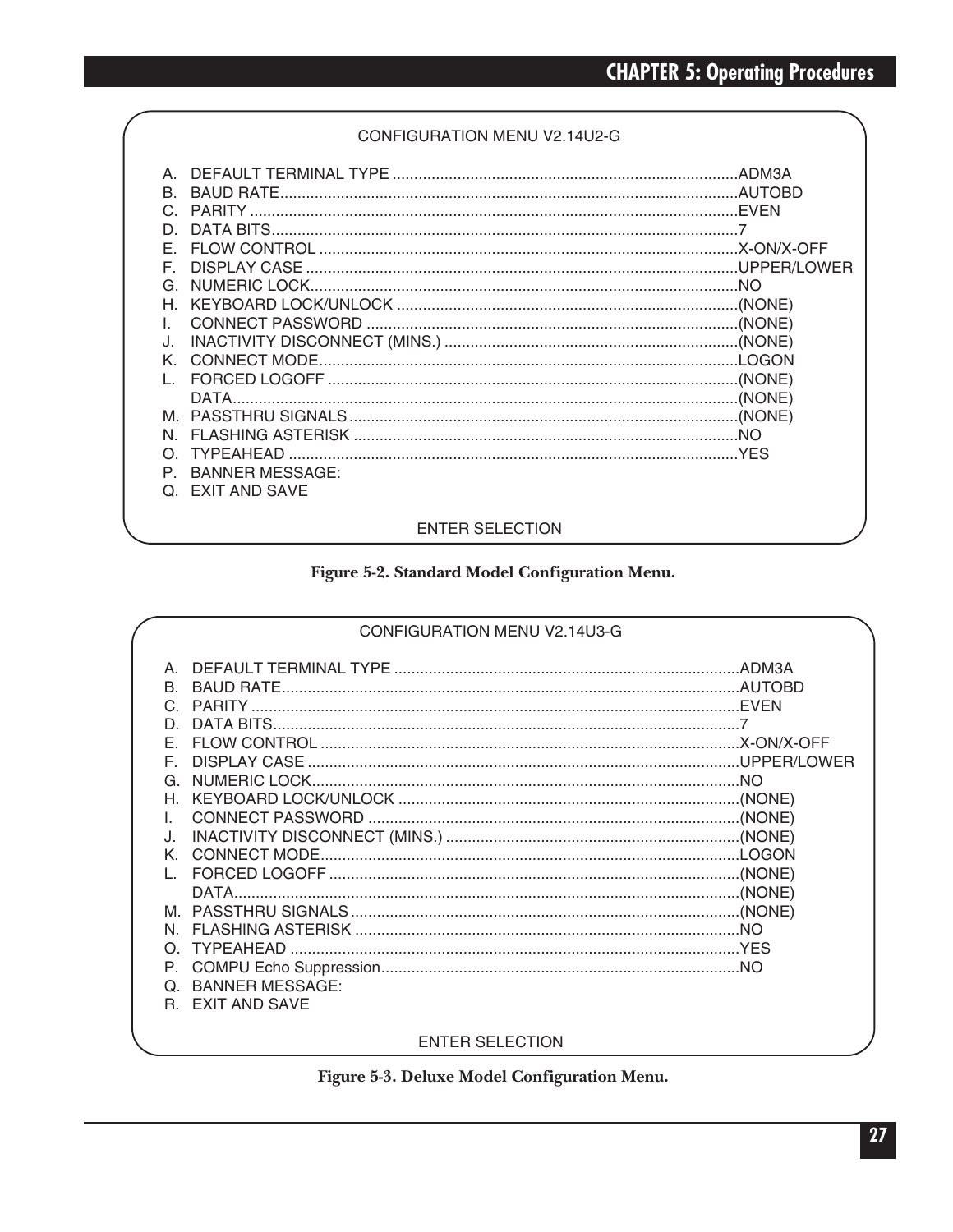To exit from the configurator:

- **1.**The only way to save changes is to select "Exit and Save." The options changed are saved and effective immediately.
- **2.**The logon menu is displayed.

#### **5.3.5 LOGON OPTION: ISSUE POWER ON RESET**

The option, issue power on reset, is listed on the logon menu. It allows the A/C-4 (B) to issue the power on reset (POR) signal to the IBM control unit. The control unit functions as if the IBM 3278 has been turned off and then turned on again. The signals between the  $A/C-4$  (B) and the attached device are not dropped, leaving that connection active. A dialed line remains active. Use POR when the coax cable is replaced or when other attempts at correcting display problems have failed, such as refreshing the screen.

**1.**Type the option number: **3**.

**2.**The screen displays:

#### **Power On Reset In Progress**

**3.**The screen begins 3278 emulation, clearing the buffer of all data. This occurs regardless of which mode is set as initial connect mode.

#### **5.3.6 LOGON OPTION: DISCONNECT**

The disconnect option on the logon menu allows A/C-4 (B) to disconnect from the terminal. The A/C-4 (B) drops the DTR signal for one second in DTE mode or the DSR signal in DCE mode, then returns to its initial connect mode. Modem and terminal connections are dropped with the DTR or DSR signal. If a terminal is directly connected, the terminal immediately reconnects to the A/C-4 (B) and restarts the connect sequence. To select this option:

**1.**Type the option number: **4**.

**2.**The terminal displays: **\*\*\* Terminal Disconnected \*\*\***

If autobaud is selected, to re-establish the baud rate, press **<Enter>**.

## **5.4 Configuration**

The operating characteristics of A/C-4 (B) are selected in the configurator, using the configuration menu. The configuration menus for A/C-4 (B) models are shown as follows: standard, Figure 5-2; and deluxe, Figure 5-3. The figures show the parameter default values set at the factory. The configuration menu is displayed after the configuration password is entered correctly. The configuration parameters are displayed with the values set when the terminal was last used. The configuration parameters and available settings are discussed in the following paragraphs. The instructions assume that the procedure begins with the cursor at the prompt:

#### **Enter Selection:**

## **NOTE**

**New configuration settings take effect when exiting the configurator using the option "Exit and Save." Autobaud takes effect after the terminal and the A/C-4 (B) are disconnected. Numeric lock takes effect when the A/C-4 (B) is reset (or turned off and on).** 

#### **5.4.1 DEFAULT TERMINAL TYPE**

Use this option to select the terminal emulator to be used each time the terminal and the  $A/C-4$  (B) are powered up and each time the Logon mode is entered. To select the terminal emulator to be used:

#### **1.**Type: **A**

- **2.**A list of all valid terminal emulators available is displayed with the prompt: **Enter Default Terminal Type:**
- **3.**Enter the new default terminal emulator ID. To be accepted, new entries must match match a valid terminal-emulator ID. Invalid entries are ignored. See **Chapter 1** for a list of the terminal emulators and terminals currently supported.
- **4.**If you don't want to change the default terminal, press **<Enter>**.
- **5.**The configuration menu is displayed.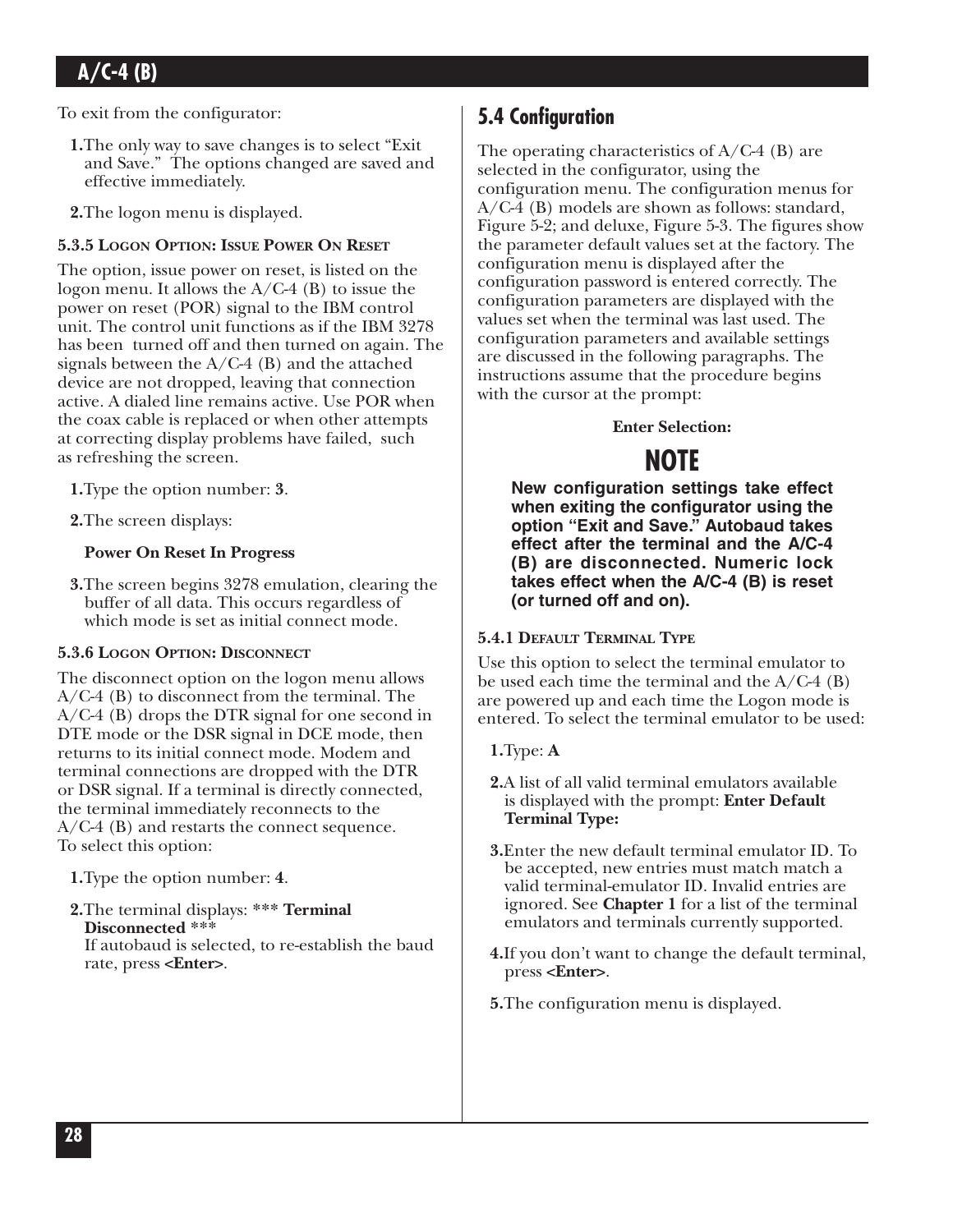## **CHAPTER 5: Operating Procedures**

#### **5.4.2 BAUD RATE**

This option provides a choice of baud rates from 110 bps to 19.2 Kbps and autobaud. With autobaud the baud rates range from 300 to 19.2K and the A/C-4 (B) automatically detects and matches the baud rate of an attached device. Select the baud rate to suit the modem or terminal connected to the  $A/C-4$  (B) To change the baud rate:

#### **1.**Type: **B**.

**2.**The screen clears and displays a list of all valid baud rates available. Before offering 19.2K baud, the  $A/C-4$  (B) verifies whether 19.2K is a valid option. If 19.2K baud is available, the following is displayed:

#### **Enter Baud Rate:**

| A) Autobaud      | E) 2400   |  |  |
|------------------|-----------|--|--|
| <b>B</b> ) 19.2K | $F)$ 1200 |  |  |
| $C)$ 9600        | G) 300    |  |  |
| D) 4800          | H) 110    |  |  |

**3.**If 19.2K baud is not available, the following is displayed:

#### **Enter Baud Rate:**

| A) Autobaud |                 | E) 1200  |  |
|-------------|-----------------|----------|--|
|             | <b>B</b> ) 9600 | F) 300   |  |
|             | $C)$ 4800       | $G)$ 110 |  |
|             | D) 2400         |          |  |

- **4.**Type any option letter listed on your screen. Other values, including **<Enter>**, are ignored.
- **5.**If selected, autobaud goes into effect after the terminal disconnects from the A/C-4 (B). Also, if autobaud is selected, the first screen does not appear until **<Enter>** is pressed two or more times, which determines the baud rate of the attached device.
- **6.**110 baud is not available with autobaud. If 110 baud is required, select that option.
- **7.**Any baud rate, except for autobaud, is effective immediately after exiting the configurator.
- **8.**The configuration menu is redisplayed.

#### **5.4.3 PARITY**

This option provides the following choices for parity: odd, even, or none. To set parity:

**1.**Type: **C**.

- **2.**The parity options are offered in the following display: **Enter Parity: (O)dd, (E)ven, (N)one**
- **3.**Type one of the following: **O**, **E**, or **N**. All other choices are ignored, including **<Enter>**.
- **4.**The configuration menu is redisplayed.

#### **5.4.4 DATA BITS**

This option sets the number of data bits in a character, with parity not counted as a data bit. To select the number of data bits:

**1.**Type: D.

- **2.**The valid bits per character are displayed as follows: **Enter Data Bits Excluding Parity (7 or 8):**
- **3.**Type: **7** or **8**. All other choices are ignored, including **<Enter>**.

**4.**The configuration menu is redisplayed.

#### **5.4.5 FLOW CONTROL**

This option provides for controlling the flow of data to and from the  $A/C-4$  (B) when the data is transferred too quickly to be accepted. With no control, data may be lost. When data is received by A/C-4 (B), its input buffer can accept 36 characters after flow control is sent, before the input buffer overflows. After that, further input is lost.

Two types of flow control are available to regulate the rate at which data arrives: logical and physical. Logical flow control uses control codes, X-ON and X-OFF, sent by the device receiving the data. Physical flow control enables and disables one of the RS-232C interface signal lines. When the transmitting device receives the control code or signal change, the device should stop or resume data transmission. The requirements of the attached terminal or modem determine the type of flow control used. Refer to the terminal or modem user's manual for further information.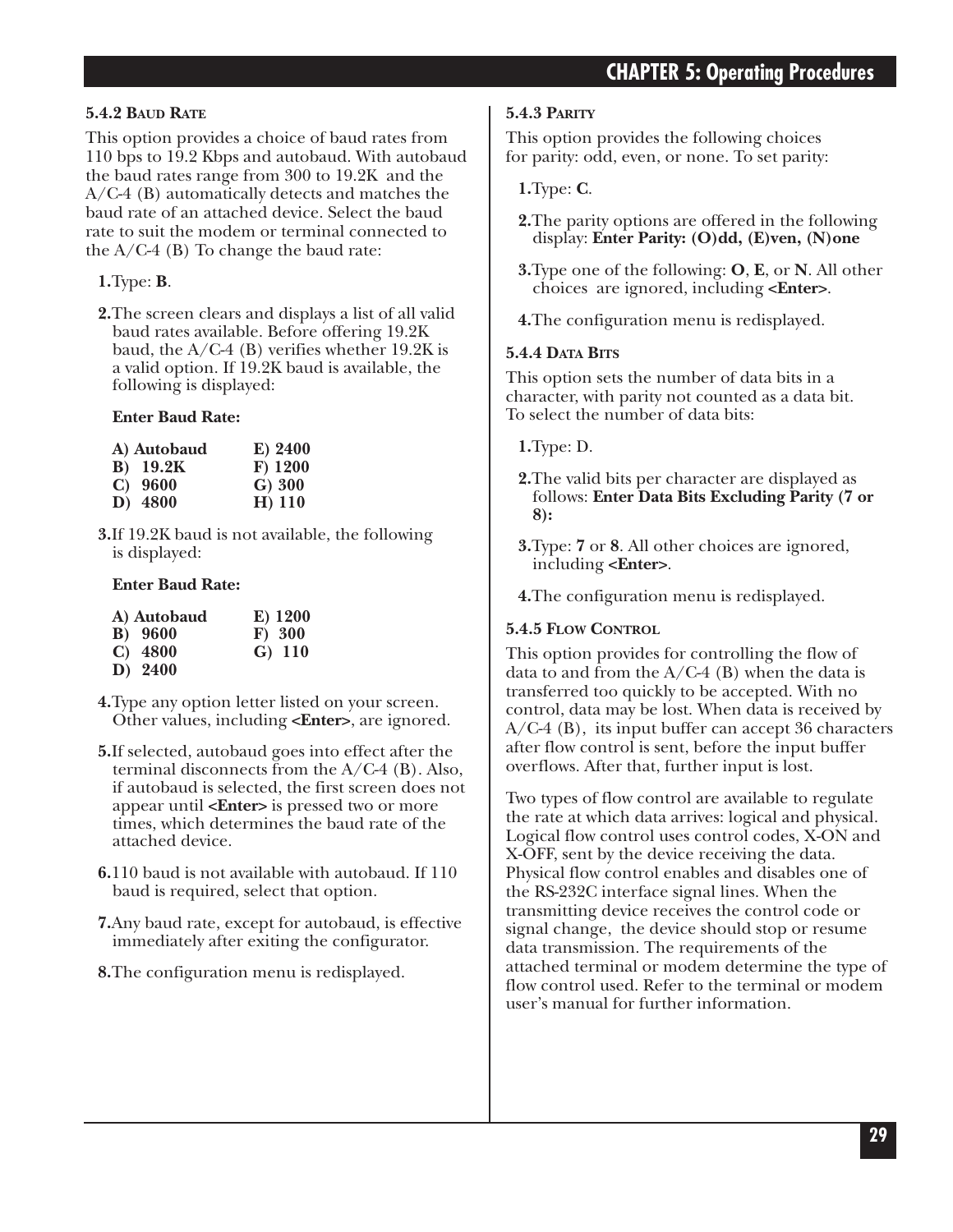To set flow control for the  $A/C-4$  (B)

**1.**Type: **E**.

**2.** The following is displayed:

#### **Enter Flow Control Option:**

**A) X-ON/X-OFF B) CTS/RTS C) Both D) None** 

**3.**Type one of the option letters: A, B, C or D. All other choices are ignored. The features of each option are:

**A) X-ON/X-OFF —** Select this option if the terminal uses logical flow control. If A/C-4 (B) sends data to the terminal too quickly, the terminal sends an X-OFF signal and  $A/C-4$  (B) stops sending data. If the terminal inputs too fast to the  $A/C-4$  (B), the  $A/C-4$  (B) sends an X-OFF to the terminal. In both cases, X-ON is sent to start transmitting data again.

**B) CTS/RTS —** If the terminal supports physical flow control and the DTE/DCE switch is in the DCE position, the  $A/C-4$  (B) drops the CTS (Clear To Send) signal when it is unable to accept more data. In the DTE position, the A/C-4 (B) drops the RTS (Ready To Send) signal. In both cases, the device sending the data (terminal or  $A/C-4$  (B) should stop sending until the signal is raised.

**C) Both —** Both A and B above apply. This option is used for those terminals that may use either form of flow control. Logical flow control is implemented first, then physical flow control.

**D) None —** No flow-control action is taken by the  $A/C-4$  (B). It is recommended that this option be used only if a device other than the terminal, such as an intelligent modem, is exercising flow control, or if flow control interferes with data transmission in any way.

**4.**After selecting a valid flow-control option, the configuration menu is redisplayed.

#### **5.4.6 DISPLAY CASE**

This option provides for displaying the alpha characters in upper case only or in upper and lower case.

**1.**Type: **F**.

**2.**The following is displayed:

Enter Display Case Option:

A) Convert Lower Case To Upper Case

- B) Do Not Convert Lower Case
- **3.**Type the option letter. All other choices are ignored, including **<Enter>**.
- **4.**The configuration menu and prompt are displayed.

#### **5.4.7 NUMERIC LOCK**

This option allows the numeric lock to be enabled or disabled. When enabled, only the following characters may be entered into numeric fields:

**1.**Numeric characters (0 through 9)

**2.**Decimal sign (.)

**3.**Minus sign (-)

To enable the numeric lock:

**1.**Type: **G**.

**2.**The screen clears and displays:

**Enable the NUMERIC LOCK feature (Y/N):** 

**3.**To enable the feature, type: **Y**. To disable the feature, type: **N**. All other choices are ignored, including **<Enter>**.

If **Y** is selected, the numeric lock is not activated until the  $A/C-4$  (B) is powered off and then on, or until a POR (Power On Reset) is performed.

**4.**The configuration menu is displayed.

When the  $A/C-4$  (B) is operating as a 3278 emulator, the numeric lock may be temporarily disabled by keying the numeric override sequence. The sequence is defined in **Appendix G** for each terminal. **Numeric override** is effective while the cursor remains in the field where numeric override was selected.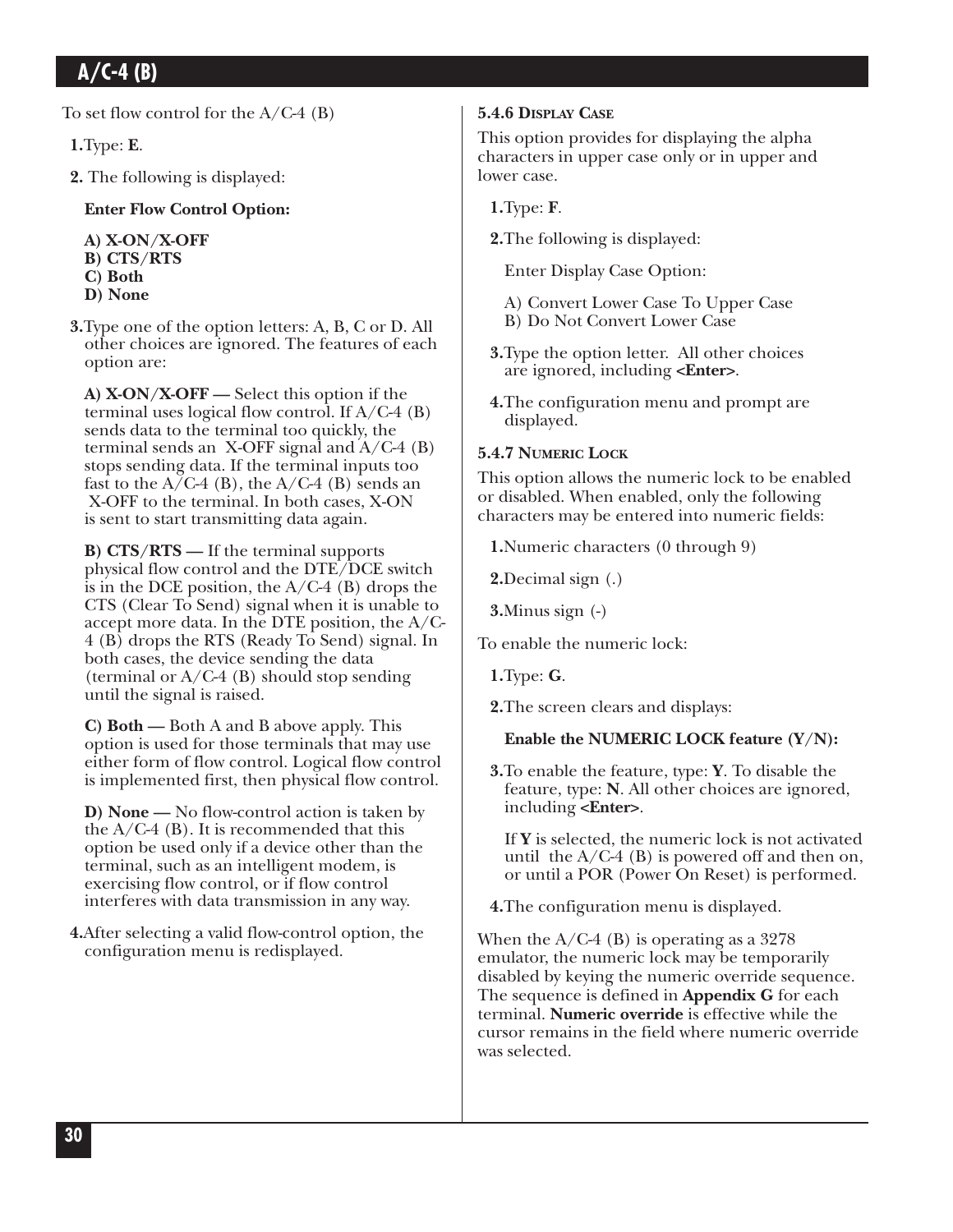## **CHAPTER 5: Operating Procedures**

#### **5.4.8 CONNECT PASSWORD**

This option allows for limiting your access to the A/C-4 (B). If a connect password has been specified,  $A/C-4$  (B) prompts you to enter a password before the terminal can be connected logically. If no password has been specified, A/C-4 (B) does not request one. To set a connect password:

**1.**Type: **I**.

**2.**The terminal displays:

#### **Enter Connect Password:**

**3.**If no password is desired, press **<Enter>**.

- **4.**If a password is desired, type the password. The password may be up to 12 characters in length, and may contain any displayable ASCII characters.
- **5.**If the password has less than 12 characters, press **<Enter>**. The configuration menu is redisplayed. If the password has 12 characters, the menu is displayed after the twelfth character is typed.

#### **5.4.9 INACTIVITY DISCONNECT (MIN.)**

Disconnecting occurs after dropping the data set ready (DSR) signal for one second. The inactivity disconnect option specifies the following:

- Whether the  $A/C-4$  (B) should disconnect a terminal when there is no active input or output.
- How long the A/C-4 (B) waits before disconnecting.

To set the option:

**1.**Type: **J**.

**2.**The following is displayed:

**Enter inactivity timeout (0 for none or 1-30 min.):** 

**3.**If you want the terminal not to disconnect (no inactivity timeout):

Enter: **<Enter>** (the configuration menu displays: **NONE**)

or : **0 (zero) <Enter>** (the configuration menu displays: 0)

To set an inactivity disconnect:

Enter: the time limit, in minutes (1 to 30)

Press: **<Enter>** (the configuration menu displays the time specified)

**4.**The inactivity disconnect is effective immediately after exiting the configurator. If an interval of one minute was selected and the terminal is not used for one minute, the terminal is disconnected from the  $A/C-4$  (B) and the following message is displayed:

**\*\*\* Inactivity Timeout \*\*\* \*\*\* Terminal Disconnected \*\*\***

#### **5.4.10 CONNECT MODE**

This option specifies the mode of operation when A/C-4 (B) logically connects to a terminal. One of two modes of operation may be specified: Logon or 3278 emulation, as follows.

**1.**Type: **K**.

**2.**The following is displayed:

**Enter Connect Mode:** 

**(A) Logon mode (B) 3278 mode** 

**3.**Type the letter of the initial connect mode: **A** or **B**. All other choices are ignored, including **<Enter>**.

**4.**The configuration menu is displayed.

#### **5.4.11 FORCED LOGOFF**

This option allows a code to be sent by the  $A/C-4$ (B) to the IBM control unit when the  $A/C-4$  (B) and the terminal are improperly disconnected. The code, specified by you, forces a logoff from the host whenever the terminal disconnects from the  $A/C-4$  (B) in any of the following ways:

**1.**Powering off the terminal.

**2.**Disconnecting the modem line.

**3.**Pulling out a cord or RS-232C cable.

**4.**Allowing the inactivity time limit to elapse.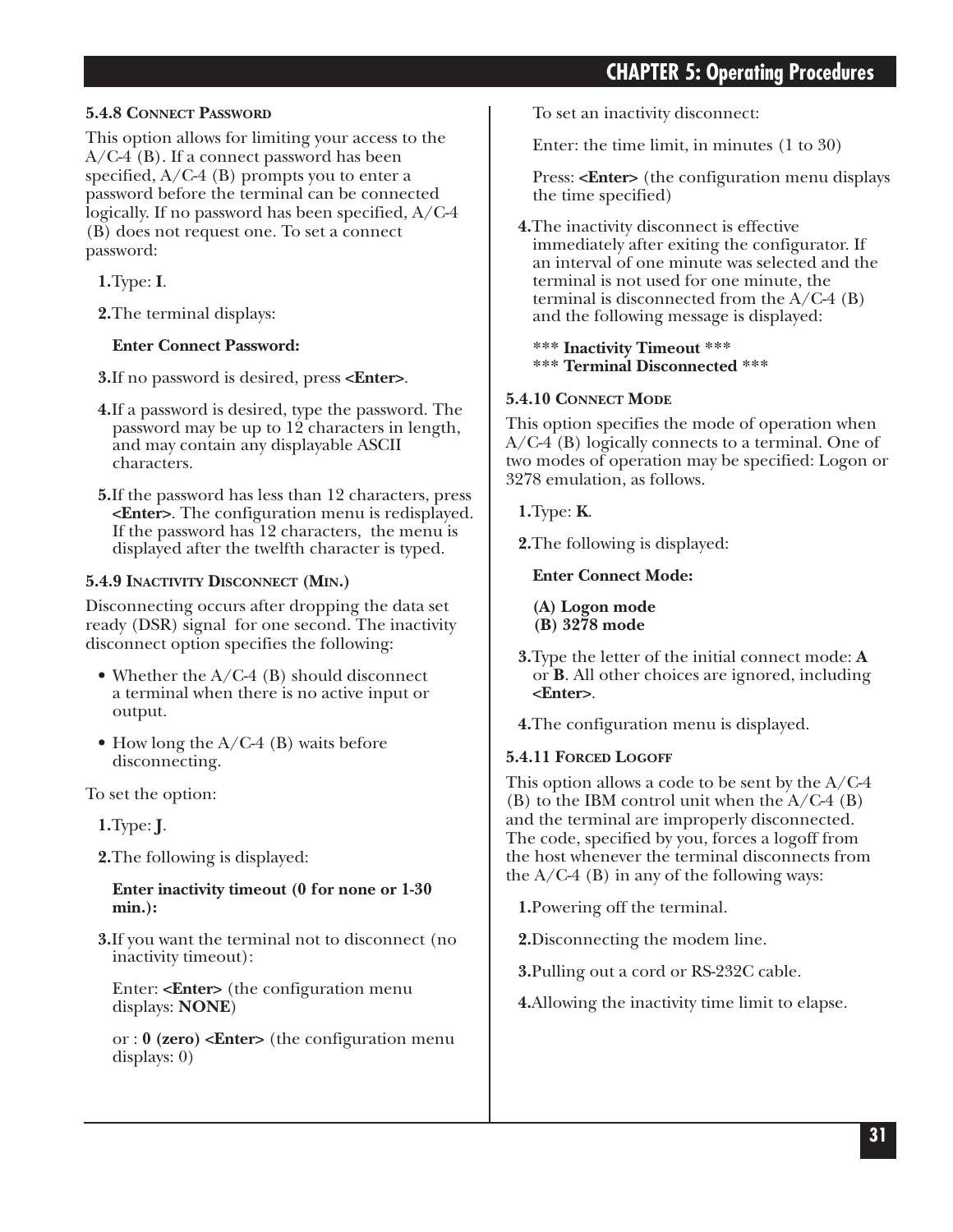To select a code:

**1.**Type: **L**.

**2.**The screen displays:

#### **Enter Forced Logoff Option:**

| <b>PF1-24</b> | <b>CLEAR</b> | <b>POR</b>         |  |
|---------------|--------------|--------------------|--|
| <b>PA1-2</b>  | <b>ENTER</b> | <b>SYSREQ NONE</b> |  |

**3.**Refer to **Appendix G** or the IBM control unit manual for a description of each function listed in Step 2. Select one of the key functions to command logoff:

**PF1-24 —** To select one PF (program function) key, type: **PFn** (where **n** = one number between 1 and 24). Press: **<Enter>**.

**PA1-2 —** To select one PA (program attention) key, type: **PA1** or **PA2** and press: **<Enter>**.

**CLEAR —** Type: **CLEAR** and press: **<Enter>**.

**ENTER —** Type: **ENTER** and press: **<Enter>**.

**SYSREQ —** Type: **SYSREQ**. Do not press **<Enter>** (see Forced Logoff Data, below). Select this option for a bisynchronous host that requires TESTREQ.

**POR —** Type: **POR** and press: **<Enter>**.

**NONE —** To specify no action when the terminal is disconnected. Type: **NONE** and press: **<Enter>** or press: **<Enter>**.

Note that **<Enter>** is pressed after selecting all options *except* **SYSREQ**.

**4.**The configuration menu is displayed.

**5.**When selecting **SYSREQ**, after the last character is typed, the screen displays the following:

#### **Enter forced logoff data:**

**6.**If no forced logoff data is desired, press: **<Enter>**. The configuration menu appears.

To get forced logoff data, type up to 30 characters and press: **<Enter>**. Or, after 31 characters are typed, the menu is displayed without pressing **<Enter>**. The configuration menu is displayed with the character string on the menu.

The A/C-4 (B) does not terminate the 3278 emulation session if the RS-232C link is broken. Use forced logoff to end the session if the RS-232C link is broken.

**Forced Logoff Data** is applicable only when SYSREQ is selected as the forced logoff code. If selected, A/C-4 (B) sends SYSREQ to the host as the logoff code, followed by forced logoff data (31 characters, maximum), followed by the ENTER character. Use **<Enter>** if no string is desired.

#### **5.4.12 PASSTHROUGH SIGNALS**

Passthrough is the mode of operation used for asynchronous communication between the following devices.

- A terminal or other device attached to the  $A/C-4$  (B) main port.
- A device attached to the passthrough port, usually an ASCII host. When no device is attached to the passthrough port, use this option to specify which RS-232C signals are held high to the main port during passthrough.

Some asynchronous terminals cannot transmit data until the ready signal is received from the host. The ready signal is sent by the ASCII host to the A/C-4  $(B)$ , which passes it to the terminal. If the  $A/C-4$ (B) main port is set to DCE, the ready signal can be DSR (Data Set Ready), CTS (Clear To Send), or both. If the main port is set to DTE, the signal can be DTR (Data Terminal Ready), RTS (Ready To Send) or both.

If the ASCII host does not supply the ready signal, A/C-4 (B) can supply it, thus enabling the terminal to transmit data.

The  $A/C-4$  (B) monitors the data from the terminal in order to detect the exit-passthrough sequence. To exit from passthrough operation, the ready signal to the terminal must be high, or the A/C-4 (B) cannot detect the exit passthrough sequence. If the ready signal or signals are held high at the main port during the passthrough operation, the A/C-4 (B) can send the exit passthrough sequence. If they are not held high (or if there is no device attached to the passthrough port) and passthrough is inadvertently entered, the screen display freezes and you will be unable to exit, unless the  $A/C-4$  (B) is powered off.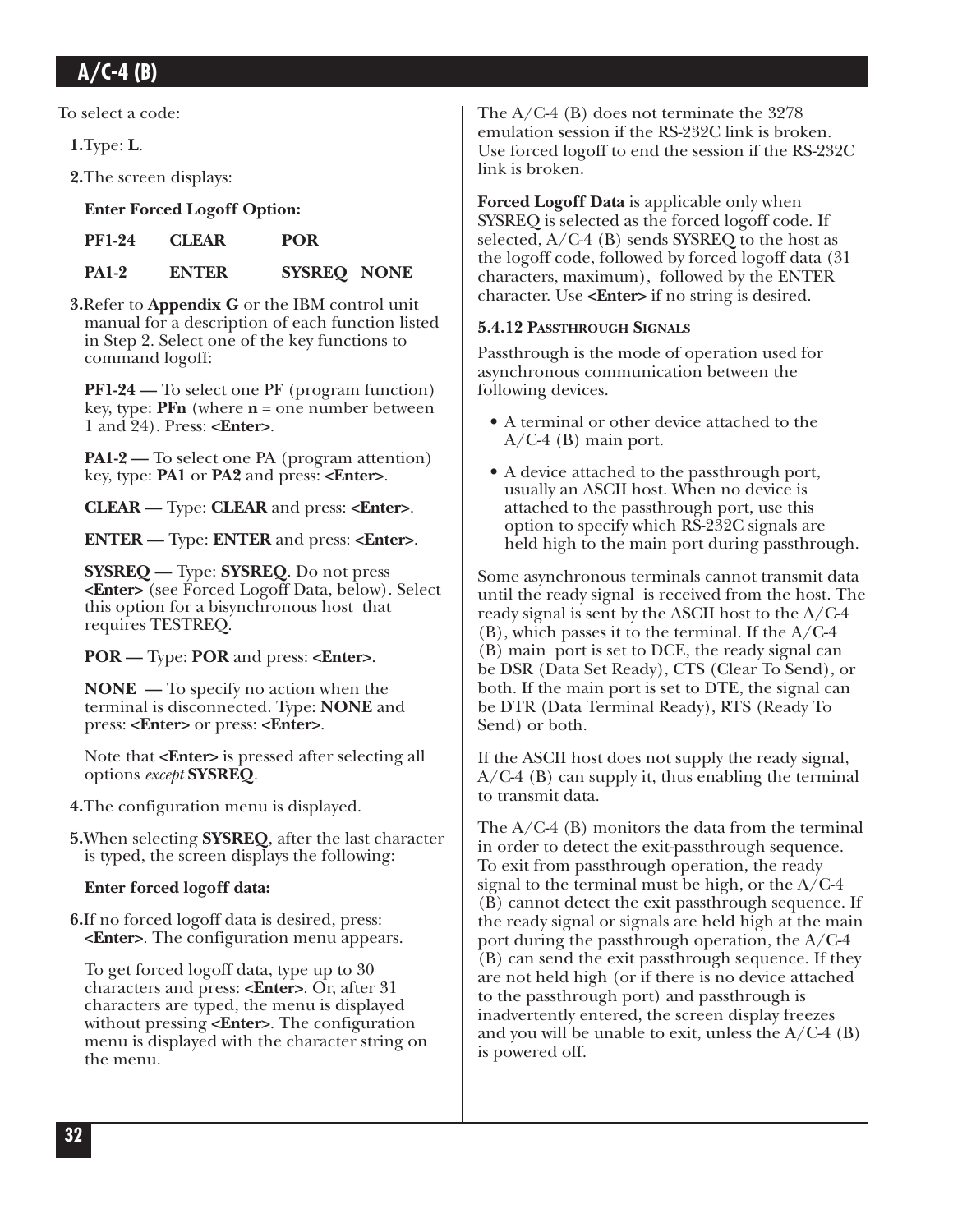## **CHAPTER 5: Operating Procedures**

To select the signals to hold high:

**1.**Type: **M**.

**2.**The terminal displays:

**Enter Signal(s) Held High While In Passthrough Mode:** 

**A) DSR(DTR) B) CTS(RTS) C) DSR(DTR) & CTS(RTS) D) None** 

**3.**Type the letter for the desired option: A, B, C or **D**. All other choices are ignored, including **<Enter>**.

**4.**The configuration menu is displayed.

### **5.4.13 FLASHING ASTERISK**

This option allows the Flashing Asterisk feature to be enabled or disabled. When enabled, a flashing asterisk is displayed in the upper left-hand (cursor home) position of the screen. The asterisk is displayed whenever the status line is not enabled. The asterisk appears when the keyboard is locked.

To set this option:

**1.**Type: **N**.

**2.**The terminal displays:

#### **Enable the FLASHING ASTERISK feature (Y/N):**

**3.**To enable the feature, type: **Y**. To disable it, type: **N**. All other choices are ignored, including **<Enter>**.

**4.**The configuration menu is redisplayed.

#### **5.4.14 TYPEAHEAD**

Use this option to enable or disable the Typeahead feature. If Typeahead is enabled, data from the terminal is held in an A/C-4 (B) buffer when the keyboard is locked by the control unit. When the control unit signals keyboard unlock, data transfer resumes and the buffered data is output to the control unit. Typeahead avoids data loss resulting from data transmission during keyboard lock (see **Section 5.4**). If the input buffer is full, flow control (if enabled) prevents further input.

To set the option:

**1.**Type: **O**.

**2.**The screen clears and displays:

#### **Enable the TYPEAHEAD feature (Y/N):**

- **3.**To enable Typeahead, type: **Y**. To disable Typeahead, type: **N**. All other choices are ignored, including **<Enter>**.
- **4.**The configuration menu is redisplayed.

#### **5.4.15 COMPU ECHO SUPPRESSION (DELUXE MODELS ONLY)**

COMPU provides the echo suppression option for async devices that require suppressing the echo of input data. When the option is enabled, input data is not echoed back to the async device. The option applies only to the COMPU terminal emulator.

**1.**Type: **P**.

**2.**The screen clears and displays:

Enable the TYPEAHEAD feature (Y/N):

- **3.**To enable Typeahead, type: **Y**. To disable Typeahead, type: **N**. All other choices are ignored, including **<Enter>**.
- **4.**The configuration menu is redisplayed.

#### **5.4.16 BANNER MESSAGE**

Use this option to change the banner message, the first line of the  $A/C-4$  (B) logon menu. To change the banner message:

- **1.**For the standard model, type: **P**. For the deluxe model, type: **Q**.
- **2.**The terminal displays:

#### **Enter New Banner Message:**

**3.**Type the new message, which can be composed of upper- and lower-case letters. The message may contain 79 characters maximum, including the spaces between words and leading spaces for centering the message.

After entering the message, if there are less than 79 characters, press: **<Enter>**. The configuration menu is displayed.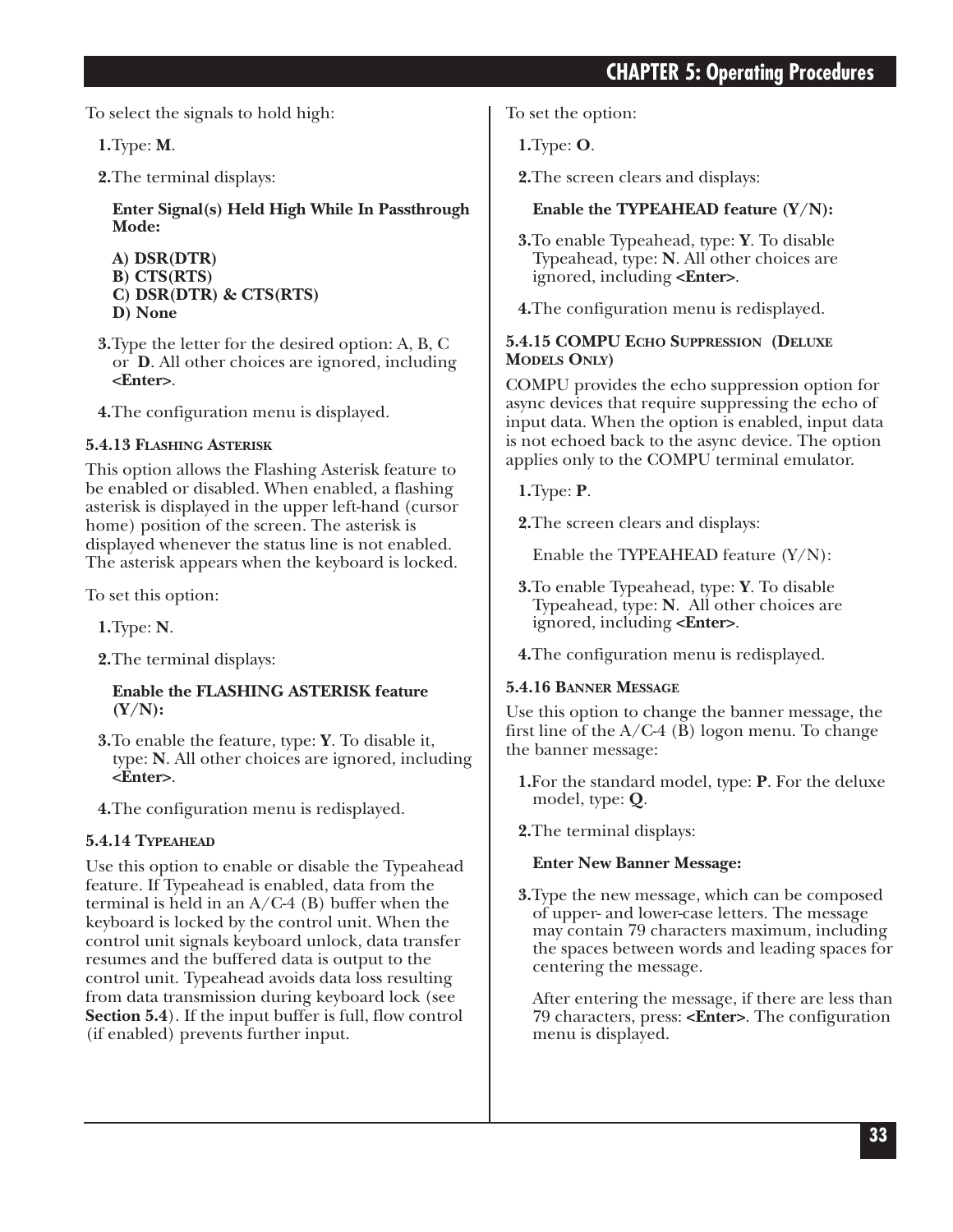If the proposed message contains 79 characters or more, the configuration menu is displayed after the 79th character.

**4.**If no message is desired, press: **<Enter>** Whenever the logon menu is displayed, no message appears.

#### **5.4.17 EXIT AND SAVE**

Use this option to save changes and exit from the configurator. To exit and save configuration changes:

- **1.**For the standard model, type: **Q**. For the deluxe models, type: **R**.
- **2.**The logon menu is displayed.

**3.**The A/C-4 (B) puts most configuration changes into effect immediately when the logon menu is redisplayed. Numeric lock (**Section 5.4**) is not activated until the terminal is powered off and back on, or until POR (**Section 5.3**) is performed. If the baud-rate option (**Section 5.4**) is changed to autobaud, it is not effective until the terminal is powered off and back on, or until the  $A/C-4$  (B) and the terminal disconnect (**Section 5.3**). 3278 Emulation does not become the initial connect mode until the terminal and the A/C-4 (B) disconnect or power is turned off and on.

**4.**To return to 3278 emulation, enter the option number in the logon menu: **1**.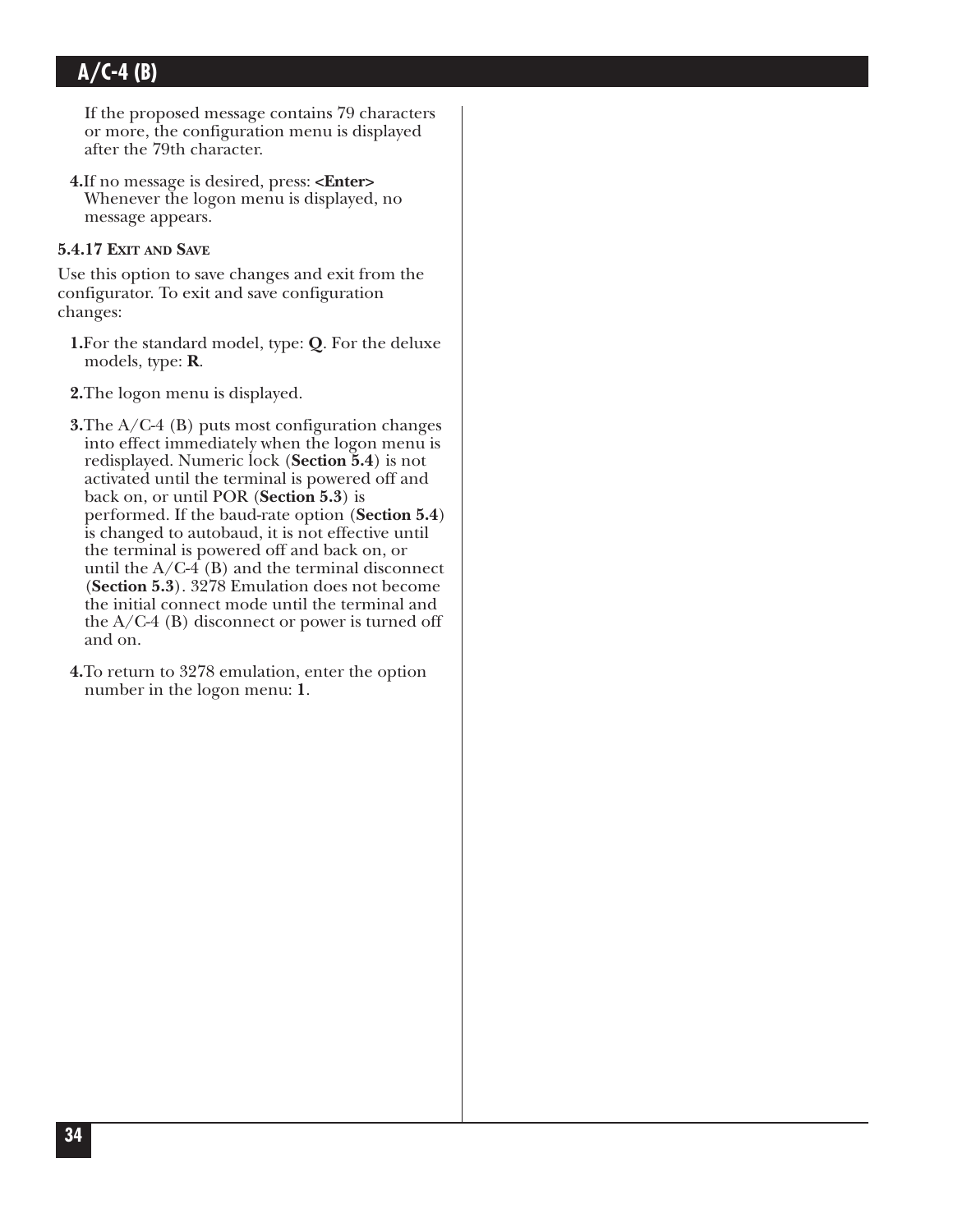# 6. Troubleshooting

This chapter offers solutions to operational problems that may arise while using the A/C-4 (B). If a problem arises, follow the procedures given here. If the problem continues, or if you have a problem not covered here, assistance is available from Black Box.

## **WARNING**

**In order to avoid electric shock, use special care when operating the A/C-4 (B) with the protective cover removed. Only qualified technical personnel should operate or perform maintenance on the unit if the power is on and the cover is removed.**

## **6.1 Contacting Black Box**

For help in understanding the  $A/C-4$  (B)'s operating procedures or securing maintenance for the A/C-4 (B), call Black Box. Follow the procedures in this section before telephoning for assistance, so that you can supply the information required to answer your inquiry.

#### **6.1.1 READ THE MANUAL**

Read this manual thoroughly. The manual contains the answers to most questions about operating the  $A/C-4$  (B).

#### **6.1.2 HAVE THE PRODUCT INFORMATION READY**

Gather the following information so that you can give Black Box the exact product information.

- **1.**Model The name of the product, including the type of unit—for example, the " $A/C-4$  (B), deluxe."
- **2.**A/C-4 (B) firmware version number: from the logon menu or the configuration menu. For example, V2.14U3-G.
- **3.**Hardware revision level: from the product label on the bottom or rear of the  $A/C-4$  (B).
- **4.**System configuration: the system type, local, remote, through modems, or by network nodes.

#### **6.1.3 DESCRIBE THE SYMPTOMS**

Prepare a detailed description of the unit's performance, if it appears to be operating incorrectly. To say the unit is dead does not adequately describe a unit's malfunctioning. In addition, review the following:

**1.**Are all the cables and wires connected?

**2.**Is the power on?

**3.**Are any lights or indicators on?

- **4.**Did the unit make any unusual noises?
- **5.**Are the connected units working, such as the host computer, terminals, modems, or network nodes?
- **6.**If you own more than one A/C-4 (B), exchange units to determine if the symptoms are peculiar to one unit.

#### **6.1.4 COLLECT THE PRODUCT REPAIR INFORMATION**

After determining that the unit requires factory repair, gather the following information from the sources listed. Supply that information with the unit when it is returned.

- **1**.Model, serial number, and revision level from the label on the bottom or rear of the unit.
- **2.**Firmware version number from the logon menu or configuration menu; for example, 2.12U3-G.
- **3.**Shipping address: where to ship the unit after repair.
- **4.**Factory maintenance agreement number (FMA) or software maintenance agreement number, (SMA) if applicable, from your system manager.
- **5.**Purchase order number from your company to pay for shipping and, in some cases, repair.
- **6.**Return Authorization number (RA) from Black Box, to return the unit for repair.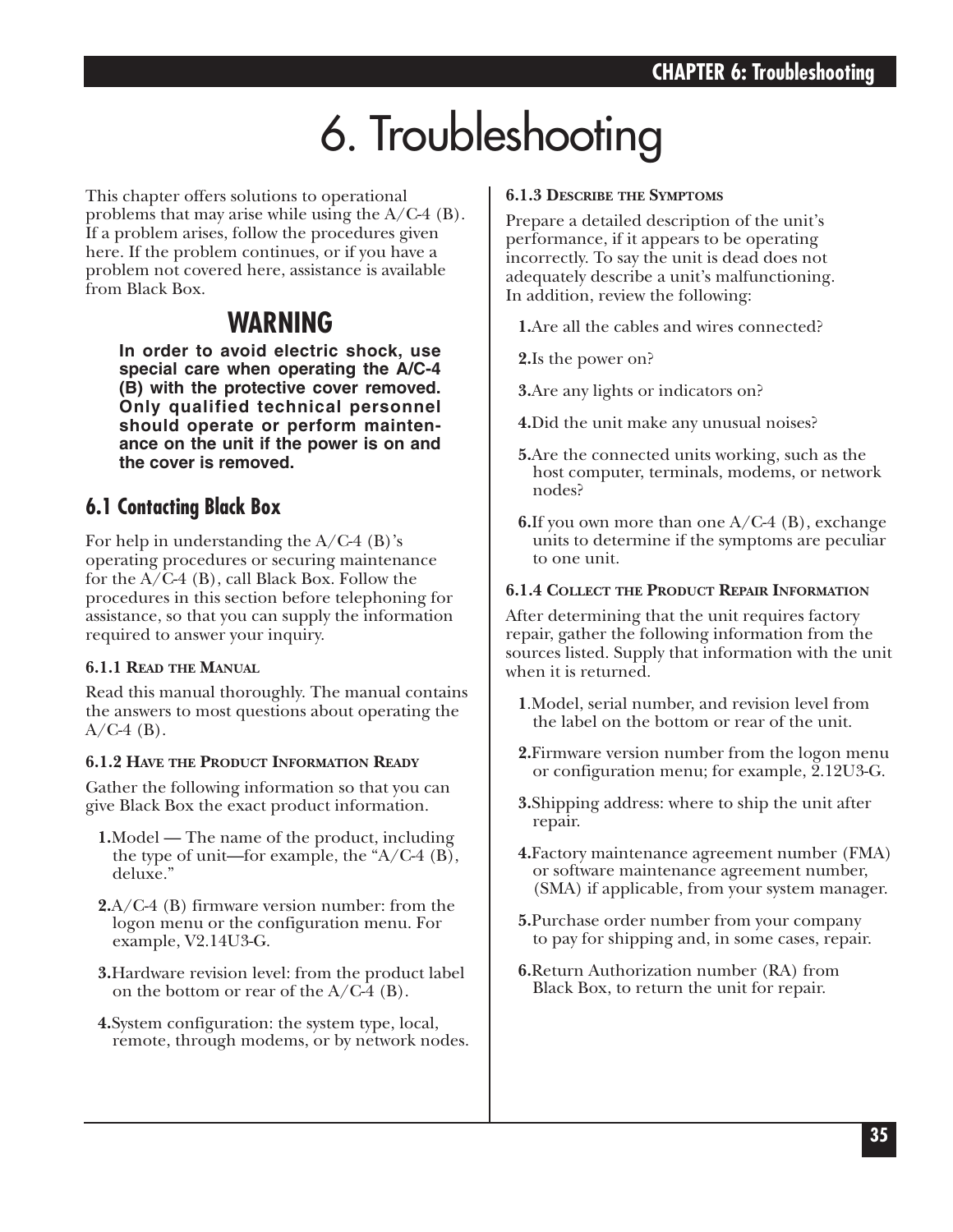## **6.2 Powerup Diagnostic Test Failure**

At powerup, the  $A/C-4$  (B) performs several diagnostic routines, including integrity tests of the following components:

- RAM (Random Access Memory)
- EPROM (Erasable Programmable Read Only Memory)
- EEPROM (Electronically Erasable Programmable Read Only Memory)

#### **6.2.1 RAM TEST FAILURE**

The RAM test consists of writing and reading a pattern of bits into the  $A/C-4$  (B)'s memory to check for a RAM failure. If the A/C-4 (B) power switch is in the on position (1), the PWR indicator does not come on, and you are unable to communicate with the  $A/C-4$  (B), then the RAM may have failed.

Another indication of RAM failure is the erratic flashing of the small red indicator, or heartbeat LED (light-emitting diode), on the printed circuit board. If RAM fails, the A/C-4 (B) ceases operation until it is powered off, then on again. If the erratic flashing continues, RAM has failed and the unit must be repaired. Call Black Box.

#### **6.2.2 EPROM TEST FAILURE**

The EPROM test consists of comparing the current CRC (Cyclic Redundancy Check) value of the firmware EPROMs to the value that is incorporated into the EPROMs when they are produced. If the CRC value does not agree with the incorporated value, an EPROM failure has occurred. On failing, the CRC value is transmitted to the terminal screen at the selected baud rate, or at 19,200 baud if autobaud is selected. This four-digit hexadecimal number is displayed at the current cursor position. The  $A/C-4$  (B) resumes operation after a key is pressed.

The disagreement in CRC values indicates that the firmware EPROMs may be not be operating properly and should be replaced. The first time the four-digit number is displayed, power the  $A/C-4$  (B) off and then on. If the number is displayed again, call Black Box.

### **6.2.3 EEPROM VALIDITY CHECK**

At powerup, the unit tests nonvolatile memory, the EEPROM. The EEPROM stores all configuration parameters. If an inconsistency between the firmware and the EEPROM is detected (such as a change in the EEPROM format), the EEPROM restores the factory-set default parameters, including the baud rate, which is reset to autobaud. The procedure to follow after detecting an EEPROM error is listed below:

**1.**After about five seconds, if the initial logon prompts are not displayed, press **<Enter>** to set the baud rate. When an EEPROM error is detected, the screen displays the default banner message and default terminal emulator. For example:

#### **EEPROM verify error, CONFIG must be entered! \*\*\* V2.14U3G \*\*\***

### **Enter terminal type (ADM3A )**:

Where: ADM3A is the factory-set default terminal emulator.

**2.**If the terminal type is correct, press **<Enter>**. If not, type the correct terminal ID and press **<Enter>**. The configurator is available for use. The configurator menu displays the values set at the factory. All configuration parameters must be reset at this time. See **Section 5.4**.

## **6.3 Terminal ID Prompt Failure**

After powerup the terminal should be able to communicate with the  $A/C-4$  (B). If the  $A/C-4$  (B) is set for Autobaud, press **<Enter>** so that the A/C-4 (B) can detect the baud rate of the terminal. At this point the banner message and terminal emulator ID should be displayed. For example:

#### **\*\*\* V2.14U3G \*\*\***

#### **Enter terminal type (ADM3A ):<R>**

If the terminal emulator ID does not appear, follow these steps:

- **1.**Check the configuration settings on the terminal for agreement with the  $A/C-4$  (B).
- **2.**Check for RAM or EPROM failure (**Section 6.2**).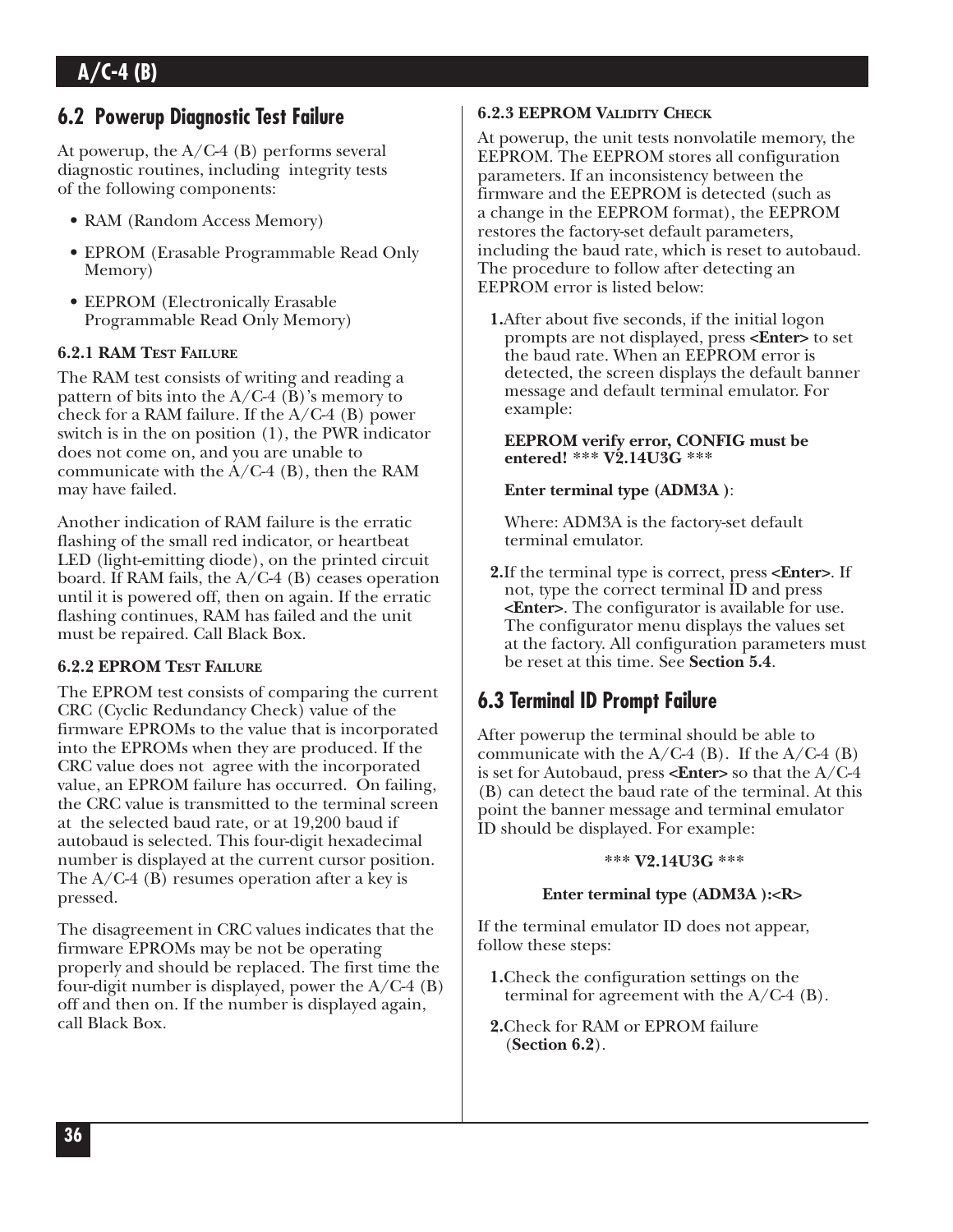- **3.**Make sure that the DTE/DCE switch on the rear panel is set for the appropriate mode: DTE for modems and DCE for terminals or other directly connected equipment. If the switch is set correctly, go to Step 5.
- **4.**If the DTE/DCE switch is not set correctly, set it now. Then power the  $A/C-4$  (B) off and then on to reset it. If the problem persists, continue at Step 5.
- **5.**Check that the RS-232C cable between the A/C-4 (B) and the terminal is wired correctly and that the connector has the correct pin settings.
- **6.**Replace the cable between the A/C-4 (B) and the terminal. If there is still no response, substitute another terminal. If the problem continues, call Black Box.

## **6.4 CU SIG Indicator Failure**

If the terminal and the  $A/C-4$  (B) are communicating satisfactorily, but communication with the control unit cannot be established, verify that the CU SIG indicator on the  $A/C-4$  (B) front panel is illuminated. If it is not on, the  $A/C-4$  (B) is not receiving a signal from the control unit. The following steps should help determine the source of the problem.

- **1.**Verify that the ends of the coax cable are properly connected to the ports on the control unit and the  $A/C-4$  (B).
- **2.**If the coax cable appears to be installed correctly, try connecting an IBM 3278 terminal, if available, to the same control unit port. If the IBM terminal operates, a hardware problem with A/C-4 (B) is likely. Call Black Box. If the IBM terminal does not operate, go to Step 3.
- **3.**If the IBM terminal does not operate, connect it to a control-unit port that is known to function properly. If the terminal still does not operate, the coax cable may be faulty. Replace it. If the terminal functions properly at another port, a problem with the control unit is likely. Contact your IBM service representative.

**4.**Some models of the IBM 3274 Control Unit have Type A and Type B coax adapters. The A/C-4 (B) operates only when attached to a Type A adapter port. The Type B adapter is used with earlier model CRTs, such as IBM 3277 Model 2 terminals. Control-unit port groupings are labeled. Therefore, verify that the  $A/C-4$  (B) is connected to a Type A coax port.

## **6.5 Erratic or Random Data on the Screen**

When data is displayed erratically, the parity setting or the data bit setting may be incorrect. When the screen displays a random collection of characters, the terminal emulator specified in the configurator does not coincide with the terminal in use. To verify the emulator specified:

**1.**Try to enter the Logon mode.

- **2.**If the terminal emulator is incorrect, disconnect the terminal using the disconnect option on the logon menu (Option 4).
- **3.**If you are unable to communicate with the A/C-4 (B) or unable to enter Logon mode, power A/C-4 (B) off and then on. After the baud rate is set, the prompt for device type should be displayed. For example:

#### **\*\*\* V2.14U3G \*\*\***

#### **Enter terminal type (ADM3A ):**

**4.**Check **Appendix G** to verify that the correct terminal emulator is specified for the terminal in use. Then reconfigure the terminal parameters, such as baud rate, parity, etc., according to the instructions in **Section 5.4**. Change the faulty parameter(s), exit the configurator, and continue operation.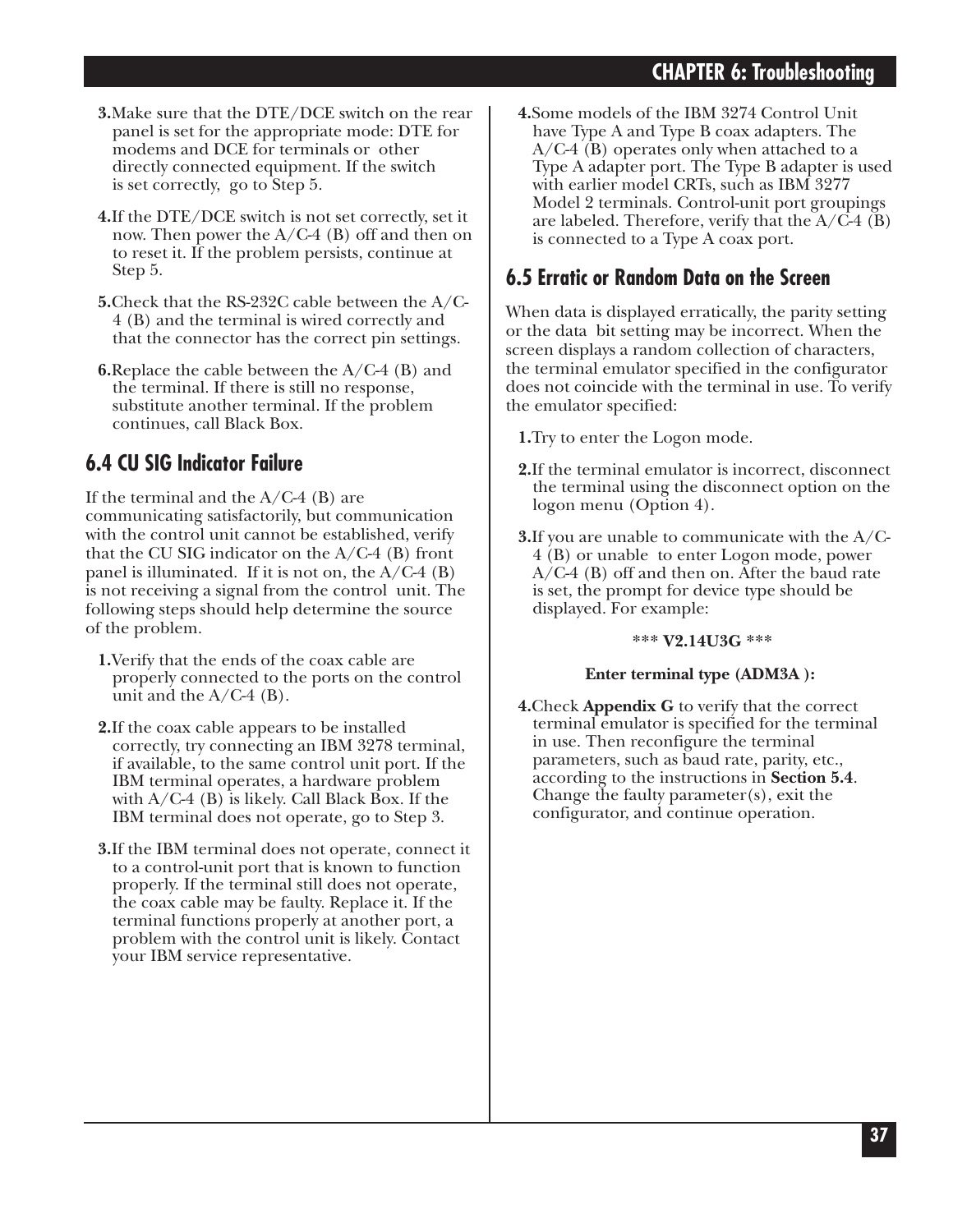## **6.6 Changing the EPROM**

To change a firmware EPROM on the A/C-4 (B):

- **1.**Turn the A/C-4 (B) off and disconnect the power cord before changing the EPROM.
- **2.**Unscrew the four screws that hold the top cover in place and remove the cover.
- **3.**Look for the assembly number on the printed circuit board. To the right are the letters REV beside a white rectangle. The rectangle contains the revision letter of the board. The white rectangle may not appear on some boards, but the revision letter may. If the revision letter does not appear on the printed circuit board, it should appear on the bottom.

For models with revision letter D, replace two EPROMs (if your model has two EPROMs). For those with revision letter E, replace one EPROM.

**4.**Revision D and earlier:

Find the two EPROMs located and marked as follows:

Location 13B, number IL3278-0-D Location 14B, number IL3278-1-D

Remove the EPROMs by pulling them out gently, being careful not to damage the pins if the EPROMs are to be used again. It may be necessary to slide a flat-blade screwdriver all the way under the EPROM to lift it.

**5.**Revision E:

Find the EPROM in location 13B. It is marked IL3278-E. @

Remove the EPROM by gently pulling it out, being careful not to damage the pins if the EPROM is to be used again. It may be necessary to slide a flat-blade screwdriver all the way under the EPROM to lift it.

- **6.**Check the new EPROM(s). Each pin must be straight and at right angles to the chip. Gently bend any crooked pin back into place.
- **7.**Set the first EEPROM (IL3278-0-D or IL3278-E) in location 13B, with the notched end of the EPROM aligned with the notched end of the socket. All pins must be straight and positioned above a hole.
- **8.**Press gently until the EPROM is seated. The thin section of each pin should be totally inserted in each hole.
- **9.**For the second EEPROM, repeat Steps 6-8. Insert the EEPROM in location 14B.
- **10.**Replace the top of the unit and screw in the four (4) screws.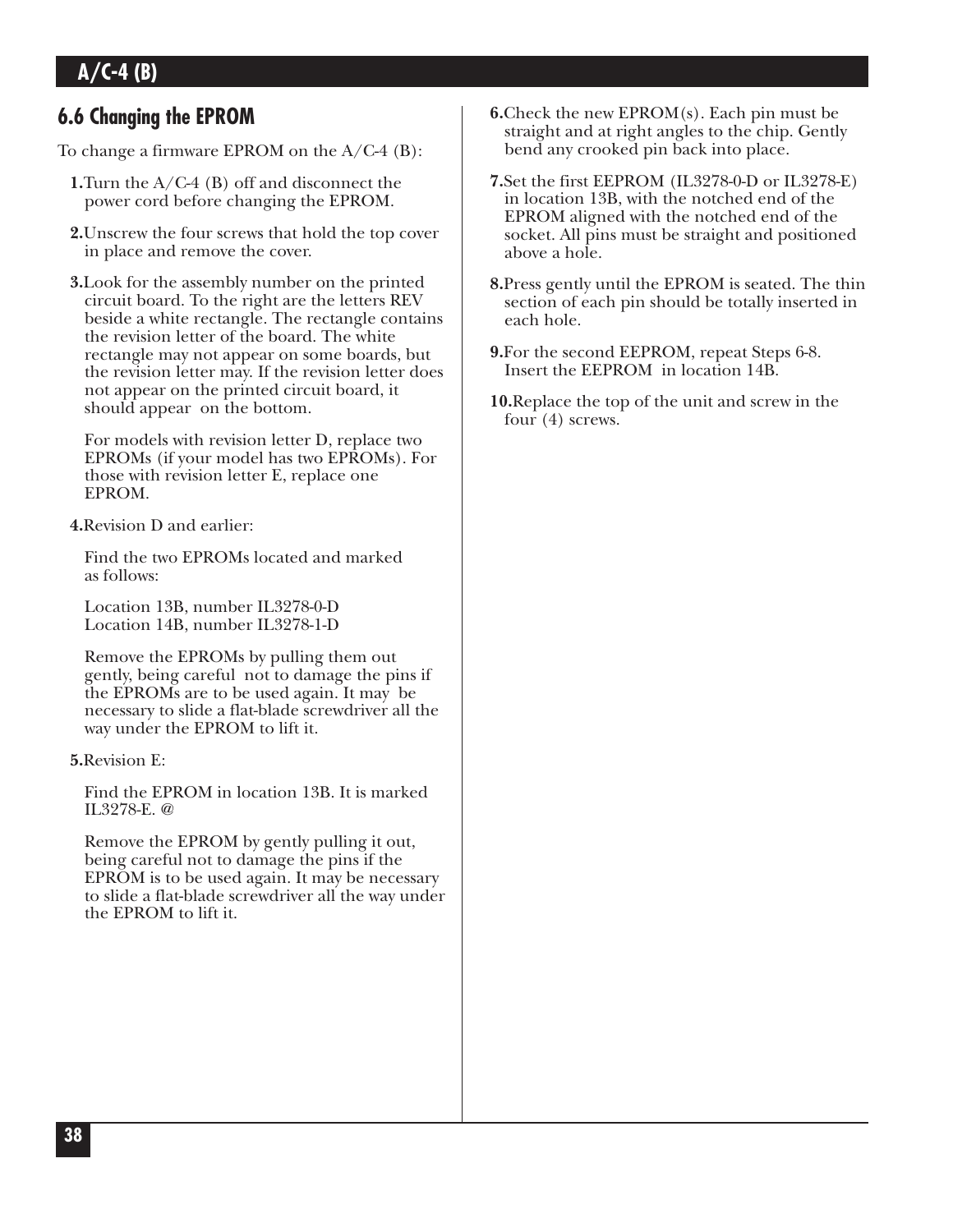# 7. Glossary

- **ASCII —** American Standard Code for Information Interchange. Character code most commonly used by non IBM equipment.
- **Autobaud** Setting which allows the A/C-4 (B) to determine the baud rate of a connection from the sending equipment as long as it is inside the valid range (300-19.2K baud).
- **Baud Rate —** Rate inhibits per second at which data is transmitted.
- **Buffer —** Section of memory used for temporary storage of data entering and leaving the  $A/C-4$  (B).
- **[CR]** The code generated by the Carriage Return key. Also referred to as Enter or Return. Typically used to end an input string.
- **CRT —** Cathode Ray Tube. A screen like that of a television receiver, used in computer systems for viewing data. A CRT with an attached keyboard forms a terminal.
- **CTS —** Clear to Send. A pin on an RS-232 interface for a modem, used to indicate whether the modem is ready to accept data for transmission.
- **CU SIG Indicator —** Control Unit Signal. Light on the front panel of the  $A/C-4$  (B) that, when illuminated, indicates that the  $A/C-4$  (B) is answering polls from the control unit.
- **DCE** Data Communications Equipment. Equipment used for transmission of data between two terminal devices. Such equipment provides functions including signal conversion (for example, digital to analog), and connection establishment and termination. Standards define the signal specifications for the serial digital DCE interface.
- **Default Value —** Factory setting or value used if no alternative value is specified.
- **Device** A combination of physical components forming a unit that performs a specific function. A piece of equipment, such as a terminal, a modem, a line driver, or a network node.
- **Disconnect —** To logically disconnect a terminal from the  $A/C-4$  (B) (Power off, inactivity timeout, etc. will cause a disconnection).
- **Display** A visual representation of data on the screen of a CRT. To present data on the screen of a CRT.
- **DOS** Disk Operating System. An operating system for a computer stored on disk, rather than in main memory.
- **DSR —** Data Set Ready. A pin on an RS-232 interface for a modem that indicates whether the modem is connected to a communication channel and is ready to exchange control characters to begin data transmission.
- **DTE —** Data Terminal Equipment. Equipment used as the terminating device in a data communications environment. Standards define the signal specification for the serial digital DTE interface.
- **DTR** Data Terminal Ready. A pin on an RS-232 interface for a modem that prepares and maintains the connection to a communicating channel.
- **EBCDIC —** Extended Binary Coded Decimal Interchange Code. Character code used by IBM equipment.
- **EPROM** Erasable Programmable Read Only Memory. Nonvolatile memory used to store and retain the A/C-4 (B) firmware.
- **Firmware** The program contained in a set of EPROMs installed in the A/C-4 (B).
- **Flow Control —** Feature that allows ASCII data streams to be paced to prevent data loss from buffer overflow. Used on the asynchronous side of the  $A/C-4$  (B).
- **Host Computer** A computer to which a number of terminals and/or other smaller computers are connected, providing computation, stored file access, programming languages, and other services.
- **IBM 3278 —** The IBM Display terminal (Model 2 only) that the  $A/C-4$  (B) emulates.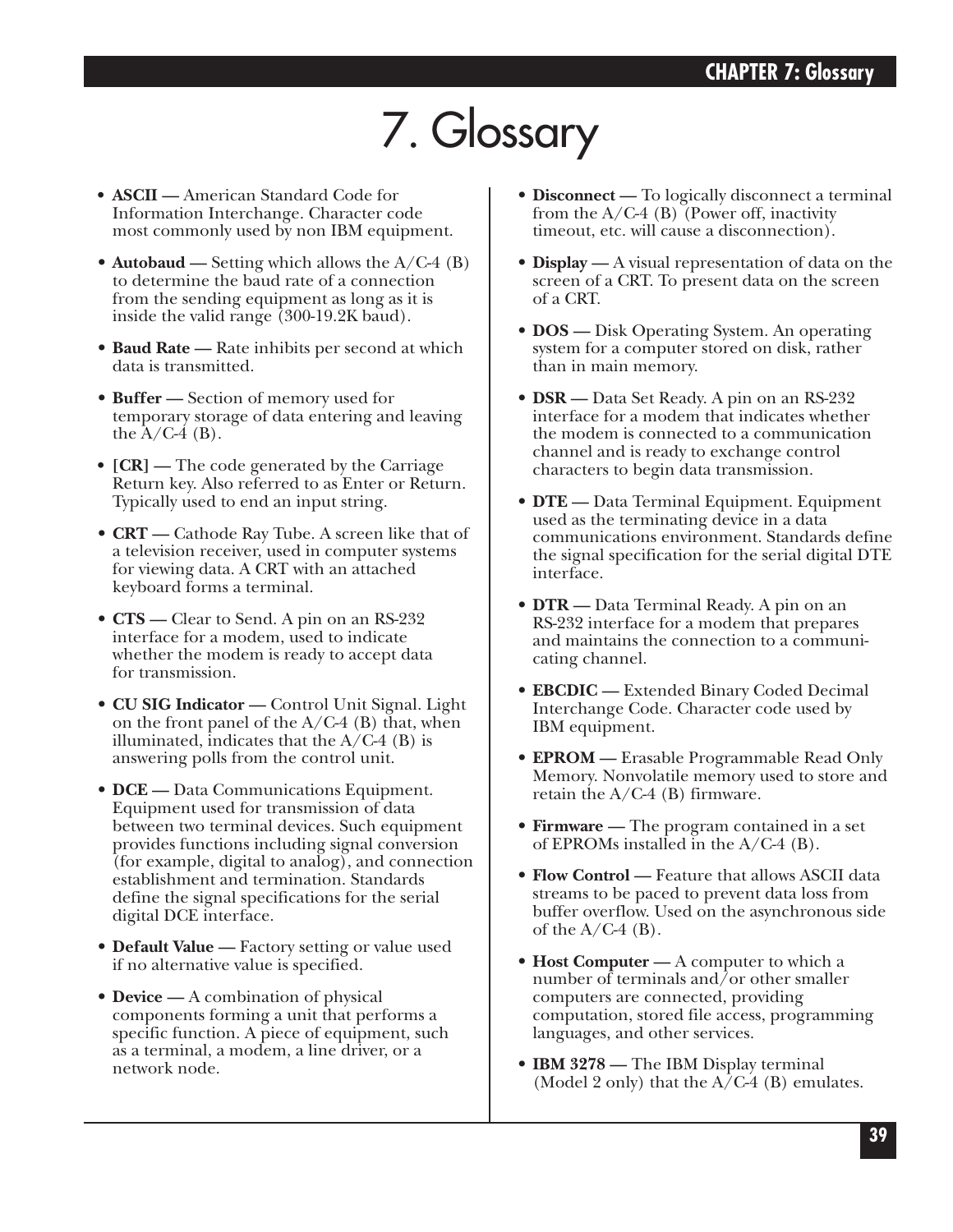- **Inactivity Disconnect** Feature that disconnects a terminal from the  $A/C-4$  (B) after a specified period of inactivity.
- **Inbound Data** Data headed toward the IBM (EBCDIC) host computer.
- **Initial Connect Mode —** Mode (either Logon or 3278) which a terminal enters upon connection to the  $A/C-4$  (B).
- **Keyboard Lock/Unlock —** Logical locking mechanism used by IBM to prevent data from being input at certain times. When in effect, input data is ignored. When unlocked, data may be entered. This is handled by the control unit.
- **LAN —** Local Area Network. Pieces of equipment directly connected together in a network.
- **LED —** Light-Emitting Diode. A semi-conductor diode that emits light when a current is passed through it.
- **Mode** A method or condition of operation.
- **Modem —** Modulator-Demodulator. A device that converts digital data into analog data an analog data into digital data that can be transmitted over communication lines between a computer and a terminal or other device.
- **Network** A system consisting of a computer or computers and the connected terminals and related devices, such as modems, network nodes, and input/output channels.
- **Network Node —** A terminal or cluster of terminals with a cluster controller in a network.
- **Numeric Lock —** Feature that allows only specific characters to be entered in a numeric field. This may be overridden by using the Numeric Override function. Refer to the appropriate IBM System manual.
- **Outbound Data —** Data headed away from the IBM (EBCDIC) host computer.
- **Passthrough —** Mode which allows an ASCII terminal to be connected to ASCII host while still connected to an IBM host. Data is transferred between the ASCII devices through the  $A/C-4$  (B) without modification. Connecting to the IBM or ASCII host is selected as a menu option.
- **POR —** Power On Reset. Emulation of the effect of powering the actual IBM 3278 terminal off, then on again. RS-232 signals are maintained.
- **RAM —** Random Access Memory. A type of integrated circuit that has memory which can be read but not changed and is usually used for program instructions.
- **ROM** Read Only Memory. A type of integrated circuit that has memory which can be read but not changed and is usually used for program instructions.
- **RS-232 —** A common name for a cable or interface that is based on the EIA standard that defines the functionality of interfaces between ASCII computer devices.
- **RTS** Request to Send. A pin on an RS-232 interface for a modem that puts the modem into a transmit mode of operation rather than a receive mode.
- **Session** The time between the terminal logging on to and disconnecting from the host computer.
- **Status Line** A line displayed on the bottom of a screen to indicate current status of the connected terminal along with all associated devices. This is output by the IBM control unit.
- **Terminal** A device by which a user sends data to and receives data from a computer system, especially a keyboard and attached CRT.
- **Terminal ID** A unique character string of up to six characters which identifies the terminal type to the  $A/C-4$  (B).
- **Typeahead —** The ability of the A/C-4 (B) to accept data while in the logical keyboard locked state.
- **X-ON/X-OFF** Logical character codes used as flow-control triggers.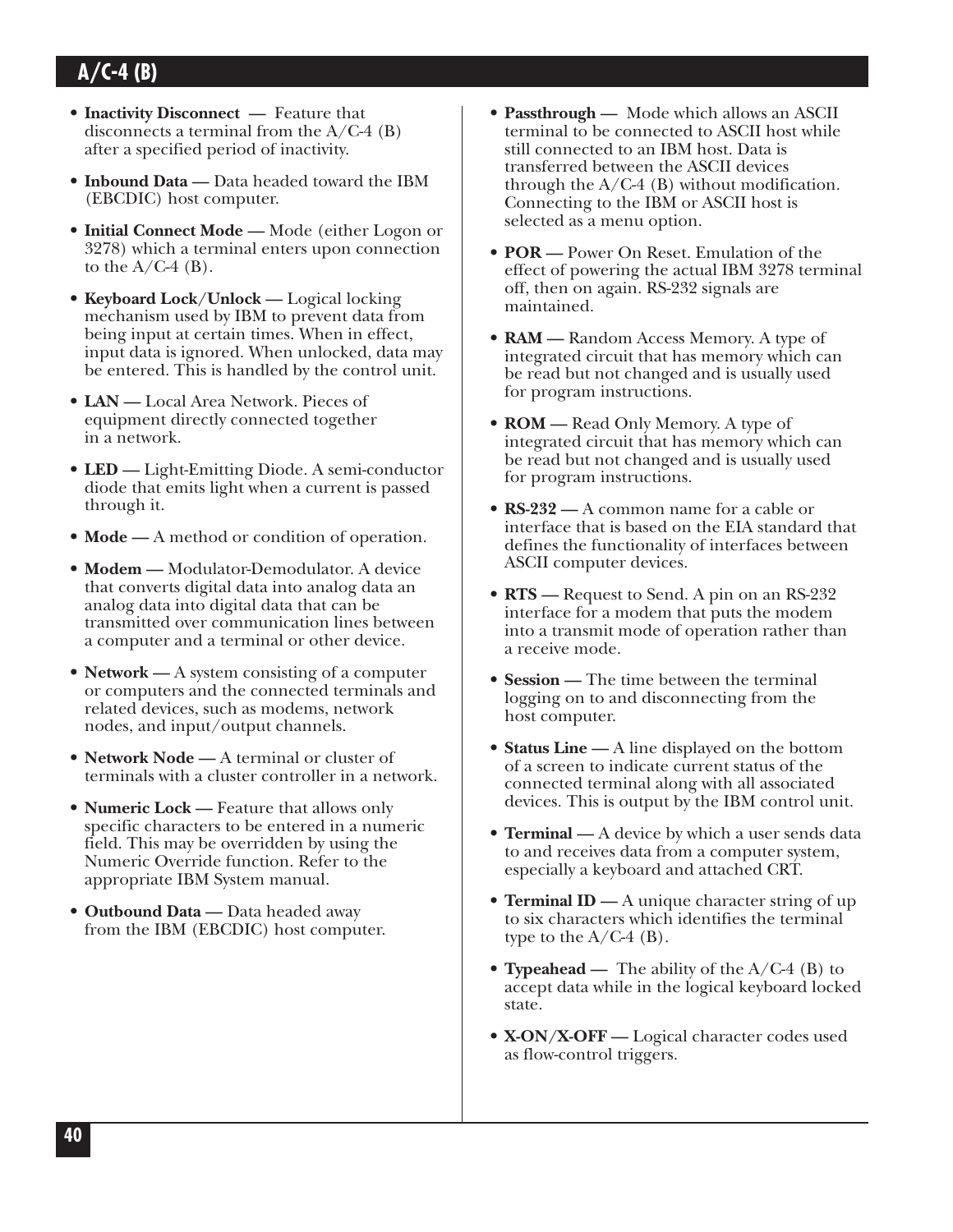# Appendix A: EBCDIC-to-ASCII Translation Tables

Appendix A contains the EBCDIC-to-ASCII data translation table used by the  $A/C-4$  (B). The table shows how an EBCDIC character entering the synchronous side of the IBM control unit is translated into an ASCII character for output to the asynchronous port of the  $A/C-4$  (B).

EBCDIC is translated to ASCII by character equivalence, when possible. However, certain EBCDIC characters have no ASCII equivalents. The characters are translated as follows:

| <b>EBCDIC</b> | ASCII |      |
|---------------|-------|------|
| $\circ$ (4A)  |       | (5B) |

| (5E) |
|------|
|      |

 $|(4F)$   $|(7C)$ 

For EBCDIC data, several codes in the control code range (below hex 40) are part of the 3270 protocol (buffer orders, printer orders, SCS codes, etc.). They are not directly translated for ASCII output. For example, the EBCDIC code hex 11 is "set buffer address." This character, plus the two following characters, change where data is written on the display screen. Other control values and characters (hex 40 through FF) that have no ASCII equivalents are translated to the ASCII minus-sign (hex 2D).

Table A-1 lists the translation of the EBCDIC characters for English characters used by IBM controllers in the United States. The translation of the EBCDIC characters listed below depends on the customization of the IBM controller, varying from country to country:

- 41-49
- 51-59
- 62-69
- $70-78$
- 80
- 8A-90
- 9A-9F
- $\bullet$  A<sub>0</sub>
- AA-BF
- CA-CD
- DA-DC
- EA-EC
- FA-FD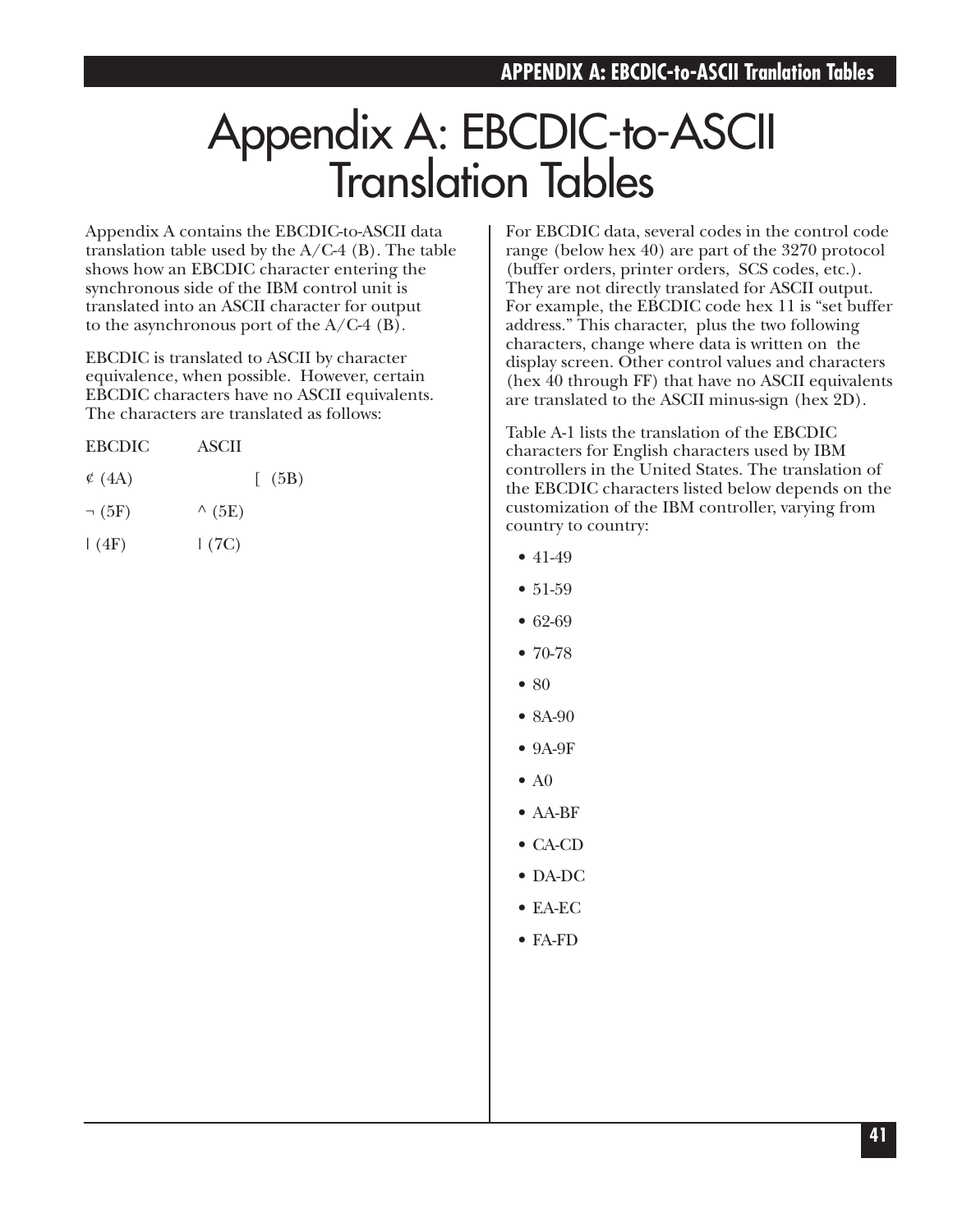**Table A-1. EBCDIC-to-ASCII Translation—U.S. English Characters.**

| 40 SP<br>20 SP<br>$7E \sim$<br>A <sub>0</sub><br>49  <br>DO <sub>1</sub><br>7D {<br>70<br>7C  <br>71<br>$7E \sim$<br>D <sub>1</sub> J<br>41<br>5B [<br>$A1 \sim$<br>4A J<br>60'<br>72<br>42<br>A2s<br>73 s<br>D <sub>2</sub> K<br>4BK<br>5D]<br>73<br>4CL<br>43<br>23 #<br>$7\mathsf{E}\sim$<br>A <sub>3</sub> t<br>74 t<br>D <sub>3</sub> L<br>$5C \setminus$<br>$5C \setminus$<br>74<br>A4 u<br>75 u<br>D4 M<br>4D <sub>M</sub><br>44<br>24\$<br>75<br>7B {<br>76 v<br>D <sub>5</sub> N<br>4EN<br>45<br>A <sub>5</sub> v<br>24\$<br>76<br>65 e<br>D <sub>6</sub> O<br>4FO<br>46<br>A6 w<br>77 w<br>69 i<br>77<br>D7 P<br>50 P<br>47<br>$7E \sim$<br>A7x<br>78 x<br>78<br>7C  <br>40 @<br>51 Q<br>48<br>A8y<br>79 y<br>D8Q<br>79'<br>60'<br>49<br>20 SP<br>D9R<br>52 R<br>A9 z<br>7A z<br>$3A$ :<br>4FO<br>DA<br>4F 0<br>$4A \phi$<br>5B [<br>7A:<br>AA<br>7C  <br>DB<br>$2E$ .<br>7B #<br>23 #<br>AB<br>55 U<br>4B.<br>3C <<br>$\mathsf{AC}$<br>$DC$<br>$5C \setminus$<br>4C <<br>7C @<br>40 @<br>5B [<br>7D'<br>27'<br>DD<br>$2D -$<br>28(<br>AD<br>5D ]<br>4D (<br>$3D =$<br>AE<br>DE<br>$2D -$<br>$7E =$<br>59 Y<br>$4E +$<br>$2B +$<br>7F "<br>$22$ "<br>DF<br>7C  <br>AF<br>$2D -$<br>4F<br>41 A<br>$5C \setminus$<br>26 &<br>80<br>B <sub>0</sub><br>$E0 \setminus$<br>50 &<br>7D }<br>45 E<br>61 a<br>E1<br>51<br>20 SP<br>81 a<br><b>B1</b><br>45 E<br>7B {<br>52<br>20 SP<br>82 b<br>62 b<br><b>B2</b><br>49  <br>E2S<br>53 S<br>53<br>5E ^<br>83 c<br>63 c<br>B <sub>3</sub><br>4FO<br>E3T<br>54 T<br>54<br>$7\mathsf{E}\sim$<br>64 d<br>55 U<br>E4 U<br>55 U<br>84 d<br>B4<br>55<br>311<br>65 e<br>B <sub>5</sub><br>59 Y<br>E <sub>5</sub> V<br>56 V<br>85 e<br>32 2<br>66 f<br>$5C \setminus$<br>56<br>86 f<br>B <sub>6</sub><br>E6W<br>57W<br>57<br>40 @<br><b>B7</b><br>5B [<br>E7X<br>58 X<br>87 g<br>67 g<br>58<br>68 h<br>45 E<br>E8Y<br>59 Y<br>7D }<br>88 h<br>B <sub>8</sub><br>59<br>E9Z<br>69 i<br>69 i<br>B <sub>9</sub><br>49  <br>5AZ<br>89 i<br>$5C \setminus$<br>EA<br>7C  <br>5A!<br>21!<br>8A<br>61 a<br>BA<br>24\$<br>8B<br>5D]<br>BB<br>5D ]<br>EB<br>7D }<br>5B\$<br>5C *<br>EC<br>7C  <br>2A *<br>8C<br>5E ^<br>BC<br>41 A<br>ED<br>$2D -$<br>29)<br>8D<br>6Fo<br><b>BD</b><br>5D ]<br>5D)<br>BE<br><b>EE</b><br>5E;<br>8E<br>5E ^<br>$2D -$<br>3B;<br>75 u<br>EF<br>8F<br><b>BF</b><br>$5F -$<br>5E ^<br>61 a<br>4FO<br>$2D -$<br>90<br>60'<br>$60 -$<br>CO <sub>3</sub><br>F <sub>0</sub> 0<br>300<br>$2D -$<br>7B {<br>2F/<br>61/<br>C <sub>1</sub> A<br>91j<br>6A j<br>41 A<br>F11<br>311<br>62<br>6B k<br>C2B<br>F <sub>2</sub> 2<br>32 2<br>6Fo<br>92 k<br>42 B<br>63<br>931<br>6C I<br>C <sub>3</sub> C<br>43 C<br>F <sub>3</sub> 3<br>333<br>7C  <br>64<br>34 4<br>7B {<br>94 m<br>6D <sub>m</sub><br>C <sub>4</sub> D<br>44 D<br>34 4<br>65<br>C5E<br>7D }<br>6E <sub>n</sub><br>45 E<br>F <sub>5</sub> 5<br>35 5<br>95 n<br>66<br>C6F<br>59 Y<br>96 o<br>6Fo<br>46 F<br>F66<br>366<br>67<br>F77<br>7B {<br>C7 G<br>47 G<br>377<br>97 p<br>70 p<br>68<br>C8H<br>7D }<br>98 q<br>71 q<br>48 H<br>F88<br>388<br>69<br>C <sub>9</sub> I<br>49  <br>5D]<br>99 r<br>72 r<br>F99<br>399<br>7C  <br>7C  <br>CA<br>55 U<br>FA<br>6A  <br>9A<br>5B [<br>$\mathsf{CB}$<br>6B<br>2C,<br>FB<br>9B<br>6F o<br>41 A<br>5C \<br>$_{\rm CC}$<br>FC<br>9C<br>6C %<br>25 %<br>75 u<br>5D ]<br>40 @<br>$\mathsf{CD}$<br>$5F_{-}$<br>7C  <br>49  <br><b>FD</b><br>$5C \setminus$<br>$6D_$<br>9D<br>$\mathsf{CE}$<br>9E<br>FE<br>6E ><br>3E ><br>41 A<br>$2D -$<br>$2D -$<br>CF<br>FF<br>6F?<br>3F ?<br>9F<br>45 E<br>$2D -$<br>$2D -$ | <b>EBCDIC</b> | <b>ASCII</b> | <b>EBCDIC</b> | <b>ASCII</b> | <b>EBCDIC</b> | <b>ASCII</b> | <b>EBCDIC</b> | <b>ASCII</b> |
|----------------------------------------------------------------------------------------------------------------------------------------------------------------------------------------------------------------------------------------------------------------------------------------------------------------------------------------------------------------------------------------------------------------------------------------------------------------------------------------------------------------------------------------------------------------------------------------------------------------------------------------------------------------------------------------------------------------------------------------------------------------------------------------------------------------------------------------------------------------------------------------------------------------------------------------------------------------------------------------------------------------------------------------------------------------------------------------------------------------------------------------------------------------------------------------------------------------------------------------------------------------------------------------------------------------------------------------------------------------------------------------------------------------------------------------------------------------------------------------------------------------------------------------------------------------------------------------------------------------------------------------------------------------------------------------------------------------------------------------------------------------------------------------------------------------------------------------------------------------------------------------------------------------------------------------------------------------------------------------------------------------------------------------------------------------------------------------------------------------------------------------------------------------------------------------------------------------------------------------------------------------------------------------------------------------------------------------------------------------------------------------------------------------------------------------------------------------------------------------------------------------------------------------------------------------------------------------------------------------------------------------------------------------------------------------------------------------------------------------------------------------------------------------------------------------------------------------------------------------------------------------------------------------------------------------------------------------------------------------------------------------------------------------------------------------------------------------------------------------------------------------------------------------------------------------------------------------------------------------------------------------------------------------------------------------------------------------------------------------------------------------------------------------------------------------------------------------------------------------------------------------------------------------------------------------|---------------|--------------|---------------|--------------|---------------|--------------|---------------|--------------|
|                                                                                                                                                                                                                                                                                                                                                                                                                                                                                                                                                                                                                                                                                                                                                                                                                                                                                                                                                                                                                                                                                                                                                                                                                                                                                                                                                                                                                                                                                                                                                                                                                                                                                                                                                                                                                                                                                                                                                                                                                                                                                                                                                                                                                                                                                                                                                                                                                                                                                                                                                                                                                                                                                                                                                                                                                                                                                                                                                                                                                                                                                                                                                                                                                                                                                                                                                                                                                                                                                                                                                                |               |              |               |              |               |              |               |              |
|                                                                                                                                                                                                                                                                                                                                                                                                                                                                                                                                                                                                                                                                                                                                                                                                                                                                                                                                                                                                                                                                                                                                                                                                                                                                                                                                                                                                                                                                                                                                                                                                                                                                                                                                                                                                                                                                                                                                                                                                                                                                                                                                                                                                                                                                                                                                                                                                                                                                                                                                                                                                                                                                                                                                                                                                                                                                                                                                                                                                                                                                                                                                                                                                                                                                                                                                                                                                                                                                                                                                                                |               |              |               |              |               |              |               |              |
|                                                                                                                                                                                                                                                                                                                                                                                                                                                                                                                                                                                                                                                                                                                                                                                                                                                                                                                                                                                                                                                                                                                                                                                                                                                                                                                                                                                                                                                                                                                                                                                                                                                                                                                                                                                                                                                                                                                                                                                                                                                                                                                                                                                                                                                                                                                                                                                                                                                                                                                                                                                                                                                                                                                                                                                                                                                                                                                                                                                                                                                                                                                                                                                                                                                                                                                                                                                                                                                                                                                                                                |               |              |               |              |               |              |               |              |
|                                                                                                                                                                                                                                                                                                                                                                                                                                                                                                                                                                                                                                                                                                                                                                                                                                                                                                                                                                                                                                                                                                                                                                                                                                                                                                                                                                                                                                                                                                                                                                                                                                                                                                                                                                                                                                                                                                                                                                                                                                                                                                                                                                                                                                                                                                                                                                                                                                                                                                                                                                                                                                                                                                                                                                                                                                                                                                                                                                                                                                                                                                                                                                                                                                                                                                                                                                                                                                                                                                                                                                |               |              |               |              |               |              |               |              |
|                                                                                                                                                                                                                                                                                                                                                                                                                                                                                                                                                                                                                                                                                                                                                                                                                                                                                                                                                                                                                                                                                                                                                                                                                                                                                                                                                                                                                                                                                                                                                                                                                                                                                                                                                                                                                                                                                                                                                                                                                                                                                                                                                                                                                                                                                                                                                                                                                                                                                                                                                                                                                                                                                                                                                                                                                                                                                                                                                                                                                                                                                                                                                                                                                                                                                                                                                                                                                                                                                                                                                                |               |              |               |              |               |              |               |              |
|                                                                                                                                                                                                                                                                                                                                                                                                                                                                                                                                                                                                                                                                                                                                                                                                                                                                                                                                                                                                                                                                                                                                                                                                                                                                                                                                                                                                                                                                                                                                                                                                                                                                                                                                                                                                                                                                                                                                                                                                                                                                                                                                                                                                                                                                                                                                                                                                                                                                                                                                                                                                                                                                                                                                                                                                                                                                                                                                                                                                                                                                                                                                                                                                                                                                                                                                                                                                                                                                                                                                                                |               |              |               |              |               |              |               |              |
|                                                                                                                                                                                                                                                                                                                                                                                                                                                                                                                                                                                                                                                                                                                                                                                                                                                                                                                                                                                                                                                                                                                                                                                                                                                                                                                                                                                                                                                                                                                                                                                                                                                                                                                                                                                                                                                                                                                                                                                                                                                                                                                                                                                                                                                                                                                                                                                                                                                                                                                                                                                                                                                                                                                                                                                                                                                                                                                                                                                                                                                                                                                                                                                                                                                                                                                                                                                                                                                                                                                                                                |               |              |               |              |               |              |               |              |
|                                                                                                                                                                                                                                                                                                                                                                                                                                                                                                                                                                                                                                                                                                                                                                                                                                                                                                                                                                                                                                                                                                                                                                                                                                                                                                                                                                                                                                                                                                                                                                                                                                                                                                                                                                                                                                                                                                                                                                                                                                                                                                                                                                                                                                                                                                                                                                                                                                                                                                                                                                                                                                                                                                                                                                                                                                                                                                                                                                                                                                                                                                                                                                                                                                                                                                                                                                                                                                                                                                                                                                |               |              |               |              |               |              |               |              |
|                                                                                                                                                                                                                                                                                                                                                                                                                                                                                                                                                                                                                                                                                                                                                                                                                                                                                                                                                                                                                                                                                                                                                                                                                                                                                                                                                                                                                                                                                                                                                                                                                                                                                                                                                                                                                                                                                                                                                                                                                                                                                                                                                                                                                                                                                                                                                                                                                                                                                                                                                                                                                                                                                                                                                                                                                                                                                                                                                                                                                                                                                                                                                                                                                                                                                                                                                                                                                                                                                                                                                                |               |              |               |              |               |              |               |              |
|                                                                                                                                                                                                                                                                                                                                                                                                                                                                                                                                                                                                                                                                                                                                                                                                                                                                                                                                                                                                                                                                                                                                                                                                                                                                                                                                                                                                                                                                                                                                                                                                                                                                                                                                                                                                                                                                                                                                                                                                                                                                                                                                                                                                                                                                                                                                                                                                                                                                                                                                                                                                                                                                                                                                                                                                                                                                                                                                                                                                                                                                                                                                                                                                                                                                                                                                                                                                                                                                                                                                                                |               |              |               |              |               |              |               |              |
|                                                                                                                                                                                                                                                                                                                                                                                                                                                                                                                                                                                                                                                                                                                                                                                                                                                                                                                                                                                                                                                                                                                                                                                                                                                                                                                                                                                                                                                                                                                                                                                                                                                                                                                                                                                                                                                                                                                                                                                                                                                                                                                                                                                                                                                                                                                                                                                                                                                                                                                                                                                                                                                                                                                                                                                                                                                                                                                                                                                                                                                                                                                                                                                                                                                                                                                                                                                                                                                                                                                                                                |               |              |               |              |               |              |               |              |
|                                                                                                                                                                                                                                                                                                                                                                                                                                                                                                                                                                                                                                                                                                                                                                                                                                                                                                                                                                                                                                                                                                                                                                                                                                                                                                                                                                                                                                                                                                                                                                                                                                                                                                                                                                                                                                                                                                                                                                                                                                                                                                                                                                                                                                                                                                                                                                                                                                                                                                                                                                                                                                                                                                                                                                                                                                                                                                                                                                                                                                                                                                                                                                                                                                                                                                                                                                                                                                                                                                                                                                |               |              |               |              |               |              |               |              |
|                                                                                                                                                                                                                                                                                                                                                                                                                                                                                                                                                                                                                                                                                                                                                                                                                                                                                                                                                                                                                                                                                                                                                                                                                                                                                                                                                                                                                                                                                                                                                                                                                                                                                                                                                                                                                                                                                                                                                                                                                                                                                                                                                                                                                                                                                                                                                                                                                                                                                                                                                                                                                                                                                                                                                                                                                                                                                                                                                                                                                                                                                                                                                                                                                                                                                                                                                                                                                                                                                                                                                                |               |              |               |              |               |              |               |              |
|                                                                                                                                                                                                                                                                                                                                                                                                                                                                                                                                                                                                                                                                                                                                                                                                                                                                                                                                                                                                                                                                                                                                                                                                                                                                                                                                                                                                                                                                                                                                                                                                                                                                                                                                                                                                                                                                                                                                                                                                                                                                                                                                                                                                                                                                                                                                                                                                                                                                                                                                                                                                                                                                                                                                                                                                                                                                                                                                                                                                                                                                                                                                                                                                                                                                                                                                                                                                                                                                                                                                                                |               |              |               |              |               |              |               |              |
|                                                                                                                                                                                                                                                                                                                                                                                                                                                                                                                                                                                                                                                                                                                                                                                                                                                                                                                                                                                                                                                                                                                                                                                                                                                                                                                                                                                                                                                                                                                                                                                                                                                                                                                                                                                                                                                                                                                                                                                                                                                                                                                                                                                                                                                                                                                                                                                                                                                                                                                                                                                                                                                                                                                                                                                                                                                                                                                                                                                                                                                                                                                                                                                                                                                                                                                                                                                                                                                                                                                                                                |               |              |               |              |               |              |               |              |
|                                                                                                                                                                                                                                                                                                                                                                                                                                                                                                                                                                                                                                                                                                                                                                                                                                                                                                                                                                                                                                                                                                                                                                                                                                                                                                                                                                                                                                                                                                                                                                                                                                                                                                                                                                                                                                                                                                                                                                                                                                                                                                                                                                                                                                                                                                                                                                                                                                                                                                                                                                                                                                                                                                                                                                                                                                                                                                                                                                                                                                                                                                                                                                                                                                                                                                                                                                                                                                                                                                                                                                |               |              |               |              |               |              |               |              |
|                                                                                                                                                                                                                                                                                                                                                                                                                                                                                                                                                                                                                                                                                                                                                                                                                                                                                                                                                                                                                                                                                                                                                                                                                                                                                                                                                                                                                                                                                                                                                                                                                                                                                                                                                                                                                                                                                                                                                                                                                                                                                                                                                                                                                                                                                                                                                                                                                                                                                                                                                                                                                                                                                                                                                                                                                                                                                                                                                                                                                                                                                                                                                                                                                                                                                                                                                                                                                                                                                                                                                                |               |              |               |              |               |              |               |              |
|                                                                                                                                                                                                                                                                                                                                                                                                                                                                                                                                                                                                                                                                                                                                                                                                                                                                                                                                                                                                                                                                                                                                                                                                                                                                                                                                                                                                                                                                                                                                                                                                                                                                                                                                                                                                                                                                                                                                                                                                                                                                                                                                                                                                                                                                                                                                                                                                                                                                                                                                                                                                                                                                                                                                                                                                                                                                                                                                                                                                                                                                                                                                                                                                                                                                                                                                                                                                                                                                                                                                                                |               |              |               |              |               |              |               |              |
|                                                                                                                                                                                                                                                                                                                                                                                                                                                                                                                                                                                                                                                                                                                                                                                                                                                                                                                                                                                                                                                                                                                                                                                                                                                                                                                                                                                                                                                                                                                                                                                                                                                                                                                                                                                                                                                                                                                                                                                                                                                                                                                                                                                                                                                                                                                                                                                                                                                                                                                                                                                                                                                                                                                                                                                                                                                                                                                                                                                                                                                                                                                                                                                                                                                                                                                                                                                                                                                                                                                                                                |               |              |               |              |               |              |               |              |
|                                                                                                                                                                                                                                                                                                                                                                                                                                                                                                                                                                                                                                                                                                                                                                                                                                                                                                                                                                                                                                                                                                                                                                                                                                                                                                                                                                                                                                                                                                                                                                                                                                                                                                                                                                                                                                                                                                                                                                                                                                                                                                                                                                                                                                                                                                                                                                                                                                                                                                                                                                                                                                                                                                                                                                                                                                                                                                                                                                                                                                                                                                                                                                                                                                                                                                                                                                                                                                                                                                                                                                |               |              |               |              |               |              |               |              |
|                                                                                                                                                                                                                                                                                                                                                                                                                                                                                                                                                                                                                                                                                                                                                                                                                                                                                                                                                                                                                                                                                                                                                                                                                                                                                                                                                                                                                                                                                                                                                                                                                                                                                                                                                                                                                                                                                                                                                                                                                                                                                                                                                                                                                                                                                                                                                                                                                                                                                                                                                                                                                                                                                                                                                                                                                                                                                                                                                                                                                                                                                                                                                                                                                                                                                                                                                                                                                                                                                                                                                                |               |              |               |              |               |              |               |              |
|                                                                                                                                                                                                                                                                                                                                                                                                                                                                                                                                                                                                                                                                                                                                                                                                                                                                                                                                                                                                                                                                                                                                                                                                                                                                                                                                                                                                                                                                                                                                                                                                                                                                                                                                                                                                                                                                                                                                                                                                                                                                                                                                                                                                                                                                                                                                                                                                                                                                                                                                                                                                                                                                                                                                                                                                                                                                                                                                                                                                                                                                                                                                                                                                                                                                                                                                                                                                                                                                                                                                                                |               |              |               |              |               |              |               |              |
|                                                                                                                                                                                                                                                                                                                                                                                                                                                                                                                                                                                                                                                                                                                                                                                                                                                                                                                                                                                                                                                                                                                                                                                                                                                                                                                                                                                                                                                                                                                                                                                                                                                                                                                                                                                                                                                                                                                                                                                                                                                                                                                                                                                                                                                                                                                                                                                                                                                                                                                                                                                                                                                                                                                                                                                                                                                                                                                                                                                                                                                                                                                                                                                                                                                                                                                                                                                                                                                                                                                                                                |               |              |               |              |               |              |               |              |
|                                                                                                                                                                                                                                                                                                                                                                                                                                                                                                                                                                                                                                                                                                                                                                                                                                                                                                                                                                                                                                                                                                                                                                                                                                                                                                                                                                                                                                                                                                                                                                                                                                                                                                                                                                                                                                                                                                                                                                                                                                                                                                                                                                                                                                                                                                                                                                                                                                                                                                                                                                                                                                                                                                                                                                                                                                                                                                                                                                                                                                                                                                                                                                                                                                                                                                                                                                                                                                                                                                                                                                |               |              |               |              |               |              |               |              |
|                                                                                                                                                                                                                                                                                                                                                                                                                                                                                                                                                                                                                                                                                                                                                                                                                                                                                                                                                                                                                                                                                                                                                                                                                                                                                                                                                                                                                                                                                                                                                                                                                                                                                                                                                                                                                                                                                                                                                                                                                                                                                                                                                                                                                                                                                                                                                                                                                                                                                                                                                                                                                                                                                                                                                                                                                                                                                                                                                                                                                                                                                                                                                                                                                                                                                                                                                                                                                                                                                                                                                                |               |              |               |              |               |              |               |              |
|                                                                                                                                                                                                                                                                                                                                                                                                                                                                                                                                                                                                                                                                                                                                                                                                                                                                                                                                                                                                                                                                                                                                                                                                                                                                                                                                                                                                                                                                                                                                                                                                                                                                                                                                                                                                                                                                                                                                                                                                                                                                                                                                                                                                                                                                                                                                                                                                                                                                                                                                                                                                                                                                                                                                                                                                                                                                                                                                                                                                                                                                                                                                                                                                                                                                                                                                                                                                                                                                                                                                                                |               |              |               |              |               |              |               |              |
|                                                                                                                                                                                                                                                                                                                                                                                                                                                                                                                                                                                                                                                                                                                                                                                                                                                                                                                                                                                                                                                                                                                                                                                                                                                                                                                                                                                                                                                                                                                                                                                                                                                                                                                                                                                                                                                                                                                                                                                                                                                                                                                                                                                                                                                                                                                                                                                                                                                                                                                                                                                                                                                                                                                                                                                                                                                                                                                                                                                                                                                                                                                                                                                                                                                                                                                                                                                                                                                                                                                                                                |               |              |               |              |               |              |               |              |
|                                                                                                                                                                                                                                                                                                                                                                                                                                                                                                                                                                                                                                                                                                                                                                                                                                                                                                                                                                                                                                                                                                                                                                                                                                                                                                                                                                                                                                                                                                                                                                                                                                                                                                                                                                                                                                                                                                                                                                                                                                                                                                                                                                                                                                                                                                                                                                                                                                                                                                                                                                                                                                                                                                                                                                                                                                                                                                                                                                                                                                                                                                                                                                                                                                                                                                                                                                                                                                                                                                                                                                |               |              |               |              |               |              |               |              |
|                                                                                                                                                                                                                                                                                                                                                                                                                                                                                                                                                                                                                                                                                                                                                                                                                                                                                                                                                                                                                                                                                                                                                                                                                                                                                                                                                                                                                                                                                                                                                                                                                                                                                                                                                                                                                                                                                                                                                                                                                                                                                                                                                                                                                                                                                                                                                                                                                                                                                                                                                                                                                                                                                                                                                                                                                                                                                                                                                                                                                                                                                                                                                                                                                                                                                                                                                                                                                                                                                                                                                                |               |              |               |              |               |              |               |              |
|                                                                                                                                                                                                                                                                                                                                                                                                                                                                                                                                                                                                                                                                                                                                                                                                                                                                                                                                                                                                                                                                                                                                                                                                                                                                                                                                                                                                                                                                                                                                                                                                                                                                                                                                                                                                                                                                                                                                                                                                                                                                                                                                                                                                                                                                                                                                                                                                                                                                                                                                                                                                                                                                                                                                                                                                                                                                                                                                                                                                                                                                                                                                                                                                                                                                                                                                                                                                                                                                                                                                                                |               |              |               |              |               |              |               |              |
|                                                                                                                                                                                                                                                                                                                                                                                                                                                                                                                                                                                                                                                                                                                                                                                                                                                                                                                                                                                                                                                                                                                                                                                                                                                                                                                                                                                                                                                                                                                                                                                                                                                                                                                                                                                                                                                                                                                                                                                                                                                                                                                                                                                                                                                                                                                                                                                                                                                                                                                                                                                                                                                                                                                                                                                                                                                                                                                                                                                                                                                                                                                                                                                                                                                                                                                                                                                                                                                                                                                                                                |               |              |               |              |               |              |               |              |
|                                                                                                                                                                                                                                                                                                                                                                                                                                                                                                                                                                                                                                                                                                                                                                                                                                                                                                                                                                                                                                                                                                                                                                                                                                                                                                                                                                                                                                                                                                                                                                                                                                                                                                                                                                                                                                                                                                                                                                                                                                                                                                                                                                                                                                                                                                                                                                                                                                                                                                                                                                                                                                                                                                                                                                                                                                                                                                                                                                                                                                                                                                                                                                                                                                                                                                                                                                                                                                                                                                                                                                |               |              |               |              |               |              |               |              |
|                                                                                                                                                                                                                                                                                                                                                                                                                                                                                                                                                                                                                                                                                                                                                                                                                                                                                                                                                                                                                                                                                                                                                                                                                                                                                                                                                                                                                                                                                                                                                                                                                                                                                                                                                                                                                                                                                                                                                                                                                                                                                                                                                                                                                                                                                                                                                                                                                                                                                                                                                                                                                                                                                                                                                                                                                                                                                                                                                                                                                                                                                                                                                                                                                                                                                                                                                                                                                                                                                                                                                                |               |              |               |              |               |              |               |              |
|                                                                                                                                                                                                                                                                                                                                                                                                                                                                                                                                                                                                                                                                                                                                                                                                                                                                                                                                                                                                                                                                                                                                                                                                                                                                                                                                                                                                                                                                                                                                                                                                                                                                                                                                                                                                                                                                                                                                                                                                                                                                                                                                                                                                                                                                                                                                                                                                                                                                                                                                                                                                                                                                                                                                                                                                                                                                                                                                                                                                                                                                                                                                                                                                                                                                                                                                                                                                                                                                                                                                                                |               |              |               |              |               |              |               |              |
|                                                                                                                                                                                                                                                                                                                                                                                                                                                                                                                                                                                                                                                                                                                                                                                                                                                                                                                                                                                                                                                                                                                                                                                                                                                                                                                                                                                                                                                                                                                                                                                                                                                                                                                                                                                                                                                                                                                                                                                                                                                                                                                                                                                                                                                                                                                                                                                                                                                                                                                                                                                                                                                                                                                                                                                                                                                                                                                                                                                                                                                                                                                                                                                                                                                                                                                                                                                                                                                                                                                                                                |               |              |               |              |               |              |               |              |
|                                                                                                                                                                                                                                                                                                                                                                                                                                                                                                                                                                                                                                                                                                                                                                                                                                                                                                                                                                                                                                                                                                                                                                                                                                                                                                                                                                                                                                                                                                                                                                                                                                                                                                                                                                                                                                                                                                                                                                                                                                                                                                                                                                                                                                                                                                                                                                                                                                                                                                                                                                                                                                                                                                                                                                                                                                                                                                                                                                                                                                                                                                                                                                                                                                                                                                                                                                                                                                                                                                                                                                |               |              |               |              |               |              |               |              |
|                                                                                                                                                                                                                                                                                                                                                                                                                                                                                                                                                                                                                                                                                                                                                                                                                                                                                                                                                                                                                                                                                                                                                                                                                                                                                                                                                                                                                                                                                                                                                                                                                                                                                                                                                                                                                                                                                                                                                                                                                                                                                                                                                                                                                                                                                                                                                                                                                                                                                                                                                                                                                                                                                                                                                                                                                                                                                                                                                                                                                                                                                                                                                                                                                                                                                                                                                                                                                                                                                                                                                                |               |              |               |              |               |              |               |              |
|                                                                                                                                                                                                                                                                                                                                                                                                                                                                                                                                                                                                                                                                                                                                                                                                                                                                                                                                                                                                                                                                                                                                                                                                                                                                                                                                                                                                                                                                                                                                                                                                                                                                                                                                                                                                                                                                                                                                                                                                                                                                                                                                                                                                                                                                                                                                                                                                                                                                                                                                                                                                                                                                                                                                                                                                                                                                                                                                                                                                                                                                                                                                                                                                                                                                                                                                                                                                                                                                                                                                                                |               |              |               |              |               |              |               |              |
|                                                                                                                                                                                                                                                                                                                                                                                                                                                                                                                                                                                                                                                                                                                                                                                                                                                                                                                                                                                                                                                                                                                                                                                                                                                                                                                                                                                                                                                                                                                                                                                                                                                                                                                                                                                                                                                                                                                                                                                                                                                                                                                                                                                                                                                                                                                                                                                                                                                                                                                                                                                                                                                                                                                                                                                                                                                                                                                                                                                                                                                                                                                                                                                                                                                                                                                                                                                                                                                                                                                                                                |               |              |               |              |               |              |               |              |
|                                                                                                                                                                                                                                                                                                                                                                                                                                                                                                                                                                                                                                                                                                                                                                                                                                                                                                                                                                                                                                                                                                                                                                                                                                                                                                                                                                                                                                                                                                                                                                                                                                                                                                                                                                                                                                                                                                                                                                                                                                                                                                                                                                                                                                                                                                                                                                                                                                                                                                                                                                                                                                                                                                                                                                                                                                                                                                                                                                                                                                                                                                                                                                                                                                                                                                                                                                                                                                                                                                                                                                |               |              |               |              |               |              |               |              |
|                                                                                                                                                                                                                                                                                                                                                                                                                                                                                                                                                                                                                                                                                                                                                                                                                                                                                                                                                                                                                                                                                                                                                                                                                                                                                                                                                                                                                                                                                                                                                                                                                                                                                                                                                                                                                                                                                                                                                                                                                                                                                                                                                                                                                                                                                                                                                                                                                                                                                                                                                                                                                                                                                                                                                                                                                                                                                                                                                                                                                                                                                                                                                                                                                                                                                                                                                                                                                                                                                                                                                                |               |              |               |              |               |              |               |              |
|                                                                                                                                                                                                                                                                                                                                                                                                                                                                                                                                                                                                                                                                                                                                                                                                                                                                                                                                                                                                                                                                                                                                                                                                                                                                                                                                                                                                                                                                                                                                                                                                                                                                                                                                                                                                                                                                                                                                                                                                                                                                                                                                                                                                                                                                                                                                                                                                                                                                                                                                                                                                                                                                                                                                                                                                                                                                                                                                                                                                                                                                                                                                                                                                                                                                                                                                                                                                                                                                                                                                                                |               |              |               |              |               |              |               |              |
|                                                                                                                                                                                                                                                                                                                                                                                                                                                                                                                                                                                                                                                                                                                                                                                                                                                                                                                                                                                                                                                                                                                                                                                                                                                                                                                                                                                                                                                                                                                                                                                                                                                                                                                                                                                                                                                                                                                                                                                                                                                                                                                                                                                                                                                                                                                                                                                                                                                                                                                                                                                                                                                                                                                                                                                                                                                                                                                                                                                                                                                                                                                                                                                                                                                                                                                                                                                                                                                                                                                                                                |               |              |               |              |               |              |               |              |
|                                                                                                                                                                                                                                                                                                                                                                                                                                                                                                                                                                                                                                                                                                                                                                                                                                                                                                                                                                                                                                                                                                                                                                                                                                                                                                                                                                                                                                                                                                                                                                                                                                                                                                                                                                                                                                                                                                                                                                                                                                                                                                                                                                                                                                                                                                                                                                                                                                                                                                                                                                                                                                                                                                                                                                                                                                                                                                                                                                                                                                                                                                                                                                                                                                                                                                                                                                                                                                                                                                                                                                |               |              |               |              |               |              |               |              |
|                                                                                                                                                                                                                                                                                                                                                                                                                                                                                                                                                                                                                                                                                                                                                                                                                                                                                                                                                                                                                                                                                                                                                                                                                                                                                                                                                                                                                                                                                                                                                                                                                                                                                                                                                                                                                                                                                                                                                                                                                                                                                                                                                                                                                                                                                                                                                                                                                                                                                                                                                                                                                                                                                                                                                                                                                                                                                                                                                                                                                                                                                                                                                                                                                                                                                                                                                                                                                                                                                                                                                                |               |              |               |              |               |              |               |              |
|                                                                                                                                                                                                                                                                                                                                                                                                                                                                                                                                                                                                                                                                                                                                                                                                                                                                                                                                                                                                                                                                                                                                                                                                                                                                                                                                                                                                                                                                                                                                                                                                                                                                                                                                                                                                                                                                                                                                                                                                                                                                                                                                                                                                                                                                                                                                                                                                                                                                                                                                                                                                                                                                                                                                                                                                                                                                                                                                                                                                                                                                                                                                                                                                                                                                                                                                                                                                                                                                                                                                                                |               |              |               |              |               |              |               |              |
|                                                                                                                                                                                                                                                                                                                                                                                                                                                                                                                                                                                                                                                                                                                                                                                                                                                                                                                                                                                                                                                                                                                                                                                                                                                                                                                                                                                                                                                                                                                                                                                                                                                                                                                                                                                                                                                                                                                                                                                                                                                                                                                                                                                                                                                                                                                                                                                                                                                                                                                                                                                                                                                                                                                                                                                                                                                                                                                                                                                                                                                                                                                                                                                                                                                                                                                                                                                                                                                                                                                                                                |               |              |               |              |               |              |               |              |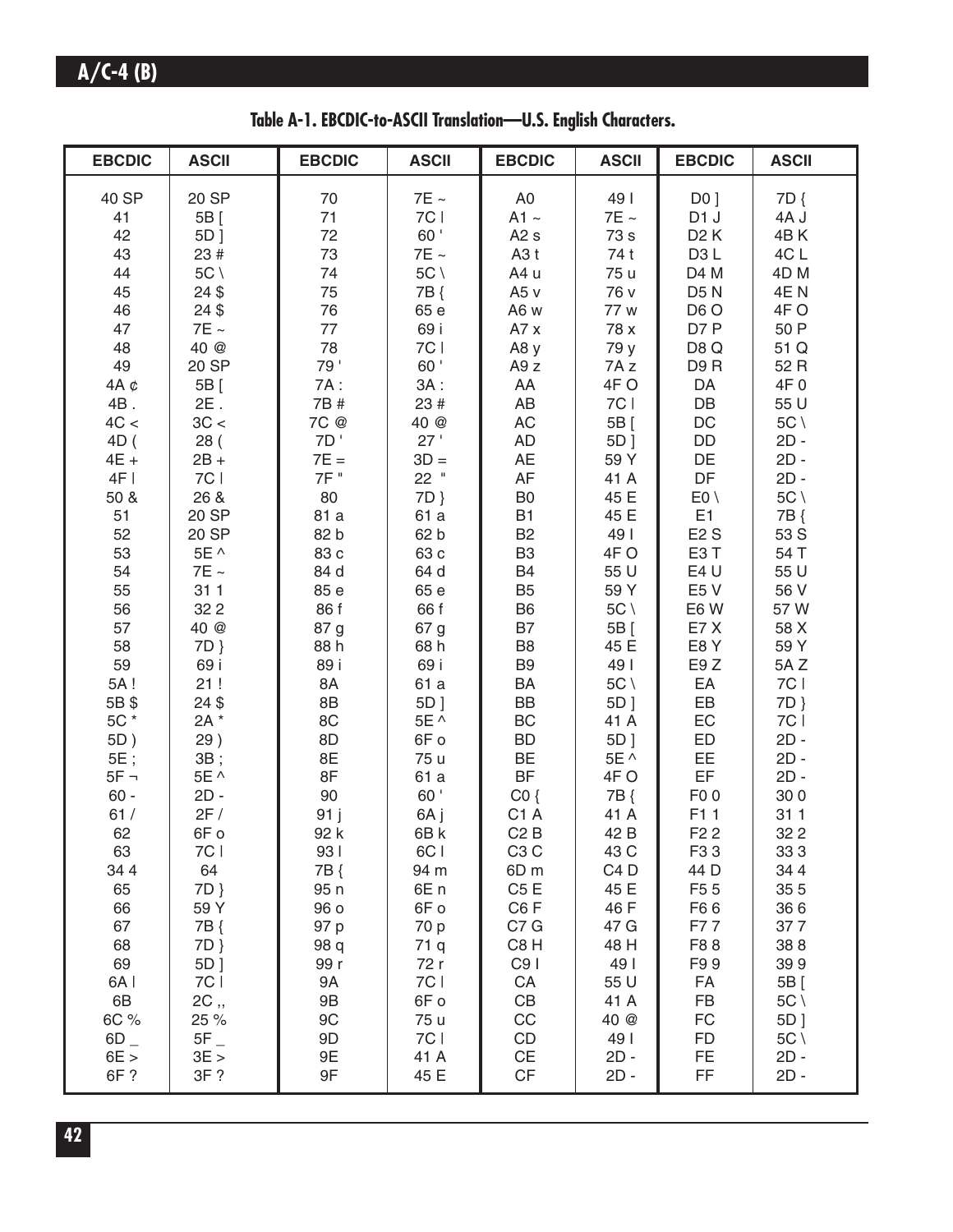# Appendix B: ASCII-to-EBCDIC Translation Table

Appendix B contains the ASCII-to-EBCDIC data translation table used by the A/C-4 (B). The table shows how an ASCII character entering the asynchronous port of the  $A/C-4$  (B) is translated into an EBCDIC character for output to the synchronous side of the IBM control unit.

For keyboard input, the following are valid only as keyboard function codes: ASCII codes below hexadecimal 20 and 7F. The A/C-4 (B) tests those values to determine whether they are the first or only character of a string used to emulate a 3278 keyboard function, such as ENTER, PA, PF, etc. Function-code strings are terminal-dependent. They are defined in **Appendix G**.

ASCII is translated to EBCDIC by character equivalence, when possible. However, certain ASCII characters have no EBCDIC equivalents. Those characters are translated as follows:

| <b>ASCII</b> | <b>EBCDIC</b> |
|--------------|---------------|
| (5B)         | $\circ$ (4A)  |
| (5E)         | $\neg$ (5F)   |
| (5D)         | (4F)          |

Table B-1 shows the translation of the EBCDIC character for English characters used by IBM controllers in the United States. The translation depends on the customization of the IBM controller, which can vary from country to country.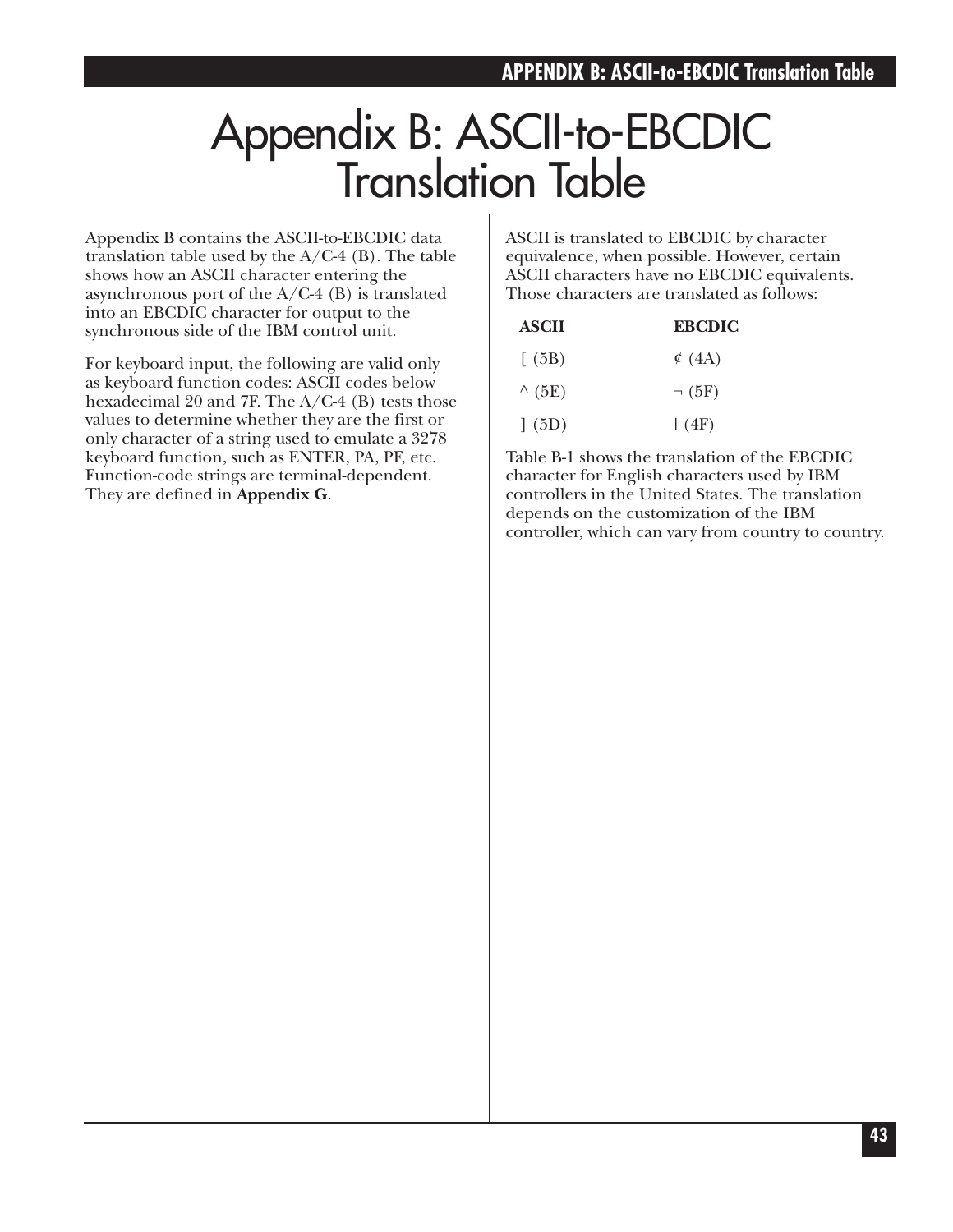|  |  |  |  |  | Table B-1. ASCII tp EBCDIC Translation-U.S. English Characters. |
|--|--|--|--|--|-----------------------------------------------------------------|
|  |  |  |  |  |                                                                 |

| <b>ASCII</b> | <b>EBCDIC</b>    | <b>ASCII</b>    | <b>EBCDIC</b>    | <b>ASCII</b>    | <b>EBCDIC</b>    |
|--------------|------------------|-----------------|------------------|-----------------|------------------|
|              |                  |                 | 7C @             | 60'             | 79'              |
| 20 SP        | 40 SP            | 40 @            |                  |                 |                  |
| 21!          | 5A!<br>7F "      | 41 A            | C <sub>1</sub> A | 61 a            | 81 a             |
| 22"          |                  | 42 B            | C2B              | 62 b            | 82 b             |
| 23 #         | 7B #             | 43 C            | C <sub>3</sub> C | 63 c            | 83 с             |
| $24$ \$      | 5B\$             | 44 D            | C <sub>4</sub> D | 64 d            | 84 d             |
| 25 %         | 6C %             | 45 E            | C5E              | 65 e            | 85 e             |
| 26 &         | 50 &             | 46 F            | C6F              | 66 f            | 86 f             |
| 27'          | 7D               | 47 G            | C7 G             | 67 g            | 87 g             |
| 28(          | 4D (             | 48 H            | C8H              | 68 h            | 88 h             |
| 29)          | 5D)              | 49              | C <sub>9</sub>   | 69 i            | 89 i             |
| 2A *         | 5C *             | 4AJ             | D <sub>1</sub> J | 6A j            | 91j              |
| $2B +$       | $4E +$           | 4BK             | D <sub>2</sub> K | 6B k            | 92 k             |
| 2C,          | 6B,              | 4C L            | D <sub>3</sub> L | 6CI             | 931              |
| $2D -$       | $60 -$           | 4D <sub>M</sub> | D4 M             | 6D <sub>m</sub> | 94 m             |
| $2E$ .       | 45.              | 4EN             | D <sub>5</sub> N | 6E <sub>n</sub> | 95n              |
| 2F/          | 61/              | 4FO             | D <sub>6</sub> O | 6F o            | 96 o             |
| 300          | F <sub>0</sub> o | 50 P            | D7 P             | 70 p            | 97 p             |
| 311          | F11              | 51 Q            | D8Q              | 71 q            | 98 q             |
| 32 2         | F <sub>2</sub> 2 | 52 R            | D9R              | 72 r            | 99 r             |
| 333          | F33              | 53 S            | E2S              | 73 s            | A2s              |
| 34 4         | F44              | 54 T            | E <sub>3</sub> T | 74 t            | A3t              |
| 35 5         | F <sub>5</sub> 5 | 55 U            | E4 U             | 75 u            | A4 u             |
| 366          | F66              | 56 V            | E <sub>5</sub> V | 76 v            | A <sub>5</sub> v |
| 377          | F77              | 57W             | E6W              | 77 w            | A6 w             |
| 388          | F88              | 58 X            | E7X              | 78 x            | A7x              |
| 399          | F99              | 59 Y            | E8Y              | 79 y            | A8y              |
| $3A$ :       | 7A:              | 5AZ             | E9Z              | 7Az             | A9 <sub>z</sub>  |
| 3B;          | $5E$ ;           | 5B [            | 4A $\phi$        | 7B {            | CO <sub>3</sub>  |
| 3C <         | 4C <             | $5C \setminus$  | $E0 \setminus$   | 7C              | 6A               |
| $3D =$       | $7E =$           | 5D ]            | 4F               | 7D }            | $D0$ }           |
| 3E >         | 6E >             | 5E ^            | $5F -$           | $7E \sim$       | $A1 -$           |
| 3F?          | 6F ?             | $5F_{-}$        | $6D_{-}$         |                 |                  |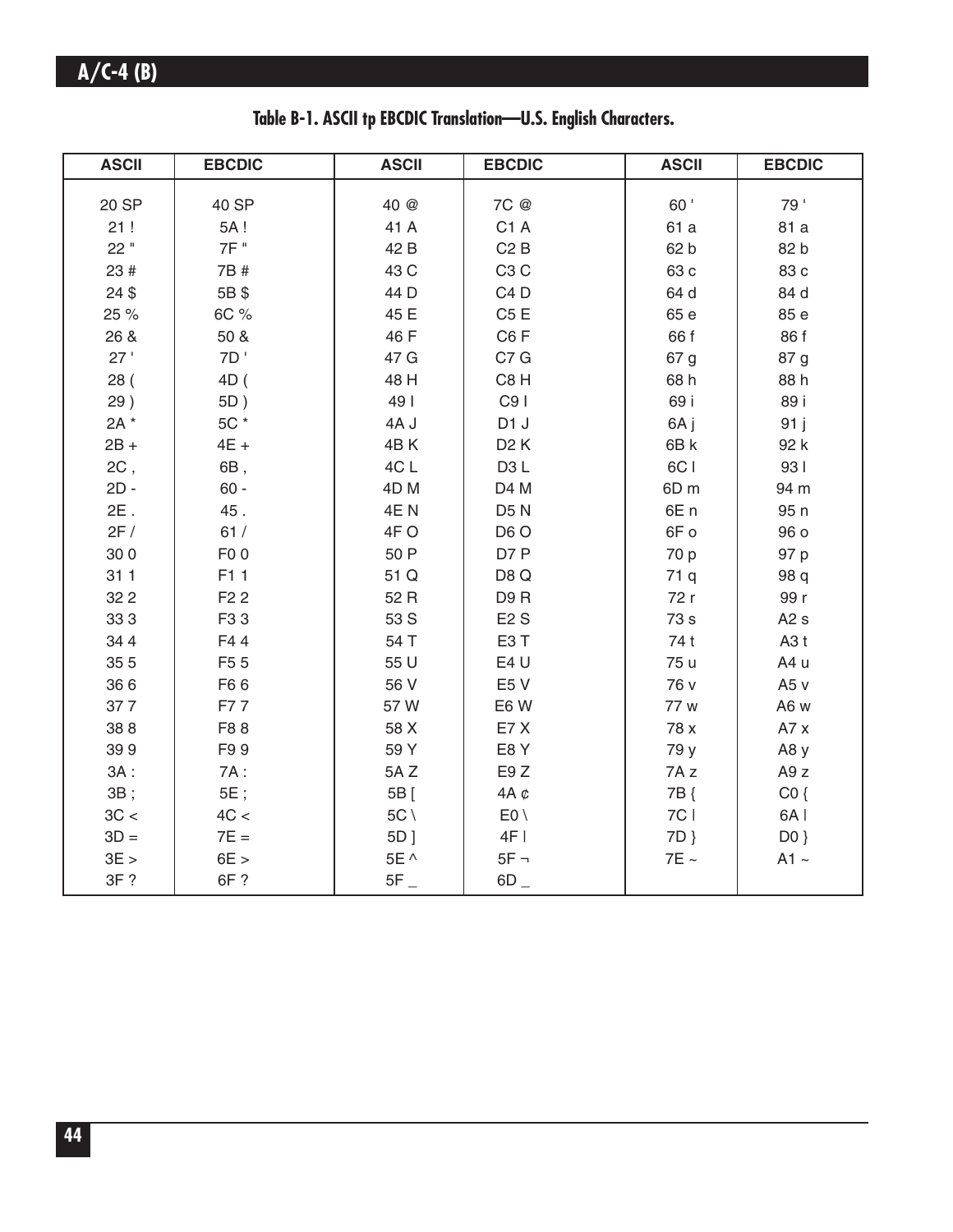# Appendix C: Status Line Messages

The key sequence "Display Status Line" displays a simulated IBM 3278 status line on the terminal during 3278 emulation. The flashing asterisk indicates that keyboard lock is inhibited when the status line is displayed. Display line 24 is replaced by a simulated IBM 3278 status line. Updates to line 24 are not displayed until the status-line display is terminated by entering the Display Status Line key sequence again.

## **C.1 Display Codes**

The A/C-4 (B) uses standard ASCII characters to simulate the IBM messages displayed on an IBM 3278 display station. The abbreviations used in the status line are shown in the tables below. In general, a particular status message appears in only one position on the status line; therefore, the messages are grouped according to the column in which they appear.

| A/C-4 (B) Message | <b>Explanation</b>                                                                                                           |
|-------------------|------------------------------------------------------------------------------------------------------------------------------|
| 4, 6 or S         | The control unit is ready.                                                                                                   |
| A or B            | The control unit is connected to the host using either A or B rules.                                                         |
|                   | The terminal is working with your applications program.                                                                      |
|                   | The terminal is connected to the system operator or control program.                                                         |
|                   | The terminal is connected to the host system but is not connected to<br>your applications program or to the control program. |

### **Table C-1. Status Line Position 1-6—Readiness and System Connection.**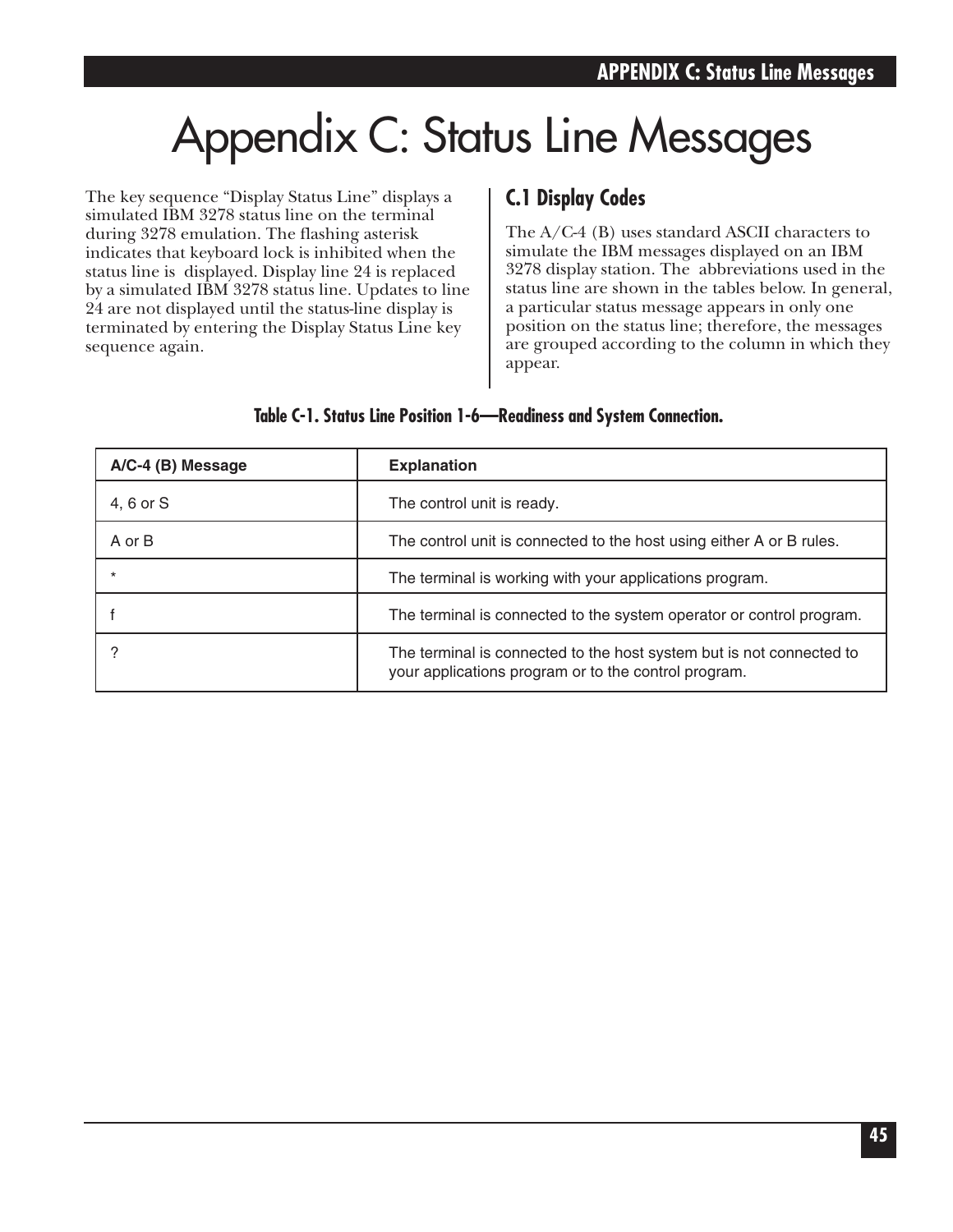|  |  | Table C-2. Status Line Position 9-27-Input Inhibited Messages. |  |
|--|--|----------------------------------------------------------------|--|
|  |  |                                                                |  |

| A/C-4 (B) Message | <b>Explanation</b>                                                                                                       |
|-------------------|--------------------------------------------------------------------------------------------------------------------------|
| X                 | Keyboard input inhibited. Shown in conjuction with all following<br>messages.                                            |
| WT                | Wait. Allow time for host application to perform a function.                                                             |
| $?$ or $?+$       | Input not understood. Press RESET, if necessary.                                                                         |
| $\lt F$           | Move cursor to another area on the screen to perform desired function.                                                   |
| F>                | Too much data for field.                                                                                                 |
| -S                | The requested symbol is not available.                                                                                   |
| #                 | (Followed by a number.) Machine error. Indicates that the system is not<br>functioning properly.                         |
| <b>COMM</b>       | (Followed by a number.) Communications Error. Problem with<br>communications line between the control unit and the host. |
| <b>PROG</b>       | Program Error. Error in the program data received from the host.                                                         |
| F                 | Terminal operator.                                                                                                       |

## **Table C-3. Status Line Position 37-41—Shifts, Modes, and Other Indicators.**

| A/C-4 (B) Message | <b>Explanation</b>                                |
|-------------------|---------------------------------------------------|
|                   | Shift key is depressed or keyboard in Shift mode. |
|                   | Terminal is in Insert mode.                       |
| <b>NUM</b>        | Keyboard is in Numeric Shift mode.                |

## **Table C-4. Status Line Position 37-41—Shifts, Modes, and Other Indicators.**

| A/C-4 (B) Message | <b>Explanation</b>                                                                        |
|-------------------|-------------------------------------------------------------------------------------------|
| OCO               | (Followed by a number.) Indicates the status of the printer assigned for<br>the terminal. |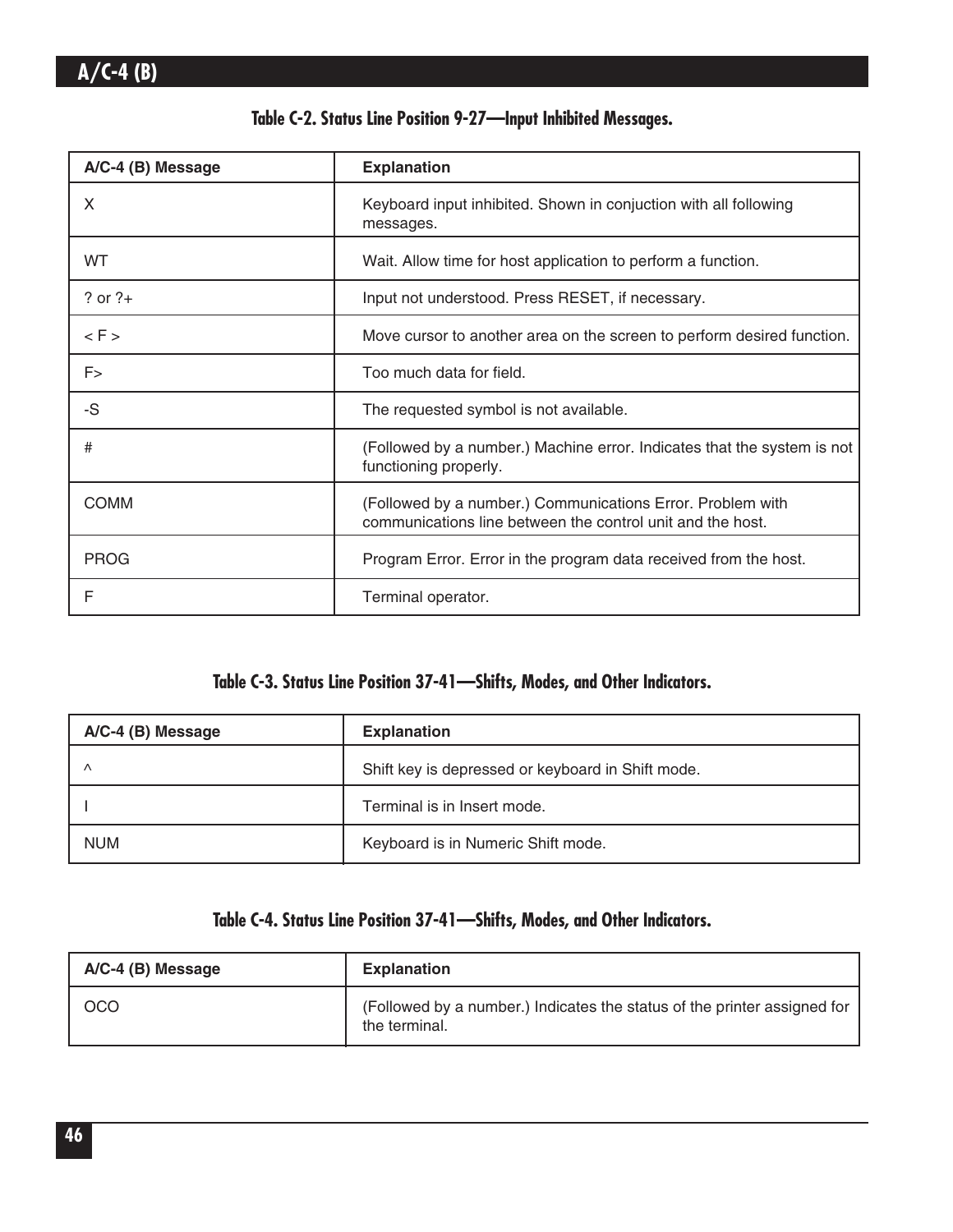## **APPENDIX C: Status Line Messages**

# **C.2 Number Codes**

Some of the above messages may be followed by numbers which further isolate the problem. Some of the more common codes are listed below, along with suggestions for clearing the problem which caused the code to appear.

## **Machine Check Codes — 201 to 269**

If any of the following message codes appear, power the unit off and then on. If the problem persists, call your supplier.

- 202 Internal terminal error
- 204 Terminal buffer parity error
- 207 Terminal failed to respond to the control unit

## **Category A Adapter Failure — 290 to 299**

Call the IBM Customer Engineer if an error code appears in this range.

### **Control Unit Hardware Failure — 301 to 399**

Call the IBM Customer Engineer if an error code appears in this range.

### **Program Check Codes — 401 to 499**

The following codes indicate a problem with the host application program. Contact the systems programmer.

- **408** Line buffer overflow
- 413 Function not supported
- **474 —** No extended dcb was customized for this device

### **Communication Check Codes — 501 to 599**

Communication check codes indicate a possible problem with a modem.

- **501 —** Clear to send not present
- **502 —** Data set ready line dropped
- **504 —** Control is disconnected from the line
- **505 —** Initial state of control unit after a disconnect command was received
- **520 —** Timeout (valid frame was not received within 30 seconds)
- **530 —** Write timeout: CTS has dropped

Further information about status line error codes may be obtained from the *IBM 3270 Information Display System — 3274 Control Unit Description and Programmers Guide* which is available from IBM  $(P/N GA23-0061-1)$ .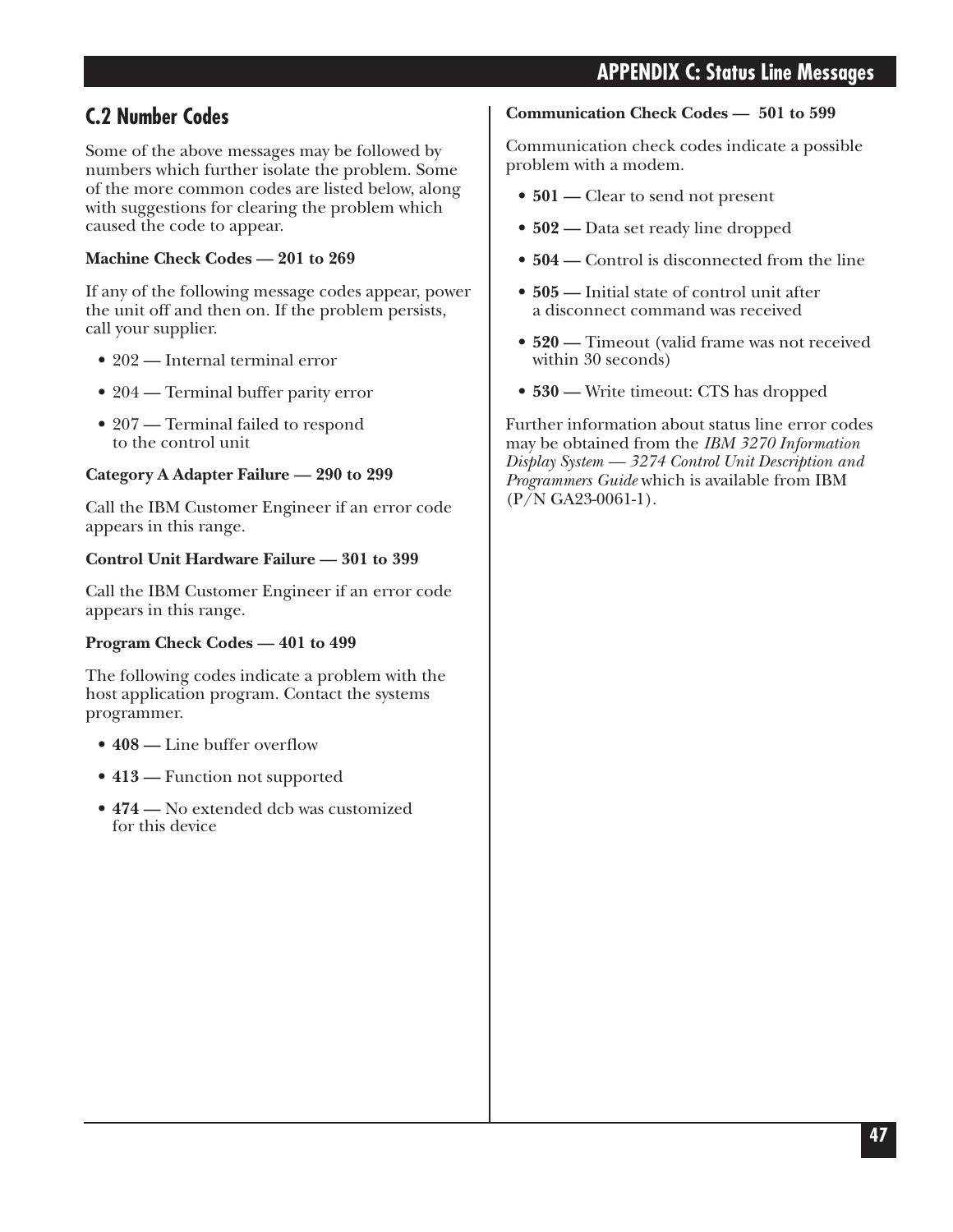# Appendix D: Terminal and PC Support

# **CAUTION**

**The IBM 3274 Control Unit microcode release 65.1 or later, without the proper RPQs, supports only Program Function (PF) keys 1-12 on IBM 3278 coax terminals, whereas earlier releases supported PF1-24. Therefore, if you are using release 65.1 or later in an IBM 3274 to which an A/C-4 (B) is attached, the key sequences for PF13-24 will not function correctly.**

**A subsequent relase of A/C-4 (B) firmware will provide an alternative IBM terminal emulation which will restore support for all 24 PF keys.**

The  $A/C-4$  (B) is a protocol converter used to connect an IBM 3174, 3274 or 3276 controller to an asynchronous ASCII terminal so that the terminal can emulate the IBM 3278 Model 2 Display Station. The A/C-4 (B) may also be used to connect an IBM Personal Computer or compatible.

This manual describes how to use the various ASCII terminals supported by the  $A/C-4$  (B). Essentially, this handbook describes how to generate IBM 3278 functions through ASCII terminal keyboards that do not ordinarily generate those functions.

Each terminal type is described in terms of terminal setup for the  $A/C-4$  (B) interface, keyboard emulation, and other special features. Information for each terminal is given in separate sections, listed alphabetically by the identification code of the terminal.

Section D.1 contains information about the terminals supported by the  $A/C-4$  (B). The  $A/C-4$ (B) terminal emulators and the ASCII terminals they support are listed in Table D-1. Terminals are listed by manufacturer and correlated with emulator IDs in Table D-2. The tables are updated as groups of terminals are added to the manual. If the terminal you wish to use with the  $A/C-4$  (B) is not referenced, contact your supplier to determine if the terminal is supported.

## **D.1 ASCII Terminal Support**

A/C-4 (B) terminal emulators and the models hey support are listed in Table D-1.

The terminals supported by the  $A/C-4$  (B) are listed by manufacturer in Table D-2. Terminals are correlated with the ID of the supporting terminal emulator.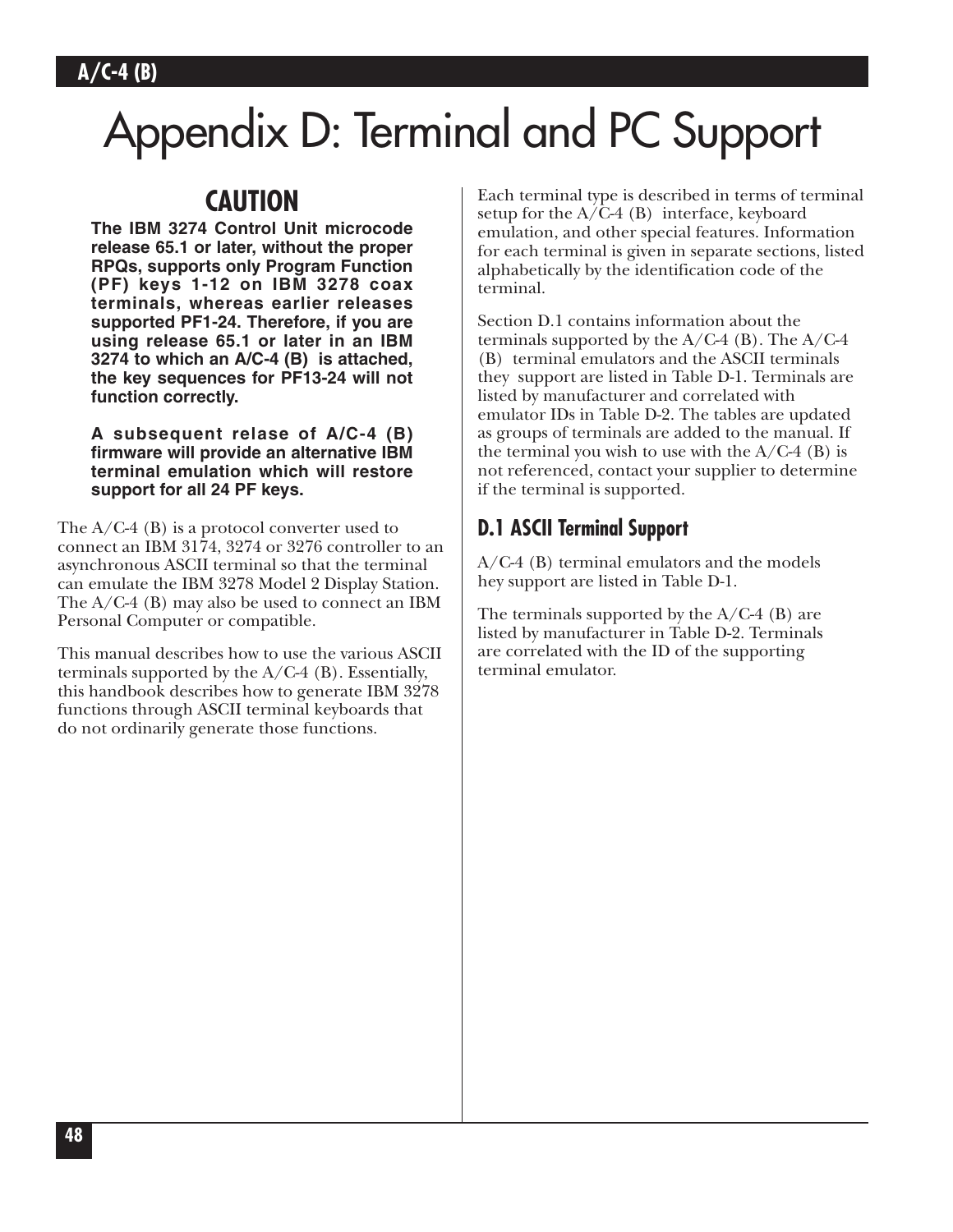| ID                | <b>Terminal Models Supported</b>                       |
|-------------------|--------------------------------------------------------|
| ACT5A             | Microterm ACT5-A                                       |
| ADM11             | Lear Sielger ADM-11                                    |
| ADM12             | Lear Sielger ADM-12                                    |
| <b>ADM178</b>     | Lear Sielger ADM-178                                   |
| ADM <sub>21</sub> | Lear Sielger ADM-21/22/23/24                           |
| ADM24E            | Lear Sielger ADM-24E                                   |
| ADM2D             | Lear Sielger ADM-21 Order Entry                        |
| ADM3A             | Lear Sielger ADM-3A, Hazeltine Esprit, Qume AVT-102,   |
|                   | TeleVideo Personal Terminal, Visual 50/200             |
| ADM3P             | Lear Sielger ADM-42/-5 (ADM-3A enhanced)               |
| <b>ANSI</b>       | ANSI Standard 3.64 terminals, Falco FAME-II            |
| C <sub>108</sub>  | Human Designed Systems Concept 108/APL-9               |
| C <sub>530</sub>  | Soroc Challenger 530                                   |
| <b>COMPU</b>      | Does not format data, passes data straight through     |
| D450              | Data General Dasher D400/D450                          |
| <b>DG200</b>      | Data General Dasher D100/D200, Visual 110              |
| <b>DISPI</b>      | Northern Telecom Displayphone                          |
| <b>DM20</b>       | Beehive DM-20/Standard/Plus                            |
| DM <sub>5</sub>   | Beehive DM-1/5/10/30 Basic                             |
| DM5AB             | Beehive DM-5A/5B                                       |
| <b>DM78</b>       | Beehive DM-78                                          |
| <b>HP125</b>      | Hewlett Packard HP-2624/2626, HP-2382/2622/2623        |
| HP21              | Hewlett Packard HP-2621B/2641                          |
| <b>HP45</b>       | Hewlett Packard HP-2645, HP-2621A/P                    |
| <b>HZ14</b>       | Hazeltine 1400/1420                                    |
| HZ150             | Hazeltine 1500                                         |
| HZ151             | Hazeltine 1510/1520                                    |
| <b>HZ78</b>       | Hazeltine Esprit 10-78, PCI 78                         |
| 13101             | IBM 3101, Informer 301/401, Telex 310                  |
| 13161             | IBM 3161/3163                                          |
| <b>IBMPC</b>      | IBM Personal Computer and compatibles                  |
| <b>INF205</b>     | Informer 205/207                                       |
| <b>SCANS</b>      | <b>Tymshare Scanset</b>                                |
| T4420             | Teletype 4420/4424, Cado                               |
| T5410             | AT&T Teletype 5410                                     |
| T5420             | AT&T Teletype 5420                                     |
| <b>TV910</b>      | TeleVideo TV910, Hazeltine Esprit II, Radio Shack DT-1 |
| <b>TV910P</b>     | TeleVideo TV910+/912                                   |

# **Table D-1. Terminal Emulators Supplied with A/C-4 (B).**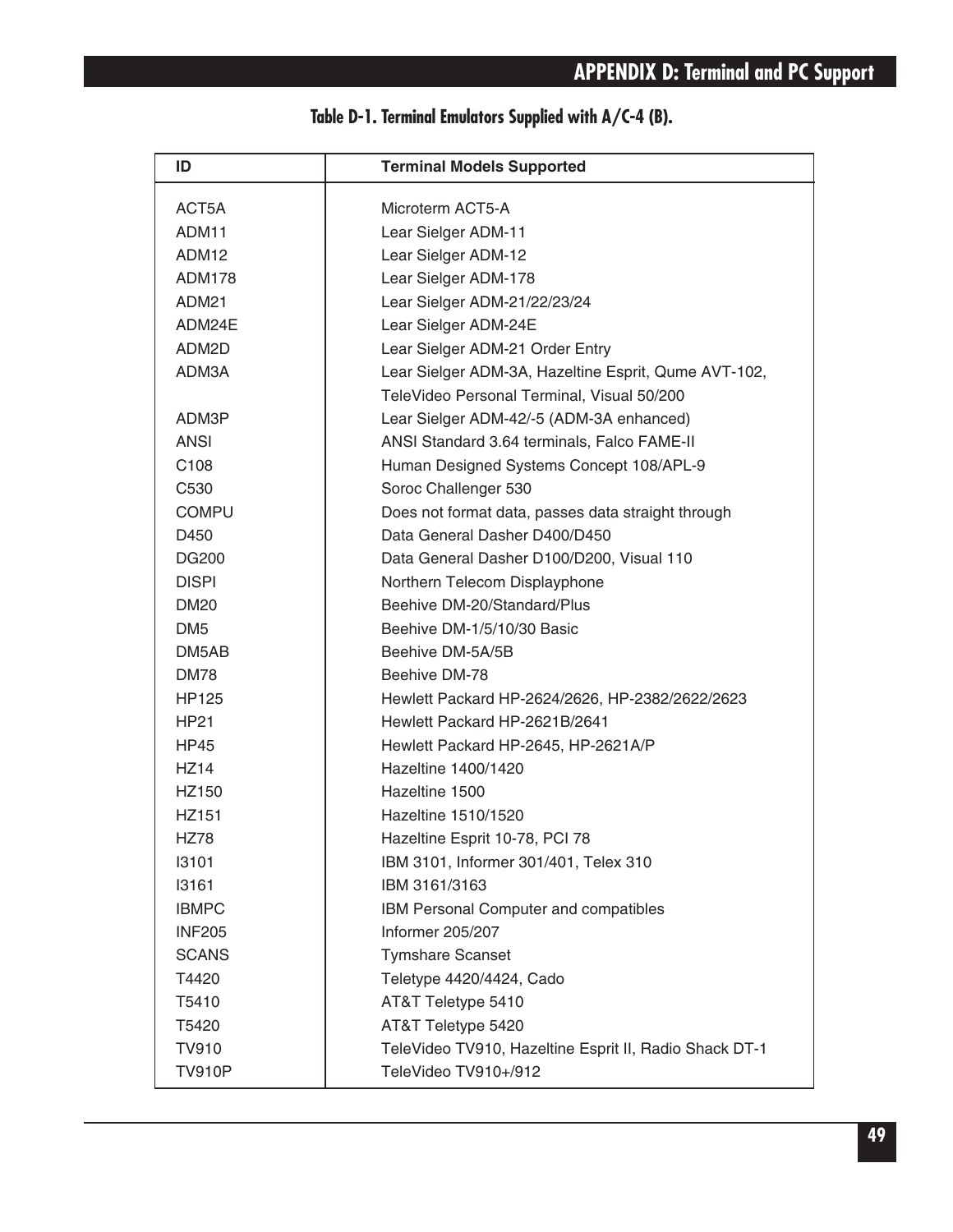| ID            | <b>Terminal Models Supported</b>                         |  |
|---------------|----------------------------------------------------------|--|
| <b>TV925</b>  | TeleVideo TV920/925/950, Datamedia DT80/3,               |  |
|               | Hazeltine Esprit III, Lear Siegler ADM-31/32, Liberty    |  |
|               | Electronics Freedom 100, Zentec Zephyr                   |  |
| <b>TV970</b>  | TeleVideo TV970                                          |  |
| <b>VIEWC</b>  | <b>ADDS Viewpoint/Color</b>                              |  |
| <b>VIEWP</b>  | ADDS Viewpoint/Regent, NCR 7901                          |  |
| <b>VIP731</b> | Honeywell VIP-7301                                       |  |
| <b>VP60</b>   | ADDS Viewpoint/60                                        |  |
| <b>VP78</b>   | ADDS Viewpoint/78, NCR 7978                              |  |
| <b>VP78C</b>  | ADDS Viewpoint/78 Color                                  |  |
| <b>VT100</b>  | Digital Equipment Corp. (DEC) VT100/VT101/VT125,         |  |
|               | Anderson Jacobsen AJ-520, Beehive ATL-008, C.Itoh 101,   |  |
|               | Colorgraphic MVI-100, Data media Colorscan 10, Datamedia |  |
|               | DT80/1/2, Datamedia DT80/5, Direct VP800C, Falco Fame-   |  |
|               | 100, Lear Siegler ADM-36, Microterm MIME-740/Ergo 4000,  |  |
|               | MVI 7, TAB 132/15, Visual 100/300/400, Zenith Z-19       |  |
| <b>VT102</b>  | Digital Equipment Corp VT102                             |  |
| <b>VT52</b>   | Digital Equipment Corp. VT52, Anderson-Jacobsen AJ-520,  |  |
|               | Datamedia Colorscan 10, Datamedia DT80/1/2, Falco TS-1,  |  |
|               | Informer 301/401, KDE 820, Microterm MIME-2A, Microterm  |  |
|               | MIME-740/Ergo 4000, TAB 132, Visual 50/200, Zenith Z-19, |  |
|               | Zenith ZT-1                                              |  |
| <b>VT52X</b>  | Digital Equipment Corp. VT52 without numeric keypad      |  |
| <b>WY100</b>  | WYSE WY-100                                              |  |
|               |                                                          |  |

# **Table D-1. Terminal Emulators Supplied with A/C-4 (B).**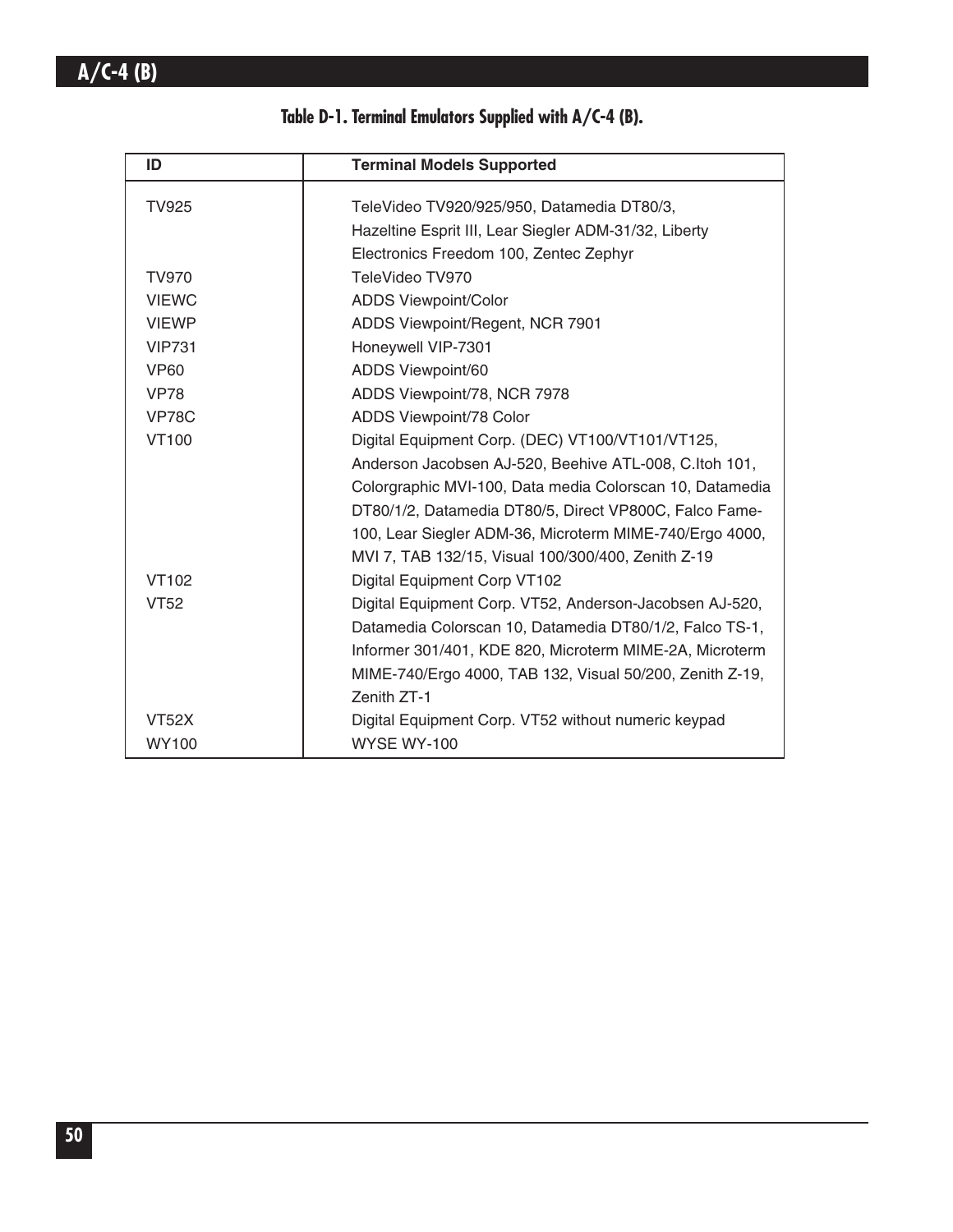| <b>Manufacturer</b>              | <b>Terminal</b>                                                                           | <b>Terminal Emulator ID</b>                                                | <b>Listed User</b>                                  |
|----------------------------------|-------------------------------------------------------------------------------------------|----------------------------------------------------------------------------|-----------------------------------------------------|
| <b>ADDS</b>                      | Viewpoint/Regent<br>Viewpoint/60<br>Viewpoint/78<br>Viewpoint/78 Color<br>Viewpoint/Color | <b>VIEWP</b><br><b>VP60</b><br><b>VP78</b><br><b>VP78C</b><br><b>VIEWC</b> |                                                     |
| Anderson Jacobsen                | AJ-520                                                                                    | VT52 or VT100                                                              | <b>DEC</b>                                          |
| <b>ANSI Standard 3.64</b>        | (note 1)                                                                                  | <b>ANSI</b>                                                                |                                                     |
| AT&T                             | ATT 5410<br>ATT 5425                                                                      | T5410<br>T5420                                                             | Teletype<br>Teletype                                |
| <b>Beehive</b>                   | ATL-008<br>DM-1/5/20/30 Basic<br>DM-20/Standard/Plus<br>$DM-5A/5B$<br><b>DM-78</b>        | <b>VT100</b><br>DM <sub>5</sub><br><b>DM20</b><br>DM5AB<br><b>DM78</b>     | <b>DEC</b>                                          |
| Cado                             |                                                                                           | T4420                                                                      | Teletype                                            |
| C.Itoh                           | 101                                                                                       | <b>VT100</b>                                                               | <b>DEC</b>                                          |
| PC-PC applications               | (Note 2)                                                                                  | <b>COMPU</b>                                                               |                                                     |
| Colorgraphic                     | <b>MVI-100</b>                                                                            | <b>VT100</b>                                                               | <b>DEC</b>                                          |
| Data General                     | Dasher D100/D200<br>Dasher D400/D450                                                      | <b>DG200</b><br>D450                                                       |                                                     |
| Datamedia                        | Colorscan 10<br>DT80/1/2<br>DT80/3<br>DT80/5                                              | VT52 or VT100<br>VT52 or VT100<br><b>TV925</b><br><b>VT100</b>             | <b>DEC</b><br><b>DEC</b><br>TeleVideo<br><b>DEC</b> |
| Digital Equipment Corp.<br>(DEC) | VT100/VT101/VT125<br><b>VT102</b><br>V T52<br>CT-52 (No keypad)                           | <b>VT100</b><br>VT102<br><b>VT52</b><br>VT52X                              |                                                     |
| <b>Direct</b>                    | <b>VP800C</b>                                                                             | <b>VT100</b>                                                               | <b>DEC</b>                                          |
| Falco                            | <b>FAME-100</b><br><b>FAME-II</b><br>$TS-1$                                               | <b>VT100</b><br><b>ANSI</b><br><b>VT52</b>                                 | <b>DEC</b><br><b>ANSI</b><br><b>DEC</b>             |

## **Table D-2. ASCII Terminals and Emulators.**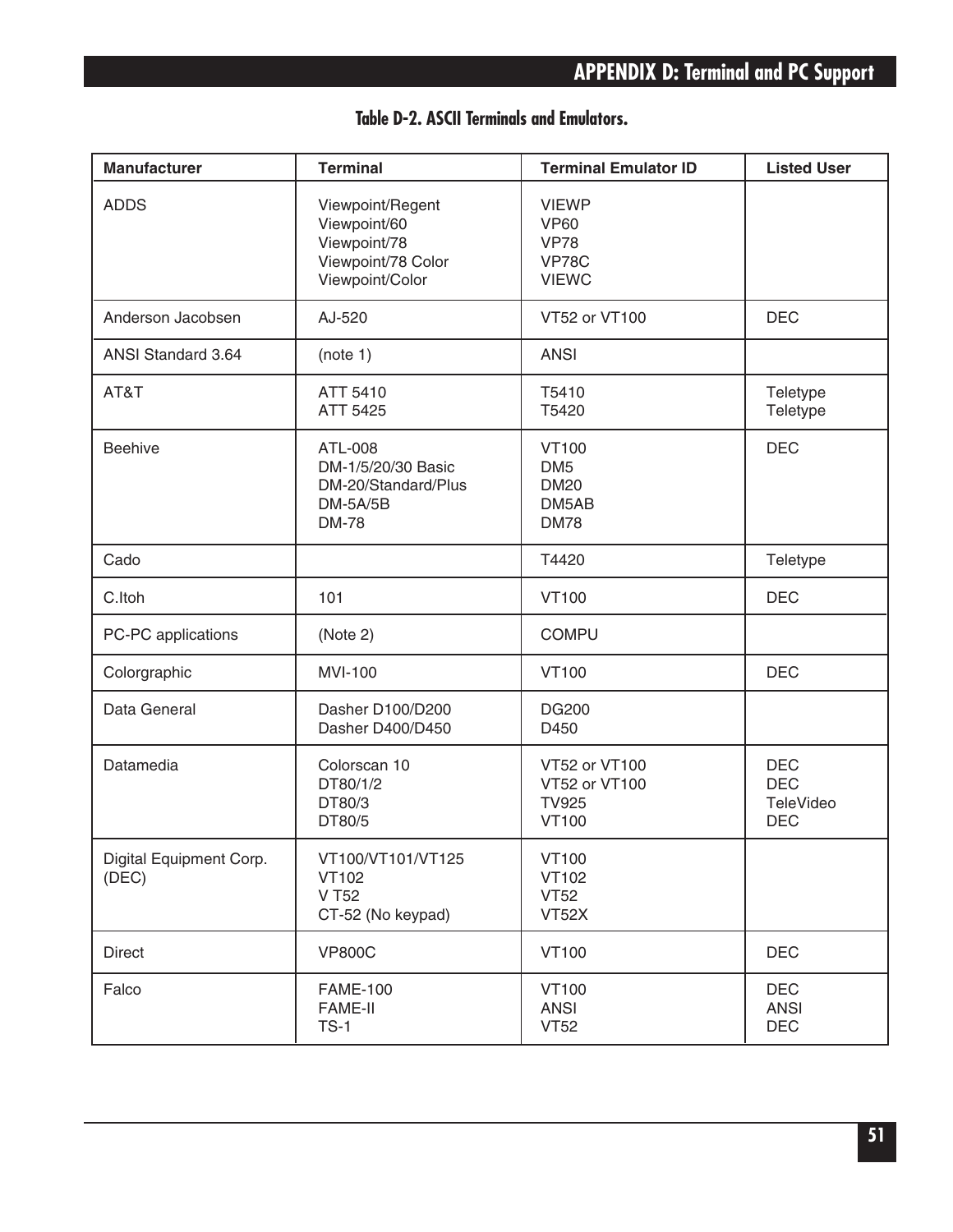|  | Table D-2 (continued). ASCII Terminals and Emulators. |  |  |  |  |
|--|-------------------------------------------------------|--|--|--|--|
|--|-------------------------------------------------------|--|--|--|--|

| <b>Manufacturer</b>        | <b>Terminal</b>                                                                                                                                                         | <b>Terminal Emulator ID</b>                                                                                                              | <b>Listed User</b>                     |
|----------------------------|-------------------------------------------------------------------------------------------------------------------------------------------------------------------------|------------------------------------------------------------------------------------------------------------------------------------------|----------------------------------------|
| Hazeltine                  | 1400/1420<br>1500<br>1510/1520<br>Esprit<br>Esprit 10-78<br>Esprit II<br>Esprit III                                                                                     | <b>HZ14</b><br>HZ150<br>HZ151<br>ADM3A<br><b>HZ78</b><br><b>TV910</b><br><b>TV925</b>                                                    | Lear Siegler<br>TeleVideo<br>TeleVideo |
| Hewlett-Packard            | HP-2382/2622/2623<br>and /2624/2626<br>HP-2621A/P/2645<br>HP-2621B/2641                                                                                                 | <b>HP125</b><br><b>HP45</b><br><b>HP21</b>                                                                                               |                                        |
| Honeywell                  | <b>VIP-7301</b>                                                                                                                                                         | <b>VIP731</b>                                                                                                                            |                                        |
| Human Designed Systems     | Concept 108/APL8                                                                                                                                                        | C108                                                                                                                                     |                                        |
| <b>IBM</b>                 | 3101<br>3161/3163<br>PC and compatibles                                                                                                                                 | 13101<br>13161<br><b>IBMPC</b>                                                                                                           |                                        |
| Informer                   | 205/207<br>301/401                                                                                                                                                      | <b>INF205</b><br><b>VT52</b><br>or I3101                                                                                                 | <b>DEC</b><br><b>IBM</b>               |
| <b>KDE</b>                 | 820                                                                                                                                                                     | <b>VT52</b>                                                                                                                              | <b>DEC</b>                             |
| Lear Siegler               | <b>ADM-11</b><br>AMD-1178<br><b>ADM-12</b><br>AMD-21/22/23/24<br><b>ADM-21 Order Entry</b><br>ADM-24E<br>ADM-31/32<br><b>ADM-36</b><br>ADM-3A<br><b>ADM-42</b><br>ADM-5 | ADM11<br><b>ADM178</b><br>ADM12<br>ADM21<br>ADM2D<br>ADM24E<br><b>TV925</b><br><b>VT100</b><br>ADM3A<br>ADM3P (Note 3)<br>ADM3P (Note 3) | <b>TeleVideo</b><br><b>DEC</b>         |
| <b>Liberty Electronics</b> | Freedom 100                                                                                                                                                             | <b>TV925</b>                                                                                                                             | TeleVideo                              |
| Microterm                  | ACT-5A<br>MIME-2A<br>MIME-740/Ergo 4000                                                                                                                                 | ACT5A<br><b>VT52</b><br>VT52 or VT100                                                                                                    | <b>DEC</b><br><b>DEC</b>               |
| <b>MVI</b>                 | $\overline{7}$                                                                                                                                                          | <b>VT100</b>                                                                                                                             | <b>DEC</b>                             |
| <b>NCR</b>                 | 7901<br>7978                                                                                                                                                            | <b>VIEWP</b><br><b>VP78</b>                                                                                                              | <b>ADDS</b><br><b>ADDS</b>             |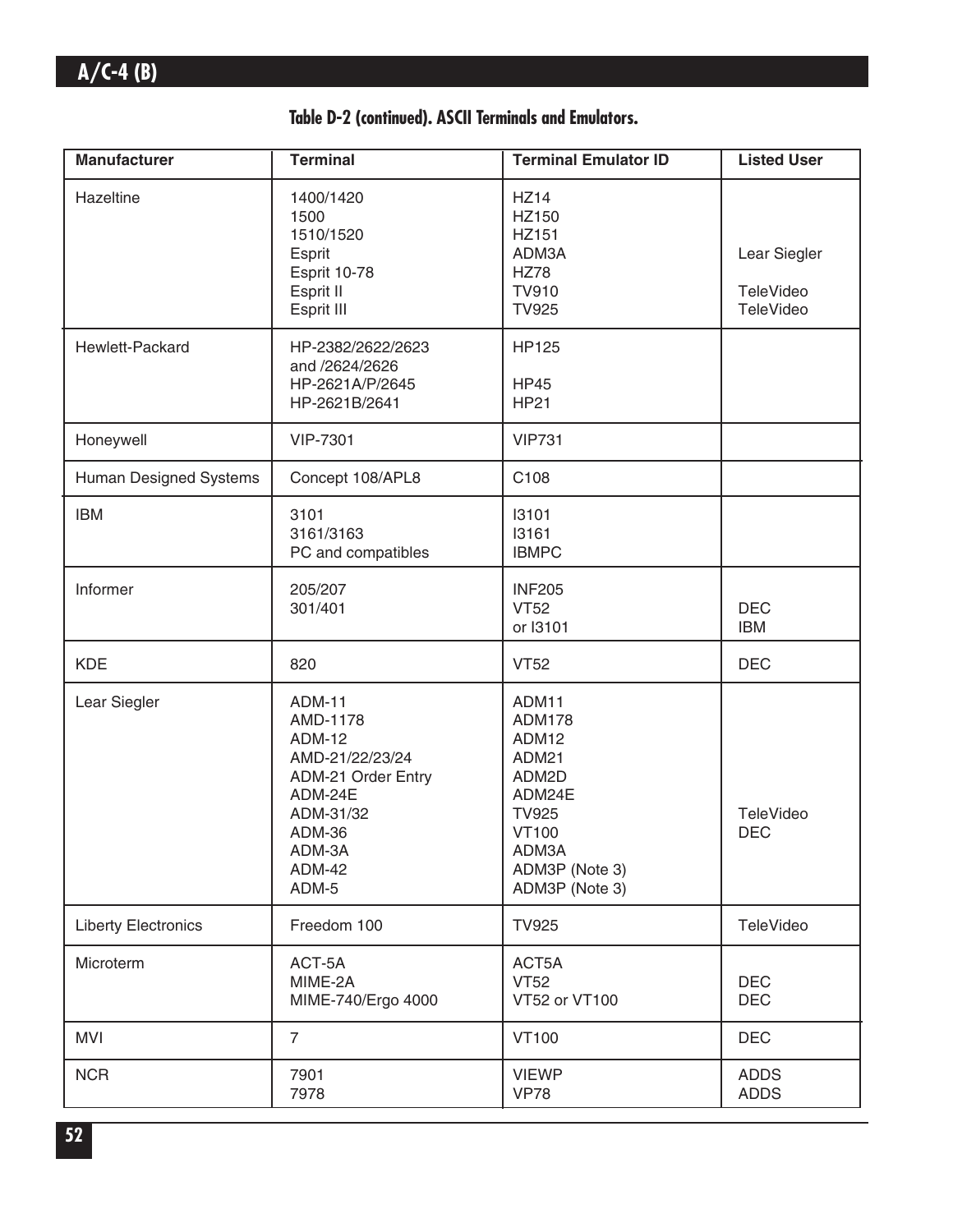| <b>Manufacturer</b> | <b>Terminal</b>                                                                  | <b>Terminal Emulator ID</b>                                            | <b>Listed User</b>                                   |
|---------------------|----------------------------------------------------------------------------------|------------------------------------------------------------------------|------------------------------------------------------|
| Northern Telecom    | Displayphone                                                                     | <b>DISPI</b>                                                           |                                                      |
| PCI                 | 78                                                                               | <b>HZ78</b>                                                            | Hazeltine                                            |
| Qume                | QVT-102                                                                          | ADM3A                                                                  | Lear Siegler                                         |
| Radio Shack         | $DT-1$                                                                           | <b>TV910</b>                                                           | TeleVideo                                            |
| Soroc               | Challenger 530                                                                   | C530                                                                   |                                                      |
| <b>TAB</b>          | 132<br>132/15                                                                    | <b>VT52</b><br><b>VT100</b>                                            | <b>DEC</b><br><b>DEC</b>                             |
| Teletype            | 4420/424<br>5410<br>5420                                                         | T4420<br>T5410<br>T5420                                                |                                                      |
| <b>TeleVideo</b>    | <b>TV910</b><br>TV910+/912<br>TV920/925/950<br><b>TV970</b><br>Personal terminal | <b>TV910</b><br><b>TV910P</b><br><b>TV925</b><br><b>TV970</b><br>ADM3A | Lear Siegler                                         |
| <b>Telex</b>        | 310                                                                              | 13101                                                                  | <b>IBM</b>                                           |
| Tymshare            | Scanset                                                                          | <b>SCANS</b>                                                           |                                                      |
| Visual              | 100/300/400<br>110<br>50/200                                                     | <b>VT100</b><br><b>DG200</b><br>ADM3A<br>or VT52                       | <b>DEC</b><br>Data General<br>Lear Siegler<br>or DEC |
| Wyse                | <b>WY-100</b>                                                                    | <b>WY100</b>                                                           |                                                      |
| Zenith              | $Z-19$<br>$ZT-1$                                                                 | VT52 or VT100<br><b>VT52</b>                                           | <b>DEC</b><br><b>DEC</b>                             |
| Zentec              | Zephyr                                                                           | <b>TV925</b>                                                           | TeleVideo                                            |

### **Table D-2 (continued). ASCII Terminals and Emulators.**

#### **Notes:**

**1.** Any terminal which complies to ANSI Standard 3.64 can be supported by the ANSI terminal module.

**2.** The COMPU module simplifies the interface between the IBM host computer and micro-, mini-, and instrumentation computers.

**3.** The ADM3P is an enhanced version of the ADM3A terminal driver which supports such features as highlighting, etc. The keyboard layout is equivalent to that of the ADM3A.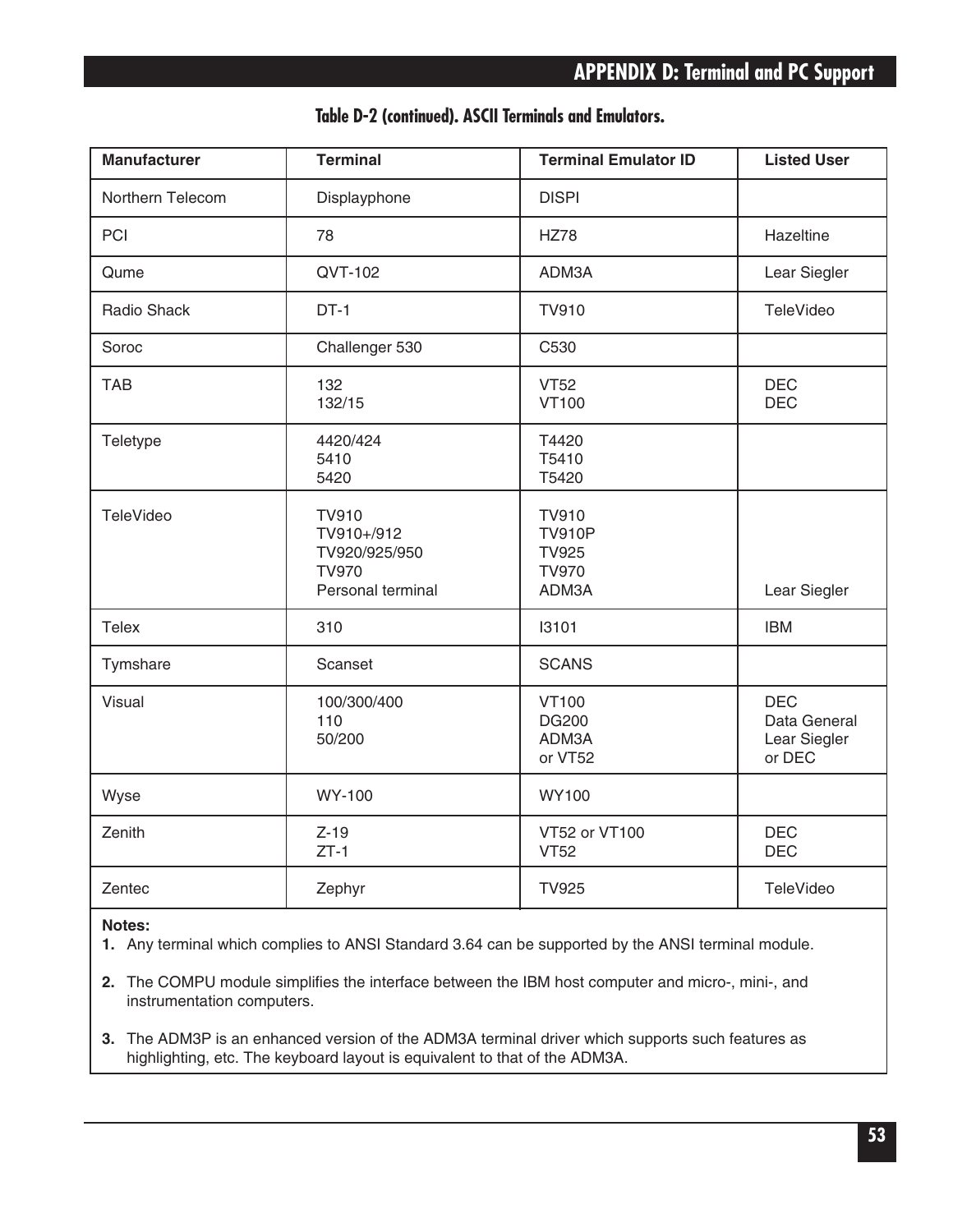# Appendix E: Emulation of IBM 3278 Model 2 Functions

The standard 3270 functions emulated by the  $A/C-4$  (B) include:

- Cursor control
- Display fields
- Auto-skip capability
- System indicators
- Keyboard functions
- Support for the IBM 3278 Model 2 Display Station

For information regarding use of these functions within an application program, refer to the IBM or application literature.

# **E.1 Cursor Control**

The full range of cursor control and movement is provided by  $A/C-4$  (B) emulation. This includes the cursor-wrap feature which causes the cursor to wrap around to the next line (up or down) when the cursor moves off the edge of the screen.

There is one terminal-specific limitation to cursor positioning. If the  $A/C-4$  (B) is used with a terminal with automatic scrolling, the last character position on the screen (bottom right) is reserved. A character cannot be entered to this screen location, preventing automatic scrolling. See the specific terminal-emulator description to determine if this limitation applies to a given terminal.

# **E.2 Display Fields**

The  $A/C-4$  (B) supports the following display features:

- Input fields, numeric and alphanumeric
- Protected and unprotected fields
- Non-display fields (for passwords, etc.)
- High-intensity data display fields, if supported by the terminal
- 4-color display, if supported by the terminal

# **E.3 Auto-Skip Capability**

The A/C-4 (B) allows for terminal emulation of the auto-skip feature. This capability allows the cursor to skip automatically over protected/numeric fields to be placed at the start of the next input field accessible by you.

# **E.4 System Indicators**

For details of status line support on the  $A/C-4$  (B), see **Chapter 2**.

# **E.5 Emulated 3278 Keyboard Functions**

The A/C-4 (B) emulates the keyboard functions of the IBM 3278 Model 2 Display Station. This is done using a set of terminal-dependent function commands that uniquely identify each supported 3278 keyboard function. Standard 3278 keyboard function commands are described in Table E-1. Refer to the terminal emulator description for the specific implementation of each terminal type supported. For additional information on the 3278 keyboard, see the IBM publication, *IBM 3270 Information Display System Operator's Guide*, document number: GA27-2742.

In addition to emulating the standard keyboard functions of the IBM 3278 Model 2 Display Station, the A/C-4 (B) provides extended functional capabilities not directly associated with standard 3278 keyboards. These are described in **Appendix F**.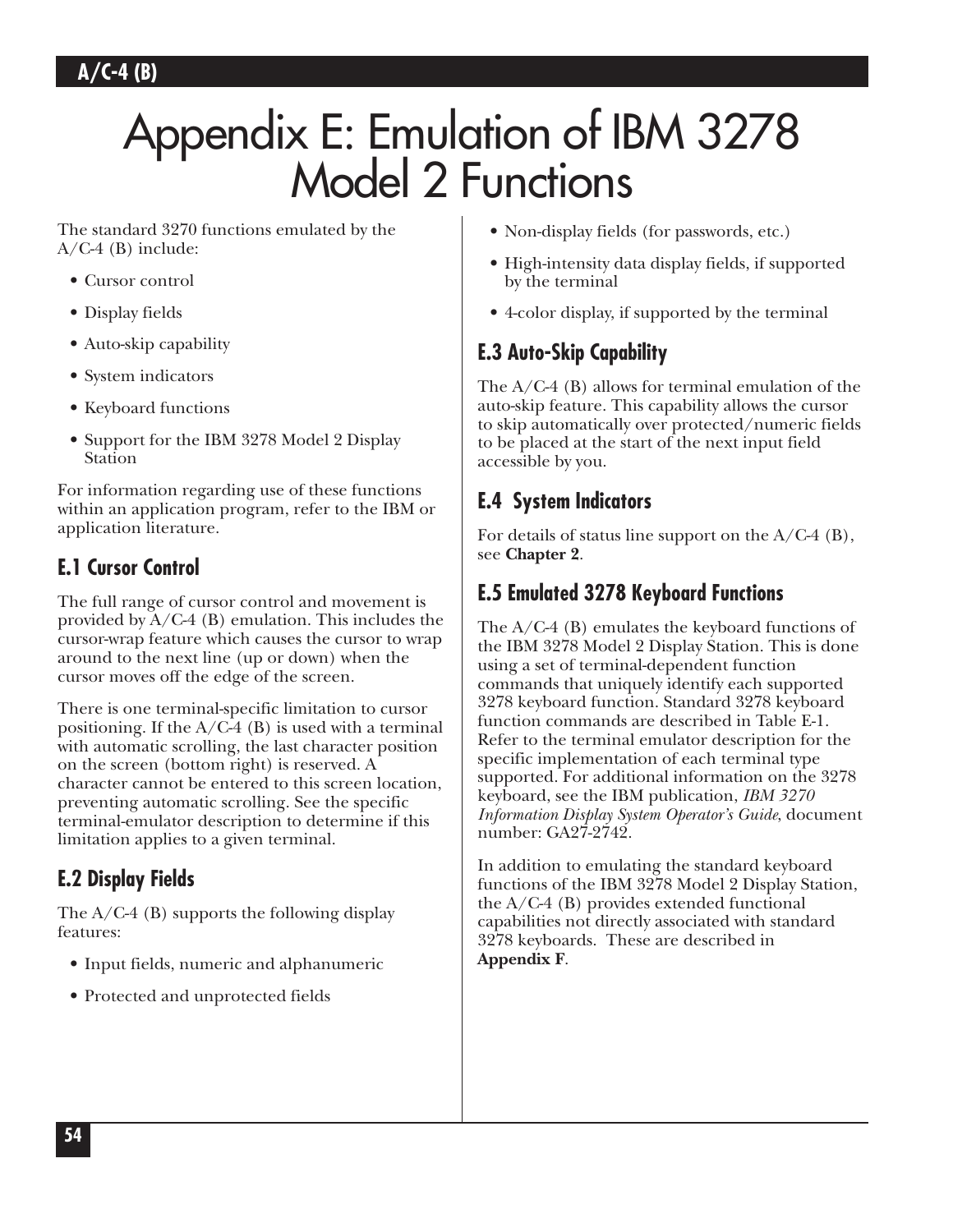| 3278 Function           | <b>Description</b>                                                                                                                                                      |
|-------------------------|-------------------------------------------------------------------------------------------------------------------------------------------------------------------------|
| Reset                   | Restores keyboard to normal operation after it has been disabled.                                                                                                       |
| <b>Backspace Cursor</b> | Moves cursor left by one column.                                                                                                                                        |
| Down Cursor             | Moves cursor down by one row.                                                                                                                                           |
| Up Cursor               | Moves cursor up by one row.                                                                                                                                             |
| Forward Space Cursor    | Moves cursor right by one column.                                                                                                                                       |
| Home                    | Moves cursor to topmost and leftmost unprotected character position.                                                                                                    |
| Tab                     | Moves cursor to next unprotected field.                                                                                                                                 |
| <b>Back Tab</b>         | Moves cursor to previous unprotected field.                                                                                                                             |
| Delete                  | Deletes character at current cursor position. All following characters shift left one<br>position from the end of the line or the end of the field.                     |
| New Line                | Moves cursor to first unprotected position of the next line, or thereafter.                                                                                             |
| Duplicate               | Informs a host application program that a duplicate operation is indicated for the<br>current field.                                                                    |
| <b>Field Mark</b>       | Informs a host application program of the end of a field in an unformatted buffer or<br>subfield in a formatted buffer.                                                 |
| <b>Insert Mode</b>      | Places keyboard into insert mode operation.                                                                                                                             |
| Erase to End of Field   | Erases from current position to end of field.                                                                                                                           |
| Erase Input             | Erases all unprotected fields.                                                                                                                                          |
| Enter                   | Generates an attention request to host to allow transmission of data.                                                                                                   |
| Clear                   | Generates an attention request to host, causes entire display buffer to be cleared,<br>and moves curosr to HOME position.                                               |
| <b>Test/Sys Request</b> | Transmists a Test Request message to the host (BSC). Used to switch between<br>SSCP-LU session and either LU-LU session or unowned if no LU-LU session<br>exists (SNA). |
| PF (1-24)               | Program function keys—each generates a unique host attention request (with no<br>data transfer).                                                                        |
| PA (1-3)                | Program attention keys—each generates a unique host attention request (with<br>no data transfer).                                                                       |
| Print                   | Initiates a local copy function from a keyboard.                                                                                                                        |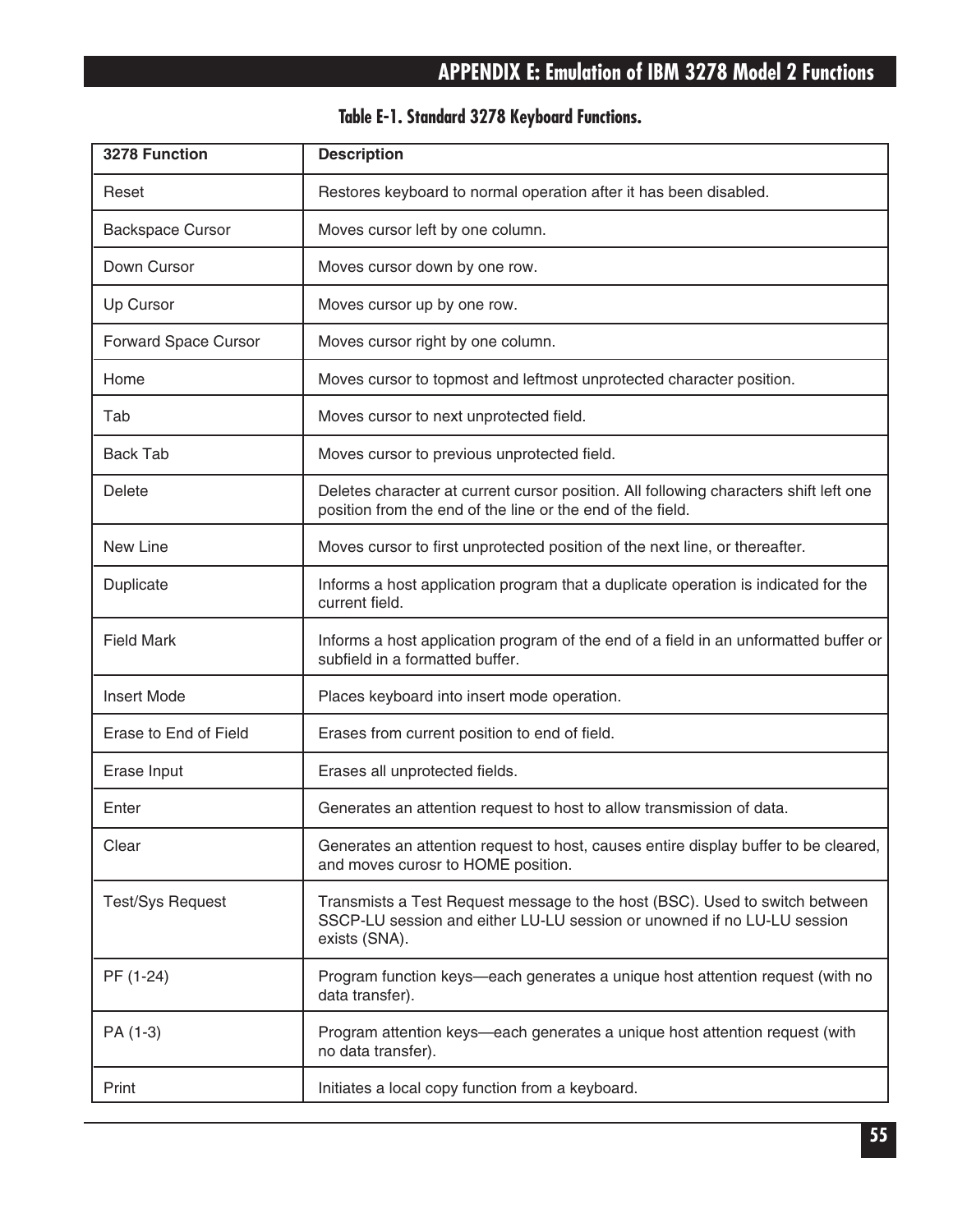| 3278 Function        | <b>Description</b>                                                                     |
|----------------------|----------------------------------------------------------------------------------------|
| <b>Cursor Select</b> | Allows the selector-light-pen detection function to be performed from the<br>keyboard. |
| Attention            | Cancels a print ID function.                                                           |
| Device Cancel        | Cancels a local copy print request.                                                    |
| Ident                | Assigns a printer or printer class for performing a local copy function.               |
| Test                 | Invokes test functions.                                                                |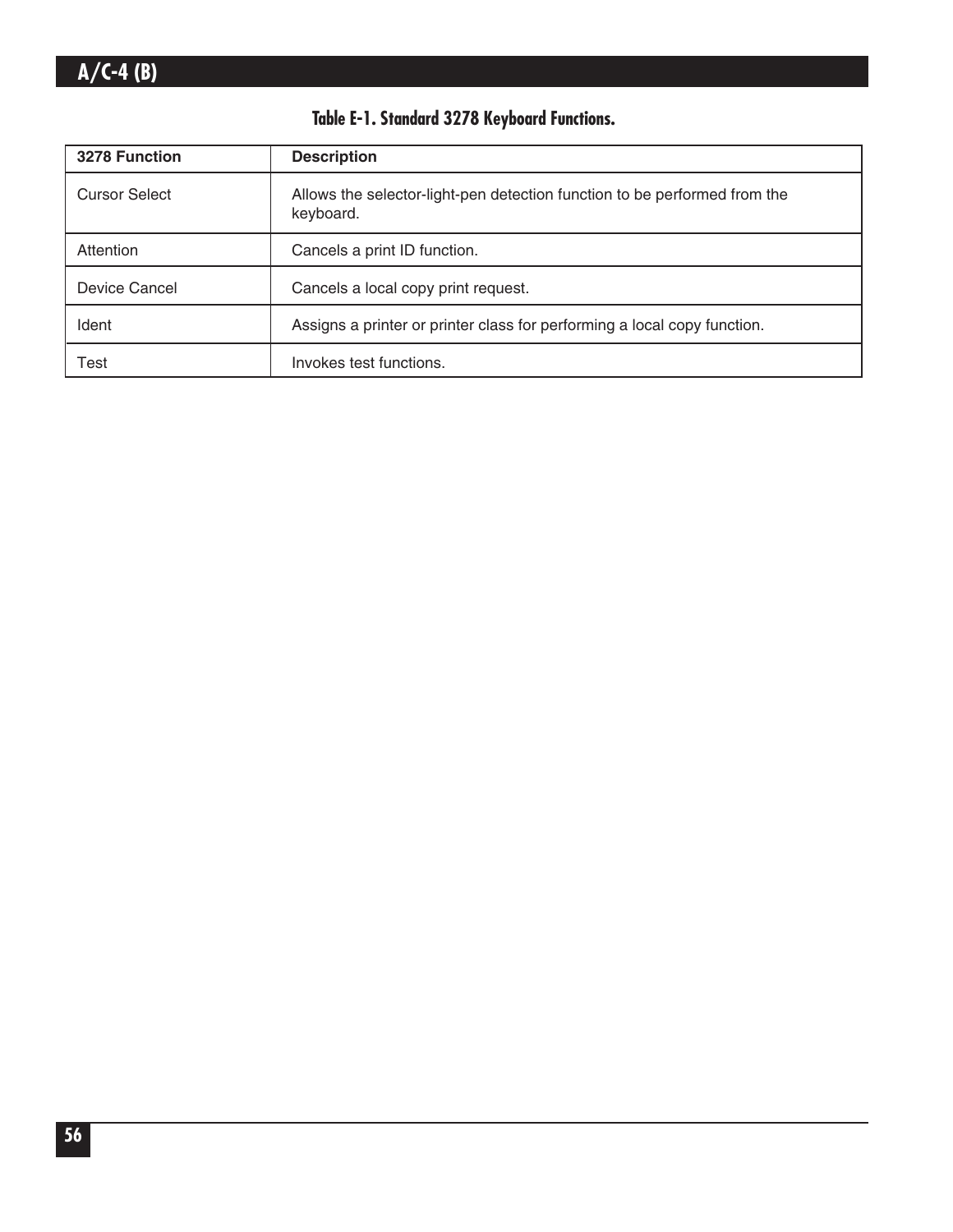# Appendix F: Extended Functions

The A/C-4 (B) provides key commands which extend 3278 keyboard functions. The extended functions are:

- Refresh Screen
- Initialize Terminal
- Numeric Override
- Display Status Line

## **F.1 Refresh Screen**

The key command to refresh screen redisplays the screen. The command is generated by using the refresh screen function key(s). The entire screen buffer stored in the  $A/C-4$  (B) is retransmitted to the screen.

## **F.2 Initialize Terminal**

This key sequence causes the terminal to exit from 3278 emulation mode and to be re-initialized. This is the only log off from the  $A/C-4$  (B). When this sequence is used, the  $A/C-4$  (B) does not send the forced logoff message to the host, if it is so configured. Following terminal initialization, the first two prompts of the connect mode are displayed.

## **F.3 Numeric Override**

This function allows you to key any alphanumeric or special character into a numeric only field. With A/C-4 (B), override remains in effect for the remainder of the selected field.

## **F.4 Display Status Line**

The A/C-4 (B) provides a command that simulates an IBM 3278 status line on the terminal. The display uses standard ASCII characters in the simulation, not the stick characters of the IBM status line.

The IBM 3278 terminal has 25 display lines, with the 25th line as the status line. Most ASCII terminals, however, have only 24 display lines. Therefore, the bottom display line (line 24) is replaced, on command, by status information. The status line must be disabled before data on line 24 can be seen. This is done by repeating the command: "display status line." The command toggles the status display on and off.

For the IBMPC terminal driver, the status line is permanently displayed on the 25th line. Therefore, the display status line command is not required.

When the status line is in effect, the flashing asterisk, used to indicate keyboard lock, is inhibited. See **Section 5.4.**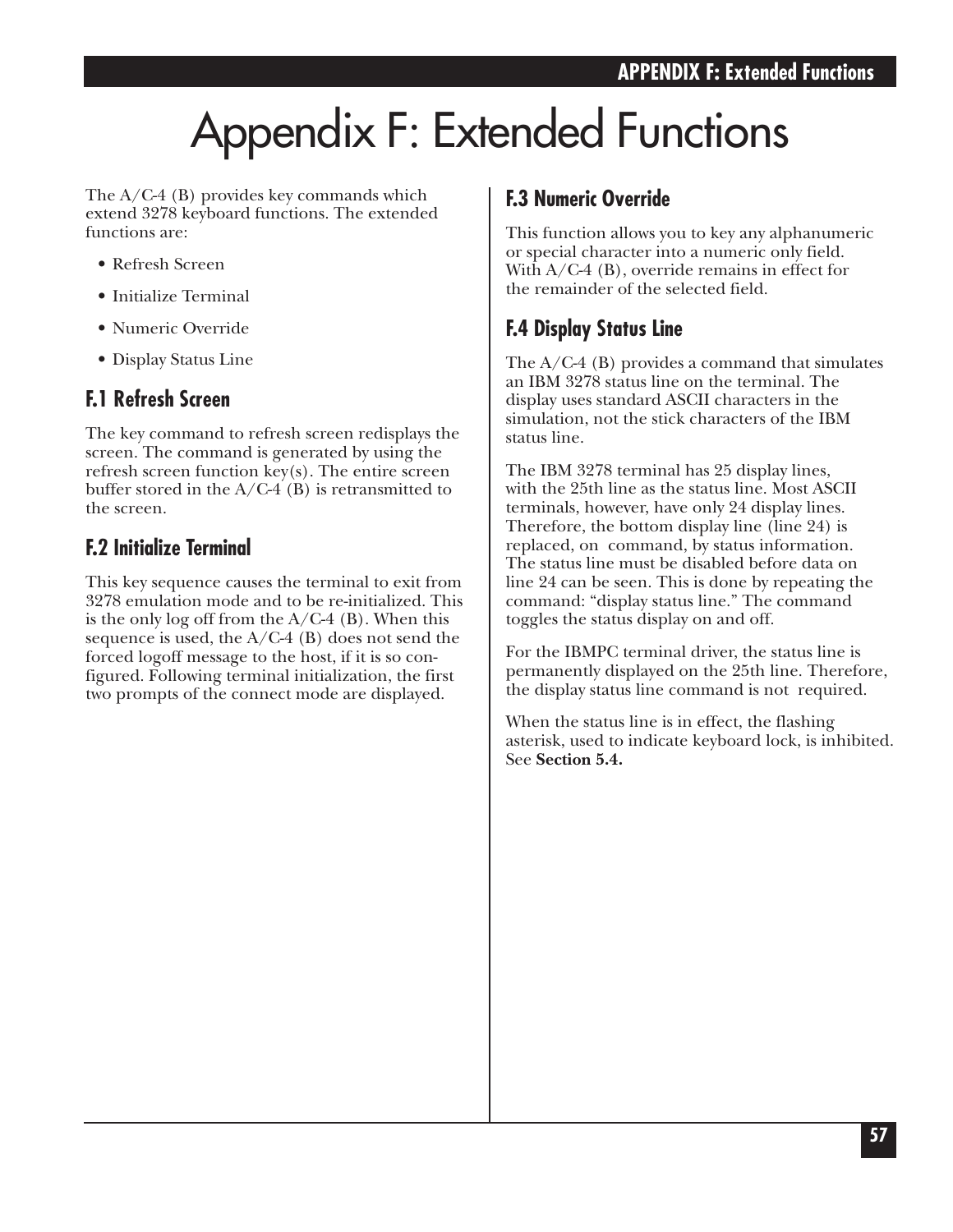# Appendix G: Terminal Switch Settings

This appendix covers the general requirements for terminals connected to the  $A/C-4$  (B). It is primarily intended for terminals with switch settings not explicitly listed in this manual. Terminal switches must be set to configure the keyboard/CRT with the following characteristics:

- **1.**Character mode, as opposed to block or line mode.
- **2.**Full duplex.
- **3.**Auto new line disabled, if this is a switchable option.
- **4.**Auto line feed disabled.
- **5.**Cursor addressing on.
- **6.**Auto scroll off, if this is a switchable option.
- **7.**DTR on, DSR off, DCD on, if they are switchable. If not, then these are already set properly.

**8.**Baud rate, parity, word length, and stop bits set to the same values as on the  $A/C-4$  (B). The easiest to implement is a word length of 8 bits, with 1 stop bit and no parity.

The keyboard must be fully decoupled from the screen, if possible. When a key is pressed, a character should be transmitted to the  $A/C-4$  (B), but the keystroke must not directly change the screen in any way. The  $A/C-4$  (B) must handle any and all screen changes and updates. The keyboard cannot locally affect the display. In some terminals, this is referred to as conversational mode. Therefore, select the conversational mode if there is an option to do so. In some terminals, some keys are always directly coupled to the display, regardless of switch settings. In this case, those keys should not be used. A garbled screen may result, requiring the use of the "refresh screen" command.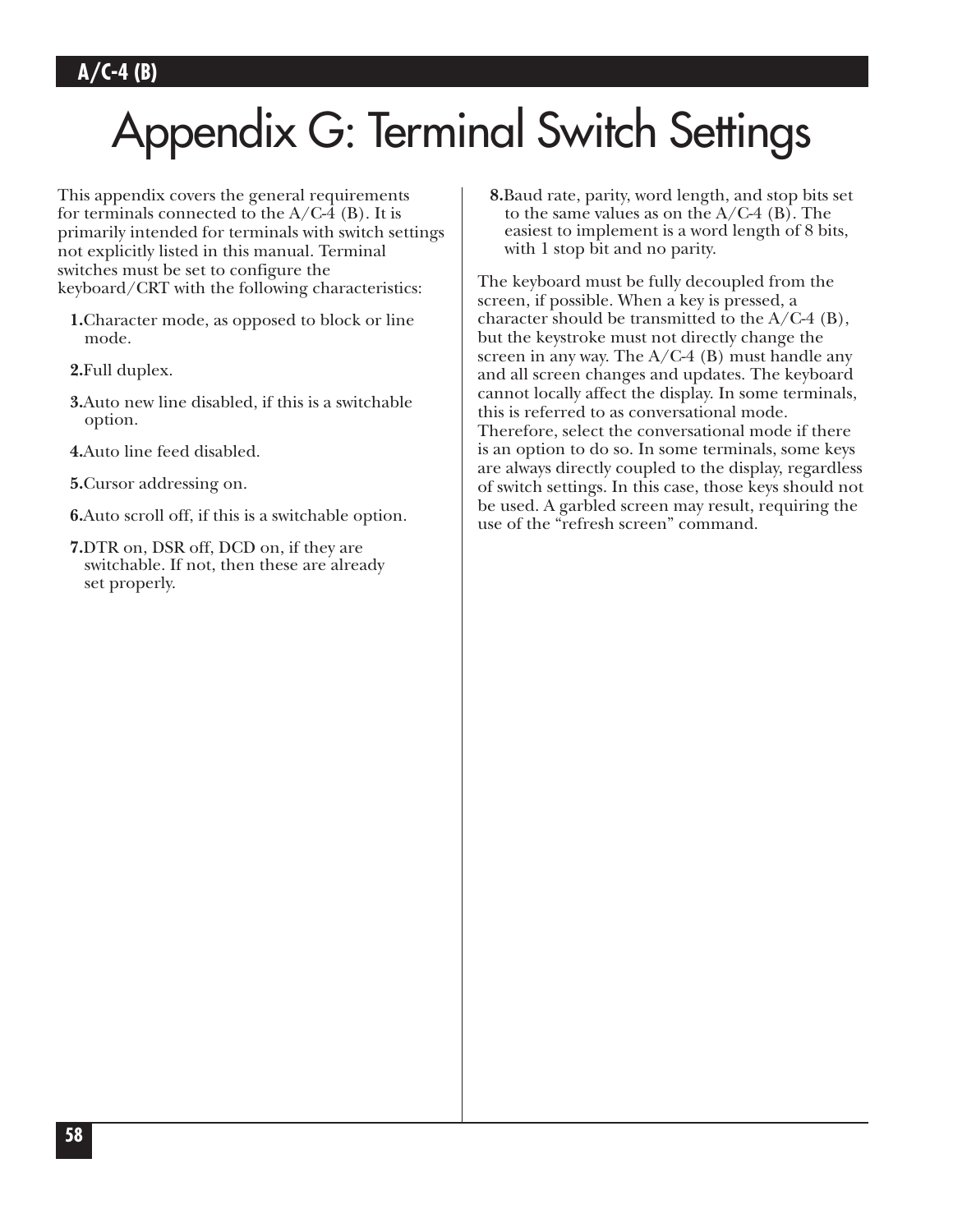## **G.1 ACT5A Terminal Module—Microterm ACT-5A**

How to Set Up the Terminal

To set up the ACT-5A terminal for connection to the  $A/C-4$  (B) in order to emulate the 3278, proceed as follows:

- **1.**Set the Full/Half Duplex switch at the rear of the cabinet to Full Duplex operation.
- **2.**To set the terminal baud rate, set the switch corresponding to the desired baud rate. It is recommended that the highest valid baud rate (matching for both the  $A/C-4$  (B) and the terminal) be selected. If a baud rate of 110 is selected, be sure the number of stop bits specified is 2. The baud rate switches are found on the main logic board.

| I/O            | <b>Printer</b> | <b>Baud Rate</b> |
|----------------|----------------|------------------|
| 1              | 8              | 19200            |
| $\overline{2}$ | 7              | 9600             |
| 3              | 6              | 4800             |
| 4              | 5              | 2400             |
| 5              | 4              | 1200             |
| 7              | 2              | 300              |
| 8              |                | 110              |
|                |                |                  |

**3.**There are six switches located on the logic board at the rear of the cabinet which control the terminal's parity, word length and number of stop bits. Set these switches to the following values:

| Switch/Option         | <b>Value</b>                           | <b>Comments</b>                                                                                                                            |
|-----------------------|----------------------------------------|--------------------------------------------------------------------------------------------------------------------------------------------|
| 8th bit transmit      | as desired                             | $OFF = Mark$ , $ON = Space$ to be transmitted.                                                                                             |
| 6 and 7/Word Length   | Length = $8$<br>$=7$<br>$= 6$<br>$= 5$ | $6 = OFF 7 = OFF$<br>$6 = OFF 7 = ON$<br>$6 = ON$ $7 = OFF$<br>$6 = ON \ 7 = ON$                                                           |
| 8/Odd or Even Parity  | as desired                             | $OFF = Even, ON = Odd$                                                                                                                     |
| 9/Number of Stop Bits | ON                                     | Sets the number of stop bits at one. If a baud<br>rate of less than or equal to 110 is being used,<br>set this bit to OFF = two stop bits. |
| $10$ /Parity          | as desired                             | $OFF = No$ parity,<br>$ON =$ parity selected be switch #8                                                                                  |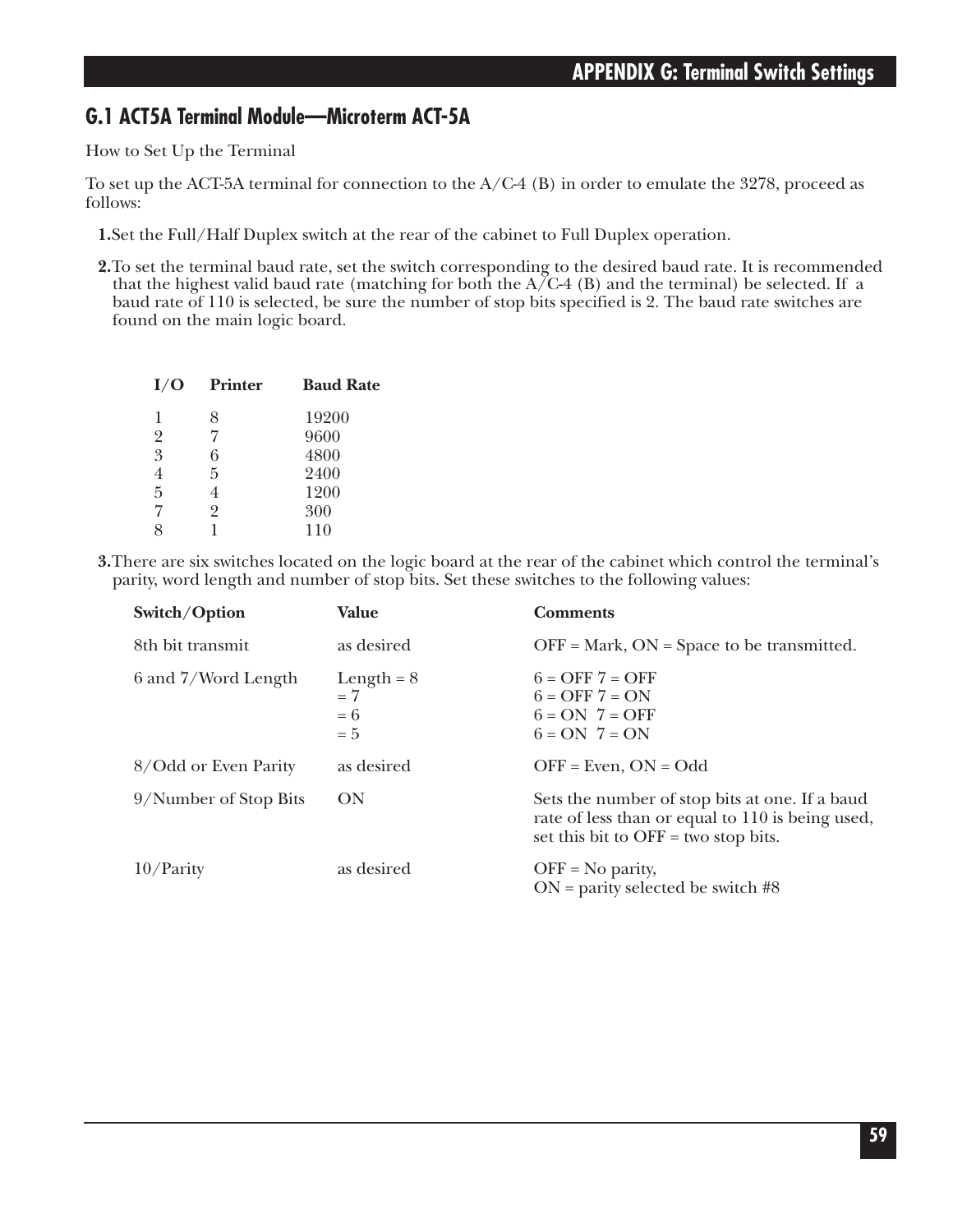#### **Keyboard Emulation**

Following is a table showing how the Microterm® ACT-5A keyboard is used in emulation of the 3278 keyboard.

#### **NOTES:**

**1.**Press **<Ctrl>** concurrently with the indicated key.

**2.**Press **<Esc>** prior to pressing the indicated key.

**3.**The last character on the screen (the line-24, column-80 character position) cannot be displayed. This feature is designed to defeat the ACT-5A Auto-Scroll capability.

| 3278 Function           | <b>Key Sequence</b>    | <b>Hex Value Generated</b> |
|-------------------------|------------------------|----------------------------|
| Reset                   | CTRL/R                 | 12H                        |
| <b>Backspace Cursor</b> | $\leftarrow$           | 08H                        |
| Down Cursor             | $\downarrow$           | 0BH                        |
| Up Cursor               |                        | 1AH                        |
| Forward Space Cursor    | $\rightarrow$          | 18H                        |
| Home                    | $CTRL/\wedge$          | 1EH                        |
| Tab                     | <b>TAB</b>             | 09H                        |
| Backtab                 | CTRL/B                 | 02H                        |
| Delete                  | <b>DELETE</b>          | 7FH                        |
| New Line                | <b>LINE FEED</b>       | 0AH                        |
| Duplicate               | CTRL/D                 | 04H                        |
| <b>Field Mark</b>       | CTRL/F                 | 06H                        |
| <b>Insert Mode</b>      | CTRL/U                 | 15H                        |
| Erase to End of Field C | TRL/E                  | 05H                        |
| Erase Input             | CTRL/Y                 | 19H                        |
| Enter                   | <b>RETURN or ENTER</b> | 0 <sub>DH</sub>            |
| Clear                   | ESC $\wedge$           | 1B <sub>5EH</sub>          |
| <b>Sys Request</b>      | ESC ?                  | 1B <sub>3FH</sub>          |
| PF1                     | ESC <sub>1</sub>       | 1B 31H                     |
| PF <sub>2</sub>         | ESC <sub>2</sub>       | 1B 32H                     |
| PF <sub>3</sub>         | ESC <sub>3</sub>       | 1B 33H                     |
| PF4                     | ESC <sub>4</sub>       | 1B 34H                     |
| PF <sub>5</sub>         | ESC <sub>5</sub>       | 1B 35H                     |
| PF <sub>6</sub>         | ESC <sub>6</sub>       | 1B 36H                     |
| PF7                     | ESC <sub>7</sub>       | 1B 37H                     |
| PF8                     | ESC <sub>8</sub>       | 1B 38H                     |
| PF9                     | ESC <sub>9</sub>       | 1B 39H                     |
| <b>PF10</b>             | ESC <sub>0</sub>       | 1B 30H                     |
| <b>PF11</b>             | ESC Q                  | 1B 51H                     |
| <b>PF12</b>             | ESC <sub>W</sub>       | 1B 57H                     |
| <b>PF13</b>             | <b>ESCE</b>            | 1B 45H                     |
| <b>PF14</b>             | <b>ESCR</b>            | 1B 52H                     |
| PF15                    | <b>ESCT</b>            | 1B 54H                     |
| <b>PF16</b>             | <b>ESCY</b>            | 1B 59H                     |
| <b>PF17</b>             | <b>ESC U</b>           | 1B 55H                     |
| <b>PF18</b>             | <b>ESCI</b>            | 1B 49H                     |
| <b>PF19</b>             | <b>ESCO</b>            | 1B <sub>4FH</sub>          |
| <b>PF20</b>             | <b>ESCP</b>            | 1B 50H                     |
| <b>PF21</b>             | <b>ESCA</b>            | 1B 41H                     |
|                         |                        |                            |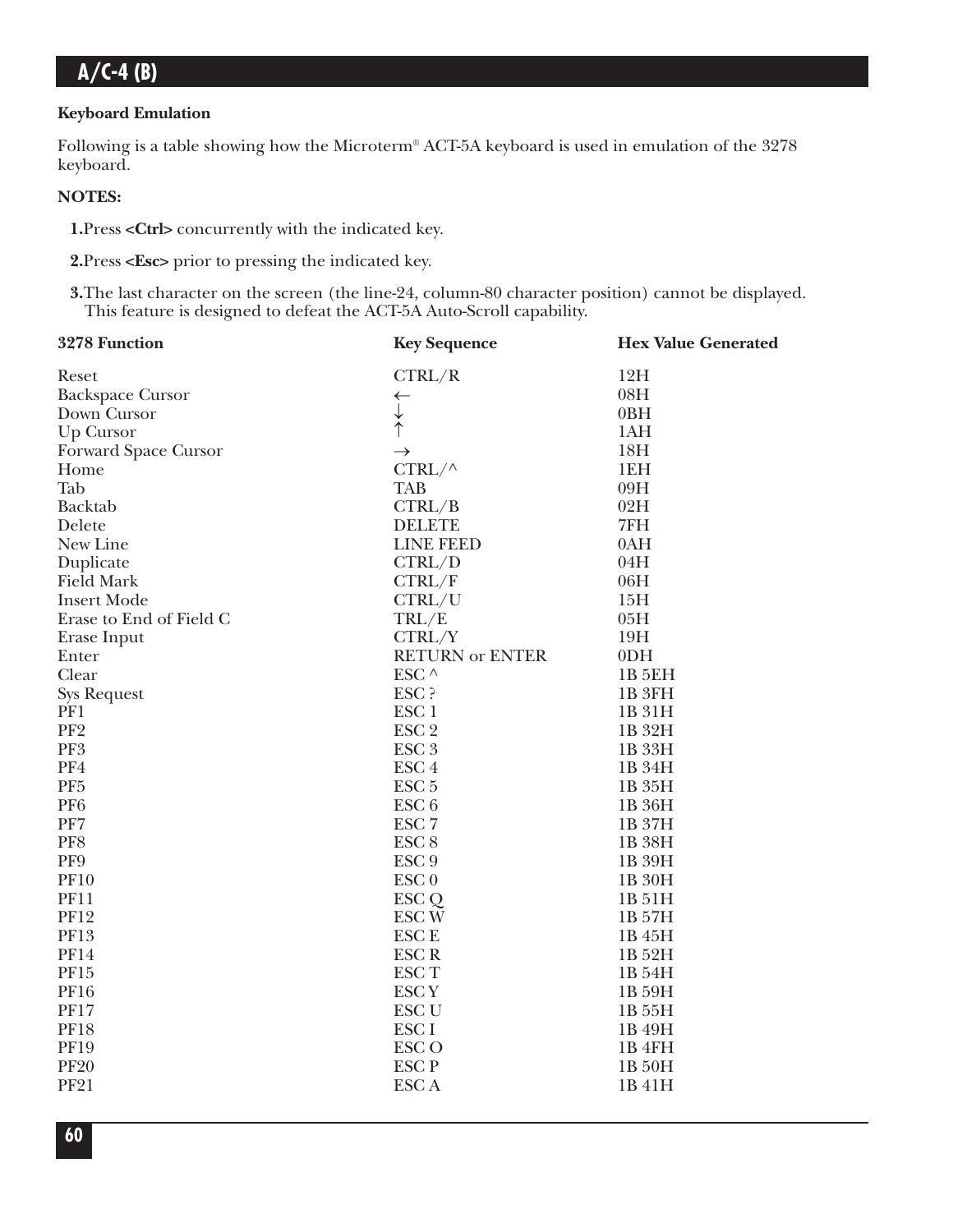# **APPENDIX G: Terminal Switch Settings**

| 3278 Function           | <b>Key Sequence</b>         | <b>Hex Value Generated</b> |
|-------------------------|-----------------------------|----------------------------|
| <b>PF22</b>             | <b>ESC S</b>                | 1B 53H                     |
| <b>PF23</b>             | ESC D                       | 1B 44H                     |
| <b>PF24</b>             | <b>ESCF</b>                 | 1B 46H                     |
| PA1                     | ESC Z                       | 1B 5AH                     |
| PA <sub>2</sub>         | ESC X                       | 1B 58H                     |
| PA <sub>3</sub>         | ESC C                       | 1B 43H                     |
| Print                   | CTRL/P                      | 10H                        |
| <b>Cursor Select</b>    | CTRL/C                      | 03H                        |
| Attention               | $ESC \setminus$             | 1B 5CH                     |
| Device Cancel           | ESC <sub>1</sub>            | 1B <sub>5</sub> DH         |
| Ident                   | $\text{ESC}$ :              | 1B 3AH                     |
| Test                    | $\text{ESC}$ ;              | 1B <sub>3BH</sub>          |
| <b>Special Function</b> | <b>Key Sequence</b>         | <b>Hex Value Generated</b> |
| Numeric Override        | $\mathop{\hbox{\rm ESC}}$ [ | 1B 5BH                     |
| <b>Refresh Screen</b>   | CTRL/W                      | 17H                        |
| Initialize Terminal     | $\text{ESC}$                | 1B <sub>3</sub> CH         |

Display Status Line  $\rm{ESC\_ (underline)}$  1B 5FH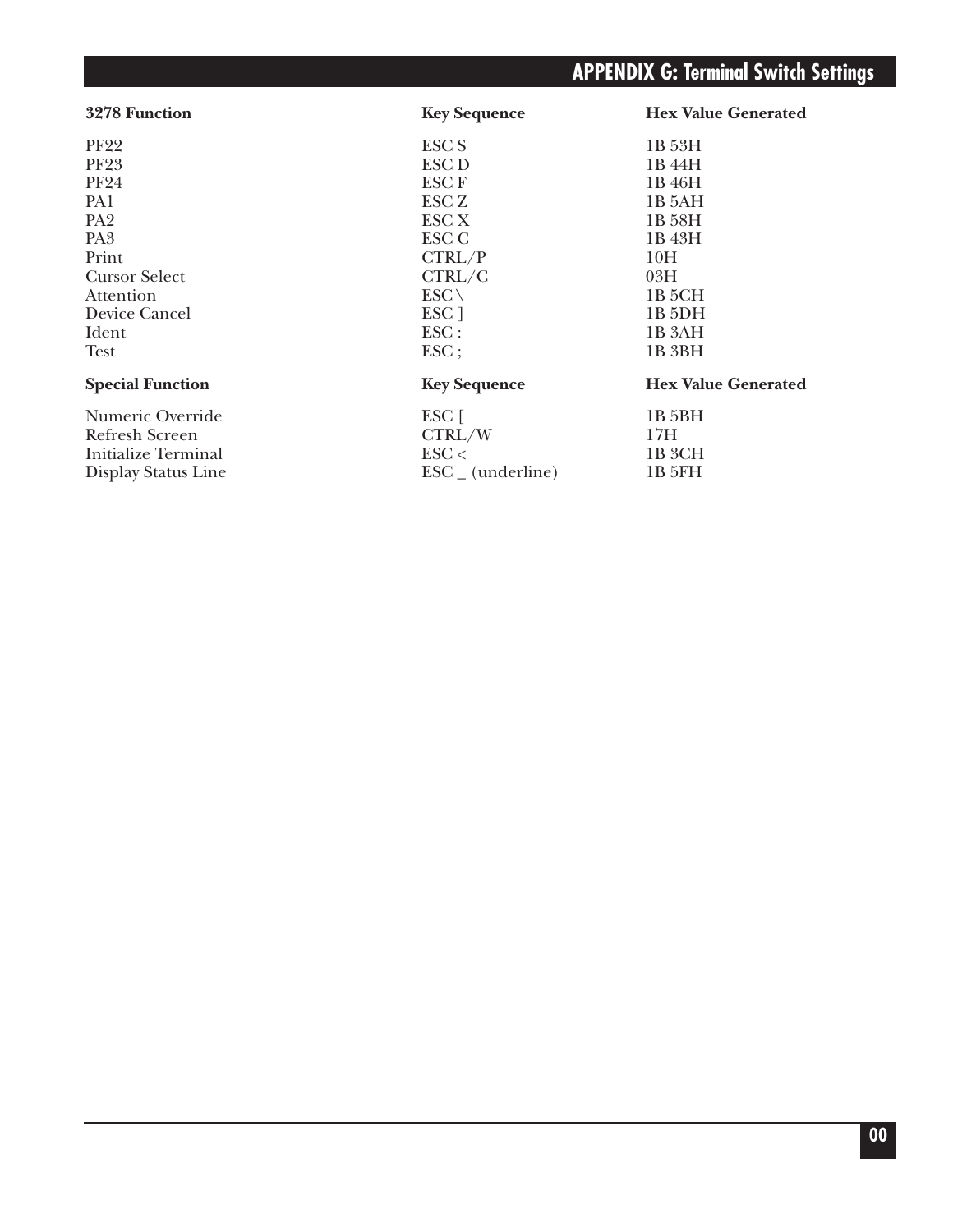## **G.2 ADM11 Terminal Module—Lear Siegler ADM-11**

To set up the ADM-11 terminal for connection to the converter in order to emulate the 3278 proceed as follows. All operator-selectable variables are input from the keyboard into the Status Line in the ADM-11 Setup Mode; there are no external switches.

**1.** Connect the terminal to the A/C-4 (B) port (modem or direct cable) as appropriate.

**2.**For details on how to enter and exit the ADM-11 Setup modes, and how to select the various options, please refer to the ADM-11 User's Reference Manual. Set the options as follows:

| Option              | Set to:       | <b>Comments</b>                |
|---------------------|---------------|--------------------------------|
| <b>CLICK</b>        | as desired    | Audible keyclick               |
| <b>ONLINE</b>       | Υ             | Online to host computer        |
| <b>CURSOR BLINK</b> | as desired    | Cursor blink or steady         |
| <b>STATUS</b>       | as desired    | Status line display            |
| <b>WRAP</b>         | N             | No end-of-line wrap            |
| <b>NEWLINE</b>      | N             | Auto line feed disabled        |
| <b>BPS</b>          | as desired    | <b>Terminal Baud Rate</b>      |
| <b>BITS</b>         | as desired    | Data bit length                |
| BIT <sub>8</sub>    | as desired    | Sets eighth bit to 0 or 1      |
| <b>PTY ENABLE</b>   | as desired    | Parity bit enabled/disabled    |
| <b>PTY</b>          | as desired    | Parity even or odd             |
| SET DUPLEX MODE     | <b>FDX</b>    | Full Duplex mode enabled       |
| CHRS/FNC            | not available | Reserved for $A/C-4$ (B) usage |
| <b>FNC KEYS</b>     | not available | Reserved for $A/C-4$ (B) usage |
| SO/SI               | as desired    | Gated Auxiliary mode or        |
|                     |               | keyboard lock/unlock           |
| <b>FREQ</b>         | as desired    | Refresh rate 50 or 60 Hz       |
| <b>HANDSHAKE</b>    | <b>XON</b>    | X-ON/X-OFF protocol enabled    |
| XON/XOFF            | DC1/DC3       | X-ON/X-OFF set to DC1/DC3      |
| <b>BUSY</b>         | LO            | Active busy DTR signal for     |
|                     |               | auxiliary port set to low      |
| <b>ANSBK</b>        | N             | Answerback message disabled    |

#### **Keyboard Emulation**

Following is a table showing how the Lear Siegler® ADM-11 keyboard is used in emulation of the 3278 keyboard.

#### **NOTES:**

**1.**Press <Ctrl> concurrently with the indicated key.

**2.**Press <Esc> prior to pressing the indicated key.

**3.**The last character on the screen (the line-24, column-80 character position) cannot be displayed. This feature is designed to defeat the Lear Siegler Auto-Scroll capability.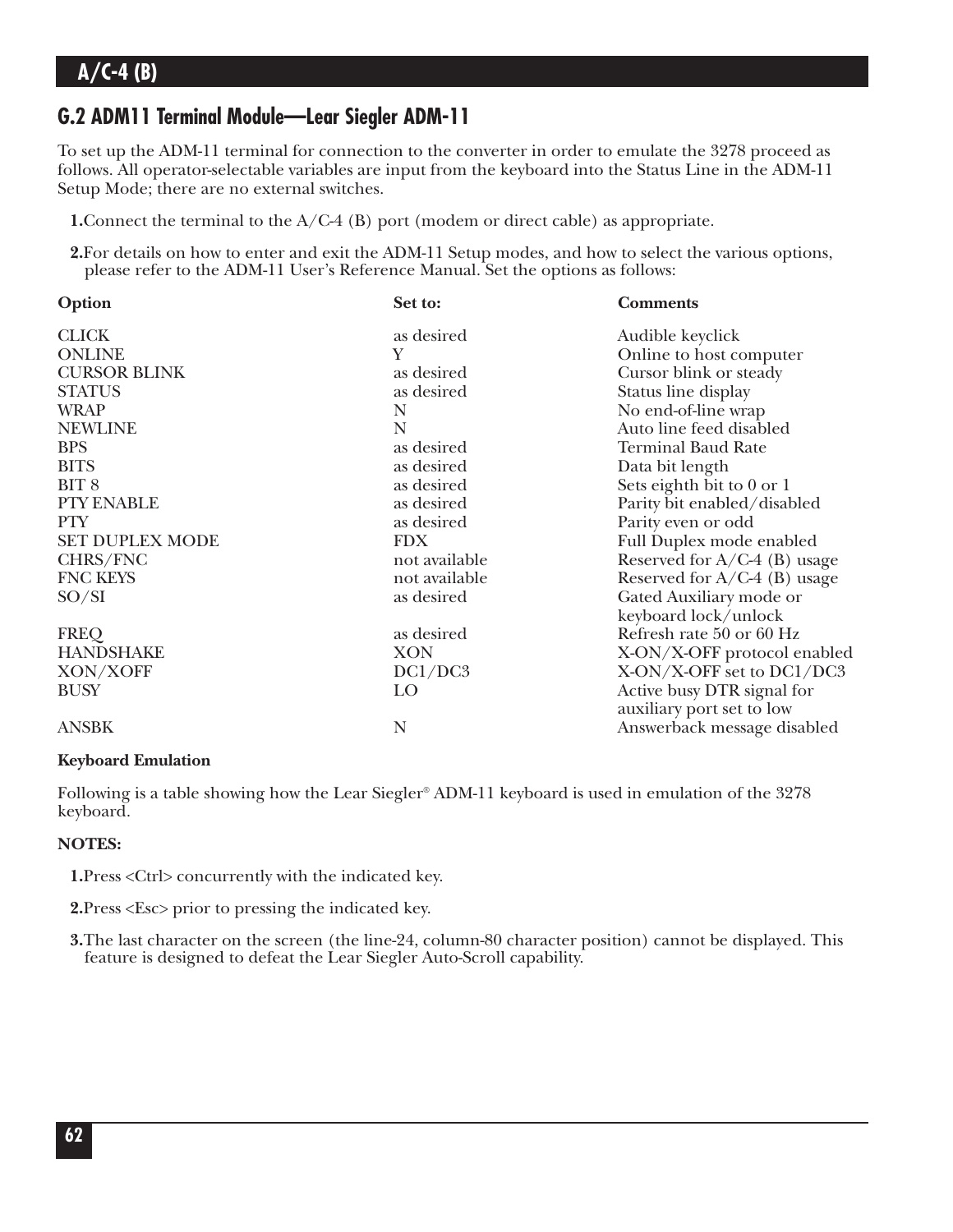| 3278 Function           | <b>Key Sequence</b>          | <b>Hex Value Generated</b> |
|-------------------------|------------------------------|----------------------------|
| Reset                   | CTRL/R                       | 12H                        |
| <b>Backspace Cursor</b> | ← or BACKSPACE               | 08H                        |
| Down Cursor             | ↓                            | 0AH                        |
| Up Cursor               |                              | 0BH                        |
| Forward Space Cursor    | $\rightarrow$                | 0CH                        |
| Home                    | <b>HOME</b>                  | 1EH                        |
| Tab                     | <b>TAB</b>                   | 09H                        |
| Backtab                 | SHIFT/TAB                    | 1B 49H                     |
| Delete                  | <b>DEL</b>                   | 7FH                        |
| New Line                | CTRL/N                       | 0EH                        |
| Duplicate               | CTRL/D                       | 04H                        |
| <b>Field Mark</b>       | CTRL/F                       | 06H                        |
| <b>Insert Mode</b>      | CTRL/U                       | 15H                        |
| Erase to End of Field   | <b>ERASE LINE</b>            | 1B 54H                     |
| Erase Input             | <b>ERASE PAGE</b>            | 1B 59H                     |
| Enter                   | <b>RETURN or ENTER</b>       | 0 <sub>DH</sub>            |
| Clear                   | ESC <sub>Z</sub>             | 1B <sub>5</sub> AH         |
| <b>System Request</b>   | ESC ?                        | 1B 3FH                     |
| PF1                     | ESC <sub>1</sub>             | 1B 31H                     |
|                         | or F1                        | 01 40 0DH                  |
| PF <sub>2</sub>         | ESC <sub>2</sub>             | 1B 32H                     |
|                         | or F <sub>2</sub>            | 01 41 0DH                  |
| PF3                     | ESC <sub>3</sub>             | 1B 33H                     |
|                         | or F <sub>3</sub>            | 01 42 0DH                  |
| PF4                     | ESC <sub>4</sub>             | 1B 34H                     |
|                         | or F4                        | 01 43 0DH                  |
| PF <sub>5</sub>         | ESC <sub>5</sub>             | 1B 35H                     |
|                         | or F <sub>5</sub>            | 01 44 0DH                  |
| PF <sub>6</sub>         | ESC <sub>6</sub>             | 1B 36H                     |
|                         | or F <sub>6</sub>            | 01 45 0DH                  |
| PF7                     | ESC <sub>7</sub>             | 1B 37H                     |
|                         | or F7                        | 01 46 0DH                  |
| PF8                     | ESC <sub>8</sub>             | 1B 38H                     |
|                         | or F8                        | 01 47 0DH                  |
| PF9                     | ESC <sub>9</sub>             | 1B 39H                     |
|                         |                              |                            |
| PF10                    | ESC <sub>0</sub>             | 1B 30H                     |
| <b>PF11</b>             | ESC-                         | 1B <sub>2</sub> DH         |
| <b>PF12</b>             | $\text{ESC} =$               | 1B <sub>3DH</sub>          |
| PF13                    | ESC!                         | 1B 21H                     |
| <b>PF14</b>             | ESC @                        | 1B 40H                     |
| <b>PF15</b>             | ESC#                         | 1B 23H                     |
| <b>PF16</b>             | $ESC$ \$                     | 1B 24H                     |
| <b>PF17</b>             | ESC $%$                      | 1B 25H                     |
| <b>PF18</b>             | ESC $^\wedge$                | <b>1B 5EH</b>              |
| <b>PF19</b>             | ESC &                        | 1B 26H                     |
| <b>PF20</b>             | ESC <sup>*</sup>             | 1B <sub>2</sub> AH         |
| <b>PF21</b>             | ESC (                        | 1B 28H                     |
| <b>PF22</b>             | ESC)                         | 1B 29H                     |
| <b>PF23</b>             | $\text{ESC}_{-}$ (underline) | 1B 5FH                     |
| <b>PF24</b>             | $\text{ESC}$ +               | 1B <sub>2</sub> BH         |
| PA1                     | ESC,                         | 1B <sub>2</sub> CH         |
| PA <sub>2</sub>         | ESC.                         | 1B <sub>2EH</sub>          |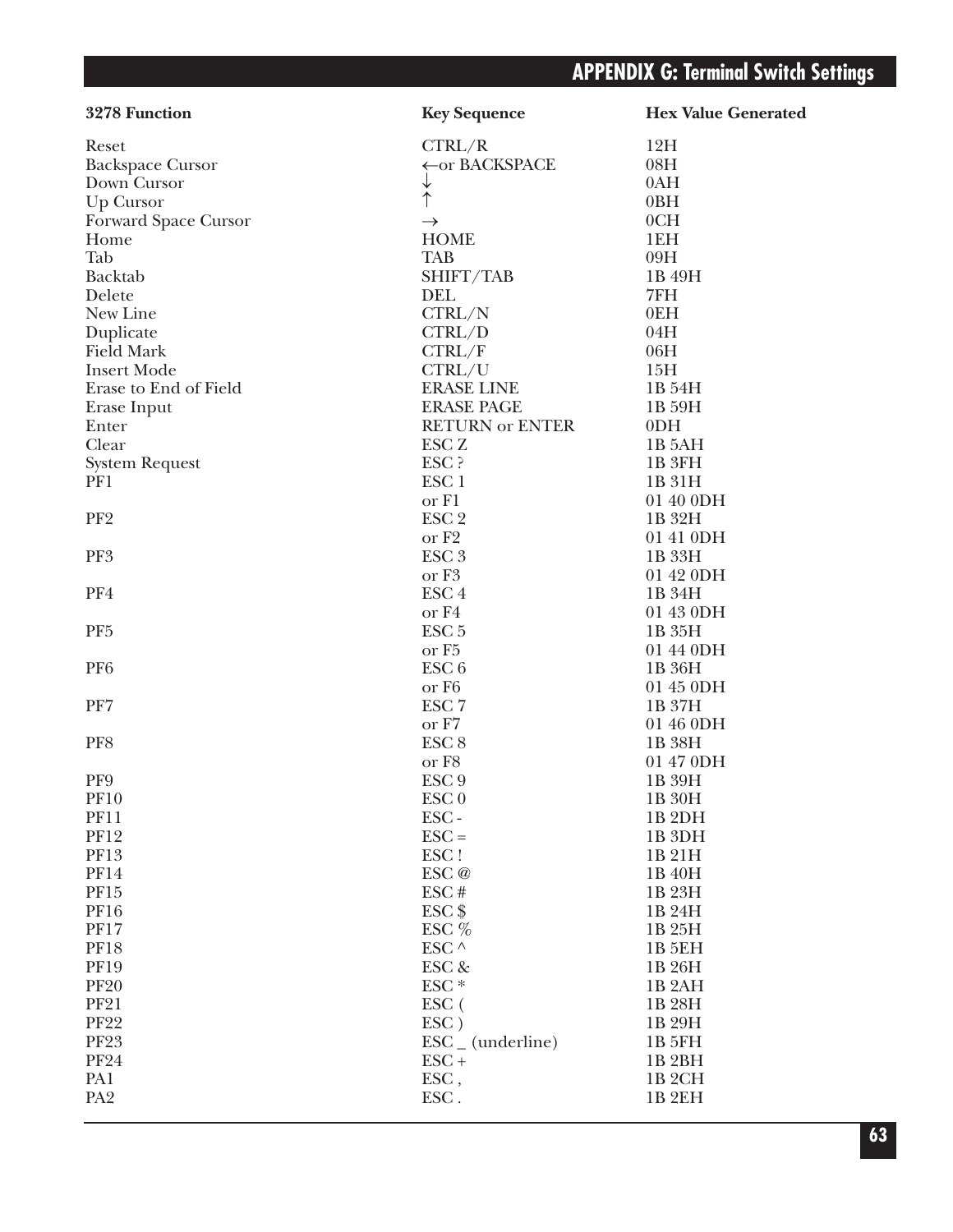| 3278 Function           | <b>Key Sequence</b> | <b>Hex Value Generated</b> |
|-------------------------|---------------------|----------------------------|
| PA <sub>3</sub>         | $\text{ESC}$ /      | 1B <sub>2FH</sub>          |
| Print                   | PRINT LINE          | 1B <sub>7</sub> AH         |
| <b>Cursor Select</b>    | CTRL/C              | 03H                        |
| Attention               | $ESC \setminus$     | 1B 5CH                     |
| Device Cancel           | ESC <sub>1</sub>    | $1B$ 5DH                   |
| Ident                   | $\text{ESC}$ :      | 1B <sub>3</sub> AH         |
| <b>Test</b>             | $\text{ESC}$ ;      | 1B 3BH                     |
| <b>Special Function</b> | <b>Key Sequence</b> | <b>Hex Value Generated</b> |
| Numeric Override        | ESC [               | 1B 5BH                     |
| Refresh Screen          | CTRL/W              | 17H                        |
| Initialize Terminal     | $\text{ESC}$        | 1B 3CH                     |
| Display Status Line     | ESC L               | 1B 4CH                     |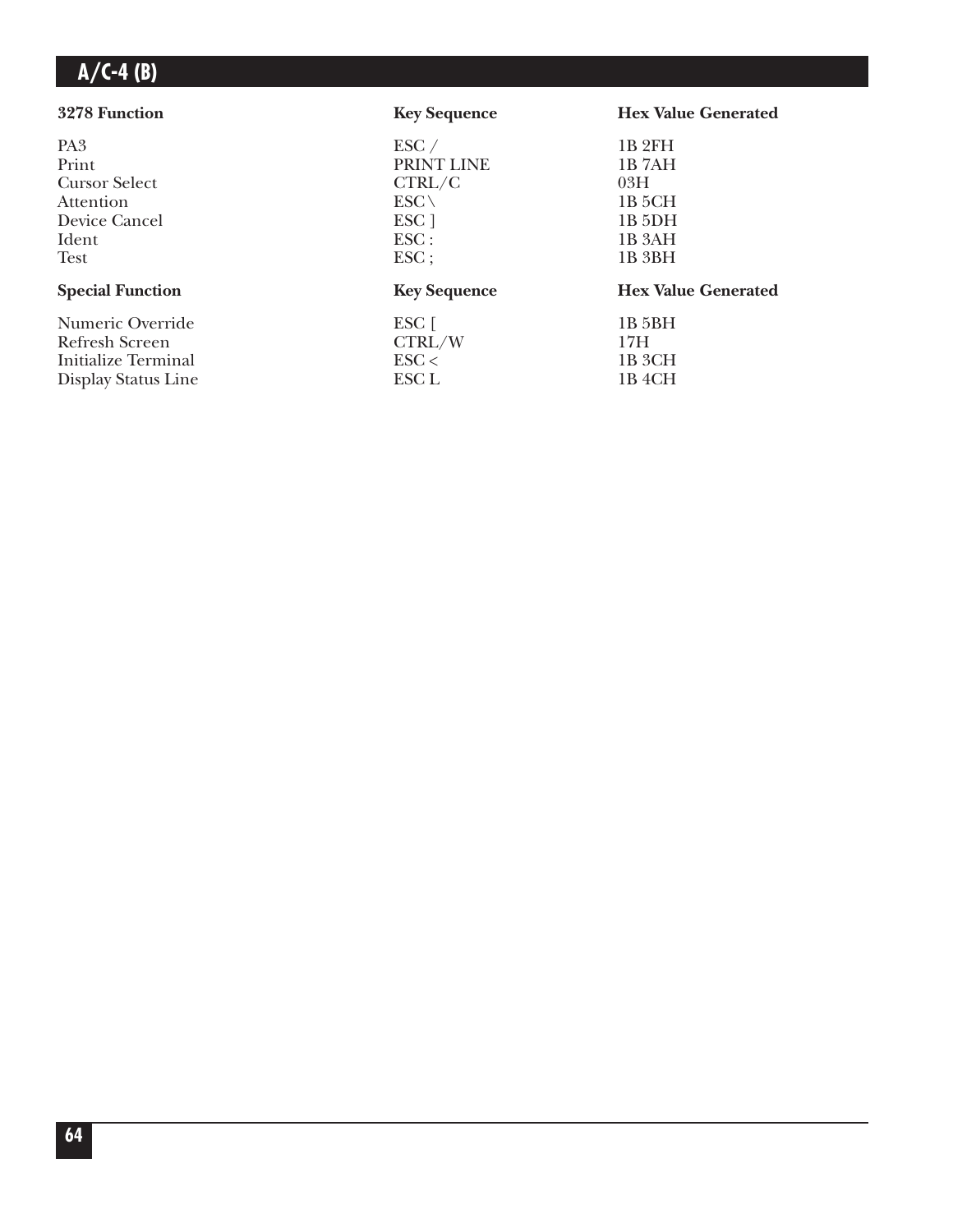## **G.3 ADM12 Terminal Module—Lear Siegler ADM-12**

To set up the ADM-12 terminal for connection to the A/C-4 (B) in order to emulate the 3278, proceed as follows:

All operator-selectable variables are input from the keyboard into the Status Line in the ADM-12 Setup Mode; there are no external switches.

**1.**Connect the terminal to the A/C-4 (B) port (modem or direct cable) as appropriate.

**2.**For details on how to enter and exit the ADM-12 Setup modes, and how to select the various options, please refer to the ADM-12 User's Reference Manual. Set the options as follows:

| Option                        | Set to:     | <b>Comments</b>                                                                    |
|-------------------------------|-------------|------------------------------------------------------------------------------------|
| Keyclick                      | as desired  | Audible keyclick                                                                   |
| <b>Status Line Attributes</b> | as desired  |                                                                                    |
| Cursor Blink                  | as desired  | Cursor blink or steady                                                             |
| <b>Cursor Shape</b>           | as desired  | <b>Block or Underline</b>                                                          |
| <b>Screen Saver</b>           | as desired  | Auto shut off of display                                                           |
| Smooth Scroll                 | as desired  | Smooth or Jump scroll                                                              |
| Horizontal Scroll             | as desired  | By line or page                                                                    |
| On Line/Local                 | <b>ONLN</b> | On Line                                                                            |
| Page Configuration            | as desired  | Two or one page                                                                    |
| Wrap at Right Margin          | NO.         | No end-of-line wrap                                                                |
| Return key configuration      | CR          | Return key generates CR character                                                  |
| Block/Conversation            | <b>CNV</b>  | <b>Conversation Mode</b>                                                           |
| Duplex                        | <b>FDX</b>  | <b>Full Duplex</b>                                                                 |
| Handshake protocol            | as desired  | Set to match logical flow control selection<br>configured for the $A/C-4$ (B) port |
| <b>Baud Rate</b>              | as desired  | <b>Terminal Baud Rate</b>                                                          |
| <b>Parity Select</b>          | as desired  | <b>Enable or Disable</b>                                                           |
| Parity Type                   | as desired  | Even or Odd                                                                        |
| Bit 8                         | as desired  | Bit $8 = 0$ or 1                                                                   |

#### **Keyboard Emulation**

Following is a table showing how the ADM-12 keyboard is used in emulation of the 3278 keyboard.

#### **NOTES:**

**1.**Press **<Ctrl>** concurrently with the indicated alpha key.

**2.**Press **<Esc>** prior to pressing the indicated alpha key.

**3.**The last character on the screen (the line 24, column 80 character position) cannot be displayed. This feature is designed to defeat the ADM-12 Auto-Scroll capability.

| 3278 Function                                                                                | <b>Key Sequence</b>                                                 | <b>Hex Value Generated</b>             |
|----------------------------------------------------------------------------------------------|---------------------------------------------------------------------|----------------------------------------|
| Reset<br><b>Backspace Cursor</b><br>Down Cursor<br>Up Cursor<br>Forward Space Cursor<br>Home | CTRL/R<br>$\leftarrow$ or BACKSPACE<br>$\rightarrow$<br><b>HOME</b> | 12H<br>08H<br>0AH<br>0BH<br>0CH<br>1EH |
| Tab                                                                                          | TAB                                                                 | 09H                                    |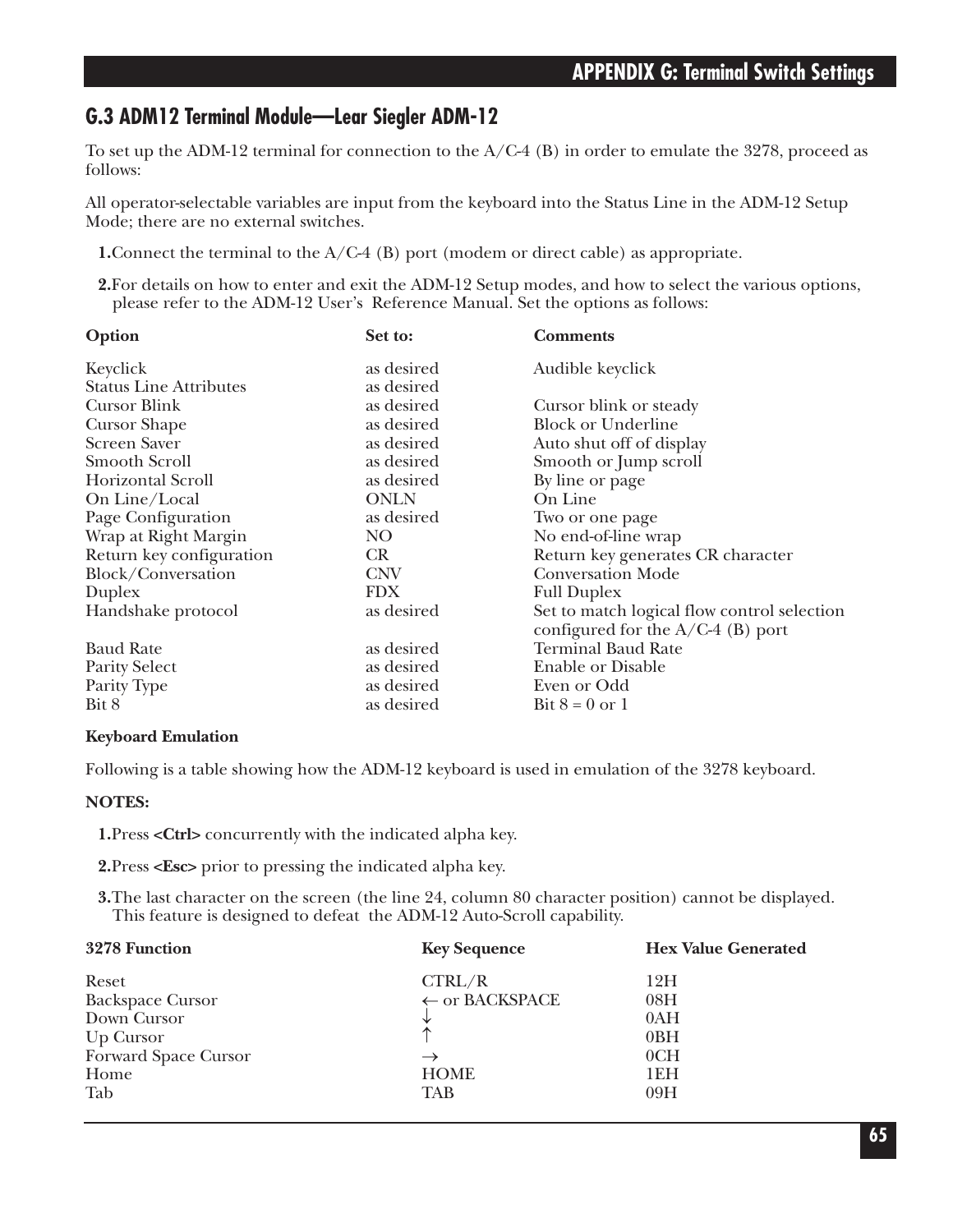| 3278 Function                      | <b>Key Sequence</b>          | <b>Hex Value Generated</b> |
|------------------------------------|------------------------------|----------------------------|
| <b>Back Tab</b>                    | SHIFT/TAB                    | 1B 49H                     |
| Delete                             | DEL                          | 7FH                        |
|                                    | or DELETE CHAR               | 1B 57H                     |
| New Line                           | <b>NEW LINE</b>              | 1FH                        |
| Duplicate                          | CTRL/D                       | 04H                        |
| <b>Field Mark</b>                  | CTRL/F                       | 06H                        |
| <b>Insert Mode</b>                 | <b>CHAR INS</b>              | 1B 51H                     |
| Erase to End of Field              | <b>ERASE LINE</b>            | 1B 54H                     |
| Erase Input                        | <b>ERASE PAGE</b>            | 1B 59H                     |
| Enter                              | <b>RETURN or ENTER</b>       | 0 <sub>DH</sub>            |
| Clear                              | F <sub>28</sub>              | 01 5B 0DH                  |
| <b>Sys Request</b>                 | F29                          | 01 5C 0DH                  |
| PF1                                | F1                           | 01 40 0DH                  |
| PF <sub>2</sub>                    | F2                           | 01 41 0DH                  |
| PF3                                | ${\rm F}3$                   | 01 42 0DH                  |
| PF4                                | F4                           | 01 43 0DH                  |
| PF <sub>5</sub>                    | F <sub>5</sub>               | 01 44 0DH                  |
| PF <sub>6</sub>                    | F <sub>6</sub>               | 01 45 0DH                  |
| PF7                                | F7                           | 01 46 0DH                  |
| PF8                                | ${\rm F}8$                   | 01 47 0DH                  |
| PF9                                | ${\rm F}9$                   | 01 48 0DH                  |
| <b>PF10</b>                        | F10                          | 01 49 0DH                  |
| <b>PF11</b>                        | F11                          | 01 4A 0DH                  |
| <b>PF12</b>                        | F12                          | 01 4B 0DH                  |
| <b>PF13</b>                        | F13                          | 01 4C 0DH                  |
| <b>PF14</b>                        | F14                          | 01 4D 0DH                  |
| PF15                               | F15                          | 01 4E 0DH                  |
| <b>PF16</b>                        | F16                          | 01 4F 0DH                  |
| <b>PF17</b>                        | F17                          | 01 50 0DH                  |
| <b>PF18</b>                        | F18                          | 01 51 0DH                  |
| <b>PF19</b>                        | F19                          | 01 52 0DH                  |
| <b>PF20</b>                        | F20                          | 01 53 0DH                  |
| <b>PF21</b>                        | F21                          | 01 54 0DH                  |
| <b>PF22</b>                        | F22                          | 01 55 0DH                  |
| <b>PF23</b>                        | F <sub>23</sub>              | 01 56 0DH                  |
| ${\rm PF}24$                       | F24                          | 01 57 0DH                  |
| PA1                                | F25                          | 01 58 0DH                  |
| PA <sub>2</sub><br>PA <sub>3</sub> | F <sub>26</sub><br>F27       | 01 59 0DH                  |
| Print                              | <b>PRINT</b>                 | 01 5A 0DH                  |
|                                    | CTRL/C                       | 1B 50H<br>03H              |
| <b>Cursor Select</b><br>Attention  | F30                          | 01 5D 0DH                  |
| Device Cancel                      | ESC [                        | 1B <sub>5DH</sub>          |
| Ident                              | ESC:                         | 1B <sub>3</sub> AH         |
| <b>Test</b>                        | ESC;                         | 1B <sub>3BH</sub>          |
| <b>Special Function</b>            | <b>Key Sequence</b>          | <b>Hex Value Generated</b> |
| Numeric Override                   | ESC [                        | 1B 5BH                     |
| Refresh Screen                     | CTRL/W                       | 17H                        |
| <b>Initialize Terminal</b>         | $\text{ESC}$                 | 1B 3CH                     |
| Display Status Line                | $\text{ESC}_{-}$ (underline) | 1B 5FH                     |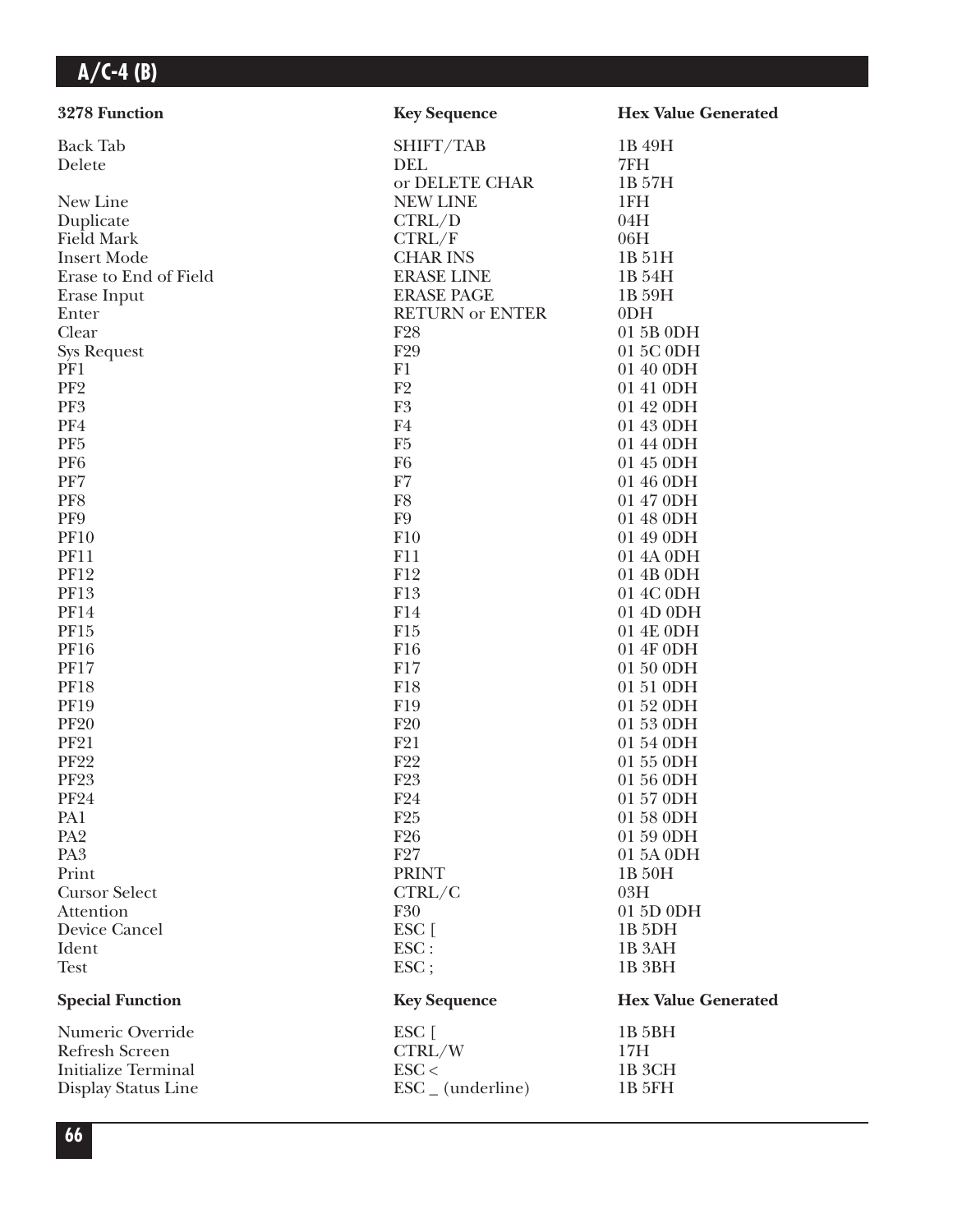## **G.4 ADM178 Terminal Module—Lear Siegler ADM-1178**

To set up the ADM-1178 terminal for connection to the A/C-4 (B) in order to emulate the 3278, proceed as follows:

All operator-selectable variables are input from the keyboard into the Status Line in the ADM-1178 Setup Mode; there are no external switches.

**1.**Connect the terminal to the converter port (modem or direct cable) as appropriate.

**2.**For details on how to enter and exit the ADM-1178 Setup modes, and how to select the various options, please refer to the ADM-1178 User's Reference Manual. Set the options as follows:

| Option                | Set to:     | <b>Comments</b>                                                                      |
|-----------------------|-------------|--------------------------------------------------------------------------------------|
| Click                 | as desired  | Audible keyclick                                                                     |
| Online                | Y           | Terminal is on-line to the host computer                                             |
| <b>Cursor Blink</b>   | as desired  | Cursor steady or blinking                                                            |
| <b>Status</b>         | as desired  | Status line is normal or reverse video                                               |
| <b>Wrap</b>           | N           | Autowrap disabled                                                                    |
| <b>BPS</b>            | as desired  | $BPS = 300, 1200, 2400, 4800, 9600, 19200$                                           |
| <b>Bits</b>           | as desired  | Seven or eight data bits.                                                            |
| Bit 8                 | as desired  | Eighth data bit set to 0 or 1.                                                       |
| PTY?                  | as desired  | Parity enabled or disabled.                                                          |
| <b>PTY</b>            | as desired  | Even or Odd Parity                                                                   |
| Duplex                | as desired  | <b>Half or Full Duplex</b>                                                           |
| HZ.                   | as desired  | Vertical Refresh Rate equal to 60 or 50 Hz.                                          |
| Handshake             | as desired  | Set to match logical flow control selection<br>configured at converter port.         |
| X-ON/X-OFF            | DC1/DC3     | If X-ON/X-OFF flow control selected,                                                 |
| <b>Busy</b>           | as desired  | DC1/DC3 characters used as X-ON/X-OFF<br>Set to match logical-flow-control selection |
|                       |             | configured at converter port.                                                        |
| Ansbk                 | $\mathbf N$ | Disables the terminal's answer-back option.                                          |
| Numeric               | Keypad      | Numeric keypad generates numerals and,<br>by use of the ALT key, PF functions        |
| <b>Screen Save</b>    | as desired  |                                                                                      |
| <b>Attributes</b>     | <b>PAGE</b> | Selected attribute will effect all characters on<br>page to the right of the cursor. |
| Lock                  | as desired  | Lock will be Alpha Lock Mode or Shift<br>Lock Mode.                                  |
| <b>Indicate Shift</b> | 80          | Shift Indicator appears in Col. 80 of the<br><b>Status Line</b>                      |
| Lock                  | as desired  | Keyboard Lock will be local or remote<br>function.                                   |
| <b>Lock Release</b>   | as desired  | Keyboard Lock will be released by either the<br>Lock key or the Shift Key.           |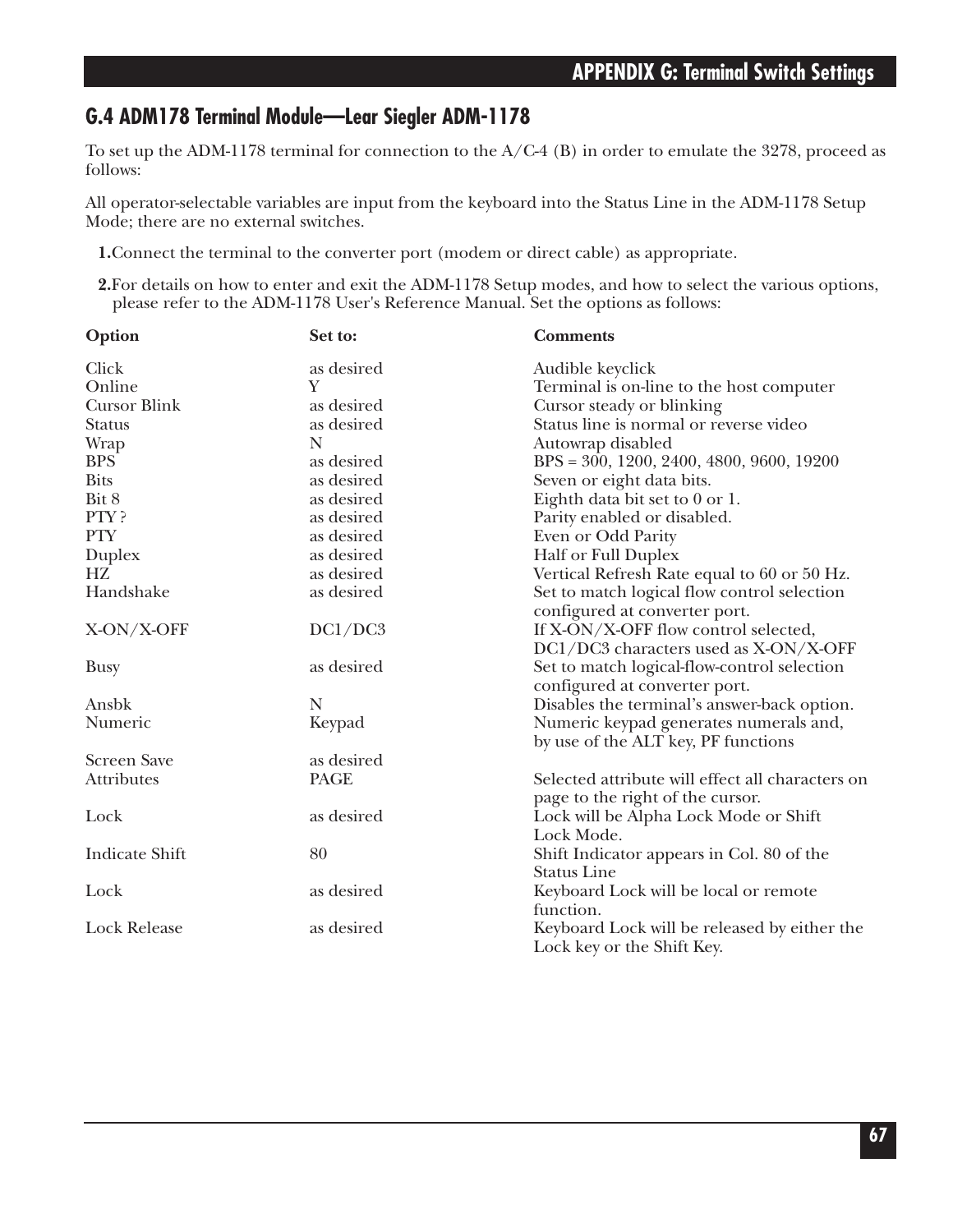#### **Keyboard Emulation**

Following is a table showing how the Lear Siegler ADM-1178 keyboard is used in emulation of the 3278 keyboard.

#### **NOTES:**

- **1.**Press **<ALT>** concurrently with the indicated key.
- **2.**Press **<ESC>** prior to pressing the indicated key..
- **3.**The IBM 3278 keyboard, because it is an EBCDIC terminal, does not provide and <ESC> key. The Lear Siegler ADM-1178 provides as an <ESC> key, the key immediately below the <ATTN> key at the left side of the keyboard.
- **4.**The last character on the screen (the line 24, column 80 character position) cannot be displayed. This feature is designed to defeat the Lear Siegler ADM-1178 Auto-Scroll capability.

| 3278 Function           | <b>Key Sequence</b>          | <b>Hex Value Generated</b> |
|-------------------------|------------------------------|----------------------------|
| Reset                   | <b>RESET</b>                 | <b>1B 5FH</b>              |
| <b>Backspace Cursor</b> | $\leftarrow$ or $\leftarrow$ | 08H or 1B 4AH              |
| Down Cursor             | ↓                            | 0AH                        |
| Up Cursor               | ↑                            | 0BH                        |
| Forward Space Cursor    | $\rightarrow$                | 0CH                        |
| Home                    | <b>HOME SYMBOL</b>           | 1EH                        |
| Tab                     | $\rightarrow$ I              | 09H                        |
| Backtab                 | $I \leftarrow$               | 1B 49H                     |
| Delete                  | DELETE CHAR SYMBOL           | 7FH                        |
| New Line                | NEW LINE SYMBOL              | 1B 5BH                     |
| Duplicate               | <b>DUP</b>                   | 1B 43H                     |
| <b>Field Mark</b>       | <b>FIELD MARK</b>            | 1B 44H                     |
| <b>Insert Mode</b>      | <b>INSERT SYMBOL</b>         | 1B <sub>4</sub> CH         |
| Erase to End of Field   | <b>ERASE EOF</b>             | 1B 50H                     |
| Erase Input             | <b>ERASE INPUT</b>           | 1B 46H                     |
| Enter                   | <b>ENTER</b>                 | 0 <sub>DH</sub>            |
| Clear                   | <b>CLEAR</b>                 | 1B 53H                     |
| <b>Sys Request</b>      | <b>SYS REQ</b>               | 1B 41H                     |
| PF1                     | PF1                          | 1B 60H                     |
| PF <sub>2</sub>         | PF <sub>2</sub>              | 1B 61H                     |
| PF3                     | PF3                          | 1B 62H                     |
| PF4                     | PF4                          | 1B 63H                     |
| PF <sub>5</sub>         | PF <sub>5</sub>              | 1B 64H                     |
| PF <sub>6</sub>         | PF <sub>6</sub>              | 1B 65H                     |
| PF7                     | PF7                          | 1B 66H                     |
| PF8                     | PF8                          | 1B 67H                     |
| PF9                     | PF9                          | 1B 68H                     |
| <b>PF10</b>             | <b>PF10</b>                  | 1B 69H                     |
| <b>PF11</b>             | <b>PF11</b>                  | 1B <sub>6</sub> AH         |
| <b>PF12</b>             | <b>PF12</b>                  | 1B <sub>6BH</sub>          |
| <b>PF13</b>             | <b>PF13</b>                  | 1B <sub>6</sub> CH         |
| <b>PF14</b>             | <b>PF14</b>                  | 1B <sub>6DH</sub>          |
| PF15                    | PF15                         | 1B <sub>6EH</sub>          |
| <b>PF16</b>             | <b>PF16</b>                  | 1B <sub>6FH</sub>          |
| FP17                    | <b>PF17</b>                  | 1B70H                      |
| <b>PF18</b>             | <b>PF18</b>                  | 1B71H                      |
|                         |                              |                            |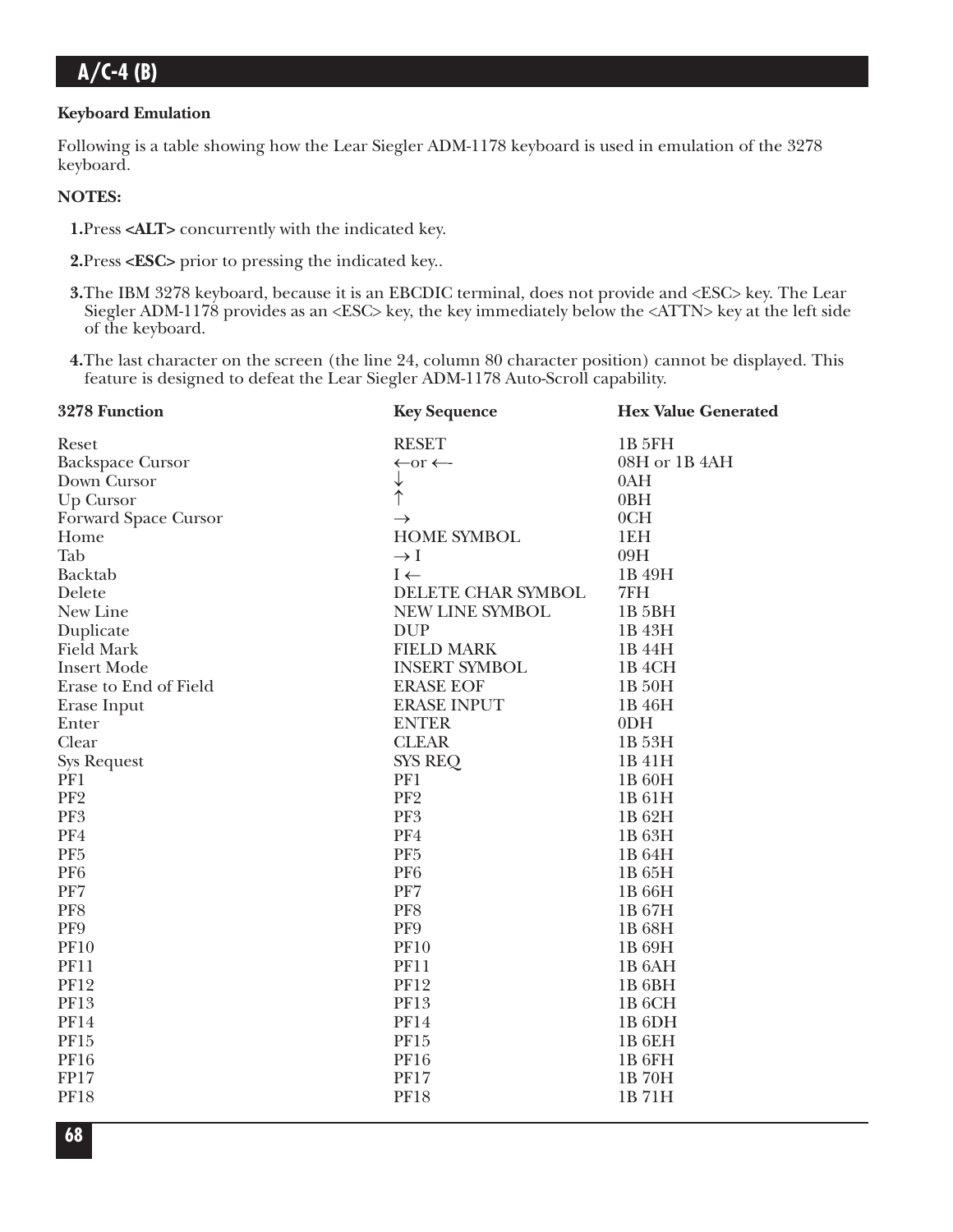# **APPENDIX G: Terminal Switch Settings**

| <b>Key Sequence</b>     | <b>Hex Value Generated</b> |
|-------------------------|----------------------------|
| <b>PF19</b>             | 1B72H                      |
| <b>PF20</b>             | 1B 73H                     |
| <b>PF21</b>             | 1B 74H                     |
| <b>PF22</b>             | 1B 75H                     |
| <b>PF23</b>             | 1B 76H                     |
| <b>PF24</b>             | 1B 77H                     |
| PA1                     | 1B 78H                     |
| PA <sub>2</sub>         | 1B 79H                     |
| ALT/INSERT SYMBOL       | 1B <sub>4DH</sub>          |
| DISPLAY-PRINT SYMBOL    | 1B 57H                     |
| <b>CURSOR SEL</b>       | 1B 42H                     |
| <b>ATTENTION</b>        | 1B 40H                     |
| <b>DEVICE CANCEL</b>    | 1B 55H                     |
| <b>IDENT</b>            | 1B 58H                     |
| <b>TEST</b>             | 1B 59H                     |
| $ALT \rightarrow$       | 1B 5EH                     |
| $\text{ALT} \leftarrow$ | !B 60H                     |
| <b>Key Sequence</b>     | <b>Hex Value Generated</b> |
| ESC Q                   | 1B 51H                     |
| ALT/W                   | 17H                        |
| $\text{ESC}$            | 1B <sub>3</sub> CH         |
| <b>ESCE</b>             | 1B 45H                     |
|                         |                            |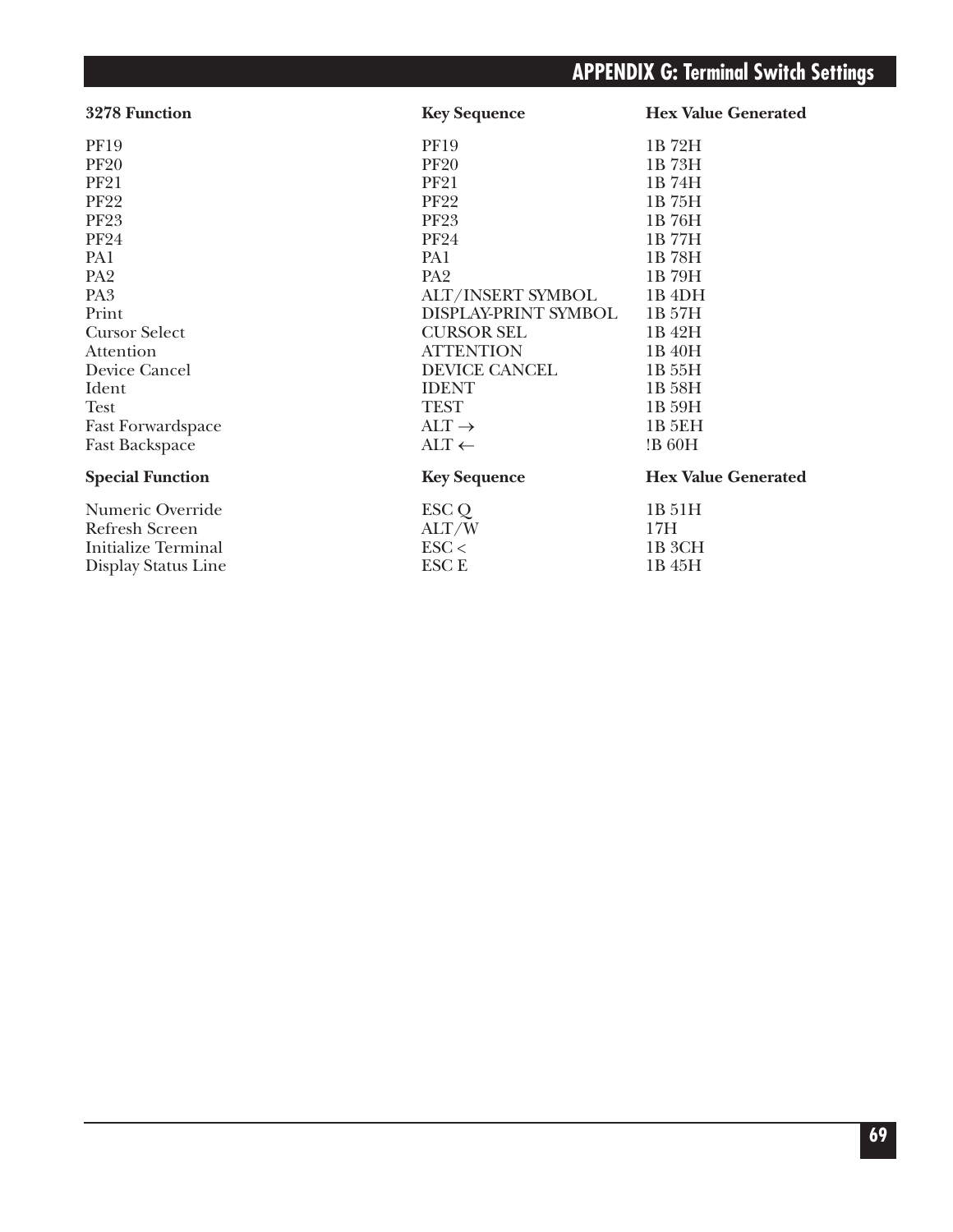## **G.5 ADM21 Terminal Module—Lear Siegler ADM-21/22/23/24**

To set up the ADM-21 terminal for connection to  $A/C-4$  (B) in order to emulate the 3278, proceed as follows:

**1.**There are 10 toggle-type switches on the terminals back panel labeled as S1 switches. These switches are used to specify terminal operating characteristics. Set these switches in the following manner:

| Switch                   | Set to:             | <b>Comments</b>                      |
|--------------------------|---------------------|--------------------------------------|
| <b>EDIT-FUNC</b>         | <b>FUNC</b>         | Sets Alternate mode with edit keys   |
| <b>CURSOR BLINK-</b>     | ς                   | Set as desired                       |
| <b>CURSOR STEADY</b>     |                     |                                      |
| <b>CARRIAGE RETURN-</b>  | <b>CARR. RETURN</b> | Disables automatic New Line          |
| <b>NEW LINE function</b> |                     |                                      |
| PARITY (Sw. 4 and 5)     | <b>ODD</b>          | $Sw4 = Down, Sw5 = Down$             |
|                          | <b>EVEN</b>         | $Sw4 = Down, Sw5 = Up$               |
|                          | <b>MARK</b>         | $Sw4 = Up$ , $Sw5 = Down$            |
|                          | <b>SPACE</b>        | $Sw4 = Up$ , $Sw5 = Up$              |
| <b>HALF DUPLEX-</b>      | <b>FULL DUPLEX</b>  | <b>Full Duplex operation enabled</b> |
| <b>FULL DUPLEX</b>       |                     |                                      |
| $60HZ - 50 HZ$           | as required         | To match input power frequency       |
| AT4                      | Switch UP           | AT4 not used                         |
| CGS1                     | Switch UP           | CGS1 not used                        |
| CGS <sub>2</sub>         | <b>Switch DOWN</b>  | CGS2 char select option enabled      |

**2.**There are 10 toggle-type switches on the terminal back panel labeled as S2 switches. These switches set the baud rate and specify functional terminal operating characteristics. Set these switches in the following manner:

| <b>S2 Switch</b>                      | Set to:                             | <b>Comments</b>                       |
|---------------------------------------|-------------------------------------|---------------------------------------|
| <b>BAUD RATE (SW. 1-7)</b>            | See #3 below for<br>Switch settings |                                       |
| <b>BUSYDIS-BUSYEN</b>                 | <b>Busy DIS</b>                     | Disable BUSY control function         |
| <b>REV VIDEO ON-</b><br>REV VIDEO OFF | as desired                          | Set Reverse Video function as desired |

**3.**The remaining switches on the back panel are used to set the baud rate for communication with A/C-4 (B). To set the baud rate, set the switch next to the desired baud rate to the UP position as specified on the ADM-21 back panel (S2) switch group. All other switches must be set to the DOWN position. Note that only one switch is enabled for the desired baud rate unless 110 is to be selected. To set a baud rate of 110, set the following switches to the UP position (Sw. 1, 3, 5, 6, 7, 8) and switches 2 and 4 to the DOWN position.

It is recommended that the highest valid baud rate (matching for both  $A/C-4$  (B) and the terminal) be selected. If a baud rate of 110 is selected, be sure the number of stop bits specified is 2.

**4.**Connect the terminal to the A/C-4 (B) port (modem or direct cable) as appropriate.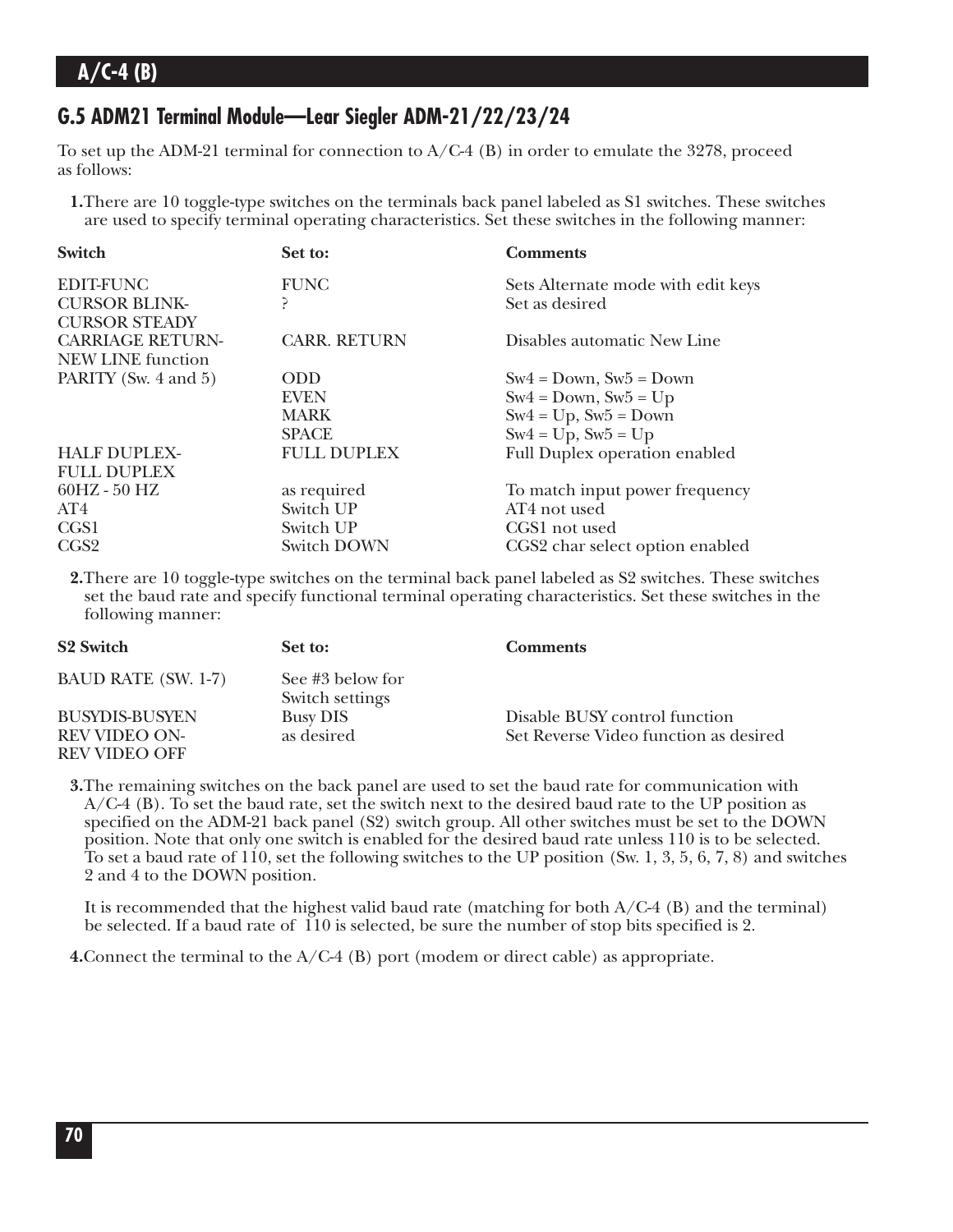#### **Keyboard Emulation**

Following is a table showing how the ADM-21 keyboard is used in emulation of the 3278 keyboard.

#### **NOTES:**

**1.**Press **<Ctrl>** concurrently with the indicated key.

**2.**Press **<Esc>** prior to pressing the indicated key.

**3.**The second character of the ESC sequence PF key assignments is based on the first two-and-one-half rows of alphanumeric keys being treated as a matrix, thus:

row  $1(1-0) = PF1 - PF10$ row 2  $(Q - P) = PF11 - PF20$ row  $3(A - F) = PF21 - PF24$ 

Similarly, the PA key assignments have, as their second key, the first three characters on the fourth row of alpha keys (Z, X, C). Either lower-case or upper-case (shifted) alpha characters are valid.

**4.**The last character on the screen (the line-24, column-80 character position) cannot be displayed. This feature is designed to defeat the ADM-21 Auto-Scroll capability.

| 3278 Function           | <b>Key Sequence</b>    | <b>Hex Value Generated</b> |
|-------------------------|------------------------|----------------------------|
| Reset                   | CTRL/R                 | 12H                        |
| <b>Backspace Cursor</b> | ← or BACKSPACE         | 08H                        |
| Down Cursor             | ↓                      | 0AH                        |
| Up Cursor               | $\uparrow$             | 0BH                        |
| Forward Space Cursor    | $\rightarrow$          | 0CH                        |
| Home                    | <b>HOME</b>            | 1EH                        |
| Tab                     | <b>TAB</b>             | 09H                        |
| <b>Back Tab</b>         | <b>SEND PAGE</b>       | 01 47 0DH                  |
| Delete                  | <b>CHAR DELETE</b>     | 01 45 0DH                  |
| New Line                | DEL                    | 7FH                        |
| Duplicate               | CTRL/D                 | 04H                        |
| <b>Field Mark</b>       | CTRL/F                 | 06H                        |
| <b>Insert Mode</b>      | <b>CHAR INSERT</b>     | 01 44 0DH                  |
|                         | or LINE INSERT         | 01 42 0DH                  |
| Erase to End of Field   | <b>LINE DELETE</b>     | 01 43 0DH                  |
| Erase Input             | <b>LINE ERASE</b>      | 01 40 0DH                  |
| Enter                   | <b>RETURN</b>          | 0 <sub>DH</sub>            |
|                         | or RETURN key at right | 1FH                        |
|                         | of keypad              |                            |
| Clear                   | PAGE ERASE             | 01 41 0DH                  |
| <b>Syst Request</b>     | ESC ?                  | 1B <sub>3FH</sub>          |
| PF1                     | ESC <sub>1</sub>       | 1B 31H                     |
| PF <sub>2</sub>         | ESC <sub>2</sub>       | 1B 32H                     |
| PF <sub>3</sub>         | ESC <sub>3</sub>       | 1B 33H                     |
| PF4                     | ESC <sub>4</sub>       | 1B 34H                     |
| PF <sub>5</sub>         | ESC <sub>5</sub>       | 1B 35H                     |
| PF <sub>6</sub>         | ESC <sub>6</sub>       | 1B 36H                     |
| PF7                     | ESC <sub>7</sub>       | 1B 37H                     |
| PF8                     | ESC <sub>8</sub>       | 1B 38H                     |
| PF9                     | ESC <sub>9</sub>       | 1B 39H                     |
| <b>PF10</b>             | ESC <sub>0</sub>       | 1B 30H                     |
|                         |                        |                            |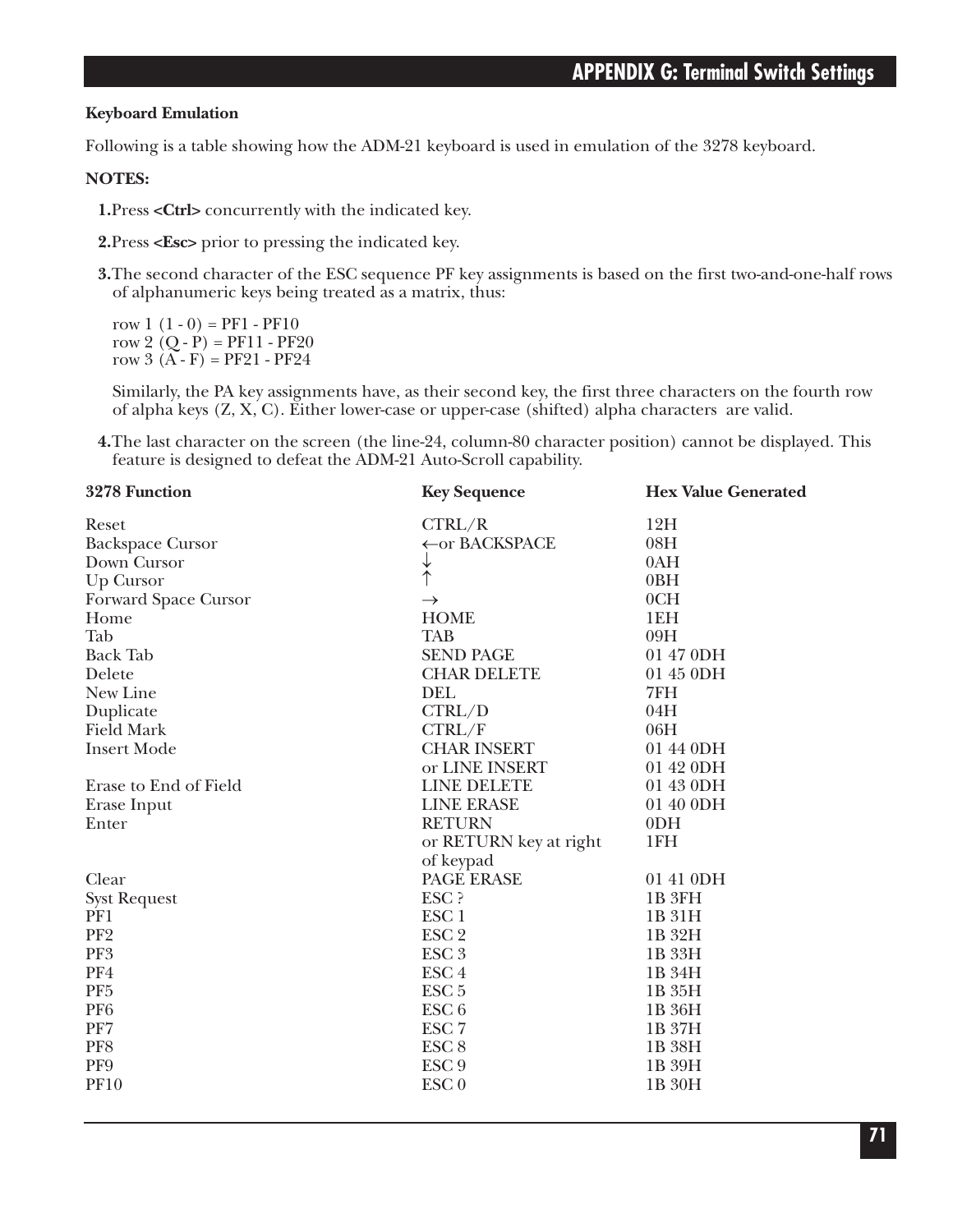| 3278 Function              | <b>Key Sequence</b>          | <b>Hex Value Generated</b> |
|----------------------------|------------------------------|----------------------------|
| <b>PF11</b>                | ESC Q                        | 1B 51H                     |
| <b>PF12</b>                | <b>ESCW</b>                  | 1B 57H                     |
| PF13                       | <b>ESC E</b>                 | 1B 45H                     |
| <b>PF14</b>                | <b>ESCR</b>                  | 1B 52H                     |
| PF15                       | <b>ESCT</b>                  | 1B 54H                     |
| <b>PF16</b>                | <b>ESCY</b>                  | 1B 59H                     |
| <b>PF17</b>                | <b>ESC U</b>                 | 1B 55H                     |
| <b>PF18</b>                | ESC <sub>I</sub>             | 1B 49H                     |
| <b>PF19</b>                | <b>ESCO</b>                  | 1B <sub>4FH</sub>          |
| <b>PF20</b>                | <b>ESCP</b>                  | 1B 50H                     |
| <b>PF21</b>                | <b>ESCA</b>                  | 1B 41H                     |
| <b>PF22</b>                | <b>ESC S</b>                 | 1B 53H                     |
| <b>PF23</b>                | <b>ESC D</b>                 | 1B 44H                     |
| <b>PF24</b>                | <b>ESCF</b>                  | 1B 46H                     |
| PA1                        | <b>ESC Z</b>                 | 1B <sub>5</sub> AH         |
| PA <sub>2</sub>            | <b>ESC X</b>                 | 1B 58H                     |
| PA <sub>3</sub>            | <b>ESC C</b>                 | 1B 43H                     |
| Print                      | CTRL/P                       | 10H                        |
| <b>Cursor Select</b>       | <b>SEND LINE</b>             | 01 46 0DH                  |
| Attention                  | $ESC \setminus$              | 1B <sub>5</sub> CH         |
| Device Cancel              | ESC ]                        | 1B <sub>5DH</sub>          |
| Ident                      | ESC:                         | 1B <sub>3</sub> AH         |
| <b>Test</b>                | ESC;                         | 1B <sub>3BH</sub>          |
| <b>Special Function</b>    | <b>Key Sequence</b>          | <b>Hex Value Generated</b> |
| Numeric Override           | $ESC$ [                      | 1B <sub>5</sub> BH         |
| <b>Refresh Screen</b>      | CTRL/W                       | 17H                        |
| <b>Initialize Terminal</b> | $\text{ESC}$                 | 1B 3CH                     |
| Display Status Line        | $\text{ESC}_{-}$ (underline) | 1B 5FH                     |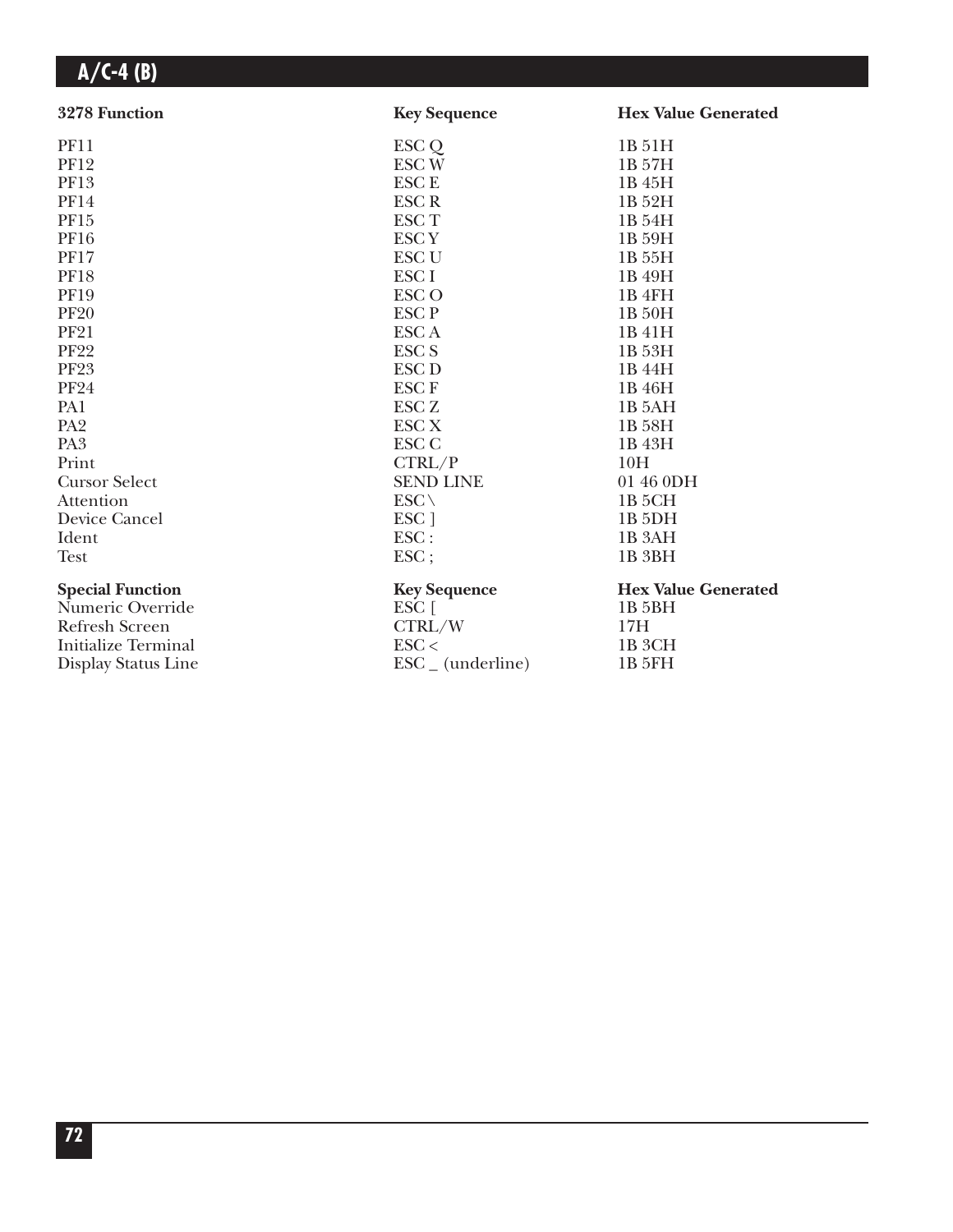### **G.6 ADM24E Terminal Module—Lear Siegler ADM-24E**

To set up the ADM-24E terminal for connection to the A/C-4 (B) in order to emulate the 3278, proceed as follows: All operator-selectable variables are input from the keyboard into the Status Line in the ADM-24E Setup Mode; there are no external switches.

**1.**Connect the terminal to the A/C-4 (B) port (modem or direct cable) as appropriate.

**2.**For details on how to enter and exit the ADM-24E Setup Mode, and how to select the various options, please refer to the ADM-24E User's Reference Manual. Set the options as follows.

| Option                                                | Set to:         | <b>Comments</b>                                |
|-------------------------------------------------------|-----------------|------------------------------------------------|
| Scroll Method                                         | as desired      | <b>Jump or Smooth Scroll</b>                   |
| Screen Background                                     | as desired      | Normal, Reverse or High-Light                  |
| Keyclick                                              | as desired      | Audible Keyclick                               |
| Return Key Configuration                              | CR              | Return key generates CR character              |
| Scroll Mode                                           | Non-Scroll      | <b>Terminal Scroll disabled</b>                |
| Auto New Line                                         | <b>OFF</b> Auto | New Line disabled                              |
| Keyboard Configuration                                | as desired      | QY-Type, QWERTZ, AZERTY, or QY-TTY             |
| Primary Language Group                                | <b>USASCII</b>  | Terminal uses US ASCII characters              |
| Line 25 Definition                                    | as desired      | Status, F1-F8, F9-F16 or Blank                 |
| Line 25 Display                                       | as desired      | Normal or Reverse                              |
| Audible Bell                                          | as desired      | ON or OFF                                      |
| Number of Lines, Page 1                               | 24              | 24-line page defined                           |
| Number of Lines, Page 2                               | n.a.            | $0-24$ , unused                                |
| Function Key Legend No.                               | as desired      |                                                |
| <b>Typewriter Tabs</b>                                | as desired      |                                                |
| <b>Tabbing Mode</b>                                   | as desired      | <b>Typewriter or Protected Field</b>           |
| <b>International Language</b>                         | as desired      | Alternate character generation mode            |
| <b>Attributes</b>                                     | Non-embedded    |                                                |
| Send/Print Attributes                                 | Non-embedded    |                                                |
| Edit Key Sequence                                     | ON              | Edit keys transmit to host                     |
| Transmission                                          |                 |                                                |
| <b>Null Suppression</b>                               | ON              |                                                |
| <b>DEL Suppression</b>                                | <b>OFF</b>      | DEL character transmittted to host             |
| Fill Character #1                                     | Space           | Clear screen function fills screen with spaces |
| Fill Character #2-#8                                  | as desired      | <b>Full Duplex mode</b>                        |
| Parity (Host)                                         | as desired      | Odd, Even, Mark Space or None                  |
| Busy/Ready Indicator                                  | as desired      | Set to match logical flow control selection    |
|                                                       |                 | configured for the $A/C-4$ (B) port            |
| Baud Rate (Host)                                      | as desired      | Main port baud rate                            |
| X-ON Character (Host)                                 | DC1             |                                                |
| X-OFF Character (Host)                                | DC <sub>3</sub> |                                                |
| Parity (Printer)                                      | as desired      | Odd, Even, Mark, Space or None                 |
| Busy/Ready Indicator                                  | as desired      | Set to match logical (Printer) flow control    |
|                                                       |                 | selection configured for printer device        |
| <b>Printer Busy</b>                                   | as desired      | Low or High                                    |
| Baud Rate (Printer)                                   | as desired      | Printer port baud rate                         |
| Print Buffer Size                                     | $\theta$        |                                                |
| X-ON Character (Printer)                              | DC1             |                                                |
| X-OFF Character (Printer)                             | DC <sub>3</sub> |                                                |
| <b>User Program Present</b><br>$(P1 \text{ and } P2)$ | as desired      | To run customer firmware                       |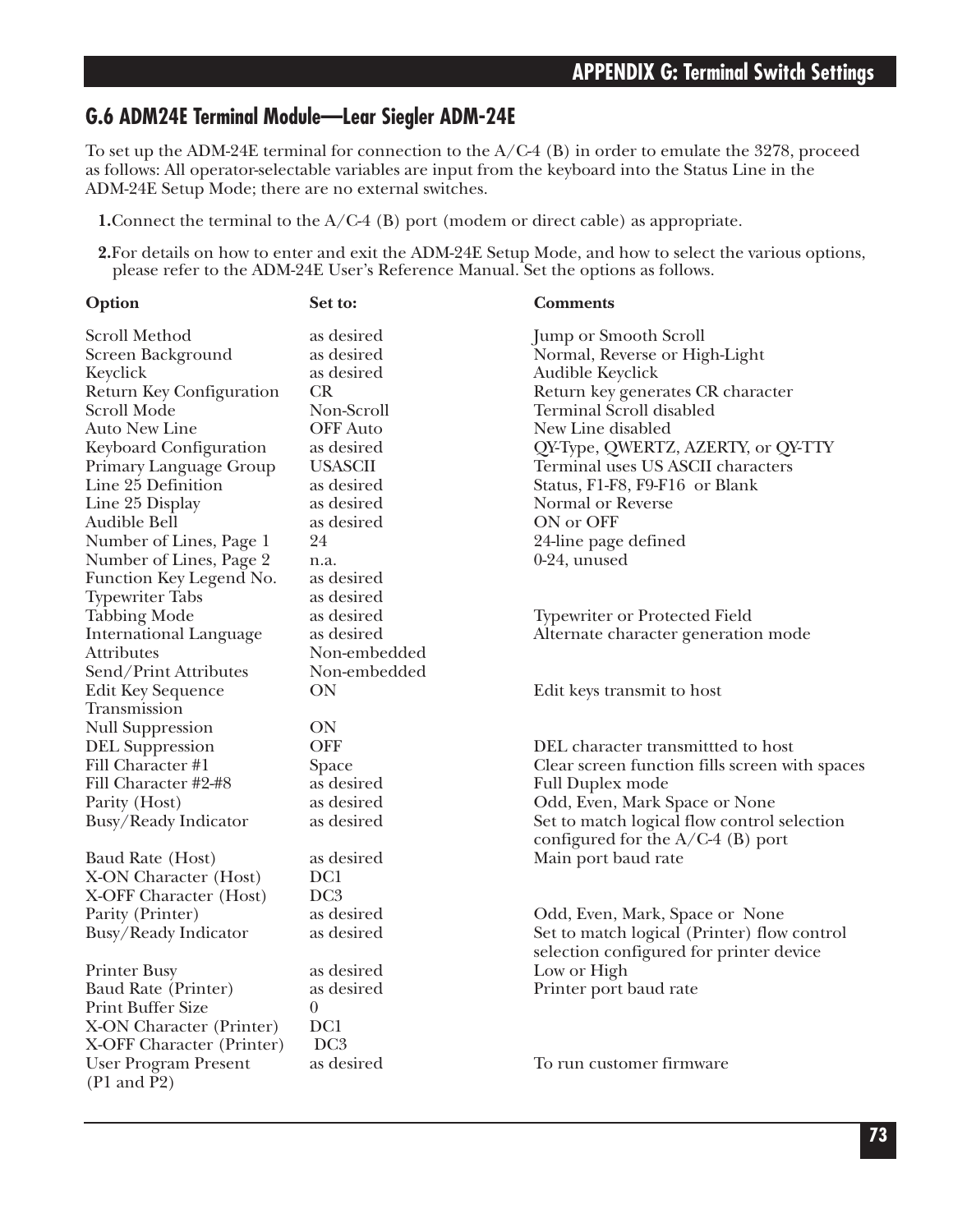Line frequency as required 50 Hz or 60 Hz Data Transmission Mode Conversation Conversation Conversation mode<br>Answerback as desired ON or OFF Answerback Answerback Message as desired Screen Save as desired Auto shut-off of display<br>Fill 5 Placement as desired Before or After

### **Option Set to: Comments**

Before or After

#### **Keyboard Emulation**

Following is a table showing how the ADM-24E keyboard is used in emulation of the 3278 keyboard.

#### **NOTES:**

**1**.Press **<Ctrl>** concurrently with the indicated key.

**2.**Press **<Esc>** prior to pressing the indicated key.

| 3278 Function           | <b>Key Sequence</b>      | <b>Hex Value Generated</b> |
|-------------------------|--------------------------|----------------------------|
| Reset                   | CTRL/R                   | 12H                        |
| <b>Backspace Cursor</b> | ← or BACKSPACE           | 08H                        |
| Down Cursor             | $\downarrow$ or LINEFEED | 0AH                        |
| <b>Up Cursor</b>        |                          | 0 <sub>BH</sub>            |
| Forward Space Cursor    | $\rightarrow$            | 0CH                        |
| Home                    | <b>HOME</b>              | 1EH                        |
| Tab                     | <b>TAB</b>               | 09H                        |
| <b>Back Tab</b>         | SHIFT/TAB                | 1B 49H                     |
| Delete                  | DEL or                   | 7FH or                     |
|                         | DELETE CHAR              | 1B 57H                     |
| New Line                | <b>NEW LINE</b>          | 1FH                        |
| Duplicate               | CTRL/D                   | 04H                        |
| <b>Field Mark</b>       | CTRL/F                   | 06H                        |
| <b>Insert Mode</b>      | <b>CHAR INS</b>          | 1B 51H                     |
| Erase to End of Field   | <b>ERASE LINE</b>        | 1B 54H                     |
| Erase Input             | <b>ERASE PAGE</b>        | 1B 59H                     |
| Enter                   | <b>RETURN (OR ENTER)</b> | 0 <sub>DH</sub>            |
| Clear                   | F <sub>28</sub>          | 01 6B 0DH                  |
| <b>Sys Request</b>      | F29                      | 01 6C 0DH                  |
| PF1                     | F1                       | 01 40 0DH                  |
| PF <sub>2</sub>         | F2                       | 01 41 0DH                  |
| PF3                     | F <sub>3</sub>           | 01 42 0DH                  |
| PF4                     | F <sub>4</sub>           | 01 43 0DH                  |
| PF <sub>5</sub>         | F <sub>5</sub>           | 01 44 0DH                  |
| PF <sub>6</sub>         | F <sub>6</sub>           | 01 45 0DH                  |
| PF7                     | ${\rm F}7$               | 01 46 0DH                  |
| PF8                     | F8                       | 01 47 0DH                  |
| PF9                     | F <sub>9</sub>           | 01 48 0DH                  |
| <b>PF10</b>             | F10                      | 01 49 0DH                  |
| <b>PF11</b>             | F11                      | 01 4A 0DH                  |
| <b>PF12</b>             | F12                      | 01 4B 0DH                  |
| <b>PF13</b>             | F13                      | 01 4C 0DH                  |
| <b>PF14</b>             | F14                      | 01 4D 0DH                  |
| PF15                    | F15                      | 01 4E 0DH                  |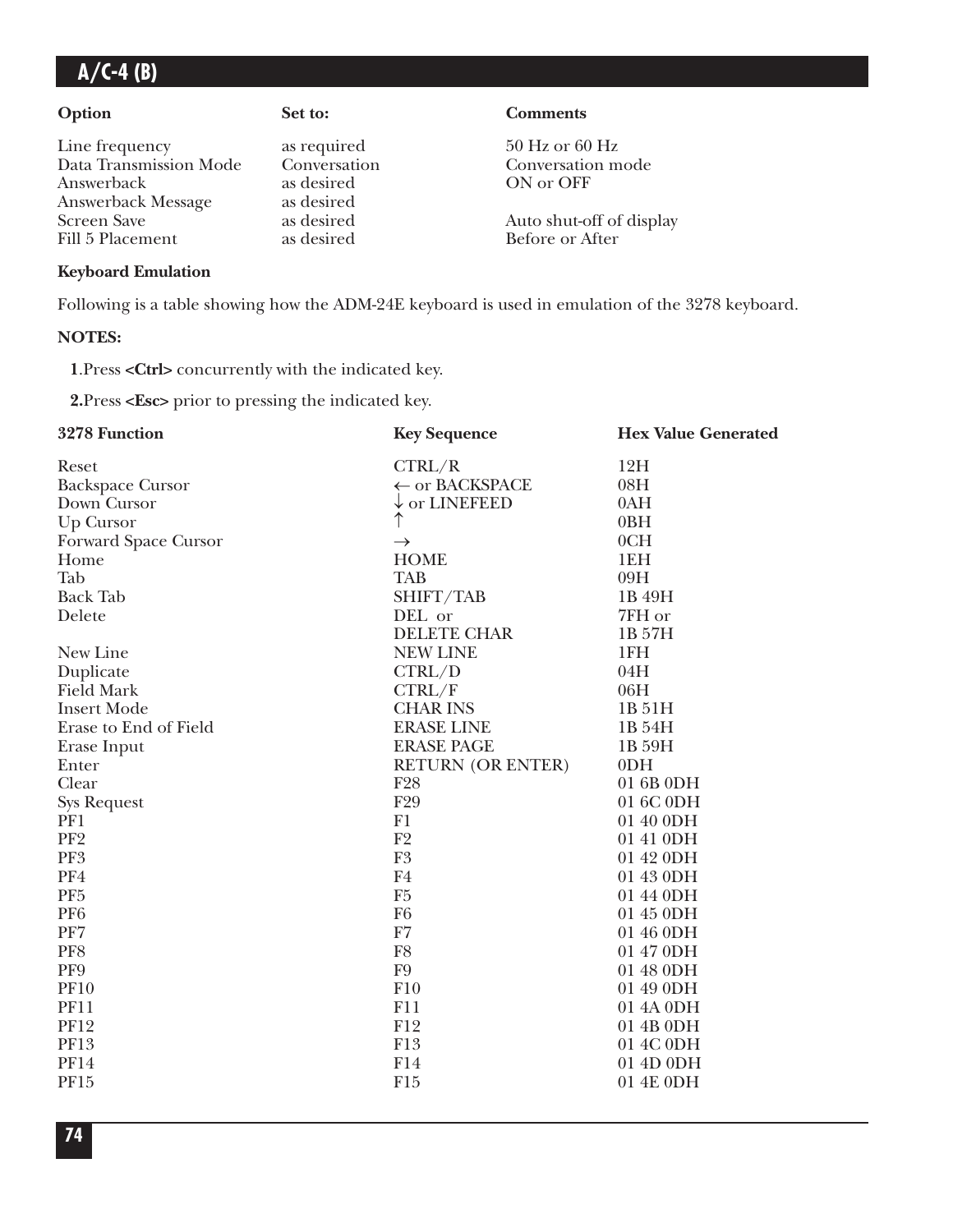# **APPENDIX G: Terminal Switch Settings**

| 278 Function            | <b>Key Sequence</b>          | <b>Hex Value Generated</b> |
|-------------------------|------------------------------|----------------------------|
| PF16                    | F16                          | 01 4F 0DH                  |
| <b>PF17</b>             | F17                          | 01 60 0DH                  |
| <b>PF18</b>             | F18                          | 01 61 0DH                  |
| <b>PF19</b>             | F19                          | 01 62 0DH                  |
| <b>PF20</b>             | F20                          | 01 63 0DH                  |
| <b>PF21</b>             | F21                          | 01 64 0DH                  |
| <b>PF22</b>             | F <sub>22</sub>              | $01650$ DH                 |
| <b>PF23</b>             | F <sub>23</sub>              | 01 66 0DH                  |
| <b>PF24</b>             | F24                          | 01 67 0DH                  |
| PA1                     | F25                          | 01 68 0DH                  |
| PA <sub>2</sub>         | F <sub>26</sub>              | 01 69 0DH                  |
| PA <sub>3</sub>         | F27                          | 01 6A 0DH                  |
| Print                   | <b>SEND LINE</b>             | 1B 34H                     |
|                         | or ESC P                     | 1B 50H                     |
| <b>Cursor Select</b>    | CTRL/C                       | 03H                        |
| Attention               | <b>F30</b>                   | 01 6D 0DH                  |
| Device Cancel           | ESC ]                        | 1B <sub>5DH</sub>          |
| Ident                   | $\text{ESC}$ :               | 1B <sub>3</sub> AH         |
| <b>Test</b>             | ESC ?                        | 1B 3FH                     |
| <b>Special Function</b> | <b>Key Sequence</b>          | <b>Hex Value Generated</b> |
| Numeric Override        | $ESC$ [                      | 1B 5BH                     |
| Refresh Screen          | CTRL/W                       | 17H                        |
| Initialize Terminal     | $\text{ESC}$                 | 1B 3CH                     |
| Display Status Line     | $\text{ESC}_{-}$ (underline) | 1B 5FH                     |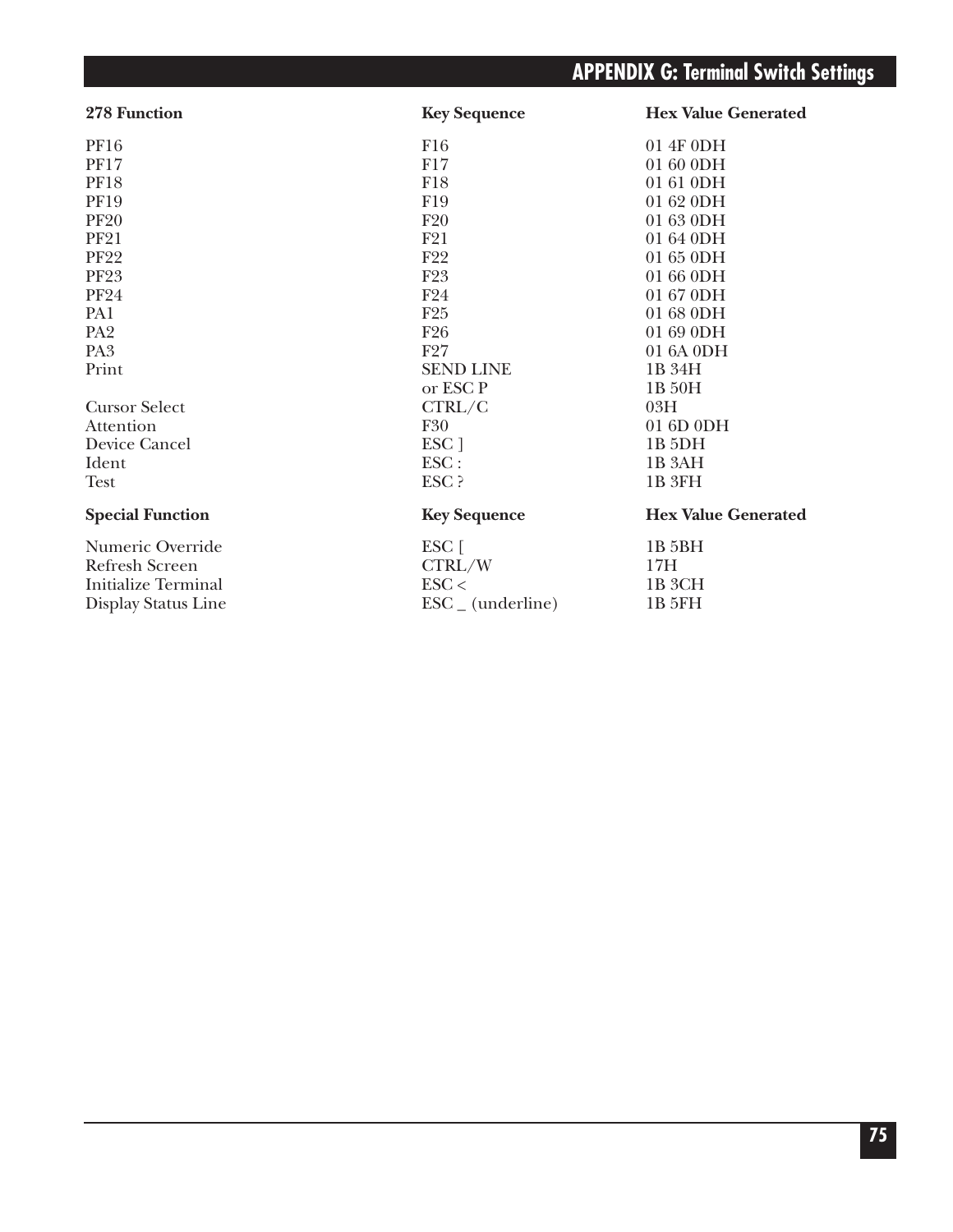### **G.7 ADM2D Terminal Module—Lear Siegler ADM-21**

To set up the ADM-21 terminal for connection to the A/C-4 (B) in order to emulate the 3278, proceed as follows:

**1.**There are 10 toggle-type switches on the terminals back panel labeled as S1 switches. These switches are used to specify terminal operating characteristics. Set these switches in the following manner:

| <b>Switch</b>           | Set to:             | <b>Comments</b>                      |
|-------------------------|---------------------|--------------------------------------|
| <b>EDIT-FUNC</b>        | <b>FUNC</b>         | Sets Alternate mode with edit keys   |
| <b>CURSOR BLINK-</b>    | Ρ                   | Set as desired                       |
| <b>CURSOR STEADY</b>    |                     |                                      |
| <b>CARRIAGE RETURN-</b> | <b>CARR. RETURN</b> | Disables automatic New Line          |
| <b>NEW LINE</b>         |                     | function.                            |
| PARITY (Sw. 4 and 5)    | <b>ODD</b>          | $Sw4 = Down$ , $Sw5 = Down$          |
|                         | <b>EVEN</b>         | $Sw4 = Down, Sw5 = Up$               |
|                         | <b>MARK</b>         | $Sw4 = Up$ , $Sw5 = Down$            |
|                         | <b>SPACE</b>        | $Sw4 = Up$ , $Sw5 = Up$              |
| <b>HALF DUPLEX</b>      | <b>FULL DUPLEX</b>  | <b>Full Duplex operation enabled</b> |
| <b>FULL DUPLEX</b>      |                     |                                      |
| $60HZ - 50 HZ$          | as required         | To match input power frequency       |
| AT4                     | Switch UP           | AT4 not used                         |
| CGS1                    | Switch UP           | CGS1 not used                        |
| CGS <sub>2</sub>        | Switch DOWN         | CGS2 char select option enabled.     |

**2.**There are 10 toggle-type switches on the terminal back panel labeled as S2 switches. These switches set the baud rate and specify functional terminal operating characteristics. Set these switches in the following manner:

| <b>S2 Switch</b>           | Set to:         | <b>Comments</b>                        |
|----------------------------|-----------------|----------------------------------------|
| <b>BAUD RATE (SW. 1-7)</b> |                 | See #3 below for Switch settings       |
| <b>BUSYDIS-BUSYEN</b>      | <b>Busy DIS</b> | Disable BUSY control function          |
| <b>REV VIDEO ON-</b>       | as desired      | Set Reverse Video function as desired. |
| <b>REV VIDEO OFF</b>       |                 |                                        |

**3.**The remaining switches on the back panel are used to set the baud rate for communication with the A/C-4 (B). To set the baud rate, set the switch next to the desired baud rate to the UP position as specified on the ADM-21 back panel (S2) switch group. All other switches must be set to the DOWN position. Note that only one switch is enabled for the desired baud rate unless 110 is to be selected. To set a baud rate of 110, set the following switches to the UP position (Sw. 1, 3, 5, 6, 7, 8) and switches 2 and 4 to the DOWN position.

It is recommended that the highest valid baud rate (matching for both the A/C-4 (B) and the terminal) be selected. If a baud rate of 110 is selected, be sure the number of stop bits specified is 2.

**4.**Connect the terminal to the A/C-4 (B) port (modem or direct cable) as appropriate.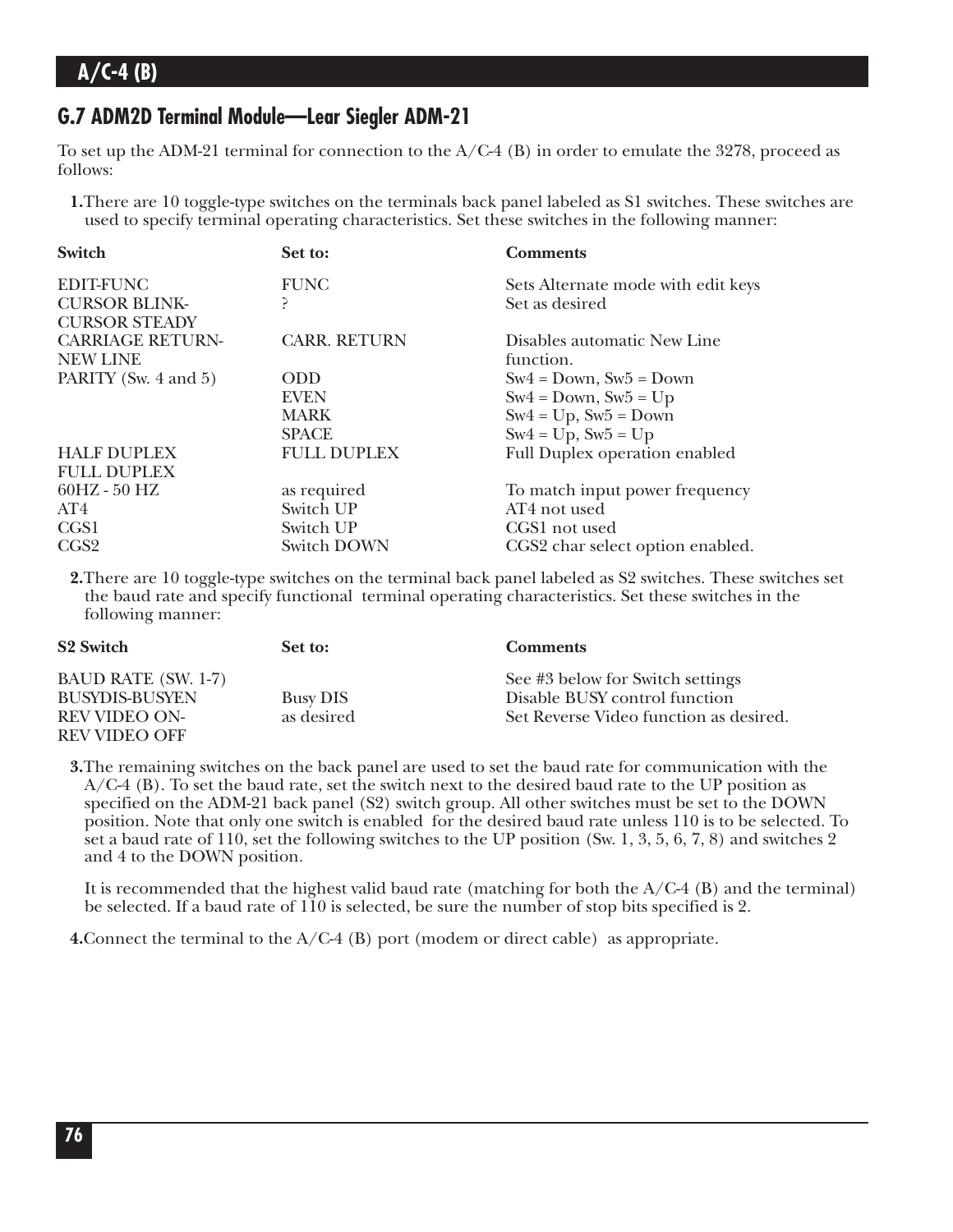### **Keyboard Emulation**

Following is a table showing how the ADM-21 Order Entry keyboard is used in emulation of the 3278 keyboard.

### **NOTES:**

**1.**Press **<Ctrl>** concurrently with the indicated key.

**2.**Press **<Esc>** prior to pressing the indicated key.

**3.**The second character of the ESC sequence PF key assignments is based on the first two-and-one-half rows of alphanumeric keys being treated as a matrix, thus:

row  $1(1-0) = PF1 - PF10$ row 2  $(O - P) = PF11 - PF20$ row  $3(A - F) = PF21 - PF24$ 

**4.**The last character on the screen (the line 24, column 80 character position) cannot be displayed. This feature is designed to defeat the ADM-21 Auto-Scroll capability.

**5.** Terminal requires special keytop set.

| 3278 Function           | <b>Key Sequence</b> | <b>Hex Value Generated</b> |
|-------------------------|---------------------|----------------------------|
| Reset                   | CTRL/R              | 12H                        |
|                         | or RESET            | 01 41 0DH                  |
| <b>Backspace Cursor</b> | ←or BACKSPACE       | 08H                        |
| Down Cursor             | ↓                   | 0AH                        |
| Up Cursor               | $\uparrow$          | 0BH                        |
| Forward Space Cursor    | $\rightarrow$       | 0CH                        |
| Home                    | $CTRL/\wedge$       | 1EH                        |
| Tab                     | <b>TAB</b>          | 09H                        |
| <b>Back Tab</b>         | <b>BACKTAB</b>      | 01 47 0DH                  |
| Delete                  | <b>CHAR DELETE</b>  | 01 45 0DH                  |
|                         | or DEL              | 7FH                        |
| New Line                | <b>NEW LINE</b>     | 5CH                        |
| Duplicate               | CTRL/D              | 04H                        |
| <b>Field Mark</b>       | CTRL/F              | 06H                        |
| <b>Insert Mode C</b>    | <b>HAR INSERT</b>   | 01 44 0DH                  |
| Erase to End of Field   | <b>ERASE EOF</b>    | 01 46 0DH                  |
| Erase Input             | CTRL/X              | 18H                        |
| Enter                   | <b>RETURN/ENTER</b> | 0 <sub>D</sub> H           |
| Clear                   | <b>CLEAR</b>        | 01 40 0DH                  |
| <b>Sys Request</b>      | ESC ?               | 1B 3FH                     |
| PF1                     | ESC <sub>1</sub>    | 1B 31H                     |
| PF <sub>2</sub>         | ESC <sub>2</sub>    | 1B 32H                     |
| PF3                     | ESC <sub>3</sub>    | 1B 33H                     |
| PF4                     | ESC <sub>4</sub>    | 1B 34H                     |
| PF <sub>5</sub>         | ESC <sub>5</sub>    | 1B 35H                     |
| PF <sub>6</sub>         | ESC <sub>6</sub>    | 1B 36H                     |
| PF7                     | ESC <sub>7</sub>    | 1B 37H                     |
| PF8                     | ESC <sub>8</sub>    | 1B 38H                     |
| PF9                     | ESC <sub>9</sub>    | 1B 39H                     |
| <b>PF10</b>             | ESC <sub>0</sub>    | 1B 30H                     |
|                         |                     |                            |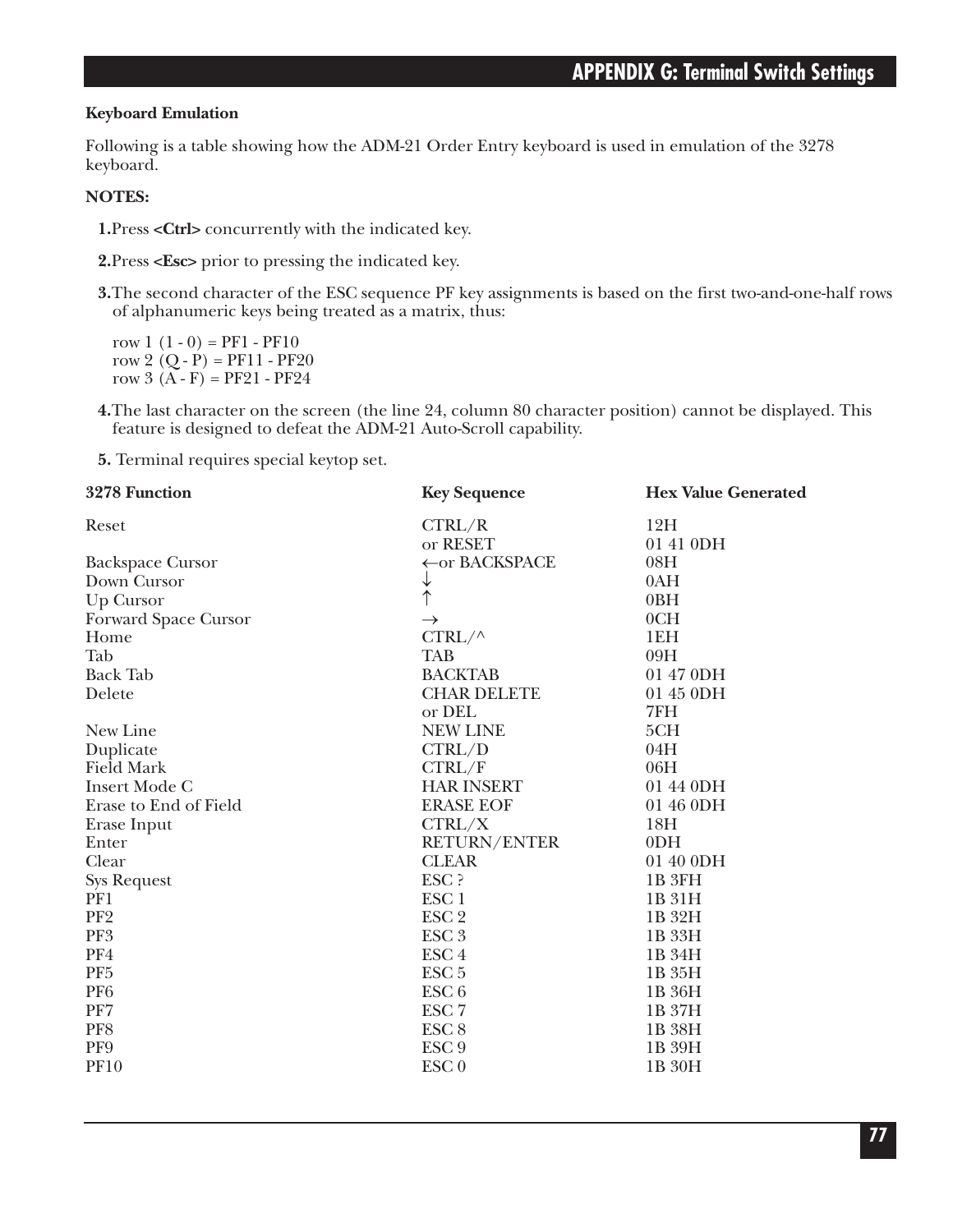| 3278 Function           | <b>Key Sequence</b>          | <b>Hex Value Generated</b> |
|-------------------------|------------------------------|----------------------------|
| <b>PF11</b>             | ESC Q                        | 1B 51H                     |
|                         | or ESC-                      | 1B <sub>5FH</sub>          |
| <b>PF12</b>             | <b>ESCW</b>                  | 1B 57H                     |
|                         | or $\text{ESC} =$            | 1B <sub>3DH</sub>          |
| PF13                    | <b>ESCE</b>                  | 1B 45H                     |
| <b>PF14</b>             | <b>ESCR</b>                  | 1B 52H                     |
| PF15                    | <b>ESCT</b>                  | 1B 54H                     |
| <b>PF16</b>             | <b>ESCY</b>                  | 1B 59H                     |
| <b>PF17</b>             | <b>ESC U</b>                 | 1B 55H                     |
| <b>PF18</b>             | ESC <sub>I</sub>             | 1B 49H                     |
| <b>PF19</b>             | <b>ESCO</b>                  | 1B <sub>4FH</sub>          |
| <b>PF20</b>             | <b>ESCP</b>                  | 1B 50H                     |
| <b>PF21</b>             | <b>ESCA</b>                  | 1B 41H                     |
| <b>PF22</b>             | <b>ESC S</b>                 | 1B 53H                     |
| <b>PF23</b>             | <b>ESC D</b>                 | 1B 44H                     |
| <b>PF24</b>             | <b>ESCF</b>                  | 1B 46H                     |
| PA1                     | PA1                          | 01 60 0DH                  |
| PA <sub>2</sub>         | PA <sub>2</sub>              | 01 61 0DH                  |
| PA <sub>3</sub>         | PA <sub>3</sub>              | 01 62 0DH                  |
| Print                   | PRINT SCREEN                 | 01 43 0DH                  |
| <b>Cursor Select</b>    | CTRL/C                       | 03H                        |
| Attention               | ESC\                         | 1B <sub>5</sub> CH         |
| Device Cancel           | ESC ]                        | 1B 5DH                     |
| Ident                   | ESC:                         | 1B <sub>3</sub> AH         |
| <b>Test</b>             | ESC;                         | 1B <sub>3BH</sub>          |
| <b>Special Function</b> | <b>Key Sequence</b>          | <b>Hex Value Generated</b> |
| Numeric Override        | ESC [                        | 1B <sub>5</sub> BH         |
| <b>Refresh Screen</b>   | <b>SCREEN REFRESH</b>        | 01 42 0DH                  |
| Initialize Terminal     | $\text{ESC}$                 | 1B <sub>3</sub> CH         |
| Display Status Line     | $\text{ESC}_{-}$ (underline) | 1B 5FH                     |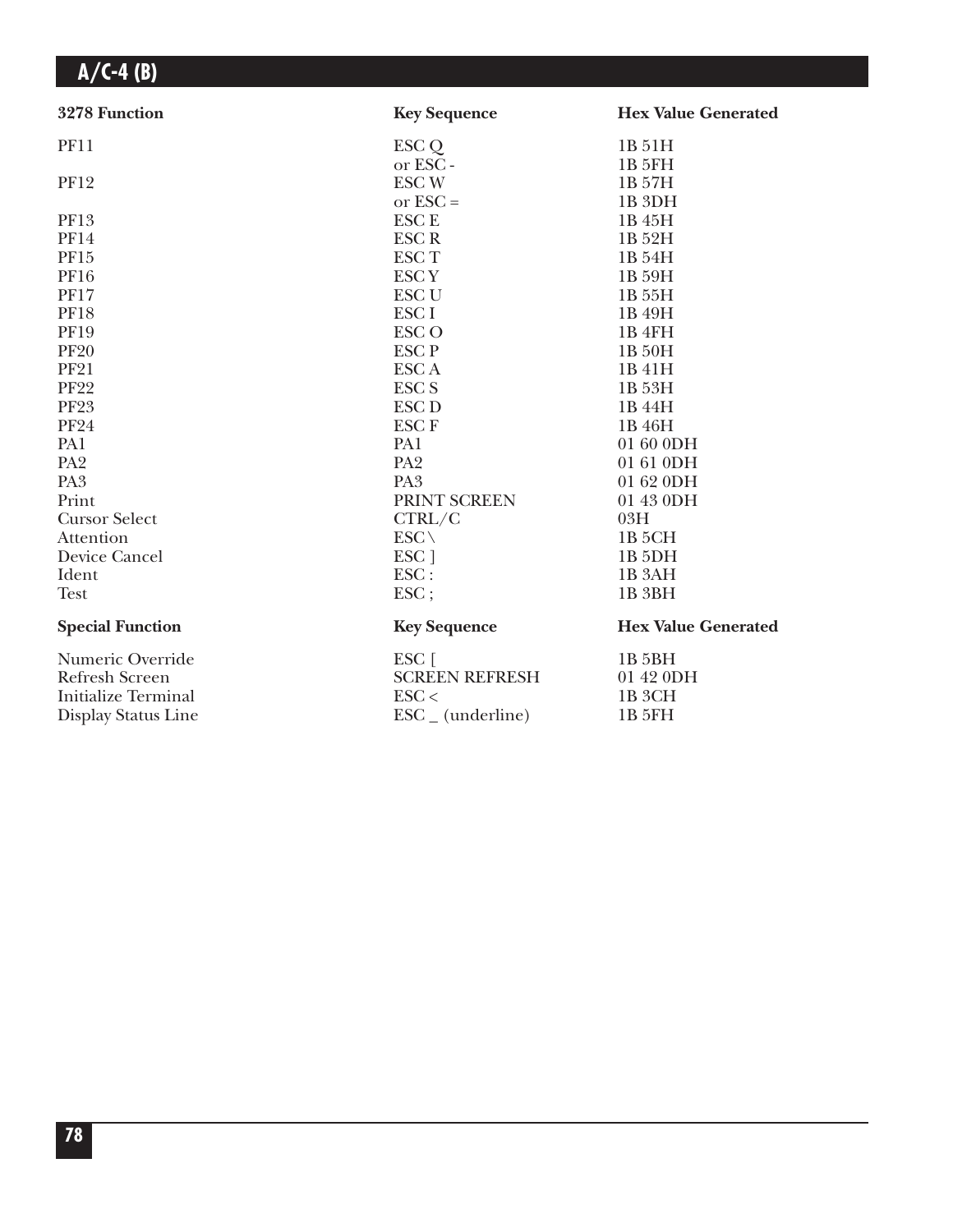### **G.8 ADM3A Terminal Module—Lear Siegler ADM-3A**

To set up the ADM-3A terminal for connection to the A/C-4 (B) in order to emulate the 3278, proceed as follows:

**1.**Disconnect the AC power cord from the outlet before opening the ADM-3A case.

**2.**There are 13 toggle-type switches on the terminal's circuit board. These switches are used to specify terminal operating characteristics. Set these switches in the following manner:

| Switch                    | Set to:         | <b>Comments</b>                                                                   |
|---------------------------|-----------------|-----------------------------------------------------------------------------------|
| <b>SPACE-ADV</b>          | <b>SPACE</b>    | Destructive cursor                                                                |
| UC DISP-U/L DISP          | U/L DISP        | Allows display of upper and ower case<br>characters (if terminal has this option) |
| <b>DISABLE-KB LOCK KB</b> | <b>LOCK</b>     | Allows keyboard lock                                                              |
| <b>DISABLE-CLR SCRN</b>   | <b>CLR SCRN</b> | Clear Screen position                                                             |
| $50$ HZ - $60$ HZ         |                 | To match input power frequency                                                    |
| 12 LINE-24 LINE           | 24 LINE         | 24 line display                                                                   |
| <b>CUR CTL-OFF</b>        | <b>CUR CTL</b>  | Specify cursor control                                                            |
| <b>LOCAL-OFF</b>          |                 | Set as appropriate                                                                |
| 103-OFF                   |                 | Set as appropriate                                                                |
| 202-OFF                   | <b>OFF</b>      | Half-duplex I/O not allowed                                                       |
| <b>CODE-SEC</b>           |                 | Active only if 202 is on                                                          |
| <b>ETX-OFF</b>            | <b>OFF</b>      | Off since 202 is off                                                              |
| <b>EOT-OFF</b>            | OFF             | Off since 202 is off                                                              |
|                           |                 |                                                                                   |

**3.**There are 20 toggle-type switches on the ADM-3A front panel. These switches are used to specify the terminal's primary operating characteristics and may be accessed by removing (unscrewing) the identification plate on the keyboard. Set these switches in the following manner:

| Switch             | Set to:                                    | <b>Comments</b>                                                                                                                                                                   |
|--------------------|--------------------------------------------|-----------------------------------------------------------------------------------------------------------------------------------------------------------------------------------|
| $BIT8 - 0/1$       | $\theta$                                   | Forces bit 8 to zero. Set this switch only if<br>parity is not set (this switch and PARITY<br>switch are mutually exclusive).                                                     |
| PARITY-INH         | ?                                          | If parity is to be set, set parity; otherwise, set to<br>INH. Parity is set to match parity for the<br>$A/C-4$ (B) port. If no parity, set Bit 8.                                 |
| STOP 1-2           | ? Set as appropriate. A/C-4 (B) assumes 1, | except at baud of 110, when 2 is assumed. DATA                                                                                                                                    |
| $7-8$              | 8                                          | 8-bit data word length                                                                                                                                                            |
| PAR-ODD-EVEN       |                                            | This switch has effect only with the PARITY-<br>INH switch in the PARITY position. If<br>PARITY is on, select parity to match the<br>parity on the $A/C-4$ (B) port for this CRT. |
| LC EN-UC           | EN                                         | Allows lower and upper case                                                                                                                                                       |
| <b>AUTO NL-OFF</b> | <b>OFF</b>                                 | Disables auto NEW LINE                                                                                                                                                            |
| RS232-CL           | <b>RS232</b>                               | Selects RS-232C communications at the<br>modem connector on the rear panel                                                                                                        |
| <b>HDX-FDX</b>     | <b>FDX</b>                                 | Full-duplex operation                                                                                                                                                             |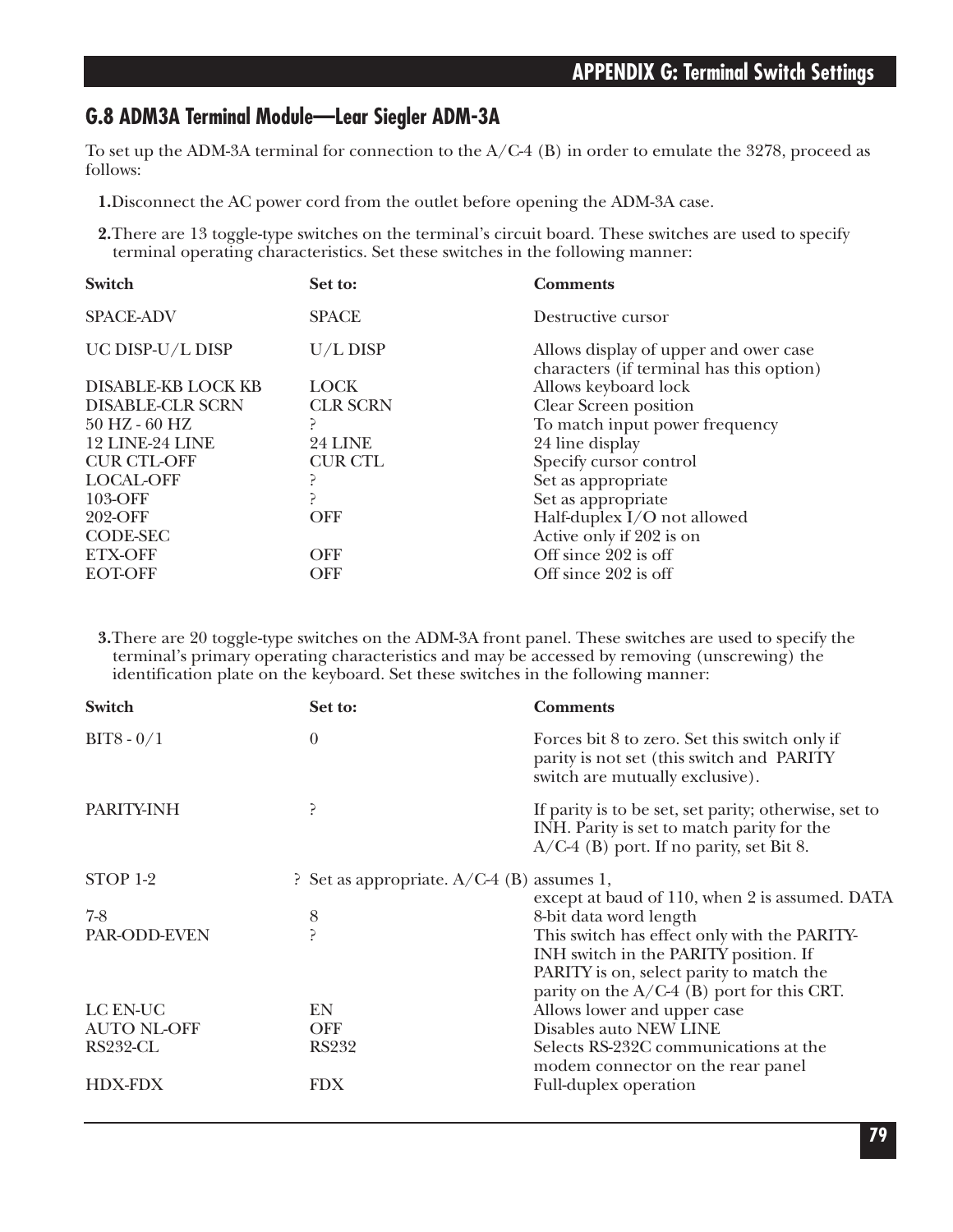- **4.**The remaining switches on the front panel are used to set the baud rate for communication with A/C-4 (B). To set the baud rate, set the switch next to the desired baud rate to the left-hand position. All other baud switches must be set on the right-hand side; that is, set one switch only. The baud rate specified here must match the baud rate specified for the  $A/C-4$  (B) port to which this terminal is connected. It is recommended that the highest valid baud rate (matching for both the  $A/C-4$  (B) and the terminal) be selected. If a baud rate of 110 is selected, be sure the number of stop bits specified is 2.
- **5.**Replace the cover, reconnect the AC power cord and connect the terminal to the A/C-4 (B) port (or modem, etc.) as appropriate.

#### **Keyboard Emulation**

Following is a table showing how the ADM-3A keyboard is used in emulation of the 3278 keyboard.

### **NOTES:**

**1.**Press **<Ctrl>** concurrently with the indicated key.

**2.**Press **<Esc>** prior to pressing the indicated key.

**3.**The second character of the ESC sequence PF key assignments is based on the first two-and-one-half rows of alphanumeric keys being treated as a matrix, thus:

row  $1(1-0) = PF1 - PF10$ row 2  $(Q - P) = PF11 - PF20$ row  $3(A - F) = PF21 - PF24$ 

Similarly, the PA key assignments have, as their second key, the first three characters on the fourth row of alpha keys (Z, X, C). Either lower-case or upper-case (shifted) alpha characters are valid.

| 3278 Function           | <b>Key Sequence</b> | <b>Hex Value Generated</b> |
|-------------------------|---------------------|----------------------------|
| Reset                   | CTRL/R              | 12H                        |
| <b>Backspace Cursor</b> | CTRL/H              | 08H                        |
| Down Cursor             | <b>LINE FEED</b>    | 0AH                        |
| Up Cursor               | CTRL/K              | 0BH                        |
| Forward Space Cursor    | CTRL/L              | 0CH                        |
| Home                    | $CTRL/\wedge$       | 1EH                        |
| Tab                     | CTRL/T              | 14H                        |
|                         | or CTRL/I           | 09H                        |
| <b>Back Tab</b>         | CTRL/B              | 02H                        |
| Delete                  | <b>RUB</b>          | 7FH                        |
|                         | or $\text{ESC}$ +   | 1B <sub>2</sub> BH         |
| New Line                | CTRL/N              | 0EH                        |
| Duplicate               | CTRL/D              | 04H                        |
| <b>Field Mark</b>       | CTRL/F              | 06H                        |
| <b>Insert Mode</b>      | CTRL/U              | 15H                        |
| Erase to End of Field   | CTRL/E              | 05H                        |
| Erase Input             | CTRL/X              | 18H                        |
| Enter                   | <b>RETURN</b>       | 0 <sub>DH</sub>            |
| Clear                   | ESC ^               | 1B 5EH                     |
| <b>System Request</b>   | ESC ?               | 1B 3FH                     |
| PF1                     | ESC <sub>1</sub>    | 1B 31H                     |
| PF <sub>2</sub>         | ESC <sub>2</sub>    | 1B 32H                     |
| PF3                     | ESC <sub>3</sub>    | 1B 33H                     |
| PF4                     | ESC <sub>4</sub>    | 1B 34H                     |
| PF <sub>5</sub>         | ESC <sub>5</sub>    | 1B 35H                     |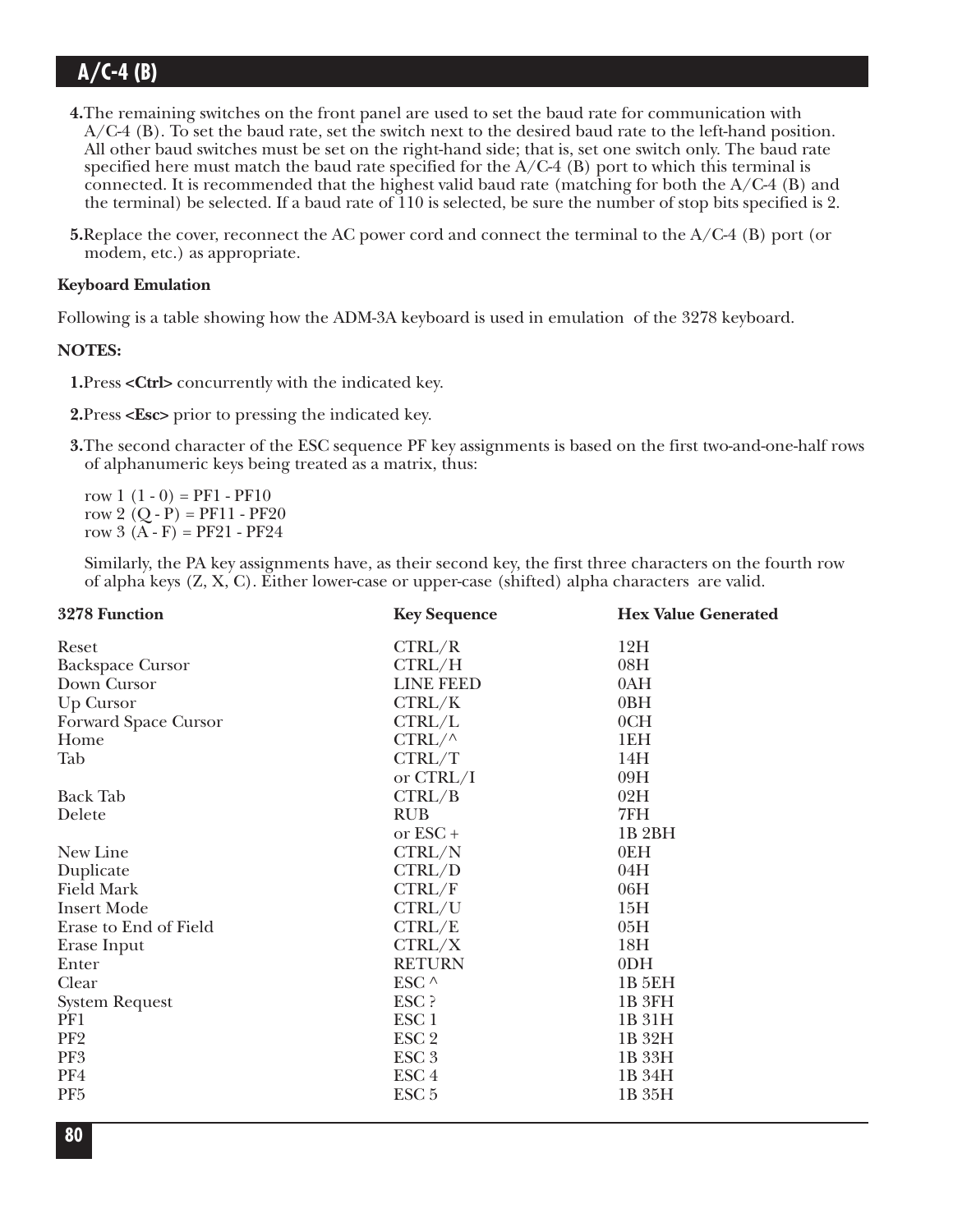# **APPENDIX G: Terminal Switch Settings**

| 3278 Function              | <b>Key Sequence</b>          | <b>Hex Value Generated</b> |
|----------------------------|------------------------------|----------------------------|
| PF <sub>6</sub>            | ESC <sub>6</sub>             | 1B 36H                     |
| $\rm PF7$                  | ESC <sub>7</sub>             | 1B 37H                     |
| PF8                        | ESC <sub>8</sub>             | 1B 38H                     |
| PF9                        | ESC <sub>9</sub>             | 1B 39H                     |
| <b>PF10</b>                | $\text{ESC}$ <sub>0</sub>    | 1B 30H                     |
| <b>PF11</b>                | ESC <sub>Q</sub>             | 1B 51H                     |
|                            | or ESC-                      | 1B <sub>2DH</sub>          |
| <b>PF12</b>                | <b>ESCW</b>                  | 1B 57H                     |
|                            | or $\text{ESC} =$            | 1B <sub>3DH</sub>          |
| PF13                       | <b>ESCE</b>                  | 1B 45H                     |
| <b>PF14</b>                | <b>ESCR</b>                  | 1B 52H                     |
| PF15                       | <b>ESCT</b>                  | 1B 54H                     |
| <b>PF16</b>                | <b>ESCY</b>                  | 1B 59H                     |
| <b>PF17</b>                | <b>ESC U</b>                 | 1B 55H                     |
| <b>PF18</b>                | ESC <sub>I</sub>             | 1B 49H                     |
| <b>PF19</b>                | <b>ESCO</b>                  | 1B <sub>4FH</sub>          |
| <b>PF20</b>                | <b>ESCP</b>                  | 1B 50H                     |
| <b>PF21</b>                | <b>ESCA</b>                  | 1B 41H                     |
| <b>PF22</b>                | <b>ESC S</b>                 | 1B 53H                     |
| <b>PF23</b>                | <b>ESC D</b>                 | 1B 44H                     |
| <b>PF24</b>                | <b>ESCF</b>                  | 1B 46H                     |
| PA1                        | ESC <sub>Z</sub>             | 1B 5AH                     |
| PA <sub>2</sub>            | <b>ESC X</b>                 | 1B 58H                     |
| PA <sub>3</sub>            | <b>ESC C</b>                 | 1B 43H                     |
| Print                      | CTRL/P                       | 10H                        |
| <b>Cursor Select</b>       | CTRL/C                       | 03H                        |
| Attention                  | $ESC \setminus$              | 1B <sub>5</sub> CH         |
| Device Cancel              | ESC <sub>1</sub>             | 1B 5DH                     |
| Ident                      | $\text{ESC}$ :               | 1B <sub>3</sub> AH         |
| <b>Test</b>                | $\text{ESC}$ ;               | <b>1B 5FH</b>              |
| <b>Special Function</b>    | <b>Key Sequence</b>          | <b>Hex Value Generated</b> |
| Numeric Override           | ESC [                        | 1B 5BH                     |
| <b>Refresh Screen</b>      | CTRL/W                       | 17H                        |
| <b>Initialize Terminal</b> | $\text{ESC}$                 | 1B <sub>3</sub> CH         |
| Display Status Line        | $\text{ESC}_{-}$ (underline) | 1B 5FH                     |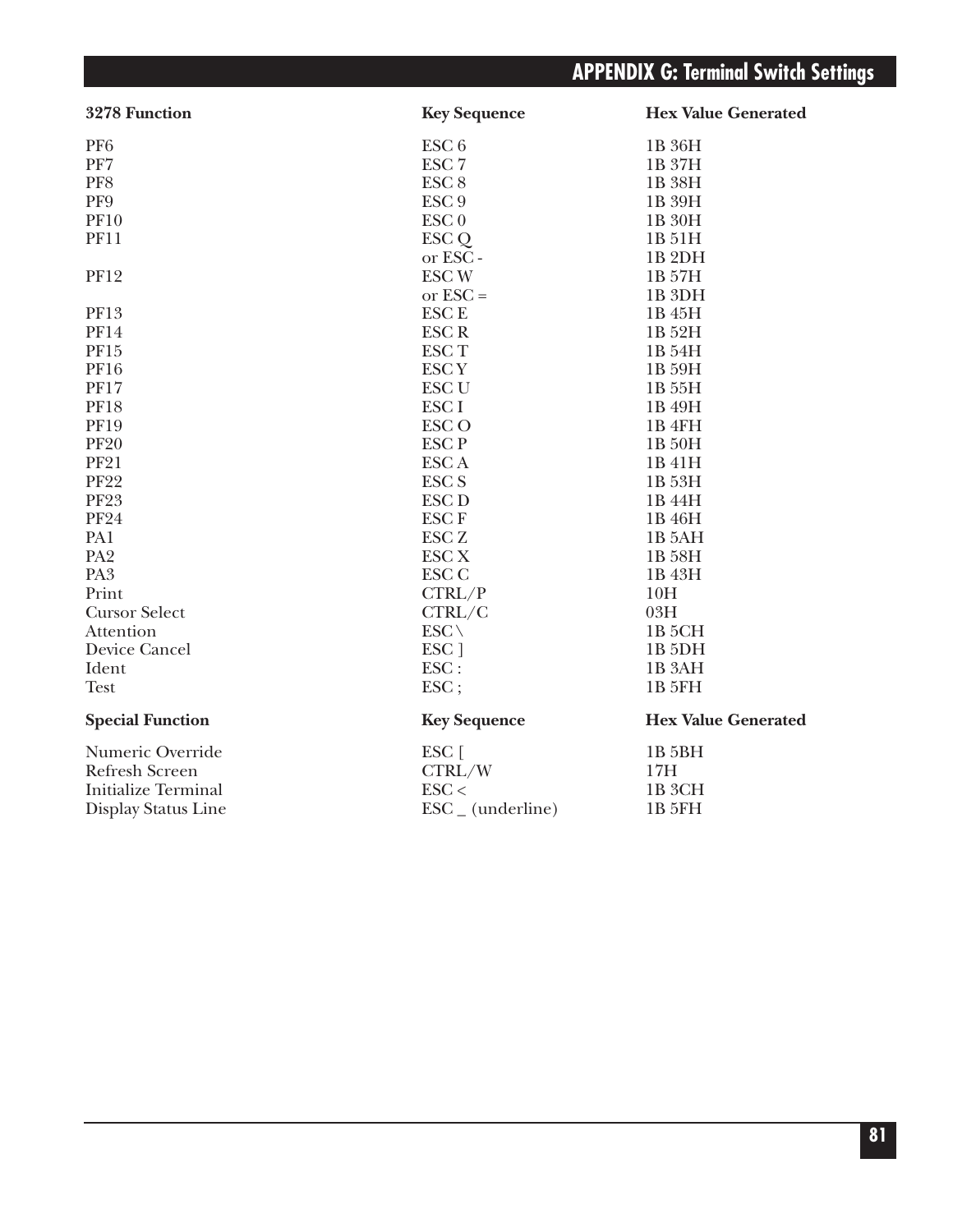### **G.9 ADM3P Terminal Module—Lear Siegler ADM-3P**

To set up the ADM-3P terminal for connection to the A/C-4 (B), proceed as follows:

**1.**Disconnect the AC power cord from the outlet before opening the case.

**2.**There are 13 toggle-type switches on the terminal's circuit board. These switches are used to specify terminal operating characteristics. Set these switches in the following manner:

| Set to:         | <b>Comments</b>                          |
|-----------------|------------------------------------------|
| <b>SPACE</b>    | Destructive cursor                       |
| U/L DISP        | Allows display of upper- and lower-case  |
|                 | characters (if terminal has this option) |
| <b>KB LOCK</b>  | Allows keyboard lock                     |
| <b>CLR SCRN</b> | Clear Screen position                    |
| as required     | To match input power frequency           |
| <b>LINE 24</b>  | line display                             |
| <b>CUR CTL</b>  | Specify cursor control                   |
| as desired      | Set as is appropriate                    |
| as desired      | Set as is appropriate                    |
| Half-duplex     | I/O not allowed                          |
|                 | Active only if 202 is on                 |
| <b>OFF</b>      | Off since 202 is off                     |
| <b>OFF</b>      | Off since 202 is off                     |
|                 |                                          |

**3.**There are 20 toggle-type switches on the front panel. These switches are used to specify the terminal's primary operating characteristics and may be accessed by removing (unscrewing) the identification plate on the keyboard. Set these switches in the following manner:

| <b>Switch</b>      | Set to:     | <b>Comments</b>                                                                                                                                                                   |
|--------------------|-------------|-----------------------------------------------------------------------------------------------------------------------------------------------------------------------------------|
| $BIT8 - 0/1$       | $\theta$    | Forces bit 8 to zero. Set this switch only if<br>parity is not set; that is, this switch and a<br>PARITY switch are mutually exclusive.                                           |
| PARITY-INH         | as required | If parity is to be set, set Parity; otherwise, set<br>to INH. Parity is set to match parity for the<br>$A/C-4$ (B) port. If no parity, set Bit 8.                                 |
| STOP 1-2           | as desired  | Set as appropriate. A/C-4 (B) assumes 1,<br>except at baud of 110, when 2 is assumed.                                                                                             |
| DATA 7-8           | 8           | 8-bit data word length                                                                                                                                                            |
| PAR-ODD-EVEN       | as desired  | This switch has effect only with the PARITY-<br>INH switch in the PARITY position. If<br>PARITY is on, select parity to match the parity<br>on the $A/C-4$ (B) port for this CRT. |
| LC EN-UC           | EN          | Allows lower and upper case                                                                                                                                                       |
| <b>AUTO NL-OFF</b> | <b>OFF</b>  | Disables auto NEW LINE                                                                                                                                                            |
| <b>S232-CL</b>     | RS232       | Selects RS-232C communications at the<br>modem connector on the rear panel                                                                                                        |
| <b>HDX-FDX</b>     | <b>FDX</b>  | Full-duplex operation                                                                                                                                                             |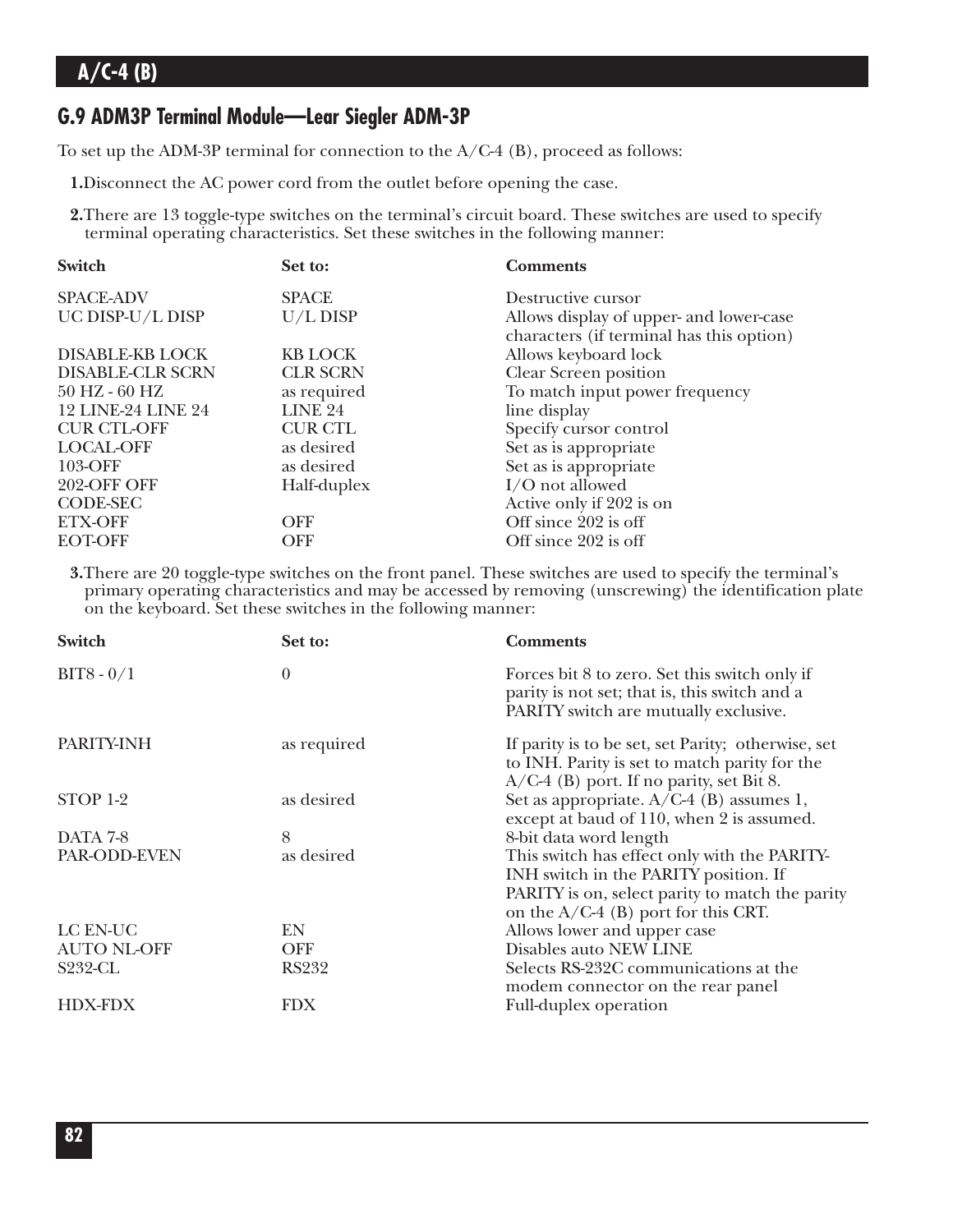- **4.**The remaining switches on the front panel are used to set the baud rate for communication with the A/C-4 (B). To set the baud rate, set the switch next to the desired baud rate to the left-hand position. All other baud switches must be set on the right-hand side; that is, set one switch only. The baud rate specified here must match the baud rate specified for the port to which this terminal is to be connected. It is recommended that the highest valid baud rate (matching for both the  $A/C-4$  (B) and the terminal) be selected. If a baud rate of 110 is selected, be sure the number of stop bits specified is 2.
- **5.**Replace the cover, reconnect the AC power cord and connect the terminal to the A/C-4 (B) port (or modem, etc.), as is appropriate.

#### **Keyboard Emulation**

Following is a table showing how the ADM-3P keyboard is used in emulation of the 3278 keyboard.

#### **NOTES:**

**1.**Press **<Ctrl>** concurrently with the indicated key.

- **2.**Press **<Esc>**prior to pressing the indicated key.
- **3.**The second character of the ESC sequence PF key assignments is based on the first two-and-one-half rows of alphanumeric keys being treated as a matrix, thus:

row  $1(1-0) = PF1 - PF10$ row 2  $(Q - P) = PF11 - PF20$ row  $3(A - F) = PF21 - PF24$ 

Similarly, the PA key assignments have, as their second key, the first three characters on the fourth row of alpha keys (Z, X, C). Either lower-case or upper-case (shifted) alpha characters are valid.

| 3278 Function           | <b>Key Sequence</b> | <b>Hex Value Generated</b> |
|-------------------------|---------------------|----------------------------|
| Reset                   | CTRL/R              | 12H                        |
| <b>Backspace Cursor</b> | CTRL/H              | 08H                        |
| Down Cursor             | <b>LINE FEED</b>    | 0AH                        |
| Up Cursor               | CTRL/K              | 0BH                        |
| Forward Space Cursor    | CTRL/L              | 0CH                        |
| Home CTRL/^             | 1EH                 |                            |
| Tab CTRL/T              | 14H                 |                            |
|                         | or $CTRL/I$         | 09H                        |
| <b>Back Tab</b>         | $CTRL/B$ 02H        |                            |
| Delete                  | <b>RUB 7FH</b>      |                            |
|                         | or ESC+             | 1B <sub>2</sub> BH         |
| New Line                | CTRL/N              | 0EH                        |
| Duplicate               | CTRL/D              | 04H                        |
| <b>Field Mark</b>       | CTRL/F              | 06H                        |
| <b>Insert Mode</b>      | CTRL/U              | 15H                        |
| Erase to End of Field   | CTRL/E              | 05H                        |
| Erase Input             | CTRL/X              | 18H                        |
| Enter                   | <b>RETURN</b>       | 0 <sub>DH</sub>            |
| Clear                   | ESC $\wedge$        | 1B 5EH                     |
| <b>System Request</b>   | ESC ?               | 1B 3FH                     |
| PF1                     | ESC <sub>1</sub>    | 1B 31H                     |
| PF <sub>2</sub>         | ESC <sub>2</sub>    | 1B 32H                     |
| PF3                     | ESC <sub>3</sub>    | 1B 33H                     |
| PF4                     | ESC <sub>4</sub>    | 1B 34H                     |
| PF <sub>5</sub>         | ESC <sub>5</sub>    | 1B 35H                     |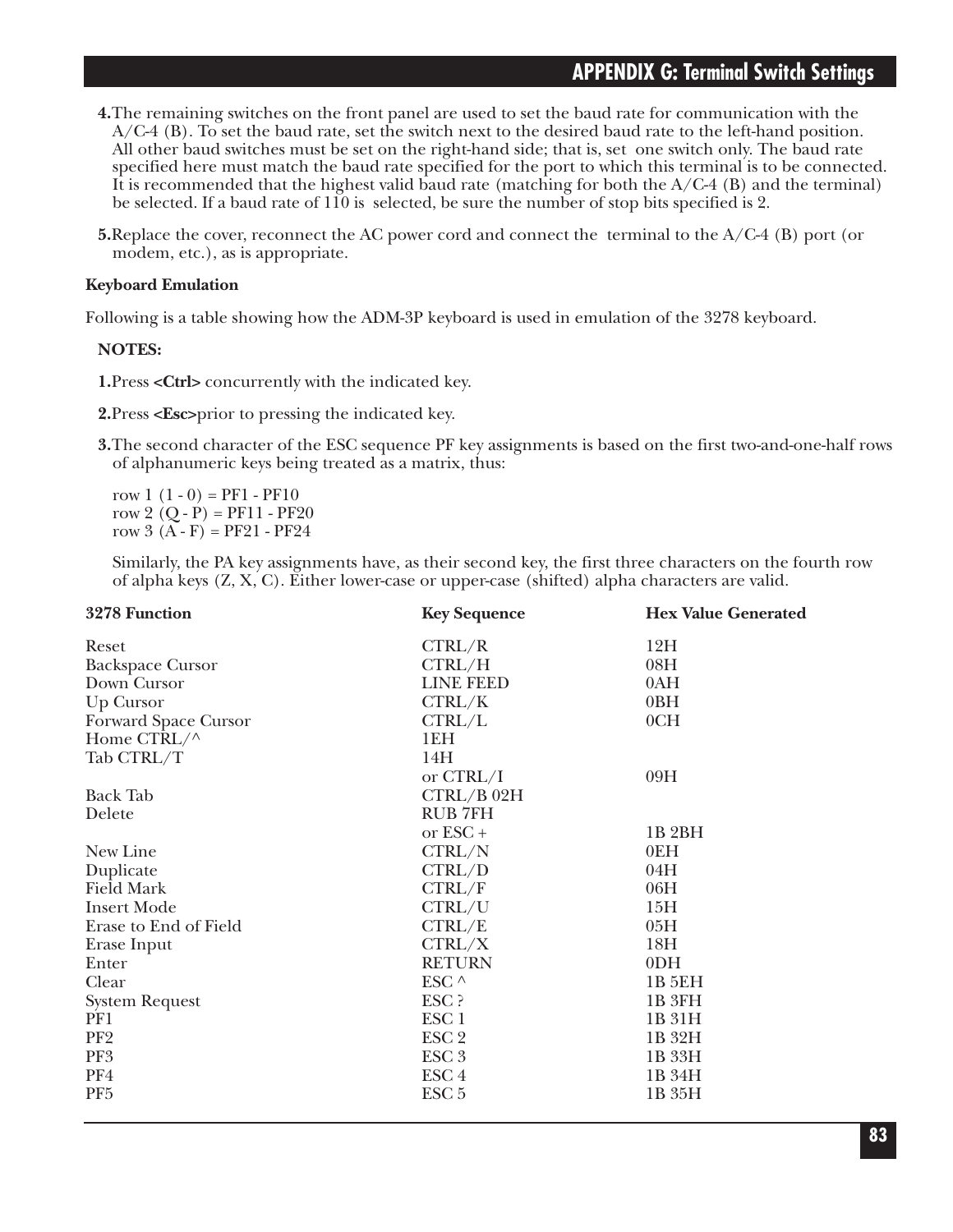| 3278 Function              | <b>Key Sequence</b>          | <b>Hex Value Generated</b> |
|----------------------------|------------------------------|----------------------------|
| PF <sub>6</sub>            | ESC <sub>6</sub>             | 1B 36H                     |
| PF7                        | ESC <sub>7</sub>             | 1B 37H                     |
| PF8                        | ESC <sub>8</sub>             | 1B 38H                     |
| PF9                        | ESC <sub>9</sub>             | 1B 39H                     |
| <b>PF10</b>                | $\text{ESC}$ <sub>0</sub>    | 1B 30H                     |
| <b>PF11</b>                | ESC <sub>Q</sub>             | 1B 51H                     |
|                            | or ESC-                      | 1B <sub>2DH</sub>          |
| <b>PF12</b>                | <b>ESCW</b>                  | 1B 57H                     |
|                            | or $\text{ESC} =$            | 1B <sub>3DH</sub>          |
| <b>PF13</b>                | <b>ESC E</b>                 | 1B 45H                     |
| <b>PF14</b>                | <b>ESCR</b>                  | 1B 52H                     |
| PF15                       | <b>ESCT</b>                  | 1B 54H                     |
| <b>PF16</b>                | <b>ESCY</b>                  | 1B 59H                     |
| <b>PF17</b>                | <b>ESC U</b>                 | 1B 55H                     |
| <b>PF18</b>                | <b>ESCI</b>                  | 1B 49H                     |
| <b>PF19</b>                | <b>ESCO</b>                  | 1B <sub>4FH</sub>          |
| <b>PF20</b>                | <b>ESCP</b>                  | 1B 50H                     |
| <b>PF21</b>                | <b>ESCA</b>                  | 1B 41H                     |
| <b>PF22</b>                | ESC <sub>S</sub>             | 1B 53H                     |
| <b>PF23</b>                | <b>ESC D</b>                 | 1B 44H                     |
| <b>PF24</b>                | <b>ESCF</b>                  | 1B 46H                     |
| PA1                        | <b>ESC Z</b>                 | 1B 5AH                     |
| PA <sub>2</sub>            | <b>ESC X</b>                 | 1B 58H                     |
| PA <sub>3</sub>            | <b>ESC C</b>                 | 1B 43H                     |
| Print                      | CTRL/P                       | 10H                        |
| <b>Cursor Select</b>       | CTRL/C                       | 03H                        |
| Attention                  | $ESC \setminus$              | 1B <sub>5</sub> CH         |
| Device Cancel              | ESC ]                        | 1B <sub>5DH</sub>          |
| Ident                      | ESC:                         | 1B <sub>3</sub> AH         |
| <b>Test</b>                | ESC;                         | 1B 5FH                     |
| <b>Special Function</b>    | <b>Key Sequence</b>          | <b>Hex Value Generated</b> |
| Numeric Override           | ESC [                        | 1B <sub>5BH</sub>          |
| Refresh Screen             | CTRL/W                       | 17H                        |
| <b>Initialize Terminal</b> | $\text{ESC}$                 | 1B <sub>3</sub> CH         |
| Display Status Line        | $\text{ESC}_{-}$ (underline) | 1B 5FH                     |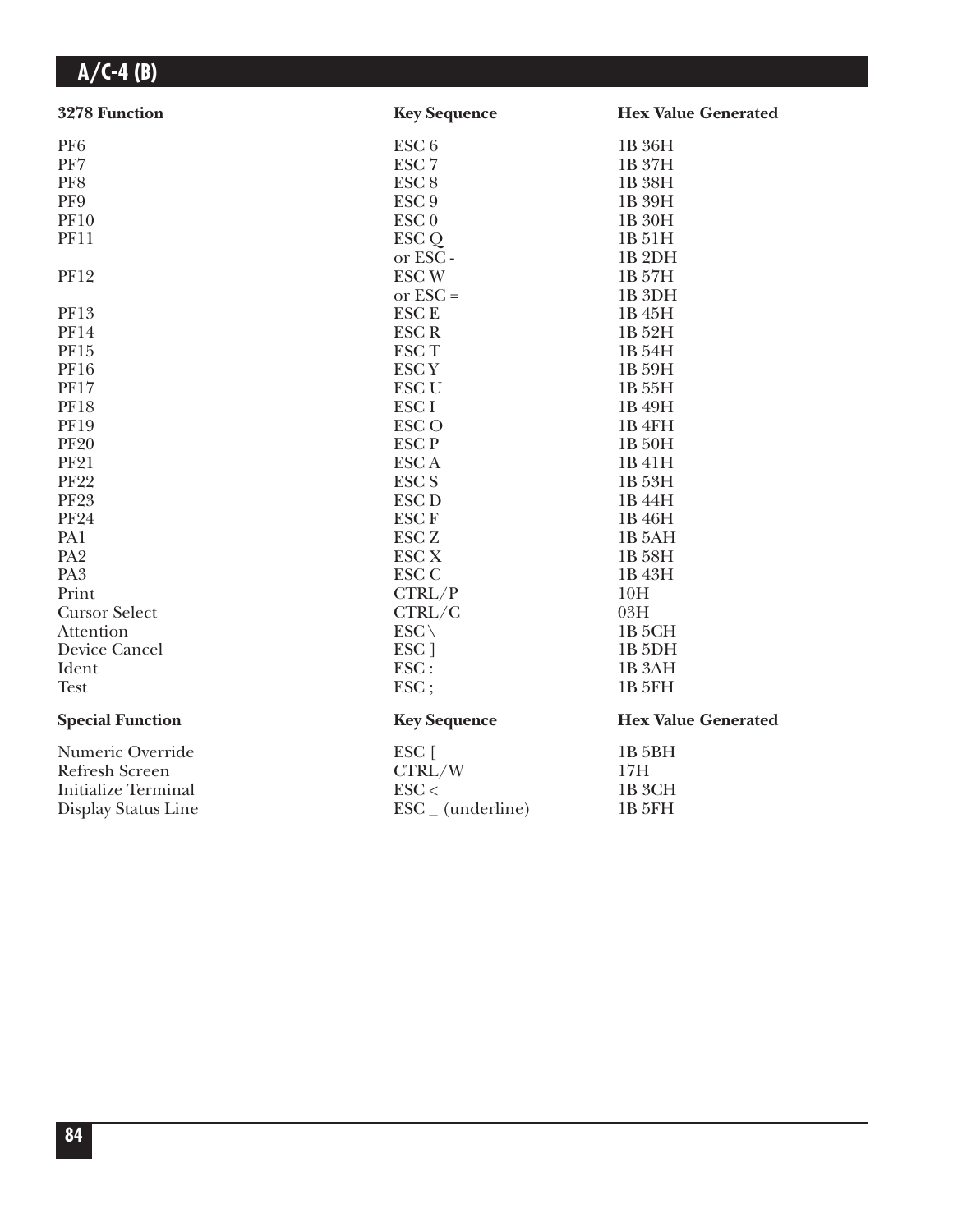### **G.10 ANSI Terminal Module—ANSI Standard 3.64**

Information on the setup of any terminal complying to ANSI Standard, 3.64 will depend on the particular terminal being used. Please refer to the manufacturer's user's manual and the General Notes on Terminal Switch Settings section of the Introduction to this document for the proper settings, or contact your supplier.

### **Keyboard Emulation**

Following is a table showing how an ANSI Standard 3.64 keyboard is used in emulation of the 3278 keyboard.

### **NOTES:**

**1.**Press **<Ctrl>** concurrently with the indicated key.

**2.**Press **<Esc>** prior to pressing the indicated key.

| 3278 Function               | <b>Key Sequence</b> | <b>Hex Value Generated</b> |
|-----------------------------|---------------------|----------------------------|
| Reset                       | CTRL/R              | 12H                        |
| <b>Backspace Cursor</b>     | $\leftarrow$        | 1B 5B 44H                  |
| Down Cursor                 | $\downarrow$        | 1B 5B 42H                  |
| Up Cursor                   |                     | 1B 5B 41H                  |
| <b>Forward Space Cursor</b> | $\rightarrow$       | 1B 5B 43H                  |
| Home                        | $CTRL/\wedge$       | 1EH                        |
| Tab                         | <b>TAB</b>          | 09H                        |
| <b>Back Tab</b>             | <b>BACKSPACE</b>    | 08H                        |
| Delete                      | <b>DELETE</b>       | 7FH                        |
| New Line                    | <b>LINE FEED</b>    | 0AH                        |
| Duplicate                   | CTRL/D              | 04H                        |
| <b>Field Mark</b>           | CTRL/F              | 06H                        |
| <b>Insert Mode</b>          | CTRL/U              | 15H                        |
| Erase to End of Field       | CTRL/E              | 05H                        |
| Erase Input                 | CTRL/X              | 18H                        |
| Enter                       | <b>RETURN</b>       | 0 <sub>DH</sub>            |
| Clear                       | CTRL/Z              | 1AH                        |
| <b>Test Request</b>         | ESC ?               | 1B <sub>3FH</sub>          |
| PF1                         | ESC <sub>1</sub>    | 1B 31H                     |
|                             | or PF1              | 1B 4F 50H                  |
| PF <sub>2</sub>             | ESC <sub>2</sub>    | 1B 32H                     |
|                             | or PF2              | 1B 4F 51H                  |
| PF3                         | ESC <sub>3</sub>    | 1B 33H                     |
|                             | or PF3              | 1B 4F 52H                  |
| PF4                         | ESC <sub>4</sub>    | 1B 34H                     |
|                             | or PF4              | 1B 4F 53H                  |
| PF <sub>5</sub>             | ESC <sub>5</sub>    | 1B 35H                     |
| PF <sub>6</sub>             | ESC <sub>6</sub>    | 1B 36H                     |
| PF7                         | ESC <sub>7</sub>    | 1B 37H                     |
| PF8                         | ESC <sub>8</sub>    | 1B 38H                     |
| PF9                         | ESC <sub>9</sub>    | 1B 39H                     |
| <b>PF10</b>                 | ESC <sub>0</sub>    | 1B 30H                     |
| <b>PF11</b>                 | ESC!                | 1B 21H                     |
|                             | or ESC-             | 1B <sub>2DH</sub>          |
|                             |                     |                            |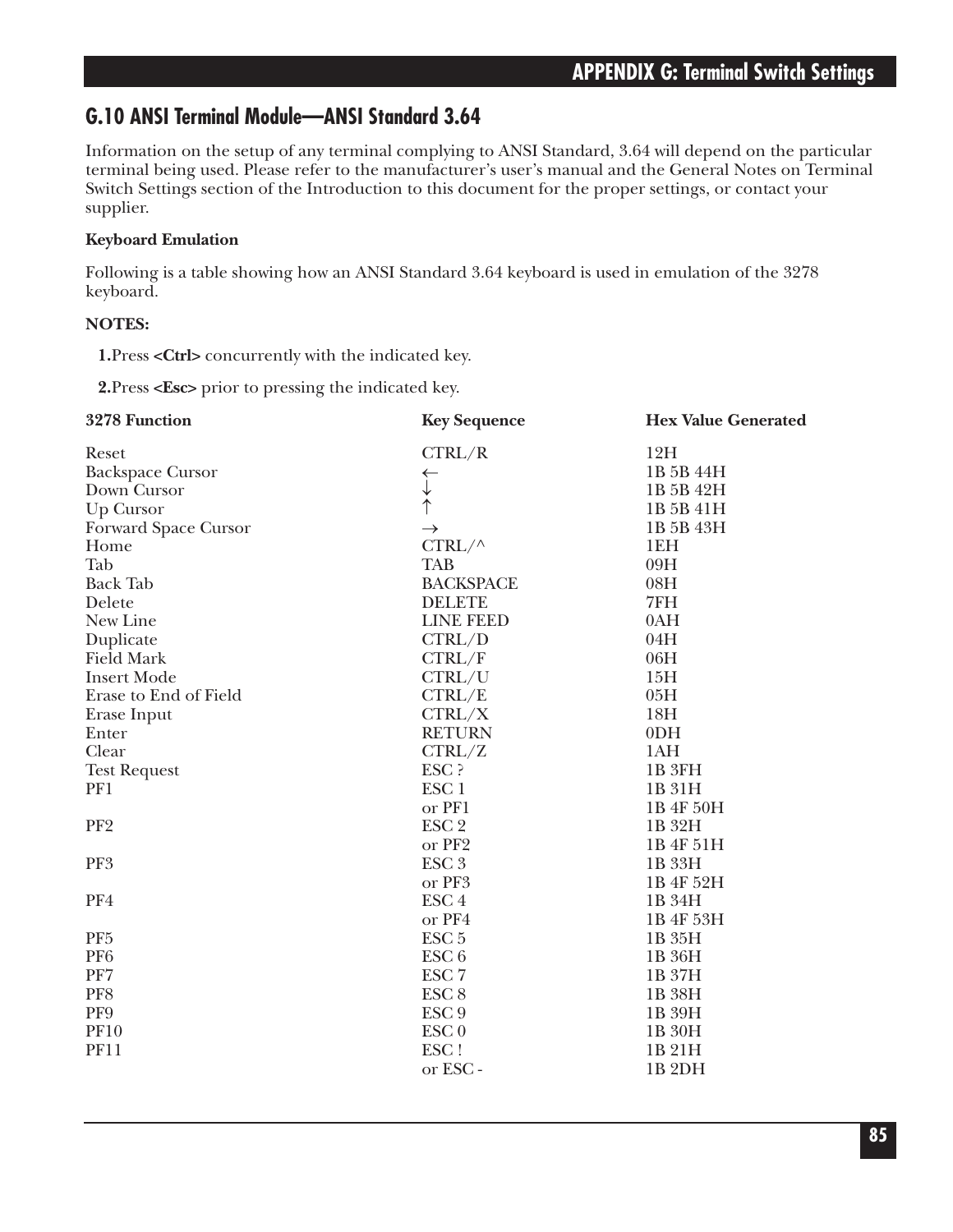| 3278 Function              | <b>Key Sequence</b>          | <b>Hex Value Generated</b> |
|----------------------------|------------------------------|----------------------------|
| <b>PF12</b>                | ESC @                        | 1B 40H                     |
|                            | or $\text{ESC} =$            | 1B <sub>3DH</sub>          |
| PF13                       | ESC#                         | 1B 23H                     |
| <b>PF14</b>                | $\text{ESC}$ \$              | 1B 24H                     |
| PF15                       | ESC $%$                      | 1B 25H                     |
| <b>PF16</b>                | ESC ^                        | <b>1B 5EH</b>              |
| <b>PF17</b>                | ESC &                        | 1B 26H                     |
| <b>PF18</b>                | ESC <sup>*</sup>             | 1B <sub>2</sub> AH         |
| <b>PF19</b>                | $\rm{ESC}$ (                 | 1B 28H                     |
| <b>PF20</b>                | $\text{ESC}$ )               | 1B 29H                     |
| <b>PF21</b>                | <b>ESC ESC 1</b>             | 1B 1B 31H                  |
| <b>PF22</b>                | <b>ESC ESC 2</b>             | 1B 1B 32H                  |
| <b>PF23</b>                | <b>ESC ESC 3</b>             | 1B 1B 33H                  |
| <b>PF24</b>                | <b>ESC ESC 4</b>             | 1B 1B 34H                  |
| PA1                        | ESC <sub>Z</sub>             | 1B 5AH                     |
| PA <sub>2</sub>            | <b>ESC X</b>                 | 1B 58H                     |
| PA <sub>3</sub>            | <b>ESC C</b>                 | 1B 43H                     |
| Print                      | CTRL/P                       | 10H                        |
| <b>Cursor Select</b>       | CTRL/C                       | 03H                        |
| Attention                  | $ESC \setminus$              | 1B <sub>5</sub> CH         |
| Device Cancel              | ESC ]                        | 1B <sub>5</sub> DH         |
| Ident                      | $\text{ESC}$ :               | 1B <sub>3</sub> AH         |
| <b>Test</b>                | ESC;                         | 1B <sub>3</sub> BH         |
| <b>Special Function</b>    | <b>Key Sequence</b>          | <b>Hex Value Generated</b> |
| Numeric Override           | ESC {                        | 1B7BH                      |
| <b>Refresh Screen</b>      | CTRL/W                       | 17H                        |
| <b>Initialize Terminal</b> | $\text{ESC}$                 | 1B <sub>3</sub> CH         |
| Display Status Line        | $\text{ESC}_{-}$ (underline) | 1B 5FH                     |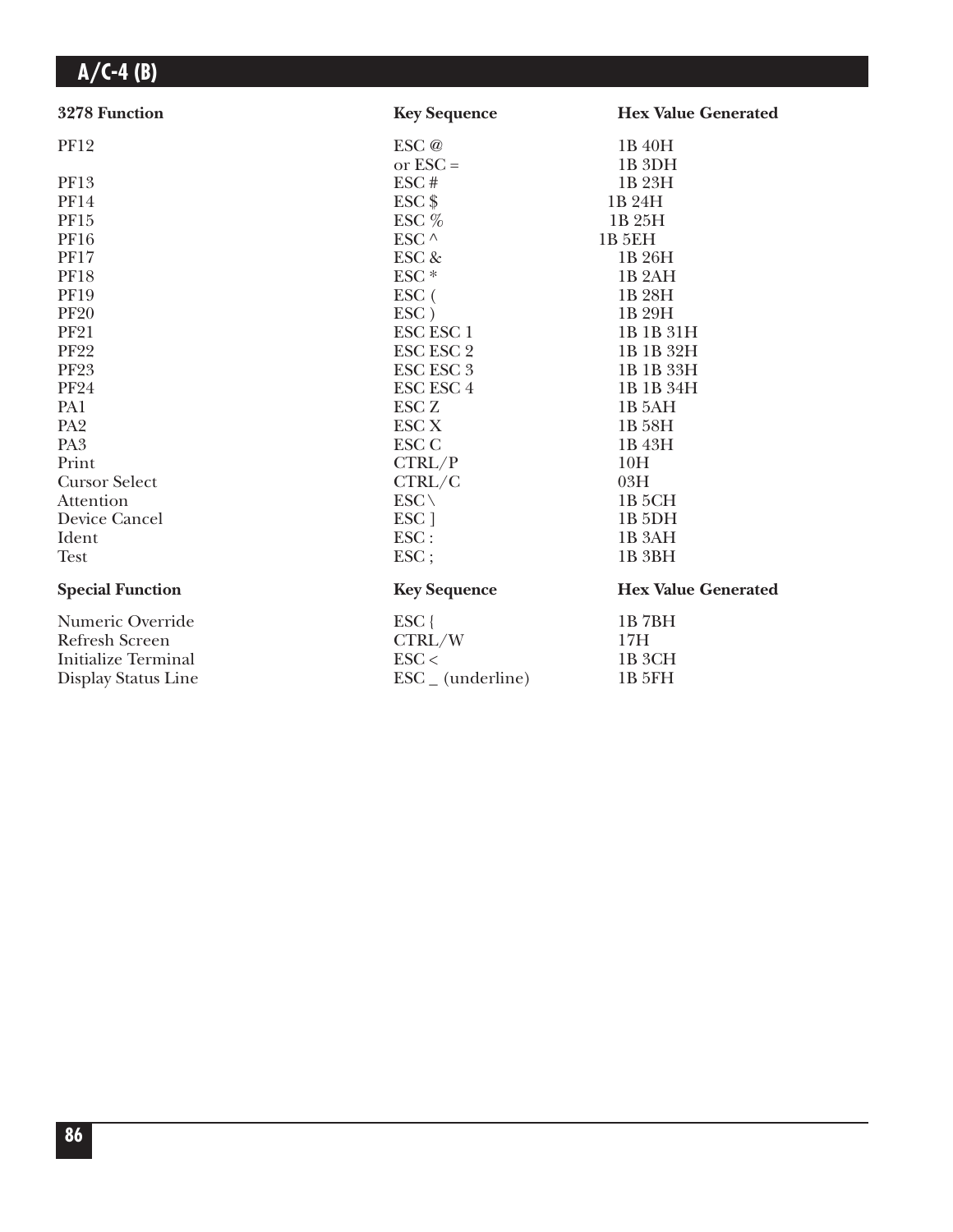### **G.11 C108 Terminal Module—HDS Concept 108/APL8**

How to Set Up the Terminal

To set up the Human Designed Systems Concept 108/APL8 terminal for connection to the A/C-4 (B) in order to emulate the 3278, proceed as follows.

All operator-selectable options are input either from the host or the terminal's keyboard into the Programmer Mode Status Lines; there are no external switches.

**1.**Connect the terminal to the A/C-4 (B) port (modem or direct cable) as appropriate.

**2.**There are numerous Status Lines available on the Concept 108/APL8. We will be concerned with the Keyboard Line (abbreviated KB) and Line 1 (1). The terminal must be configured such that Line 1 input/output port is used for connection to the  $A/C-4$  (B). Status Lines are viewed by pressing the STAT key and are scrolled (that is, changing the display from KB line to L1 line) by entering from the keyboard the sequence MULT CODE, SPACE, d (scroll forward) or D (scroll backward).

**3.**Enter Programmer Mode by entering the sequence MULT CODE, U. Enter Full Duplex Mode by entering the sequence MULT CODE, 8. To set the baud rate, parity, and number of stop bits for KB, and L1, refer to the charts below. Note that all changes to KB also change L1, and vice versa.

| Option/Port [/KB/L1] | <b>Key Sequence</b>            |                  |  |
|----------------------|--------------------------------|------------------|--|
| Baud                 | MULT CODE O baud character     |                  |  |
|                      | <b>Baud Character</b>          | <b>Baud Rate</b> |  |
|                      | $\zeta\,\zeta$                 | 110              |  |
|                      | %                              | 300              |  |
|                      |                                | 1200             |  |
|                      | $\ast$                         | 2400             |  |
|                      | $\,$                           | 4800             |  |
|                      |                                | 9600             |  |
| Parity               | MULT CODE P parity character   |                  |  |
|                      | <b>Parity Character</b>        | Parity           |  |
|                      |                                | <b>EVEN</b>      |  |
|                      | $\epsilon$                     | ODD              |  |
|                      | #                              | <b>MARK</b>      |  |
|                      | \$                             | <b>SPACE</b>     |  |
| Stop bits            | MULT CODE SPACE stop character |                  |  |
|                      | <b>Stop Character</b>          | <b>Stop Bits</b> |  |
|                      |                                | 1                |  |
|                      | $\epsilon$                     | $\overline{2}$   |  |
|                      |                                |                  |  |

**4.**All other relevant selectable options are set by the A/C-4 (B) terminal-initialization sequence. These include Full Duplex, Auto Line Feed Off, Remote Mode, Transmit Mode, Character Mode, reassignment of Edit Key generation, etc. Any further option selection by you may have an adverse effect on terminal or  $A/C-4$  (B) operation.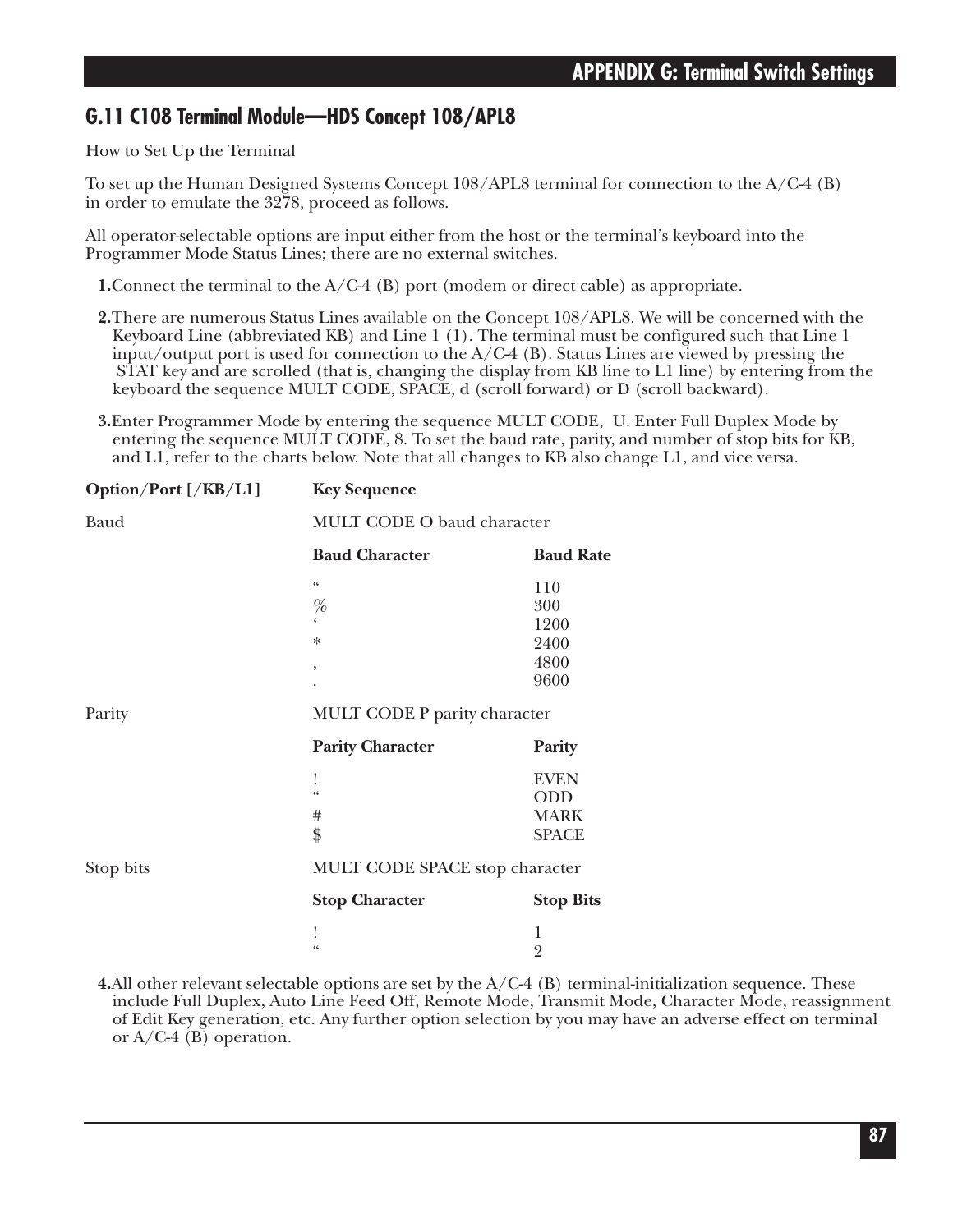### **Keyboard Emulation**

Following is a table showing how the HDS™ Concept 108/APL8 keyboard is used in emulation of the 3278 keyboard.

#### **NOTES:**

**1.**Press **<Ctrl>** concurrently with the indicated key.

**2.**Press **<Esc>** prior to pressing the indicated key.

**3.**The second character of the ESC sequence PF key assignments is based on the first two-and-one-half rows of alphanumeric keys being treated as a matrix, thus:

row  $1(1-0) = PF1 - PF10$ row 2  $(Q - P) = PF11 - PF20$ row  $3(A - F) = PF21 - PF24$ 

Similarly, the PA key assignments have, as their second key, the first three characters on the fourth row of alpha keys (Z, X, C). Either lower- or upper-case (shifted) alpha characters are valid.

| 3278 Function           | <b>Key Sequence</b>  | <b>Hex Value Generated</b> |
|-------------------------|----------------------|----------------------------|
| Reset                   | <b>RESET</b>         | 1B <sub>2</sub> CH         |
| <b>Backspace Cursor</b> | $\leftarrow$         | 1B <sub>3EH</sub>          |
|                         | or BACKSPACE         | 08H                        |
| Down Cursor             | $\downarrow$         | 1B <sub>3</sub> CH         |
| Up Cursor               |                      | 1B <sub>3BH</sub>          |
| Forwardspace Cursor     | $\rightarrow$        | 1B <sub>3DH</sub>          |
| Home                    | <b>HOME</b>          | 1B 3FH                     |
| Tab                     | <b>TAB</b>           | 09H                        |
| <b>Backtab</b>          | <b>BACKTAB</b>       | 1B 60H                     |
| Delete                  | <b>RUBOUT</b>        | 7FH                        |
|                         | or DEL CHAR          | 1B 48H                     |
| New Line                | <b>LINE FEED</b>     | 0AH                        |
| Duplicate               | F1                   | 1C 35H                     |
| <b>Field Mark</b>       | F <sub>2</sub>       | 1C 36H                     |
| <b>Insert Mode</b>      | <b>INSRT</b>         | 1B 47H                     |
| Erase to End of Field   | <b>CLEAR EOP/EOL</b> | 1B <sub>4BH</sub>          |
| Erase to Input          | <b>LINE DEL/INS</b>  | 1B <sub>4</sub> AH         |
| Enter                   | <b>RETURN</b>        | 0 <sub>DH</sub>            |
| Clear                   | F <sub>3</sub>       | 1C 37H                     |
| <b>Sys Request</b>      | <b>STAT</b>          | 1B <sub>2</sub> BH         |
| PF1                     | ESC <sub>1</sub>     | 1B 31H                     |
| PF <sub>2</sub>         | ESC <sub>2</sub>     | 1B 32H                     |
| PF3                     | ESC <sub>3</sub>     | 1B 33H                     |
| PF4                     | ESC <sub>4</sub>     | 1B 34H                     |
| PF <sub>5</sub>         | ESC <sub>5</sub>     | 1B 35H                     |
| PF <sub>6</sub>         | ESC <sub>6</sub>     | 1B 36H                     |
| PF7                     | ESC <sub>7</sub>     | 1B 37H                     |
| PF8                     | ESC <sub>8</sub>     | 1B 38H                     |
| PF9                     | ESC <sub>9</sub>     | 1B 39H                     |
| <b>PF10</b>             | ESC <sub>0</sub>     | 1B 30H                     |
| <b>PF11</b>             | ESC <sub>Q</sub>     | 1B 51H                     |
| <b>PF12</b>             | <b>ESCW</b>          | 1B 57H                     |
| PF13                    | <b>ESCE</b>          | 1B 45H                     |
|                         |                      |                            |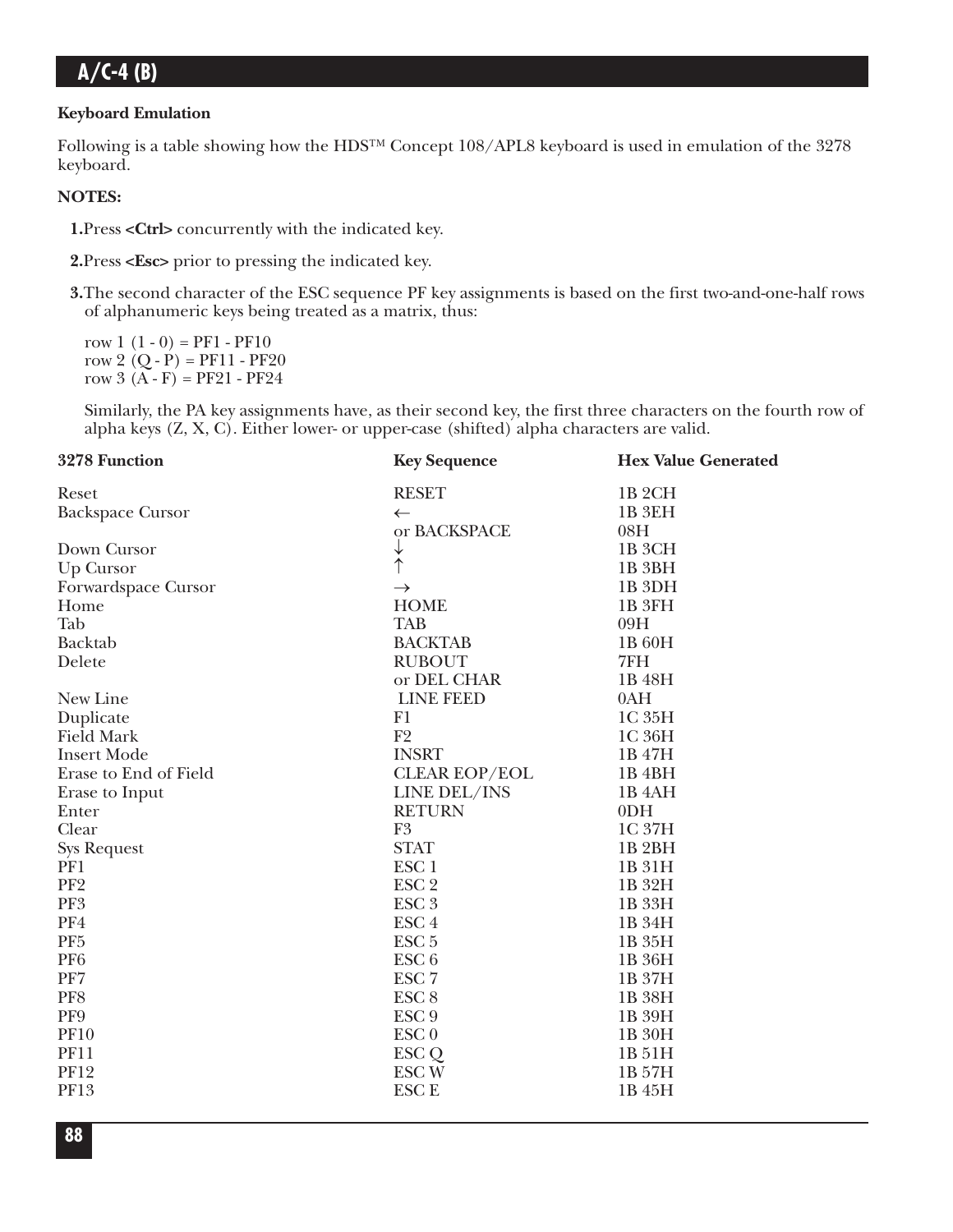# **APPENDIX G: Terminal Switch Settings**

| 3278 Function           | <b>Key Sequence</b> | <b>Hex Value Generated</b> |
|-------------------------|---------------------|----------------------------|
| <b>PF14</b>             | <b>ESCR</b>         | 1B 52H                     |
| PF15                    | <b>ESCT</b>         | 1B 54H                     |
| <b>PF16</b>             | <b>ESCY</b>         | 1B 59H                     |
| <b>PF17</b>             | <b>ESC U</b>        | 1B 55H                     |
| <b>PF18</b>             | ESC <sub>I</sub>    | 1B 49H                     |
| <b>PF19</b>             | ESC <sub>0</sub>    | 1B 4FH                     |
| <b>PF20</b>             | <b>ESCP</b>         | 1B 50H                     |
| <b>PF21</b>             | ESC A               | 1B 41H                     |
| <b>PF22</b>             | <b>ESC S</b>        | 1B 53H                     |
| <b>PF23</b>             | <b>ESC D</b>        | 1B 44H                     |
| <b>PF24</b>             | <b>ESCF</b>         | 1B 46H                     |
| PA1                     | <b>ESC Z</b>        | 1B 5AH                     |
| PA <sub>2</sub>         | <b>ESC X</b>        | 1B 58H                     |
| PA <sub>3</sub>         | <b>ESC C</b>        | 1B 43H                     |
| Print                   | <b>PRINT</b>        | 1B7BH                      |
| <b>Cursor Select</b>    | <b>SEND</b>         | 1B <sub>4</sub> CH         |
| Attention               | <b>ESC V</b>        | 1B 56H                     |
| Device Cancel           | TAB SET/CLR         | 1B <sub>5</sub> DH         |
| Ident                   | <b>ESC B</b>        | 1B 42H                     |
| <b>Test</b>             | <b>ESC N</b>        | 1B 4EH                     |
| <b>Special Function</b> | <b>Key Sequence</b> | <b>Hex Value Generated</b> |
| Numeric Override        | <b>SCROLL</b>       | 1B 5BH                     |
| <b>Refresh Screen</b>   | <b>TAPE</b>         | 1B 27H                     |
| Initialize Terminal     | SHIFT/SCROLL        | 1B <sub>5</sub> CH         |
| Display Status Line     | ESC <sub>M</sub>    | 1B <sub>4DH</sub>          |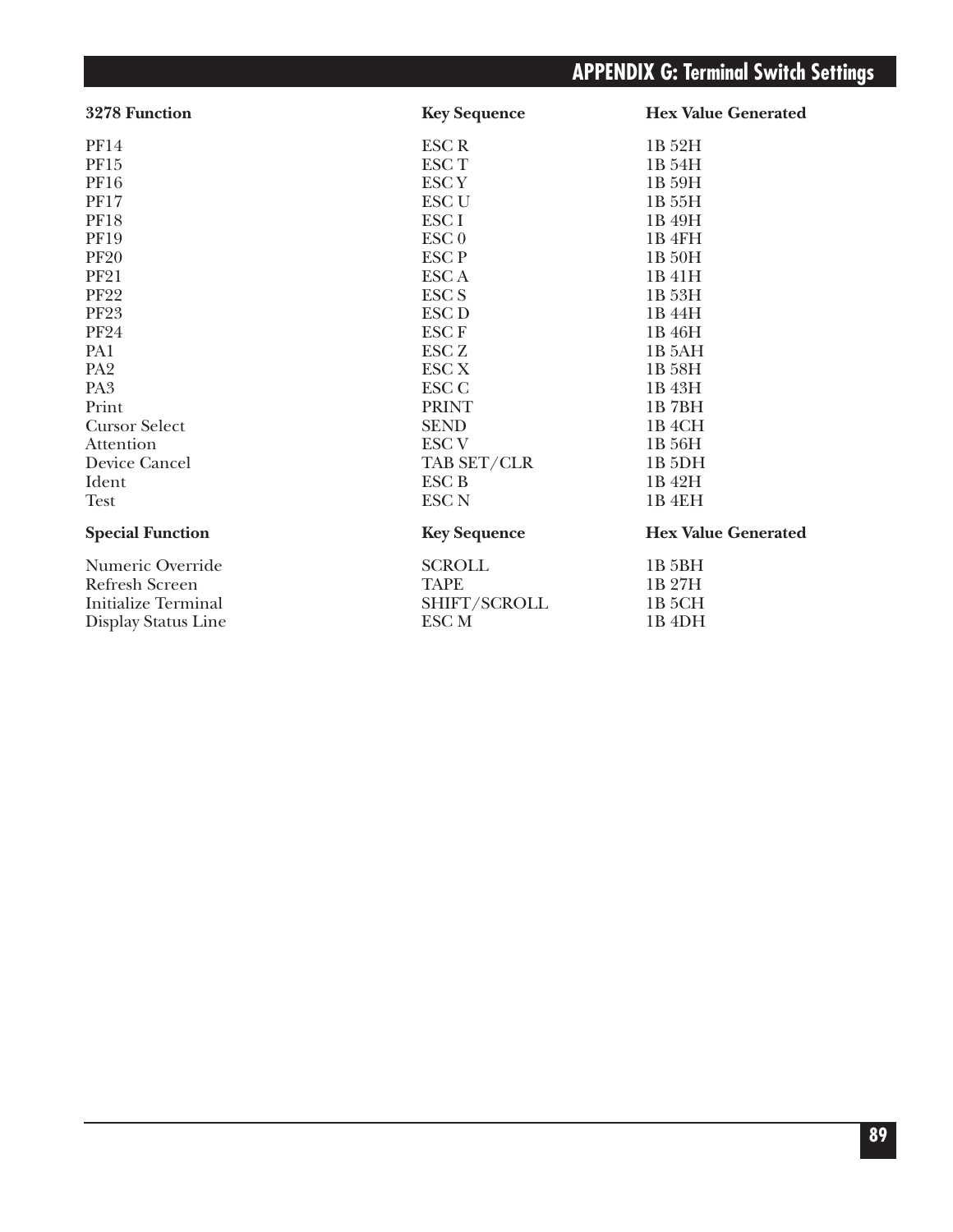### **G.12 C530 Terminal Module—Soroc Challenger 530**

To set up the Soroc Challenger 530 terminal for connection to the A/C-4 (B) in order to emulate the 3278, proceed as follows.

All operator selectable options are input from the keyboard through the C530 Intelligent Flexibility feature; there are no external switches.

**1.**Connect the terminal to the converter port (modem or direct cable) as appropriate.

**2.**For details on how to access Intelligent Flexibility, to view current settings or to change those settings, please refer to the Challenger 530 Operator's Guide. Set the terminal's characteristics as follows:

#### **NOTE:**

Some of the terminal's characteristics are set/reset by the A/C-4 (B) terminal-initialization sequence, and user definitions are therefore irrelevant.

| <b>Item Number</b> | Value (in decimal) | <b>Comments</b>                                                                            |
|--------------------|--------------------|--------------------------------------------------------------------------------------------|
| 00                 | 27                 | ESC as lead-in character                                                                   |
| 01,02              | as desired         | SEND LINE/PAGE/MSG end<br>indication character(s)                                          |
| 03, 04             | as desired         | End of Line indication<br>character(s)                                                     |
| 05,06              | as desired         | Skip Protected Field indication<br>character(s)                                            |
| 07,08              | as desired         | Start Protected Field indication<br>character(s)                                           |
| 09, 10             | as desired         | End Protected Field indication<br>character(s)                                             |
| 11                 | as desired         | Start of Message character                                                                 |
| 12                 | as desired         | End of Message character                                                                   |
| 13                 | as desired         | <b>Block Mode Pad character</b>                                                            |
| 14, 15             | as desired         | <b>Formatted Print delimiter</b><br>characters.                                            |
| 16                 | as desired         | Number of Null characters sent<br>after print delimiter                                    |
| 17                 | as desired         | Printer Internal Delay time                                                                |
| 18                 | as desired         | Keyboard Repeat Rate                                                                       |
| 19                 | as desired         | Break key time duration                                                                    |
| 20                 | as desired         | RTS Trailing Edge delay                                                                    |
| 21, 22             | 19, 20             | Transparent Aux. Port ON and<br>OFF character codes: set by<br>$A/C-4$ (B)                 |
| 23                 | 14                 | SO $(=CTRL/N)$ as Intelligent<br>Flexibility and Programmable<br>key termination character |
| 24                 |                    | Not used                                                                                   |
| 25                 | as required        | $00 = 60$ Hz $/ 01 = 50$ Hz                                                                |
| 26                 | as desired         | $00 = Power on in Covensation$<br>Mode<br>$01$ = Power on in Block Mode                    |
| 27                 | 00                 | Full Duplex when in Conver-<br>sation Mode: set by $A/C-4$ (B)                             |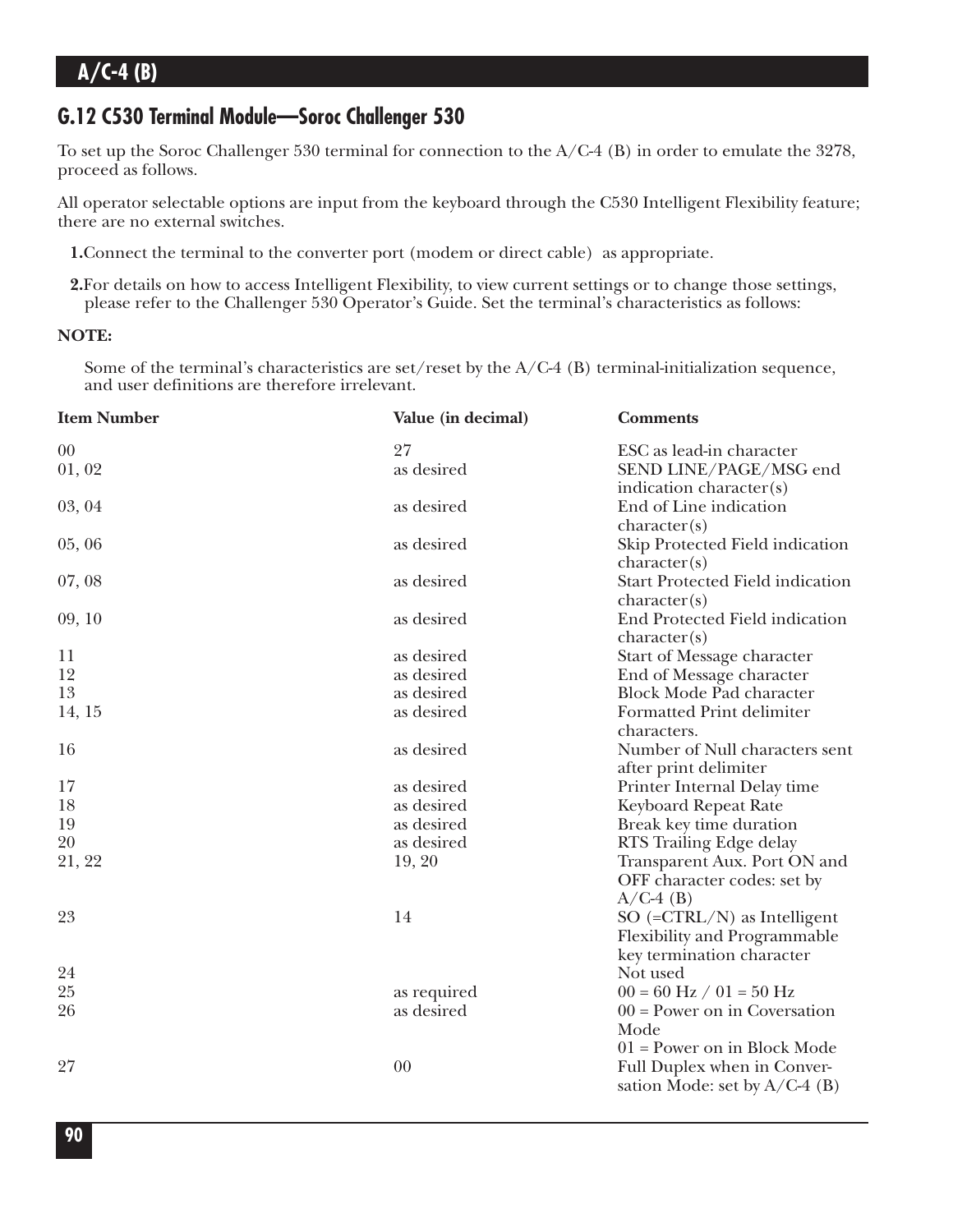# **APPENDIX G: Terminal Switch Settings**

| 01<br>Programmable Function mode<br>for numeric keypad: set by<br>$A/C-4$ (B)<br>29<br>as desired<br>$00$ = Keyclick disable<br>$01$ = Keyclick enable<br>30<br>$00 =$ Audible Alarm disable<br>as desired<br>$01$ = Audible Alarm enable<br>31<br>as desired<br>$00 =$ Break key disable<br>$01$ = Break key enable<br>32<br>$00 =$ Status Line disable<br>as desired<br>$01$ = Status Line enable<br>33<br>as desired<br>$00 =$ Internal Printer Delay<br>disable<br>$01$ = Internal Printer Delay<br>enable<br>34<br>01<br>Transparent Aux. Port enable:<br>set by $A/C-4$ (B)<br>35<br>as desired<br>$00 = RequestTo-Send$<br>controlled<br>$01$ = Request-To-Send not<br>controlled<br>36<br>$00 = Block$ Mode Pad chars.<br>as desired<br>enable<br>$01 = Block Mode$ Pad chars.<br>disable<br>37<br>as desired<br>$00 = Power$ on with Aux. Port<br>disabled<br>$01$ = Power on with Aux. Port<br>enabled<br>38<br>as desired<br>$00$ = Protected data skipped<br>$01$ = Protected data printed<br>during a Formatted Print<br>39<br>as desired<br>Set to match logical flow control<br>selection configured for<br>$A/C-4$ (B) port<br>40<br>$00\,$<br>Any code interpreted as X-ON 41<br>CTRL/Z interprettd as Clear<br>01<br>Screen command<br>42<br>as desired<br>$00 =$ Full Duplex Keyboard<br>disable<br>$01$ = Full Duplex Keyboard<br>enable<br>43<br>as desired<br>$00$ = Function Key Message<br>Delay disable<br>$01$ = Function Key Message<br>Delay enable<br>RS-232C Communcation<br>00<br>45-48<br>Not used | <b>Item Number</b> | Value (in decimal) | <b>Comments</b> |
|------------------------------------------------------------------------------------------------------------------------------------------------------------------------------------------------------------------------------------------------------------------------------------------------------------------------------------------------------------------------------------------------------------------------------------------------------------------------------------------------------------------------------------------------------------------------------------------------------------------------------------------------------------------------------------------------------------------------------------------------------------------------------------------------------------------------------------------------------------------------------------------------------------------------------------------------------------------------------------------------------------------------------------------------------------------------------------------------------------------------------------------------------------------------------------------------------------------------------------------------------------------------------------------------------------------------------------------------------------------------------------------------------------------------------------------------------------------------------------------------------------------------------------|--------------------|--------------------|-----------------|
|                                                                                                                                                                                                                                                                                                                                                                                                                                                                                                                                                                                                                                                                                                                                                                                                                                                                                                                                                                                                                                                                                                                                                                                                                                                                                                                                                                                                                                                                                                                                    | 28                 |                    |                 |
|                                                                                                                                                                                                                                                                                                                                                                                                                                                                                                                                                                                                                                                                                                                                                                                                                                                                                                                                                                                                                                                                                                                                                                                                                                                                                                                                                                                                                                                                                                                                    |                    |                    |                 |
|                                                                                                                                                                                                                                                                                                                                                                                                                                                                                                                                                                                                                                                                                                                                                                                                                                                                                                                                                                                                                                                                                                                                                                                                                                                                                                                                                                                                                                                                                                                                    |                    |                    |                 |
|                                                                                                                                                                                                                                                                                                                                                                                                                                                                                                                                                                                                                                                                                                                                                                                                                                                                                                                                                                                                                                                                                                                                                                                                                                                                                                                                                                                                                                                                                                                                    |                    |                    |                 |
|                                                                                                                                                                                                                                                                                                                                                                                                                                                                                                                                                                                                                                                                                                                                                                                                                                                                                                                                                                                                                                                                                                                                                                                                                                                                                                                                                                                                                                                                                                                                    |                    |                    |                 |
|                                                                                                                                                                                                                                                                                                                                                                                                                                                                                                                                                                                                                                                                                                                                                                                                                                                                                                                                                                                                                                                                                                                                                                                                                                                                                                                                                                                                                                                                                                                                    |                    |                    |                 |
|                                                                                                                                                                                                                                                                                                                                                                                                                                                                                                                                                                                                                                                                                                                                                                                                                                                                                                                                                                                                                                                                                                                                                                                                                                                                                                                                                                                                                                                                                                                                    |                    |                    |                 |
|                                                                                                                                                                                                                                                                                                                                                                                                                                                                                                                                                                                                                                                                                                                                                                                                                                                                                                                                                                                                                                                                                                                                                                                                                                                                                                                                                                                                                                                                                                                                    |                    |                    |                 |
|                                                                                                                                                                                                                                                                                                                                                                                                                                                                                                                                                                                                                                                                                                                                                                                                                                                                                                                                                                                                                                                                                                                                                                                                                                                                                                                                                                                                                                                                                                                                    |                    |                    |                 |
|                                                                                                                                                                                                                                                                                                                                                                                                                                                                                                                                                                                                                                                                                                                                                                                                                                                                                                                                                                                                                                                                                                                                                                                                                                                                                                                                                                                                                                                                                                                                    |                    |                    |                 |
|                                                                                                                                                                                                                                                                                                                                                                                                                                                                                                                                                                                                                                                                                                                                                                                                                                                                                                                                                                                                                                                                                                                                                                                                                                                                                                                                                                                                                                                                                                                                    |                    |                    |                 |
|                                                                                                                                                                                                                                                                                                                                                                                                                                                                                                                                                                                                                                                                                                                                                                                                                                                                                                                                                                                                                                                                                                                                                                                                                                                                                                                                                                                                                                                                                                                                    |                    |                    |                 |
|                                                                                                                                                                                                                                                                                                                                                                                                                                                                                                                                                                                                                                                                                                                                                                                                                                                                                                                                                                                                                                                                                                                                                                                                                                                                                                                                                                                                                                                                                                                                    |                    |                    |                 |
|                                                                                                                                                                                                                                                                                                                                                                                                                                                                                                                                                                                                                                                                                                                                                                                                                                                                                                                                                                                                                                                                                                                                                                                                                                                                                                                                                                                                                                                                                                                                    |                    |                    |                 |
|                                                                                                                                                                                                                                                                                                                                                                                                                                                                                                                                                                                                                                                                                                                                                                                                                                                                                                                                                                                                                                                                                                                                                                                                                                                                                                                                                                                                                                                                                                                                    |                    |                    |                 |
|                                                                                                                                                                                                                                                                                                                                                                                                                                                                                                                                                                                                                                                                                                                                                                                                                                                                                                                                                                                                                                                                                                                                                                                                                                                                                                                                                                                                                                                                                                                                    |                    |                    |                 |
|                                                                                                                                                                                                                                                                                                                                                                                                                                                                                                                                                                                                                                                                                                                                                                                                                                                                                                                                                                                                                                                                                                                                                                                                                                                                                                                                                                                                                                                                                                                                    |                    |                    |                 |
|                                                                                                                                                                                                                                                                                                                                                                                                                                                                                                                                                                                                                                                                                                                                                                                                                                                                                                                                                                                                                                                                                                                                                                                                                                                                                                                                                                                                                                                                                                                                    |                    |                    |                 |
|                                                                                                                                                                                                                                                                                                                                                                                                                                                                                                                                                                                                                                                                                                                                                                                                                                                                                                                                                                                                                                                                                                                                                                                                                                                                                                                                                                                                                                                                                                                                    |                    |                    |                 |
|                                                                                                                                                                                                                                                                                                                                                                                                                                                                                                                                                                                                                                                                                                                                                                                                                                                                                                                                                                                                                                                                                                                                                                                                                                                                                                                                                                                                                                                                                                                                    |                    |                    |                 |
|                                                                                                                                                                                                                                                                                                                                                                                                                                                                                                                                                                                                                                                                                                                                                                                                                                                                                                                                                                                                                                                                                                                                                                                                                                                                                                                                                                                                                                                                                                                                    |                    |                    |                 |
|                                                                                                                                                                                                                                                                                                                                                                                                                                                                                                                                                                                                                                                                                                                                                                                                                                                                                                                                                                                                                                                                                                                                                                                                                                                                                                                                                                                                                                                                                                                                    | 44                 |                    |                 |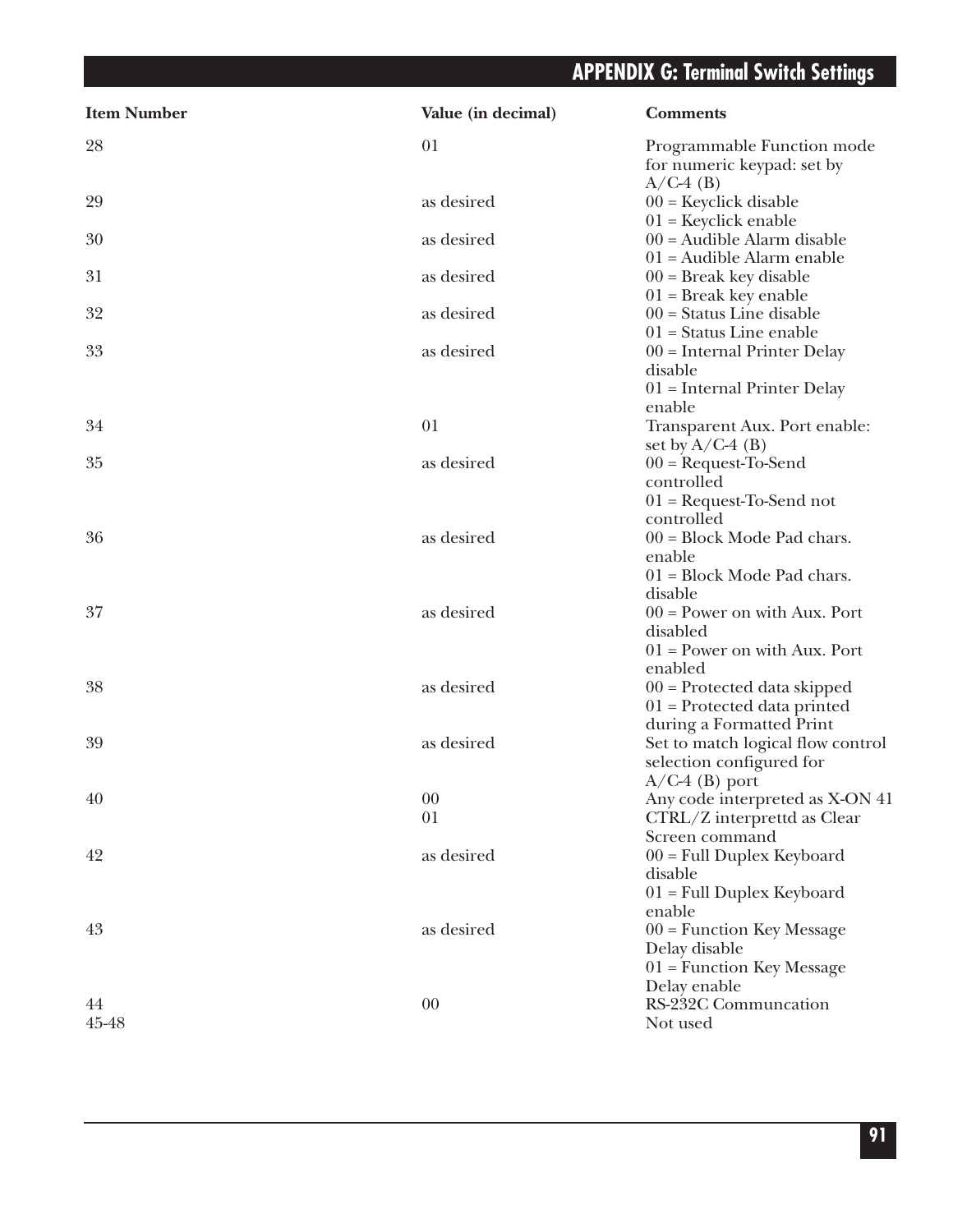#### **Item Number**

- 49 Computer Port Word Configuration (see table below)
- 51 Printer Port Word Configuration (see table below)

| <b>Value</b> | Parity         | Data/stop bits |
|--------------|----------------|----------------|
| 00           | N <sub>o</sub> | 7/1            |
| 01           | N <sub>o</sub> | 7/2            |
| 02           | Odd            | 7/1            |
| 03           | Odd            | 7/2            |
| 04           | Even           | 7/1            |
| 05           | Even           | 7/2            |
| 06           | Zero           | 7/1            |
| 07           | Zero           | 7/2            |
| 08           | One            | 7/1            |
| 09           | One            | 7/2            |

50 - Computer Port Baud Rate (see table below)

52 - Printer Port Baud Rate (see table below)

| Value | <b>Baud</b> |
|-------|-------------|
| 03    | 110         |
| 06    | 300         |
| 08    | 1200        |
| 11    | 2400        |
| 12    | 4800        |
| 13    | 9600        |
| 14    | 19200       |
|       |             |

### **Keyboard Emulation**

Following is a table showing how the Soroc Challenger 530 keyboard is used in emulation of the 3278 keyboard.

### **NOTES:**

**1.**Press **<Ctrl>** concurrently with the indicated key.

**2.**Press **<Esc>** prior to pressing the indicated key.

**3.**The second character of the ESC sequence PF key assignments is based on the first two-and-one-half rows of alphanumeric keys being treated as a matrix, thus:

row  $1(1-0) = PF1 - PF10$ row 2  $(Q - P) = PF11 - PF20$ row  $3(A - F) = PF21 - PF24$ 

Similarly, the PA key assignments have, as their second key, the first three characters on the fourth row of alpha keys (Z, X, C).

**4.**NK denotes that the indicated key is found in the numeric keypad at the right of the keyboard.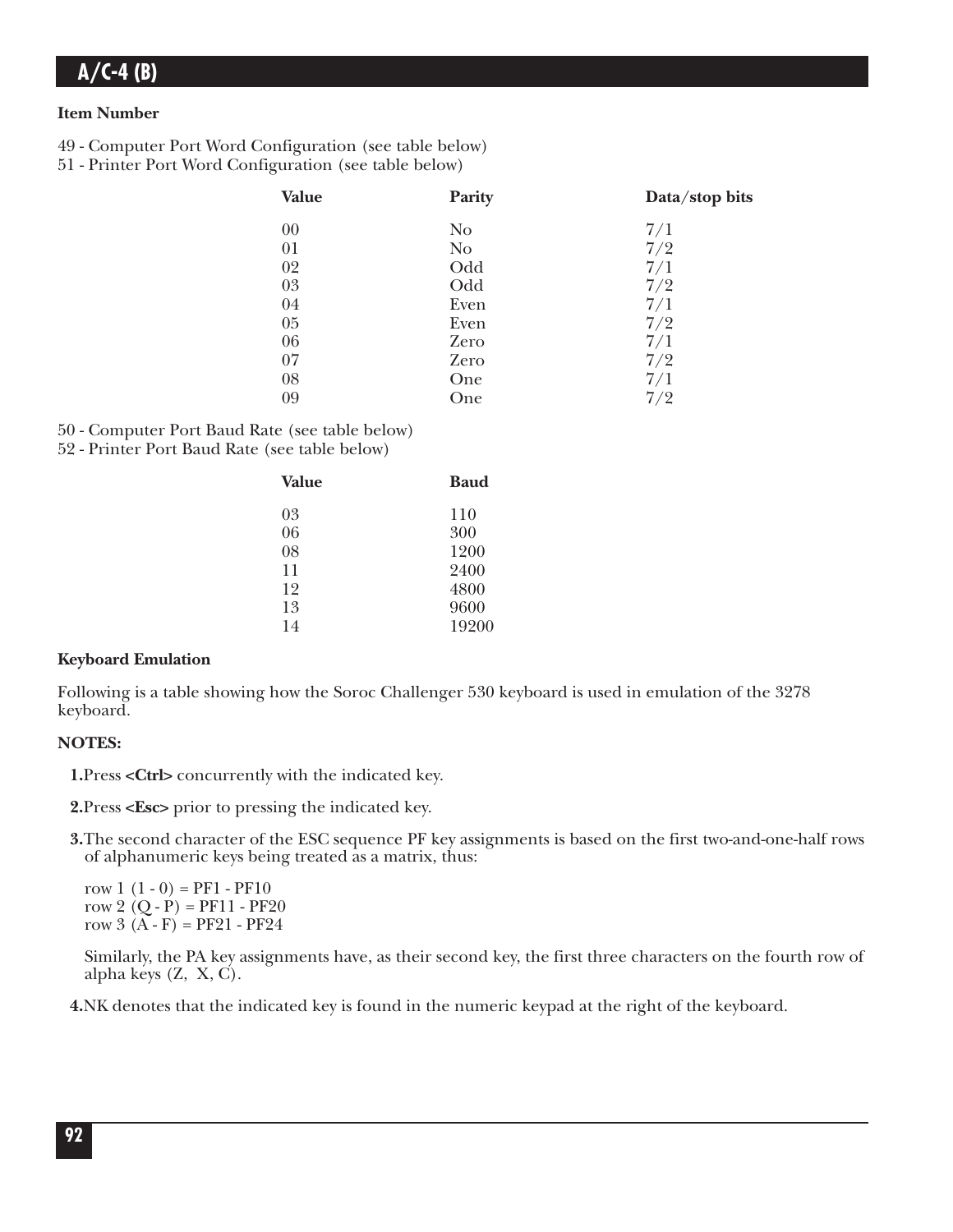| 3278 Function           | <b>Key Sequence</b>  | <b>Hex Value Generated</b> |
|-------------------------|----------------------|----------------------------|
| Reset                   | CTRL/R               | 12H                        |
| <b>Backspace Cursor</b> | $\leftarrow$         | 08H                        |
| Down Cursor             |                      | 0AH                        |
| Up Cursor               | $\uparrow$           | 0BH                        |
| Forward Space Cursor    | $\rightarrow$        | 0CH                        |
| Home                    | <b>HOME</b>          | 1EH                        |
| Tab                     | <b>TAB</b>           | 09H                        |
| Backtab                 | NK <sub>0</sub>      | 01 49 0DH                  |
| Delete                  | <b>DELETE SYMBOL</b> | 7FH                        |
| New Line                | NK RET.              | 01 4B 0DH                  |
|                         | or CTRL/DEL SYMBOL   | 1FH                        |
| Duplicate               | NK <sub>6</sub>      | 01 45 0DH                  |
| <b>Field Mark</b>       | NK,                  | 01 4C 0DH                  |
| <b>Insert Mode</b>      | NK.                  | 01 4A 0DH                  |
| Erase to End of Field   | NK4                  | 01 43 0DH                  |
| Erase Input             | NK7                  | 01 46 0DH                  |
| Enter                   | <b>RETURN</b>        | 0 <sub>DH</sub>            |
| Clear                   | $NK -$               | 01 4D 0DH                  |
| <b>Sys Request</b>      | NK9                  | 01 48 0DH                  |
| PF1                     | ESC <sub>1</sub>     | 1B 31H                     |
| PF <sub>2</sub>         | ESC <sub>2</sub>     | 1B 32H                     |
| PF3                     | ESC <sub>3</sub>     | 1B 33H                     |
| PF4                     | ESC <sub>4</sub>     | 1B 34H                     |
| PF <sub>5</sub>         | ESC <sub>5</sub>     | 1B 35H                     |
| PF <sub>6</sub>         | ESC <sub>6</sub>     | 1B 36H                     |
| PF7                     | ESC <sub>7</sub>     |                            |
|                         |                      | 1B 37H                     |
| PF8                     | ESC <sub>8</sub>     | 1B 38H                     |
| PF9                     | ESC <sub>9</sub>     | 1B 39H                     |
| <b>PF10</b>             | ESC <sub>0</sub>     | 1B 30H                     |
| <b>PF11</b>             | ESC Q                | 1B 51H                     |
|                         | or ESC -             | 1B <sub>2DH</sub>          |
| <b>PF12</b>             | <b>ESC W</b>         | 1B 57H                     |
|                         | or $\text{ESC} =$    | 1B <sub>3DH</sub>          |
| PF13                    | <b>ESC E</b>         | 1B 45H                     |
| <b>PF14</b>             | <b>ESCR</b>          | 1B 52H                     |
| PF15                    | ESC <sub>T</sub>     | 1B 54H                     |
| <b>PF16</b>             | <b>ESCY</b>          | 1B 59H                     |
| <b>PF17</b>             | <b>ESC U</b>         | 1B 55H                     |
| <b>PF18</b>             | ESC I                | 1B 49H                     |
| <b>PF19</b>             | <b>ESCO</b>          | 1B 4FH                     |
| <b>PF20</b>             | <b>ESCP</b>          | 1B 50H                     |
| <b>PF21</b>             | <b>ESCA</b>          | 1B 41H                     |
| <b>PF22</b>             | <b>ESC S</b>         | 1B 53H                     |
| <b>PF23</b>             | <b>ESC D</b>         | 1B 44H                     |
| <b>PF24</b>             | <b>ESCF</b>          | 1B 46H                     |
| PA1                     | NK <sub>1</sub>      | 01 40 0DH                  |
|                         | or ESC <sub>Z</sub>  | 1B 5AH                     |
| PA <sub>2</sub>         | NK <sub>2</sub>      | 01 41 0DH                  |
|                         | or ESC <sub>X</sub>  | 1B 58H                     |
| PA <sub>3</sub>         | NK <sub>3</sub>      | 01 42 0DH                  |
| <b>or</b>               | ESC <sub>C</sub>     | 1B 43H                     |
|                         |                      |                            |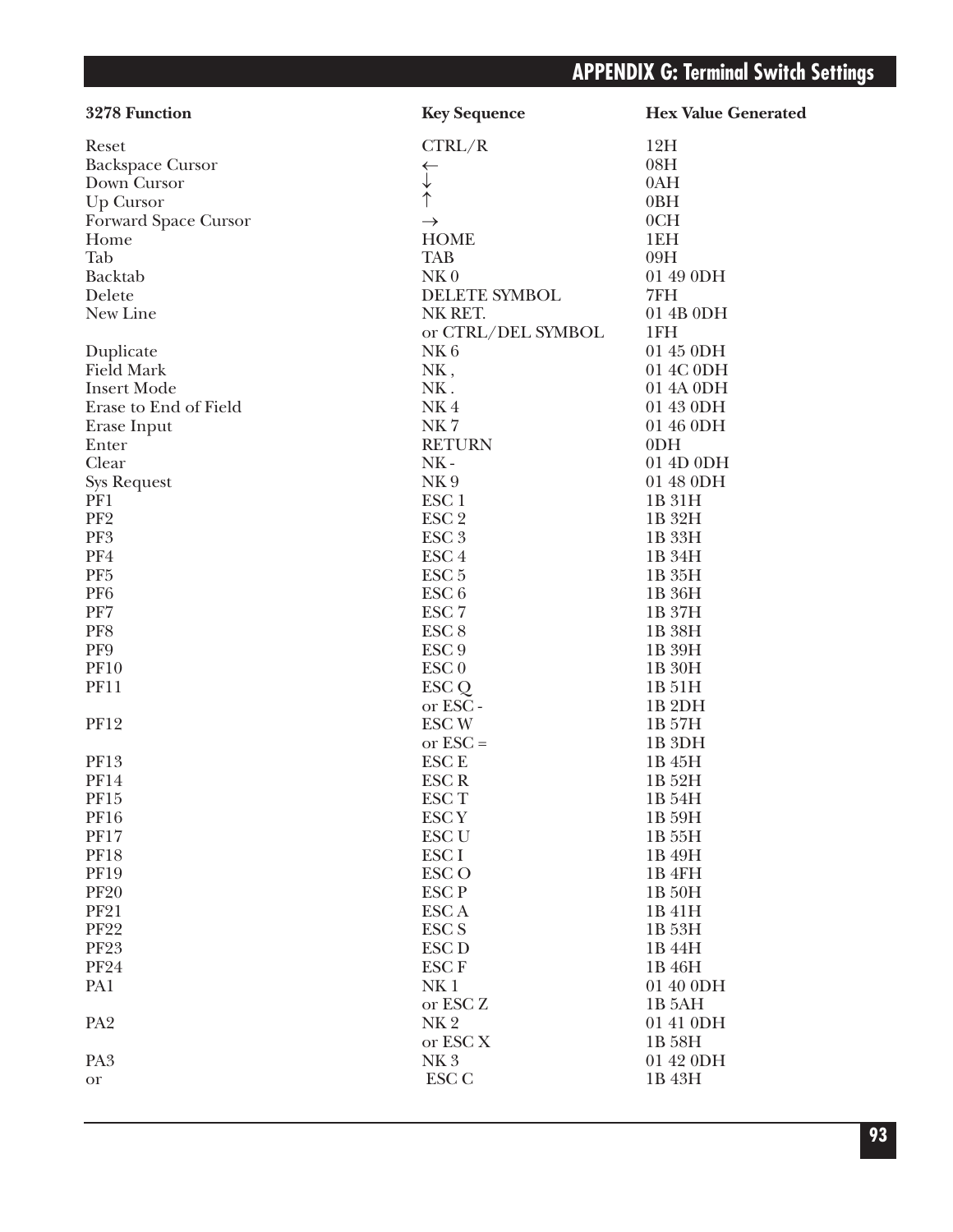### **3278 Function Key Sequence Hex Value Generated** Print NK 8 01 47 0DH<br>Cursor Select NK 5 01 44 0DH Cursor Select NK 5 01 44 0D<br>Attention ESC 1B 5CH Attention  $\text{ESC} \setminus 1B\text{ 5CH}$ Device Cancel ESC ] 1B 5DH<br>Ident ESC : 1B 3AH Ident 1B 3AH Test 1B 3BH Special Function **Key Sequence Hex Value Generated** Numeric Override ESC [ 1B 5BH<br>Refresh Screen CTRL/W 17H Refresh Screen CTRL/W 17H<br>Initialize Terminal ESC < 1B 3CH Initialize Terminal ESC < 1B 3CH<br>Display Status Line ESC (underline) 1B 5FH  $\text{ESC}_{-}$  (underline)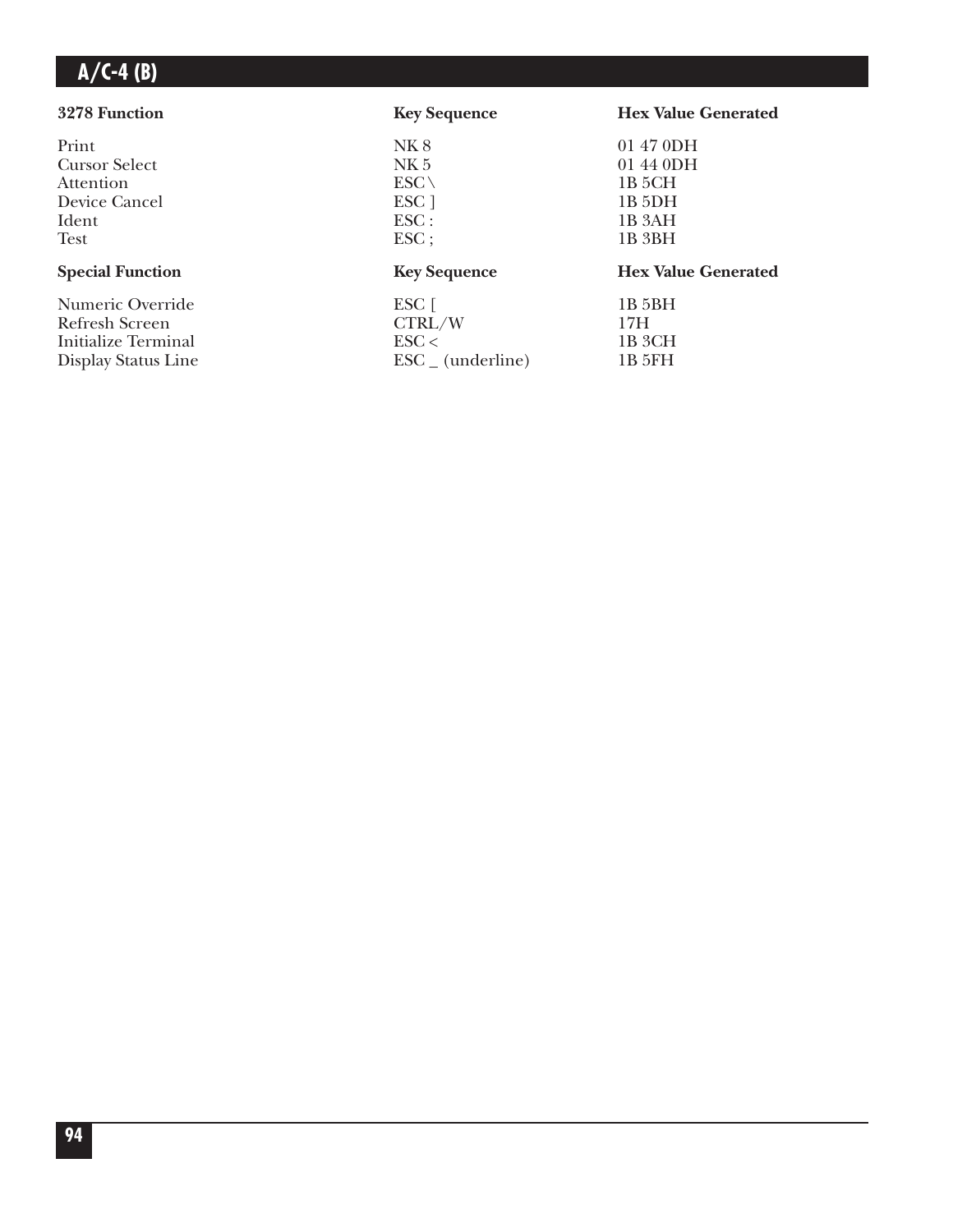### **G.13 COMPU Terminal Module—Computer-to-Computer Applications**

Information on the setup of the micro-, mini-, or instrumentation computer used in the Computer-to-Computer interface will depend on the particular computer being used. Please refer to the manufacturer's user's manual and the General Notes on Terminal Switch Settings section of the Introduction to this document for the proper settings, or contact your supplier.

### **Keyboard Emulation**

Following is a table showing how the computer's keyboard is used in emulation of the 3278 keyboard.

### **NOTES:**

**1.<Ctrl>** is pressed concurrently with the indicated alpha key.

**2.<Esc>** is pressed prior to pressing the indicated alpha key.

**3.**The second character of the ESC sequence PF key assignments is based on the first two-and-one-half rows of alphanumeric keys being treated as a matrix; thus:

row  $1(1-0) = PFI - PF10$ row 2  $(Q - P) = PF11 - PF20$ row 3  $(A - F) = PF21 - PF24$ 

Similarly, the PA key assignments have, as their second key, the first three characters on the fourth row of alpha keys (Z, X, C). Either lowercase or uppercase (shifted) alpha characters are valid.

| 3278 Function           | <b>Key Sequence</b> | <b>Hex Value Generated</b> |
|-------------------------|---------------------|----------------------------|
| Reset                   | CTRL/R              | 12H                        |
| <b>Backspace Cursor</b> | CTRL/H              | 08H                        |
| Down Cursor             | <b>LINE FEED</b>    | 0AH                        |
| Up Cursor               | CTRL/K              | 0BH                        |
| Forward Space Cursor    | CTRL/L              | 0CH                        |
| Home                    | $CTRL/\wedge$       | 1EH                        |
| Tab                     | CTRL/T              | 14H                        |
|                         | or CTRL/I           | 09H                        |
| <b>Back Tab</b>         | CTRL/B              | 02H                        |
| Delete                  | <b>RUB</b>          | 7FH                        |
|                         | or $\text{ESC}$ +   | 1B <sub>2</sub> BH         |
| New Line                | CTRL/N              | 0EH                        |
| Duplicate               | CTRL/D              | 04H                        |
| <b>Field Mark</b>       | CTRL/F              | 06H                        |
| <b>Insert Mode</b>      | CTRL/U              | 15H                        |
| Erase to End of Field   | CTRL/E              | 05H                        |
| Erase Input             | CTRL/X              | 18H                        |
| Enter                   | <b>RETURN</b>       | 0 <sub>DH</sub>            |
| Clear                   | ESC ^               | <b>1B 5EH</b>              |
| <b>System Request</b>   | ESC ?               | 1B <sub>3FH</sub>          |
| PF1                     | ESC <sub>1</sub>    | 1B 31H                     |
| PF <sub>2</sub>         | ESC <sub>2</sub>    | 1B 32H                     |
| PF3                     | ESC <sub>3</sub>    | 1B 33H                     |
| PF4                     | ESC <sub>4</sub>    | 1B 34H                     |
| PF <sub>5</sub>         | ESC <sub>5</sub>    | 1B 35H                     |
| PF <sub>6</sub>         | ESC <sub>6</sub>    | 1B 36H                     |
| PF7                     | ESC <sub>7</sub>    | 1B 37H                     |
|                         |                     |                            |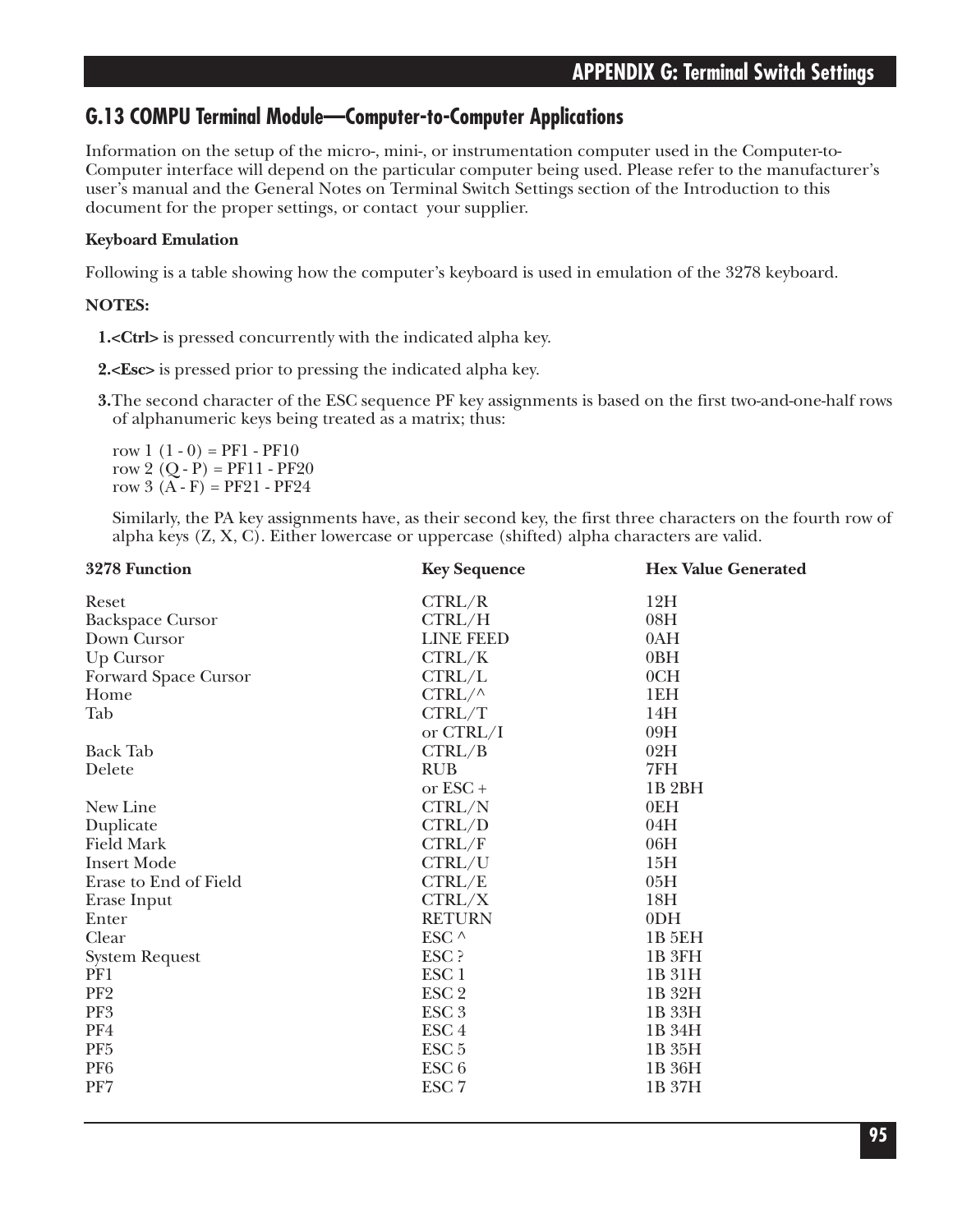| 3278 Function              | <b>Key Sequence</b> | <b>Hex Value Generated</b> |
|----------------------------|---------------------|----------------------------|
| PF8                        | ESC <sub>8</sub>    | 1B 38H                     |
| PF9                        | ESC <sub>9</sub>    | 1B 39H                     |
| <b>PF10</b>                | ESC <sub>0</sub>    | 1B 30H                     |
| <b>PF11</b>                | ESC Q               | 1B 51H                     |
|                            | or ESC-             | 1B <sub>2DH</sub>          |
| <b>PF12</b>                | <b>ESCW</b>         | 1B 57H                     |
|                            | or $\text{ESC} =$   | 1B <sub>3DH</sub>          |
| PF13                       | <b>ESCE</b>         | 1B 45H                     |
| <b>PF14</b>                | <b>ESCR</b>         | 1B 52H                     |
| PF15                       | <b>ESCT</b>         | 1B 54H                     |
| <b>PF16</b>                | <b>ESCY</b>         | 1B 59H                     |
| <b>PF17</b>                | <b>ESC U</b>        | 1B 55H                     |
| <b>PF18</b>                | ESC <sub>I</sub>    | 1B 49H                     |
| <b>PF19</b>                | <b>ESCO</b>         | 1B 4FH                     |
| <b>PF20</b>                | <b>ESCP</b>         | 1B 50H                     |
| <b>PF21</b>                | <b>ESCA</b>         | 1B 41H                     |
| <b>PF22</b>                | <b>ESC S</b>        | 1B 53H                     |
| <b>PF23</b>                | <b>ESC D</b>        | 1B 44H                     |
| <b>PF24</b>                | <b>ESCF</b>         | 1B 46H                     |
| PA1                        | ESC <sub>Z</sub>    | 1B 5AH                     |
| PA <sub>2</sub>            | <b>ESC X</b>        | 1B 58H                     |
| PA <sub>3</sub>            | ESC <sub>C</sub>    | 1B 43H                     |
| Print                      | CTRL/P              | 10H                        |
| <b>Cursor Select</b>       | CTRL/C              | 03H                        |
| Attention                  | $ESC \setminus$     | 1B <sub>5</sub> CH         |
| Device Cancel              | ESC ]               | 1B <sub>5</sub> DH         |
| Ident                      | ESC:                | 1B <sub>3</sub> AH         |
| <b>Test</b>                | ESC;                | 1B <sub>3BH</sub>          |
| <b>Fast Forwardspace</b>   | n. a.               | n. a.                      |
| Fast Backspace             | n. a.               | n. a.                      |
| <b>Special Function</b>    | <b>Key Sequence</b> | <b>Sequence Generated</b>  |
| Numeric Override           | ESC [               | 1B 5BH                     |
| <b>Refresh Screen</b>      | CTRL/W              | 17H                        |
| <b>Initialize Terminal</b> | $\text{ESC}$        | 1B <sub>3</sub> CH         |
| Display Status Line        | $\text{ESC}_{-}$    | B 5FH                      |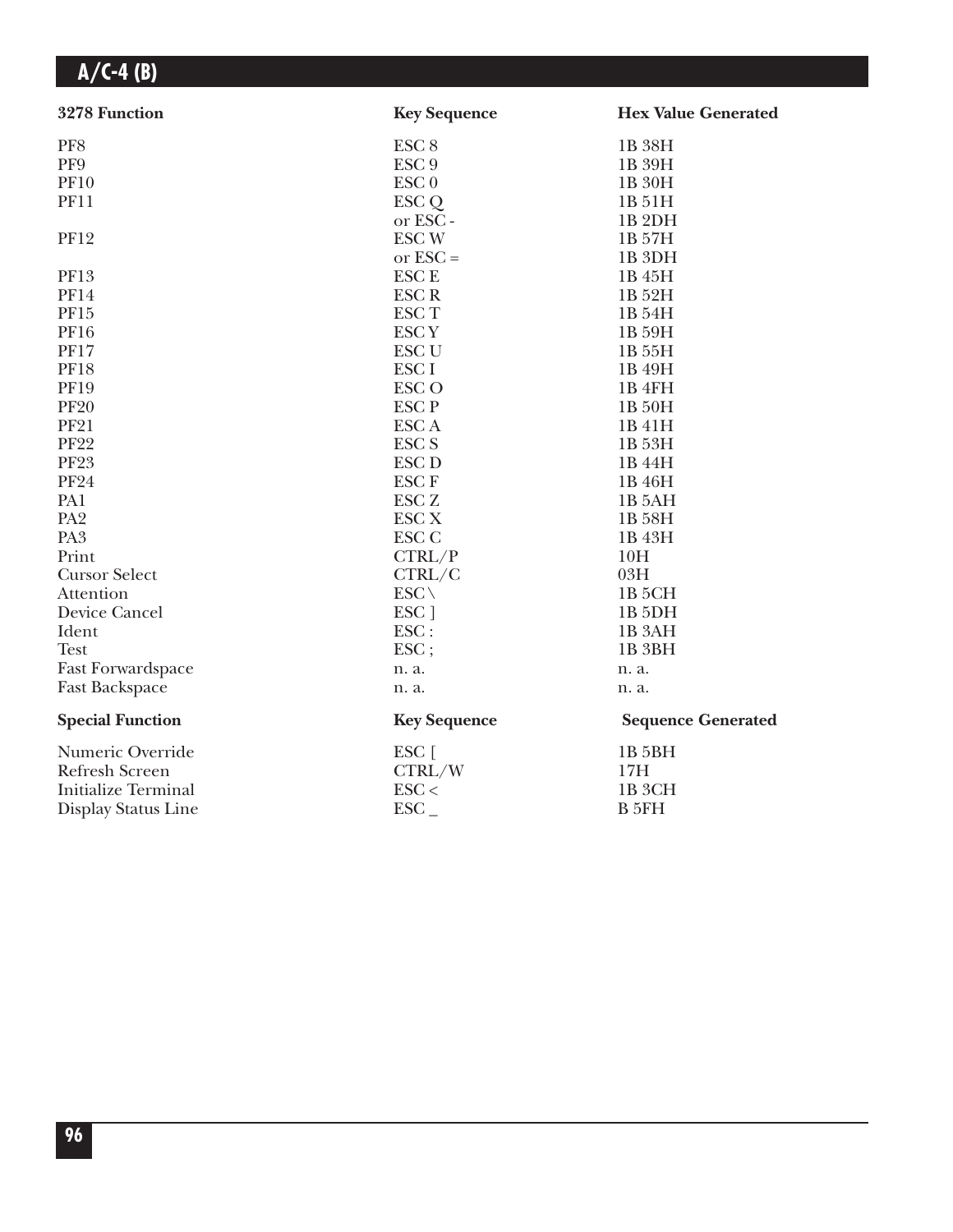### **G.14 D450 Terminal Module—Data General Dasher D400/D450**

**1.**There are 2 sets of DIP switches on the back of the terminal with 8 switches per set. Set these switches as follows.

| <b>Left Bank</b>  |                |                  | Set to:        | <b>Comments</b>                                                                 |
|-------------------|----------------|------------------|----------------|---------------------------------------------------------------------------------|
| $\mathbf{1}$      |                |                  | as desired     | Reserved                                                                        |
| $2-4$             |                |                  | as desired     | Printer Interface and/or Transmit Baud Rate<br>(Split Baud). See Table A below. |
| 5,6               |                |                  | as desired     | Reserved                                                                        |
| 7,8               |                |                  | as desired     | Split Baud enabled=0, disabled=1                                                |
| <b>Right Bank</b> |                |                  | Set to:        | <b>Comments</b>                                                                 |
| $1-4$             |                |                  | see below      | EIA Port Baud Rate see Table B below.                                           |
| 5, 6              |                |                  | as desired     | $0, 0 = No$ parity                                                              |
|                   |                |                  |                | $0, 1 = Odd$ parity                                                             |
|                   |                |                  |                | $1, 0$ = Mark parity                                                            |
|                   |                |                  |                | $1, 1$ = Even parity                                                            |
| $\overline{7}$    |                |                  | as required    | $1 = 50$ Hz, $0 = 60$ Hz                                                        |
| 8                 |                |                  | n.a.           | Reserved                                                                        |
| <b>Table A</b>    |                |                  |                | <b>Table B</b>                                                                  |
| <b>Switches</b>   |                |                  |                | <b>Switches</b>                                                                 |
| <b>Baud</b>       | $\overline{2}$ | $\boldsymbol{3}$ | $\bf{4}$       | $\overline{2}$<br>3<br>Baud 1<br>$\boldsymbol{4}$                               |
| 4800              | 1              | 1                | 1              | 19200<br>$\mathbf{1}$<br>1<br>1<br>1                                            |
| 2400              | 1              | $\theta$         | $\mathbf{1}$   | $\mathbf{1}$<br>$\mathbf{1}$<br>9600<br>$\mathbf{1}$<br>$\theta$                |
| 1200              | $\theta$       | 1                | 1              | 4800<br>$\mathbf{1}$<br>1<br>$\theta$<br>$\theta$                               |
| 300               | $\theta$       | $\theta$         | $\mathbf 1$    | 2400<br>$\mathbf{1}$<br>$\theta$<br>1<br>$\theta$                               |
| 110               | $\theta$       | $\boldsymbol{0}$ | $\overline{0}$ | 1200<br>$\mathbf{1}$<br>$\boldsymbol{0}$<br>$\boldsymbol{0}$<br>$\theta$        |
|                   |                |                  |                | 300<br>$\boldsymbol{0}$<br>1<br>$\mathbf{1}$<br>$\theta$                        |
|                   |                |                  |                | 1<br>$\boldsymbol{0}$<br>$\boldsymbol{0}$<br>110<br>1                           |

**2.**Connect the terminal to the A/C-4 (B) port (modem or direct cable) as appropriate.

### **Keyboard Emulation**

Following is a table showing how the Dasher® D400/D450 keyboard is used in emulation of the 3278 keyboard.

### **NOTES:**

**1.**Press **<Ctrl>** concurrently with the indicated key.

**2.**Press **<Esc>** prior to pressing the indicated key.

| 3278 Function                                                                                | <b>Key Sequence Hex</b>                                 | <b>Value Generated</b>                      |
|----------------------------------------------------------------------------------------------|---------------------------------------------------------|---------------------------------------------|
| Reset<br><b>Backspace Cursor</b><br>Down Cursor<br>Up Cursor<br>Forward Space Cursor<br>Home | CTRL/R12H<br>$\uparrow$<br>$\rightarrow$<br><b>HOME</b> | 19H<br>1AH<br>17H<br>18 <sub>H</sub><br>08H |
|                                                                                              |                                                         |                                             |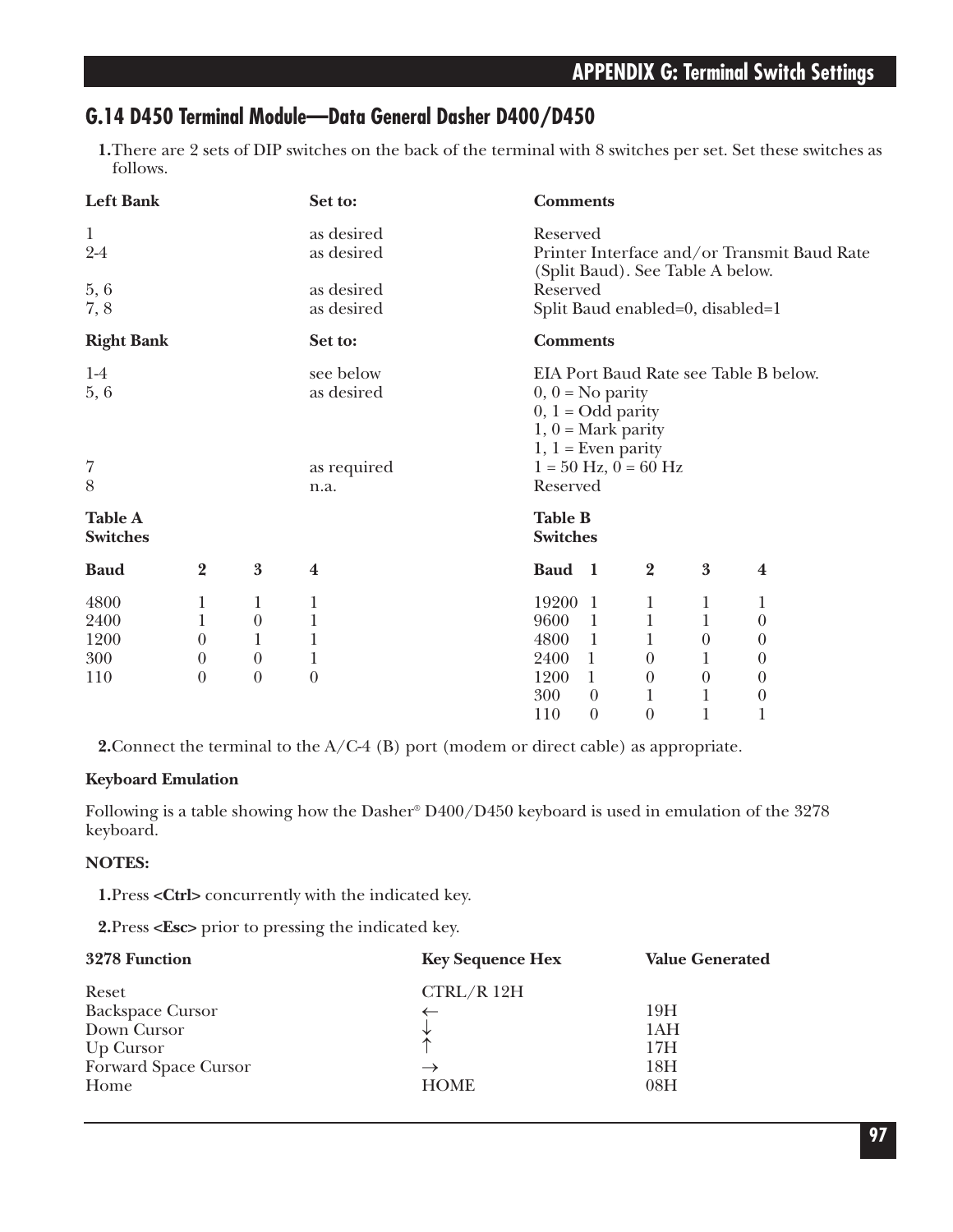| 3278 Function          | <b>Key Sequence</b>              | <b>Hex Value Generated</b> |
|------------------------|----------------------------------|----------------------------|
| Tab                    | <b>TAB</b>                       | 09H                        |
| Backtab                | CTRL/B                           | 02H                        |
| Delete                 | <b>DEL</b>                       | 7FH                        |
| New Line               | <b>NEW LINE</b>                  | 0AH                        |
| Duplicate              | CTRL/D                           | 04H                        |
| <b>Field Mark</b>      | CTRL/F                           | 06H                        |
| <b>Insert Mode</b>     | CTRL/U                           | 15H                        |
| Erase to End of Field  | <b>ERASE EOL</b>                 | 0BH                        |
| Erase Input            | C4                               | 1E 5FH                     |
| Enter                  | CR                               | 0 <sub>DH</sub>            |
| Clear                  | <b>ERASE PAGE</b>                | 0CH                        |
| <b>Sys Request</b>     | ESC ?                            | 1B <sub>3FH</sub>          |
| PF1                    | PF1                              | 1E 71H                     |
| PF <sub>2</sub>        | PF <sub>2</sub>                  | 1E 72H                     |
| PF3                    | PF3                              | 1E 73H                     |
| PF4                    | PF4                              | 1E 74H                     |
| PF <sub>5</sub>        | PF <sub>5</sub>                  | 1E 75H                     |
| PF <sub>6</sub>        | PF <sub>6</sub>                  | 1E 76H                     |
| PF7                    | PF7                              | 1E 77H                     |
| PF8                    | PF8                              | 1E 78H                     |
| PF9                    | PF9                              | 1E 79H                     |
| <b>PF10</b>            | <b>PF10</b>                      | 1E 7AH                     |
| <b>PF11</b>            | <b>PF11</b>                      | 1E 7BH                     |
| <b>PF12</b>            | <b>PF12</b>                      | <b>1E 7CH</b>              |
| PF13                   | SHIFT/PF1                        | 1E 61H                     |
|                        | or PF13                          | 1E 7DH                     |
| <b>PF14</b>            | SHIFT/PF2                        | 1E 62H                     |
|                        | or PF14                          | 1E 7EH                     |
| PF15                   | SHIFT/PF3                        | 1E 63H                     |
|                        | or PF15                          | 1E 70H                     |
| <b>PF16</b>            | SHIFT/PF4                        | 1E 64H                     |
| <b>PF17</b>            | SHIFT/PF5                        | 1E 65H                     |
| <b>PF18</b>            | SHIFT/PF6                        | 1E 66H                     |
| <b>PF19</b>            | SHIFT/PF7                        | 1E 67H                     |
| <b>PF20</b>            | SHIFT/PF8                        | 1E 68H                     |
| <b>PF21</b>            | SHIFT/PF9                        | 1E 69H                     |
| <b>PF22</b>            | SHIFT/PF10                       | 1E 6AH                     |
| <b>PF23</b>            | SHIFT/PF11                       | 1E 6BH                     |
| <b>PF24</b>            | SHIFT/PF12                       |                            |
|                        |                                  | 1E 6CH                     |
| PA1<br>PA <sub>2</sub> | C <sub>1</sub><br>C <sub>2</sub> | 1E 5CH                     |
| PA <sub>3</sub>        | C <sub>3</sub>                   | 1E 5DH                     |
|                        |                                  | <b>1E 5EH</b>              |
| Print                  | CTRL/P                           | 10H                        |
| <b>Cursor Select</b>   | CTRL/C                           | 03H                        |
| Attention              | $ESC \setminus$                  | 1B <sub>5</sub> CH         |
| Device Cancel          | ESC ]                            | 1B <sub>5</sub> DH         |
| Ident                  | ESC:                             | 1B 3AH                     |
| <b>Test</b>            | $\text{ESC}$ ;                   | 1B <sub>3BH</sub>          |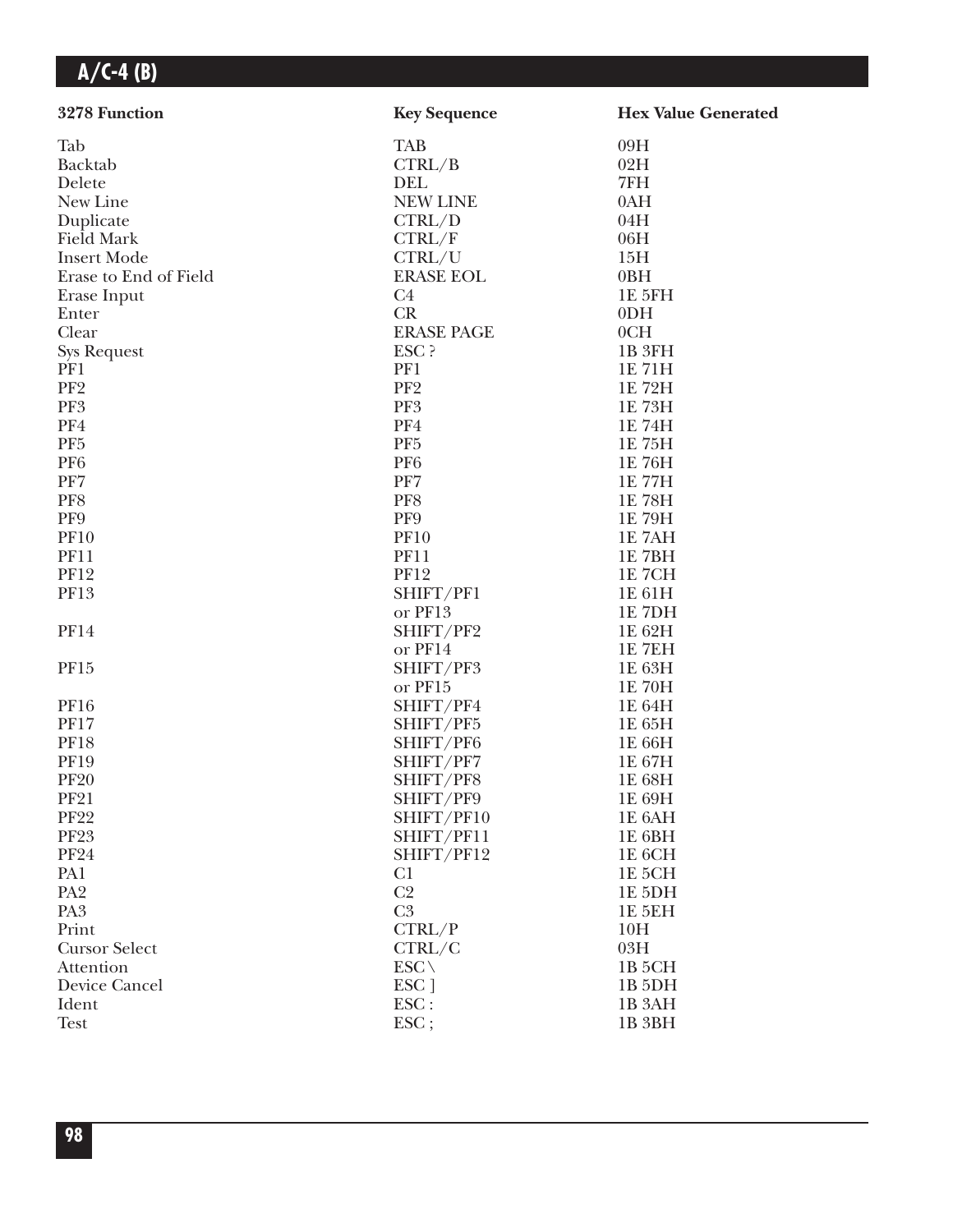## **APPENDIX G: Terminal Switch Settings**

Refresh Screen<br>
Initialize Terminal<br>
ESC <

Numeric Override ESC [ 1B 5BH<br>Refresh Screen CTRL/A 01H Initialize Terminal ESC < 1B 3CH<br>Display Status Line ESC (underline) 1B 5FH  $\text{ESC}_{-}$  (underline)

### Special Functions **Key Sequence** Hex Value Generated

| 1B 5BF |
|--------|
| 01H    |
| 1B 3CF |
| 1B 5FF |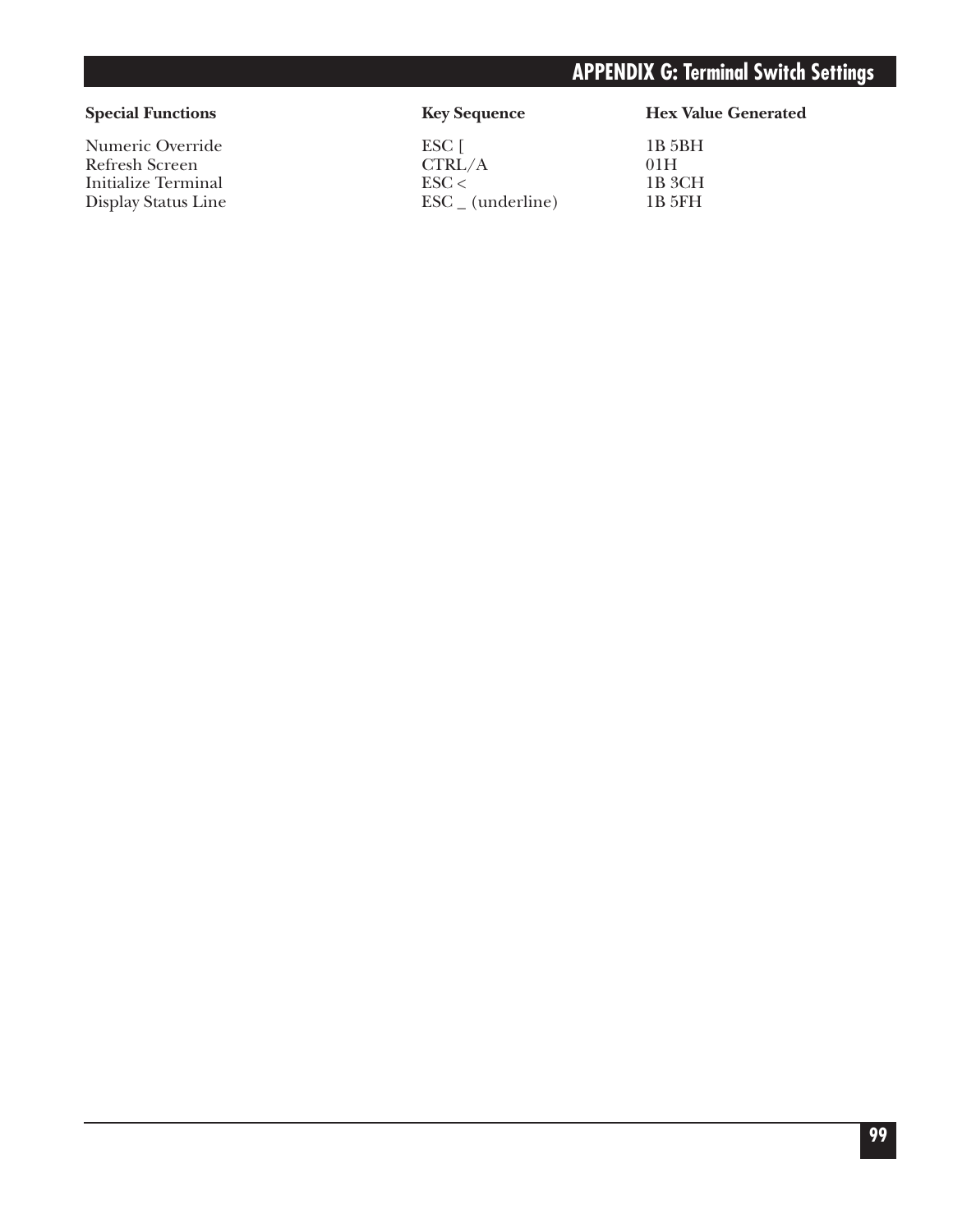### **G.15 DG200 Terminal Module—Data General Dasher D100/200**

To set up the Dasher D200 terminal for connection to the A/C-4 (B) in order to emulate the 3278, proceed as follows:

- **1.**Disconnect the AC power cord from the outlet before opening the Dasher D200 case.
- **2.**There are 8 toggle-type switches on the back of the terminal. These switches are used to set the terminal's parity and baud rate.

| 1                 | $\bf{2}$          | 3        | 4               |
|-------------------|-------------------|----------|-----------------|
|                   |                   |          |                 |
|                   |                   |          | $\theta$        |
|                   |                   | $\theta$ | $\theta$        |
|                   | $\theta$          |          | $\theta$        |
|                   | $\mathbf{\Omega}$ | $_{0}$   | $\theta$        |
| $_{0}$            |                   |          | $\theta$        |
| $\mathbf{\Omega}$ |                   |          |                 |
|                   |                   |          | <b>Switches</b> |

|        |        | <b>Switches</b> |
|--------|--------|-----------------|
| Parity | 5      | 6               |
| Even   |        |                 |
| Mark   |        |                 |
| Odd    | $\cup$ |                 |
| None   |        |                 |

**NOTE:** Switches 7 and 8 are unused.

- **3.**There are 4 switches inside the terminal case which control the printer-interface characteristics. As the A/C-4 (B) does not currently support an auxiliary printer connected to the Dasher D200, the setting of these switches is irrelevant.
- **4.**Replace the cover, reconnect the AC power cord and connect the terminal to the A/C-4 (B) port (or modem, etc.) as appropriate.

#### **Keyboard Emulation**

Following is a table showing how the Dasher D200 keyboard is used in emulation of the 3278 keyboard.

#### **NOTES:**

**1.**Press **<Ctrl>** concurrently with the indicated key.

**2.**Press **<Esc>** prior to pressing the indicated key.

| 3278 Function           | <b>Key Sequence</b> | <b>Hex Value Generated</b> |
|-------------------------|---------------------|----------------------------|
| Reset                   | CTRL/R 12H          |                            |
| <b>Backspace Cursor</b> |                     | 19H                        |
| Down Cursor             |                     | 1AH                        |
| Up Cursor               | ∧                   | 17H                        |
| Forward Space Cursor    | $\rightarrow$       | 18H                        |
| Home                    | <b>HOME</b>         | 08H Tab TAB 09H            |
| Backtab                 | CTRL/B              | 02H                        |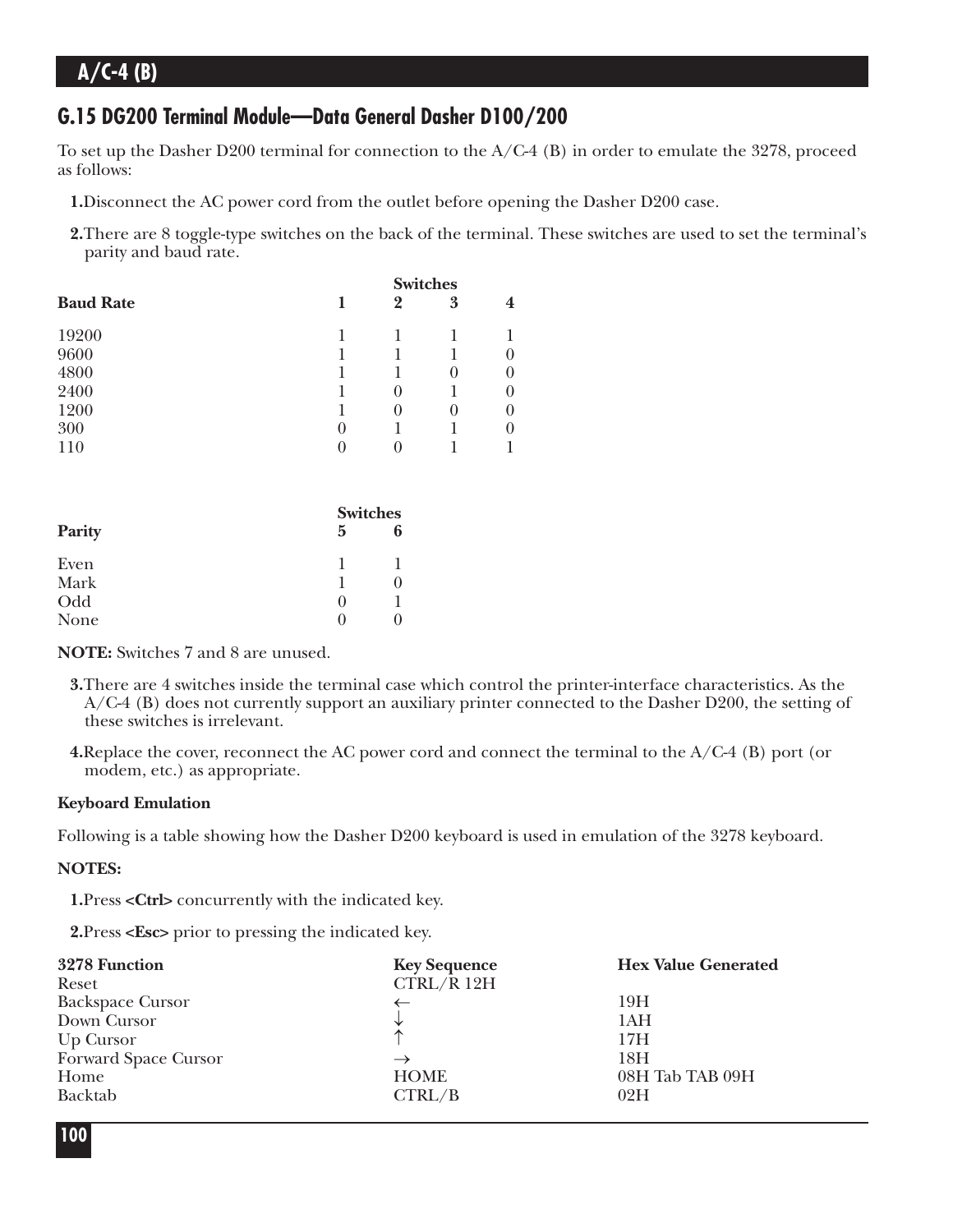| 3278 Function              | <b>Key Sequence</b>          | <b>Hex Value Generated</b> |
|----------------------------|------------------------------|----------------------------|
| Delete                     | DEL                          | 7FH                        |
| New Line                   | <b>NEW LINE</b>              | 0AH                        |
| Duplicate                  | CTRL/D                       | 04H                        |
| <b>Field Mark</b>          | CTRL/F                       | 06H                        |
| <b>Insert Mode</b>         | CTRL/U                       | 15H                        |
| Erase to End of Field      | <b>ERASE EOL</b>             | 0BH                        |
| Erase Input                | C <sub>4</sub>               | 1E 5FH                     |
| Enter                      | CR                           | 0 <sub>DH</sub>            |
| Clear                      | <b>ERASE PAGE</b>            | 0CH                        |
| <b>Sys Request</b>         | ESC ?                        | 1B <sub>3FH</sub>          |
| PF1                        | PF1                          | 1E 71H                     |
| PF <sub>2</sub>            | PF <sub>2</sub>              | 1E 72H                     |
| PF3                        | PF3                          | 1E 73H                     |
| PF4                        | PF4                          | 1E 74H                     |
| PF <sub>5</sub>            | PF <sub>5</sub>              | 1E 75H                     |
| PF <sub>6</sub>            | PF <sub>6</sub>              | 1E 76H                     |
| PF7                        | PF7                          | 1E 77H                     |
| PF8                        | PF8                          | 1E 78H                     |
| PF9                        | PF9                          | 1E 79H                     |
| <b>PF10</b>                | <b>PF10</b>                  | 1E 7AH                     |
| <b>PF11</b>                | <b>PF11</b>                  | 1E 7BH                     |
| <b>PF12</b>                | <b>PF12</b>                  | <b>1E 7CH</b>              |
| <b>PF13</b>                | SHIFT/PF1                    | 1E 61H                     |
|                            | or PF13                      | 1E 7DH                     |
| <b>PF14</b>                | SHIFT/PF2                    | 1E 62H                     |
|                            | or PF14                      | 1E 7EH                     |
| PF15                       | SHIFT/PF3                    | 1E 63H                     |
|                            | or PF15                      | 1E 70H                     |
| <b>PF16</b>                | SHIFT/PF4                    | 1E 64H                     |
| <b>PF17</b>                | SHIFT/PF5                    | 1E 65H                     |
| <b>PF18</b>                | SHIFT/PF6                    | 1E 66H                     |
| <b>PF19</b>                | SHIFT/PF7                    | 1E 67H                     |
| <b>PF20</b>                | SHIFT/PF8                    | 1E 68H                     |
|                            |                              |                            |
| <b>PF21</b>                | SHIFT/PF9                    | 1E 69H                     |
| <b>PF22</b>                | SHIFT/PF10                   | 1E 6AH                     |
| <b>PF23</b>                | SHIFT/PF11                   | 1E 6BH                     |
| PF24                       | SHIFT/PF12                   | 1E 6CH                     |
| PA1                        | C1 1E                        | 5CH                        |
| PA <sub>2</sub>            | C21E                         | 5 <sub>DH</sub>            |
| PA <sub>3</sub>            | C31E                         | 5EH                        |
| Print                      | CTRL/P                       | 10H                        |
| <b>Cursor Select</b>       | CTRL/C                       | 03H                        |
| Attention                  | $ESC \setminus$              | 1B <sub>5</sub> CH         |
| Device Cancel              | ESC <sub>1</sub>             | 1B <sub>5</sub> DH         |
| Ident                      | ESC:                         | 1B <sub>3</sub> AH         |
| <b>Test</b>                | ESC;                         | 1B 3BH                     |
| <b>Special Functions</b>   | <b>Key Sequence</b>          | <b>Hex Value Generated</b> |
| Numeric Override           | ESC [                        | 1B 5BH                     |
| <b>Refresh Screen</b>      | CTRL/A                       | 01H                        |
| <b>Initialize Terminal</b> | $\text{ESC}$                 | 1B 3CH                     |
| Display Status Line        | $\text{ESC}_{-}$ (underline) | 1B 5FH                     |
|                            |                              |                            |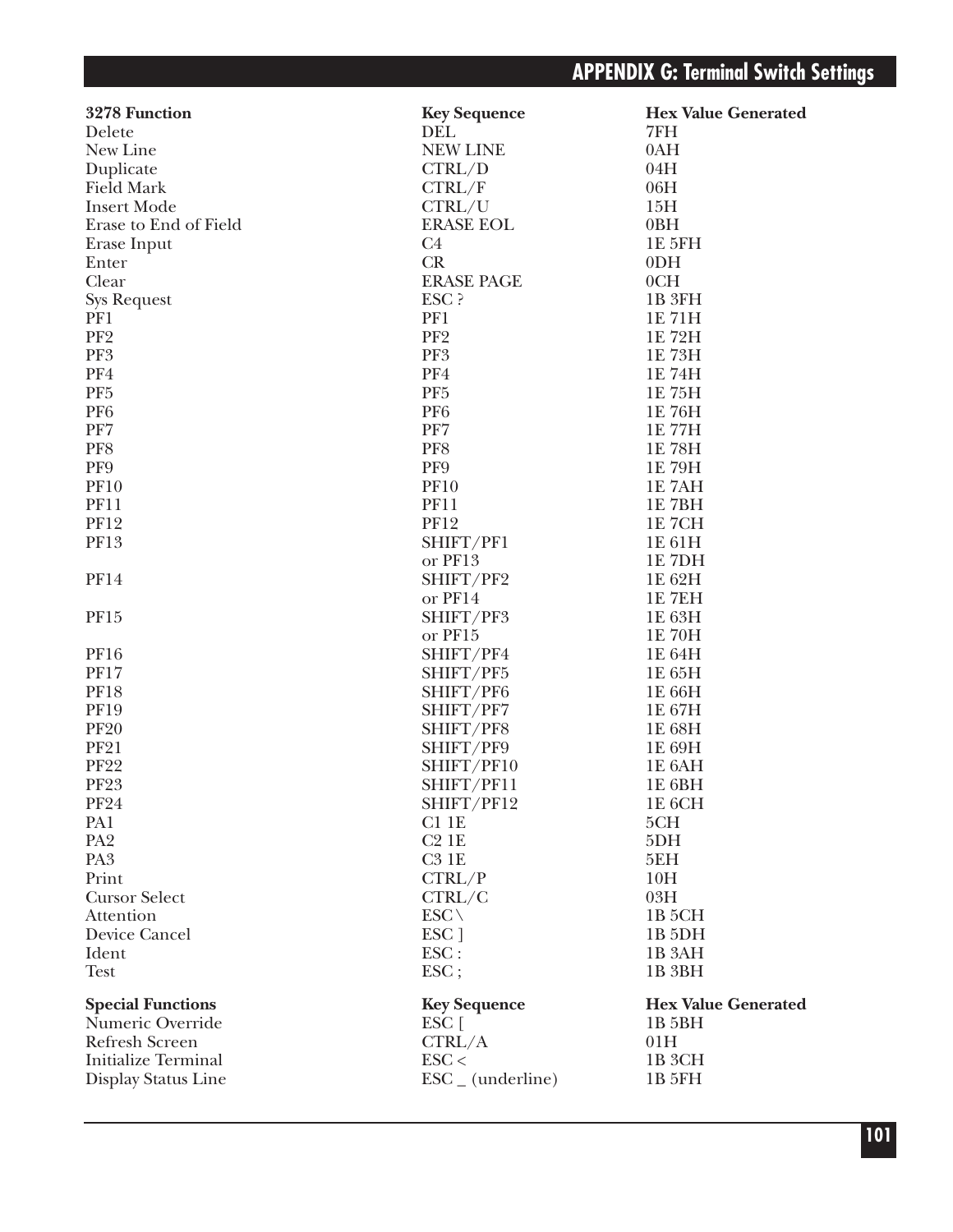### **G.16 DISPI Terminal Module—Northern Telecom® Displayphone**

To set up the Displayphone<sup>®</sup> terminal for connection to the  $A/C-4$  (B) in emulation of the 3278, proceed as follows.

The Displayphone does not use DIP switches for options. Instead, options are selected through the keyboard. Perform the following:

### **Instructions for Dial-Up Connection**

**1.**A telephone jack must be plugged into Line 2 on the back of the Displayphone.

**2.**Turn terminal on.

**3.**Press Services key.

**4.**Select 4 (DISPLAYPHONE UTILITIES)

**5.**Select 2 (MANUAL DATA CALL PROFILE)

WIDTH MODE DUPLEX PARITY 80 P F (set to match  $A/C-4$  (B))

**6.**Press **<Exit>** to store data.

**7.**Press Services again.

**8.**Press Line 2 and manually dial telephone number.

**9.**Press Data Soft key for connection.

**10.**To hang up, press Line 2 and then Release.

### **NOTES:**

**1.**Use Line 2 for data calls.

**2.**Maximum baud rate for dial-up is 1200 baud.

### **Instructions for Direct Connection**

**1.**Connect the RS-232C cable to back of the Displayphone at port marked \_ RS-232C.

**2.**Turn terminal on.

**3.**Press Services.

**4.**Select 3 - Local Data Port

Local RS-232 Data Port should be ON Set baud rates Press Exit

| <b>WIDTH</b> | <b>MODE</b> | DUPLEX | <b>PARITY</b>              |
|--------------|-------------|--------|----------------------------|
| -80          |             |        | (set to match $A/C-4$ (B)) |

Press **<Exit>** to store data.

**5.**Press Screen key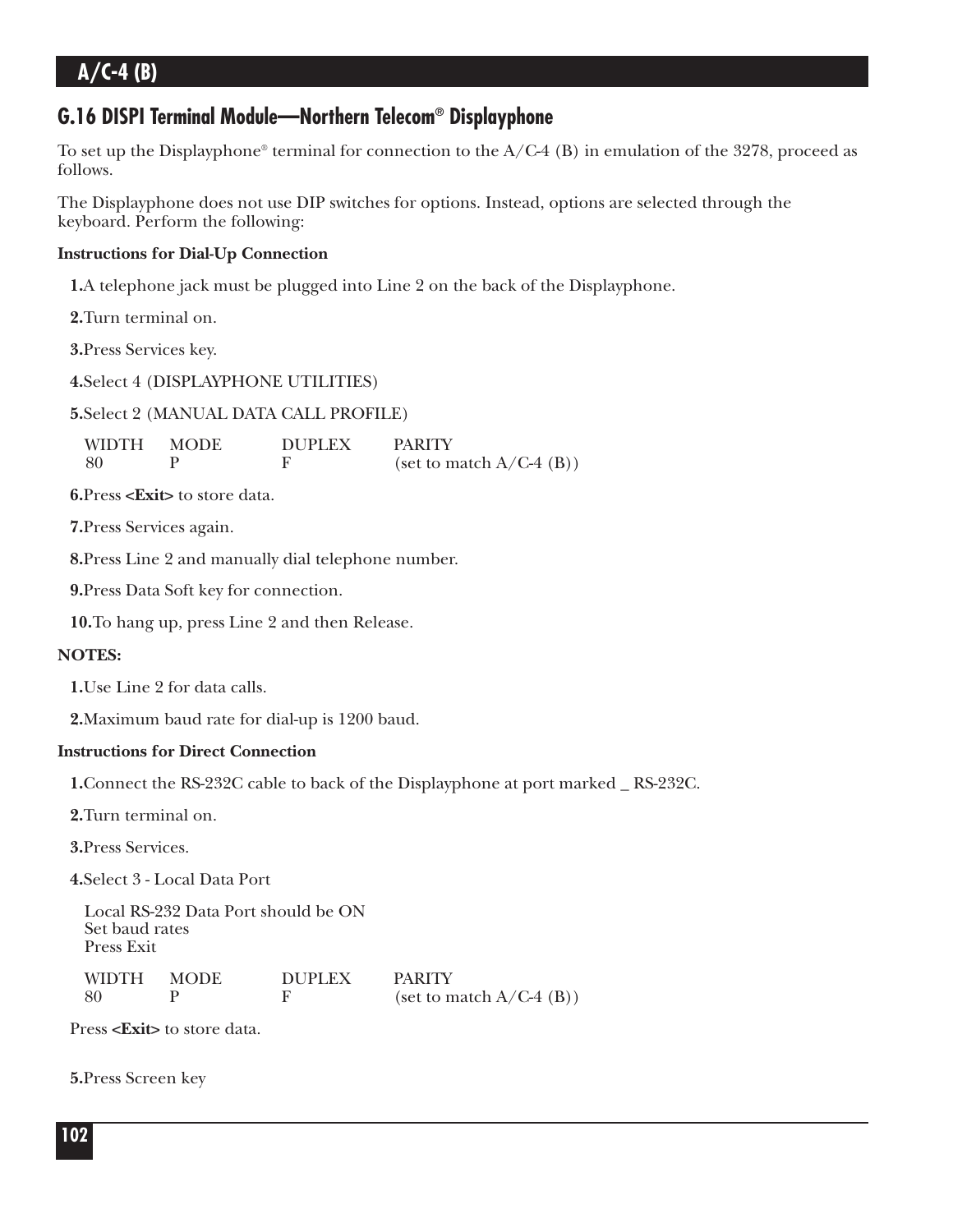### **NOTE:**

The maximum baud rate for the Displayphone when directly connected is 9600 baud.

### **Keyboard Emulation**

Following is a table showing how the Displayphone keyboard is used in emulation of the 3278 keyboard.

### **NOTES:**

**1.**Press **<Ctrl>** concurrently with the indicated key.

**2.**Press **<Del>** prior to pressing the indicated key.

| 3278 Function           | <b>Key Sequence</b> | <b>Hex Value Generated</b> |
|-------------------------|---------------------|----------------------------|
| Reset                   | DEL V               | 7F 56H                     |
|                         | or CTRL/R           | 12H                        |
| <b>Backspace Cursor</b> | $\leftarrow$        | 08H                        |
| Down Cursor             | $\downarrow$        | 0AH                        |
| <b>Up Cursor</b>        |                     | 0BH                        |
| Forward Space Cursor    | $\rightarrow$       | 09H                        |
| Home                    | DEL I^              | 7F 0BH                     |
| Tab                     | $DEL \rightarrow$   | 7F 09H                     |
| Backtab                 | DEL $\leftarrow$    | 7F 08H                     |
| Delete                  | DEL B               | 7F 42H                     |
| New Line                | DEL <i>v</i>        | 7F 0AH                     |
| Duplicate               | DEL D               | 7F 44H                     |
| <b>Field Mark</b>       | DEL F               | 7F 46H                     |
| <b>Insert Mode</b>      | DEL N               | 7F 4EH                     |
| Erase to End of Field   | DEL M               | <b>7F 4DH</b>              |
| Erase Input             | DEL K               | <b>7F 4BH</b>              |
| Enter                   | <b>RETURN</b>       | 0 <sub>DH</sub>            |
| Clear                   | DEL L               | <b>7F 4CH</b>              |
| <b>Sys Request</b>      | DEL J               | <b>7F 4AH</b>              |
| PF1                     | DEL 1               | 7F 31H                     |
|                         | or ESC <sub>1</sub> | 1B 31H                     |
| PF <sub>2</sub>         | DEL <sub>2</sub>    | 7F 32H                     |
|                         | or ESC 2            | 1B 32H                     |
| PF3                     | DEL <sub>3</sub>    | 7F 33H                     |
|                         | or ESC <sub>3</sub> | 1B 33H                     |
| PF4                     | DEL 4               | 7F 34H                     |
|                         | or ESC <sub>4</sub> | 1B 34H                     |
| PF <sub>5</sub>         | DEL <sub>5</sub>    | 7F 35H                     |
|                         | or ESC <sub>5</sub> | 1B 35H                     |
| PF <sub>6</sub>         | DEL 6               | 7F 36H                     |
|                         | or ESC 6            | 1B 36H                     |
| PF7                     | DEL 7               | 7F 37H                     |
|                         | or ESC <sub>7</sub> | 1B 37H                     |
| PF8                     | DEL <sub>8</sub>    | 7F 38H                     |
|                         | or ESC <sub>8</sub> | 1B 38H                     |
| PF9                     | DEL 9               | 7F 39H                     |
|                         | or ESC 9            | 1B 39H                     |
| <b>PF10</b>             | DEL <sub>0</sub>    | 7F 30H                     |
|                         | or ESC <sub>0</sub> | 1B 30H                     |
|                         |                     |                            |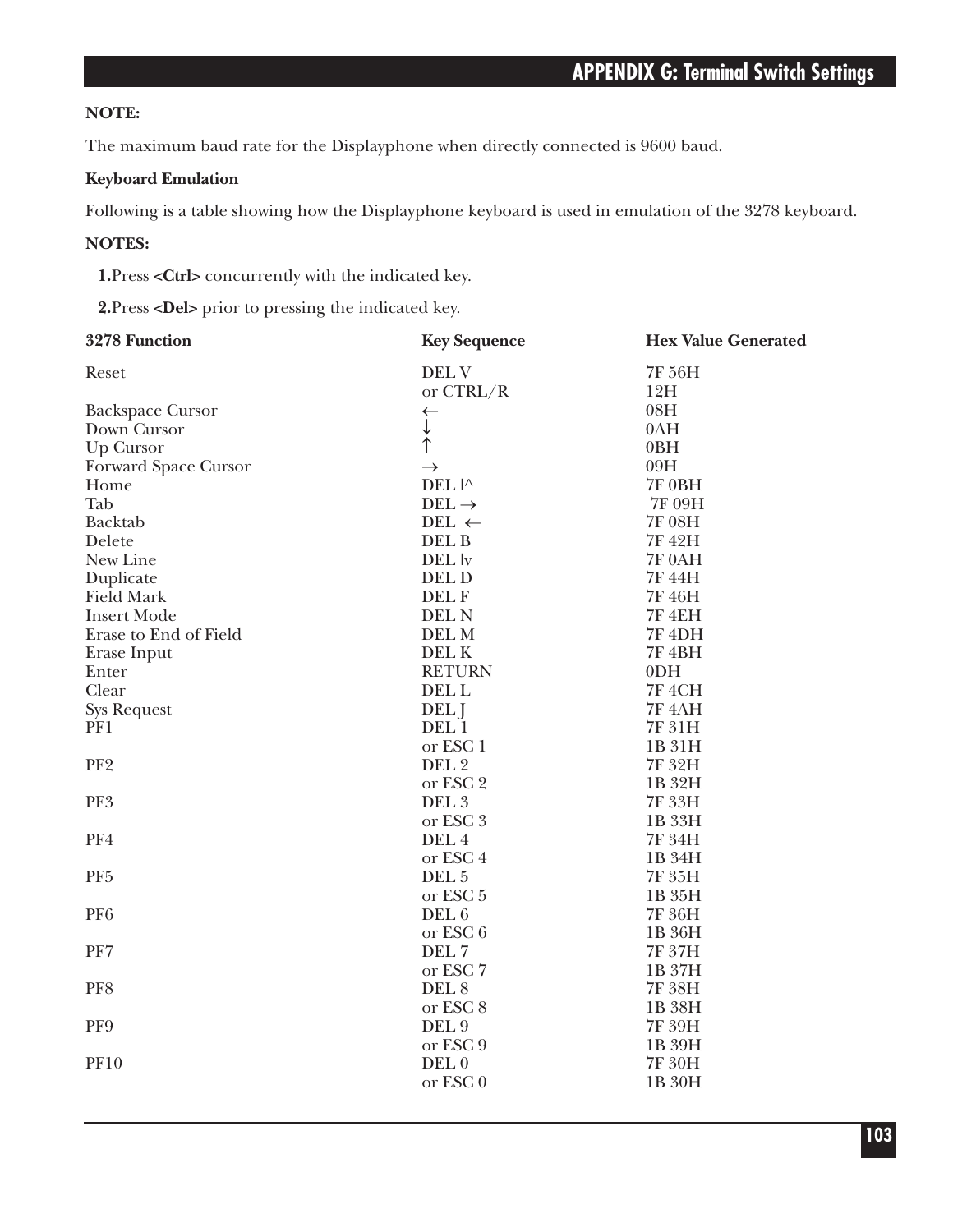| 3278 Function              | <b>Key Sequence</b> | <b>Hex Value Generated</b> |
|----------------------------|---------------------|----------------------------|
| <b>PF11</b>                | DEL-                | <b>7F 2DH</b>              |
|                            | or ESC-             | 1B 2DH                     |
| <b>PF12</b>                | $DEL =$             | <b>7F 3DH</b>              |
|                            | or $\text{ESC} =$   | 1B <sub>3DH</sub>          |
| <b>PF13</b>                | DEL Q               | 7F 51H                     |
|                            | or ESC Q            | 1B 51H                     |
| <b>PF14</b>                | DEL W               | 7F 57H                     |
|                            | or ESC W            | 1B 57H                     |
| PF15                       | DEL E               | 7F 45H                     |
|                            | or ESC E            | 1B 45H                     |
| <b>PF16</b>                | DEL R               | 7F 52H                     |
|                            | or ESC R            | 1B 52H                     |
| <b>PF17</b>                | <b>DELT</b>         | 7F 54H                     |
|                            | or ESC T            | 1B 54H                     |
| <b>PF18</b>                | <b>DELY</b>         | 7F 59H                     |
|                            | or ESCY             | 1B 59H                     |
| <b>PF19</b>                | DEL U               | 7F 55H                     |
| <b>PF20</b>                | DEL I               | 7F 49H                     |
| <b>PF21</b>                | DEL O               | <b>7F 4FH</b>              |
| <b>PF22</b>                | DEL P               | 7F 50H                     |
| <b>PF23</b>                | DEL A               | 7F 41H                     |
| <b>PF24</b>                | DEL S               | 7F 53H                     |
| PA1                        | DEL Z               | <b>7F 5AH</b>              |
| PA <sub>2</sub>            | DEL X               | <b>7F 58H</b>              |
| PA <sub>3</sub>            | DEL C               | 7F 43H                     |
| Print                      | CTRL/P              | 10H                        |
| <b>Cursor Select</b>       | CTRL/C              | 03H                        |
| Attention                  | DEL.                | <b>7F 2EH</b>              |
| <b>Device Cancel</b>       | <b>DELH</b>         | 7F 48H                     |
| Ident                      | DEL,                | <b>7F 2CH</b>              |
| <b>Test</b>                | DEL/                | <b>7F 2FH</b>              |
| <b>Special Function</b>    | <b>Key Sequence</b> | <b>Hex Value Generated</b> |
| Numeric Override           | DEL [               | <b>7F 5BH</b>              |
| Refresh Screen             | CTRL/W              | 17H                        |
|                            | or DEL G            | 7F 47H                     |
| <b>Initialize Terminal</b> | DEL <               | <b>7F 3CH</b>              |
| Display Status Line        | $DEL$ (underline)   | <b>7F 5FH</b>              |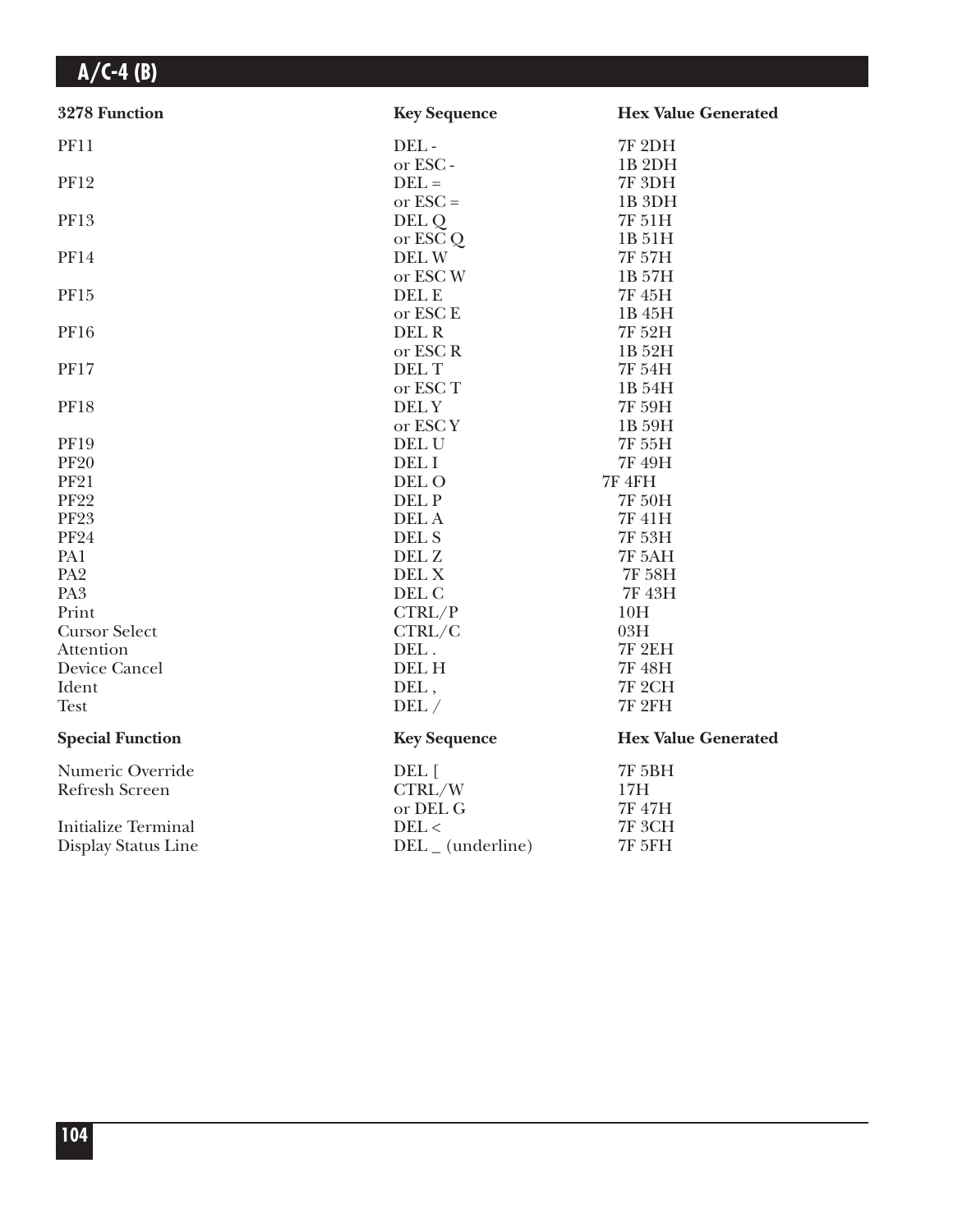### **G.17 DM20 Terminal Module—Beehive DM-20/Standard/Plus**

To set up the Beehive® DM-20/STANDARD/PLUS terminals for connection to the A/C-4 (B) in order to emulate the 3278, proceed as follows.

- **1.**Disconnect the AC power cord from the outlet before opening the terminal case.
- **2.**There are three groups of switches on the DM-20/STANDARD/PLUS, with eight switches in each group. Switch groups S1 and S2 are found on the back panel of the terminal; switch group S3 is found on the printed circuit board inside the terminal. There is also a fourth group of switches, located on the printed circuit board, for the PLUS terminal. The settings for the DM-20 will be described first, followed by those for the STANDARD/PLUS terminals. Set the switches to the following values:

| <b>DM-20</b>     | S1 Value                   | <b>Comments</b>                                                    |                                                                                    |             |
|------------------|----------------------------|--------------------------------------------------------------------|------------------------------------------------------------------------------------|-------------|
| 1                | as desired                 | UP enables receiver parity error detection                         |                                                                                    |             |
| $\overline{2}$   | n. a.                      | A/C-4 (B) cursor-positioning characteristics                       |                                                                                    |             |
|                  |                            | make this switch useless                                           |                                                                                    |             |
| $\boldsymbol{3}$ | <b>DOWN</b><br><b>DOWN</b> | Auto Linefeed disabled<br>Keyboard generates lower- and upper-case |                                                                                    |             |
| 4                |                            | characters                                                         |                                                                                    |             |
| 5,6              | UP                         |                                                                    |                                                                                    |             |
| 7,8              | as desired                 | Termination character CR selected<br>7<br>Parity                   |                                                                                    | 8           |
|                  |                            | <b>MARK</b>                                                        | UP                                                                                 | UP          |
|                  |                            | <b>SPACE</b>                                                       | <b>DOWN</b>                                                                        | UP          |
|                  |                            | <b>ODD</b>                                                         | UP                                                                                 | <b>DOWN</b> |
|                  |                            | <b>EVEN</b>                                                        | <b>DOWN</b>                                                                        | <b>DOWN</b> |
| <b>DM-20</b>     | <b>S2 Value</b>            | <b>Comments</b>                                                    |                                                                                    |             |
| 1, 2, 3          | as desired                 | Main Port Baud Rate                                                |                                                                                    |             |
| $\overline{4}$   | UP                         | <b>Full Duplex selected</b>                                        |                                                                                    |             |
| 5, 6, 7          | as desired                 | <b>Auxiliary Port Baud Rate</b>                                    |                                                                                    |             |
|                  | <b>DOWN</b>                | Auto Echo disabled                                                 |                                                                                    |             |
| <b>DM-20 S3</b>  | <b>Value</b>               | <b>Comments</b>                                                    |                                                                                    |             |
| 1                | as desired                 | Go-On-Line switch                                                  |                                                                                    |             |
| $\overline{2}$   | <b>OFF</b>                 | Transmit escape codes                                              |                                                                                    |             |
| $\sqrt{3}$       | as required                | $ON = 50$ Hz, OFF = 60 Hz                                          |                                                                                    |             |
| $\,4\,$          | <b>OFF</b>                 |                                                                    | X-ON/X-OFF enabled                                                                 |             |
| $\bf 5$          | unused                     |                                                                    |                                                                                    |             |
| 6                | <b>OFF</b>                 |                                                                    | Normal (vs. Reversed) intensity selected                                           |             |
| 7                | as desired                 |                                                                    | OFF = White characters on black screen,<br>$ON = Black characters on white screen$ |             |
| 8                | <b>OFF</b>                 | Disable current loop                                               |                                                                                    |             |
| STANDARD/        |                            |                                                                    |                                                                                    |             |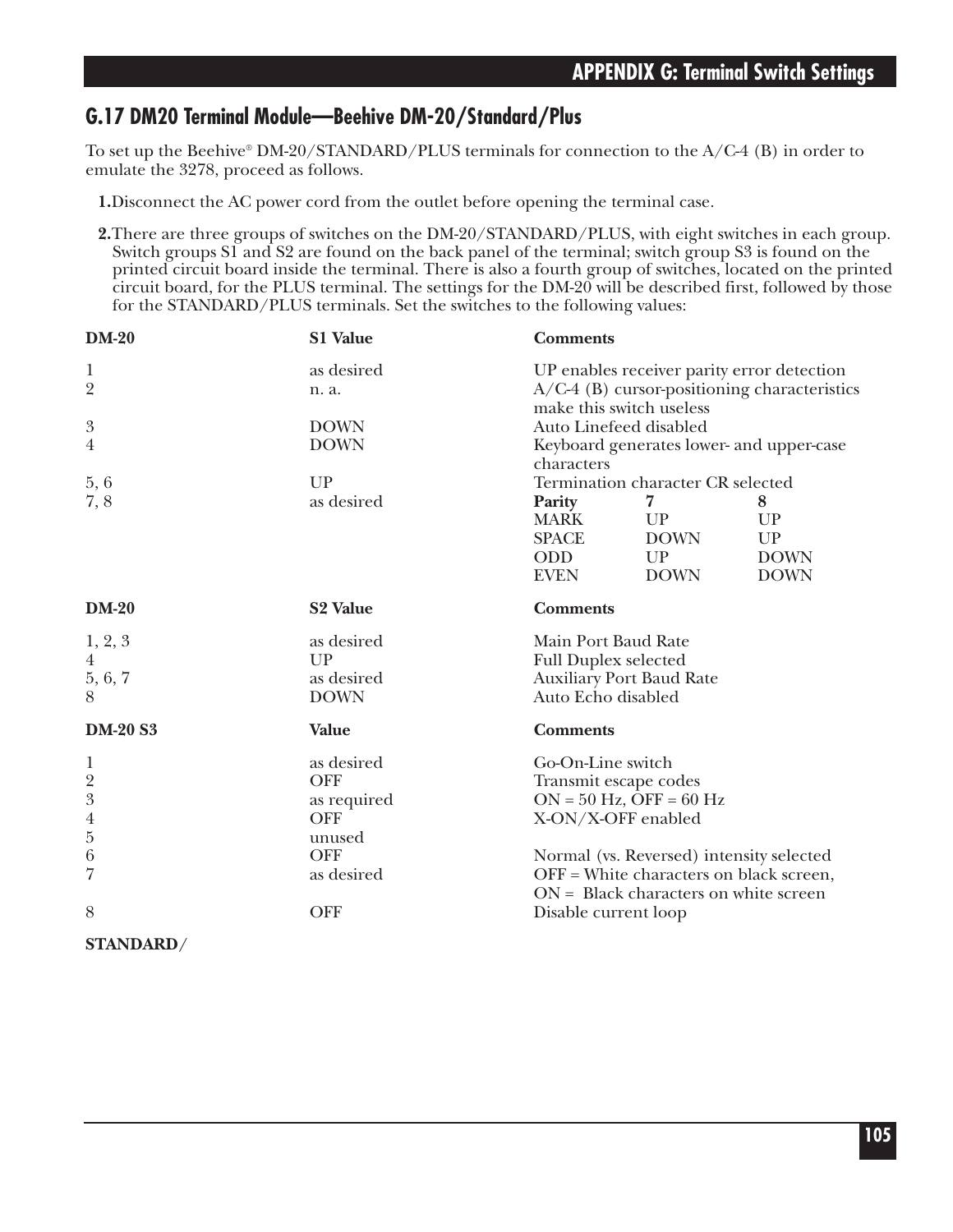| <b>PLUS</b><br>1                 | S1 Value<br>n.a.     | <b>Comments</b><br>make this switch useless                                                                |                                                            | $A/C-4$ (B) cursor-positioning characteristics         |
|----------------------------------|----------------------|------------------------------------------------------------------------------------------------------------|------------------------------------------------------------|--------------------------------------------------------|
| $\overline{2}$<br>$\overline{3}$ | <b>DOWN</b>          | Auto Line Feed disabled                                                                                    |                                                            |                                                        |
| 4, 5                             | UP<br>as desired     | <b>Full Duplex</b><br>Parity<br><b>MARK</b><br><b>SPACE</b><br><b>ODD</b><br><b>EVEN</b>                   | $\boldsymbol{4}$<br>UP<br><b>DOWN</b><br>UP<br><b>DOWN</b> | $\mathbf{5}$<br>UP<br>UP<br><b>DOWN</b><br><b>DOWN</b> |
| 6, 7, 8                          | as desired           | Main Port Baud Rate                                                                                        |                                                            |                                                        |
| STANDARD/                        |                      |                                                                                                            |                                                            |                                                        |
| <b>PLUS</b>                      | <b>S2 Value</b>      | <b>Comments</b>                                                                                            |                                                            |                                                        |
| 1, 2                             | UP                   | Termination character Cr selected                                                                          |                                                            |                                                        |
| 3, 4, 5                          | as desired           | Aux. port flow control—set to match logical<br>flow control selection configured for printer<br>being used |                                                            |                                                        |
|                                  | Protocol             | 3                                                                                                          | 4                                                          | 5                                                      |
|                                  | DTR (Pin 20)         | UP                                                                                                         | UP                                                         | UP                                                     |
|                                  | Pins 11 and 19 Ready | <b>DOWN</b>                                                                                                | UP                                                         | UP                                                     |
|                                  | Pins 11 and 19 Busy  | UP                                                                                                         | <b>DOWN</b>                                                | UP                                                     |
|                                  | ETX/ACK              | <b>DOWN</b>                                                                                                | <b>DOWN</b>                                                | UP                                                     |
|                                  | XON/XOFF             | UP                                                                                                         | UP                                                         | <b>DOWN</b>                                            |
|                                  | <b>ACK/NAK</b>       | <b>DOWN</b>                                                                                                | UP                                                         | <b>DOWN</b>                                            |
|                                  | <b>TTY</b>           | UP                                                                                                         | <b>DOWN</b>                                                | <b>DOWN</b>                                            |
| 6, 7, 8                          | as desired           | Aux. Port Baud Rate                                                                                        |                                                            |                                                        |
| STANDARD/                        |                      |                                                                                                            |                                                            |                                                        |
| <b>PLUS</b>                      | S3 Value             | <b>Comments</b>                                                                                            |                                                            |                                                        |
| 1                                | <b>OPEN</b>          | PLUS: Standard Character Set                                                                               |                                                            |                                                        |
|                                  |                      | STANDARD: RS-232C selected                                                                                 |                                                            |                                                        |
| $\overline{2}$                   | as desired           | <b>CLOSED:</b> Normal Video                                                                                |                                                            |                                                        |
|                                  | <b>OPEN</b>          | <b>OPEN: Reverse Video</b>                                                                                 |                                                            |                                                        |
| 3                                |                      | reversed) denotation                                                                                       |                                                            | Normal/Half Intensity retains normal (not              |
| $\overline{4}$                   | as desired           | Main Port X-ON/X-OFF                                                                                       |                                                            |                                                        |
|                                  |                      | CLOSED: enabled                                                                                            |                                                            |                                                        |
|                                  |                      |                                                                                                            |                                                            | Set to match logical flow-control selection            |
|                                  |                      | configured for the $A/C-4$ (B) port                                                                        |                                                            |                                                        |
| 5                                | <b>OPEN</b>          | Transmission of keyboard keys enabled                                                                      |                                                            |                                                        |
| 6                                | as required          | $OPEN = 60 Hz$                                                                                             |                                                            |                                                        |
|                                  |                      | $CLOSED = 50 Hz$                                                                                           |                                                            |                                                        |
| 7                                | n.a.                 | Applicable only in Block Mode                                                                              |                                                            |                                                        |
| 8                                | <b>OPEN</b>          | Character echo from $A/C-4$ (B) only                                                                       |                                                            |                                                        |
|                                  |                      |                                                                                                            |                                                            |                                                        |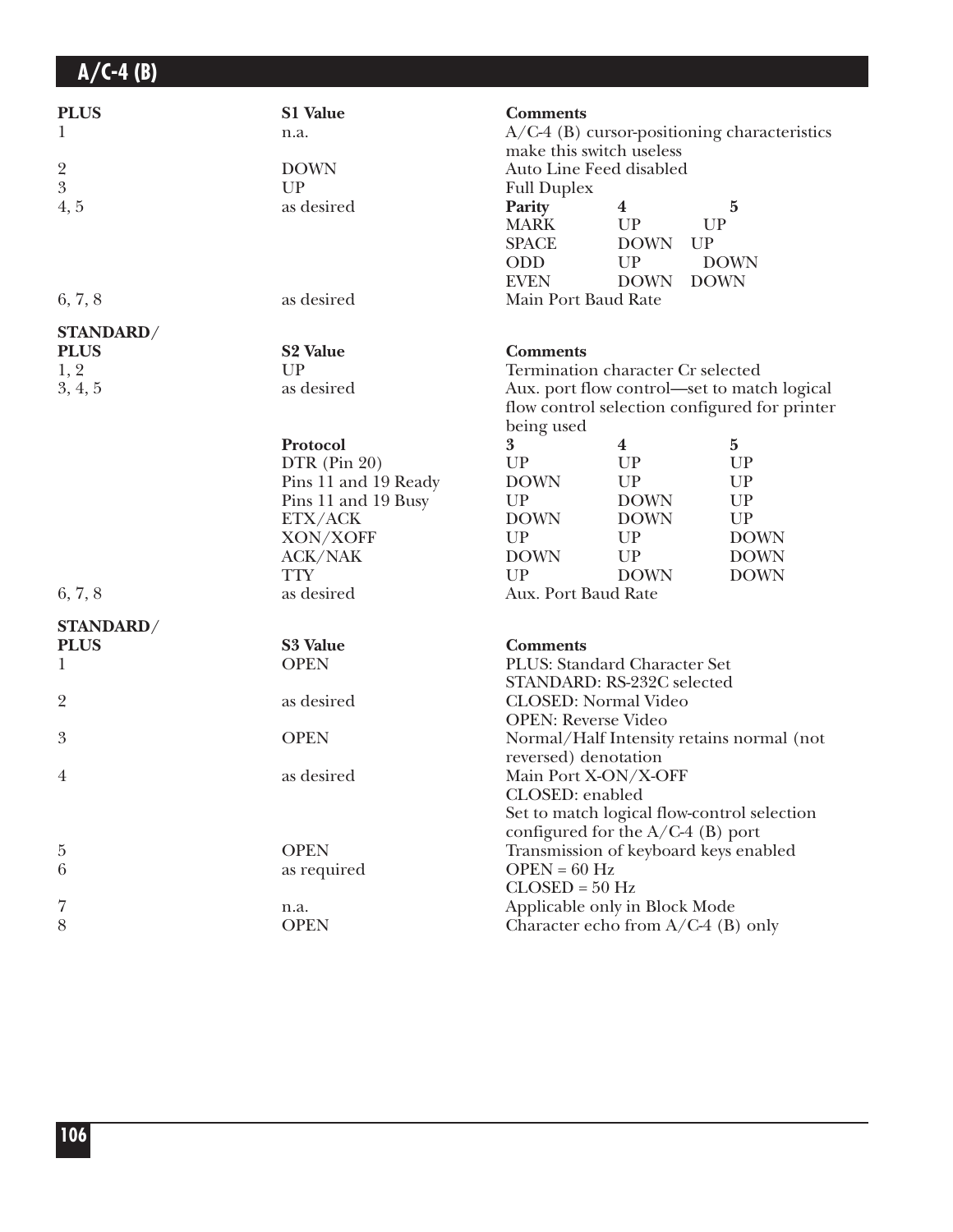## **APPENDIX G: Terminal Switch Settings**

| <b>PLUS ONLY</b> | <b>S4 Value</b>               | <b>Comments</b>                                                                    |
|------------------|-------------------------------|------------------------------------------------------------------------------------|
|                  | as desired                    | <b>OPEN</b> - Upper case only<br>CLOSED - Upper/lower-case characters<br>generated |
| $\overline{2}$   | unused                        |                                                                                    |
| 3                | n.a                           | Applicable only in Forms mode                                                      |
| $\overline{4}$   | unused                        |                                                                                    |
| $\overline{5}$   | <b>CLOSED</b>                 | Main Port RS-232C enabled                                                          |
| 6, 7, 8          | $6 =$ OPEN<br>$7, 8 = CLOSED$ | Aux. Port RS-232C enabled                                                          |

#### **Switches**

| <b>Baud Rate</b> | 1/5/6       | 2/6/7          | 3/7/8          |
|------------------|-------------|----------------|----------------|
| 110              | $_{\rm UP}$ | UP             | UP             |
| 300              | <b>DOWN</b> | $_{\text{HP}}$ | $_{\text{HP}}$ |
| 1200             | UP          | <b>DOWN</b>    | UP             |
| 2400             | UP          | UP             | <b>DOWN</b>    |
| 4800             | <b>DOWN</b> | UP             | <b>DOWN</b>    |
| 9600             | $_{\rm UP}$ | <b>DOWN</b>    | <b>DOWN</b>    |
| 19200            | <b>DOWN</b> | <b>DOWN</b>    | <b>DOWN</b>    |

**3.**Replace the cover, reconnect the AC power cord and connect the terminal to the A/C-4 (B) port (or modem, etc.) as appropriate.

### **DM-D20 Plus Keyboard Emulation**

Following is a table showing how the Beehive DM-20/PLUS keyboard is used in emulation of the 3278 keyboard.

#### **NOTES:**

**1.**Press **<Ctrl>** concurrently with the indicated key.

**2.**Press **<Esc>** prior to pressing the indicated key.

**3.**The last character on the screen (the line 24, column 80 character position) cannot be displayed. This feature is designed to defeat the Beehive Auto-Scroll capability.

| 3278 Function           | <b>Key Sequence</b> | <b>Hex Value Generated</b> |
|-------------------------|---------------------|----------------------------|
| Reset                   | <b>RESET</b>        | 1B 56H                     |
| <b>Backspace Cursor</b> |                     | 1B 44H                     |
| Down Cursor             |                     | 1B 42H                     |
| Up Cursor               |                     | 1B 41H                     |
| Forward Space Cursor    | $\rightarrow$       | 1B 43H                     |
| Home                    | <b>HOME</b>         | 1B 48H                     |
| Tab                     | <b>TAB</b>          | 09H                        |
| <b>Back Tab</b>         | <b>BTAB</b>         | 1B 3EH                     |
| Delete                  | <b>DCHAR</b>        | 1B 50H                     |
| New Line                | LF                  | 0AH                        |
| Duplicate               | CTRL/D              | 04H                        |
| <b>Field Mark</b>       | CTRL/F              | 06H                        |
| <b>Insert Mode</b>      | <b>ICHAR</b>        | 1B 51H                     |
| Erase to End of Field   | <b>CLEAR EOF</b>    | 1B <sub>4</sub> BH         |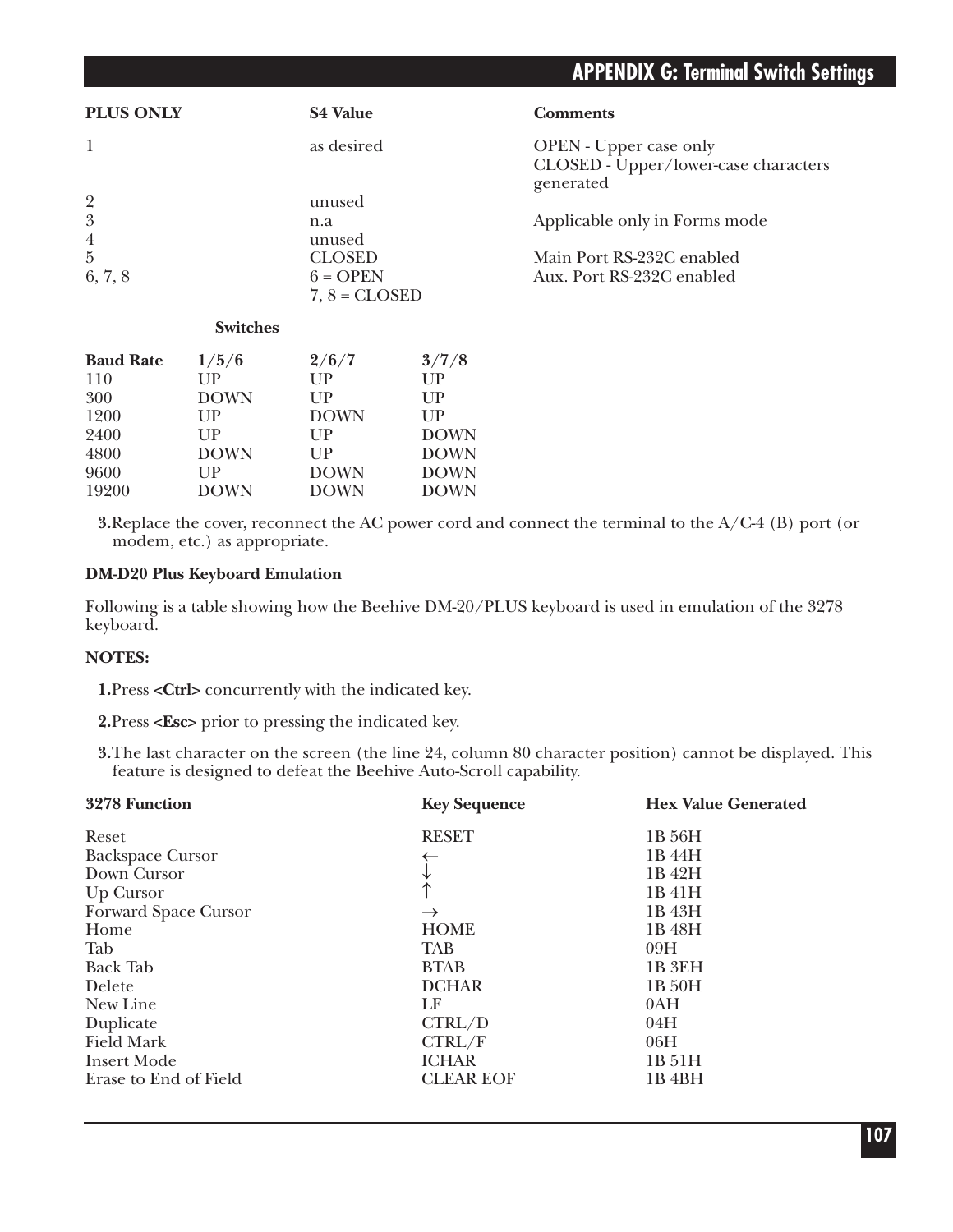| 3278 Function              | <b>Key Sequence</b>   | <b>Hex Value Generated</b> |
|----------------------------|-----------------------|----------------------------|
| Erase Input                | <b>DLINE</b>          | 1B <sub>4DH</sub>          |
| Enter                      | <b>RETURN</b>         | 0 <sub>DH</sub>            |
| Clear                      | <b>CTRL/ALL CLEAR</b> | 1B 45H                     |
| <b>Sys Request</b>         | <b>TEST</b>           | 1B 66H                     |
| PF1                        | F1                    | 02 1B 70 0DH               |
| PF <sub>2</sub>            | F <sub>2</sub>        | 02 1B 71 0DH               |
| PF3                        | ${\rm F}3$            | 02 1B 72 0DH               |
| PF4                        | F4                    | 02 1B 73 0DH               |
| PF <sub>5</sub>            | F <sub>5</sub>        | 02 1B 74 0DH               |
| PF <sub>6</sub>            | F <sub>6</sub>        | 02 1B 75 0DH               |
| PF7                        | F7                    | 02 1B 76 0DH               |
| PF8                        | F8                    | 02 1B 77 0DH               |
| PF9                        | F <sub>9</sub>        | 02 1B 78 0DH               |
| <b>PF10</b>                | F10                   | 02 1B 79 0DH               |
| <b>PF11</b>                | F11                   | 02 1B 7A 0DH               |
| <b>PF12</b>                | F12                   | 02 1B 7B 0DH               |
| <b>PF13</b>                | F13                   | 02 1B 7C 0DH               |
| <b>PF14</b>                | F14                   | 02 1B 7D 0DH               |
| PF15                       | F15                   | 02 1B 7E 0DH               |
| <b>PF16</b>                | F16                   | 02 1B 7F 0DH               |
| <b>PF17</b>                | ESC <sub>17</sub>     | 1B 31 37H                  |
| <b>PF18</b>                | ESC <sub>18</sub>     | 1B 31 38H                  |
| <b>PF19</b>                | ESC <sub>19</sub>     | 1B 31 39H                  |
| <b>PF20</b>                | <b>ESC 20</b>         | 1B 32 30H                  |
| <b>PF21</b>                | <b>ESC 21</b>         | 1B 32 31H                  |
| <b>PF22</b>                | <b>ESC 22</b>         | 1B 32 32H                  |
| <b>PF23</b>                | <b>ESC 23</b>         | 1B 32 33H                  |
| <b>PF24</b>                | <b>ESC 24</b>         | 1B 32 34H                  |
| PA1                        | ESC @                 | 1B 40H                     |
| PA <sub>2</sub>            | ESC-                  | 1B <sub>2DH</sub>          |
| PA <sub>3</sub>            | ESC $\wedge$          | <b>1B 5EH</b>              |
| Print                      | CTRL/P                | 10H                        |
| <b>Cursor Select</b>       | $ESC$ \$              | 1B 24H                     |
| Attention                  | $ESC \setminus$       | 1B <sub>5</sub> CH         |
| Device Cancel              | ESC <sub>1</sub>      | 1B <sub>5DH</sub>          |
| Ident                      | ESC:                  | 1B <sub>3</sub> AH         |
| <b>Test</b>                | $\text{ESC}$ ;        | 1B <sub>3BH</sub>          |
| <b>Special Function</b>    | <b>Key Sequence</b>   | <b>Hex Value Generated</b> |
| Numeric Override           | ESC [                 | 1B 5BH                     |
| Refresh Screen             | CTRL/W                | 17H                        |
| <b>Initialize Terminal</b> | $\text{ESC}$          | 1B <sub>3</sub> CH         |
| Display Status Line        | $\text{ESC}_{-}$      | 1B 5FH                     |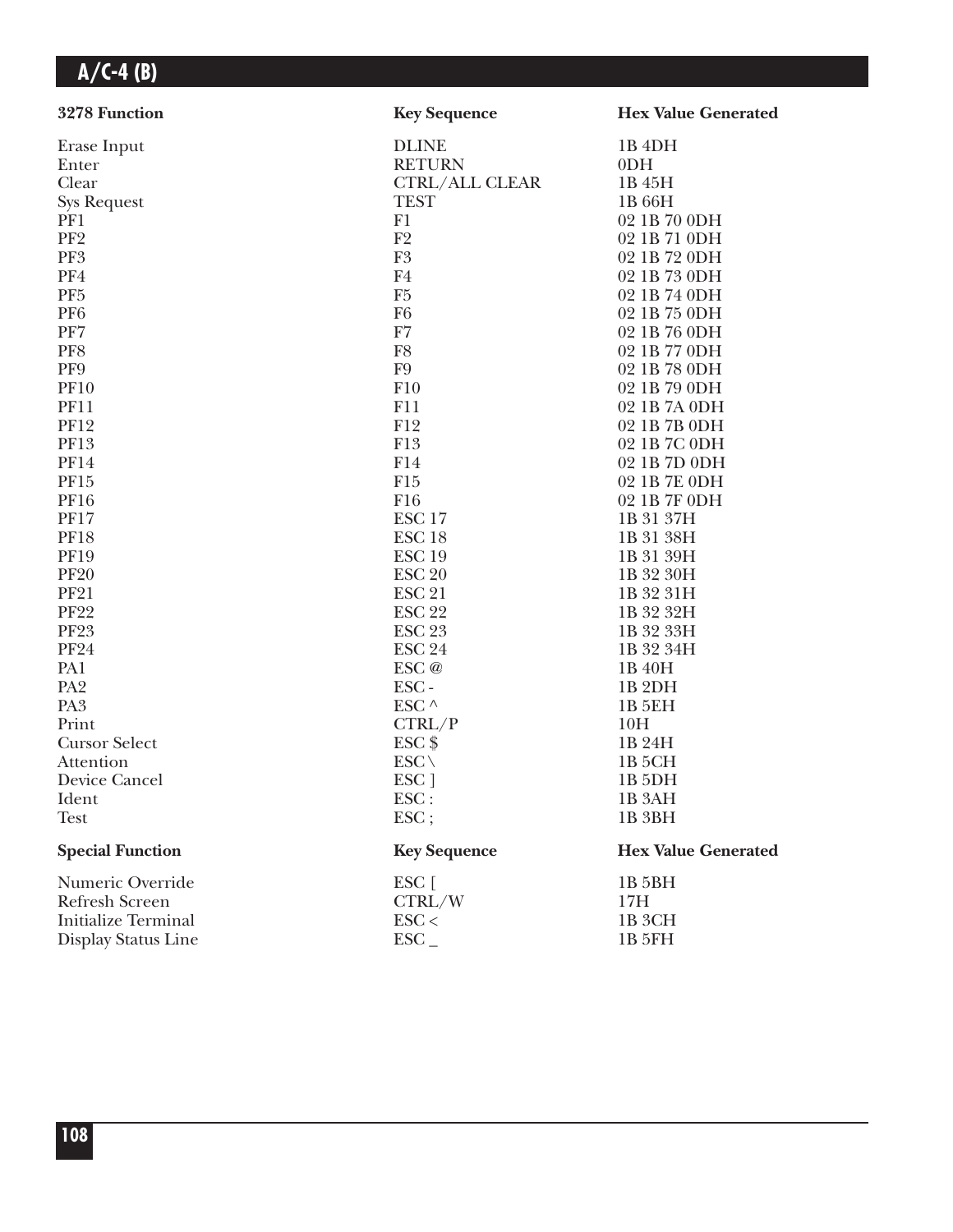#### **Standard Keyboard Emulation**

Following is a table showing how the Beehive STANDARD keyboard is used in emulation of the 3278 keyboard.

#### **NOTES:**

**1.**Press **<Ctrl>** concurrently with the indicated key.

**2.**Press **<Esc>** prior to pressing the indicated key.

**3.**The last character on the screen (the line-24, column-80 character position) cannot be displayed. This feature is designed to defeat the Beehive Auto-Scroll capability.

| 3278 Function           | <b>Key Sequence</b>    | <b>Hex Value Generated</b> |
|-------------------------|------------------------|----------------------------|
| Reset                   | <b>ESC V</b>           | 1B 56H                     |
| <b>Backspace Cursor</b> | $\leftarrow$           | 1B 44H                     |
| Down Cursor             | $\downarrow$           | 1B 42H                     |
| Up Cursor               |                        | 1B 41H                     |
| Forward Space Cursor    | $\rightarrow$          | 1B 43H                     |
| Home                    | <b>HOME</b>            | 1B 48H                     |
| Tab                     | CTRL/I                 | 09H                        |
| <b>Back Tab</b>         | $\text{ESC}$           | 1B <sub>3EH</sub>          |
| Delete                  | <b>ESCP</b>            | 1B 50H                     |
| New Line                | LF                     | 0AH                        |
| Duplicate               | CTRL/D                 | 04H                        |
| <b>Field Mark</b>       | CTRL/F                 | 06H                        |
| <b>Insert Mode</b>      | ESC <sub>Q</sub>       | 1B 51H                     |
| Erase to End of Field   | ESC <sub>K</sub>       | 1B <sub>4</sub> BH         |
| Erase Input             | ESC <sub>M</sub>       | 1B <sub>4DH</sub>          |
| Enter                   | <b>RETURN</b>          | 0 <sub>DH</sub>            |
| Clear                   | <b>CTRL/ALL CLEAR</b>  | 1B 45H                     |
| <b>Sys Request</b>      | ESC f                  | 1B 66H                     |
| PF1                     | F1                     | 02 1B 70 0DH               |
| PF <sub>2</sub>         | F2                     | 02 1B 71 0DH               |
| PF3                     | ${\rm F}3$             | 02 1B 72 0DH               |
| PF4                     | F <sub>4</sub>         | 02 1B 73 0DH               |
| PF <sub>5</sub>         | F <sub>5</sub>         | 02 1B 74 0DH               |
| PF <sub>6</sub>         | F <sub>6</sub>         | 02 1B 75 0DH               |
| PF7                     | F7                     | 02 1B 76 0DH               |
| PF8                     | F <sub>8</sub>         | 02 1B 77 0DH               |
| PF9                     | F9                     | 02 1B 78 0DH               |
| <b>PF10</b>             | F10                    | 02 1B 79 0DH               |
| <b>PF11</b>             | F11                    | 02 1B 7A 0DH               |
| <b>PF12</b>             | F12                    | 02 1B 7B 0DH               |
| <b>PF13</b>             | CTRL/B, ESC, I, CR     | 02 1B 7C 0DH               |
| <b>PF14</b>             | $CTRL/B, ESC, \}$ , CR | 02 1B 7D 0DH               |
| PF15                    | CTRL/B, ESC, ~C, CR    | 02 1B 7E 0DH               |
| <b>PF16</b>             | CTRL/B, ESC, DEL, CR   | 02 1B 7F 0DH               |
| <b>PF17</b>             | ESC <sub>17</sub>      | 1B 31 37H                  |
| <b>PF18</b>             | ESC <sub>18</sub>      | 1B 31 38H                  |
| <b>PF19</b>             | <b>ESC 19</b>          | 1B 31 39H                  |
| <b>PF20</b>             | <b>ESC 20</b>          | 1B 32 30H                  |
| <b>PF21</b>             | <b>ESC 21</b>          | 1B 32 31H                  |
|                         |                        |                            |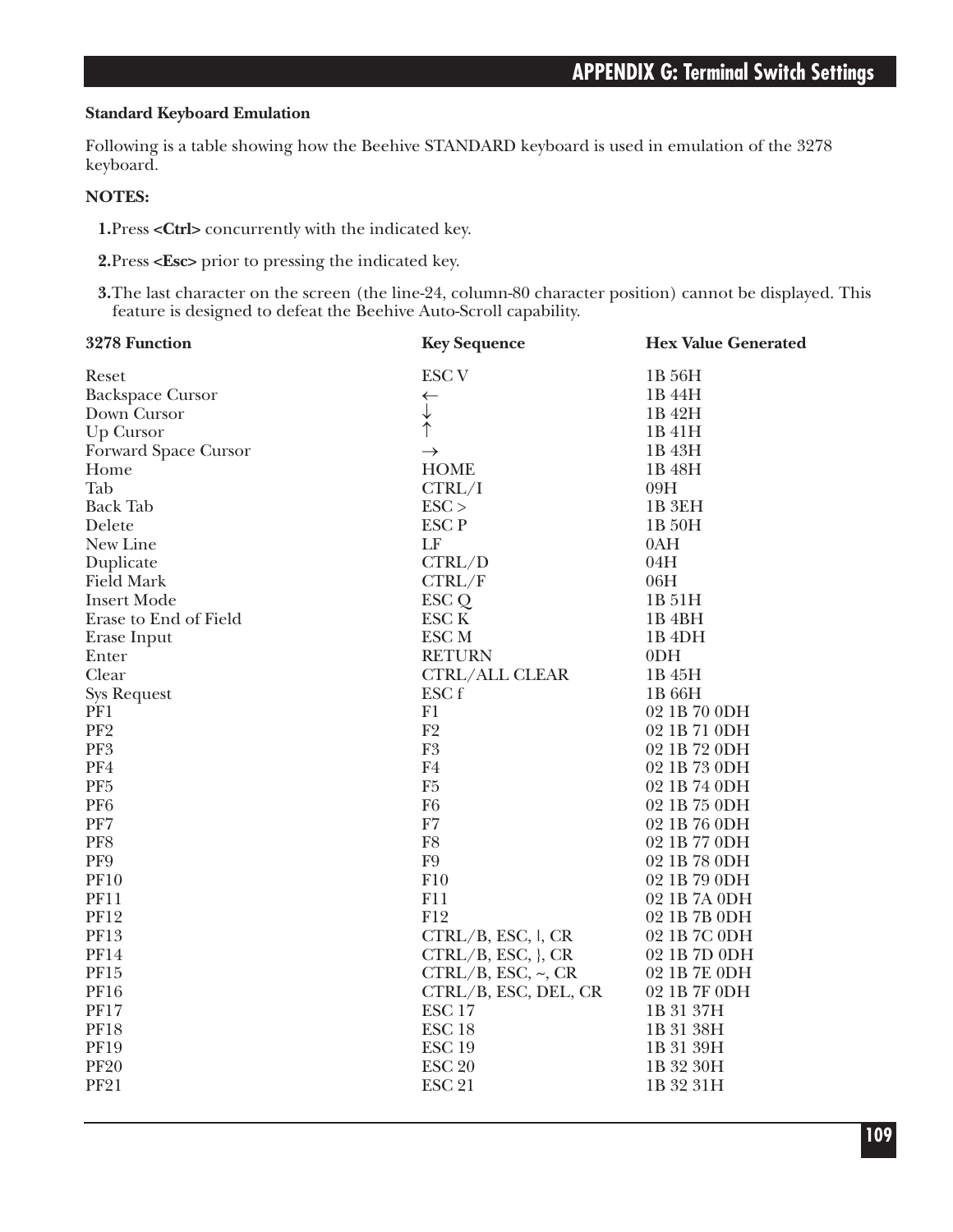| 3278 Function           | <b>Key Sequence</b>          | <b>Hex Value Generated</b> |
|-------------------------|------------------------------|----------------------------|
| <b>PF22</b>             | <b>ESC 22</b>                | 1B 32 32H                  |
| <b>PF23</b>             | <b>ESC 23</b>                | 1B 32 33H                  |
| <b>PF24</b>             | <b>ESC 24</b>                | 1B 32 34H                  |
| PA1                     | ESC @                        | 1B 40H                     |
| PA <sub>2</sub>         | $\text{ESC}$ -               | 1B <sub>2</sub> DH         |
| PA <sub>3</sub>         | ESC ^                        | 1B 5EH                     |
| Print                   | CTRL/P                       | 10H                        |
| <b>Cursor Select</b>    | $ESC$ \$                     | 1B 24H                     |
| Attention               | $ESC \setminus$              | 1B 5CH                     |
| Device Cancel           | ESC <sub>1</sub>             | 1B <sub>5</sub> DH         |
| Ident                   | $\text{ESC}$ :               | 1B 3AH                     |
| Test                    | $\text{ESC}$                 | 1B 3BH                     |
| <b>Special Function</b> | <b>Key Sequence</b>          | <b>Hex Value Generated</b> |
| Numeric Override        | $ESC$ $\lceil$               | 1B 5BH                     |
| Refresh Screen          | CTRL/W                       | 17H                        |
| Initialize Terminal     | $\text{ESC}$                 | 1B <sub>3</sub> CH         |
| Display Status Line     | $\text{ESC}_{-}$ (underline) | 1B 5FH                     |
|                         |                              |                            |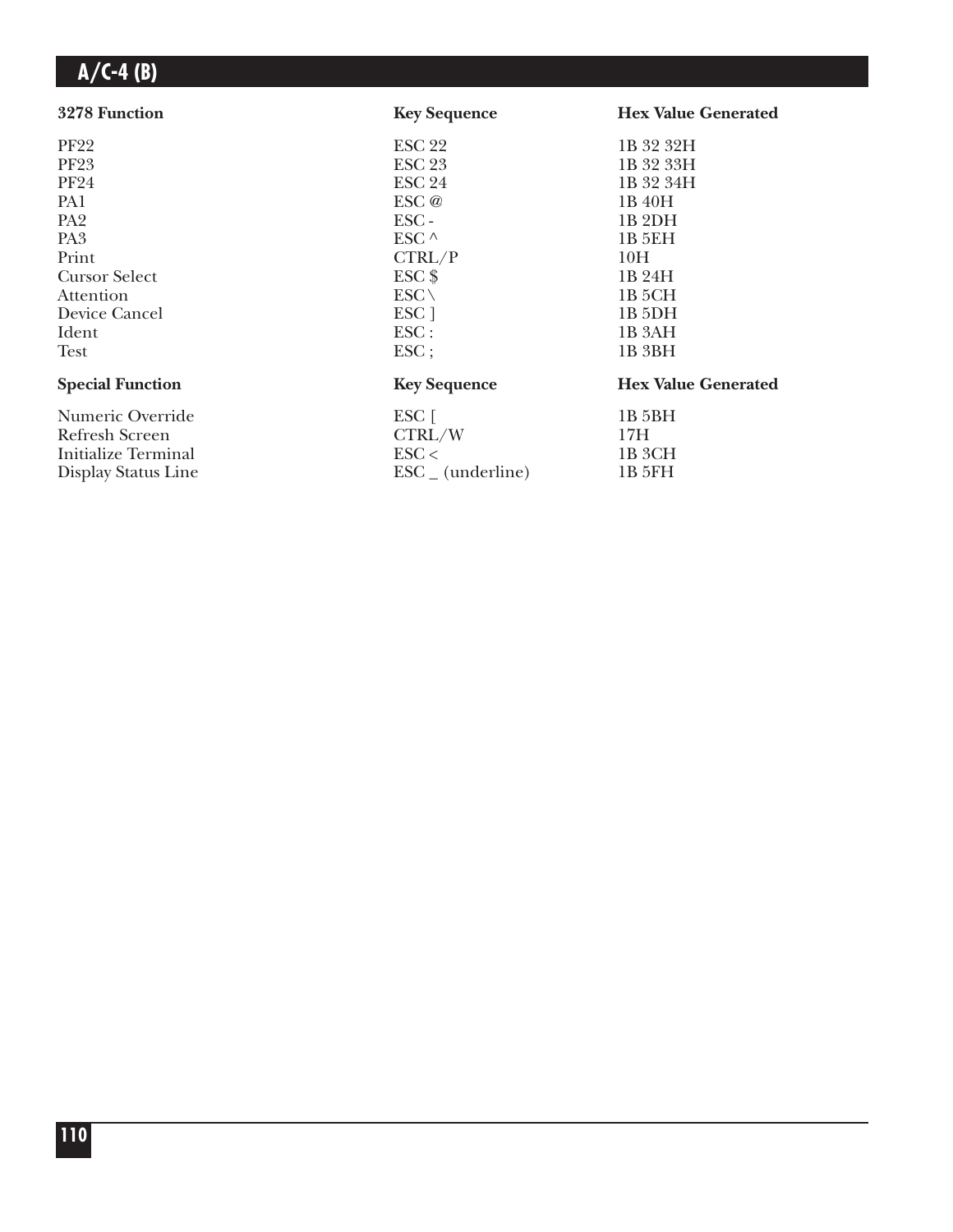## **G.18 DM5 Terminal Module—Beehive DM-1/5/10/30**

To set up the Beehive DM-5/Basic terminals for connection to the A/C-4 (B) in order to emulate the 3278, proceed as follows.

- **1.**Disconnect the AC power cord from the outlet before opening the terminal case.
- **2.**There are three groups of switches on the DM-5/BASIC with eight switches in each group. Switch groups S1 and S2 are found on the back panel of the terminal; switch group S3 is found on the printed circuit board inside the terminal. Set the switches to the following values:

| S <sub>1</sub>                | <b>Value</b>              | <b>Comments</b>                                                                                                                    |             |                      |             |
|-------------------------------|---------------------------|------------------------------------------------------------------------------------------------------------------------------------|-------------|----------------------|-------------|
| $\mathbf{1}$<br>$\frac{2}{3}$ | n.a.<br><b>DOWN</b><br>UP | The $A/C-4$ (B) cursor-positioning<br>characteristics render this switch unusable<br>Auto Line Feed disabled<br><b>Full Duplex</b> |             |                      |             |
| 4, 5                          | as desired                | Parity                                                                                                                             | $\bf{4}$    | $\bf{5}$             |             |
|                               |                           | <b>MARK</b>                                                                                                                        | UP          | UP                   |             |
|                               |                           | <b>SPACE</b>                                                                                                                       | <b>DOWN</b> | UP                   |             |
|                               |                           | ODD                                                                                                                                | UPD         | <b>OWN</b>           |             |
|                               |                           | <b>EVEN</b>                                                                                                                        | <b>DOWN</b> | <b>DOWN</b>          |             |
| 6, 7, 8                       | as desired                | Main Port                                                                                                                          |             |                      |             |
|                               |                           | <b>Baud Rate</b>                                                                                                                   | 6<br>UP     | $\overline{7}$<br>UP | $\bf 8$     |
|                               |                           | 110<br>300                                                                                                                         | <b>DOWN</b> | UP                   | UP<br>UP    |
|                               |                           | 1200                                                                                                                               | UP          | <b>DOWN</b>          | <b>UP</b>   |
|                               |                           | 2400                                                                                                                               | UP          | UP                   | <b>DOWN</b> |
|                               |                           | 4800                                                                                                                               | <b>DOWN</b> | ${\cal UP}$          | <b>DOWN</b> |
|                               |                           | 9600                                                                                                                               | <b>UP</b>   | <b>DOWN</b>          | <b>DOWN</b> |
|                               |                           | 19200                                                                                                                              | <b>DOWN</b> | <b>DOWN</b>          | <b>DOWN</b> |
|                               |                           |                                                                                                                                    |             |                      |             |
| S <sub>2</sub>                | <b>Value</b>              | <b>Comments</b>                                                                                                                    |             |                      |             |
|                               |                           |                                                                                                                                    |             |                      |             |
| 1, 2<br>$3 - 8$               | UP<br>unused              | Termination character CR selected                                                                                                  |             |                      |             |
| S <sub>3</sub>                | Value                     | <b>Comments</b>                                                                                                                    |             |                      |             |
| 1                             | unused                    |                                                                                                                                    |             |                      |             |
| $\overline{2}$                | as desired                | <b>CLOSED:</b> Normal Video                                                                                                        |             |                      |             |
|                               |                           | <b>OPEN: Reverse Video</b>                                                                                                         |             |                      |             |
| $\boldsymbol{3}$              | <b>OPEN</b>               | Normal/Half Intensity normal (that is, not                                                                                         |             |                      |             |
| 4                             | as desired                | reversed) denotation                                                                                                               |             |                      |             |
|                               |                           | Main Port X-ON/X-OFF<br>CLOSED: enabled Set to match logical flow-<br>control selection configured for the $A/C-4$ (B)             |             |                      |             |
|                               |                           | port                                                                                                                               |             |                      |             |
| 5                             | <b>OPEN</b>               | Transmission of keyboard keys enabled                                                                                              |             |                      |             |
| 6                             | as required               | OPEN: 60 Hz                                                                                                                        |             |                      |             |
|                               |                           | CLOSED: 50 Hz                                                                                                                      |             |                      |             |
| 7<br>8                        | n.a.<br><b>OPEN</b>       | Applicable only in Block Mode<br>Character echo from $A/C-4$ (B) only                                                              |             |                      |             |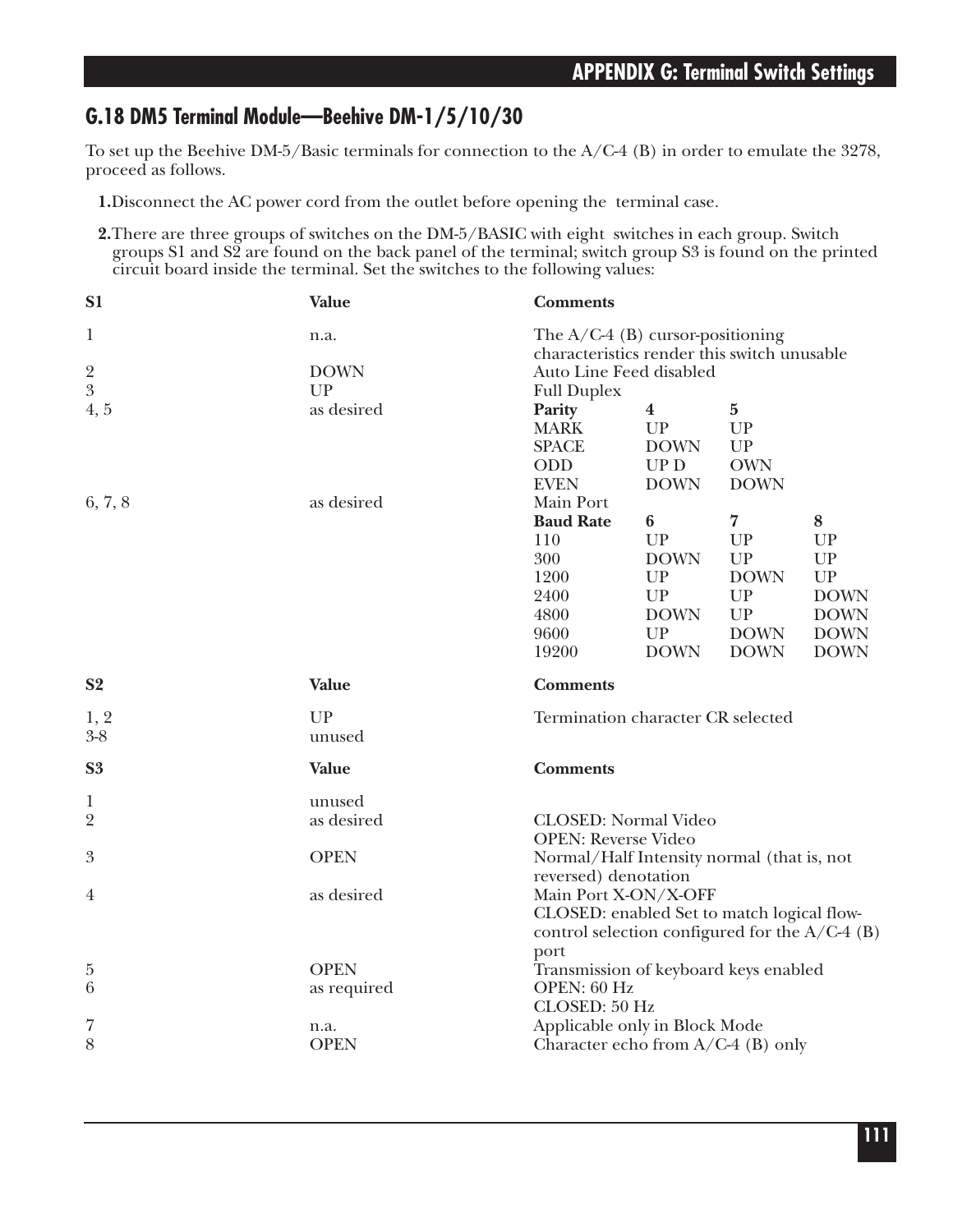### **DM-5 Keyboard Emulation**

Following is a table showing how the Beehive DM-5 keyboard is used in emulation of the 3278 keyboard.

### **NOTES:**

**1.**Press **<Alt>** concurrently with the indicated key.

**2.**Press **<Esc>** prior to pressing the indicated key.

**3.**The last character on the screen (the line-24, column-80 character position) cannot be displayed. This feature is designed to defeat the Beehive Auto-Scroll capability.

| 3278 Function           | <b>Key Sequence</b>    | <b>Hex Value Generated</b> |
|-------------------------|------------------------|----------------------------|
| Reset                   | <b>RESET</b>           | 1B 56H                     |
| <b>Backspace Cursor</b> | $\leftarrow$           | 1B 44H                     |
|                         | or BACKSPACE           | 08H                        |
| Down Cursor             | $\downarrow$           | 1B 42H                     |
| Up Cursor               | $\hat{\uparrow}$       | 1B 41H                     |
| Forwardspace Cursor     | $\rightarrow$          | 1B 43H                     |
| Home                    | <b>HOME</b>            | 1B 48H                     |
| Tab                     | $\rightarrow$          | 09H                        |
| Backtab                 | $\leftarrow$           | 1B <sub>3EH</sub>          |
| Delete                  | <b>DELETE CHAR</b>     | 1B 50H                     |
|                         | or DEL                 | 7FH                        |
| New Line                | $\text{ALT}/\text{I}$  | 0AH                        |
|                         | or INSERT LINE         | 1B <sub>4</sub> CH         |
| Duplicate               | ALT/D                  | 04H                        |
| Field Mark              | ALT/F                  | 06H                        |
| <b>Insert Mode</b>      | <b>INSERT CHAR</b>     | 1B 51H                     |
| Erase to End of Field   | <b>CLEAR EOL</b>       | 1B <sub>4BH</sub>          |
| Erase Input             | <b>DELETE LINE</b>     | 1B <sub>4DH</sub>          |
|                         | or CLEAR EOP           | 1B <sub>4</sub> AH         |
| Enter                   | <b>RETURN or ENTER</b> | 0 <sub>DH</sub>            |
| Clear                   | <b>CLEAR</b>           | 1B 45H                     |
| <b>Sys Request</b>      | <b>STATUS LINE</b>     | 1B 54H                     |
| PF1                     | ESC <sub>1</sub>       | 1B 31H                     |
| PF <sub>2</sub>         | ESC <sub>2</sub>       | 1B 32H                     |
| PF3                     | ESC <sub>3</sub>       | 1B 33H                     |
| PF4                     | ESC <sub>4</sub>       | 1B 34H                     |
| PF <sub>5</sub>         | ESC <sub>5</sub>       | 1B 35H                     |
| PF <sub>6</sub>         | ESC <sub>6</sub>       | 1B 36H                     |
| PF7                     | ESC <sub>7</sub>       | 1B 37H                     |
| PF8                     | ESC <sub>8</sub>       | 1B 38H                     |
| PF9                     | ESC <sub>9</sub>       | 1B 39H                     |
| <b>PF10</b>             | ESC <sub>0</sub>       | 1B 30H                     |
| <b>PF11</b>             | ESC-                   | 1B <sub>2DH</sub>          |
| <b>PF12</b>             | $\text{ESC} =$         | 1B <sub>3DH</sub>          |
| <b>PF13</b>             | ESC!                   | 1B 21H                     |
| <b>PF14</b>             | $\text{ESC} \oslash$   | 1B 40H                     |
| PF15                    | ESC#                   | 1B 23H                     |
| <b>PF16</b>             | $ESC$ \$               | 1B 24H                     |
| <b>PF17</b>             | ESC %                  | 1B 25H                     |
| <b>PF18</b>             | ESC $\land$            | <b>1B 5EH</b>              |
|                         |                        |                            |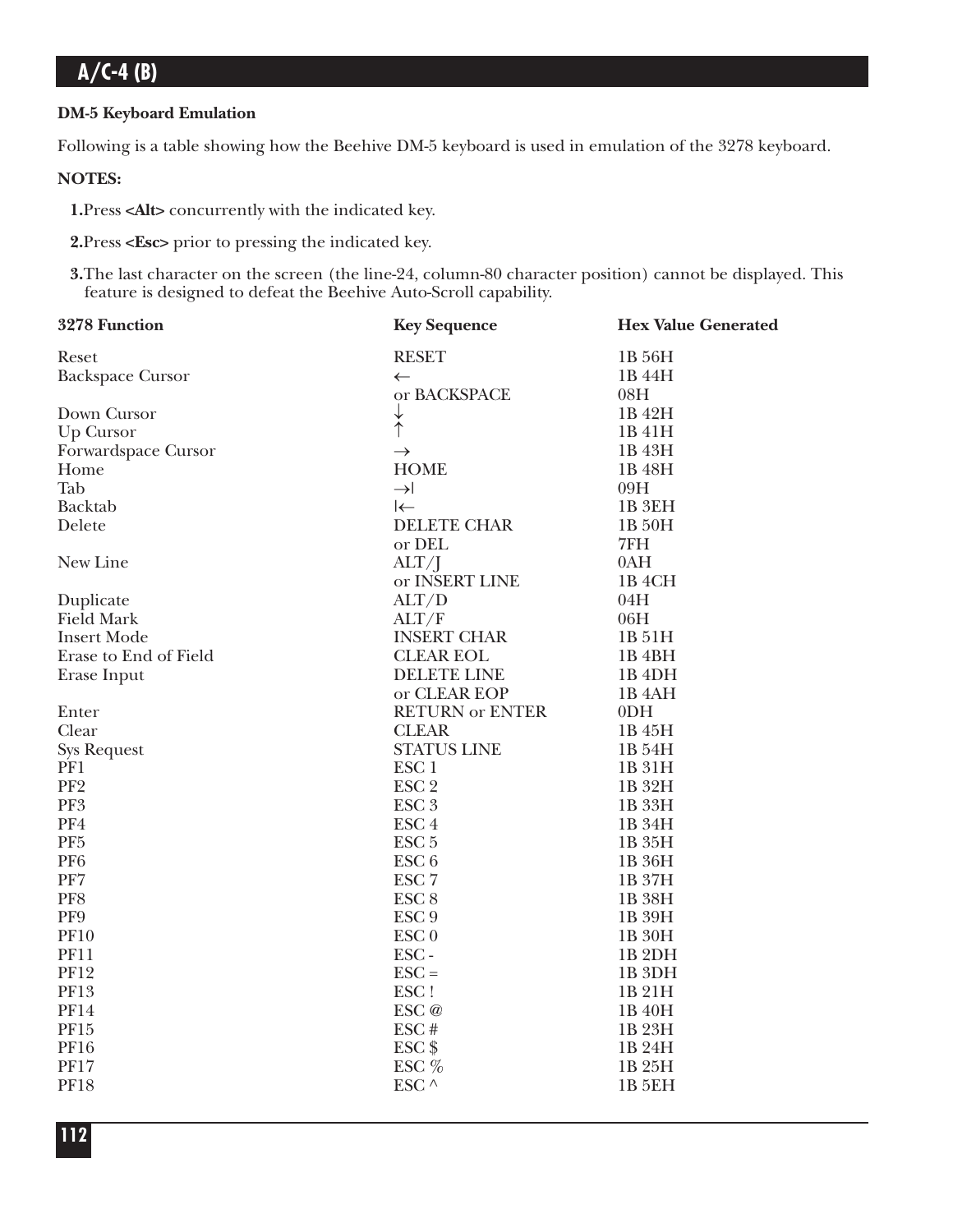| 3278 Function              | <b>Key Sequence</b>          | <b>Hex Value Generated</b> |
|----------------------------|------------------------------|----------------------------|
| <b>PF19</b>                | ESC &                        | 1B 26H                     |
| <b>PF20</b>                | ESC <sup>*</sup>             | 1B <sub>2</sub> AH         |
| <b>PF21</b>                | $\rm{ESC}$ (                 | 1B 28H                     |
| <b>PF22</b>                | $\text{ESC}$ )               | 1B 29H                     |
| <b>PF23</b>                | $\text{ESC}_{-}$ (underline) | 1B 5FH                     |
| <b>PF24</b>                | $\text{ESC} +$               | 1B <sub>2</sub> BH         |
| PA1                        | $\text{ESC}$ ,               | 1B <sub>2</sub> CH         |
| PA <sub>2</sub>            | ESC.                         | 1B 2EH                     |
| PA <sub>3</sub>            | $\text{ESC} /$               | 1B <sub>2FH</sub>          |
| Print                      | PAGE SEND                    | 1B 49H                     |
| <b>Cursor Select</b>       | ALT/C                        | 03H                        |
| Attention                  | $ESC \setminus$              | 1B 5CH                     |
| Device Cancel              | ESC ]                        | 1B <sub>5</sub> DH         |
| Ident                      | $\text{ESC}$ :               | 1B <sub>3</sub> AH         |
| Test                       | $\text{ESC}$ ;               | 1B 3BH                     |
| <b>Special Function</b>    | <b>Key Sequence</b>          | <b>Hex Value Generated</b> |
| Numeric Override           | $ESC$ [                      | 1B 5BH                     |
| <b>Refresh Screen</b>      | ALT/W                        | 17H                        |
| <b>Initialize Terminal</b> | $\text{ESC}$ <               | 1B <sub>3</sub> CH         |
| Display Status Line        | ESC <sup>'</sup>             | 1B 27H                     |

#### **Basic Keyboard Emulation**

Following is a table showing how the Beehive BASIC keyboard is used in emulation of the 3278 keyboard.

#### **NOTES:**

**1.**Press **<Ctrl>** concurrently with the indicated key.

**2.**Press **<Esc>** prior to pressing the indicated key.

**3.**The last character on the screen (the line-24, column-80 character position) cannot be displayed. This feature is designed to defeat the Beehive Auto-Scroll capability.

| 3278 Function           | <b>Key Sequence</b> | <b>Hex Value Generated</b> |
|-------------------------|---------------------|----------------------------|
| Reset                   | <b>ESC V</b>        | 1B 56H                     |
| <b>Backspace Cursor</b> | <b>ESC D</b>        | 1B 44H                     |
|                         | or BACKSPACE        | 08H                        |
| Down Cursor             | ESC B               | 1B 42H                     |
| Up Cursor               | ESC A               | 1B 41H                     |
| Forwardspace Cursor     | ESC C               | 1B 43H                     |
| Home                    | ESC <sub>H</sub>    | 1B 48H                     |
| Tab                     | CTRL/I              | 09H                        |
| Backtab                 | ESC                 | 1B <sub>3EH</sub>          |
| Delete                  | ESC P               | 1B 50H                     |
|                         | or DEL              | 7FH                        |
| New Line                | LF                  | 0AH                        |
|                         | or ESC L            | 1B 4CH                     |
| Duplicate               | CTRL/D              | 04H                        |
| <b>Field Mark</b>       | CTRL/F              | 06H                        |
| <b>Insert Mode</b>      | ESC <sub>Q</sub>    | 1B 51H                     |
|                         |                     |                            |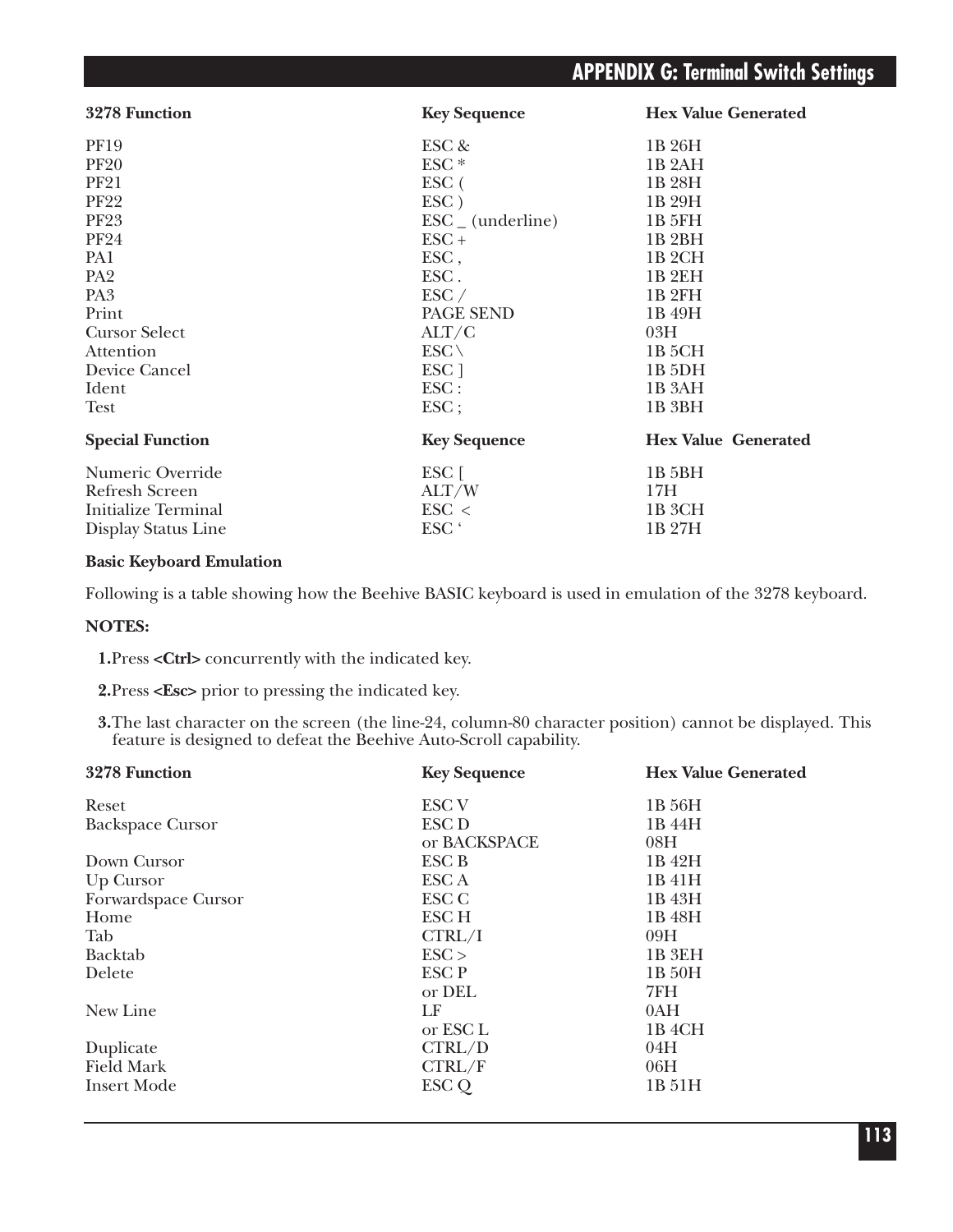| 3278 Function              | <b>Key Sequence</b>          | <b>Hex Value Generated</b> |
|----------------------------|------------------------------|----------------------------|
| Erase to End of Field      | <b>ESC K</b>                 | 1B <sub>4</sub> BH         |
| Erase Input                | ESC <sub>M</sub>             | 1B <sub>4DH</sub>          |
|                            | or ESC J                     | 1B <sub>4</sub> AH         |
| Enter                      | <b>RETURN or ENTER</b>       | 0 <sub>DH</sub>            |
| Clear                      | <b>CLEAR</b>                 | 1B 45H                     |
| <b>Sys Request</b>         | ESC <sub>T</sub>             | 1B 54H                     |
| PF1                        | ESC <sub>1</sub>             | 1B 31H                     |
| PF <sub>2</sub>            | ESC <sub>2</sub>             | 1B 32H                     |
| PF3                        | ESC <sub>3</sub>             | 1B 33H                     |
| PF4                        | ESC <sub>4</sub>             | 1B 34H                     |
| PF <sub>5</sub>            | ESC <sub>5</sub>             | 1B 35H                     |
| PF <sub>6</sub>            | ESC <sub>6</sub>             | 1B 36H                     |
| PF7                        | ESC <sub>7</sub>             | 1B 37H                     |
| PF8                        | ESC <sub>8</sub>             | 1B 38H                     |
| PF9                        | ESC <sub>9</sub>             | 1B 39H                     |
| <b>PF10</b>                | ESC <sub>0</sub>             | 1B 30H                     |
| <b>PF11</b>                | ESC-                         | 1B <sub>2DH</sub>          |
| <b>PF12</b>                | $\text{ESC} =$               | 1B <sub>3DH</sub>          |
| <b>PF13</b>                | ESC!                         | 1B 21H                     |
| <b>PF14</b>                | ESC@                         | 1B 40H                     |
| PF15                       | ESC#                         | 1B 23H                     |
| <b>PF16</b>                | $ESC$ \$                     | 1B 24H                     |
| <b>PF17</b>                | ESC %                        | 1B 25H                     |
| <b>PF18</b>                | ESC $^\wedge$                | 1B <sub>5EH</sub>          |
| <b>PF19</b>                | ESC &                        | 1B 26H                     |
| <b>PF20</b>                | $ESC*$                       | 1B <sub>2</sub> AH         |
| <b>PF21</b>                | ESC (                        | 1B 28H                     |
| <b>PF22</b>                | ESC)                         | 1B 29H                     |
| <b>PF23</b>                | $\text{ESC}_{-}$ (underline) | 1B 5FH                     |
| <b>PF24</b>                | $ESC +$                      | 1B <sub>2</sub> BH         |
| PA1                        | ESC,                         | 1B <sub>2</sub> CH         |
| PA <sub>2</sub>            | ESC. (period)                | <b>1B2EH</b>               |
| PA <sub>3</sub>            | $\text{ESC} /$               | 1B <sub>2FH</sub>          |
| Print                      | ESC <sub>I</sub>             | 1B 49H                     |
| <b>Cursor Select</b>       | CTRL/C                       | 03H                        |
| Attention                  | $ESC \setminus$              | 1B 5CH                     |
| Device Cancel              | ESC ]                        | 1B <sub>5DH</sub>          |
| Ident                      | ESC:                         | 1B <sub>3</sub> AH         |
| <b>Test</b>                | ESC;                         | 1B <sub>3</sub> BH         |
| <b>Special Function</b>    | <b>Key Sequence</b>          | <b>Hex Value Generated</b> |
| Numeric Override           | $ESC$ [                      | 1B <sub>5</sub> BH         |
| <b>Refresh Screen</b>      | CTRL/W                       | 17H                        |
| <b>Initialize Terminal</b> | $\text{ESC}$                 | 1B <sub>3</sub> CH         |
| Display Status Line        | ESC <sup>'</sup>             | 1B 27H                     |
|                            |                              |                            |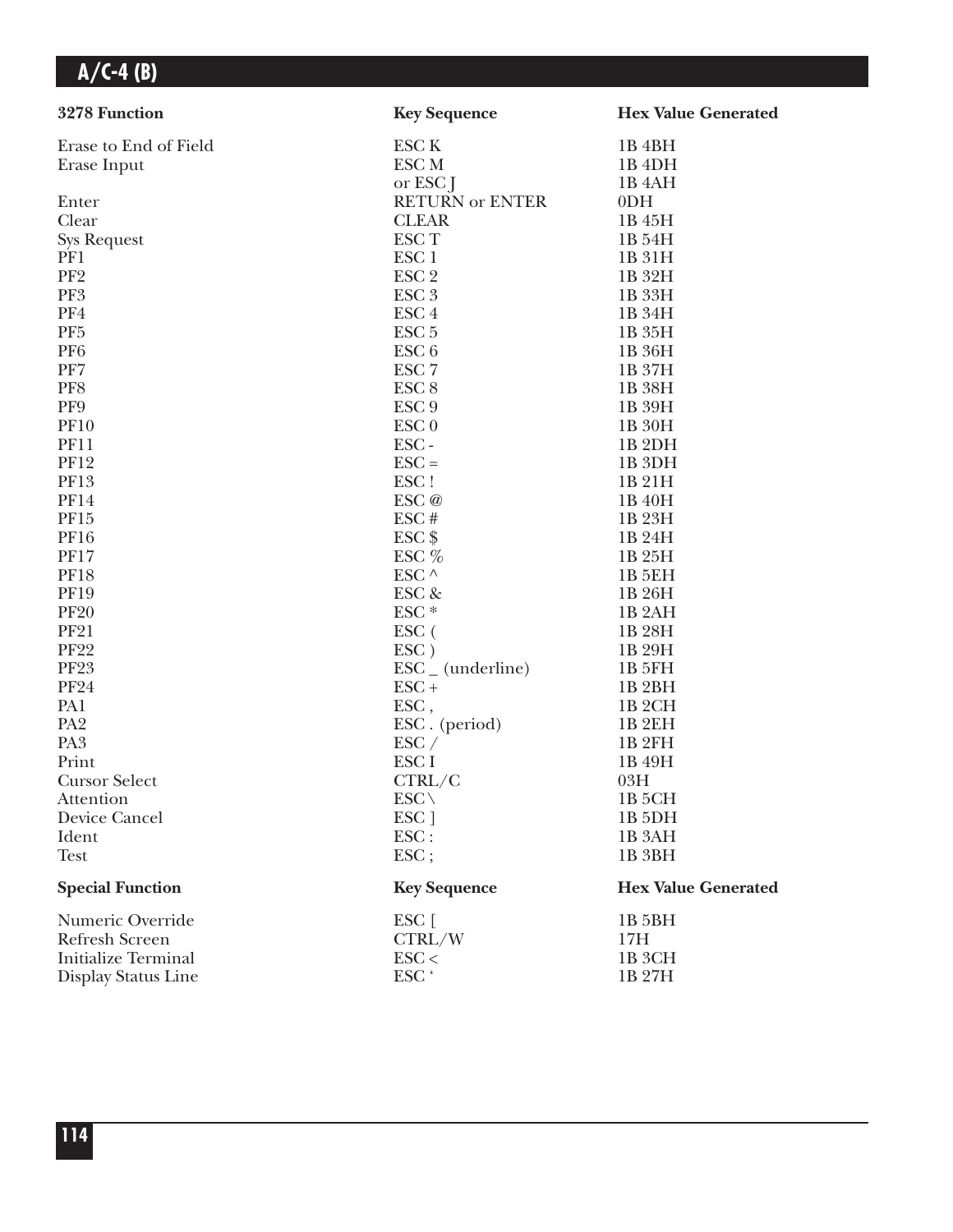## **G.19 DM5AB Terminal Module—Beehive DM-5A/5B**

To set up the Beehive DM5A/5B terminals for connection to the A/C-4 (B) in order to emulate the 3278, proceed as follows.

- **1.**Disconnect the AC power cord before opening the terminal case.
- **2.**There are three groups of switches on the DM5A, and four on the DM5B, with eight switches in each group. Switch groups S1 and S2 are found on the back panel of the terminal; switch groups S3 and S4 are found on the printed circuit board inside the terminal. Set the switches to the following values:

| S <sub>1</sub>                         | <b>Value</b>                                                                                                                                                              | <b>Comments</b>                                                                                                           |                                                                                                                                                                  |                                                                                                                     |                                                                                       |
|----------------------------------------|---------------------------------------------------------------------------------------------------------------------------------------------------------------------------|---------------------------------------------------------------------------------------------------------------------------|------------------------------------------------------------------------------------------------------------------------------------------------------------------|---------------------------------------------------------------------------------------------------------------------|---------------------------------------------------------------------------------------|
| $\mathbf 1$<br>$\overline{\mathbf{c}}$ | n.a.<br><b>DOWN</b>                                                                                                                                                       | $A/C-4$ (B) cursor-positioning characteristics<br>make this switch unusable<br>Auto Line Feed disabled                    |                                                                                                                                                                  |                                                                                                                     |                                                                                       |
| $\overline{3}$                         | UP                                                                                                                                                                        | <b>Full Duplex</b>                                                                                                        |                                                                                                                                                                  |                                                                                                                     |                                                                                       |
| 4, 5<br>6, 7, 8                        | as desired<br>as desired                                                                                                                                                  | Parity<br><b>MARK</b><br><b>SPACE</b><br>ODD<br><b>EVEN</b><br>Main Port                                                  | $\boldsymbol{4}$<br>UP<br><b>DOWN</b><br>UP<br><b>DOWN</b>                                                                                                       | $\mathbf{5}$<br><b>UP</b><br><b>UP</b><br><b>DOWN</b><br><b>DOWN</b>                                                |                                                                                       |
|                                        |                                                                                                                                                                           | <b>Baud Rate</b><br>110<br>300<br>1200<br>2400<br>4800<br>9600<br>19200                                                   | $\boldsymbol{6}$<br>UP<br><b>DOWN</b><br>UP<br>$\ensuremath{\mathrm{UP}}$<br><b>DOWN</b><br>UP<br><b>DOWN</b>                                                    | $\overline{7}$<br>UP<br>${\cal UP}$<br><b>DOWN</b><br>UP<br>${\cal UP}$<br><b>DOWN</b><br><b>DOWN</b>               | $\bf 8$<br>UP<br>UP<br>UP<br><b>DOWN</b><br><b>DOWN</b><br><b>DOWN</b><br><b>DOWN</b> |
| S <sub>2</sub>                         | Value                                                                                                                                                                     | <b>Comments</b>                                                                                                           |                                                                                                                                                                  |                                                                                                                     |                                                                                       |
| 1, 2<br>3, 4, 5                        | UP Termination char.<br>as desired                                                                                                                                        | CR selected<br>Aux. port flow control—set to match logical<br>flow-control selection configured for printer<br>being used |                                                                                                                                                                  |                                                                                                                     |                                                                                       |
| 6, 7, 8                                | Protocol<br>DTR (Pin 20)<br>Pins 11 and 19 Ready<br>Pins 11 and 19 Busy<br>ETX/ACK<br>X-ON/X-OFF<br><b>ACK/NAK</b><br><b>TTY</b><br>as desired<br><b>Baud Rate</b><br>110 | 3<br>UP<br><b>DOWN</b><br>UP<br><b>DOWN</b><br>UP<br><b>DOWN</b><br>UP<br>Aux. Port<br>6<br>UP                            | $\boldsymbol{4}$<br>UP<br>$\ensuremath{\mathrm{UP}}$<br><b>DOWN</b><br><b>DOWN</b><br>UP<br>${\cal UP}$<br><b>DOWN</b><br>$\overline{\mathbf{7}}$<br>${\cal UP}$ | $\bf{5}$<br>UP<br>UP<br>${\cal UP}$<br>${\cal UP}$<br><b>DOWN</b><br><b>DOWN</b><br><b>DOWN</b><br>8<br>${\cal UP}$ |                                                                                       |
|                                        | 300<br>1200<br>2400<br>4800<br>9600<br>19200                                                                                                                              | <b>DOWN</b><br>UP<br>UP<br><b>DOWN</b><br>UP<br><b>DOWN</b>                                                               | UP<br><b>DOWN</b><br>${\cal UP}$<br>${\cal UP}$<br><b>DOWN</b><br><b>DOWN</b>                                                                                    | ${\cal UP}$<br>${\cal UP}$<br><b>DOWN</b><br><b>DOWN</b><br><b>DOWN</b><br><b>DOWN</b>                              |                                                                                       |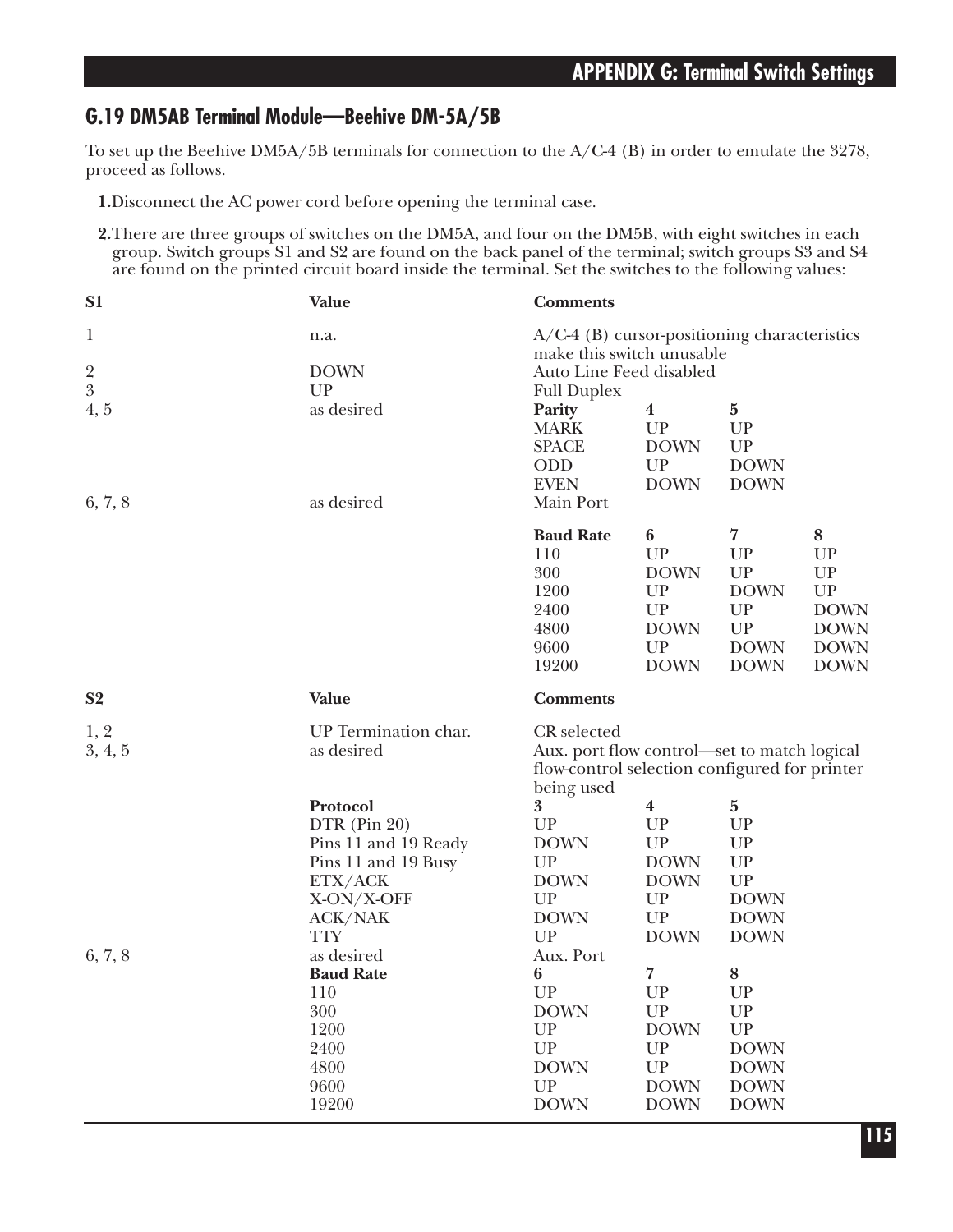| S <sub>3</sub>      | <b>Value</b>    | <b>Comments</b>                                                                                                               |
|---------------------|-----------------|-------------------------------------------------------------------------------------------------------------------------------|
| 1                   | <b>OPEN</b>     | DM5B: Standard Character<br>Set DM5A: RS-232C selected                                                                        |
| $\overline{2}$      | as desired      | Main Port X-ON/X-OFF CLOSED: enabled<br>Set to match logical flow control selection<br>configured for the $A/C-4$ (B) port    |
| $\boldsymbol{3}$    | <b>OPEN</b>     | Normal/Half Intensity retains normal (not<br>reversed) denotation                                                             |
| $\overline{4}$      | as desired      | Main Port X-ON/X-OFF<br>CLOSED: enabled Set to match logical flow<br>control selection configured for the $A/C-4$ (B)<br>port |
| $\bf 5$             | <b>OPEN</b>     | Transmission of keyboard keys enabled                                                                                         |
| $\boldsymbol{6}$    | as desired      | OPEN = $60$ Hz / CLOSED = $50$ Hz                                                                                             |
| $\overline{7}$      | n.a.            | Applicable only in Block mode                                                                                                 |
| 8                   | <b>OPEN</b>     | Character echo from A/C-4 (B) only                                                                                            |
| <b>DM5B ONLY S4</b> | <b>Value</b>    | <b>Comments</b>                                                                                                               |
| $\mathbf{1}$        | as desired      | OPEN: Upper case only<br>CLOSED: Upper/lower-case characters<br>generated                                                     |
| $\frac{2}{3}$       | unused          |                                                                                                                               |
|                     | n.a.            | Applicable only in Forms mode                                                                                                 |
| $\overline{4}$      | unused          |                                                                                                                               |
| $\rm 5$             | <b>CLOSED</b>   | Main Port RS-232C enabled                                                                                                     |
| 6, 7, 8             | $6 = OPER$      | Aux. Port RS-232C enabled                                                                                                     |
|                     | $7, 8 = CLOSED$ |                                                                                                                               |

**3.**Replace the cover, reconnect the AC power cord and connect the terminal to the A/C-4 (B) port (or modem, etc.) as appropriate.

### **Keyboard Emulation**

Following is a table showing how the Beehive DM-5A/B keyboard is used in emulation of the 3278 keyboard.

#### **NOTES:**

**1.**Press **<Alt>** concurrently with the indicated key.

**2.**Press **<Esc>** prior to pressing the indicated key.

**3.** The last character on the screen (the line-24, column-80 character position) cannot be displayed. This feature is designed to defeat the Beehive Auto-Scroll capability.

| 3278 Function           | <b>Key Sequence</b> | <b>Hex Value Generated</b> |
|-------------------------|---------------------|----------------------------|
| Reset                   | <b>RESET</b>        | 1B 56H                     |
| <b>Backspace Cursor</b> |                     | 1B 44H                     |
| Down Cursor             |                     | 1B 42H                     |
| Up Cursor               | $\uparrow$          | 1B 41H                     |
| Forward Space Cursor    | $\rightarrow$       | 1B 43H                     |
| Home                    | <b>HOME</b>         | 1B 48H                     |
| Tab                     | TAB                 | 09H                        |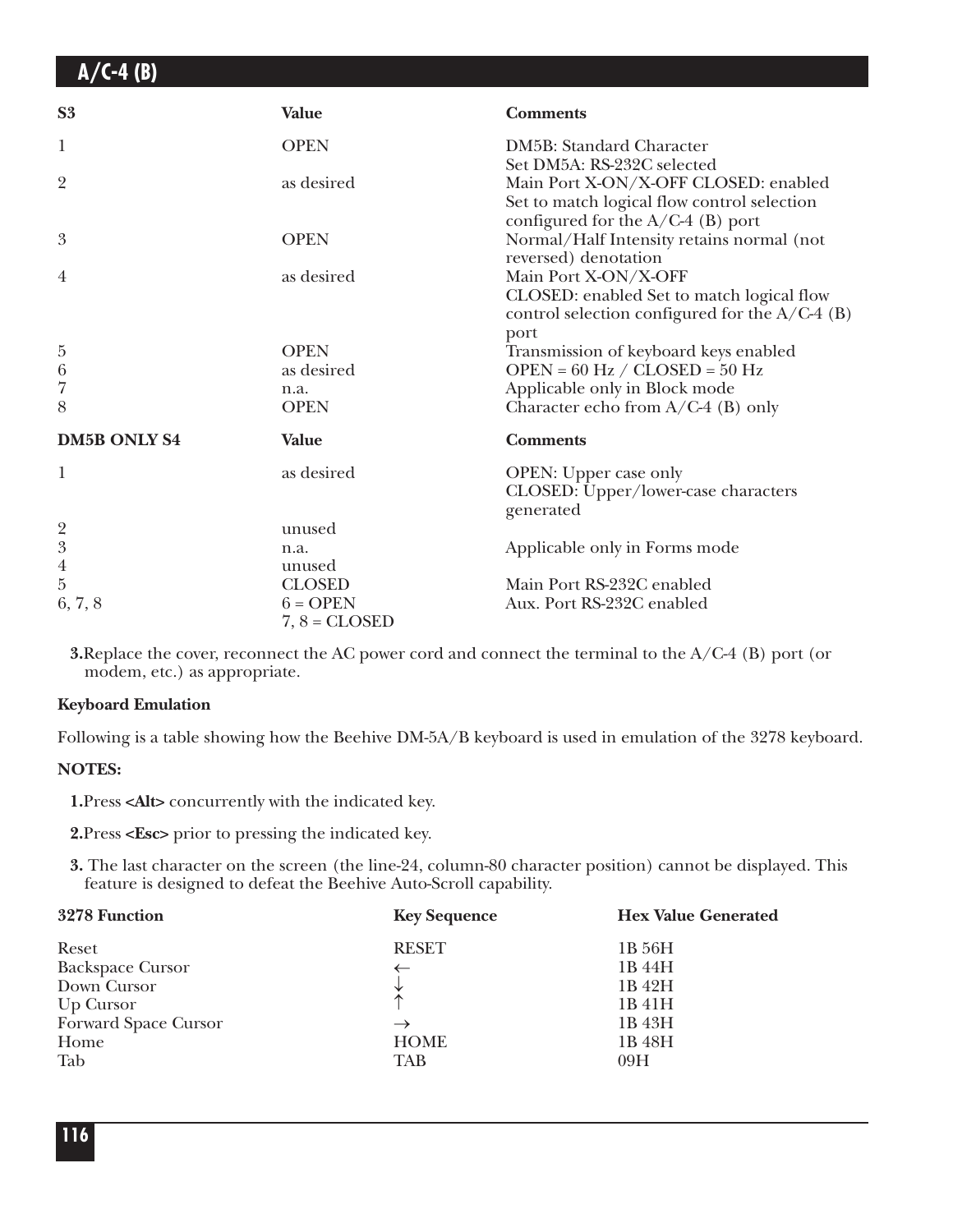| 3278 Function              | <b>Key Sequence</b>          | <b>Hex Value Generated</b> |
|----------------------------|------------------------------|----------------------------|
| <b>Back Tab</b>            | <b>BACKTAB</b>               | 1B 3EH                     |
| Delete                     | <b>DELETE CHAR</b>           | 1B 50H                     |
| New Line                   | <b>INSERT LINE</b>           | 1B <sub>4</sub> CH         |
| Duplicate                  | ALT/D                        | 04H                        |
| <b>Field Mark</b>          | ALT/F                        | 06H                        |
| <b>Insert Mode</b>         | <b>INSERT CHAR.</b>          | 1B 51H                     |
| Erase to End of Field      | <b>CLEAR EOL</b>             | 1B 4BH                     |
| Erase Input                | <b>CLEAR EOP</b>             | 1B <sub>4</sub> AH         |
| Enter                      | <b>RETURN</b>                | 0 <sub>DH</sub>            |
| Clear                      | <b>CLEAR</b>                 | 1B 45H                     |
| <b>Sys Request</b>         | ESC ?                        | 1B <sub>3FH</sub>          |
| PF1                        | PF1                          | 02 1B 70 0DH               |
| PF <sub>2</sub>            | PF <sub>2</sub>              | 02 1B 71 0DH               |
| PF3                        | PF <sub>3</sub>              | 02 1B 72 0DH               |
| PF4                        | PF4                          | 02 1B 73 0DH               |
| PF <sub>5</sub>            | PF <sub>5</sub>              | 02 1B 74 0DH               |
| PF <sub>6</sub>            | PF <sub>6</sub>              | 02 1B 75 0DH               |
| PF7                        | PF7                          | 02 1B 76 0DH               |
| PF8                        | PF8                          | 02 1B 77 0DH               |
| PF9                        | PF9                          | 02 1B 78 0DH               |
| <b>PF10</b>                | <b>PF10</b>                  | 02 1B 79 0DH               |
| <b>PF11</b>                | <b>PF11</b>                  | 02 1B 7A 0DH               |
| <b>PF12</b>                | <b>PF12</b>                  | 02 1B 7B 0DH               |
| <b>PF13</b>                | PF13                         | 02 1B 7C 0DH               |
| <b>PF14</b>                | <b>PF14</b>                  | 02 1B 7D 0DH               |
| PF15                       | PF15                         | 02 1B 7E 0DH               |
| <b>PF16</b>                | <b>PF16</b>                  | 02 1B 7F 0DH               |
| <b>PF17</b>                | <b>PF17</b>                  | 1B 37H                     |
| <b>PF18</b>                | <b>PF18</b>                  | 1B 38H                     |
| <b>PF19</b>                | <b>PF19</b>                  | 1B 39H                     |
| <b>PF20</b>                | <b>PF20</b>                  | 1B 30H                     |
| <b>PF21</b>                | <b>PF21</b>                  | 1B 31H                     |
| <b>PF22</b>                | <b>PF22</b>                  | 1B 32H                     |
| <b>PF23</b>                | <b>PF23</b>                  | 1B 33H                     |
| <b>PF24</b>                | <b>PF24</b>                  | 1B 34H                     |
| PA <sub>1</sub>            | ESC,                         | 1B 2CH                     |
| PA <sub>2</sub>            | ESC.                         | 1B <sub>2EH</sub>          |
| PA <sub>3</sub>            | $\text{ESC}$ /               | 1B <sub>2FH</sub>          |
| Print                      | PAGE SEND                    | 1B 49H                     |
| <b>Cursor Select</b>       | ALT/C                        | 03H                        |
| Attention                  | $ESC \setminus$              | 1B <sub>5</sub> CH         |
| Device Cancel              | ESC ]                        | 1B <sub>5</sub> DH         |
| Ident                      | $\text{ESC}$ :               | 1B 3AH                     |
| <b>Test</b>                | $\text{ESC}$                 | 1B 3BH                     |
| <b>Special Function</b>    | <b>Key Sequence</b>          | <b>Hex Value Generated</b> |
| Numeric Override           | ESC [                        | 1B <sub>5</sub> BH         |
| <b>Refresh Screen</b>      | CTRL/W                       | 17H                        |
| <b>Initialize Terminal</b> | $\text{ESC}$                 | 1B 3CH                     |
| Display Status Line        | $\text{ESC}_{-}$ (underline) | 1B 5FH                     |
|                            |                              |                            |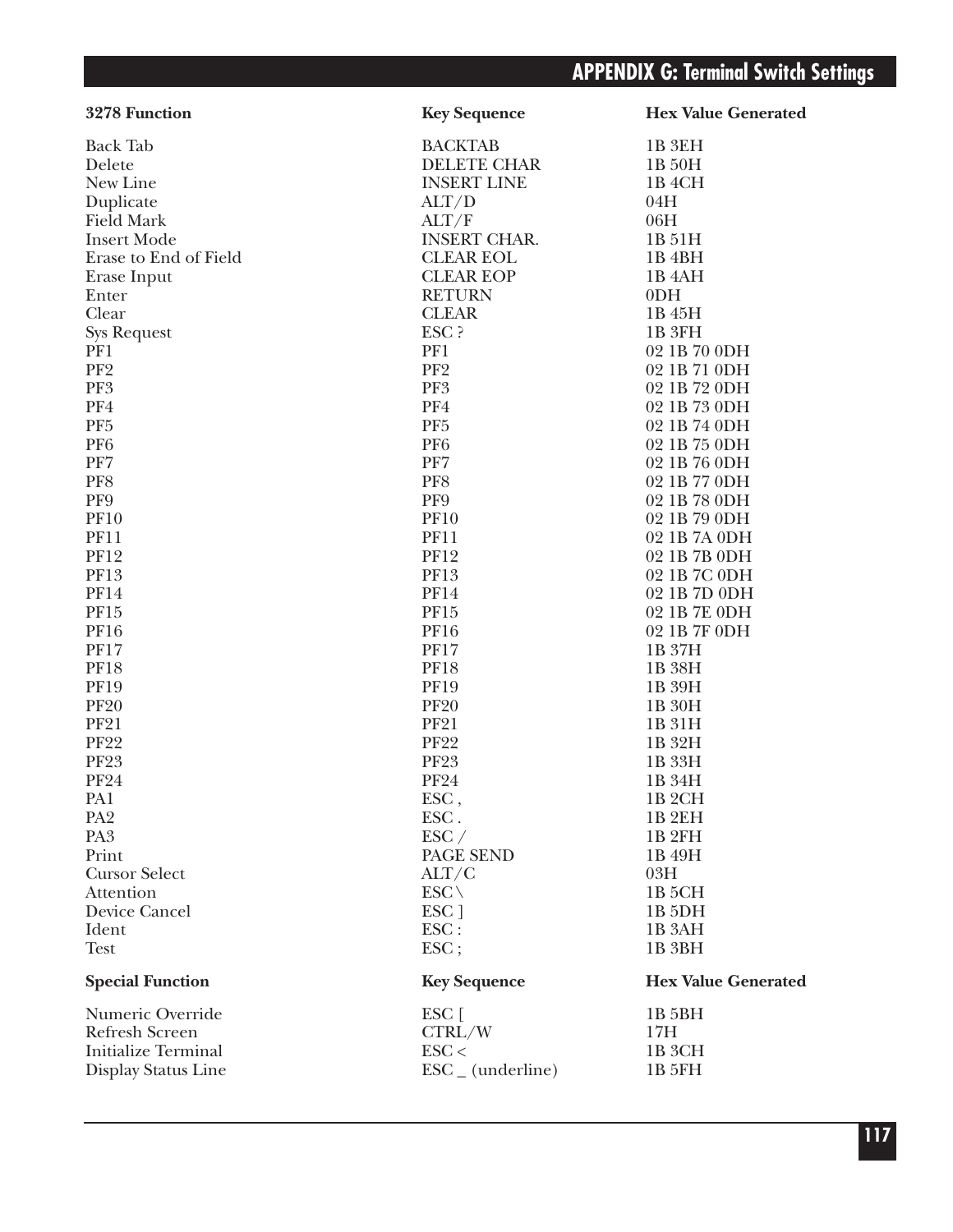## **G.20 DM78 Terminal Module—Beehive DM-78**

To set up the Beehive DM-78 terminal for connection to the A/C-4 (B) in order to emulate the 3278, proceed as follows.

- **1.**Disconnect the power cord from the outlet before opening the DM-78 case.
- **2.**There are four groups of switches on the DM-78 with eight switches in each group. Switch groups S1 and S2 are found on the back panel of the terminal; switch groups S3 and S4 are found on the printed circuit board inside the terminal. Set the switches to the following values:

| S <sub>1</sub>                                  | <b>Value</b>                                           | <b>Comments</b>                                                                   |                                                                                  |                                                                                                           |
|-------------------------------------------------|--------------------------------------------------------|-----------------------------------------------------------------------------------|----------------------------------------------------------------------------------|-----------------------------------------------------------------------------------------------------------|
| $\mathbf{1}$<br>$\frac{2}{3}$                   | unused<br><b>DOWN</b><br>unused                        | Auto Linefeed Disabled.                                                           |                                                                                  |                                                                                                           |
| 4, 5                                            | as desired                                             | Parity<br><b>MARK</b><br><b>SPACE</b><br>ODD<br><b>EVEN</b>                       | $\overline{4}$<br>UP<br><b>DOWN</b><br>UP<br><b>DOWN</b>                         | $\bf 5$<br>UP<br>UP<br><b>DOWN</b><br><b>DOWN</b>                                                         |
| 6, 7, 8                                         | as desired                                             | Main Port Baud Rate                                                               |                                                                                  |                                                                                                           |
| S <sub>2</sub>                                  | Value                                                  | <b>Comments</b>                                                                   |                                                                                  |                                                                                                           |
| 1, 2<br>3, 4, 5                                 | UP<br>as desired                                       | settings.                                                                         | Termination character CR selected.<br>device type; see manufacturer's manual for | Auxiliary Port Protocol-depends on auxiliary                                                              |
| 6, 7, 8                                         | as desired                                             | <b>Auxiliary Port Baud Rate</b>                                                   |                                                                                  |                                                                                                           |
|                                                 | <b>Baud Rate</b>                                       | <b>Switches</b><br>6                                                              | 7                                                                                | 8                                                                                                         |
|                                                 | 110<br>300<br>1200<br>2400<br>4800<br>9600<br>19200    | UP<br><b>DOWN</b><br>${\cal UP}$<br><b>UP</b><br><b>DOWN</b><br>UP<br><b>DOWN</b> | UP<br>UP<br><b>DOWN</b><br>UP<br>UP<br><b>DOWN</b><br><b>DOWN</b>                | <b>UP</b><br>UP<br>$\ensuremath{\mathrm{UP}}$<br><b>DOWN</b><br><b>DOWN</b><br><b>DOWN</b><br><b>DOWN</b> |
| S <sub>3</sub>                                  | Value                                                  | <b>Comments</b>                                                                   |                                                                                  |                                                                                                           |
| $\mathbf{1}$<br>$\frac{2}{3}$<br>$\overline{4}$ | <b>CLOSED</b><br><b>CLOSED</b><br>unused<br>as desired | Current loop disabled<br>Normal video selected                                    | Set to match logical flow control selection                                      |                                                                                                           |
|                                                 |                                                        |                                                                                   | configured for the $A/C-4$ (B) port                                              | $CLOSED = X-ON/X-OFF (DCl/DC3)$ enabled<br>$OPEN = X-ON/X-OFF$ disabled for main port                     |
| 5<br>$\,6\,$<br>7,8                             | unused<br>as required<br>unused                        |                                                                                   | $CLOSED = 50Hz$ , OPEN = 60Hz                                                    |                                                                                                           |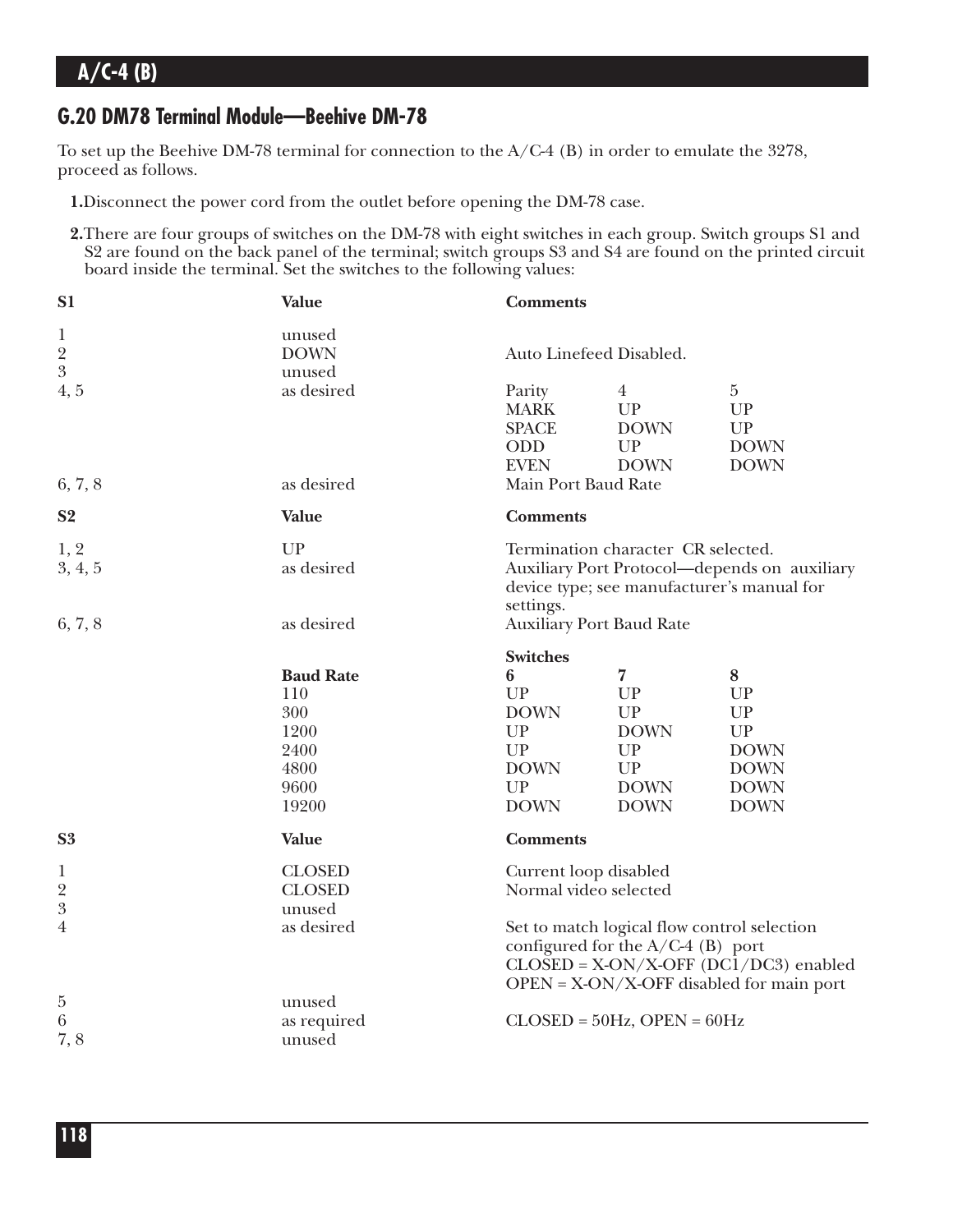| <b>S4</b>      | Value         | <b>Comments</b>                                                      |
|----------------|---------------|----------------------------------------------------------------------|
|                | <b>CLOSED</b> | Keyboard generates lower and upper case<br>characters                |
| $\overline{2}$ | unuse         |                                                                      |
| 3              | <b>OPEN</b>   | Data is transmitted out of the auxiliary port,                       |
|                |               | but not processed locally                                            |
| $\overline{4}$ | unused        |                                                                      |
| $\overline{5}$ | <b>CLOSED</b> | RS-232C communication enabled                                        |
| 6, 7, 8        | as required   | Auxiliary Port RS-422/RS-232C—depends on                             |
|                |               | the auxiliary device type; see manufacturer's<br>manual for settings |

**3.**Replace the cover, reconnect the AC power cord, and connect the terminal to the A/C-4 (B) port (or modem, etc.) as appropriate.

#### **Keyboard Emulation**

Following is a table showing how the Beehive DM-78 keyboard is used in emulation of the 3278 keyboard.

#### **NOTES:**

**1.**Press **<Alt>** concurrently with the indicated key.

**2.**Press **<Esc>** prior to pressing the indicated key.

**3.**The IBM 3278 keyboard, because it is an EBCDIC terminal, does not provide an ESC key. The DM-78 provides as an ESC key the key immediately below the ATTN key at the left side of the keyboard.

| 3278 Function           | <b>Key Sequence</b>                   | <b>Hex Value Generated</b> |
|-------------------------|---------------------------------------|----------------------------|
| Reset                   | ALT/R<br>or RESET                     | 12H<br>1B 56H              |
| <b>Backspace Cursor</b> | $\ddotsc$<br>or $\text{ALT}/\text{H}$ | 1B 44H<br>08H              |
| Down Cursor             | Ø                                     | 1B 42H                     |
| Up Cursor               | $\neq$                                | 1B 41H                     |
| Forward Space Cursor    | Æ                                     | 1B 43H                     |
| Home                    | <b>HOME SYMBOL</b>                    | 1B 48H                     |
| Tab                     | ÆI                                    | 09H                        |
| <b>Back Tab</b>         | $\mathbf{I}^{\cdot\cdot}$             | 1B 3EH                     |
| Delete                  | <b>DELETE SYMBOL</b>                  | 1B 50H                     |
| New Line                | NEW LINE SYMBOL                       | 0 <sub>DH</sub>            |
| Duplicate               | <b>DUP</b>                            | 1B 25H                     |
| <b>Field Mark</b>       | <b>FIELD MARK</b>                     | 1B 27H                     |
| <b>Insert Mode</b>      | <b>INSERT SYMBOL</b>                  | 19H                        |
| Erase to End of Field   | <b>ERASE EOF</b>                      | 1B <sub>4</sub> AH         |
| Erase Input             | <b>ERASE INPUT</b>                    | 1B 28H                     |
| Enter                   | <b>ENTER</b>                          | 17H                        |
| Clear                   | <b>CLEAR</b>                          | 1B 45H                     |
| Sys Request S           | <b>YS REQ</b>                         | 1B <sub>2</sub> BH         |
| PF1                     | PF1                                   | 1B 70H                     |
| PF <sub>2</sub>         | PF <sub>2</sub>                       | 1B71H                      |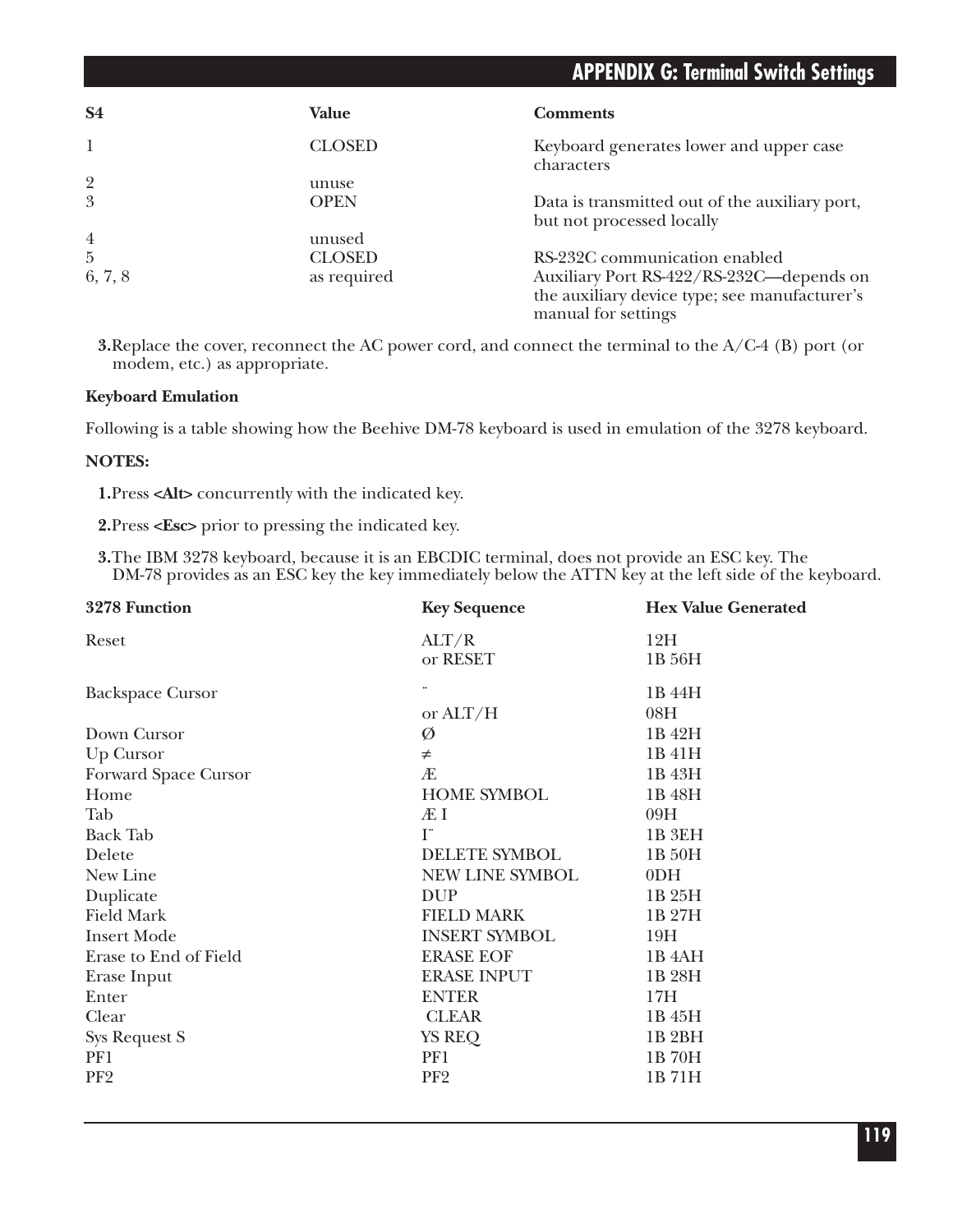| 3278 Function              | <b>Key Sequence</b>          | <b>Hex Value Generated</b> |
|----------------------------|------------------------------|----------------------------|
| PF3                        | PF3                          | 1B72H                      |
| PF4                        | PF4                          | 1B73H                      |
| PF <sub>5</sub>            | PF <sub>5</sub>              | 1B 74H                     |
| PF <sub>6</sub>            | PF <sub>6</sub>              | 1B 75H                     |
| PF7                        | PF7                          | 1B 76H                     |
| PF8                        | PF8                          | 1B77H                      |
| PF9                        | PF9                          | 1B78H                      |
| <b>PF10</b>                | <b>PF10</b>                  | 1B79H                      |
| <b>PF11</b>                | <b>PF11</b>                  | 1B7AH                      |
| <b>PF12</b>                | <b>PF12</b>                  | 1B7BH                      |
| <b>PF13</b>                | <b>PF13</b>                  | <b>1B7CH</b>               |
| <b>PF14</b>                | <b>PF14</b>                  | 1B7DH                      |
| PF15                       | <b>PF15</b>                  | <b>1B7EH</b>               |
| <b>PF16</b>                | <b>PF16</b>                  | <b>1B7FH</b>               |
| <b>PF17</b>                | <b>PF17</b>                  | 1B 67H                     |
| <b>PF18</b>                | <b>PF18</b>                  | 1B <sub>3DH</sub>          |
| <b>PF19</b>                | <b>PF19</b>                  | 1B 34H                     |
| <b>PF20</b>                | <b>PF20</b>                  | 1B 35H                     |
| <b>PF21</b>                | <b>PF21</b>                  | 1B 36H                     |
| <b>PF22</b>                | <b>PF22</b>                  | 1B 37H                     |
| <b>PF23</b>                | <b>PF23</b>                  | 1B 26H                     |
| <b>PF24</b>                | <b>PF24</b>                  | 1B 30H                     |
| PA1                        | PA1                          | 1B 20H                     |
| PA <sub>2</sub>            | PA <sub>2</sub>              | 1B 21H                     |
| PA <sub>3</sub>            | PA <sub>3</sub>              | 1B 22H                     |
| Print                      | ESC <sub>3</sub>             | 1B 33H                     |
| <b>Cursor Select</b>       | <b>CURSOR SEL</b>            | 1B 24H                     |
| Attention                  | $ESC \setminus$              | 1B 5CH                     |
| Device Cancel              | DEV CNCL                     | 1B 29H                     |
| Ident                      | <b>IDENT</b>                 | <b>1B2FH</b>               |
| <b>Test</b>                | <b>TEST</b>                  | 1B 66H                     |
| <b>Special Function</b>    | <b>Key Sequence</b>          | <b>Hex Value Generated</b> |
| Numeric Override           | ESC#                         | 1B 23H                     |
| <b>Refresh Screen</b>      | ALT/Z                        | 1AH                        |
| <b>Initialize Terminal</b> | $\text{ESC}$                 | 1B <sub>3</sub> CH         |
| Display Status Line        | $\text{ESC}_{-}$ (underline) | 1B 5FH                     |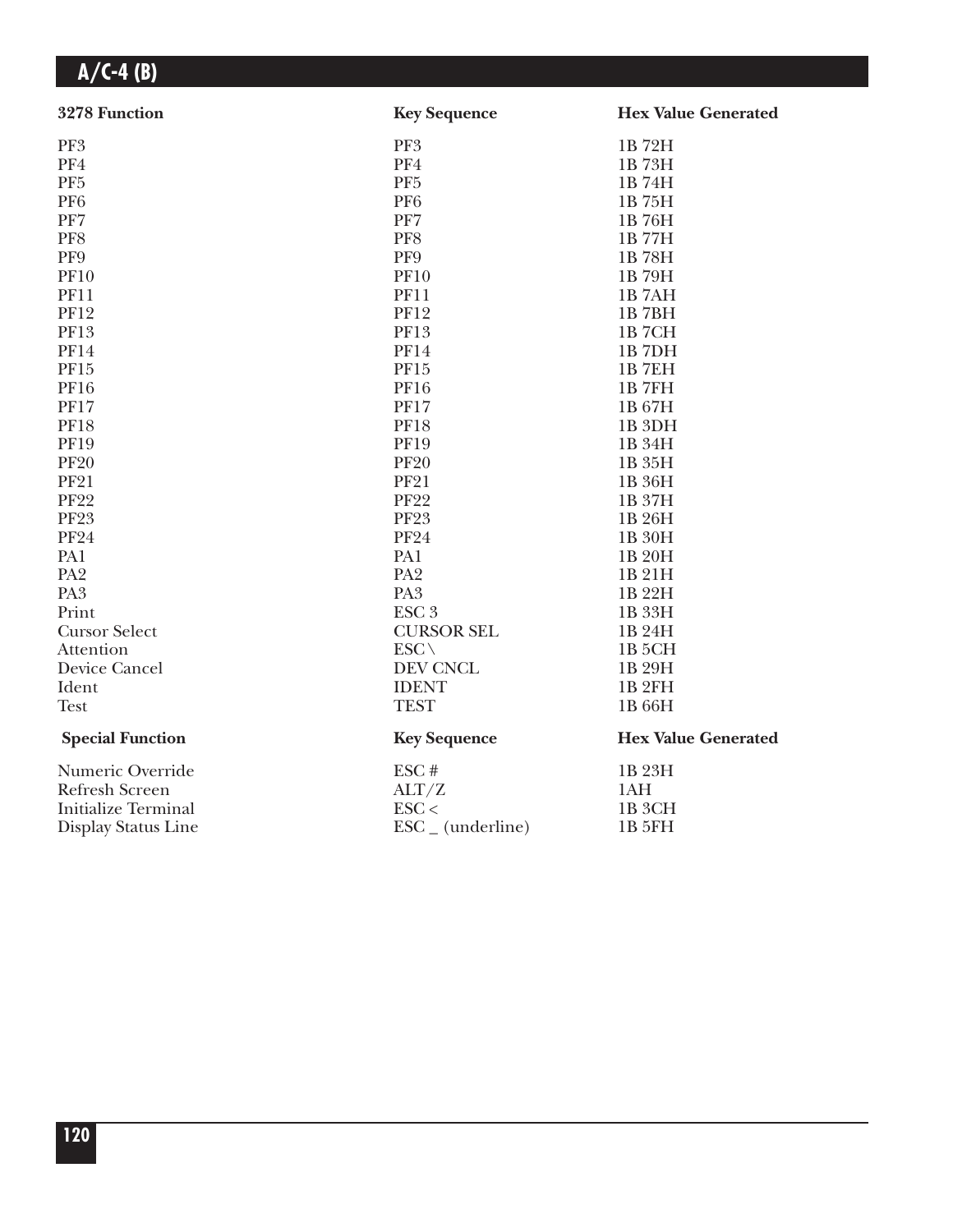### **G.21 HP125 Terminal Module—Hewlett Packard® HP-125**

**1.**To set up the HP-125 type terminal for connection to the A/C-4 (B), it is not necessary to set any external terminal switches. Connect the terminal to the  $A/C-4$  (B) port (modem or direct cable) as appropriate. All terminal straps and HP® function keys either will be set up through remote commands transmitted from the  $A/C-4$  (B) to the terminal, or will be input directly by you through the keyboard into the terminal itself. The following table gives a summary of this initialization procedure.

| HP-125 Mode          | <b>HP-125 Strap Settings</b> | <b>Comments</b>                                                                                                                                                                                                                                                                                                                      |
|----------------------|------------------------------|--------------------------------------------------------------------------------------------------------------------------------------------------------------------------------------------------------------------------------------------------------------------------------------------------------------------------------------|
| <b>TERMINAL MODE</b> | AbCGHI                       | $A/C-4$ (B) automatically initializes these strap<br>settings when you initialize the terminal type<br>in response to the User Signon Message<br>response.                                                                                                                                                                           |
|                      | X                            | Hndsk strap must be set by you to enable<br>X-ON/X-OFF                                                                                                                                                                                                                                                                               |
|                      | E                            | This strap can be left as is since X-ON/X-OFF<br>and ENQ/ACK do not conflict in normal usage                                                                                                                                                                                                                                         |
| <b>LOCAL MODE</b>    | <b>RETURN</b> straps to      | The following sample Normal Settings<br>program on the HP125 can be written to<br>perform this task<br>10 PRINT CHR\$ (27)<br>"&K0a0c1d0j0l0m0n0p0q2R":<br>20 PRINT CHR\$ (27)<br>"&s0a0b0c1g1h0L":<br><b>30 END</b><br>(Refer to Section 3 of the HP-125 System)<br>Reference Manual for the definition of these<br>strap settings) |

**2.**It is recommended that the highest valid baud rate (matching for both A/C-4 (B) and the terminal) be selected. If a baud rate of 110 is selected, be sure that the number of stop bits specified is two.

- **3.**A/C-4 (B) uses an HP-125 in terminal mode only; it does not allow host system interactions with CP/M programs on the HP-125 or use of HP-125 devices (plotters) other than display and keyboard.
- **4.**The protocol conversion tables in A/C-4 (B) cause all display fields in the HP-125 to use HP normal intensity. Therefore, the IBM 3270 screens on the HP-125 type terminal appear slightly different than they appear on genuine IBM 3278-2 terminals, but the differences are minor. Function is not impaired.

### **Keyboard Emulation**

Following is a table showing how the HP-125 terminal type keyboard is used in emulation of the 3278 keyboard.

### **NOTES:**

**1.**Press **<Ctrl>** concurrently with the indicated key.

**2.**Press **<Esc>** prior to pressing the indicated key.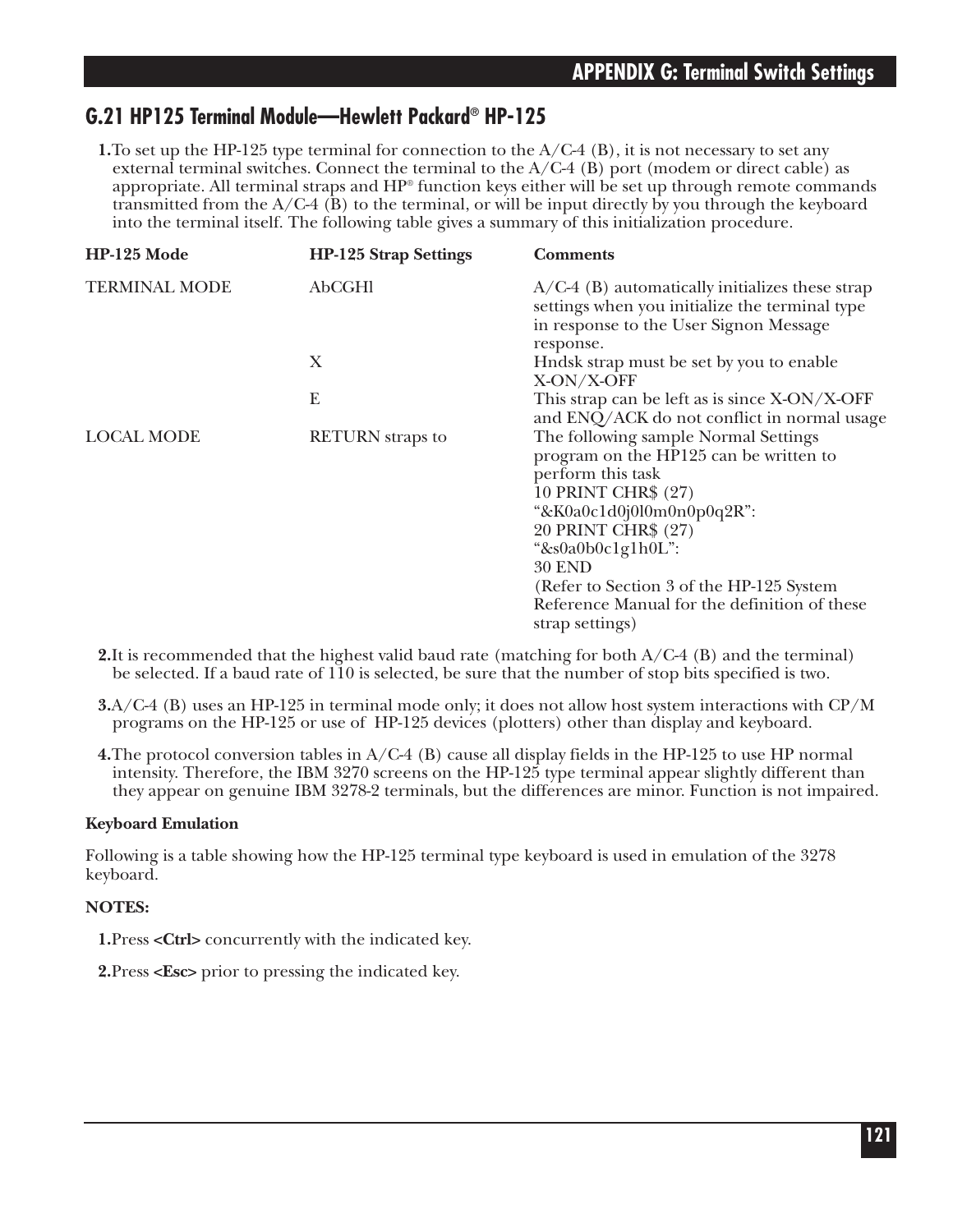**3.**The protocol converter has been programmed to take advantage of the HP-125 type intelligent terminal characteristics. For example, the A/C-4 (B) downloads and sets HP-125 type function keys to implement the following IBM functions:

PA1ERASE INPUT PA2ERASE EOF PA3INSERT<br>CLEAR D DELETE

| 3278 Function<br><b>Key Sequence</b>                          | <b>Hex Value Generated</b> |
|---------------------------------------------------------------|----------------------------|
| CTRL/R<br>12H<br>Reset                                        |                            |
| <b>Backspace Cursor</b><br>1B 44H                             |                            |
| or BACKSPACE<br>08H                                           |                            |
| Ø<br>Down Cursor<br>1B 42H                                    |                            |
| Up Cursor<br>1B 41H<br>$\neq$                                 |                            |
| Æ<br>Forward Space Cursor<br>1B 43H                           |                            |
| <b>HOME</b><br>Home<br>1B 48H                                 |                            |
| Tab<br><b>TAB</b><br>09H                                      |                            |
| <b>Back Tab</b><br><b>SHIFT TAB</b><br>1B 49H                 |                            |
| F <sub>8</sub><br>Delete<br>1B 50H                            |                            |
| 7FH<br>or DEL                                                 |                            |
| New Line<br><b>ESCF</b><br>1B 46H                             |                            |
| 0EH<br>or CTRL/N                                              |                            |
| CTRL/D<br>04H<br>Duplicate                                    |                            |
| <b>Field Mark</b><br>CTRL/F<br>06H                            |                            |
| <b>Insert Mode</b><br>F7<br>1B 51H                            |                            |
| F <sub>6</sub><br>Erase to end of field<br>1B <sub>4</sub> BH |                            |
| F <sub>5</sub><br>1B <sub>4DH</sub><br>Erase Input            |                            |
| <b>RETURN</b><br>0 <sub>DH</sub><br>Enter                     |                            |
| Clear<br>F4<br>1B <sub>4</sub> AH                             |                            |
| ESC ?<br>1B 3FH<br><b>System Request</b>                      |                            |
| PF1<br>ESC <sub>1</sub><br>1B 31H                             |                            |
| PF <sub>2</sub><br>ESC <sub>2</sub><br>1B 32H                 |                            |
| PF3<br>ESC <sub>3</sub><br>1B 33H                             |                            |
| PF4<br>ESC <sub>4</sub><br>1B 34H                             |                            |
| PF <sub>5</sub><br>ESC <sub>5</sub><br>1B 35H                 |                            |
| PF <sub>6</sub><br>ESC <sub>6</sub><br>1B 36H                 |                            |
| PF7<br>ESC <sub>7</sub><br>1B 37H                             |                            |
| PF8<br>ESC <sub>8</sub><br>1B 38H                             |                            |
| PF9<br>ESC <sub>9</sub><br>1B 39H                             |                            |
| <b>PF10</b><br>ESC <sub>0</sub><br>1B 30H                     |                            |
| <b>PF11</b><br>ESC-<br>1B <sub>2DH</sub>                      |                            |
| <b>PF12</b><br>$\text{ESC} =$<br>1B <sub>3DH</sub>            |                            |
| <b>PF13</b><br>ESC!<br>1B 21H                                 |                            |
| <b>PF14</b><br>ESC <sub>@</sub><br>1B 40H                     |                            |
| <b>PF15</b><br>ESC#<br>1B 23H                                 |                            |
| $ESC$ \$<br><b>PF16</b><br>1B 24H                             |                            |
| <b>PF17</b><br>ESC %<br>1B 25H                                |                            |
| <b>PF18</b><br>ESC ^<br><b>1B 5EH</b>                         |                            |
| <b>PF19</b><br>ESC &<br>1B 26H                                |                            |
| ESC <sup>*</sup><br><b>PF20</b><br>1B <sub>2</sub> AH         |                            |
| <b>PF21</b><br>ESC (<br>1B 28H                                |                            |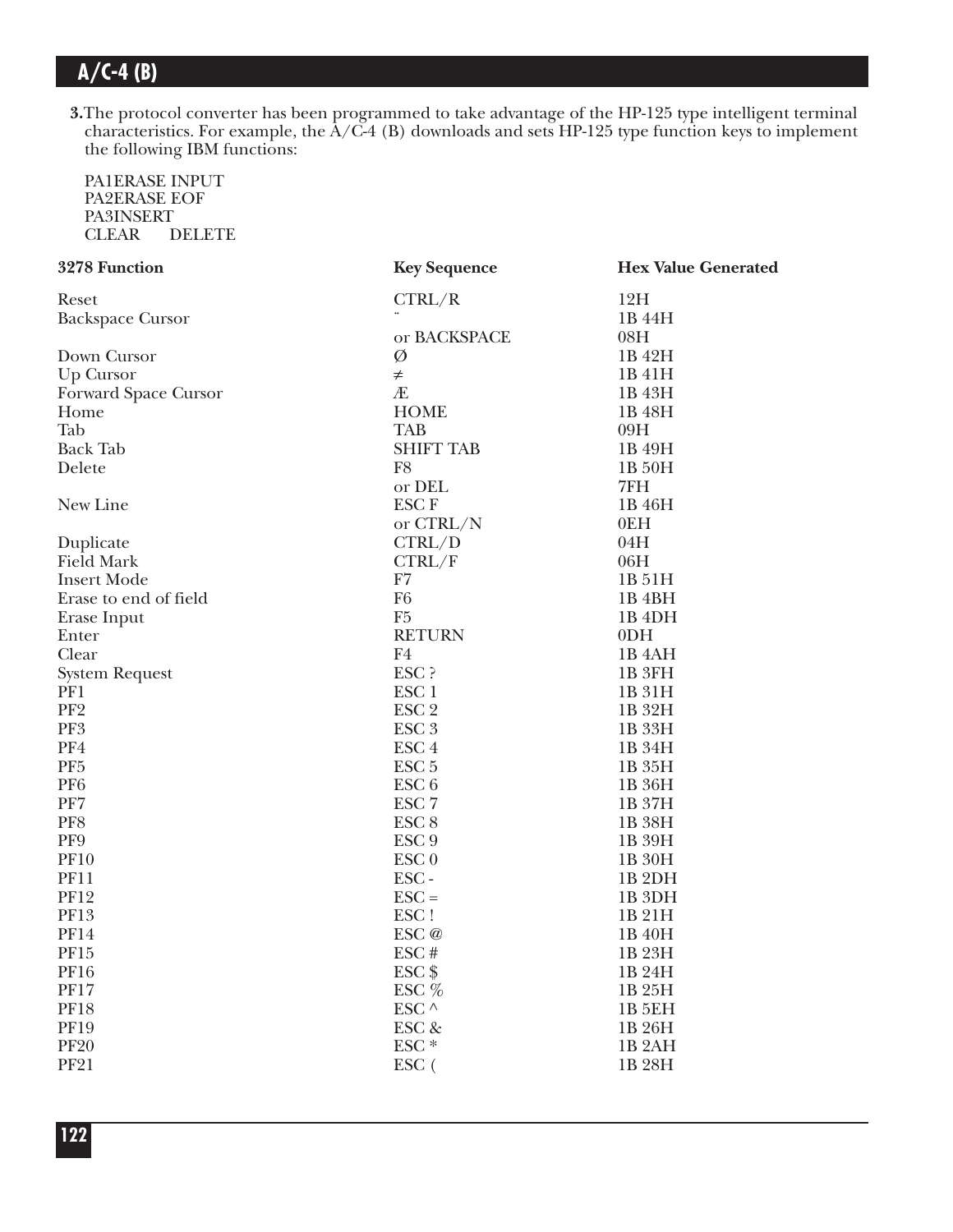### **3278 Function Key Sequence Hex Value Generated**   $P$ F22 ESC ) 1B 29H  $\overline{P}$ F23 ESC (underline) 1B 5FH<br>PF24 ESC + 1B 2BH  $\text{PF24}$  and  $\text{PST} + \text{PST}$  and  $\text{PST} + \text{PST} + \text{PST} + \text{PST} + \text{PST} + \text{PST} + \text{PST} + \text{PST} + \text{PST} + \text{PST} + \text{PST} + \text{PST} + \text{PST} + \text{PST} + \text{PST} + \text{PST} + \text{PST} + \text{PST} + \text{PST} + \text{PST} + \text{PST} + \text{PST} + \text{PST} + \text{PST} + \text{PST} + \text{PST} + \text{$  $P$ A1 1B 2CH  $P_A$  F2 1B 2EH  $P_A3$  F3 1B 2FH Print  $CTRL/P$  10H Cursor Select CTRL/C 03H Attention  $\text{ESC} \setminus 1B\text{ 5CD}$ Device Cancel ESC ] 1B 5DH Ident 1B 3AH Test 1B 3BH **Special Function Key Sequence Hex Value Generated** Numeric Override ESC [ 1B 5BH<br>Refresh Screen CTRL/W 17H Refresh Screen CTRL/W 17H<br>
Initialize Terminal ESC < 1B 3CH Initialize Terminal<br>Display Status Line<br>CTRL/V

Display Status Line CTRL/V 16H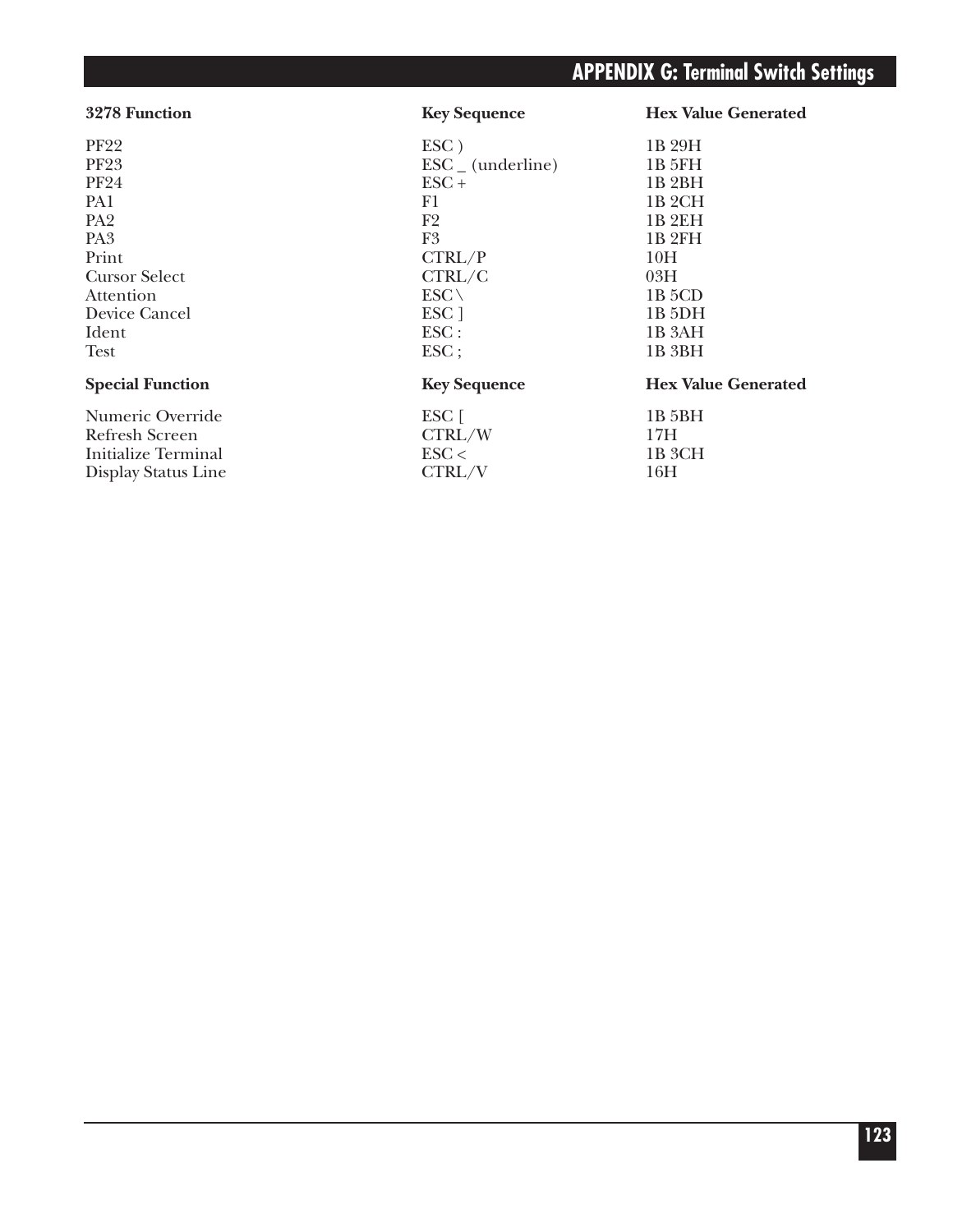### **G.22 HP21 Terminal Module—Hewlett Packard HP-2621B/2641**

To set up the HP-2621B terminal for connection to  $A/C-4$  (B) in order to emulate the 3278, proceed as follows:

- **1.**Disconnect the AC power cord from the outlet before setting up the configuration switches.
- **2.**There are eight toggle-type switches on the terminals RIGHT-HAND Group of switches on the rear panel. These switches are used to specify the physical strapping configuration of the HP-2621B terminal. Set these switches in the following manner:

| <b>Right-hand Switches</b> | Set to:     | <b>Comments</b>                                       |
|----------------------------|-------------|-------------------------------------------------------|
| R0 (RET/ENT KEY STRING)    | $R0 = DOWN$ | Transmit CR when Return or                            |
| R <sub>1</sub>             | $R1 = DOWN$ | Enter key pressed                                     |
| X (DATA SPEED SEL)         | <b>DOWN</b> | X:- Data Speed Select option strap<br>disabled        |
| H (LONG TRANS)             | UР          | H: Long Transfer Warning Handshake<br>strap disabled  |
| <b>G (SHORT TRANS)</b>     | UP          | G: Short Transfer Trigger Handshake<br>strap disabled |
| C (WRAP, EOL)              | UP          | C: Wraparound, EOL strap disabled                     |
| A (ESC SEQ)                | UP          | A: Escape Sequence Transmission<br>enabled            |

**3.**There are eight toggle-type switches on the terminals CENTER Group of switches on the rear panel. These switches are used to specify terminal operating characteristics. Set these switches in the following manner:

| <b>Center Switches</b>        | Set to:     |                                     |                      | <b>Comments</b>                                                                      |
|-------------------------------|-------------|-------------------------------------|----------------------|--------------------------------------------------------------------------------------|
| P0, P1 and P2                 | P0=DOWN     | P1=DOWN                             | $P2 = DOWN$          | (Sets no parity—8th bit)<br>always 1)                                                |
|                               | $P()=UP$    | P1=DOWN                             | P <sub>2</sub> =DOWN | (Sets no parity—8th bit)<br>always $0)$                                              |
|                               | P0=DOWN     | P1=DOWN                             | $P2=UP$              | (Sets EVEN parity in 8th bit)                                                        |
|                               | $P()=UP$    | P1=DOWN                             | $P2=UP$              | (Sets ODD parity in 8th bit)                                                         |
|                               | P0=DOWN     | $P1=UP$                             | P2=DOWN              | (Sets no parity—data full 8 bits)                                                    |
| X (XON/XOFF)                  | as desired  |                                     |                      | Set to match logical flow control<br>selection configured at the<br>$A/C-4$ (B) port |
|                               |             | NOTE: The fifth switch is not used. |                      |                                                                                      |
| $E$ (ENQ/ACK)                 | <b>DOWN</b> |                                     |                      | ENQ/ACK handshake disabled                                                           |
| LF (AUTO LF)                  | <b>DOWN</b> |                                     |                      | Auto LF disabled                                                                     |
| LM (LINE<br><b>CHAR MODE)</b> | <b>DOWN</b> |                                     |                      | Selects character mode                                                               |

**4.**There are eight toggle-type switches on the terminal's left-hand group of switches on the rear panel. These switches are used to specify terminal operating characteristics. Set these switches in the following manner: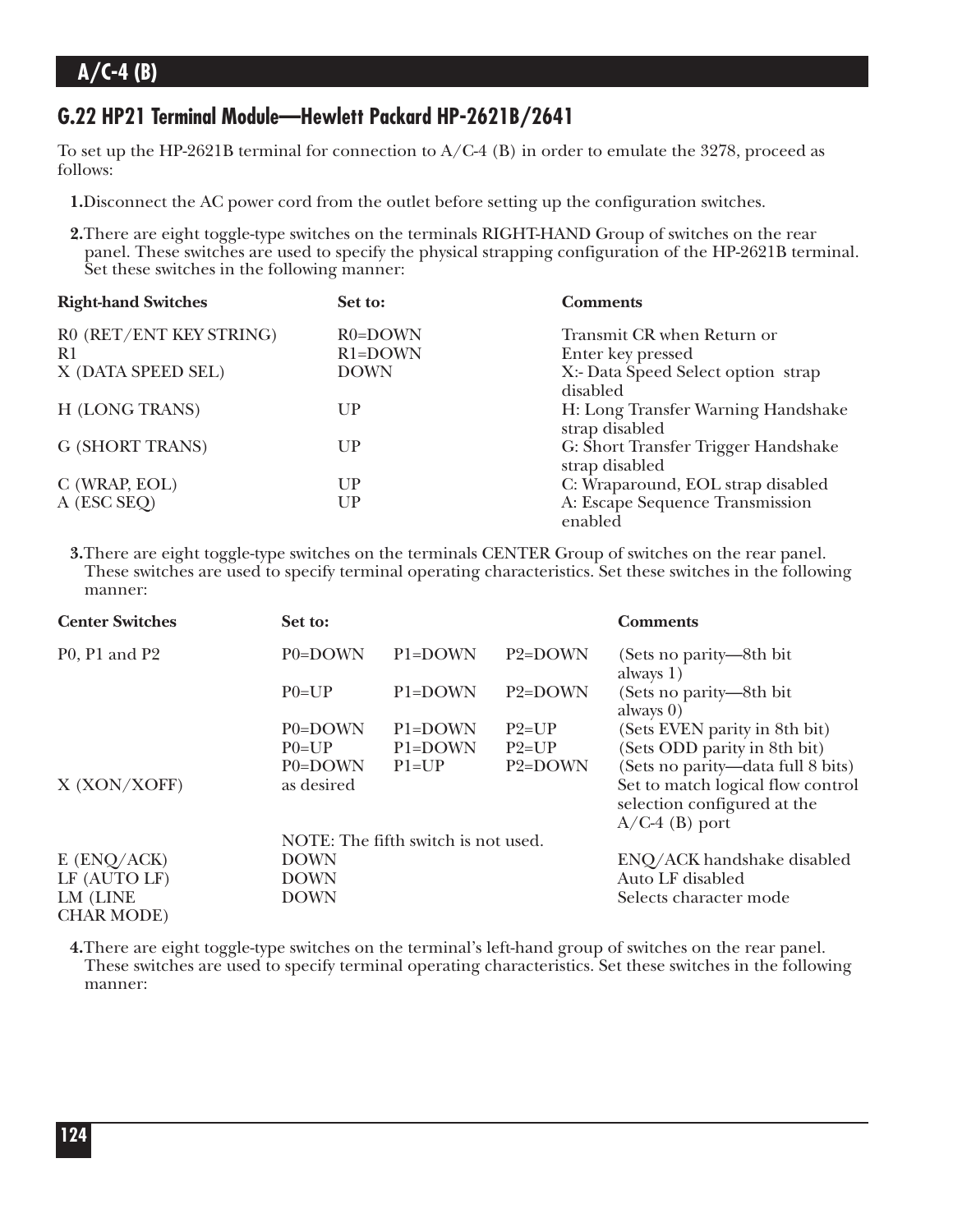| <b>Left-hand Switches</b> | Set to:     | <b>Comments</b>                  |                                                |                      |
|---------------------------|-------------|----------------------------------|------------------------------------------------|----------------------|
| <b>B0 (BAUD RATE)</b>     | $110$ bps   | B0=DOWN                          | B1=DOWN                                        | B <sub>2</sub> =DOWN |
| B <sub>1</sub>            | $300$ bps   | B0=DOWN                          | $B1=UP$                                        | B <sub>2</sub> =DOWN |
| B <sub>2</sub>            | $1200$ bps  | B0=DOWN                          | B1=DOWN                                        | $B2=UP$              |
|                           | $2400$ bps  | $B0=UP$                          | B1=DOWN                                        | $B2=UP$              |
|                           | $4800$ bps  | B0=DOWN                          | $B1=UP$                                        | $B2=UP$              |
|                           | 9600 bps    | $B0=UP$                          | $B1=UP$                                        | $B2=UP$              |
| EC (ECHO)                 | <b>DOWN</b> | Set ECHO to remote               |                                                |                      |
| IV (INVERSE VIDEO/        | UP          | Set Inverse Video as the default |                                                |                      |
| UNDERLINE)                |             |                                  |                                                |                      |
| $I_{0}$                   | <b>DOWN</b> |                                  | Set English as national language configuration |                      |
| L1                        | UP          |                                  |                                                |                      |
| L <sub>2</sub>            | UP          |                                  |                                                |                      |

**5.**Reconnect the AC power cord and connect the terminal to the A/C-4 (B) port (direct connect or modem) as appropriate.

#### **Keyboard Emulation**

Following is a table showing how the HP-2621B keyboard is used in emulation of the 3278 keyboard.

#### **NOTES:**

**1.**Press **<Ctrl>** concurrently with the indicated key.

**2.**Press **<Esc>** prior to pressing the indicated key.

**3.**The A/C-4 (B) has been programmed to take advantage of the HP-125 type intelligent terminal characteristics. For example, the A/C-4 (B) downloads and sets HP-125 type function keys to implement the following IBM functions:

PA1 ERASE INPUT PA2ERASE EOF PA3INSERT CLEAR DELETE

| <b>Key Sequence</b> | <b>Hex Value Generated</b> |
|---------------------|----------------------------|
| CTRL/R              | 12H                        |
| $\leftarrow$        | 1B 44H                     |
| or BACKSPACE        | 08H                        |
| V                   | 1B 42H                     |
|                     | 1B 41H                     |
| $\rightarrow$       | 1B 43H                     |
| <b>HOME</b>         | 1B 48H                     |
| <b>TAB</b>          | 09H                        |
| <b>SHIFT TAB</b>    | 1B 49H                     |
| F <sub>8</sub>      | 1B 50H                     |
| or DEL              | 7FH                        |
| <b>ESCF</b>         | 1B 46H                     |
| or CTRL/N           | 0EH                        |
| CTRL/D              | 04H                        |
|                     |                            |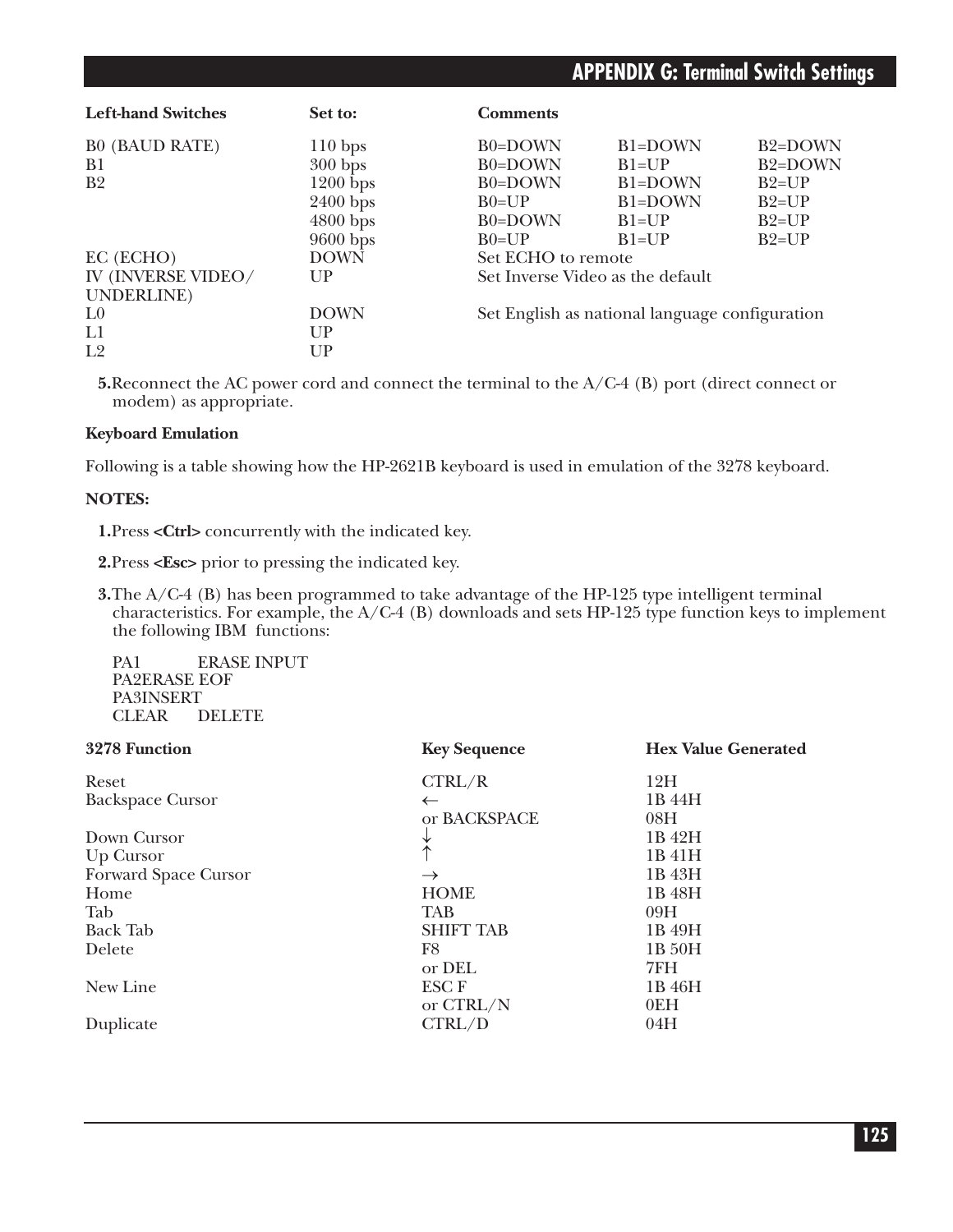| 3278 Function              | <b>Key Sequence</b>          | <b>Hex Value Generated</b> |
|----------------------------|------------------------------|----------------------------|
| <b>Field Mark</b>          | CTRL/F                       | 06H                        |
| <b>Insert Mode</b>         | F7                           | 1B 51H                     |
| Erase to end of field      | F <sub>6</sub>               | 1B 4BH                     |
| Erase Input                | F <sub>5</sub>               | 1B <sub>4</sub> DH         |
| Enter                      | <b>RETURN</b>                | 0 <sub>DH</sub>            |
| Clear                      | F4                           | 1B <sub>4</sub> AH         |
| <b>System Request</b>      | ESC ?                        | 1B 3FH                     |
| PF1                        | ESC <sub>1</sub>             | 1B 31H                     |
| PF <sub>2</sub>            | ESC <sub>2</sub>             | 1B 32H                     |
| PF3                        | ESC <sub>3</sub>             | 1B 33H                     |
| PF4                        | ESC <sub>4</sub>             | 1B 34H                     |
| PF <sub>5</sub>            | ESC <sub>5</sub>             | 1B 35H                     |
| PF <sub>6</sub>            | ESC <sub>6</sub>             | 1B 36H                     |
| PF7                        | ESC <sub>7</sub>             | 1B 37H                     |
| PF8                        | ESC <sub>8</sub>             | 1B 38H                     |
| PF9                        | ESC <sub>9</sub>             | 1B 39H                     |
| <b>PF10</b>                | ESC <sub>0</sub>             | 1B 30H                     |
| <b>PF11</b>                | ESC-                         | <b>1B 5FH</b>              |
| <b>PF12</b>                | $\text{ESC} =$               | 1B 3DH                     |
| <b>PF13</b>                | ESC!                         | 1B 21H                     |
| <b>PF14</b>                | ESC @                        | 1B 40H                     |
| <b>PF15</b>                | ESC#                         | 1B 23H                     |
| <b>PF16</b>                | $ESC$ \$                     | 1B 24H                     |
| <b>PF17</b>                | $\rm{ESC} \ \%$              | 1B 25H                     |
| <b>PF18</b>                | ESC $\land$                  | <b>1B 5EH</b>              |
| <b>PF19</b>                | ESC &                        | 1B 26H                     |
| <b>PF20</b>                | ESC <sup>*</sup>             | 1B <sub>2</sub> AH         |
| <b>PF21</b>                | ESC (                        | 1B 28H                     |
| <b>PF22</b>                | ESC)                         | 1B 29H                     |
| <b>PF23</b>                | $\text{ESC}_{-}$ (underline) | 1B 1FH                     |
| <b>PF24</b>                | $ESC +$                      | 1B <sub>2</sub> BH         |
| PA1                        | F1                           | 1B <sub>2</sub> CH         |
| PA <sub>2</sub>            | F2                           | 1B <sub>2EH</sub>          |
| PA <sub>3</sub>            | ${\rm F}3$                   | <b>1B 2FH</b>              |
| Print                      | CTRL/P                       | 10H                        |
| <b>Cursor Select</b>       | CTRL/C                       | 03H                        |
| Attention                  | $ESC \setminus$              | 1B <sub>5</sub> CH         |
| Device Cancel              | ESC ]                        | 1B <sub>5DH</sub>          |
| Ident                      | $\text{ESC}$ :               | 1B 3AH                     |
| <b>Test</b>                | $\text{ESC}$ ;               | 1B 3BH                     |
| <b>Special Function</b>    | <b>Key Sequence</b>          | <b>Hex Value Generated</b> |
| Numeric Override           | $ESC$ [                      | 1B 5BH                     |
| <b>Refresh Screen</b>      | CTRL/W                       | 17H                        |
| <b>Initialize Terminal</b> | $\text{ESC}$                 | 1B <sub>3</sub> CH         |
| Display Status Line        | ESC <sub>L</sub>             | 1B <sub>4</sub> CH         |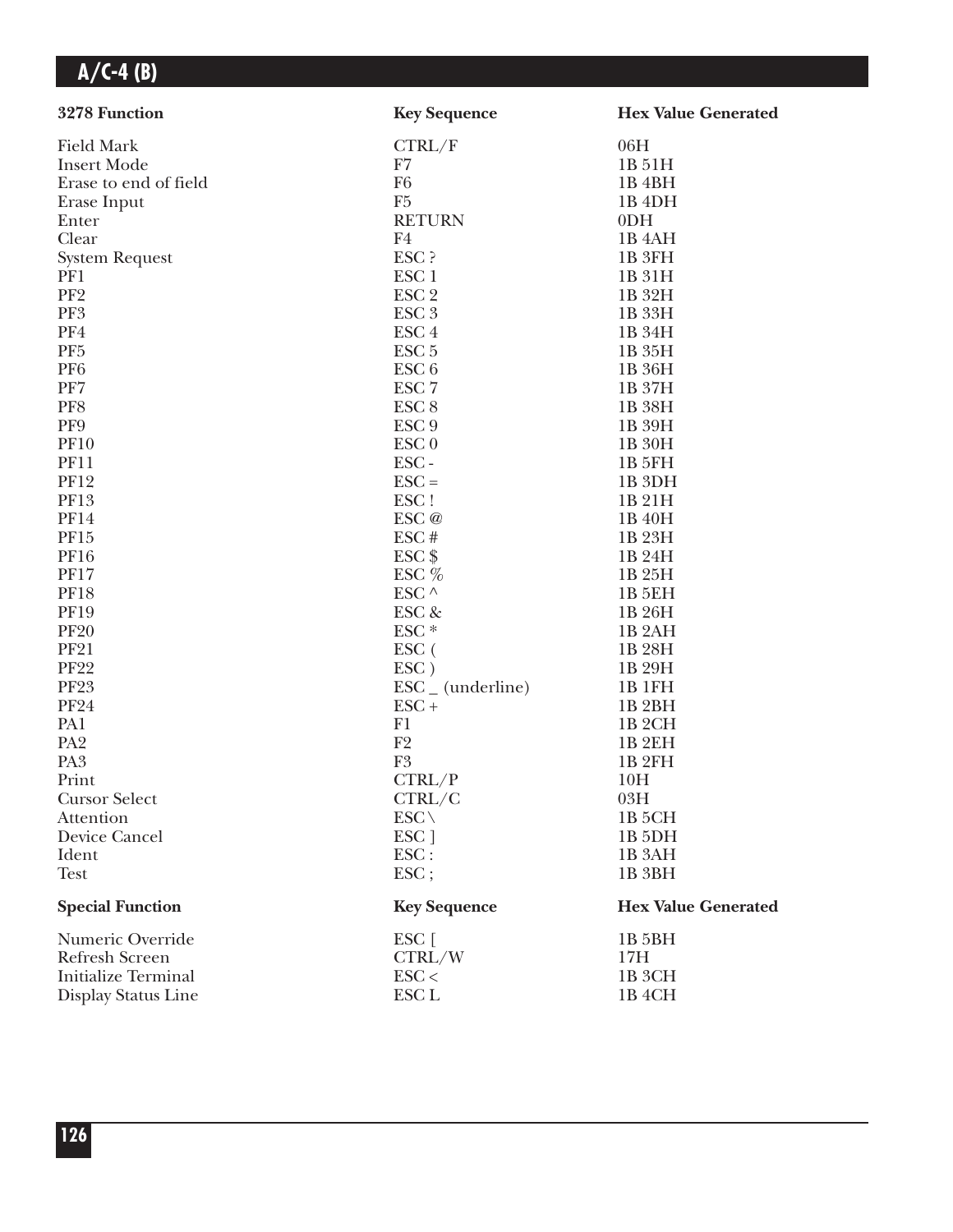## **G.23 HP45 Terminal Module—Hewlett Packard HP-2621A/P/2645**

To set up the HP-2645 terminal for connection to the A/C-4 (B) in order to emulate the 3278, proceed as follows:

- **1.**Disconnect the AC power cord from the outlet before setting up the configuration switches.
- **2.**There are three switches located at the upper left of the keyboard. These control the duplex, parity and baud rate data communication options. Set the Duplex switch to FULL, and set the parity and baud as desired.
- **3.**There are three groups of switches, with eight switches in each group, found on the 13260A Standard Asynchronous Communications PCA board within the terminal. Set these switches to the following values.

| Switch                    | Set to:       | <b>Comments</b>                                                       |
|---------------------------|---------------|-----------------------------------------------------------------------|
| A                         | <b>OPEN</b>   | <b>Transmit ESCAPE</b> codes                                          |
| $\, {\bf B}$              | <b>CLOSED</b> | Typed spaces will overwrite existing characters                       |
| $\mathcal{C}$             | <b>OPEN</b>   | Auto wraparound disabled                                              |
| D                         | n. a.         | Applicable only in Block Mode                                         |
| E                         | n.a           | Applicable only with paper tape reading                               |
| $\boldsymbol{\mathrm{F}}$ | <b>CLOSED</b> | Terminal Baud is determined by the switch on<br>the keyboard          |
| G, H, J, K                | n. a.         | Applicable only in Block Mode                                         |
| L                         | <b>CLOSED</b> | No effect on Self-Test                                                |
| M                         | <b>CLOSED</b> | <b>INSERT CHAR and DELETE CHAR keys</b><br>operate in normal sense    |
| N                         | <b>CLOSED</b> | No effect on printer ESCAPE code transfer                             |
| P, Q                      | as desired    | APL printing pairing codes                                            |
| $\mathbf R$               | <b>OPEN</b>   | Transition from recieve state to transmit occurs                      |
|                           |               | after CB (Clear to Send) goes on                                      |
| S, T                      | <b>CLOSED</b> | Non-main channel protocol                                             |
| U, V                      | <b>OPEN</b>   | Terminal ignores all transitions of SB                                |
|                           |               | (Secondary Receive Data) and CF (Carrier                              |
|                           |               | Detect)                                                               |
| W                         | as desired    | Disable/Enable Data Comm. Self Test                                   |
| X                         | as desired    | Data Speed signal low or high (CH=0 or 1)                             |
| $\mathbf Y$               | as desired    | Transmit LED lit for CB (Send to Clear) or<br>for CC (Data Set Ready) |
| Z                         | as desired    | If Parity switch is set to No Parity, this switch                     |
|                           |               | forces bit 8 to zero (CLOSED) or one (OPEN).                          |
|                           |               | If Parity switch is set to Even or Odd, this                          |
|                           |               | switch chooses Check for parity error                                 |
|                           |               | (CLOSED) or No check for parity error<br>(OPEN).                      |
|                           |               |                                                                       |

**4.**Replace the terminal cover, reconnect the AC power cord and connect the terminal to the A/C-4 (B) port (modem, etc.) as appropriate.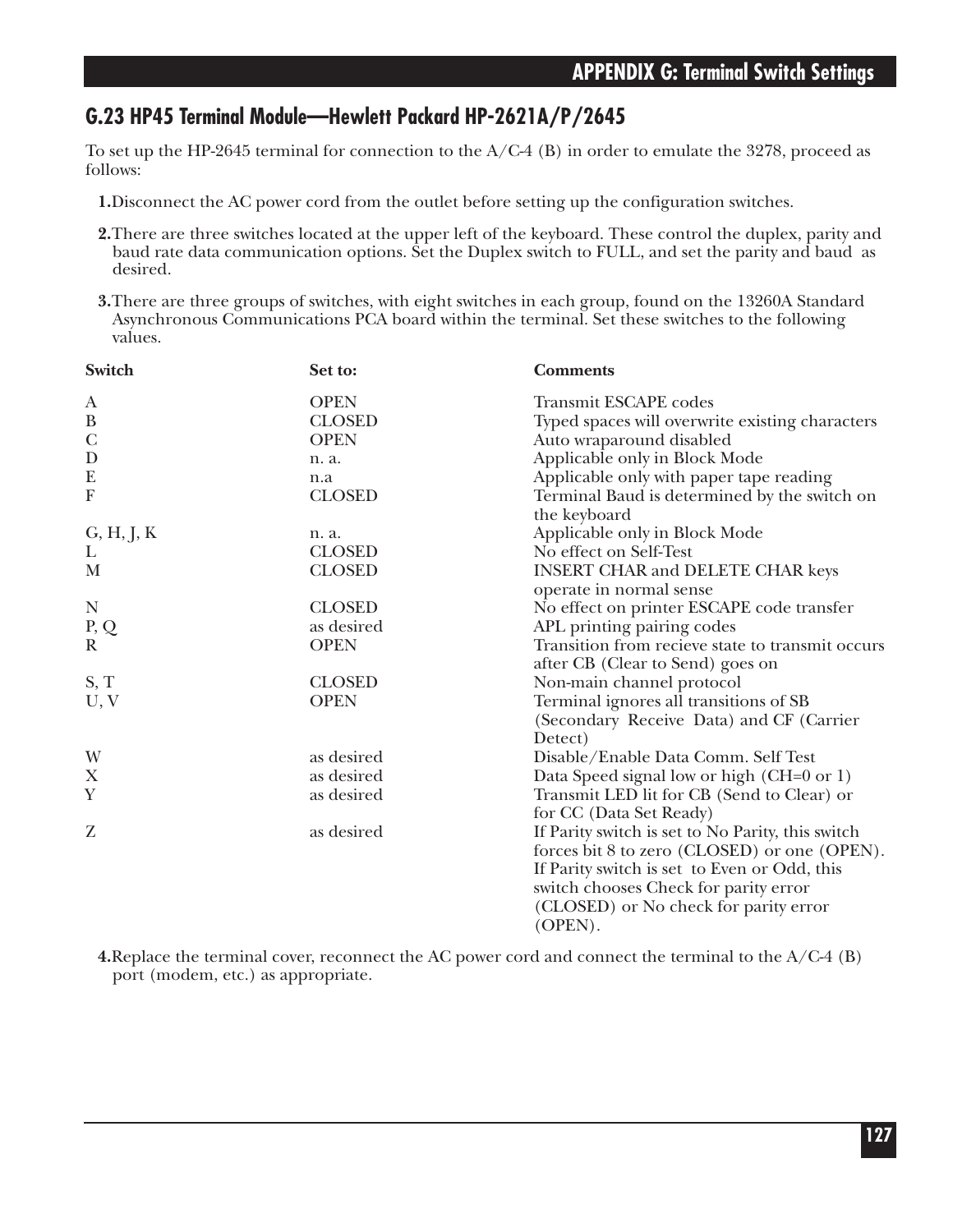### **Keyboard Emulation**

Following is a table showing how the HP-2645 keyboard is used in emulation of the 3278 keyboard.

### **NOTES:**

**1.**Press **<Ctrl>** concurrently with the indicated key.

**2.**Press **<Esc>** prior to pressing the indicated key.

| Reset                   | CTRL/R                  | 12H                |
|-------------------------|-------------------------|--------------------|
| <b>Backspace Cursor</b> | $\leftarrow$            | 1B 44H             |
|                         | or BACKSPACE            | 08H                |
| Down Cursor             | $\downarrow$            | 1B 42H             |
| Up Cursor               | $\dot{\uparrow}$        | 1B 41H             |
| Forward Space Cursor    | $\rightarrow$           | 1B 43H             |
| Home                    | <b>HOME</b>             | 1B 68H             |
| Tab                     | <b>TAB</b>              | 09H                |
| <b>Back Tab</b>         | CTRL/TAB or             |                    |
|                         | CTRL/BACKSPACE          | 1B 69H             |
| Delete                  | <b>DELETE CHAR</b>      | 1B 50H             |
|                         | or DELETE               | 7FH                |
| New Line                | <b>NEW LINE</b>         | 0EH                |
| Duplicate               | CTRL/D                  | 04H                |
| <b>Field Mark</b>       | CTRL/F                  | 06H                |
| <b>Insert Mode</b>      | <b>INSERT CHAR</b>      | 1B 51H             |
|                         | or INSERT LINE          | 1B <sub>4</sub> CH |
| Erase to end of field   | <b>DELETE LINE</b>      | 1B <sub>4DH</sub>  |
|                         | or CTRL/E               | 05H                |
| Erase Input             | CTRL/X                  | 18H                |
| Enter                   | <b>RETURN</b>           | 0 <sub>DH</sub>    |
| Clear                   | <b>CLEAR DISPLAY</b>    | 1B <sub>4</sub> AH |
| <b>System Request</b>   | ESC ?                   | 1B 3FH             |
| PF1                     | PF 1                    | 1B 70H             |
| PF <sub>2</sub>         | PF <sub>2</sub>         | 1B71H              |
| PF3                     | PF <sub>3</sub>         | 1B72H              |
| PF4                     | PF4                     | 1B73H              |
| PF <sub>5</sub>         | $\rm PF$ $5$            | 1B 74H             |
| PF <sub>6</sub>         | PF <sub>6</sub>         | 1B 75H             |
| PF7                     | PF <sub>7</sub>         | 1B76H              |
| PF8                     | <b>PF8</b>              | 1B 77H             |
| PF9                     | $\operatorname{ESC}$ 09 | 1B 30 39H          |
| <b>PF10</b>             | ESC <sub>10</sub>       | 1B 31 30H          |
| <b>PF11</b>             | ESC <sub>11</sub>       | 1B 31 31H          |
| <b>PF12</b>             | ESC <sub>12</sub>       | 1B 31 32H          |
| <b>PF13</b>             | ESC <sub>13</sub>       | 1B 31 33H          |
| <b>PF14</b>             | ESC <sub>14</sub>       | 1B 31 34H          |
| PF15                    | ESC <sub>15</sub>       | 1B 31 35H          |
| <b>PF16</b>             | ESC <sub>16</sub>       | 1B 31 36H          |
| <b>PF18</b>             | ESC <sub>18</sub>       | 1B 31 38H          |
| <b>PF19</b>             | <b>ESC 19</b>           | 1B 31 39H          |
| <b>PF20</b>             | <b>ESC 20</b>           | 1B 32 30H          |
| <b>PF21</b>             | <b>ESC 21</b>           | 1B 32 31H          |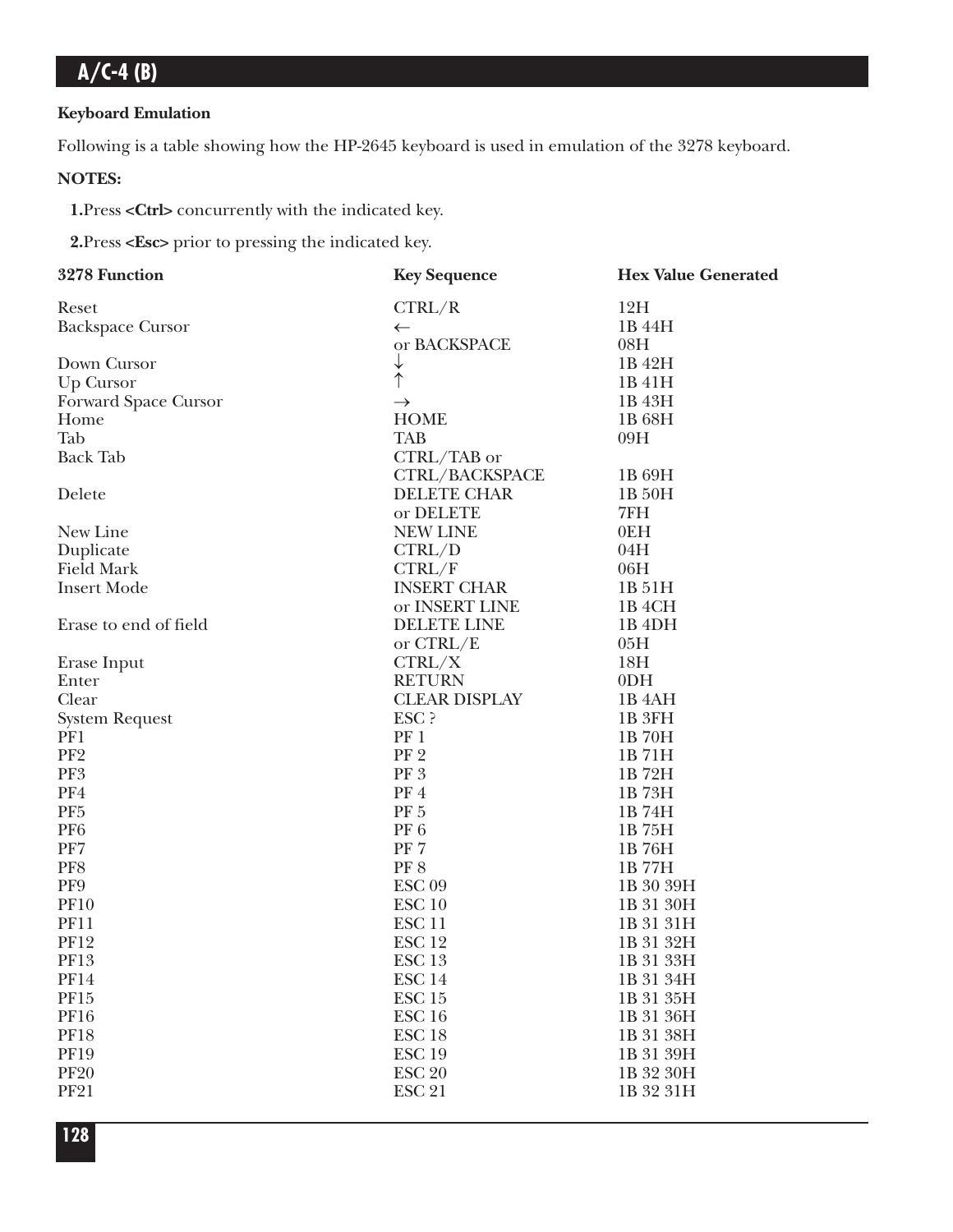| 3278 Function           | <b>Key Sequence</b> | <b>Hex Value Generated</b> |
|-------------------------|---------------------|----------------------------|
| <b>PF22</b>             | <b>ESC 22</b>       | 1B 32 32H                  |
| <b>PF23</b>             | <b>ESC 23</b>       | 1B 32 33H                  |
| <b>PF24</b>             | <b>ESC 24</b>       | 1B 32 34H                  |
| PA1                     | ESC,                | 1B <sub>2</sub> CH         |
| PA <sub>2</sub>         | ESC.                | 1B <sub>2EH</sub>          |
| PA <sub>3</sub>         | $\text{ESC} /$      | 1B <sub>2FH</sub>          |
| Print                   | CTRL/P              | 10H                        |
| Cursor Select C         | TRL/C               | 03H                        |
| Attention               | $ESC \setminus$     | 1B 5CH                     |
| Device Cancel           | ESC <sub>1</sub>    | 1B 5DH                     |
| Ident                   | $\text{ESC}$ :      | 1B <sub>3</sub> AH         |
| Test                    | $\text{ESC}$ ;      | 1B 3BH                     |
| <b>Special Function</b> | <b>Key Sequence</b> | <b>Hex Value Generated</b> |
| Numeric Override        | ESC [               | 1B <sub>5</sub> BH         |
| Refresh Screen          | CTRL/W              | 17H                        |
| Initialize Terminal     | $\text{ESC}$        | 1B 3CH                     |
| Display Status Line     | ${_{\mathrm{ESC}}}$ | 1B 5FH                     |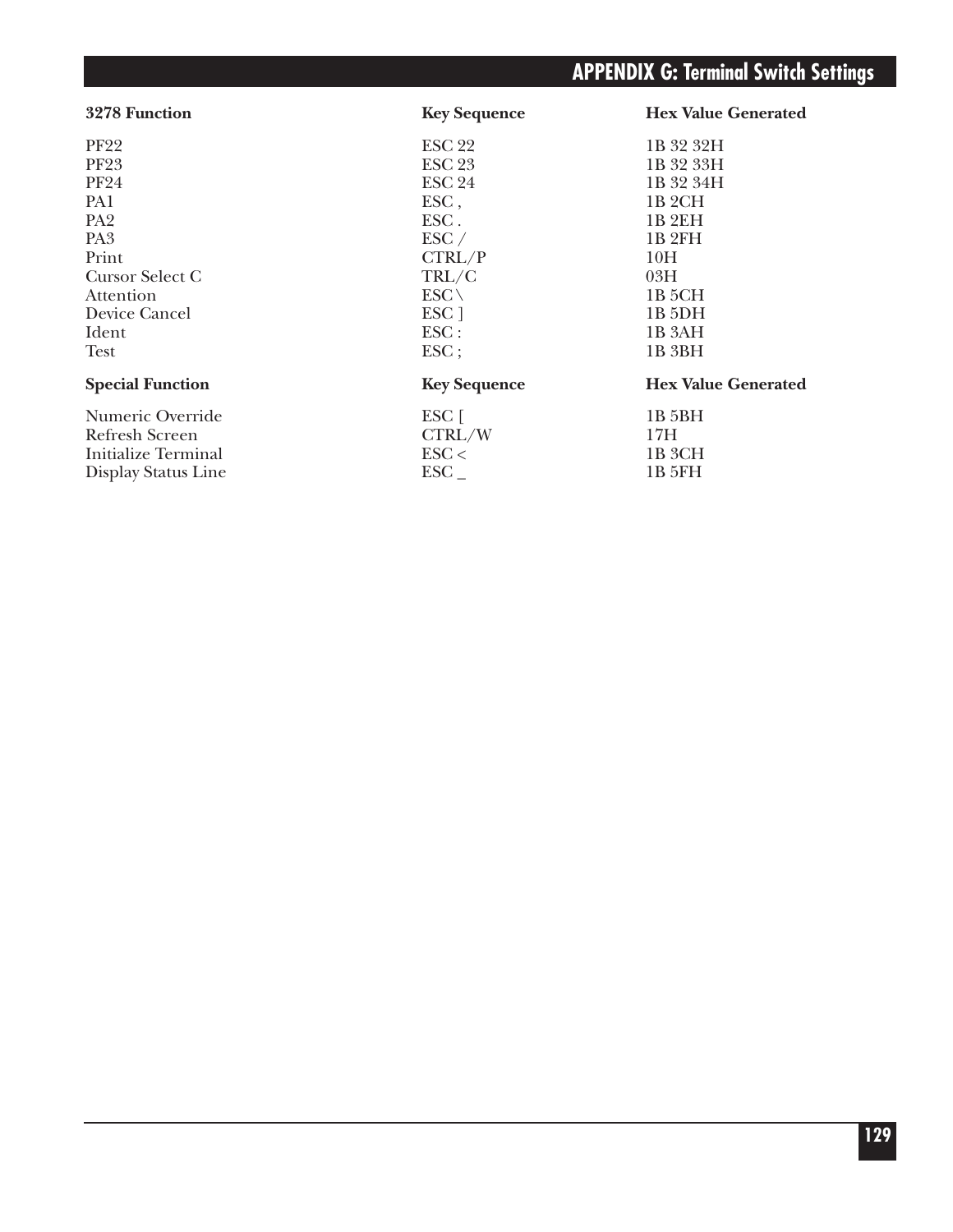### **G.24 HZ14 Terminal Module—Hazeltine 1400/1420**

To set up the Hazeltine<sup>®</sup> 1400 terminal for connection to A/C-4 (B) in order to emulate the 3278, proceed as follows:

**1.**Disconnect the AC power cord from the outlet before setting the switches.

**2.**There are 8 control switches located under the terminal's Access Plate. These switches are used to specify terminal operating characteristics. Lift (or remove) the Access Plate to set the switches. The switches are numbered 1 through 8 (from the left) and should be set as follows:

| Switch         | Set to:        | <b>Comments</b>                                                                    |
|----------------|----------------|------------------------------------------------------------------------------------|
| 1, 2           | <b>DOWN</b>    | Not applicable                                                                     |
| 3, 4           | As appropriate | Set to match parity of the $A/C-4$ (B) port for<br>the terminal as described above |
| $\overline{5}$ | <b>DOWN</b>    | Specifies full-duplex mode                                                         |

**3.**The remaining control switches are used to set the baud rate for communication with A/C-4 (B). The baud rate specified here must match the baud rate specified for the port to which this terminal is to be connected. It is recommended that the highest valid baud rate (matching for both  $A/C-4$  (B) and the terminal) be selected. If a baud rate of 110 is selected, be sure the number of Stop bits specified is 2.

Set the baud rate, as follows:

| <b>Baud Rate</b> | 6           | 7           | 8           |
|------------------|-------------|-------------|-------------|
| 110              | UP          | UP          | UP          |
| 300              | <b>DOWN</b> | $_{\rm UP}$ | UP          |
| 600              | $_{\rm UP}$ | <b>DOWN</b> | UP          |
| 1200             | <b>DOWN</b> | <b>DOWN</b> | UP          |
| 1800             | $_{\rm UP}$ | $_{\rm UP}$ | <b>DOWN</b> |
| 2400             | <b>DOWN</b> | $_{\rm UP}$ | <b>DOWN</b> |
| 4800             | $_{\rm UP}$ | <b>DOWN</b> | <b>DOWN</b> |
| 9600             | <b>DOWN</b> | <b>DOWN</b> | <b>DOWN</b> |
|                  |             |             |             |

**4.**Replace the Access Plate, reconnect the AC power cord and connect the terminal to the A/C-4 (B) port (or modem, etc.), as appropriate.

### **Keyboard Emulation**

Following is a table showing how the Hazeltine 1400 keyboard is used in emulation of the 3278 keyboard.

### **NOTES:**

**1.**Press **<Ctrl>** concurrently with the indicated key.

**2.**Press **<Esc>** prior to pressing the indicated key.

**3.**The second character of the ESC sequence PF key assignments isbased on the first two-and-one-half rows of alphanumeric keys being treated as a matrix; thus:

row  $1(1-0) = PF1 - PF10$ row 2  $(Q - P) = PF11 - PF20$ row  $3(A - F) = PF21 - PF24$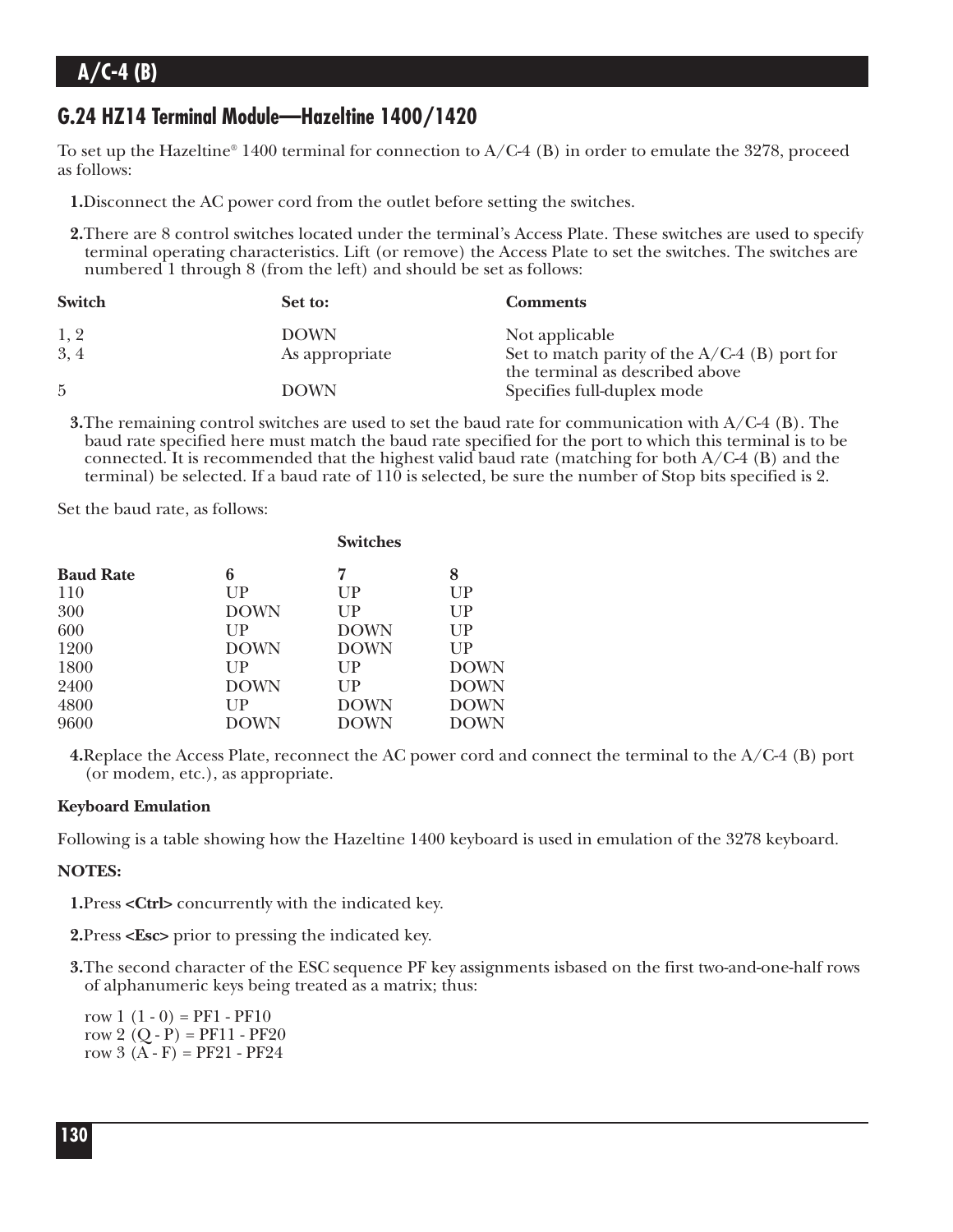Similarly, the PA key assignments have, as their second key, the first three characters on the fourth row of alpha keys (Z, X, C). Either lower-case or upper-case (shifted) alpha characters are valid.

**4.**The last character on the screen (the line-24, column-80 character position) cannot be displayed. This feature is designed to defeat the Hazeltine Auto-Scroll capability.

**5.**No Assistance (Help) Menu is available.

| 3278 Function              | <b>Key Sequence</b>              | <b>Hex Value Generated</b> |
|----------------------------|----------------------------------|----------------------------|
| Reset                      | CTRL/R                           | 12H                        |
| <b>Backspace Cursor</b>    | CTRL/H                           | 08H                        |
| Down Cursor                | CTRL/J or LINEFEED               | 0AH                        |
| <b>Up Cursor</b>           | CTRL/K                           | 0BH                        |
| Forward Space Cursor       | CTRL/L                           | 0CH                        |
| Home                       | ESC CTRL/R                       | 1B 12H                     |
| Tab                        | CTRL/I                           | 09H                        |
| <b>Back Tab</b>            | CTRL/B                           | 02H                        |
| Delete                     | <b>RUB</b>                       | 7FH                        |
|                            | or ESC+                          | 1B <sub>2</sub> BH         |
| New Line                   | CTRL/N                           | 0EH                        |
| Duplicate                  | CTRL/D                           | 04H                        |
| <b>Field Mark</b>          | CTRL/F                           | 06H                        |
| <b>Insert Mode</b>         | CTRL/U                           | 15H                        |
| Erase to End of Field      | CTRL/E                           | 05H                        |
| Erase Input                | CTRL/X                           | 18H                        |
| Enter                      | <b>RETURN</b>                    | 0 <sub>DH</sub>            |
| Clear                      | ESC CTRL/                        | 1B <sub>1</sub> CH         |
| <b>Sys Request</b>         | ESC ?                            | 1B 3FH                     |
| PF1                        | ESC <sub>1</sub>                 | 1B 31H                     |
| PF <sub>2</sub>            | ESC <sub>2</sub>                 | 1B 32H                     |
| PF3                        | ESC <sub>3</sub>                 | 1B 33H                     |
| PF4                        | ESC <sub>4</sub>                 | 1B 34H                     |
| PF <sub>5</sub>            | ESC <sub>5</sub>                 | 1B 35H                     |
| PF <sub>6</sub>            | ESC <sub>6</sub>                 | 1B 36H                     |
| PF7                        | ESC <sub>7</sub>                 | 1B 37H                     |
| PF8                        | ESC <sub>8</sub>                 | 1B 38H                     |
| PF9                        | ESC <sub>9</sub>                 | 1B 39H                     |
| <b>PF10</b>                | ESC <sub>0</sub>                 | 1B 30H                     |
| <b>PF11</b>                | ESC Q                            | 1B 51H                     |
|                            | or ESC -                         | 1B <sub>2DH</sub>          |
| <b>PF12</b>                | <b>ESCW</b>                      | 1B 57H                     |
|                            | or $\text{ESC} =$                | 1B 3DH                     |
| <b>PF13</b>                | <b>ESCE</b>                      | 1B 45H                     |
| <b>PF14</b>                | <b>ESCR</b>                      | 1B 52H                     |
|                            |                                  | 1B 54H                     |
| PF15                       | ESC <sub>T</sub>                 | 1B 59H                     |
| <b>PF16</b><br><b>PF17</b> | ESC <sub>Y</sub><br><b>ESC U</b> |                            |
| <b>PF18</b>                | ESC I                            | 1B 55H                     |
|                            | <b>ESCO</b>                      | 1B 49H                     |
| <b>PF19</b>                |                                  | 1B 4FH                     |
| <b>PF20</b>                | ESC <sub>P</sub>                 | 1B 50H                     |
| <b>PF21</b>                | ESC A                            | 1B 41H                     |
| <b>PF22</b>                | <b>ESC S</b>                     | 1B 53H                     |
| <b>PF23</b>                | <b>ESC D</b>                     | 1B 44H                     |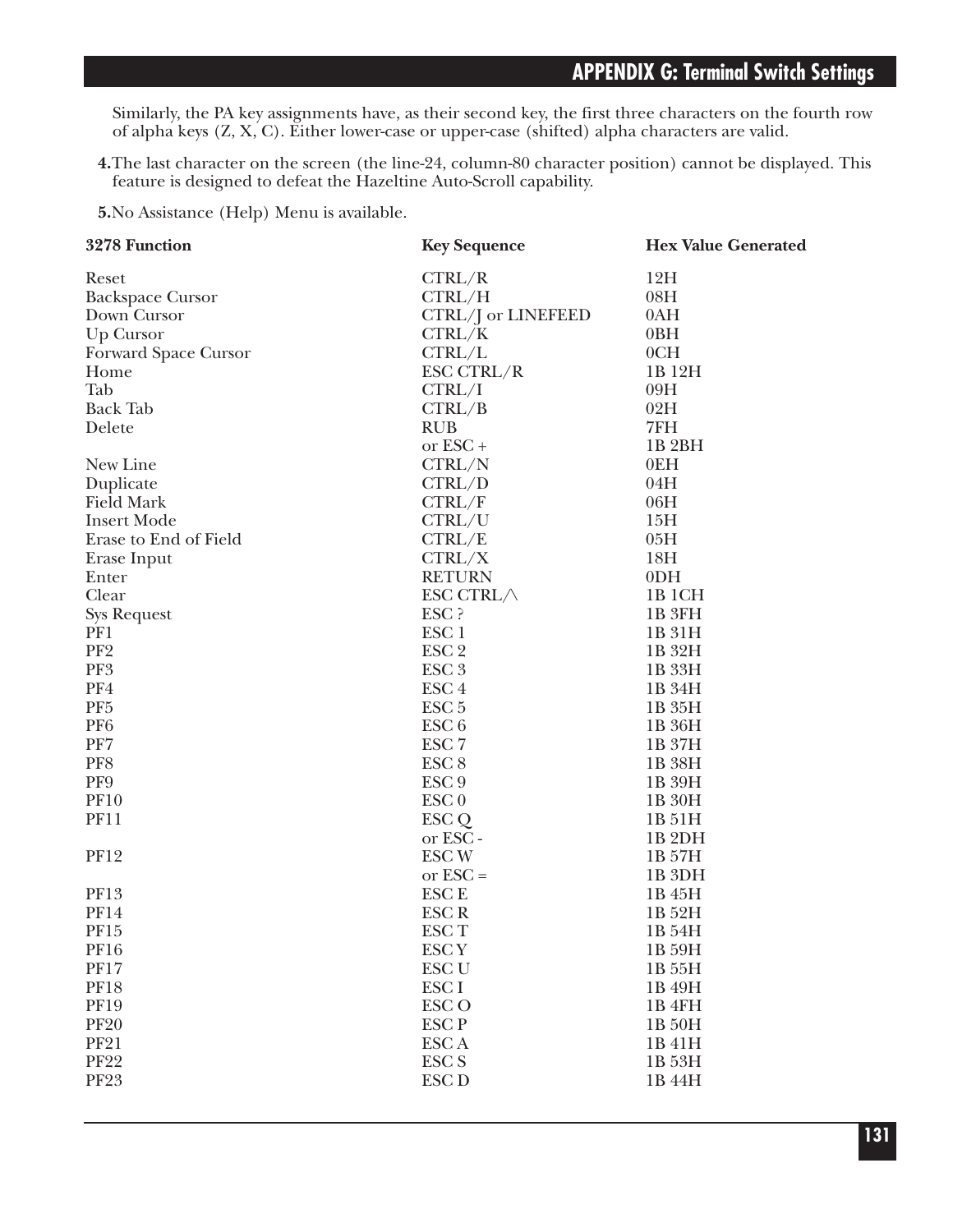| 3278 Function           | <b>Key Sequence</b>          | <b>Hex Value Generated</b> |
|-------------------------|------------------------------|----------------------------|
| <b>PF24</b>             | <b>ESCF</b>                  | 1B 46H                     |
| PA1                     | ESC <sub>Z</sub>             | 1B 5AH                     |
| PA <sub>2</sub>         | ESC X                        | 1B 58H                     |
| PA <sub>3</sub>         | ESC C                        | 1B 43H                     |
| Print                   | CTRL/P                       | 10H                        |
| <b>Cursor Select</b>    | CTRL/C                       | 03H                        |
| Attention               | $ESC \setminus$              | 1B 5CH                     |
| Device Cancel           | ESC ]                        | $1B$ 5DH                   |
| Ident                   | $\text{ESC}$ :               | 1B 3AH                     |
| <b>Test</b>             | $\text{ESC}$ ;               | 1B <sub>3</sub> BH         |
| <b>Special Function</b> | <b>Key Sequence</b>          | <b>Hex Value Generated</b> |
| Numeric Override        | ESC [                        | 1B 5BH                     |
| Refresh Screen          | CTRL/W                       | 17H                        |
| Initialize Terminal     | $\text{ESC}$ <               | 1B 3CH                     |
| Display Status Line     | $\text{ESC}_{-}$ (underline) | 1B 5FH                     |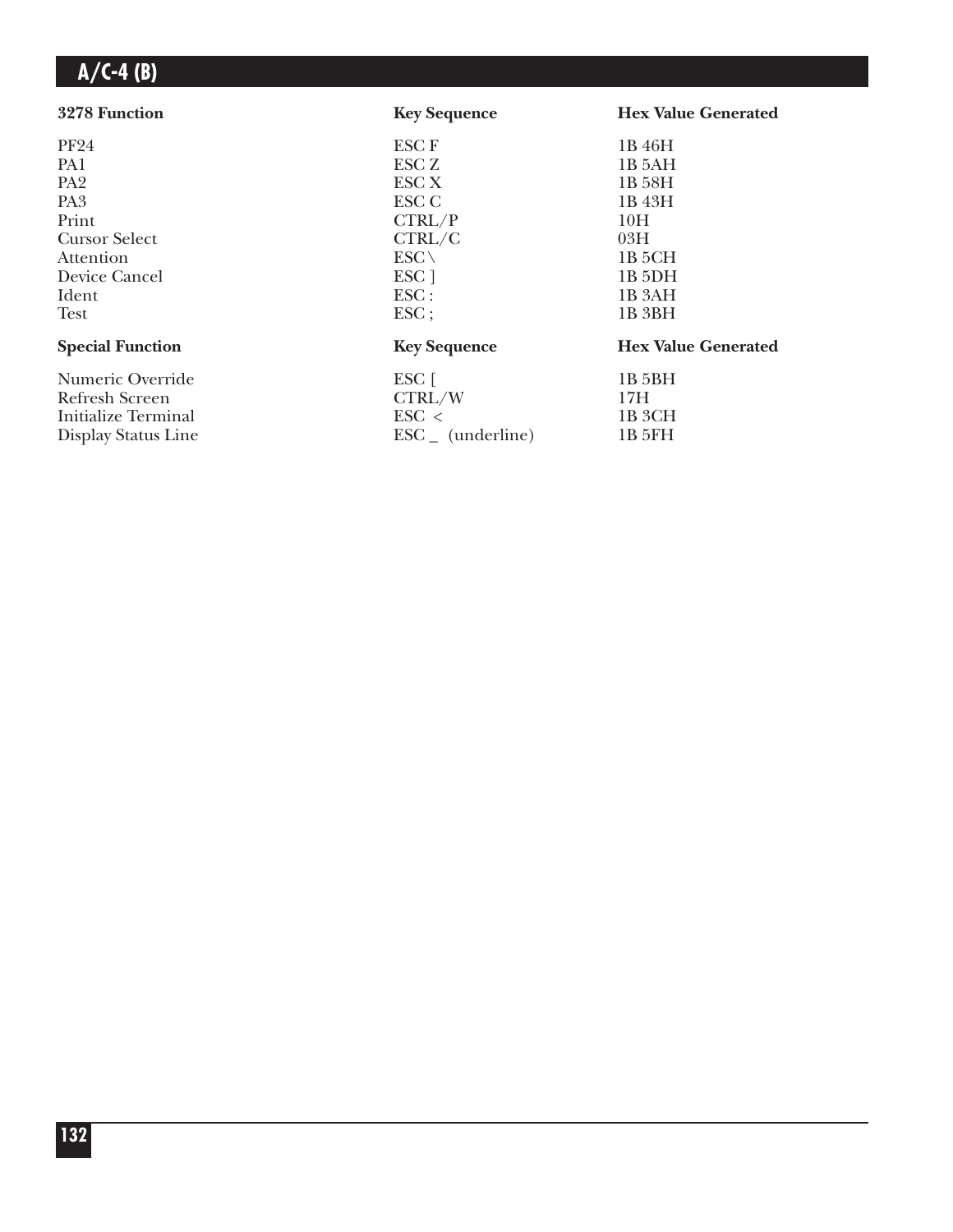### **G.25 HZ150 Terminal Module—Hazeltine 1500**

To set up the Hazeltine 1500 terminal for connection to the  $A/C-4$  (B) in order to emulate the 3278, proceed as follows:

- **1.**Disconnect the AC power cord from the outlet before setting the switches.
- **2.**There are 24 switches located under the terminal's access plate above the keyboard. They are made up of 3 DIP switch groups, each with 8 individual switches.

Set the right-most group of switches as follows

| Switch # (left to right)                     | Set to:                                               | <b>Comments</b>  |  |
|----------------------------------------------|-------------------------------------------------------|------------------|--|
| 1, 2<br>$3 - 8$                              | <b>DOWN</b><br>not used                               | RS-232C          |  |
| Set the middle group of switches as follows: |                                                       |                  |  |
| $Cwidth + (work + c)$                        | $\mathbf{C}_{\mathbf{A}}$ + $\mathbf{A}_{\mathbf{A}}$ | $\Gamma$ ommonta |  |

| Set to:          | Comments                        |
|------------------|---------------------------------|
| <b>STD VIDEO</b> | Standard video                  |
| $U/L$ case       | Upper and lower case characters |
| CR.              | No Auto Linefeed                |
| FULL.            | Full duplex                     |
|                  |                                 |

For switches 5-8, set one switch down (toward the keyboard) for the desired parity and all three others up (away from the keyboard).

| 5 | $parity = 0$ |
|---|--------------|
| 6 |              |
| 7 | <b>ODD</b>   |
| 8 | <b>EVEN</b>  |

**3.**The 8 leftmost switches are used to set the baud rate. To set a particular baud rate, set the proper switch down (toward the keyboard) and all 7 others up (away from it).

| Switch $#$ (right to left) | <b>Baud Rate</b>                     |
|----------------------------|--------------------------------------|
| 1                          | 19,200                               |
| $\overline{2}$             | 9,600                                |
| 3                          | 4,800                                |
| $\overline{4}$             | 2,400                                |
| $\overline{5}$             | 1,800 (not supported by $A/C-4$ (B)) |
| 6                          | 1,200                                |
| $\overline{7}$             | 300                                  |
| 8                          | 110                                  |

**4.**Replace the access plate, reconnect the AC power cord, and connect the terminal to the A/C-4 (B) port (or modem) as appropriate.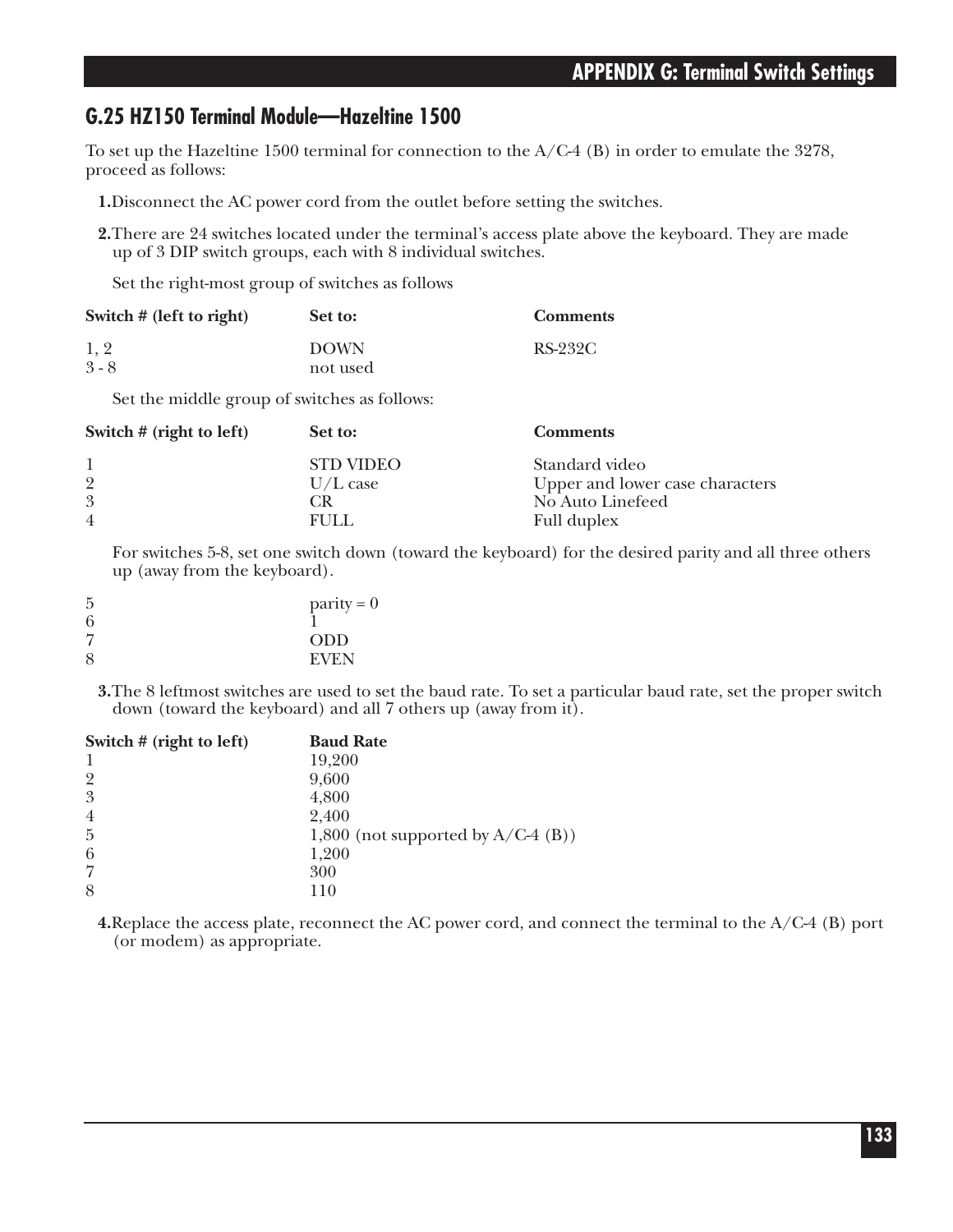### **Keyboard Emulation**

Following is a table showing how the Hazeltine 1500 keyboard is used in emulation of the 3278 keyboard.

### **NOTES:**

**1.**Press **<Ctrl>** concurrently with the indicated key.

**2.**Press **<Esc>** prior to pressing the indicated key.

**3.**The second character of the ESC sequence PF key assignments is based on the first two-and-one-half rows of alphanumeric keys being treated as a matrix, thus:

row  $1(1-0) = PF1 - PF10$ row 2  $(Q - P) = PF11 - PF20$ row  $3(A - F) = PF21 - PF24$ 

Similarly, the PA key assignments have, as their second key, the first three characters on the fourth row of alpha keys (Z, X, C). Either lower-case or upper-case (shifted) alpha characters are valid.

**4.**The last character on the screen (the line-24, column-80 character position) cannot be displayed. This feature is designed to defeat the Hazeltine 1500 Auto-Scroll capability.

| 3278 Function           | <b>Key Sequence</b> | <b>Hex Value Generated</b> |
|-------------------------|---------------------|----------------------------|
| Reset                   | CTRL/R              | 12H                        |
| <b>Backspace Cursor</b> | <b>BACKSPACE</b>    | 08H                        |
| Down Cursor             | CTRL/J or LINEFEED  | 0AH                        |
| Up Cursor               | CTRL/K              | 0 <sub>BH</sub>            |
| Forward Space Cursor    | CTRL/L              | 0CH                        |
| Home                    | $CTRL/\wedge$       | 1EH                        |
| Tab                     | CTRL/T              | 14H                        |
|                         | or CTRL/I           | 09H                        |
| <b>Back Tab</b>         | CTRL/B              | 02H                        |
| Delete                  | DEL                 | 7FH                        |
|                         | or ESC+             | 1B <sub>2BH</sub>          |
| New Line                | CTRL/N              | 0EH                        |
| Duplicate               | CTRL/D              | 04H                        |
| <b>Field Mark</b>       | CTRL/F              | 06H                        |
| <b>Insert Mode</b>      | CTRL/U              | 15H                        |
| Erase to End of Field   | CTRL/E              | 05H                        |
| Erase Input             | CTRL/X              | 18H                        |
| Enter                   | <b>RETURN</b>       | 0 <sub>DH</sub>            |
| Clear                   | ESC $\wedge$        | <b>1B 5EH</b>              |
| <b>Sys Request</b>      | ESC ?               | 1B <sub>3FH</sub>          |
| PF1                     | ESC <sub>1</sub>    | 1B 31H                     |
| PF <sub>2</sub>         | ESC <sub>2</sub>    | 1B 32H                     |
| PF3                     | ESC <sub>3</sub>    | 1B 33H                     |
| PF4                     | ESC <sub>4</sub>    | 1B 34H                     |
| PF <sub>5</sub>         | ESC <sub>5</sub>    | 1B 35H                     |
| PF <sub>6</sub>         | ESC <sub>6</sub>    | 1B 36H                     |
| PF7                     | ESC <sub>7</sub>    | 1B 37H                     |
| PF8                     | ESC <sub>8</sub>    | 1B 38H                     |
| PF9                     | ESC <sub>9</sub>    | 1B 39H                     |
| <b>PF10</b>             | ESC <sub>0</sub>    | 1B 30H                     |
|                         |                     |                            |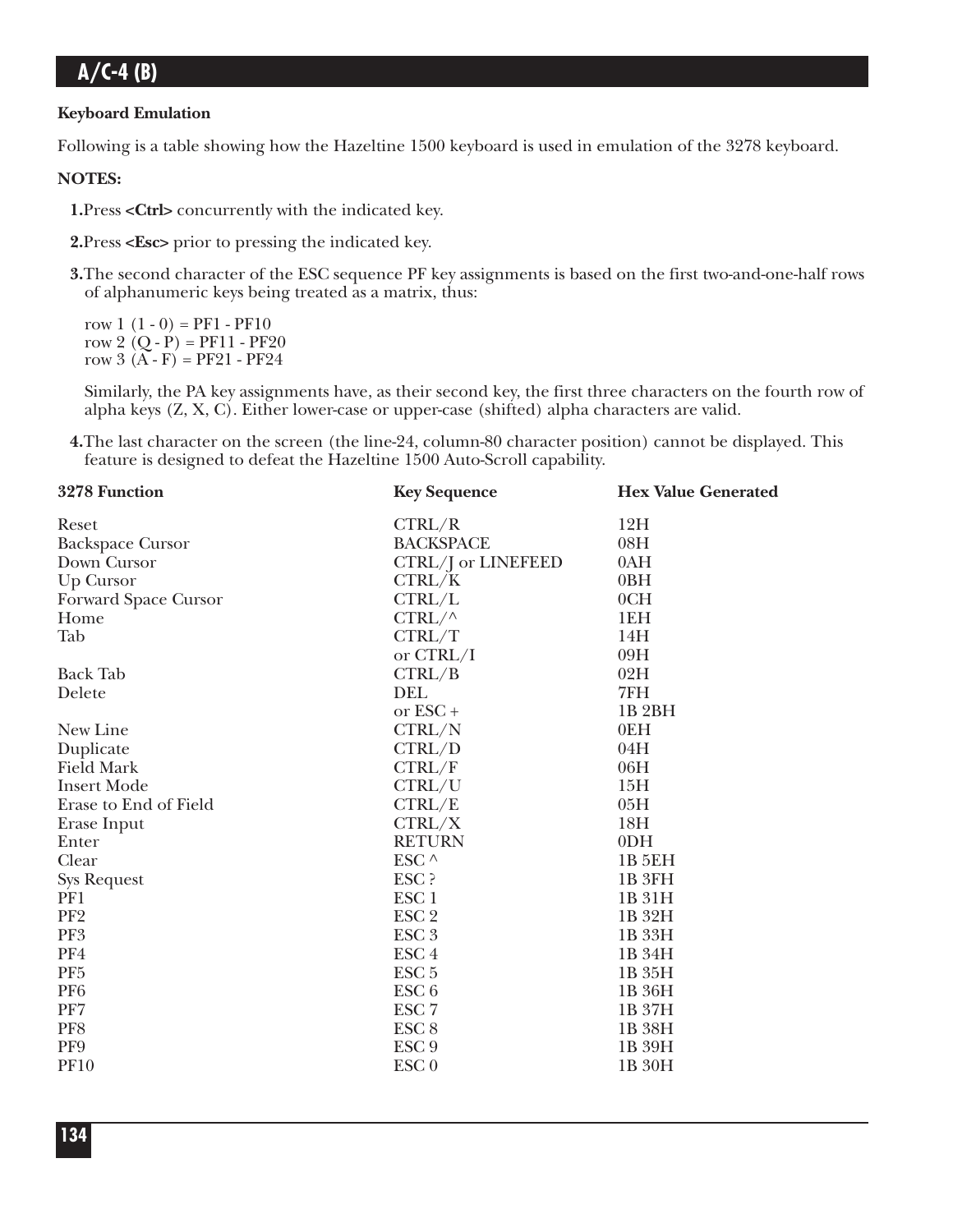| 3278 Function              | <b>Key Sequence</b>          | <b>Hex Value Generated</b> |
|----------------------------|------------------------------|----------------------------|
| <b>PF11</b>                | ESC Q 1B                     | 51H                        |
|                            | or ESC-                      | 1B <sub>2</sub> DH         |
| <b>PF12</b>                | <b>ESCW</b>                  | 1B 57H                     |
|                            | or $\text{ESC} =$            | 1B <sub>3DH</sub>          |
| <b>PF13</b>                | <b>ESCE</b>                  | 1B 45H                     |
| <b>PF14</b>                | <b>ESCR</b>                  | 1B 52H                     |
| PF15                       | <b>ESCT</b>                  | 1B 54H                     |
| <b>PF16</b>                | <b>ESCY</b>                  | 1B 59H                     |
| <b>PF17</b>                | <b>ESC U</b>                 | 1B 55H                     |
| <b>PF18</b>                | ESC <sub>I</sub>             | 1B 49H                     |
| <b>PF19</b>                | <b>ESCO</b>                  | 1B 4FH                     |
| <b>PF20</b>                | <b>ESCP</b>                  | 1B 50H                     |
| <b>PF21</b>                | <b>ESCA</b>                  | 1B 41H                     |
| <b>PF22</b>                | <b>ESCS</b>                  | 1B 53H                     |
| <b>PF23</b>                | <b>ESC D</b>                 | 1B 44H                     |
| <b>PF24</b>                | <b>ESCF</b>                  | 1B 46H                     |
| PA1                        | <b>ESC Z</b>                 | 1B 5AH                     |
| PA <sub>2</sub>            | <b>ESC X</b>                 | 1B 58H                     |
| PA <sub>3</sub>            | <b>ESC C</b>                 | 1B 43H                     |
| Print                      | CTRL/P                       | 10H                        |
| <b>Cursor Select</b>       | CTRL/C                       | 03H                        |
| Attention                  | $ESC \setminus$              | 1B 5CH                     |
| Device Cancel              | ESC <sub>1</sub>             | 1B <sub>5</sub> DH         |
| Ident                      | ESC:                         | 1B <sub>3</sub> AH         |
| <b>Test</b>                | ESC;                         | 1B <sub>3BH</sub>          |
| <b>Special Function</b>    | <b>Key Sequence</b>          | <b>Hex Value Generated</b> |
| Numeric Override           | ESC [                        | 1B <sub>5</sub> BH         |
| <b>Refresh Screen</b>      | CTRL/W                       | 17H                        |
| <b>Initialize Terminal</b> | $\text{ESC}$ <               | 1B <sub>3</sub> CH         |
| Display Status Line        | $\text{ESC}_{-}$ (underline) | 1B 5FH                     |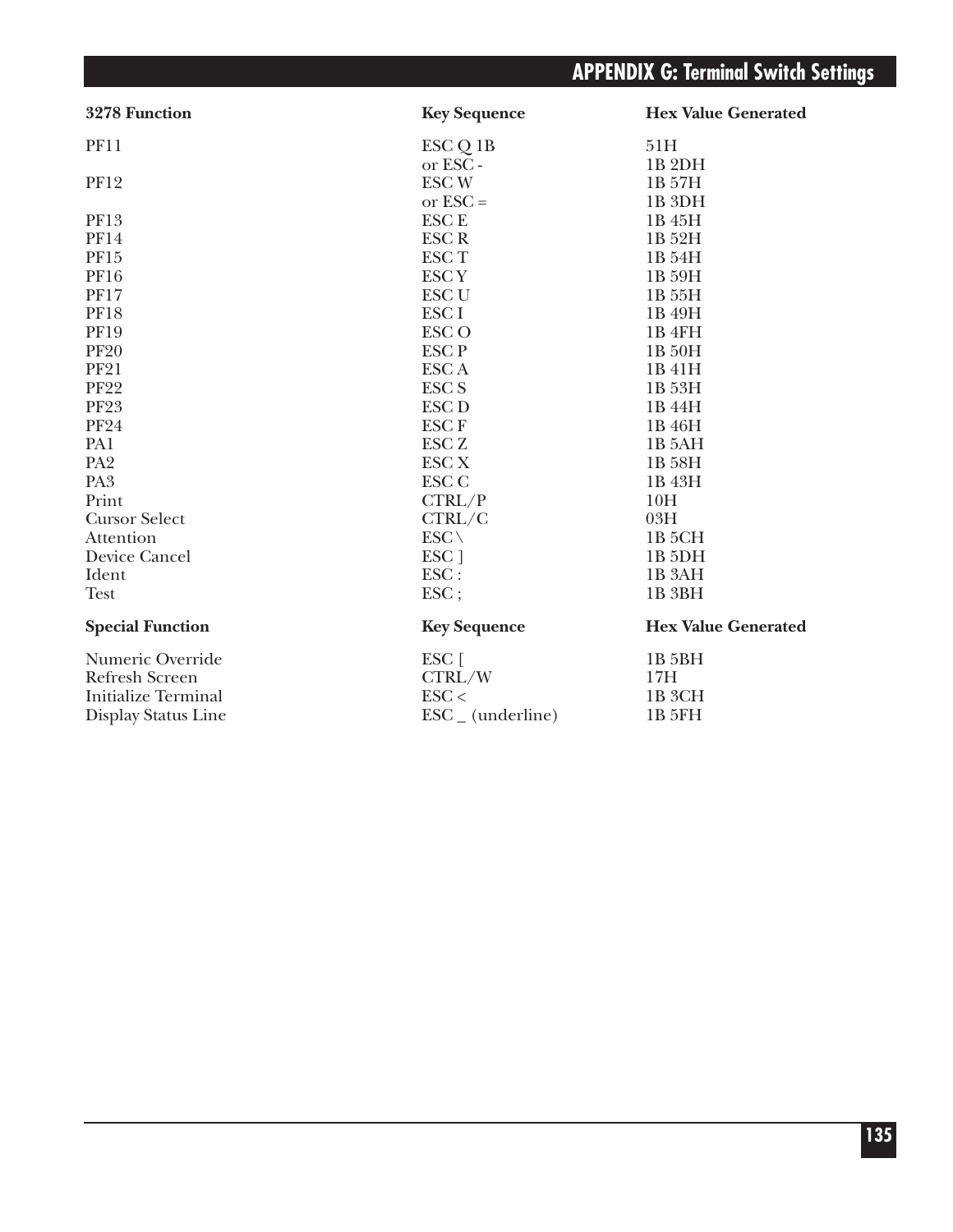## **G.26 HZ151 Terminal Module—Hazeltine 1510/1520**

To set up the Hazeltine 1510 terminal for connection to the  $A/C-4$  (B) in order to emulate the 3278, proceed as follows:

- **1.**Disconnect the AC power cord from the outlet before setting the switches.
- **2.**There are 24 switches located under the terminal's access plate above the keyboard. They are made up of 3 DIP switch groups, each with 8 individual switches.

Set the rightmost group of switches as follows:

| Switch $#$ (left to right) | Set to:     | <b>Comments</b>      |
|----------------------------|-------------|----------------------|
| 1, 2                       | $_{\rm UP}$ | $RS-232C$            |
| 3                          |             | N/A                  |
| $\overline{4}$             | <b>DOWN</b> | ESC as lead-in       |
| $\overline{5}$             | UP          | Sets character mode  |
| 6, 7                       | <b>DOWN</b> | Sets EOM to CR       |
| 8                          | <b>DOWN</b> | No wrap on column 80 |

Set the middle group of switches as follows:

| Switch $#$ (right to left)            | Set to:                                      | <b>Comments</b>                                                                       |
|---------------------------------------|----------------------------------------------|---------------------------------------------------------------------------------------|
| $\overline{2}$<br>3<br>$\overline{4}$ | <b>STD VIDEO</b><br>U/Lcase<br>L'R.<br>FULL. | Standard video<br>Upper- and lower-case characters<br>No Auto Linefeed<br>Full duplex |

For switches 5-8, set one switch down (toward the keyboard) for the desired parity and all three others up (away from the keyboard).

| $parity = 0$ |
|--------------|
|              |
| <b>ODD</b>   |
| <b>EVEN</b>  |
|              |

**3.**The 8 left most switches are used to set the baud rate. To set a particular baud rate, set the proper switch down (toward the keyboard) and all 7 others up (away from it).

| Switch $#$ (right to left) | <b>Baud Rate</b>                     |
|----------------------------|--------------------------------------|
| 1                          | 19,200                               |
| $\overline{2}$             | 9,600                                |
| 3                          | 4,800                                |
| $\overline{4}$             | 2,400                                |
| $\overline{5}$             | 1,800 (not supported by $A/C-4$ (B)) |
| 6                          | 1,200                                |
| $\overline{7}$             | 300                                  |
| 8                          | 110                                  |

**4.**Replace the access plate, reconnect the AC power cord, and connect the terminal to the A/C-4 (B) port (or modem).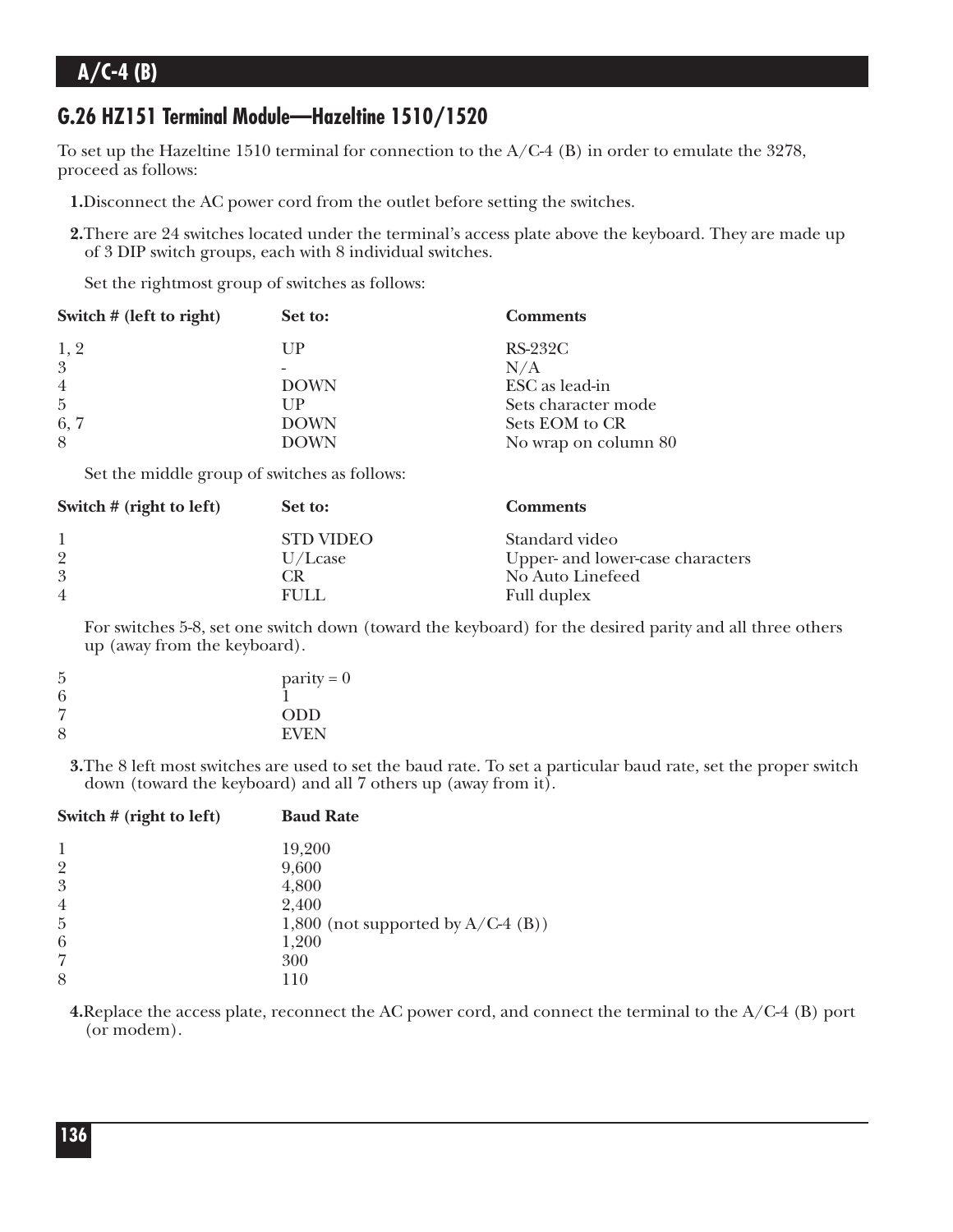### **Keyboard Emulation**

Following is a table showing how the Hazeltine 1510 keyboard is used in emulation of the 3278 keyboard.

### **NOTES:**

**1.**Press **<Ctrl>** concurrently with the indicated key.

**2.**Press **<Esc>** prior to pressing the indicated key.

**3.**The second character of the ESC sequence PF key assignments is based on the first two-and-one-half rows of alphanumeric keys being treated as a matrix, thus:

row  $1(1-0) = PF1 - PF10$ row 2  $(Q - P) = PF11 - PF20$ row  $3(A - F) = PF21 - PF24$ 

Similarly, the PA key assignments have, as their second key, the first three characters on the fourth row of alpha keys (Z, X, C). Either lower-case or upper-case (shifted) alpha characters are valid.

**4.**The last character on the screen (the line-24, column-80 character position) cannot be displayed. This feature is designed to defeat the Hazeltine 1510 Auto-Scroll capability.

| 3278 Function           | <b>Key Sequence</b> | <b>Hex Value Generated</b> |
|-------------------------|---------------------|----------------------------|
| Reset                   | CTRL/R              | 12H                        |
| <b>Backspace Cursor</b> | <b>BACKSPACE</b>    | 08H                        |
| Down Cursor             | CTRL/J or LINEFEED  | 0AH                        |
| Up Cursor               | CTRL/K              | 0BH                        |
| Forward Space Cursor    | CTRL/L              | 0CH                        |
| Home                    | <b>HOME</b>         | 1B 12H                     |
| Tab                     | <b>TAB</b>          | 09H                        |
| <b>Back Tab</b>         | CTRL/B              | 02H                        |
| Delete                  | <b>DEL</b>          | 7FH                        |
| New Line                | CTRL/N              | 0EH                        |
| Duplicate               | CTRL/D              | 04H                        |
| <b>Field Mark</b>       | CTRL/F              | 06H                        |
| <b>Insert Mode</b>      | CTRL/U              | 15H                        |
| Erase to End of Field   | CTRL/E              | 05H                        |
| Erase Input             | CTRL/X              | 18H                        |
| Enter                   | <b>RETURN</b>       | 0 <sub>DH</sub>            |
| Clear                   | <b>CLEAR</b>        | 1B 1CH                     |
| <b>Sys Request</b>      | ESC ?               | 1B <sub>3FH</sub>          |
| PF1                     | ESC <sub>1</sub>    | 1B 31H                     |
| PF <sub>2</sub>         | ESC <sub>2</sub>    | 1B 32H                     |
| PF3                     | ESC <sub>3</sub>    | 1B 33H                     |
| PF4                     | ESC <sub>4</sub>    | 1B 34H                     |
| PF <sub>5</sub>         | ESC <sub>5</sub>    | 1B 35H                     |
| PF <sub>6</sub>         | ESC <sub>6</sub>    | 1B 36H                     |
| PF7                     | ESC <sub>7</sub>    | 1B 37H                     |
| PF8                     | ESC <sub>8</sub>    | 1B 38H                     |
| PF9                     | ESC <sub>9</sub>    | 1B 39H                     |
| <b>PF10</b>             | ESC <sub>0</sub>    | 1B 30H                     |
| <b>PF11</b>             | ESC <sub>Q</sub>    | 1B 51H                     |
| <b>PF12</b>             | <b>ESCW</b>         | 1B 57H                     |
| PF13                    | <b>ESCE</b>         | 1B 45H                     |
|                         |                     |                            |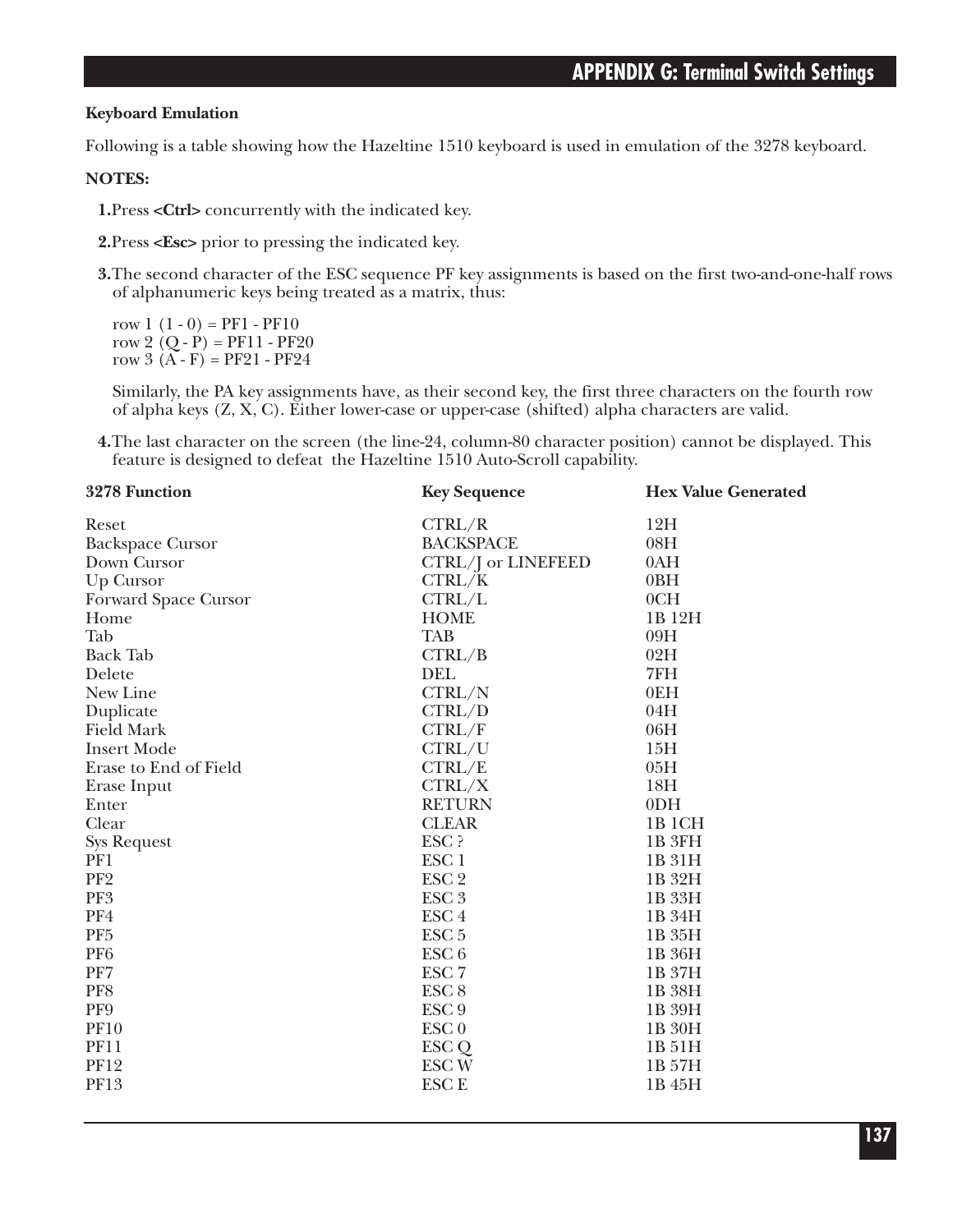| 3278 Function              | <b>Key Sequence</b>          | <b>Hex Value Generated</b> |
|----------------------------|------------------------------|----------------------------|
| <b>PF14</b>                | <b>ESCR</b>                  | 1B 52H                     |
| PF <sub>15</sub>           | <b>ESCT</b>                  | 1B 54H                     |
| <b>PF16</b>                | <b>ESCY</b>                  | 1B 59H                     |
| <b>PF17</b>                | <b>ESC U</b>                 | 1B 55H                     |
| <b>PF18</b>                | ESC <sub>I</sub>             | 1B 49H                     |
| <b>PF19</b>                | <b>ESCO</b>                  | 1B 4FH                     |
| <b>PF20</b>                | <b>ESCP</b>                  | 1B 50H                     |
| <b>PF21</b>                | <b>ESCA</b>                  | 1B 41H                     |
| <b>PF22</b>                | ESC <sub>S</sub>             | 1B 53H                     |
| <b>PF23</b>                | ESC <sub>D</sub>             | 1B 44H                     |
| <b>PF24</b>                | <b>ESCF</b>                  | 1B 46H                     |
| PA1                        | <b>ESC Z</b>                 | 1B 5AH                     |
| PA <sub>2</sub>            | <b>ESC X</b>                 | 1B 58H                     |
| PA <sub>3</sub>            | <b>ESC C</b>                 | 1B 43H                     |
| Print                      | CTRL/P                       | 10H                        |
| <b>Cursor Select</b>       | CTRL/C                       | 03H                        |
| Attention                  | $ESC \setminus$              | 1B <sub>5</sub> CH         |
| Device Cancel              | ESC ]                        | 1B <sub>5</sub> DH         |
| Ident                      | $\text{ESC}$ :               | 1B <sub>3</sub> AH         |
| <b>Test</b>                | ESC;                         | 1B <sub>3BH</sub>          |
| <b>Special Function</b>    | <b>Key Sequence</b>          | <b>Hex Value Generated</b> |
| Numeric Override           | $\text{ESC}$ [               | 1B 5BH                     |
| <b>Refresh Screen</b>      | CTRL/W                       | 17H                        |
| <b>Initialize Terminal</b> | $\text{ESC}$                 | 1B <sub>3</sub> CH         |
| Display Status Line        | $\text{ESC}_{-}$ (underline) | 1B 5FH                     |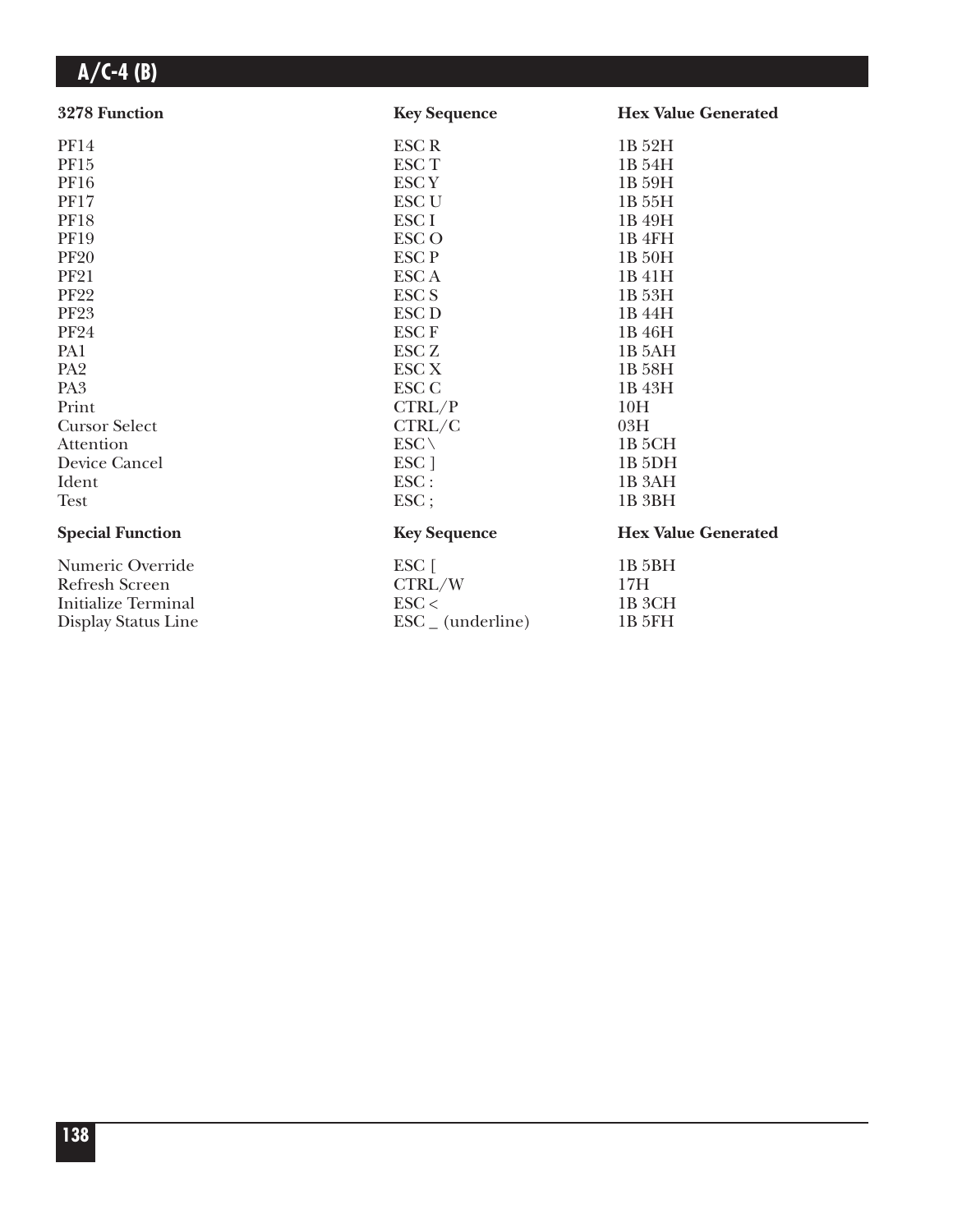### **G.27 HZ78 Terminal Module—Hazeltine Esprit 10-78**

To set up the Hazeltine 10-78 terminal for connection to the  $A/C-4$  (B) in order to emulate the 3278, proceed as follows.

All operator-selectable options are input from the keyboard into the Setup Mode Status Line; there are no external switches.

**1.**Connect the terminal to the A/C-4 (B) port (modem or direct cable) as appropriate.

**2.**Call up the Status Line by pressing **<Alt>** and **<Esc>** simultaneously. Set the option values as follows:

| Option         | Value/Comments                                                                    |
|----------------|-----------------------------------------------------------------------------------|
| $\theta$       | 3278 Keyboard                                                                     |
| 1              | PF option on Alternate Keypad                                                     |
| $\overline{2}$ | ESC as lead-in character                                                          |
| 3              | <b>Full Duplex</b>                                                                |
| $\overline{4}$ | Character-oriented attributes                                                     |
| $\overline{5}$ | NO/Disable Auto Scroll                                                            |
| 6              | NO/Disable Auto New Line                                                          |
| 7              | ?/Diagnostic Test                                                                 |
| 8              | ?/Cursor Block or Underline                                                       |
| 9              | $\frac{2}{50}$ Hz or 60 Hz.                                                       |
| A              | ?/Main Port Baud Rate                                                             |
| B              | ?/Auxiliary Port Baud Rate                                                        |
| $\mathcal{C}$  | ?/Main Parity: EVEN, ODD, MARK, SPACE                                             |
| D              | ?/Auxiliary Parity: EVEN, ODD, MARK, SPACE                                        |
|                | Set as desired or as required by other factors $(A/C-4 (B)$ configuration, etc.). |

### **Keyboard Emulation**

Following is a table showing how the Hazeltine 10-78 keyboard is used in emulation of the 3278 keyboard.

### **NOTES:**

**1.**Press **<Alt>** concurrently with the indicated key.

**2.**Press **<Esc>** prior to pressing the indicated key.

**3.**The IBM 3278 keyboard, because it is an EBCDIC terminal, does not provide an ESC key. The Hazeltine 10-78 provides an ESC key immediately below the ATTN key at the left side of the keyboard.

| 3278 Function           | <b>Key Sequence</b> | <b>Hex Value Generated</b> |
|-------------------------|---------------------|----------------------------|
| Reset                   | RESET 1B 01H        |                            |
| <b>Backspace Cursor</b> |                     | 08H                        |
| Down Cursor             |                     | 1B 0BH                     |
| Up Cursor               |                     | 1B 0CH                     |
| Forward Space Cursor    | $\rightarrow$       | 10H                        |
| Home                    | <b>HOME</b>         | 1B 12H                     |
| Tab                     | <b>TAB</b>          | 09H                        |
| Backtab                 | <b>BACKTAB</b>      | 0FH                        |
| Delete                  | <b>DEL</b>          | 7FH                        |
| New Line                | <b>NEW LINE</b>     | 0AH                        |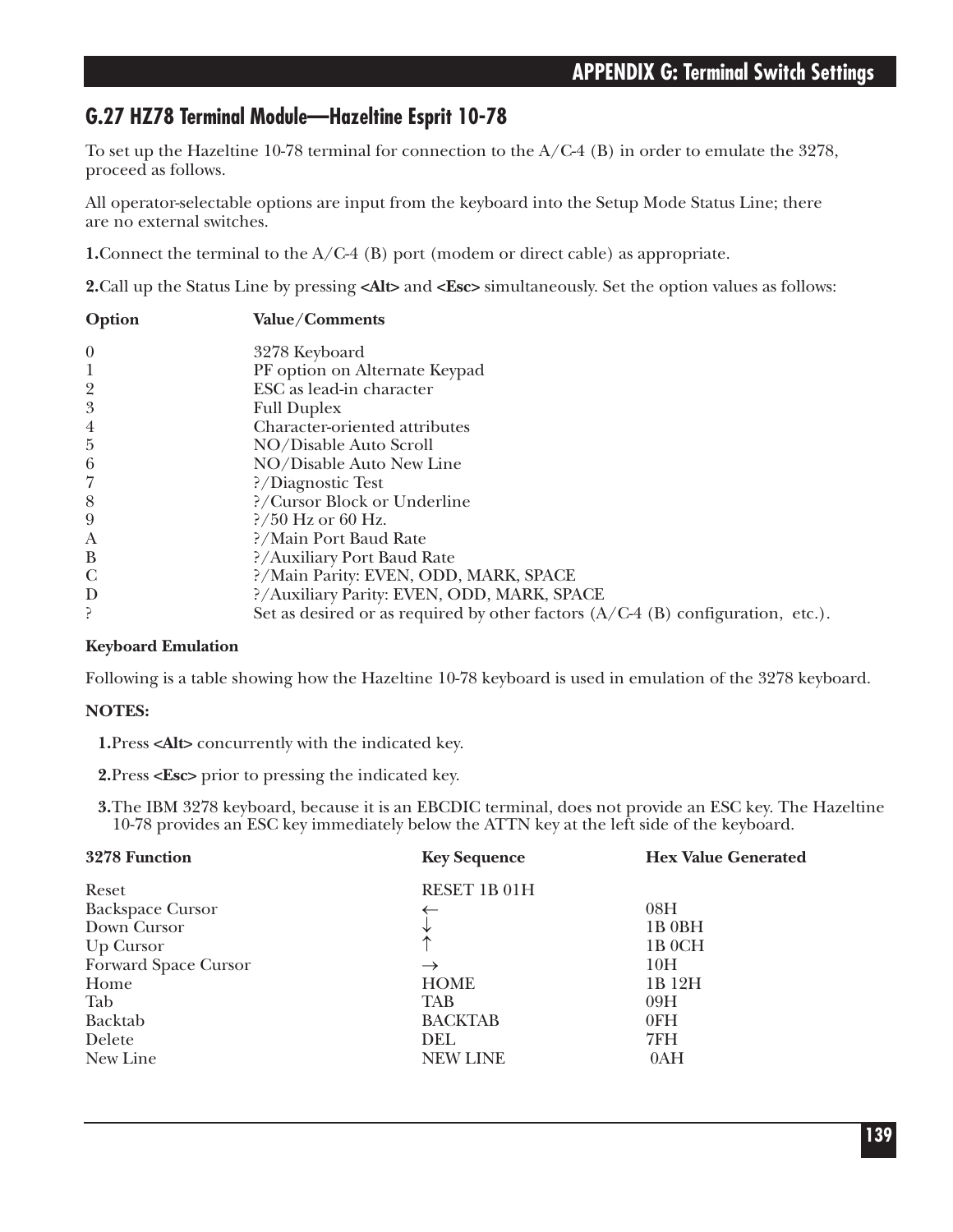| 3278 Function              | <b>Key Sequence</b>          | <b>Hex Value Generated</b> |
|----------------------------|------------------------------|----------------------------|
| Duplicate                  | <b>DUP</b>                   | 0EH                        |
| <b>Field Mark</b>          | <b>FIELD MARK</b>            | 17H                        |
| <b>Insert Mode</b>         | <b>INSERT</b>                | 19H                        |
| Erase to End of Field      | <b>ERASE EOF</b>             | 18H                        |
| Erase Input                | <b>ERASE INPUT</b>           | 12H                        |
| Enter                      | <b>ENTER</b>                 | 0 <sub>DH</sub>            |
| Clear                      | <b>CLEAR</b>                 | 1B <sub>4DH</sub>          |
| <b>Sys Request</b>         | <b>SYS REQ</b>               | 1B <sub>3BH</sub>          |
| PF1                        | PF1                          | 1B 31H                     |
| PF <sub>2</sub>            | PF <sub>2</sub>              | 1B 32H                     |
| PF3                        | PF3                          | 1B 33H                     |
| PF4                        | PF4                          | 1B 34H                     |
| PF <sub>5</sub>            | PF <sub>5</sub>              | 1B 35H                     |
| PF <sub>6</sub>            | PF <sub>6</sub>              | 1B 36H                     |
| PF7                        | PF7                          | 1B 37H                     |
| PF8                        | PF8                          | 1B 38H                     |
| PF9                        | PF9                          | 1B 39H                     |
| <b>PF10</b>                | <b>PF10</b>                  | 1B 30H                     |
| <b>PF11</b>                | <b>PF11</b>                  | 1B <sub>2DH</sub>          |
| <b>PF12</b>                | <b>PF12</b>                  | 1B <sub>3DH</sub>          |
| <b>PF13</b>                | PF13                         | 1B 51H                     |
| <b>PF14</b>                | <b>PF14</b>                  | 1B 57H                     |
| PF15                       | PF15                         | 1B 45H                     |
| <b>PF16</b>                | <b>PF16</b>                  | 1B 52H                     |
| <b>PF17</b>                | <b>PF17</b>                  | 1B 54H                     |
| <b>PF18</b>                | <b>PF18</b>                  | 1B 59H                     |
| <b>PF19</b>                | <b>PF19</b>                  | 1B 55H                     |
| <b>PF20</b>                | <b>PF20</b>                  | 1B 49H                     |
| <b>PF21</b>                | <b>PF21</b>                  | 1B 4FH                     |
| <b>PF22</b>                | <b>PF22</b>                  | 1B 50H                     |
| <b>PF23</b>                | <b>PF23</b>                  | 1B 46H                     |
| <b>PF24</b>                | <b>PF24</b>                  | 1B 47H                     |
| PA1                        | PA1                          | 1B 5AH                     |
| PA <sub>2</sub>            | PA <sub>2</sub>              | 1B 58H                     |
| PA <sub>3</sub>            | <b>ESC C</b>                 | 1B 43H                     |
| Print                      | <b>PRINT</b>                 | 1B 56H                     |
| <b>Cursor Select</b>       | <b>SELECT</b>                | 1B <sub>2FH</sub>          |
| Attention                  | $ESC \setminus$              | 1B <sub>5</sub> CH         |
| Device Cancel              | $ESC$ }                      | 1B7DH                      |
| Ident                      | <b>IDENT</b>                 | 1B 53H                     |
| <b>Test</b>                | <b>TEST</b>                  | 1B 16H                     |
| <b>Special Function</b>    | <b>Key Sequence</b>          | <b>Hex Value Generated</b> |
| Numeric Override           | $ESC$ {                      | 1B7BH                      |
| <b>Refresh Screen</b>      | ALT/Z                        | 1AH                        |
| <b>Initialize Terminal</b> | $\text{ESC}$ <               | 1B 3CH                     |
| Display Status Line        | $\text{ESC}_{-}$ (underline) | 1B 5FH                     |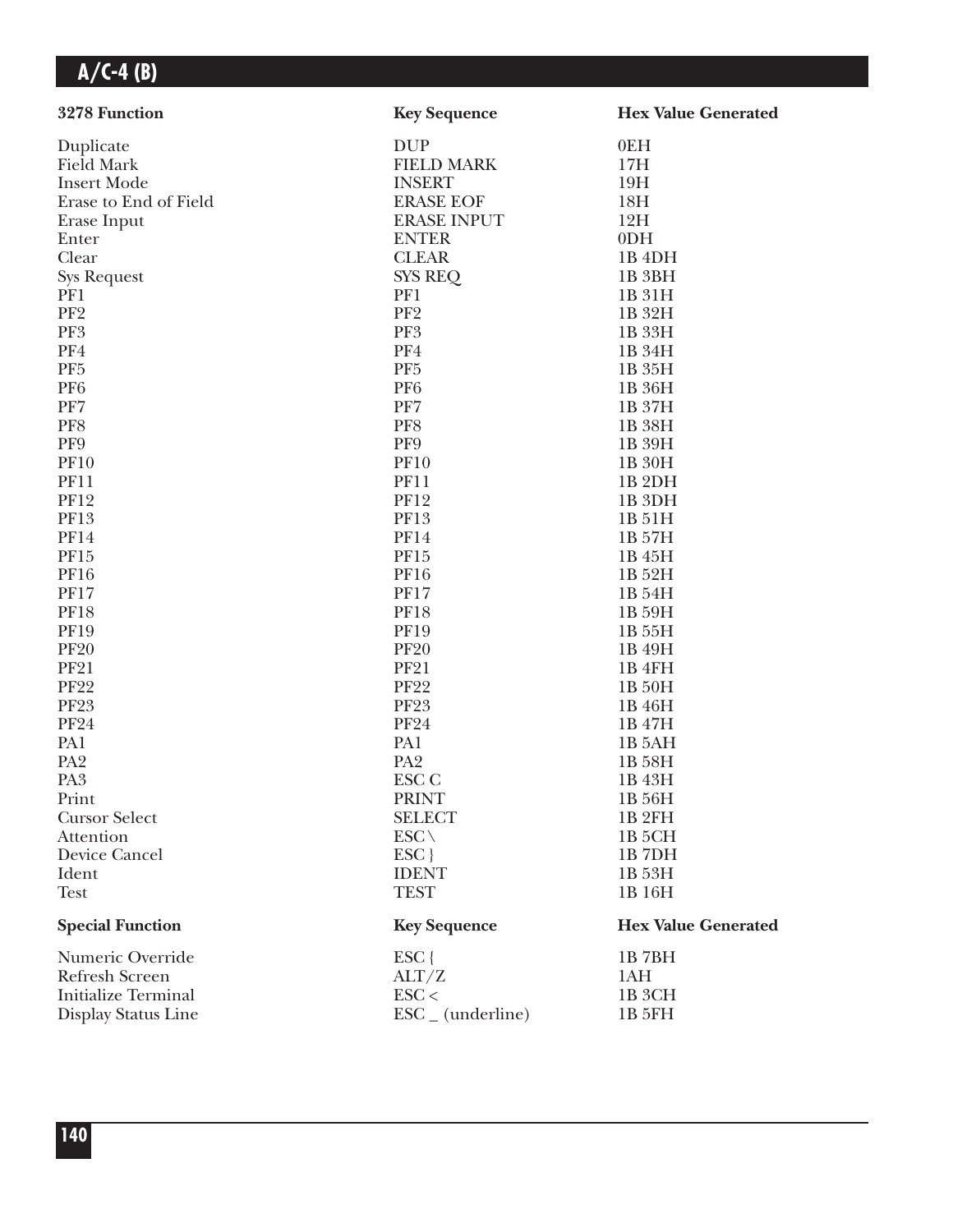### **G.28 I3101 Terminal Module—IBM 3101**

To set up the IBM 3101 terminal for connection to the A/C-4 (B) in order to emulate the 3278, proceed as follows:

**1.**Disconnect the AC power cord from the outlet before starting the setup process.

**2.**There are 8 toggle-type switches located on the keyboard element as Group 1 switches. These switches describe the communications connect options and are set to the following values:

| <b>Group 1 Switches</b> | Set to:             | <b>Comments</b>                                                  |
|-------------------------|---------------------|------------------------------------------------------------------|
| <b>CHAR-BLOCK</b>       | <b>CHAR</b>         | $A$ /-4 (B) supports only TTY-compatible<br>character interfaces |
| <b>FDX-HDX</b>          | <b>FDX</b>          | Full-duplex operations enabled                                   |
| CL422-232C              | 232C                | Sets EIA RS-232C option                                          |
| <b>CRTS-PRTS</b>        | <b>PRTS</b>         | RTS held continuously high                                       |
| <b>REV CHAN ON-OFF</b>  | <b>REV CHAN OFF</b> | Operations enabled without reverse channel                       |
| LINE TURN AROUND        | <b>CR</b>           | Set Sw $6 = 0$ , Sw $7 = 1$                                      |
| CHARS $(Sw 6 - 7)$      |                     |                                                                  |
| MONO-DUAL               | DUAL                | Sets dual-case character set                                     |

**3.**There are 8 toggle switches located on the keyboard element as GROUP 2 switches. These switches describe the terminal operating characteristics and are set to the following values:

| Set to:  | <b>Comments</b>                                                  |
|----------|------------------------------------------------------------------|
| STOP 1   | Set to 1 stop bit unless 110 baud rate is                        |
|          | desired. In this case use STOP 2.<br>SPACE $Sw2 = 0$ , $Sw3 = 0$ |
|          | MARK $Sw2 = 0$ , $Sw3 = 1$                                       |
|          | ODD $Sw2 = 1$ , $Sw3 = 0$                                        |
|          | EVEN $Sw2 = 1$ , $Sw3 = 1$<br>Sets normal send function          |
|          |                                                                  |
|          | All nulls not suppressed                                         |
| $\theta$ | No time fill characters set:                                     |
|          | $Sw7 = 0$ , $Sw8 = 0$                                            |
|          | as desired<br><b>OFF</b><br><b>OFF</b>                           |

**4.**There are 8 toggle switches located on the keyboard element as GROUP 3 switches. These switches desribe the functional terminal operating characteristics and are set to the following values:

| <b>Group 3 Switches</b>     | Set to:    | <b>Comments</b>                                                                                |
|-----------------------------|------------|------------------------------------------------------------------------------------------------|
| <b>AUTO NL ON-OFF</b>       | OFF        | Automatic generation of New Line disabled                                                      |
| <b>AUTOLF ON-OFF</b>        | <b>OFF</b> | Automatic generation of line feed disabled                                                     |
| $CR/CR-LF$                  | CR.        | Disable automatic generation of a line feed<br>character every time a carriage return is keyed |
| <b>SCROLL ON-OFF</b>        | OFF        | Scrolling disabled                                                                             |
| <b>REVERSE VIDEO ON-OFF</b> | as desired | Video capability                                                                               |
| <b>BLINK CURSOR ON-OFF</b>  | as desired | Cursor characteristic                                                                          |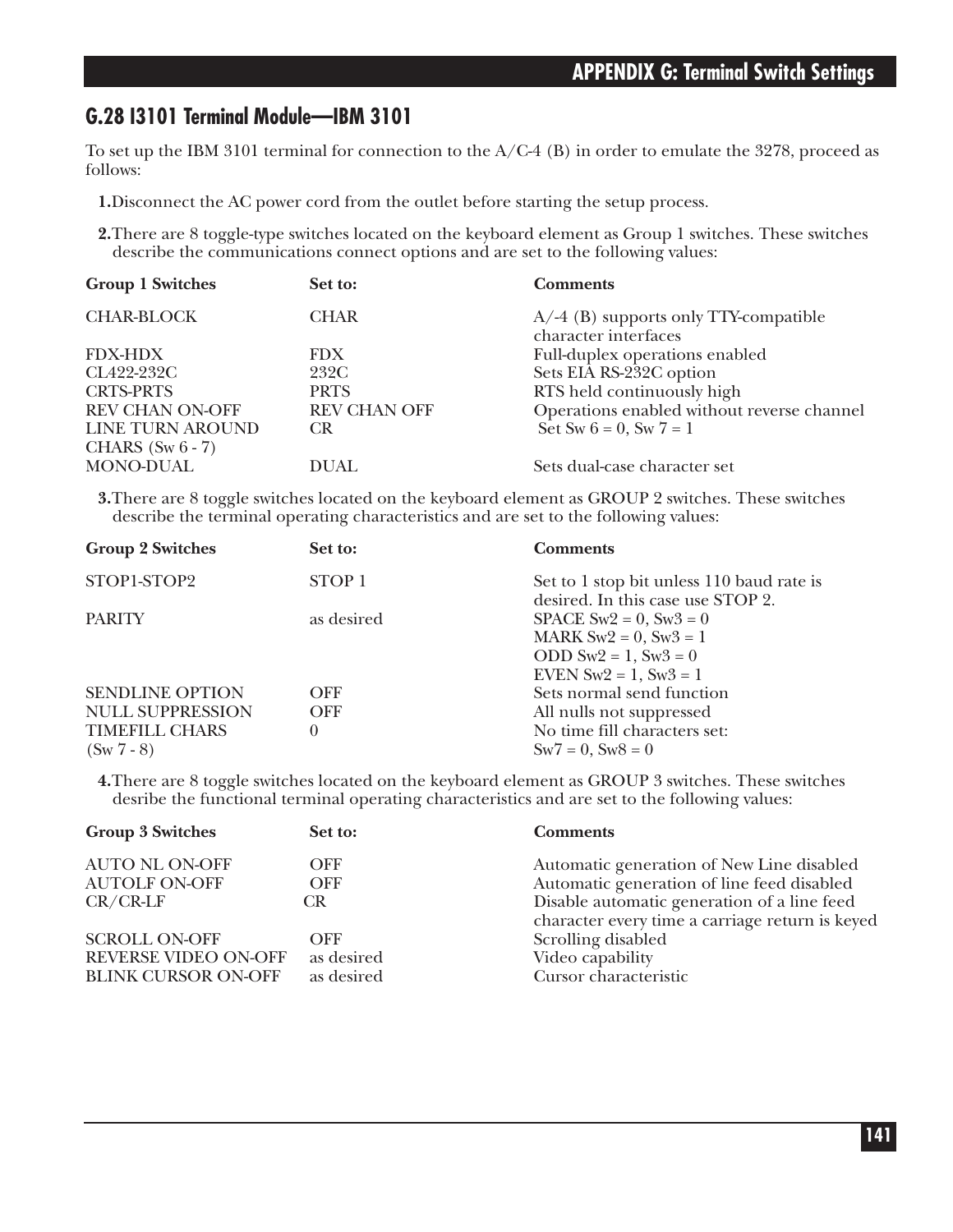**5.**There are 8 toggle switches located on the keyboard element as GROUP 4 switches. These switches describe the baud rates needed for both primary and auxiliary communication interfaces. The following table describes how to set the terminal baud rate in order for the terminal to interface with the A/C-4 (B).

| $I/O$ Baud Rate (BPS) | <b>MAIN PORT</b><br><b>Switch Settings</b> |     |            |            | <b>AUXILIARY PORT</b><br><b>Switch Settings</b> |     |            |     |
|-----------------------|--------------------------------------------|-----|------------|------------|-------------------------------------------------|-----|------------|-----|
|                       |                                            |     | 3          | 4          | 5                                               | 6   |            | 8   |
| 110                   | OFF                                        | OFF | <b>OFF</b> | <b>OFF</b> | OFF                                             | OFF | OFF        | OFF |
| 300                   | OFF                                        | OFF | ON         | ON         | OFF                                             | OFF | ON         | ON  |
| 1200                  | OFF                                        | ON  | OFF        | ON         | OFF                                             | ON  | <b>OFF</b> | ON  |
| 2400                  | OFF                                        | ON  | ON         | ON         | OFF                                             | ON  | ON         | ON  |
| 4800                  | ON                                         | OFF | OFF        | OFF        | ON                                              | OFF | <b>OFF</b> | OFF |
| 9600                  | OΝ                                         | OFF | OFF        | OΝ         | ON                                              | OFF | OFF        | ON  |

The baud rate set into the above switches must match the baud rate specified for the  $A/C-4$  (B) port to which this terminal is to be connected. It is recommended that the highest valid baud rate (matching for both  $A/C-4$  (B) and the terminal) be selected. If a baud rate of 110 is selected, be sure the number of stop bits is 2. (See STOP 2 switch specified in the GROUP 2 Switches.)

**6.**Reconnect the AC power cord and connect the terminal to the A/C-4 (B) port (modem or direct cable) as appropriate.

### **Keyboard Emulation**

Following is a table showing how the IBM 3101 keyboard is used in emulation of the 3278 keyboard.

### **NOTES:**

**1.**Press **<Alt>** concurrently with the indicated key.

**2.**Press **<Esc>** prior to pressing the indicated key.

| 3278 Function           | <b>Key Sequence</b>      | <b>Hex Value Generated</b> |
|-------------------------|--------------------------|----------------------------|
| Reset                   | ALT/R                    | 12H                        |
| <b>Backspace Cursor</b> | ←                        | 1B 44H                     |
| Down Cursor             |                          | 1B 42H                     |
| Up Cursor               |                          | 1B 41H                     |
| Forward Space Cursor    | $\rightarrow$            | 1B 43H                     |
| Home                    | <b>HOME</b> symbol       | 1B 48H                     |
| Tab                     | $\rightarrow$ I          | 09H                        |
| <b>Back Tab</b>         | $\leftarrow$ (backspace) | 08H                        |
| Delete                  | DEL                      | 7FH                        |
| New Line                | ALT/N                    | 0EH                        |
| Duplicate               | ALT/D                    | 04H                        |
| <b>Field Mark</b>       | ALT/F                    | 06H                        |
| <b>Insert Mode</b>      | ALT/U                    | 15H                        |
| Erase to End of Field   | <b>ERASE EOL/EOF</b>     | 1B 49H                     |
| Erase Input             | <b>ERASE INPUT</b>       | 1B <sub>4BH</sub>          |
| Enter                   | $\leftarrow$ (new line)  | 0 <sub>DH</sub>            |
| Clear                   | <b>CLEAR</b>             | 1B <sub>4</sub> CH         |
| <b>Sys Request</b>      | ESC ?                    | 1B 3FH                     |
| PF1                     | PF1                      | 1B 61 0DH                  |
|                         | or ESC 1                 | 1B 31H                     |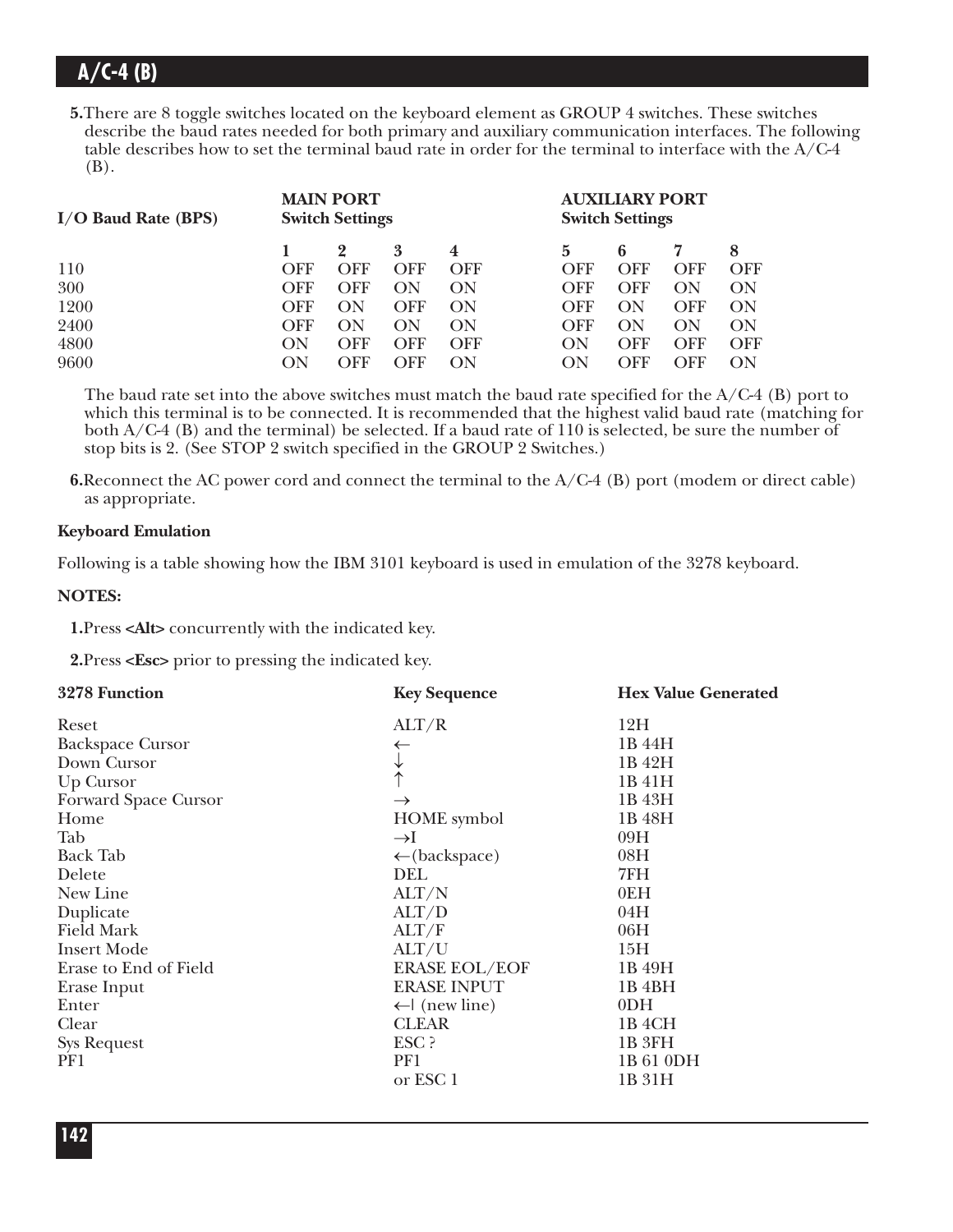| 3278 Function              | <b>Key Sequence</b>          | <b>Hex Value Generated</b> |
|----------------------------|------------------------------|----------------------------|
| PF <sub>2</sub>            | PF2 1B 62                    | 0 <sub>DH</sub>            |
|                            | or ESC 2                     | 1B 32H                     |
| PF3                        | PF3 1B 63                    | 0 <sub>DH</sub>            |
|                            | or ESC 3                     | 1B 33H                     |
| PF4                        | PF4 1B 64                    | 0 <sub>DH</sub>            |
|                            | or ESC <sub>4</sub>          | 1B 34H                     |
| PF <sub>5</sub>            | PF5 1B 65                    | 0 <sub>DH</sub>            |
|                            | or ESC <sub>5</sub>          | 1B 35H                     |
| PF <sub>6</sub>            | PF6 1B 66                    | 0 <sub>DH</sub>            |
|                            | or ESC 6                     | 1B 36H                     |
| PF7                        | PF7 1B 67                    | 0 <sub>DH</sub>            |
|                            | or ESC 7                     | 1B 37H                     |
| PF8                        | PF8 1B 68                    | 0 <sub>DH</sub>            |
|                            | or ESC <sub>8</sub>          | 1B 38H                     |
| PF9                        | ESC <sub>9</sub>             | 1B 39H                     |
| <b>PF10</b>                | ESC <sub>0</sub>             | 1B 30H                     |
| <b>PF11</b>                | ESC!                         | 1B 21H                     |
| <b>PF12</b>                | ESC@                         | 1B 40H                     |
| <b>PF13</b>                | ESC#                         | 1B 23H                     |
| <b>PF14</b>                | $ESC$ \$                     | 1B 24H                     |
| PF15                       | ESC %                        | 1B 25H                     |
| <b>PF16</b>                | ESC $\wedge$                 | 1B 5EH                     |
| <b>PF17</b>                | ESC &                        | 1B 26H                     |
| <b>PF18</b>                | ESC <sup>*</sup>             | 1B <sub>2</sub> AH         |
| <b>PF19</b>                | ESC (                        | 1B 28H                     |
| <b>PF20</b>                | ESC)                         | 1B 29H                     |
| <b>PF21</b>                | ESC ESC 1                    | 1B 1B 31H                  |
| <b>PF22</b>                | <b>ESC ESC 2</b>             | 1B 1B 32H                  |
| <b>PF23</b>                | <b>ESC ESC 3</b>             | 1B 1B 33H                  |
| <b>PF24</b>                | <b>ESC ESC 4</b>             | 1B 1B 34H                  |
| PA1                        | <b>ERASE EOS 1</b>           | 1B 4A 31H                  |
| PA <sub>2</sub>            | <b>ERASE EOS 2</b>           | 1B 4A 32H                  |
| PA <sub>3</sub>            | <b>ERASE EOS 3</b>           | 1B 4A 33H                  |
| Print                      | ALT/P                        | 10H                        |
| <b>Cursor Select</b>       | ALT/C                        | 03H                        |
| Attention                  | $ESC \setminus$              | 1B 5CH                     |
| Device Cancel              | ESC <sub>1</sub>             | 1B <sub>5DH</sub>          |
| Ident                      | $\text{ESC}$ :               | 1B 3AH                     |
| <b>Test</b>                | ESC;                         | 1B <sub>3BH</sub>          |
|                            | or ESC CTRL/U                | 1B 15H                     |
| <b>Special Function</b>    | <b>Key Sequence</b>          | <b>Hex Value Generated</b> |
| Numeric Override           | ESC [                        | 1B 5BH                     |
| <b>Refresh Screen</b>      | ALT/W                        | 17H                        |
| <b>Initialize Terminal</b> | $\text{ESC}$                 | 1B 3CH                     |
| <b>Local Device Print</b>  | <b>PRINT</b>                 | 1B 57H                     |
| Display Status Line        | $\text{ESC}_{-}$ (underline) | 1B 5FH                     |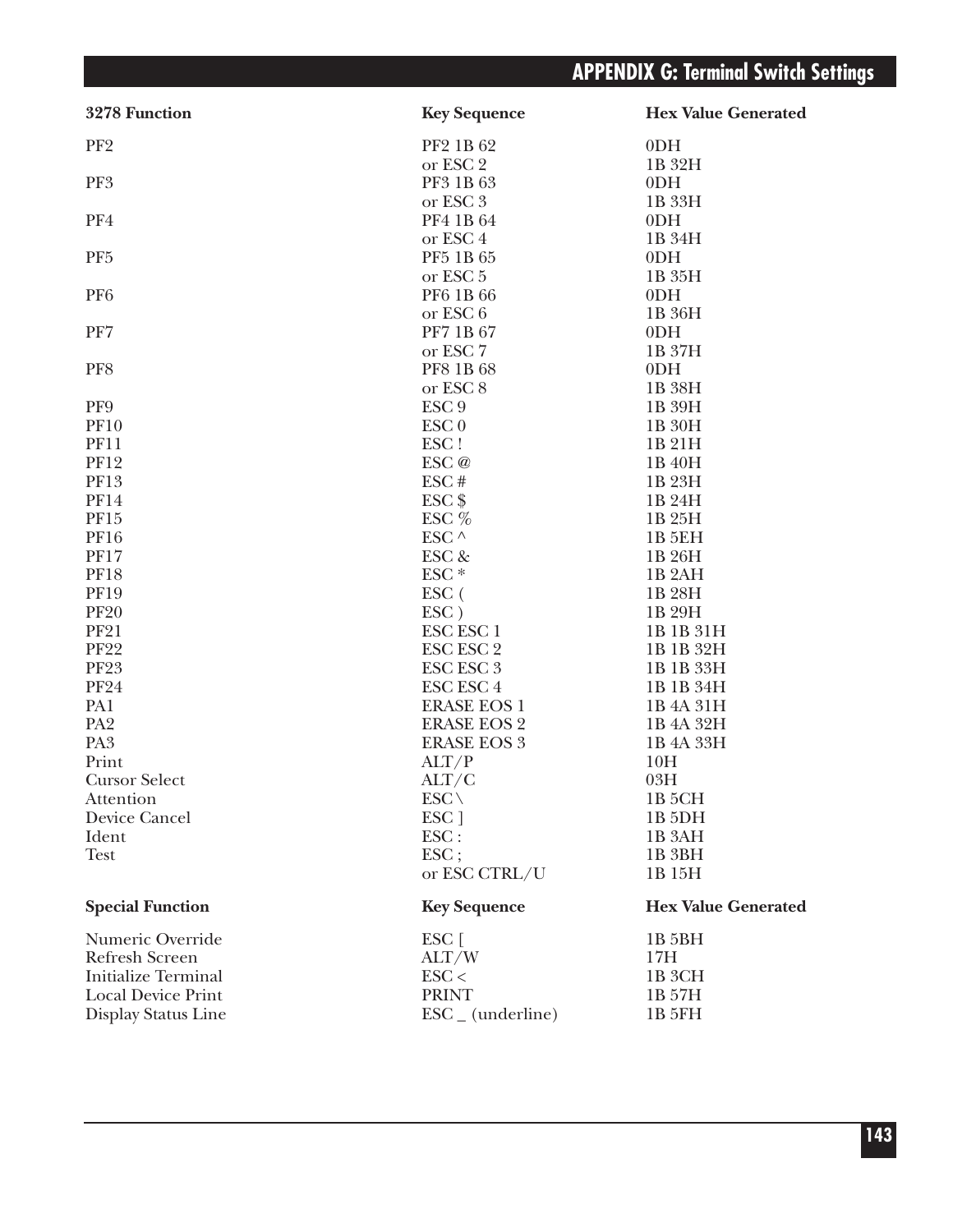### **G.29 I3161 Terminal Module—IBM 3161/3163**

To set up the IBM 3161/3163 terminal for connection to A/C-4 (B) in order to emulate the 3278, proceed as follows:

All operator-selectable options are input from the keyboard into the Setup and Select menus; there are no external switches.

**1.**Enter the Setup Menu by pressing the Setup keys **<Ctrl>** and **<Select>**. Set the options as follows:

| <b>Parameter Menu</b>       | Set to:        | <b>Comments</b>                                                                           |
|-----------------------------|----------------|-------------------------------------------------------------------------------------------|
| Machine Mode                | IBM 3161/3163  | For $3161/3163$ operation                                                                 |
| <b>Operating Mode</b>       | <b>ECHO</b>    | ECHO, or conversational mode, with $A/C-4$ (B)<br>handling the echo of the keyboard input |
| Interface                   | <b>RS-232C</b> | EIA RS-232C communication interface                                                       |
| Line Control                | as desired     | <b>PRTS-permanent RTS</b>                                                                 |
|                             |                | <b>CRTS-controlled RTS</b>                                                                |
|                             |                | <b>IPRTS-induced permanent RTS</b>                                                        |
| Line Speed                  | as desired     | Main and Aux. Port baud rate (110-19.2K bps)                                              |
| Parity                      | as desired     | Main and Aux. Port (Space, Mark, Odd, Even<br>or No                                       |
| <b>Turnaround Character</b> | Not Applic.    | Line turnaround character to be sent at end of<br>read type command                       |
| Stop Bit                    | as desired     | Main and Aux port. 1 or 2 bits                                                            |
| Word Length                 | as desired     | Main and Aux port. 7 or 8 bits                                                            |
| <b>Response Delay</b>       | as desired     | $0$ or $100$ msec.                                                                        |
| <b>Break Signal</b>         | as desired     | 170 or 500 msec.                                                                          |

**2.**Enter the Select Menu by pressing the Select key. Set the options as follows:

| <b>Parameter Menu</b> | Set to:         | <b>Comments</b>                                                          |
|-----------------------|-----------------|--------------------------------------------------------------------------|
| Enter                 | <b>RETURN</b>   | Enter key functions as Return key                                        |
| Return                | <b>NEW LINE</b> | New Line option functions when Return key is<br>pressed                  |
| New Line              | <b>CR</b>       | Return (and Enter) key generates a CR character                          |
| Tab                   | as desired      | Field or Column (overridden by $A/C-4$ (B))                              |
| Line Wrap             | <b>OFF</b>      | Auto Line Wrap is disabled                                               |
| Auto LF               | <b>OFF</b>      | Upon receipt of a CR character, only a carriage                          |
|                       |                 | return (and not a carriage return, line feed) is                         |
|                       |                 | performed by the terminal                                                |
| Send                  | Not Applicable  | Not applicable in Echo Mode                                              |
| Send Null             | Not Applicable  | Not applicable in Echo Mode                                              |
| Insert                | Not Applicable  | Not applicable as the Insert key is not used by $A/C-4$ (B)<br>emulation |
| Trace                 | Not Applicable  | Not applicable as it does not affect<br>communication to $A/C-4$ (B)     |
| <b>CRT</b> Saver      | Not Applicable  | Overridden by $A/C-4$ (B)                                                |
| Scroll                | <b>OFF</b>      | Auto scroll is disabled                                                  |
| Print                 | Not Applicable  | Not applicable as the Print key is not used by $A/C-4$ (B)<br>emulation  |
| Print EOL             | <b>OFF</b>      | No end-of-line character sent to the printer by the terminal             |
| Line End              | Not Applicable  | Not applicable as the Print EOL option is disabled                       |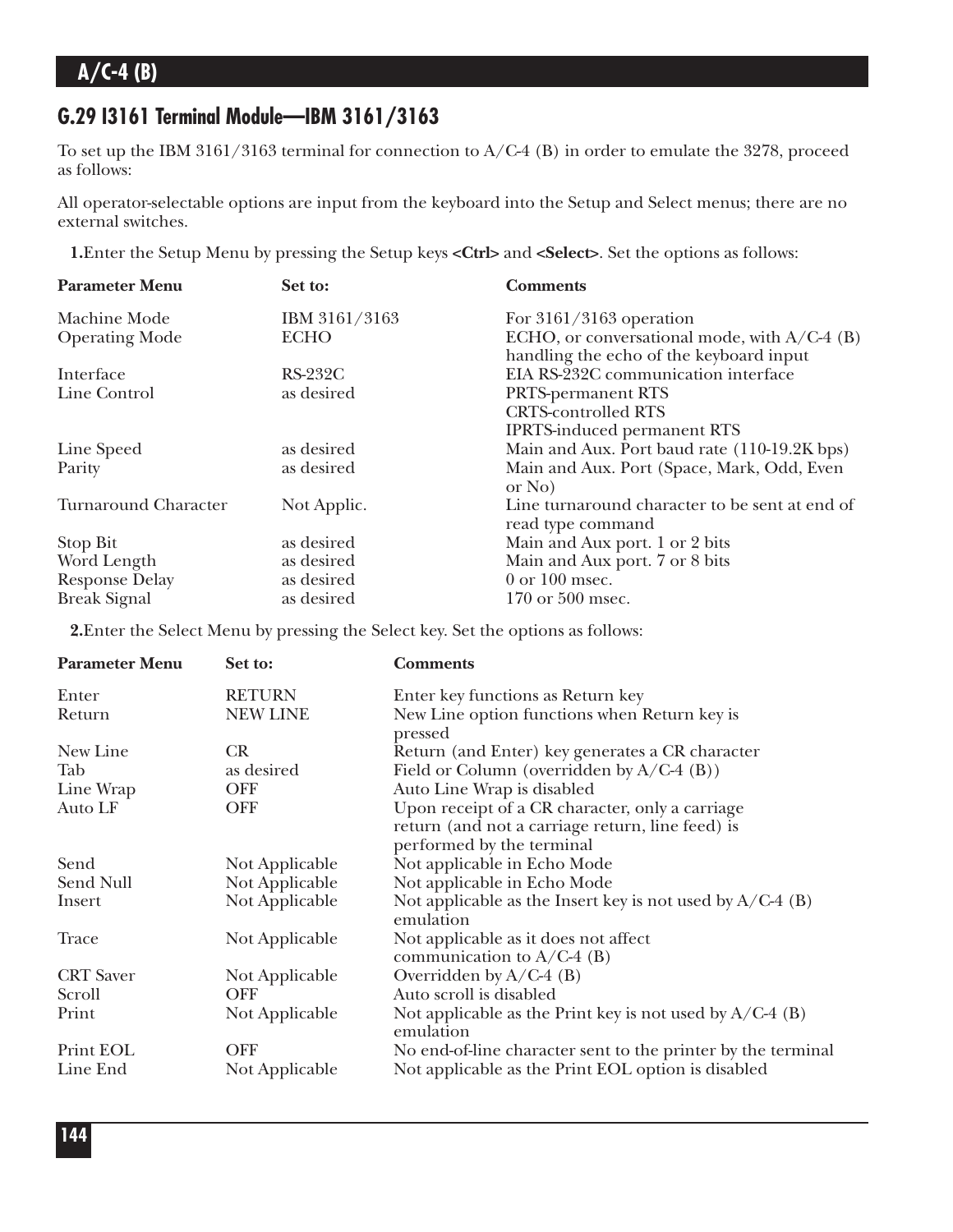### **Keyboard Emulation**

Following is a table showing how the IBM 3161/3163 keyboard is used in emulation of the 3278 keyboard.

#### **NOTES:**

**1.**Press **<Ctrl>** concurrently with the indicated key.

**2.**Press **<Esc>** prior to pressing the indicated key.

| 3278 Function           | <b>Key Sequence</b>           | <b>Hex Value Generated</b>        |
|-------------------------|-------------------------------|-----------------------------------|
| Reset                   | CTRL/R                        | 12H                               |
| <b>Backspace Cursor</b> | ←                             | 1B 44H                            |
| Down Cursor             |                               | 1B 42H                            |
| Up Cursor               | $\uparrow$                    | 1B 41H                            |
| Forward Space Cursor    | $\rightarrow$                 | 1B 43H                            |
| Home                    | <b>HOME</b>                   | 1B 48H                            |
| Tab                     | $TAB \rightarrow$             | 09H                               |
| <b>Back Tab</b>         | $\leftarrow$ TAB              | 1B 32H                            |
| Delete                  | <b>DELETE</b>                 | 1B 51H                            |
| New Line                | LF                            | 0AH                               |
| Duplicate               | CTRL/D                        | 04H                               |
| <b>Field Mark</b>       | CTRL/F                        | 06H                               |
| <b>Insert Mode</b>      | <b>INS LN</b>                 | 1B <sub>4EH</sub>                 |
| Erase to End of Field   | <b>ERASE EOF</b>              | 1B 49H                            |
| Erase Input             | ER INP                        | 1B <sub>4BH</sub>                 |
| Enter                   | $\leftarrow$ 'RETURN or ENTER | 0 <sub>DH</sub>                   |
| Clear                   | <b>CLEAR</b>                  | 1B 4C 0DH                         |
| <b>Sys</b>              | <b>Request ESC?</b>           | 1B <sub>3FH</sub>                 |
| PF1                     | F1                            | 1B 61 0DH                         |
| PF <sub>2</sub>         | F2                            | 1B 62 0DH                         |
| PF3                     | ${\rm F}3$                    | 1B 63 0DH                         |
| PF4                     | F <sub>4</sub>                | 1B 64 0DH                         |
| PF <sub>5</sub>         | F <sub>5</sub>                | 1B 65 0DH                         |
| PF <sub>6</sub>         | F <sub>6</sub>                | 1B 66 0DH                         |
| PF7                     | F7                            | 1B 67 0DH                         |
| PF8                     | F8                            | 1B 68 0DH                         |
| PF9                     | F <sub>9</sub>                | 1B 69 0DH                         |
| <b>PF10</b>             | F10                           | 1B <sub>6</sub> A <sub>0DH</sub>  |
| <b>PF11</b>             | F11                           | 1B 6B 0DH                         |
| <b>PF12</b>             | F12                           | 1B <sub>6</sub> C <sub>0</sub> DH |
| PF13                    | SHIFT/F1                      | 1B 21 61 0DH                      |
| <b>PF14</b>             | SHIFT/F2                      | 1B 21 62 0DH                      |
| PF15                    | SHIFT/F3                      | 1B 21 63 0DH                      |
| <b>PF16</b>             | SHIFT/F4                      | 1B 21 64 0DH                      |
| <b>PF17</b>             | SHIFT/F5                      | 1B 21 65 0DH                      |
| <b>PF18</b>             | SHIFT/F6                      | 1B 21 66 0DH                      |
| <b>PF19</b>             | SHIFT/F7                      | 1B 21 67 0DH                      |
| <b>PF20</b>             | SHIFT/F8                      | 1B 21 68 0DH                      |
| <b>PF21</b>             | SHIFT/F9                      | 1B 21 69 0DH                      |
| <b>PF22</b>             | SHIFT/F10                     | 1B 21 6A 0DH                      |
| <b>PF23</b>             | SHIFT/F11                     | 1B 21 6B 0DH                      |
| <b>PF24</b>             | SHIFT/F12                     | 1B 21 6C 0DH                      |
|                         |                               |                                   |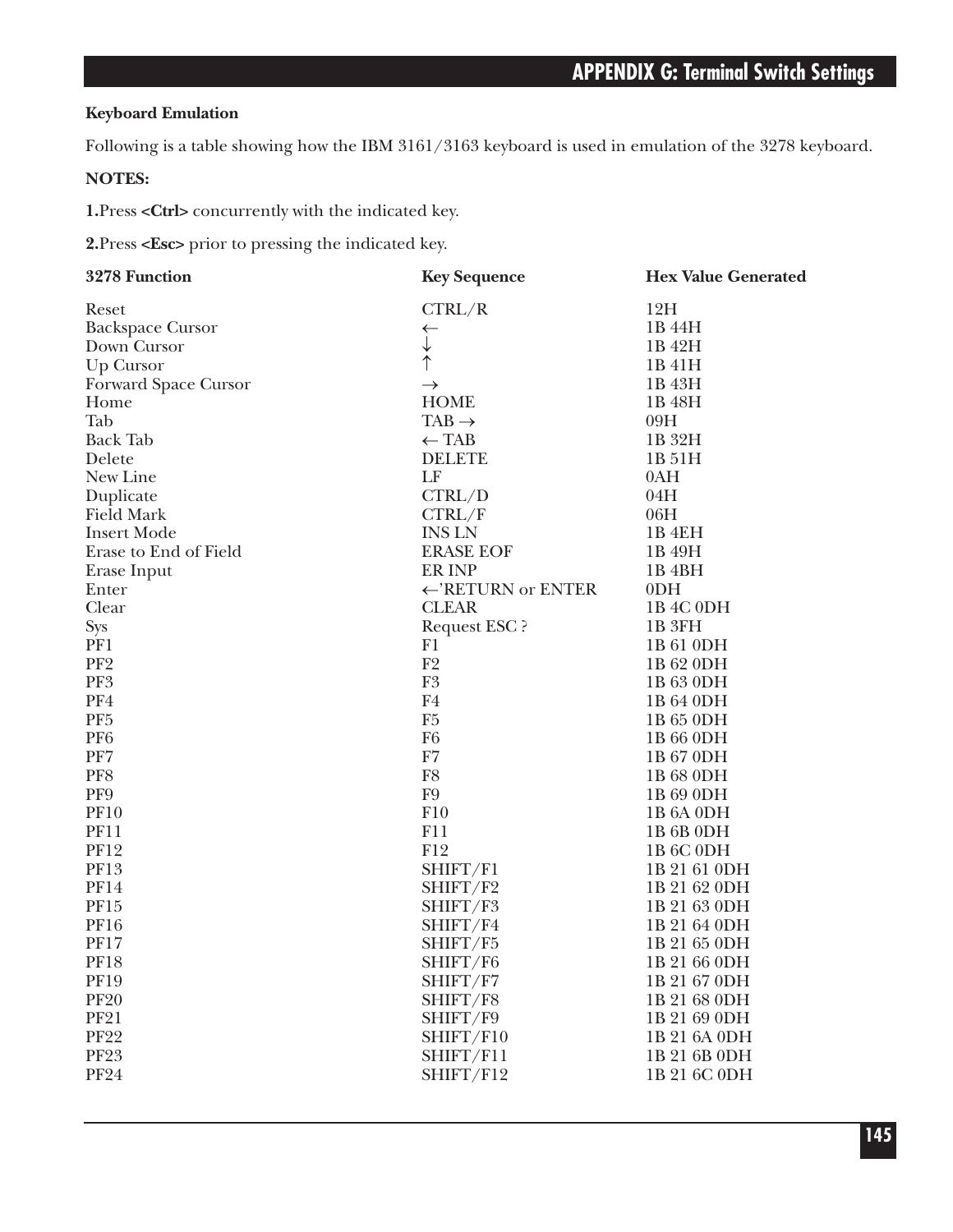| 3278 Function             | <b>Key Sequence</b>          | <b>Hex Value Generated</b> |
|---------------------------|------------------------------|----------------------------|
| PA1                       | PA1                          | 1B 21 6D 0DH               |
| PA <sub>2</sub>           | PA <sub>2</sub>              | 1B 21 6E 0DH               |
| PA <sub>3</sub>           | PA <sub>3</sub>              | 1B 21 6F 0DH               |
| Print                     | <b>SEND</b>                  | 1B 38 0DH                  |
| <b>Cursor Select</b>      | CTRL/C                       | 03H                        |
| Attention                 | $ESC \setminus$              | 1B 5CH                     |
| Device Cancel             | ESC <sub>1</sub>             | 1B <sub>5</sub> DH         |
| Ident                     | $\text{ESC}$ :               | 1B 3AH                     |
| <b>Test</b>               | $\text{ESC}$ ;               | 1B 3BH                     |
| <b>Special Function</b>   | <b>Key Sequence</b>          | <b>Hex Value Generated</b> |
| Numeric Override          | ESC [                        | 1B 5BH                     |
| Refresh Screen            | CTRL/W                       | 17H                        |
| Initialize Terminal       | $\text{ESC}$                 | 1B 3CH                     |
| <b>Local Device Print</b> | <b>SEND LINE</b>             | 1B 21 38 0DH               |
| Display Status Line       | $\text{ESC}_{-}$ (underline) | 1B 5FH                     |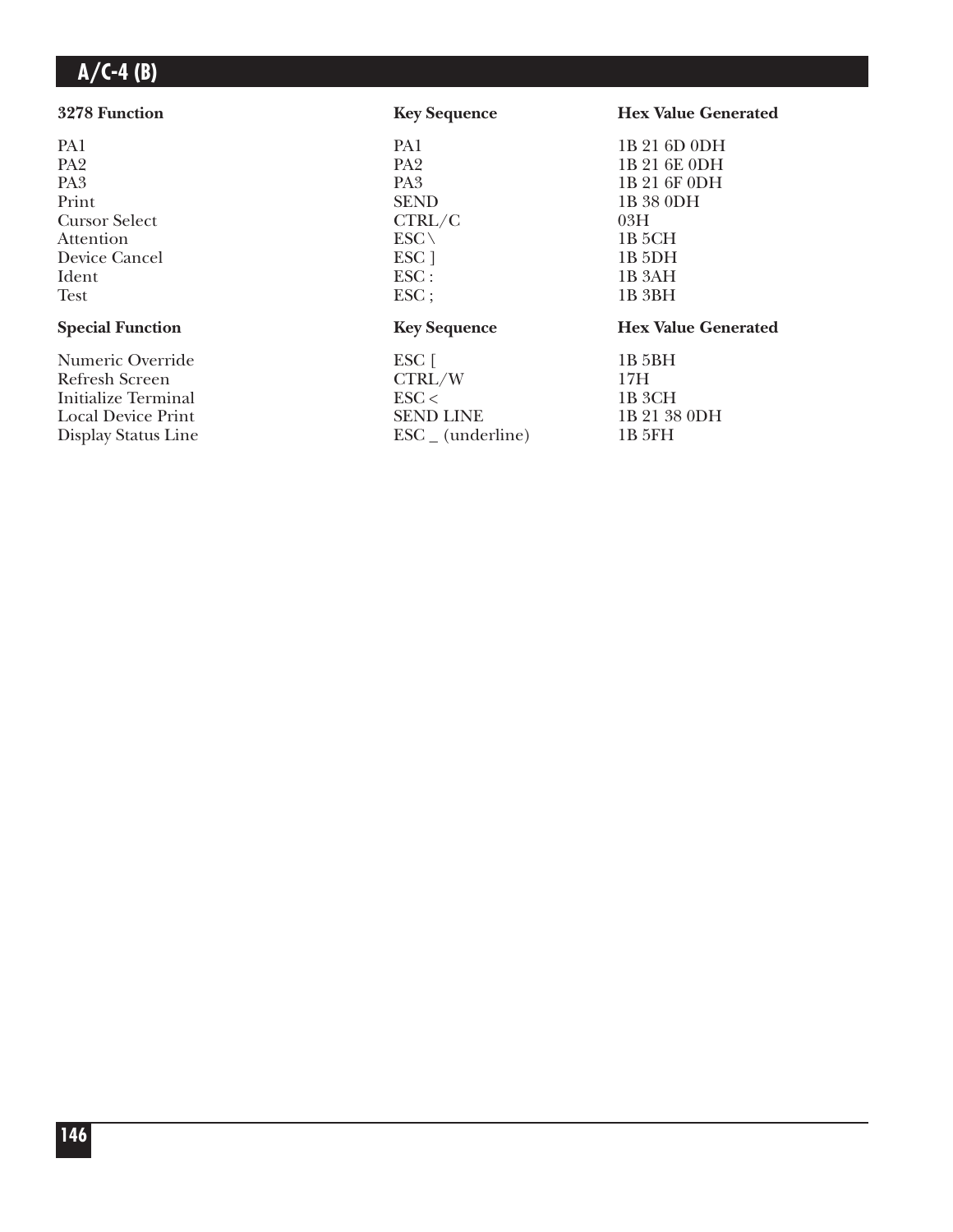### **G.30 IBMPC Terminal Module—IBM Personal Computer**

Terminal-emulation and file-transfer software is available for the IBM Personal Computer and compatibles. This software emulates an IBM 3278 Model 2 Display Station.

The IBMPC terminal driver permanently displays the status line. Therefore, key commands are not required.

#### **Keyboard Emulation**

The following table shows how the IBM PC keyboard is used emulate an IBM 3278 keyboard. The 3278 functions required are listed in column one. The key used to produce each function is listed in column two. The characters transmitted to perform the function are shown in hex code in column three.

#### **NOTES:**

**1.**Press **<Ctrl>** concurrently with the indicated key.

**2.**Press **<Alt>** concurrently with the indicated key.

**3.**Press **<Esc>** prior to pressing the indicated key.

| 3278 Function           | <b>Key Sequence</b>   | <b>Hex Value Generated</b> |
|-------------------------|-----------------------|----------------------------|
| Reset                   | F9 or CTRL/R          | 12H                        |
| <b>Backspace Cursor</b> | $NK \leftarrow$       | 08H                        |
| Down Cursor             | $NK \downarrow$       | 0AH                        |
| Up Cursor               | NK <sup>†</sup>       | 0BH                        |
| Forward Space Cursor    | $NK \rightarrow$      | 0CH                        |
| Home                    | NK HOME               | 1EH                        |
| Tab                     | <b>TAB</b>            | 14H                        |
| <b>Back Tab</b>         | <b>SHIFT TAB</b>      | 02H                        |
| Delete                  | <b>NK DELETE</b>      | 7FH                        |
| New Line                | $NK +$                | 0EH                        |
| Duplicate               | CTRL/D                | 04H                        |
| <b>Field Mark</b>       | CTRL/F                | 06H                        |
| <b>Insert Mode</b>      | NK Ins                | 15H                        |
| Erase to End of Field   | F <sub>6</sub>        | 05H                        |
| Erase Input             | F <sub>5</sub>        | 18H                        |
| Enter                   | F10 or RETURN         | 0 <sub>DH</sub>            |
| Clear                   | F4                    | <b>1B 5EH</b>              |
| <b>Sys Request</b>      | ESC ?                 | 1B 3FH                     |
| PF1                     | ALT/1                 | 1B 31H                     |
| PF <sub>2</sub>         | ALT/2                 | 1B 32H                     |
| PF <sub>3</sub>         | ALT/3                 | 1B 33H                     |
| PF4                     | ALT/4                 | 1B 34H                     |
| PF <sub>5</sub>         | ALT/5                 | 1B 35H                     |
| PF <sub>6</sub>         | ALT/6                 | 1B 36H                     |
| PF7                     | ALT/7                 | 1B 37H                     |
| PF8                     | ALT/8                 | 1B 38H                     |
| PF9                     | ALT/9                 | 1B 39H                     |
| <b>PF10</b>             | ALT/0                 | 1B 30H                     |
| <b>PF11</b>             | $\text{ALT}/\text{Q}$ | 1B 51H                     |
| <b>PF12</b>             | ALT/W                 | 1B 57H                     |
| PF13                    | ALT/E                 | 1B 45H                     |
| <b>PF14</b>             | ALT/R                 | 1B 52H                     |
|                         |                       |                            |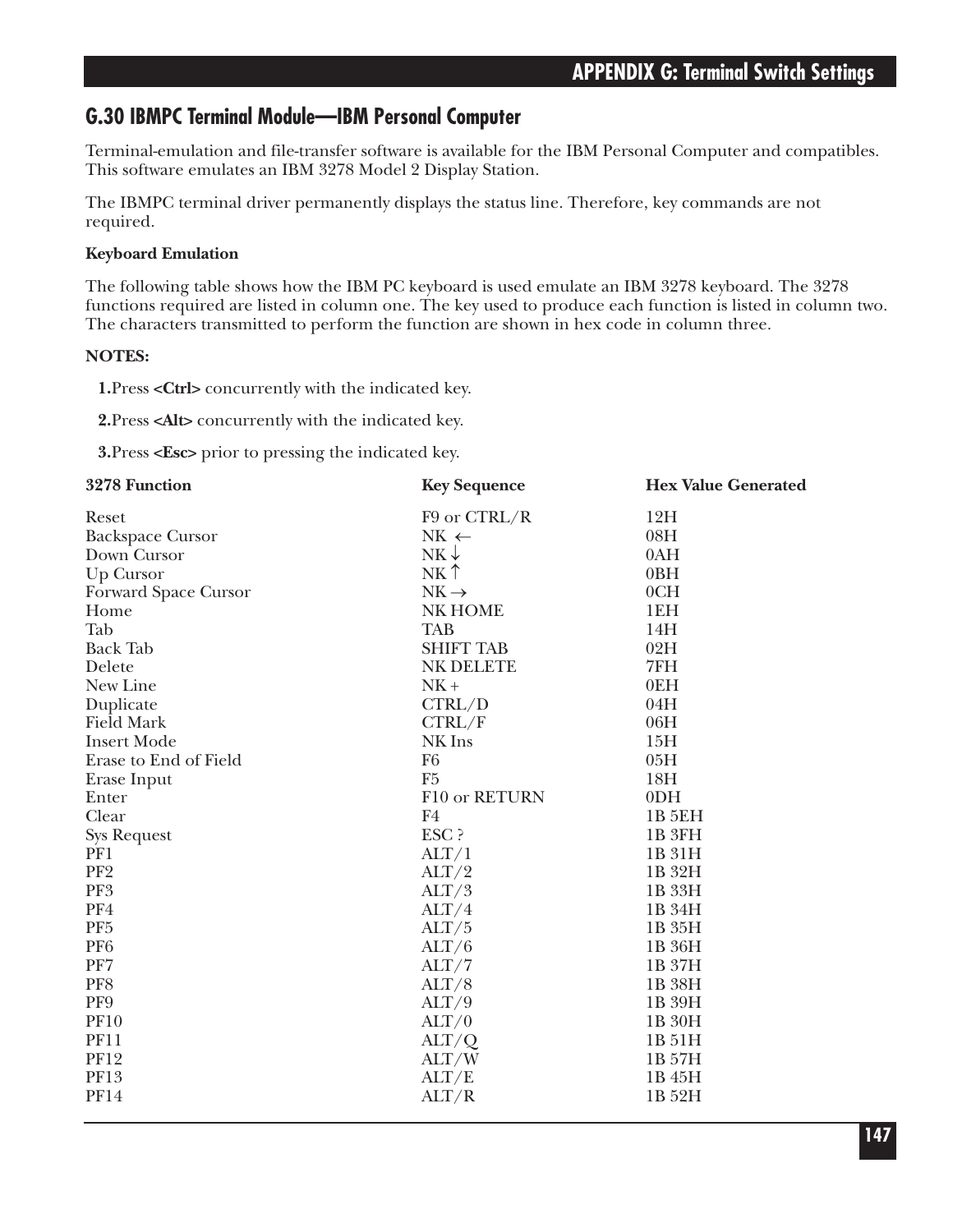| 3278 Function           | <b>Key Sequence</b>     | <b>Hex Value Generated</b> |
|-------------------------|-------------------------|----------------------------|
| PF15                    | ALT/T                   | 1B 54H                     |
| PF16                    | ALT/Y                   | 1B 59H                     |
| <b>PF17</b>             | ALT/U                   | 1B 55H                     |
| <b>PF18</b>             | ALT/I                   | 1B 49H                     |
| <b>PF19</b>             | ALT/O                   | 1B 4FH                     |
| <b>PF20</b>             | ALT/P                   | 1B 50H                     |
| <b>PF21</b>             | ALT/A                   | 1B 41H                     |
| <b>PF22</b>             | ALT/S                   | 1B 53H                     |
| <b>PF23</b>             | ALT/D                   | 1B 44H                     |
| <b>PF24</b>             | ALT/F                   | 1B 46H                     |
| PA1                     | F1 or $ALT/Z$           | 1B 5AH                     |
| PA <sub>2</sub>         | $F2$ or $ALT/X$         | 1B 58H                     |
| PA <sub>3</sub>         | F <sub>3</sub> or ALT/C | 1B 43H                     |
| Print                   | CTRL/P                  | 10H                        |
| <b>Cursor Select</b>    | F8 or CTRL/C            | 03H                        |
| Device Cancel           | ESC ]                   | 1B <sub>5DH</sub>          |
| Attention               | $ESC \setminus$         | 1B <sub>5</sub> CH         |
| Ident                   | ESC:                    | 1B <sub>3</sub> AH         |
| <b>Test</b>             | $\text{ESC}$ ;          | 1B <sub>3BH</sub>          |
| <b>Special Function</b> | <b>Key Sequence</b>     | <b>Hex Value Generated</b> |
| Numeric Override        | ESC [                   | 1B 5BH                     |
| <b>Refresh Screen</b>   | CTRL/W                  | 17H                        |
| Initialize Terminal     | $\text{ESC}$            | 1B 3CH                     |
| Display Status Line     | $(No)*$                 | (None)                     |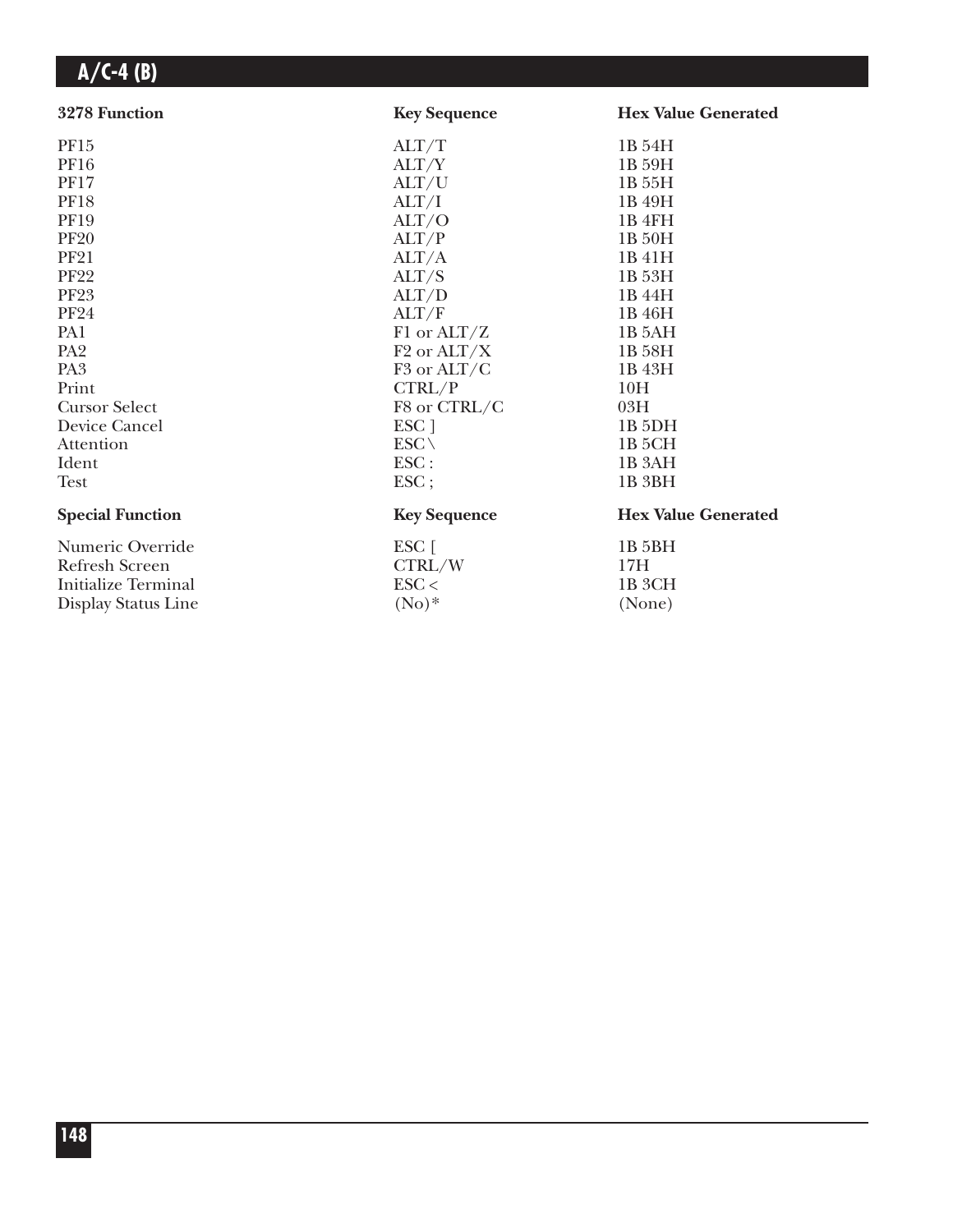### **G.31 INF205 Terminal Module—Informer 205/207**

To determine the Informer® 205 terminal switch settings, please refer to the Informer 205 User's Manual and the General Notes on Terminal Switch Settings section of the Introduction to this document, or contact your supplier.

### **Keyboard Emulation**

Following is a table showing how the Informer 205 keyboard is used in emulation of the 3278 keyboard.

### **NOTES:**

**1.**Press **<Alt>** concurrently with the indicated key.

**2.**Press **<Esc>** prior to pressing the indicated key.

**3.**The Informer 207 Portable Terminal keyboard has no ESC key. To generate an ASCII ESC = 1BH, press concurrently the **<Alt>** and **<¢>** keys.

| 3278 Function         | <b>Key Sequence</b>  | <b>Hex Value Generated</b> |
|-----------------------|----------------------|----------------------------|
| Reset                 | <b>RESET</b>         | 1B 01H                     |
| Backspace             | $\leftarrow$         | 1B 5B 44H                  |
| <b>or</b>             | $\leftarrow$         | 08H                        |
| Down Cursor           | $\frac{1}{\uparrow}$ | 1B 5B 42H                  |
| Up Cursor             |                      | 1B 5B 41H                  |
| Forward Space Cursor  | $\rightarrow$        | 1B 5B 43H                  |
| Home                  | <b>HOME</b>          | 01H                        |
| Tab                   | <b>TAB</b>           | 09H                        |
| <b>Backtab</b>        | <b>BACKTAB</b>       | 0FH                        |
| Delete                | <b>DEL</b>           | 7FH                        |
| New Line              | <b>NEW LINE</b>      | 0AH                        |
| Duplicate             | <b>DUP</b>           | 0EH                        |
| <b>Field Mark</b>     | <b>FIELD MARK</b>    | 17H                        |
| <b>Insert Mode</b>    | <b>INSERT</b>        | 19H                        |
| Erase to End of Field | <b>ERASE EOF</b>     | 18H                        |
| Erase Input           | <b>ERASE INPUT</b>   | 12H                        |
| Enter                 | <b>ENTER</b>         | 0 <sub>DH</sub>            |
| Clear                 | <b>CLEAR</b>         | 1B <sub>4DH</sub>          |
| <b>Sys Request</b>    | <b>SYS REQ</b>       | 1B <sub>3BH</sub>          |
| PF1                   | PF1                  | 1B 31H                     |
| PF <sub>2</sub>       | PF <sub>2</sub>      | 1B 32H                     |
| PF3                   | PF3                  | 1B 33H                     |
| PF4                   | PF4                  | 1B 34H                     |
| PF <sub>5</sub>       | PF <sub>5</sub>      | 1B 35H                     |
| PF <sub>6</sub>       | PF <sub>6</sub>      | 1B 36H                     |
| PF7                   | PF7                  | 1B 37H                     |
| PF8                   | PF8                  | 1B 38H                     |
| PF9                   | PF9                  | 1B 39H                     |
| <b>PF10</b>           | <b>PF10</b>          | 1B 30H                     |
| <b>PF11</b>           | <b>PF11</b>          | 1B <sub>2DH</sub>          |
| <b>PF12</b>           | <b>PF12</b>          | 1B <sub>3DH</sub>          |
| <b>PF13</b>           | <b>PF13</b>          | 1B 51H                     |
| <b>PF14</b>           | <b>PF14</b>          | 1B 57H                     |
| PF15                  | <b>PF15</b>          | 1B 45H                     |
|                       |                      |                            |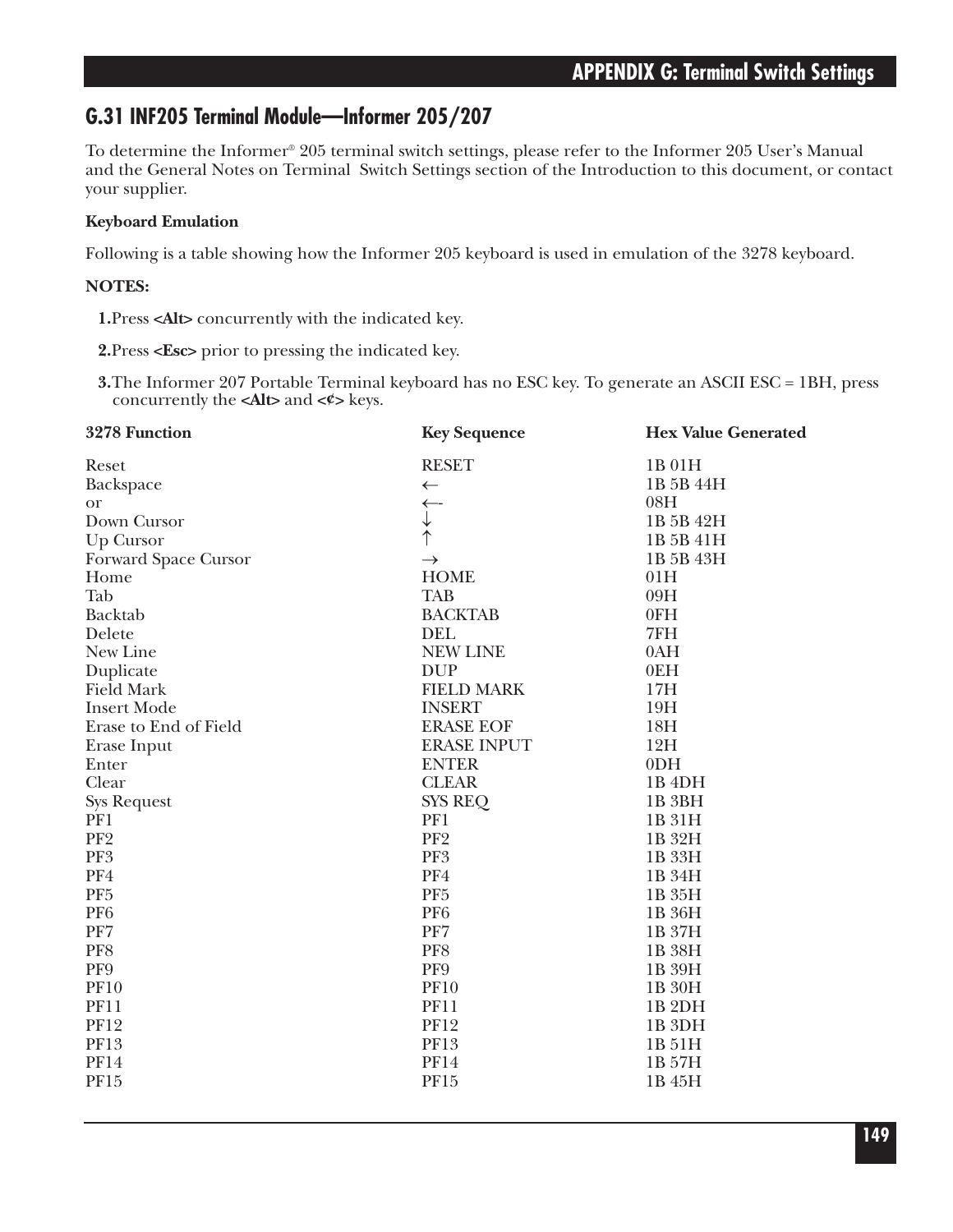| 3278 Function              | <b>Key Sequence</b>          | <b>Hex Value Generated</b> |
|----------------------------|------------------------------|----------------------------|
| <b>PF16</b>                | <b>PF16</b>                  | 1B 52H                     |
| <b>PF17</b>                | <b>PF17</b>                  | 1B 54H                     |
| <b>PF18</b>                | <b>PF18</b>                  | 1B 59H                     |
| <b>PF19</b>                | <b>PF19</b>                  | 1B 55H                     |
| <b>PF20</b>                | <b>PF20</b>                  | 1B 49H                     |
| <b>PF21</b>                | <b>PF21</b>                  | 1B 4FH                     |
| <b>PF22</b>                | <b>PF22</b>                  | 1B 50H                     |
| <b>PF23</b>                | <b>PF23</b>                  | 1B 46H                     |
| <b>PF24</b>                | <b>PF24</b>                  | 1B 47H                     |
| PA1                        | PA1                          | 1B 5AH                     |
| PA <sub>2</sub>            | PA <sub>2</sub>              | 1B 58H                     |
| PA <sub>3</sub>            | PA <sub>3</sub>              | 1B <sub>4EH</sub>          |
|                            | or ESC C                     | 1B 43H                     |
| Print                      | <b>PRINT</b>                 | 1B 56H                     |
| <b>Cursor Select</b>       | CTRL/C                       | 03H                        |
| Attention                  | $ESC \setminus$              | 1B <sub>5</sub> CH         |
| Device Cancel              | ESC ]                        | 1B <sub>5DH</sub>          |
| Ident                      | <b>IDENT</b>                 | 1B 53H                     |
|                            | or ESC :                     | 1B 3AH                     |
| <b>Test</b>                | $ESC +$                      | 1B <sub>2</sub> BH         |
| <b>Special Function</b>    | <b>Key Sequence</b>          | <b>Hex Value Generated</b> |
| Numeric Override           | $ESC$ {                      | 1B7BH                      |
| <b>Refresh Screen</b>      | ALT/Z                        | 1AH                        |
| <b>Initialize Terminal</b> | $\text{ESC}$                 | 1B <sub>3</sub> CH         |
| Display Status Line        | $\text{ESC}_{-}$ (underline) | <b>1B 5FH</b>              |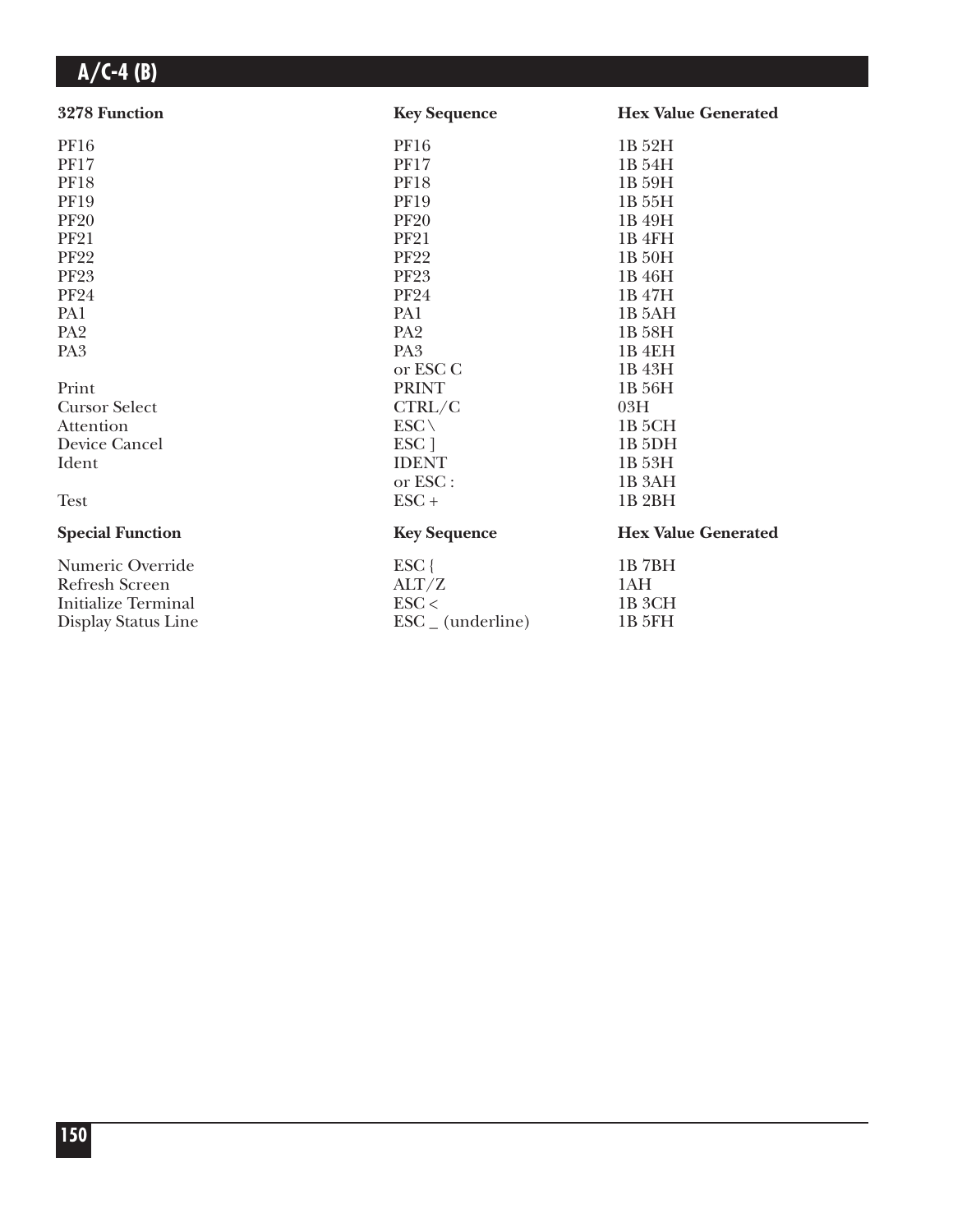### **G.32 SCANS Terminal Module—Tymshare Scanset**

To set up the SCANSET terminal for connection to the A/C-4 (B) in order to emulate the 3278, proceed as follows.

All parameters of the SCANSET terminal are set from the keyboard while n Status Mode. For details on how to access Status Mode and enter values, please refer to the manufacturer's SCANSET User's Manual Set the parameters to the following values:

| Parameter          | <b>Value</b>    | <b>Comments</b>                                                                    |
|--------------------|-----------------|------------------------------------------------------------------------------------|
| <b>Baud TX</b>     | as desired      | <b>Transmission Baud Rate</b>                                                      |
| <b>Baud RX</b>     | as desired      | <b>Reception Baud Rate</b>                                                         |
| <b>Baud Print</b>  | as desired      | Printer Baud Rate                                                                  |
| Dial - Pulse/Tone  | as required     | Pulse = terminal connected to a rotary dial<br>phone line                          |
|                    |                 | Tone = touchtone phone line                                                        |
| Bit TX/RX          | as desired      | Number of data bits transmitted to the<br>connected printer                        |
| <b>PAR Print</b>   | as desired      | Type of parity: ODD, EVEN, NONE                                                    |
| <b>Brightness</b>  | as desired      | Brightness of display: $0 = \text{minimum}$ ,<br>$3 =$ maximum                     |
| Beep Col           | as desired      | $YES = Deep$ at 72nd character entered in a<br>line                                |
|                    |                 | $NO = been disabled$                                                               |
| Beep Tone          | as desired      | Volume of the beep: $0 = \text{minimum}$ ,<br>$3 =$ maximum                        |
| Cursor             | <b>ESC</b>      | ESC sequence transmitted when a cursor<br>key is pressed                           |
| Return Key         | CR              | CR transmitted when RETURN key is pressed                                          |
| <b>Screen Size</b> | 80              | 80-column screen                                                                   |
| Duplex             | <b>FULL</b>     | <b>Full Duplex transmission</b>                                                    |
| Scroll             | NO <sub>1</sub> | Disables Scrolling                                                                 |
| XON/XOFF           | as desired      | Set to match logical flow control selection<br>configured for the $A/C-4$ (B) port |

#### **Keyboard Emulation**

Following is a table showing how the SCANSET keyboard is used in emulation of the 3278-2 keyboard.

#### **NOTES:**

**1.**Press **<Ctrl>** concurrently with the indicated key.

**2.**Press **<Esc>** prior to pressing the indicated key.

**3.**The last character on the screen (the line 24, column 80 character position) cannot be displayed. This feature is designed to defeat the SCANSET Auto-Scroll capability.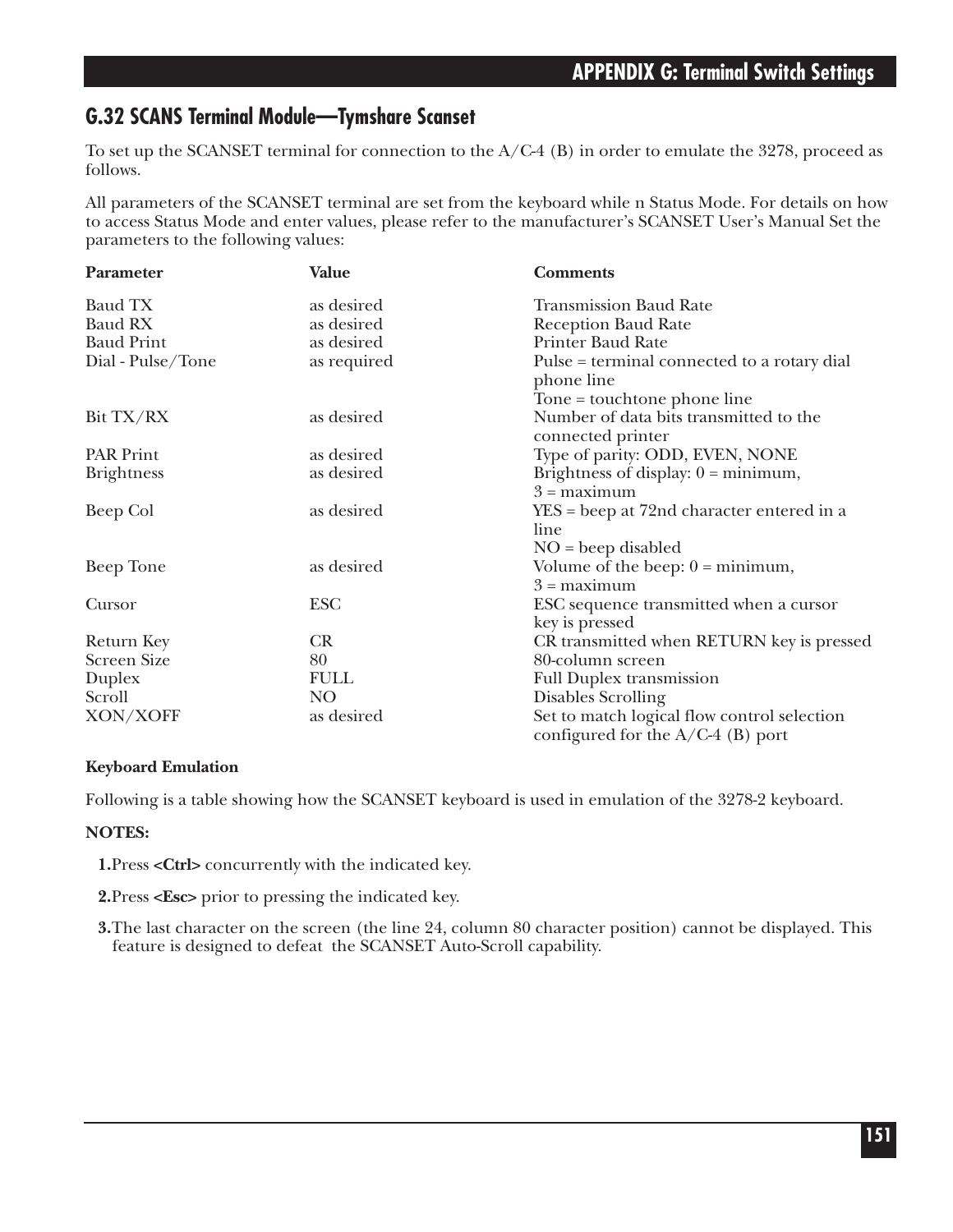| 3278 Function           | <b>Key Sequence</b>  | <b>Hex Value Generated</b> |
|-------------------------|----------------------|----------------------------|
| Reset                   | CTRL/R               | 12H                        |
|                         | or PF LOAD           | 1B 24 ODH                  |
| <b>Backspace Cursor</b> | ←                    | 1B 44H                     |
| Down Cursor             | $\frac{1}{\uparrow}$ | 1B 42H                     |
| Up Cursor               |                      | 1B 41H                     |
| Forwardspace Cursor     | $\rightarrow$        | 1B 43H                     |
| Home                    | HOME(F5)             | 1EH                        |
| Tab                     | TAB(F6)              | 09H                        |
| <b>Backtab</b>          | <b>BACKSPACE</b>     | 08H                        |
| Delete                  | <b>DELETE</b>        | 7FH                        |
| New Line                | <b>LINE FEED</b>     | 0AH                        |
| Duplicate               | CTRL/D               | 04H                        |
| <b>Field Mark</b>       | CTRL/F               | 06H                        |
| <b>Insert Mode</b>      | CTRL/U               | 15H                        |
| Erase to End of Field   | CTRL/E               | 05H                        |
| Erase Input             | CTRL/X               | 18H                        |
| Enter                   | <b>RETURN</b>        | 0 <sub>DH</sub>            |
| Clear                   | CLEAR(F4)            | 1B <sub>4</sub> AH         |
| <b>System Request</b>   | ESC ?                | 1B 3FH                     |
| PF1                     | ESC <sub>1</sub>     | 1B 31H                     |
| PF <sub>2</sub>         | ESC <sub>2</sub>     | 1B 32H                     |
| PF3                     | ESC <sub>3</sub>     | 1B 33H                     |
| PF4                     | ESC <sub>4</sub>     | 1B 34H                     |
| PF <sub>5</sub>         | ESC <sub>5</sub>     | 1B 35H                     |
| PF <sub>6</sub>         | ESC <sub>6</sub>     | 1B 36H                     |
| PF7                     | ESC <sub>7</sub>     | 1B 37H                     |
| PF8                     | ESC <sub>8</sub>     | 1B 38H                     |
| PF9                     | ESC <sub>9</sub>     | 1B 39H                     |
| <b>PF10</b>             | ESC <sub>0</sub>     | 1B 30H                     |
| <b>PF11</b>             | ESC!                 | 1B 21H                     |
| <b>PF12</b>             | ESC @                | 1B 40H                     |
| <b>PF13</b>             | ESC#                 | 1B 23H                     |
| <b>PF14</b>             | ESC <sub>F</sub>     | 1B 46H                     |
| <b>PF15</b>             | ESC %                | 1B 25H                     |
| <b>PF16</b>             | ESC $\wedge$         | 1B <sub>5EH</sub>          |
| <b>PF17</b>             | ESC &                | 1B 26H                     |
| PF18                    | ESC *                | 1B <sub>2</sub> AH         |
| <b>PF19</b>             | $\rm{ESC}$ (         | 1B 28H                     |
| <b>PF20</b>             | ESC)                 | 1B 29H                     |
| <b>PF21</b>             | ESC Q                | 1B 51H                     |
| <b>PF22</b>             | ESC <sub>W</sub>     | 1B 57H                     |
| <b>PF23</b>             | ESC <sub>E</sub>     | 1B 45H                     |
| <b>PF24</b>             | <b>ESCR</b>          | 1B 52H                     |
| PA1                     | PA1(F1)              | 1B 5AH                     |
| PA <sub>2</sub>         | PA2(F2)              | 1B 58H                     |
| PA <sub>3</sub>         | PA3(F3)              | 1B 56H                     |
| Print                   | CTRL/P               | 10H                        |
| <b>Cursor Select</b>    | CTRL/C               | 03H                        |
| Attention               | $ESC \setminus$      | 1B <sub>5</sub> CH         |
| Device Cancel           | ESC ]                | 1B <sub>5</sub> DH         |
| Ident                   | ESC:                 | 1B <sub>3</sub> AH         |
| <b>Test</b>             | ESC;                 | 1B <sub>3BH</sub>          |
|                         |                      |                            |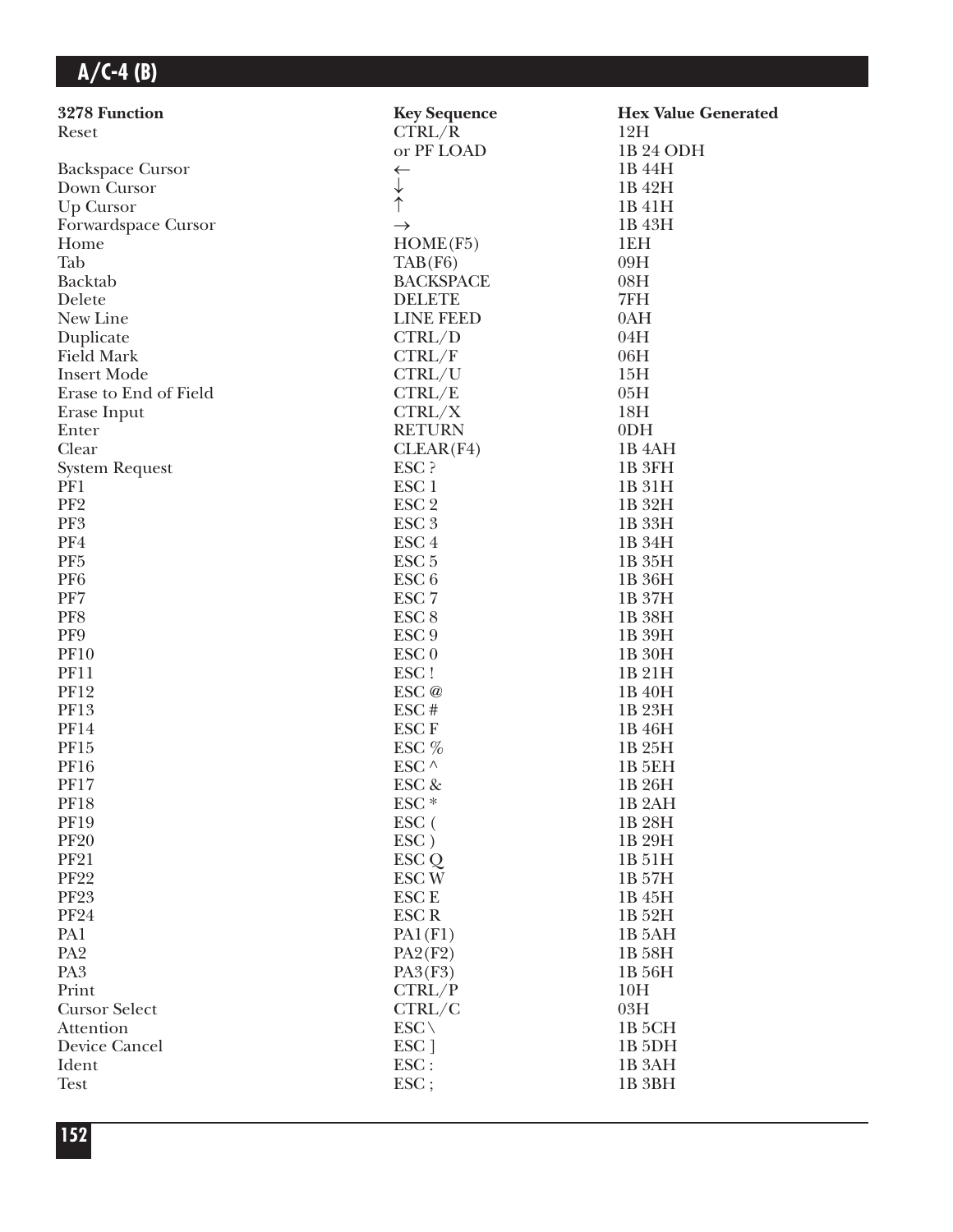## **APPENDIX G: Terminal Switch Settings**

Refresh Screen<br>
Initialize Terminal<br>
ESC <

Numeric Override ESC [ 1B 5BH<br>Refresh Screen CTRL/W 17H Initialize Terminal ESC < 1B 3CH<br>Display Status Line ESC (underline) 1B 3FH<br>RSC (underline) 1B 5FH  $\text{ESC}_{-}$  (underline)

### **Special Function Key Sequence Hex Value Generated**

| 1B 5BF |
|--------|
| 17H    |
| 1B 3CF |
| 1B 5FF |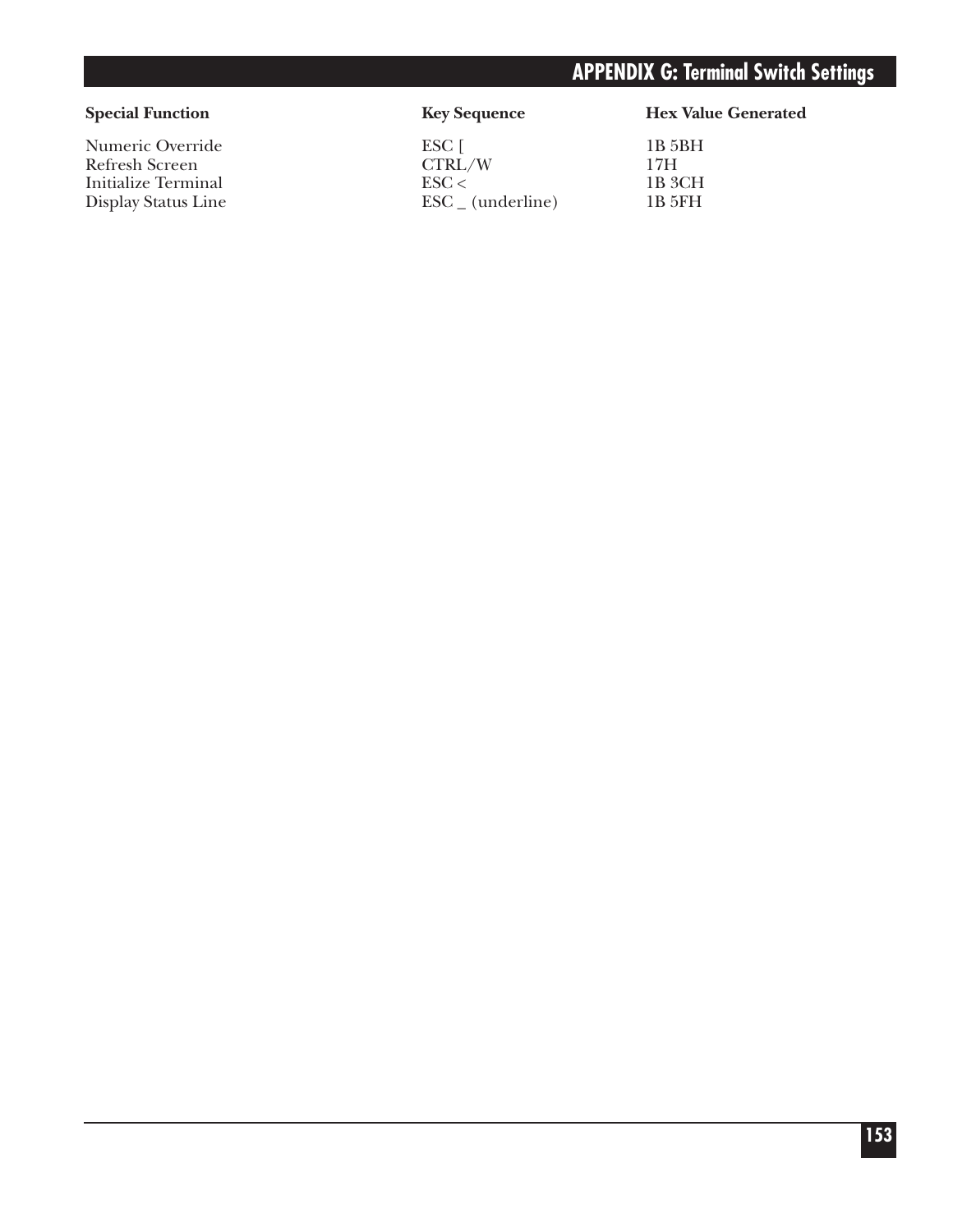### **G.33 T4420 Terminal Module—Teletype 4420/4424**

The Teletype 4420 has no option switches; rather, its options are selected through the keyboard. Refer to the manufacturer's manual for information as to how to access and modify the Option Selection Table. Set the option values to the following:

| <b>Option Number</b> | <b>Value</b> | <b>Comments</b>                                                          |  |
|----------------------|--------------|--------------------------------------------------------------------------|--|
| 201                  | as desired   | Sets the terminal baud rate                                              |  |
| 202                  | a            | Asynchronous transmission                                                |  |
| 203                  | as desired   | Disconnect on Loss of Carrier                                            |  |
| 204                  | as desired   | Printer on Auto Answer                                                   |  |
| 205                  | as desired   | Substitute Character on Parity Error                                     |  |
| 206                  | a            | Send Cursor and Edit controls from keyboard                              |  |
| 207                  | as desired   | Parity: EVEN, ODD, MARK, SPACE.                                          |  |
| 208                  | k            | No end character for Message Send to Online                              |  |
|                      |              | Data Preparation                                                         |  |
| 209                  | $\bf k$      | No end character for Message Send to                                     |  |
|                      |              | Interactive                                                              |  |
| 210                  | $\mathbf k$  | No end character for Interactive to Message                              |  |
|                      |              | Send                                                                     |  |
| 211                  | $\mathbf k$  | No end character for Interactive to Online                               |  |
|                      |              | Data Preparation                                                         |  |
| 212                  | $\mathbf{C}$ | No disconnect character                                                  |  |
| 213                  | $\mathbf b$  | CR/LF Line ending sequence                                               |  |
| 214                  | $\mathbf b$  | No display of data sent from keyboard                                    |  |
| 215                  | $\mathbf b$  | DC3 stop, DC1 start Display Send Control                                 |  |
| 216                  | $\mathbf b$  | DC3 stop, DC1 start Buffer Full Response                                 |  |
| 217 - 220            | not used     |                                                                          |  |
| 221                  | as desired   | Position of NL and RETURN keys (choose                                   |  |
|                      |              | either a. or b.)                                                         |  |
| 222                  | a            | Row, then column Cursor Addressing                                       |  |
| 223 - 228            | $\mathbf b$  | No codes stored                                                          |  |
| 229                  | $\mathbf{C}$ | ESC sequences performed but not stored                                   |  |
| 230                  | a            | Data unprotected as displayed, protected                                 |  |
|                      |              | without delimiters                                                       |  |
| 231                  | $\mathbf b$  | No auto transmission of NL at 80th column                                |  |
| 232                  | $\mathbf b$  | Send protected controls unprotected                                      |  |
| 233                  | a            | Send highlight delimiters                                                |  |
| 234                  | $\mathbf b$  | No answerback on Auto Answer                                             |  |
| 235                  | a            |                                                                          |  |
| 236                  | b            | Message Send from Cursor<br>Printer not affected by DC2 and DC4          |  |
|                      |              | characters                                                               |  |
| 237                  | as desired   | Auto Select of Speed and Options Group with                              |  |
| 212L1A               |              |                                                                          |  |
| 238                  | $\mathbf b$  |                                                                          |  |
| 239 - 241            | not used     | Keyboard send in Interactive Mode                                        |  |
| $300 - 302$          | as desired   |                                                                          |  |
|                      |              | Printer Option settings will depend on the<br>type of printer being used |  |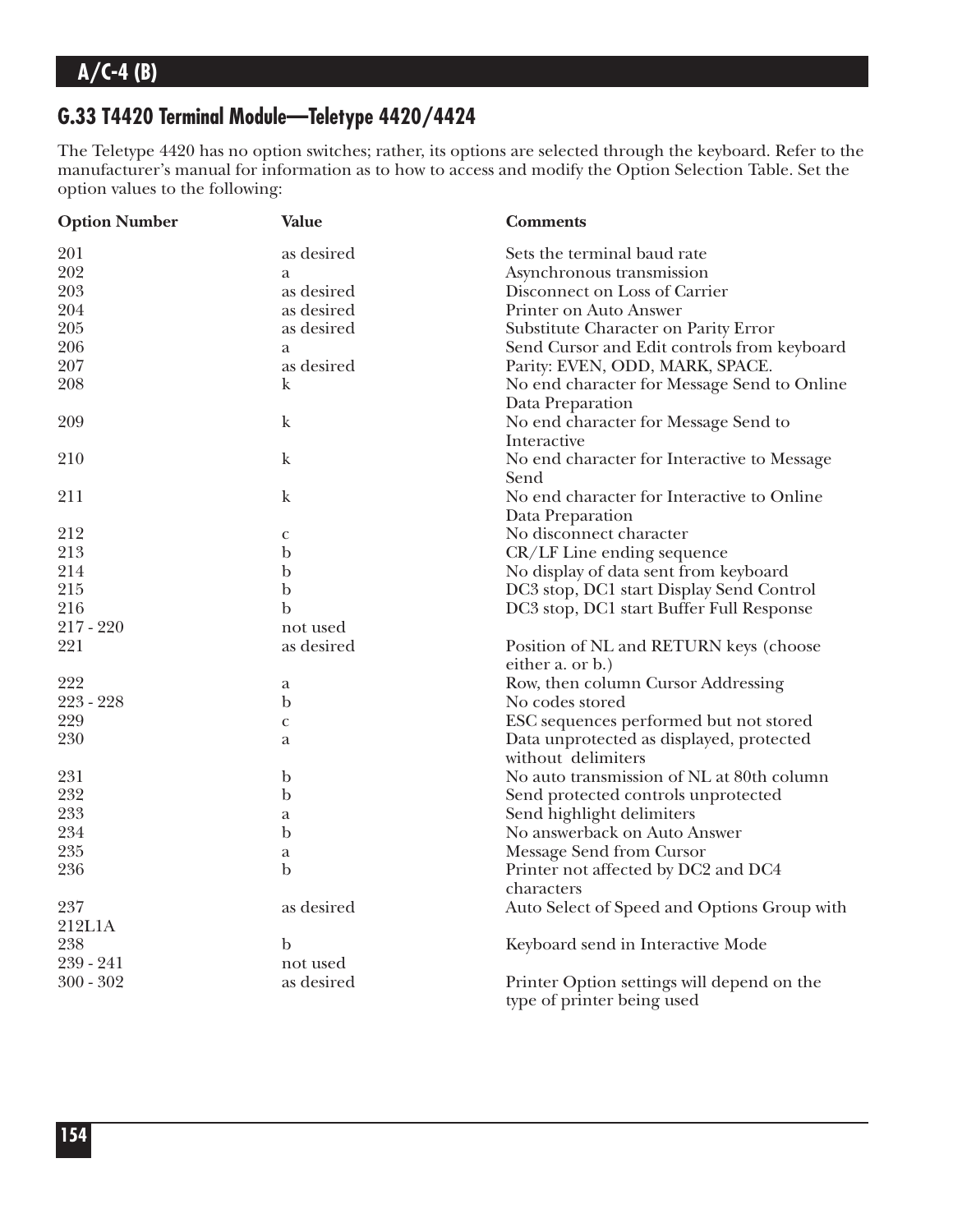### **Keyboard Emulation**

Following is a table showing how the Teletype 4420/4424 keyboards are used in emulation of the 3278 keyboard.

#### **NOTES:**

**1.**Press **<Ctrl>** concurrently with the indicated key.

**2.**Press **<Esc>** prior to pressing the indicated key.

| 3278 Function           | <b>Key Sequence</b>       | <b>Hex Value Generated</b> |  |
|-------------------------|---------------------------|----------------------------|--|
| Reset                   | CTRL/R                    | 12H                        |  |
|                         | or ESC R                  | 1B 52H                     |  |
| <b>Backspace Cursor</b> | $\leftarrow$              | 08H                        |  |
|                         | or ESC <sub>D</sub>       | 1B 44H                     |  |
| Down Cursor             | $\downarrow$              | 1B 42H                     |  |
| Up Cursor               | $\dot{\uparrow}$          | 1B 41H                     |  |
| Forward Space Cursor    | $\rightarrow$             | 1B 43H                     |  |
| Home                    | <b>HOME</b>               | 1B 48H                     |  |
| Tab                     | <b>TAB</b>                | 09H                        |  |
| Backtab                 | <b>BACKTAB</b>            | 1B 4FH                     |  |
| Delete                  | <b>DELETE or CHAR DEL</b> | 7FH                        |  |
|                         | or ESC P                  | 1B 50H                     |  |
| New Line                | <b>NEW LINE</b>           | 0AH                        |  |
| Duplicate               | CTRL/D                    | 04H                        |  |
| <b>Field Mark</b>       | CTRL/F                    | 06H                        |  |
| <b>Insert Mode</b>      | <b>CHAR INS</b>           | <b>1B 5EH</b>              |  |
| Erase to End of Field   | LINE DELETE               | 1B <sub>4</sub> DH         |  |
| Erase Input             | CTRL/X                    | 18H                        |  |
| Enter                   | <b>RETURN</b>             | 0 <sub>DH</sub>            |  |
| Clear                   | <b>CLEAR</b>              | 1B 4AH                     |  |
| <b>Sys Request</b>      | ESC ?                     | 1B 3FH                     |  |
| PF1                     | ESC <sub>01</sub>         | 1B 30 31H                  |  |
| PF <sub>2</sub>         | <b>ESC 02</b>             | 1B 30 32H                  |  |
| PF3                     | ESC <sub>03</sub>         | 1B 30 33H                  |  |
| PF4                     | ESC <sub>04</sub>         | 1B 30 34H                  |  |
| PF <sub>5</sub>         | ESC <sub>05</sub>         | 1B 30 35H                  |  |
| PF <sub>6</sub>         | ESC <sub>06</sub>         | 1B 30 36H                  |  |
| PF7                     | ESC <sub>07</sub>         | 1B 30 37H                  |  |
| PF8                     | ESC <sub>08</sub>         | 1B 30 38H                  |  |
| PF9                     | ESC <sub>09</sub>         | 1B 30 39H                  |  |
| <b>PF10</b>             | ESC <sub>10</sub>         | 1B 31 30H                  |  |
| <b>PF11</b>             | ESC <sub>11</sub>         | 1B 31 31H                  |  |
| <b>PF12</b>             | ESC <sub>12</sub>         | 1B 31 32H                  |  |
| <b>PF13</b>             | ESC <sub>13</sub>         | 1B 31 33H                  |  |
| <b>PF14</b>             | ESC <sub>14</sub>         | 1B 31 34H                  |  |
| PF15                    | ESC <sub>15</sub>         | 1B 31 35H                  |  |
| <b>PF16</b>             | ESC <sub>16</sub>         | 1B 31 36H                  |  |
| <b>PF17</b>             | ESC <sub>17</sub>         | 1B 31 37H                  |  |
| <b>PF18</b>             | ESC <sub>18</sub>         | 1B 31 38H                  |  |
| <b>PF19</b>             | <b>ESC 19</b>             | 1B 31 39H                  |  |
| <b>PF20</b>             | <b>ESC 20</b>             | 1B 32 30H                  |  |
| <b>PF21</b>             | <b>ESC 21</b>             | 1B 32 31H                  |  |
|                         |                           |                            |  |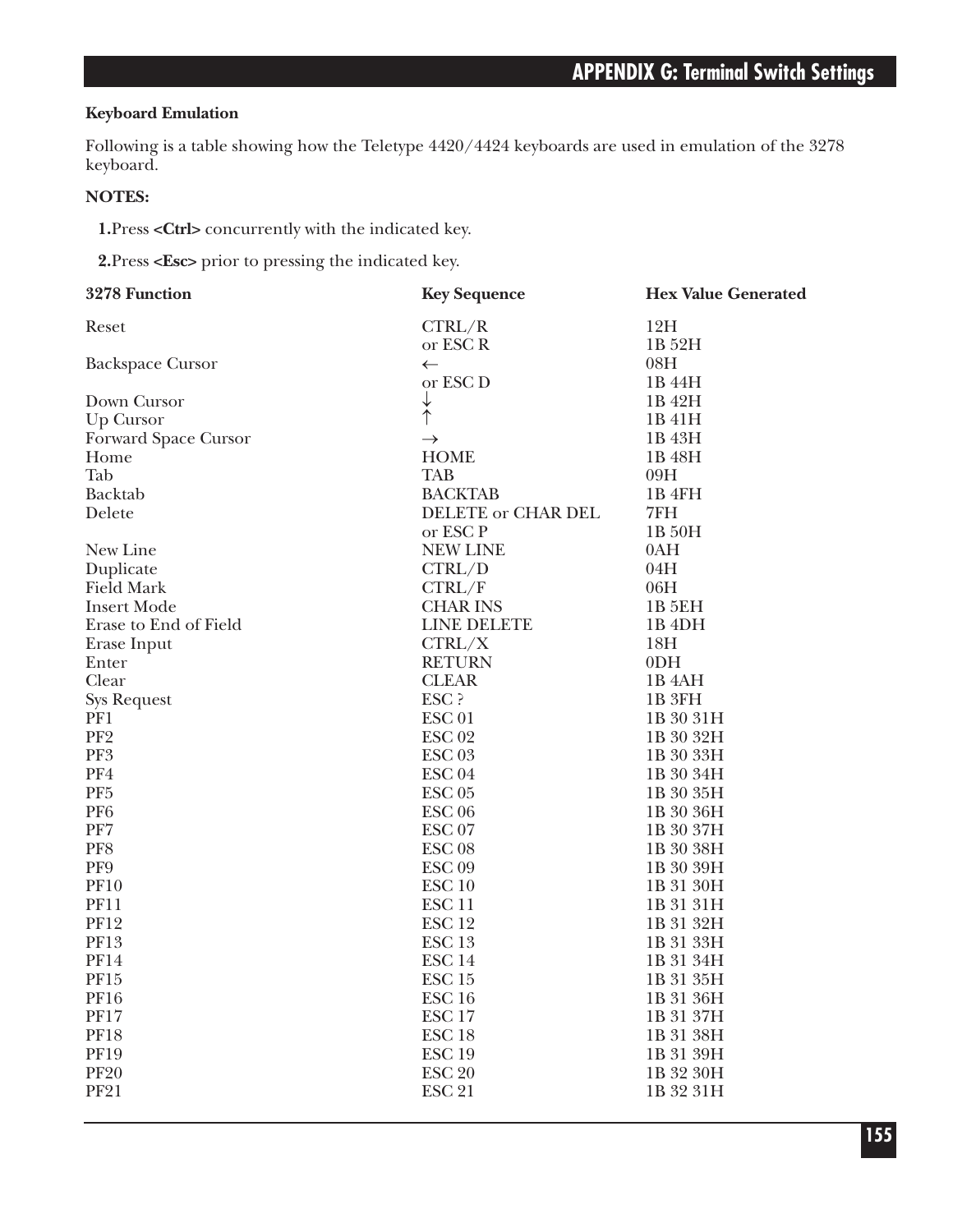| 3278 Function           | <b>Key Sequence</b>      | <b>Hex Value Generated</b> |  |
|-------------------------|--------------------------|----------------------------|--|
| <b>PF22</b>             | ESC <sub>22</sub>        | 1B 32 32H                  |  |
| <b>PF23</b>             | <b>ESC 23</b>            | 1B 32 33H                  |  |
| <b>PF24</b>             | <b>ESC 24</b>            | 1B 32 34H                  |  |
| PA1                     | <b>ESCP1</b>             | 1B 50 31H                  |  |
| PA <sub>2</sub>         | ESC <sub>P2</sub>        | 1B 50 32H                  |  |
| PA <sub>3</sub>         | ESC P <sub>3</sub>       | 1B 50 33H                  |  |
| Print                   | CTRL/P                   | 10H                        |  |
| <b>Cursor Select</b>    | CTRL/C                   | 03H                        |  |
| Attention               | $ESC \setminus$          | 1B 5CH                     |  |
| Device Cancel           | ESC <sub>1</sub>         | 1B <sub>5</sub> DH         |  |
| Ident                   | $\text{ESC}$ :           | 1B 3AH                     |  |
| Test                    | $\text{ESC}$             | 1B 3BH                     |  |
| <b>Special Function</b> | <b>Key Sequence</b>      | <b>Hex Value Generated</b> |  |
| Numeric Override        |                          | 1B 5BH                     |  |
| Refresh Screen          |                          | 17H                        |  |
| Initialize Terminal     | $\text{ESC}$             | 1B 3CH                     |  |
| Display Status Line     | ESC (underline)          | 1B 5FH                     |  |
|                         | $ESC$ $\lceil$<br>CTRL/W |                            |  |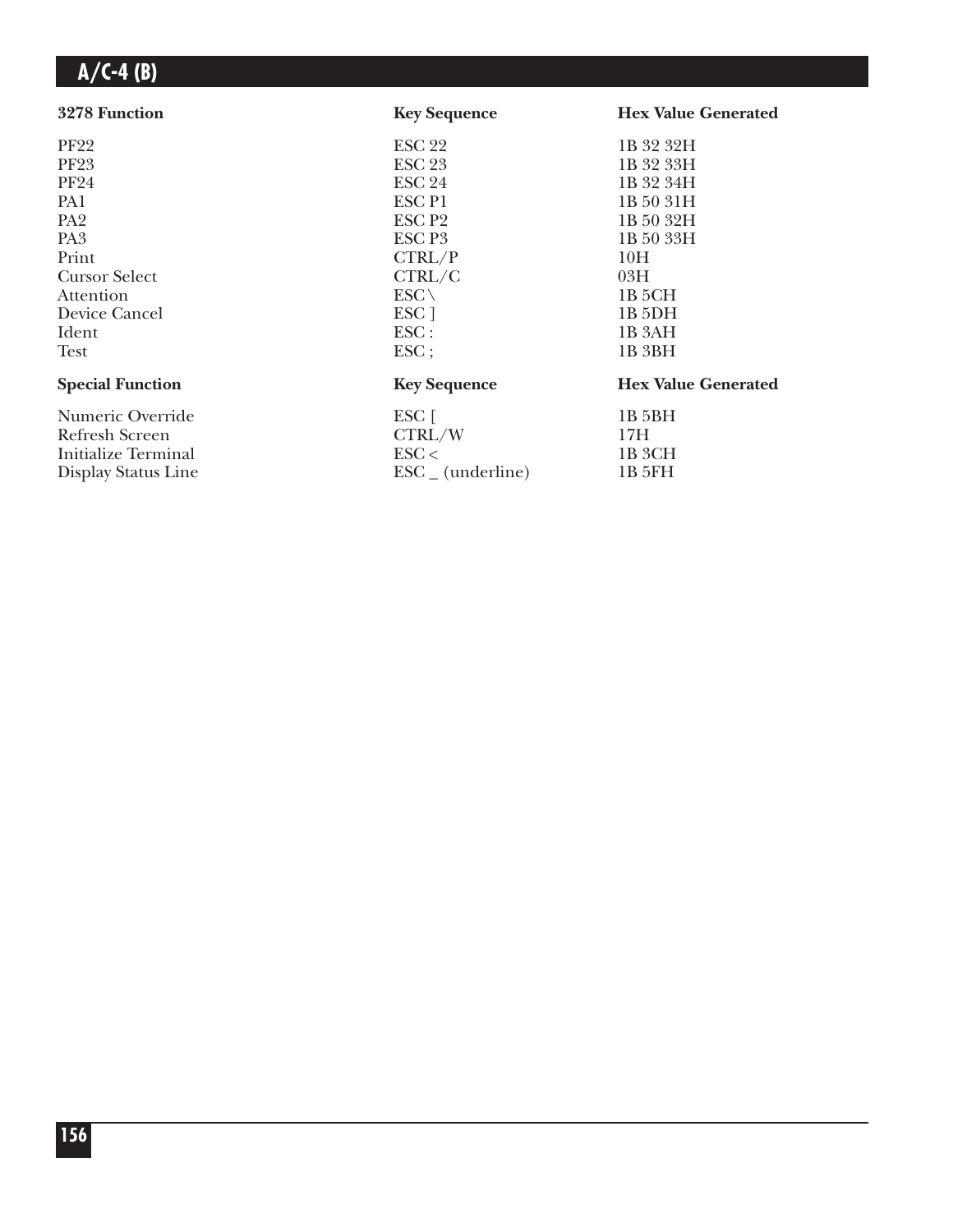### **G.34 T5410 Terminal Module—AT&T Teletype 5410**

The Teletype 5410 has no option switches; rather, its options are selected through the keyboard. Refer to the manufacturer's manual for information as to how to access and modify the Options Menu. Set the options values to the following:

| <b>Options</b>       | Value        | <b>Comments</b>                                                                                          |
|----------------------|--------------|----------------------------------------------------------------------------------------------------------|
| <b>SPEED</b>         | as desired   | Baud = 300, 1200, 2400, 4800, 9600, 19200.                                                               |
| <b>RETURN KEY</b>    | <b>CR</b>    | RETURN key generates an ASCII CR character.                                                              |
| <b>PARITY</b>        | as desired   | Parity = Even, Odd, Mark, Space, None.                                                                   |
| <b>REC'VD LF</b>     | <b>INDEX</b> | Upon receipt of a LF character, the cursor will be<br>positioned in the same column of the next line.    |
| <b>DUPLEX</b>        | <b>FULL</b>  | Full Duplex operation.                                                                                   |
| <b>CURSOR</b>        | as desired   | <b>Block or Blink.</b>                                                                                   |
| <b>SCREEN FORMAT</b> | as desired   | 80 vs. 132 column—set/reset by the $A/C-4$ (B).                                                          |
| <b>AUTOWRAP</b>      | <b>OFF</b>   | Disable autowrap features.                                                                               |
| TRANSPARENT          | <b>OFF</b>   | Escape sequences and Control characters are not                                                          |
|                      |              | displayed, but are acted on.                                                                             |
| <b>KEYCLICK</b>      | as desired   | Programmable Function Key sequences and labels are<br>set by $A/C-4$ (B) in its terminal initialization. |

#### **Keyboard Emulation**

Following is a table showing how the Teletype 5410 keyboard is used in emulation of the 3278 keyboard.

#### **NOTES:**

**1.**Press **<Ctrl>** concurrently with the indicated key.

**2.**Press **<Esc>** prior to pressing the indicated key.

**3.**The second character of the ESC sequence PF key assignments is based on the first two-and-one- half rows of alphanumeric keys being treated as a matrix, thus:

row  $1(1-0) = PF1 - PF10$ row 2  $(Q-P) = PF11 - PF20$ row 3  $(A-F) = PF21 - PF24$ 

Similarly, the PA key assignments have, as their second key, the first three characters on the fourth row of alpha keys (Z,X,C). Either lower-case or upper-case (shifted) alpha characters are valid.

| 3278 Function           | <b>Key Sequence</b> | <b>Hex Value Generated</b> |
|-------------------------|---------------------|----------------------------|
| Reset                   | CTRL/R              | 12H                        |
| <b>Backspace Cursor</b> | $\leftarrow$        | 1B 5B 44H                  |
|                         | or BACKSPACE        | 08H                        |
| Down Cursor             |                     | 1B 5B 42H                  |
| Up Cursor               |                     | 1B 5B 41H                  |
| Forward Space Cursor    | $\rightarrow$       | 1B 5B 43H                  |
| Home                    | <b>HOME</b>         | 1B 5B 48H                  |
| Tab                     | <b>TAB</b>          | 09H                        |
| <b>Backtab</b>          | CTRL/B              | 02H                        |
| Delete                  | <b>DELETE</b>       | 7FH                        |
| New Line                | <b>LINE FEED</b>    | 0AH                        |
| Duplicate               | CTRL/D              | 04H                        |
| <b>Field Mark</b>       | CTRL/F              | 06H                        |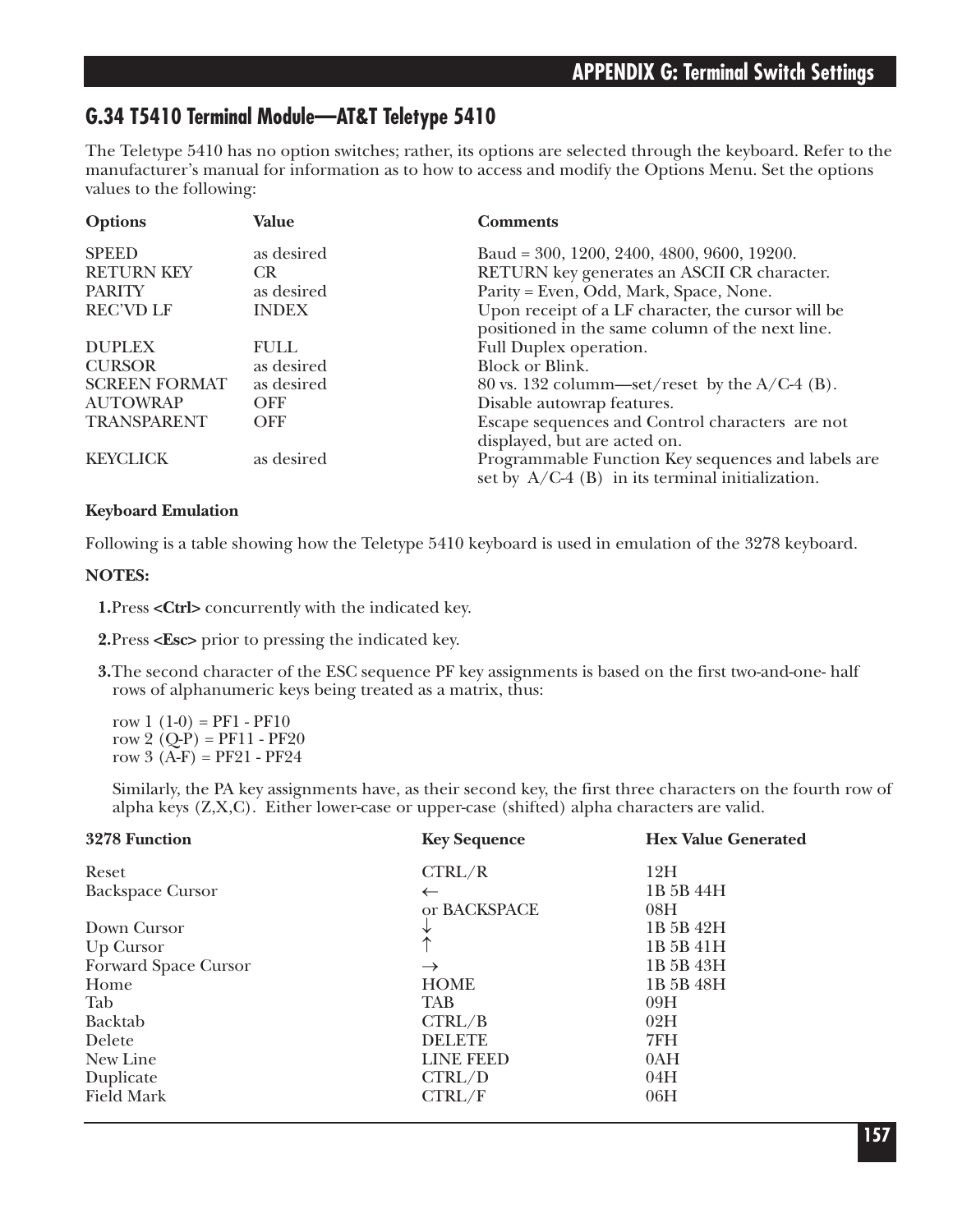| 3278 Function              | <b>Key Sequence</b>          | <b>Hex Value Generated</b> |
|----------------------------|------------------------------|----------------------------|
| <b>Insert Mode</b>         | CTRL/U                       | 15H                        |
| Erase to End of Field      | CTRL/E                       | 05H                        |
| Erase Input                | CTRL/X                       | 18H                        |
| Enter                      | <b>RETURN</b>                | 0 <sub>DH</sub>            |
| Clear                      | ESC ^                        | 1B 5EH                     |
| <b>Sys Request</b>         | ESC ?                        | 1B <sub>3FH</sub>          |
| PF1                        | PF1                          | 1B 31H                     |
| PF <sub>2</sub>            | PF <sub>2</sub>              | 1B 32H                     |
| PF3                        | PF3                          | 1B 33H                     |
| PF4                        | PF4                          | 1B 34H                     |
| PF <sub>5</sub>            | PF <sub>5</sub>              | 1B 35H                     |
| PF <sub>6</sub>            | PF <sub>6</sub>              | 1B 36H                     |
| PF7                        | PF7                          | 1B 37H                     |
| PF8                        | PF8                          | 1B 38H                     |
| PF9                        | ESC <sub>9</sub>             | 1B 39H                     |
| <b>PF10</b>                | ESC <sub>0</sub>             | 1B 30H                     |
| <b>PF11</b>                | ESC <sub>Q</sub>             | 1B 51H                     |
| <b>PF12</b>                | ESC <sub>W</sub>             | 1B 57H                     |
| <b>PF13</b>                | <b>ESCE</b>                  | 1B 45H                     |
| <b>PF14</b>                | <b>ESCR</b>                  | 1B 52H                     |
| <b>PF15</b>                | ESC <sub>T</sub>             | 1B 54H                     |
| <b>PF16</b>                | <b>ESCY</b>                  | 1B 59H                     |
| <b>PF17</b>                | ESC <sub>U</sub>             | 1B 55H                     |
| <b>PF18</b>                | ESC <sub>I</sub>             | 1B 49H                     |
| <b>PF19</b>                | ESC <sub>L</sub>             | 1B <sub>4</sub> CH         |
| <b>PF20</b>                | <b>ESCP</b>                  | 1B 50H                     |
| <b>PF21</b>                | ESC A                        | 1B 41H                     |
| <b>PF22</b>                | <b>ESC S</b>                 | 1B 53H                     |
| <b>PF23</b>                | <b>ESC D</b>                 | 1B 44H                     |
| <b>PF24</b>                | <b>ESCF</b>                  | 1B 46H                     |
| PA1                        | ESC <sub>Z</sub>             | 1B 5AH                     |
| PA <sub>2</sub>            | ESC <sub>X</sub>             | 1B 58H                     |
| PA <sub>3</sub>            | ESC <sub>C</sub>             | 1B 43H                     |
| Print                      | CTRL/P                       | 10H                        |
| <b>Cursor Select</b>       | CTRL/C                       | 03H 1B 5CH                 |
| Attention                  | $ESC \setminus$              | 1B <sub>5</sub> CH         |
| Device Cancel              | ESC ]                        | 1B <sub>5DH</sub>          |
| Ident                      | ESC:                         | 1B <sub>3</sub> AH         |
| <b>Test</b>                | ESC;                         | 1B 3BH                     |
| <b>Special Function</b>    | <b>Key Sequence</b>          | <b>Hex Value Generated</b> |
| Numeric Override           | $ESC$ {                      | 1B7BH                      |
| Refresh Screen             | CTRL/W                       | 17H                        |
| <b>Initialize Terminal</b> | $\text{ESC}$                 | 1B <sub>3</sub> CH         |
| Display Status Line        | $\text{ESC}_{-}$ (underline) | 1B 5FH                     |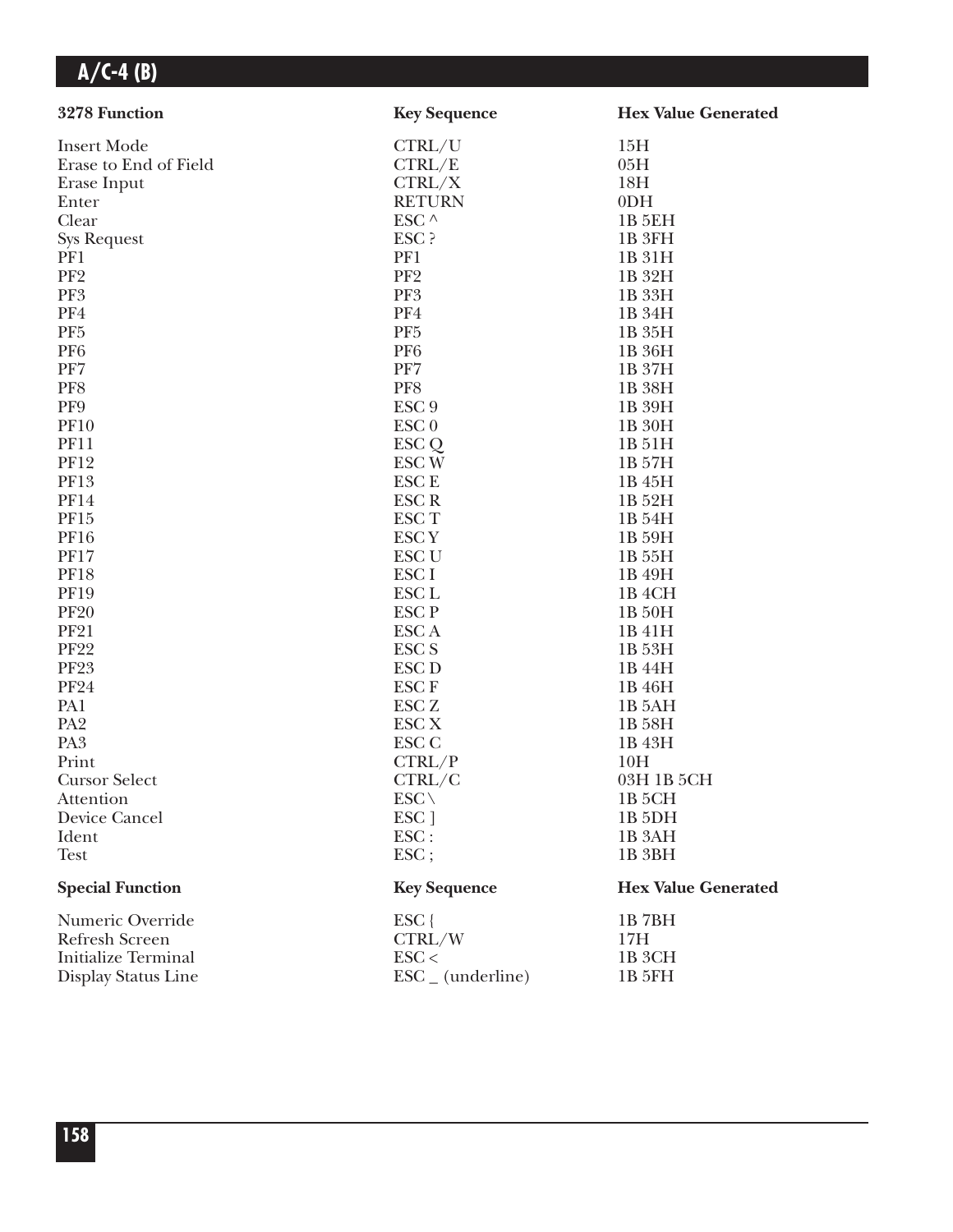### **G.35 T5420 Terminal Module—AT&T Teletype 5420**

The Teletype 5420 has no option switches; rather, its options are selected through the keyboard. Refer to the manufacturer's manual for information as to how to access and modify the Terminal Options Menu. Set the options values to the following:

| <b>Options</b>          | <b>Value</b> | <b>Comments</b>                                                                    |
|-------------------------|--------------|------------------------------------------------------------------------------------|
| <b>SPEED</b>            | as desired   | Baud = 110, 300, 1200, 2400, 4800, 9600, 19200                                     |
| <b>DUPLEX</b>           | <b>FULL</b>  | <b>Full Duplex Operation</b>                                                       |
| <b>SEND PARITY</b>      | as desired   | Parity = Even, Odd, Mark, Space                                                    |
| <b>CHECK PARITY</b>     | as desired   | Set to match parity selection configured for A/C-4 (B) port                        |
| 132 COLUMN              | <b>OFF</b>   | Terminal will power up into 80-column mode                                         |
| <b>MEMORY ACCESS</b>    | as desired   | Scroll, Page or Window                                                             |
| <b>CLOCK</b>            | Async        | Baud rate set by terminal                                                          |
| <b>RETURN KEY</b>       | CR           | RETURN key generates an ASCII CR character                                         |
| NEWLINE on LF           | NO.          | Terminal executes a cursor index upon receipt of a LF                              |
|                         |              | character                                                                          |
| <b>AUTOWRAP</b>         | <b>OFF</b>   | Autowrap feature is disabled                                                       |
| <b>CURSOR</b>           | as desired   | Blinking vs. Solid                                                                 |
| <b>KEYCLICK</b>         | as desired   |                                                                                    |
| <b>MARGIN BELL</b>      | n.a.         | Local Function only                                                                |
| <b>KEYBOARD MODEL</b>   | 5420         |                                                                                    |
| <b>TRANSMISSION</b>     | <b>CHAR</b>  | Terminal transmits on a character by character basis                               |
| <b>LINE SEND</b>        | n.a.         | Applicable only if in LINE mode                                                    |
| <b>BLOCK SEND</b>       | n.a.         | Applicable only if in BLOCK mode                                                   |
| <b>SEND FROM</b>        | n.a.         | Applicable only if in BLOCK mode                                                   |
| <b>SENDEDIT SEQ</b>     | <b>YES</b>   | Terminal transmits all ESC sequences generated by edit keys                        |
| <b>SEND GRAPHICS</b>    | n.a.         | Applicable only if in BLOCK mode                                                   |
| <b>ENTER KEY</b>        | LF character | ENTER key generates an ASCII LF character. To enter this                           |
|                         |              | parameter, press Ctrl/J when in this parameter's field.                            |
| <b>FIELD SEPARATOR</b>  | n.a.         | Applicable only if in BLOCK or LINE mode                                           |
| <b>BLOCK TERMINATOR</b> | n.a.         | Applicable only if in BLOCK mode                                                   |
| <b>ANSWERBACK</b>       | n.a.         | Transmitted upon receipt of an ENQ character                                       |
| <b>LINES PER PAGE</b>   | n.a.         | Applicable only when Pagination selected                                           |
| <b>PAGINATION</b>       | <b>OFF</b>   | Pagination function disabled                                                       |
| PRINTER MODEL           | as desired   | None, Normal, or Graphic                                                           |
| PRINTER SPEED           | as desired   | Baud = $300, 1200, 2400, 4800, 9600$                                               |
| <b>FLOW CONTROL</b>     | as desired   | Set to match logical flow control selection configured for the<br>$A/C-4$ (B) port |
| <b>ALARM</b>            | as desired   | Set to match configuration for the $A/C-4$ (B) port                                |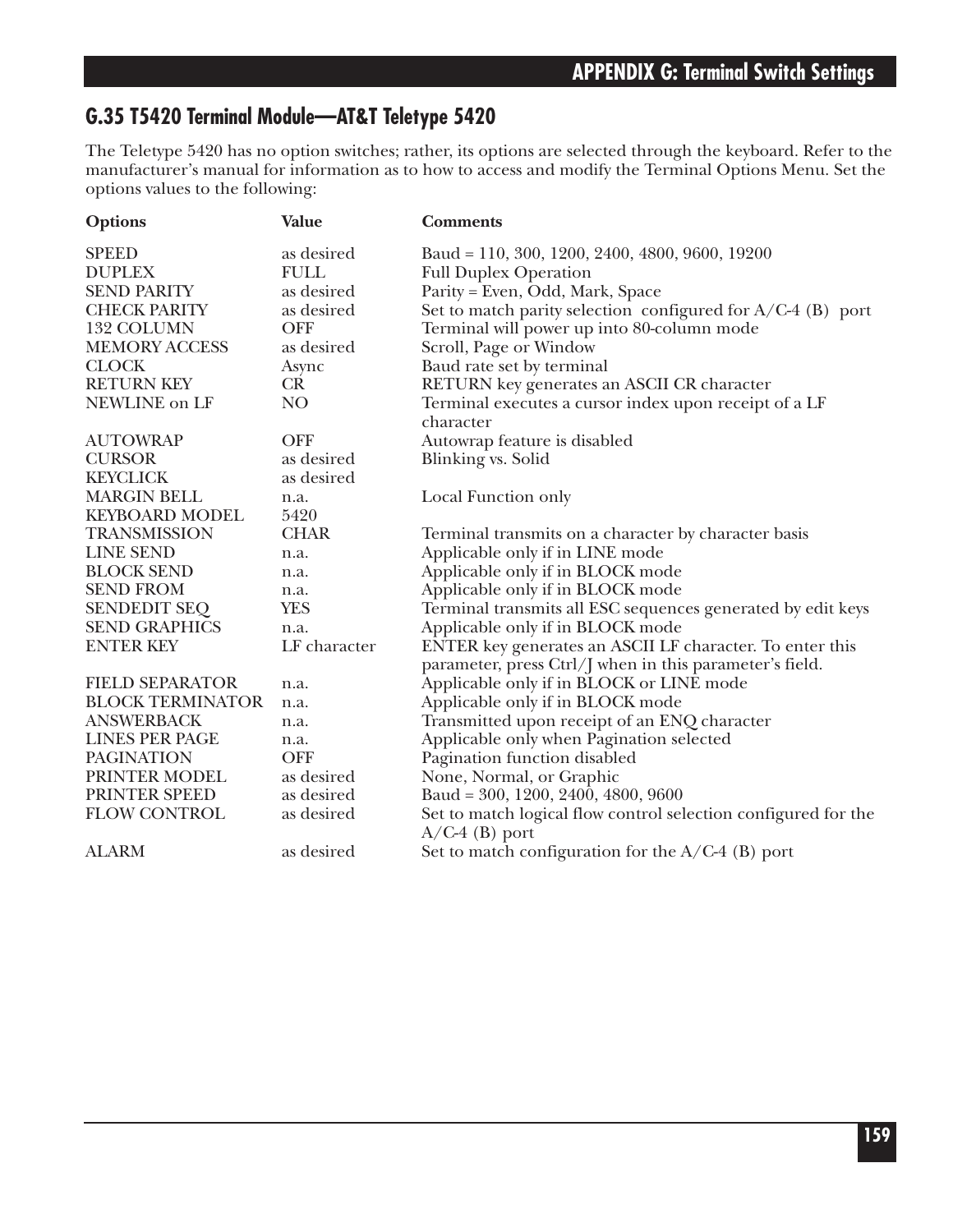#### **Keyboard Emulation**

Following is a table showing how the Teletype 5420 keyboard is used in emulation of the 3278 keyboard.

### **NOTES:**

**1.**Press **<Ctrl>** concurrently with the indicated key.

**2.**Press **<Esc>** prior to pressing the indicated key.

**3.**The second character of the ESC sequence PF key assignments is based on the first two-and-one-half rows of alphanumeric keys being treated as a matrix, thus:

row  $1(1-0) = PF1 - PF10$ row 2  $(Q-P) = PF11 - PF20$ row  $3(A-F) = PF21 - PF24$ 

Similarly, the PA key assignments have, as their second key, the first three characters on the fourth row of alpha keys (Z, X, C). Either lower-case or upper-case (shifted) alpha characters are valid.

| 3278 Function           | <b>Key Sequence</b> | <b>Hex Value Generated</b> |  |  |
|-------------------------|---------------------|----------------------------|--|--|
| Reset                   | CTRL/R              | 12H                        |  |  |
| <b>Backspace Cursor</b> | $\leftarrow$        | 1B 5B 44H                  |  |  |
|                         | or BACKSPACE        | 08H                        |  |  |
| Down Cursor             | $\downarrow$        | 1B 5B 42H                  |  |  |
| Up Cursor               |                     | 1B 5B 41H                  |  |  |
| Forward Space Cursor    | $\rightarrow$       | 1B 5B 43H                  |  |  |
| Home                    | <b>HOME</b>         | 1B 5B 48H                  |  |  |
| Tab                     | <b>TAB</b>          | 09H                        |  |  |
| <b>Backtab</b>          | <b>BACKTAB</b>      | 1B 5B 5AH                  |  |  |
| Delete                  | <b>DELETE</b>       | 7FH                        |  |  |
| New Line                | <b>RETURN</b>       | 0 <sub>DH</sub>            |  |  |
| Duplicate               | CTRL/D              | 04H                        |  |  |
| <b>Field Mark</b>       | CTRL/F              | 06H                        |  |  |
| <b>Insert Mode</b>      | <b>INS LINE</b>     | 1B 5B 4CH                  |  |  |
| Erase to End of Field   | <b>DELETE WORD</b>  | 1B 64H                     |  |  |
| Erase Input             | DELETE LINE         | 1B 5B 4DH                  |  |  |
| Enter                   | <b>ENTER</b>        | 0AH                        |  |  |
| Clear                   | ESC $\land$         | <b>1B 5EH</b>              |  |  |
| <b>Sys Request</b>      | ESC ?               | 1B <sub>3FH</sub>          |  |  |
| PF1                     | PF1                 | 1B 31H                     |  |  |
| PF <sub>2</sub>         | PF <sub>2</sub>     | 1B 32H                     |  |  |
| PF <sub>3</sub>         | PF3                 | 1B 33H                     |  |  |
| PF4                     | PF4                 | 1B 34H                     |  |  |
| PF <sub>5</sub>         | PF <sub>5</sub>     | 1B 35H                     |  |  |
| PF <sub>6</sub>         | PF <sub>6</sub>     | 1B 36H                     |  |  |
| PF7                     | PF7                 | 1B 37H                     |  |  |
| PF8                     | PF8                 | 1B 38H                     |  |  |
| PF9                     | ESC <sub>9</sub>    | 1B 39H                     |  |  |
| <b>PF10</b>             | ESC <sub>0</sub>    | 1B 30H                     |  |  |
| <b>PF11</b>             | ESC <sub>Q</sub>    | 1B 51H                     |  |  |
| <b>PF12</b>             | <b>ESCW</b>         | 1B 57H                     |  |  |
| <b>PF13</b>             | <b>ESC E</b>        | 1B 45H                     |  |  |
| <b>PF14</b>             | <b>ESCR</b>         | 1B 52H                     |  |  |
| PF15                    | <b>ESCT</b>         | 1B 54H                     |  |  |
|                         |                     |                            |  |  |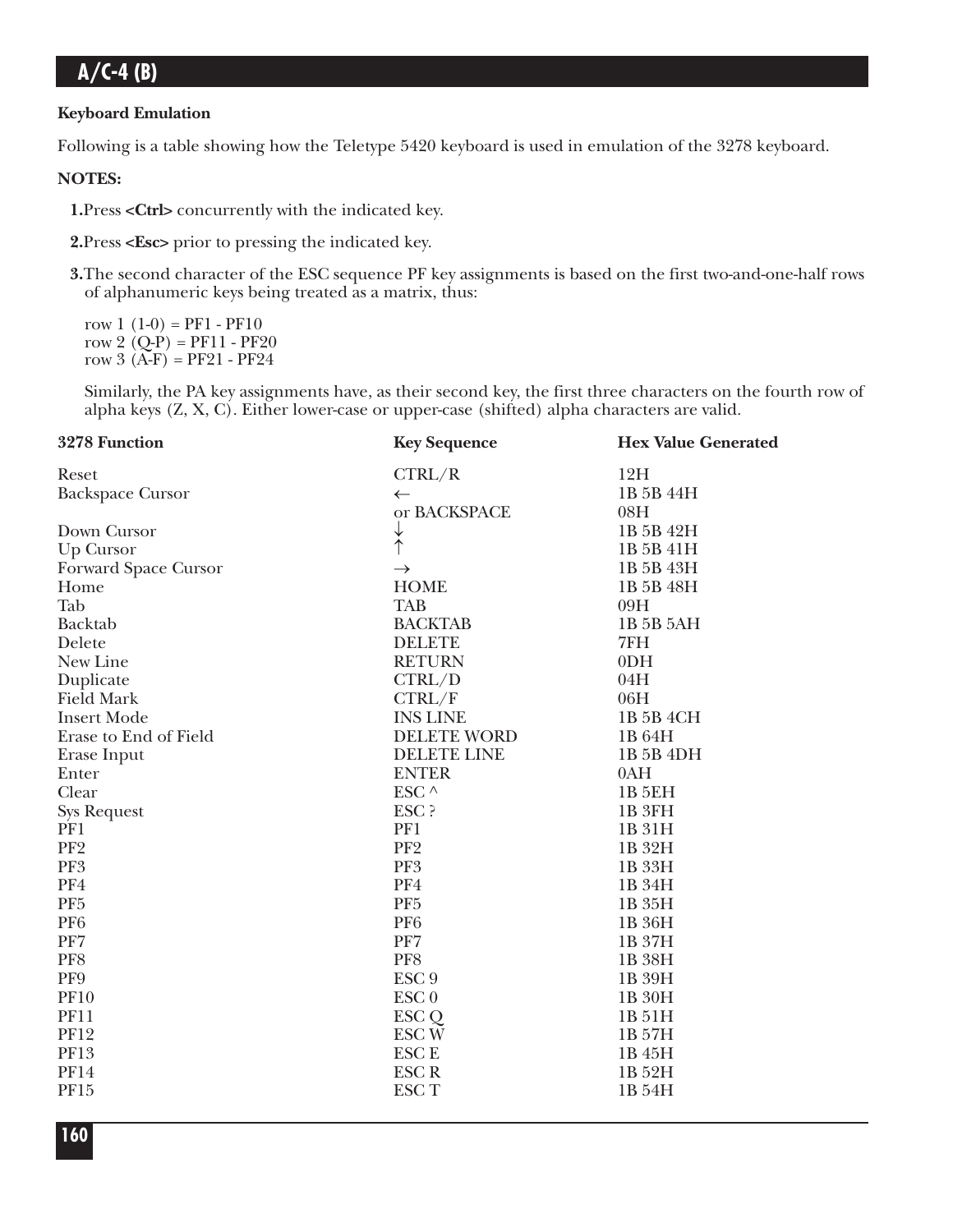# **APPENDIX G: Terminal Switch Settings**

| 3278 Function              | <b>Key Sequence</b>          | <b>Hex Value Generated</b> |
|----------------------------|------------------------------|----------------------------|
| PF16                       | <b>ESCY</b>                  | 1B 59H                     |
| <b>PF17</b>                | <b>ESC U</b>                 | 1B 55H                     |
| <b>PF18</b>                | ESC <sub>I</sub>             | 1B 49H                     |
| <b>PF19</b>                | ESC <sub>L</sub>             | 1B 4CH                     |
| <b>PF20</b>                | <b>ESCP</b>                  | 1B 50H                     |
| <b>PF21</b>                | <b>ESCA</b>                  | 1B 41H                     |
| <b>PF22</b>                | <b>ESC S</b>                 | 1B 53H                     |
| <b>PF23</b>                | ESC <sub>D</sub>             | 1B 44H                     |
| <b>PF24</b>                | <b>ESCF</b>                  | 1B 46H                     |
| PA1                        | ESC <sub>Z</sub>             | 1B 5AH                     |
| PA <sub>2</sub>            | <b>ESC X</b>                 | 1B 58H                     |
| PA <sub>3</sub>            | <b>ESC C</b>                 | 1B 43H                     |
| Print                      | CTRL/P                       | 10H                        |
| <b>Cursor Select</b>       | CTRL/C                       | 03H 1B 5CH                 |
| Attention                  | $ESC \setminus$              | 1B <sub>5</sub> CH         |
| Device Cancel              | ESC ]                        | 1B <sub>5DH</sub>          |
| Ident                      | $\text{ESC}$ :               | 1B 3AH                     |
| <b>Test</b>                | $\text{ESC}$ ;               | 1B 3BH                     |
| <b>Special Function</b>    | <b>Key Sequence</b>          | <b>Hex Value Generated</b> |
| Numeric Override           | $ESC$ {                      | 1B7BH                      |
| Refresh Screen             | CTRL/W                       | 17H                        |
| <b>Initialize Terminal</b> | $\text{ESC}$                 | 1B 3CH                     |
| Display Status Line        | $\text{ESC}_{-}$ (underline) | 1B 5FH                     |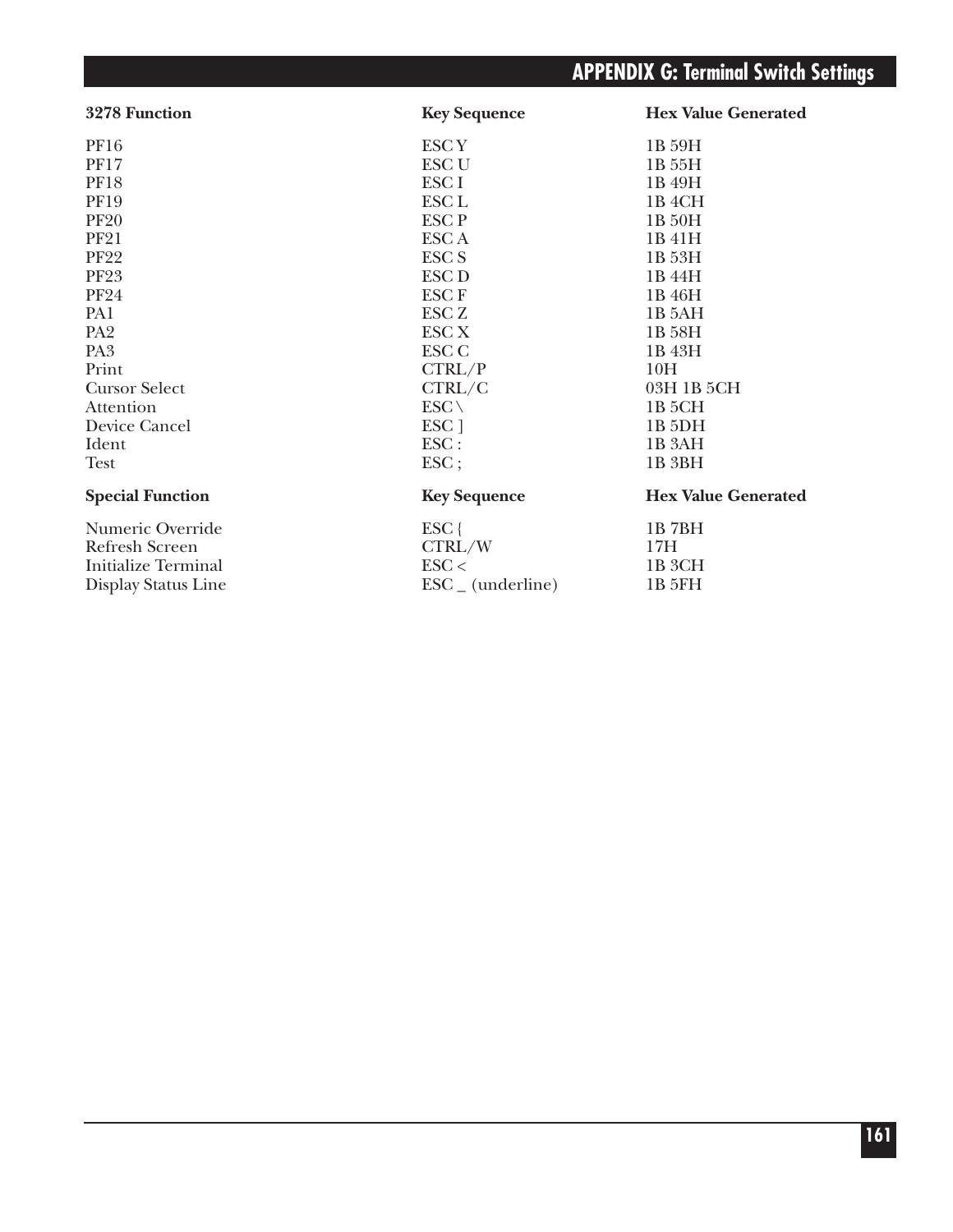### **G.36 TV910 Terminal Module—TeleVideo TV910**

To set up the TeleVideo 910 terminal for connection to the A/C-4 (B) in order to emulate the 3278, proceed as follows:

**1.**Disconnect the AC power cord from the outlet before opening the TeleVideo terminal case.

**2.**There are two sets of 10 switches on the TeleVideo 910, labeled S1 and S2. Set these switches in the following manner.

| S1 (right rear)            |             | Set to:                    |                | <b>Comments</b>                                                                                        |                                                          |  |
|----------------------------|-------------|----------------------------|----------------|--------------------------------------------------------------------------------------------------------|----------------------------------------------------------|--|
| $1 - 4$<br>$\bf 5$<br>6    |             | <b>DOWN</b><br>as desired  |                | Baud rate-see chart below<br>8 data bits<br>End parity-UP<br>No parity—DOWN (set to match $A/C-4$ (B)) |                                                          |  |
| 7                          |             | as desired                 |                | EVEN parity-UP<br>ODD parity—DOWN (set to match $A/C-4$ (B))                                           |                                                          |  |
| 8                          |             | <b>DOWN</b>                |                |                                                                                                        | 1 stop bit (if baud rate is 110, set UP for 2 stop bits) |  |
| $\boldsymbol{9}$<br>10     |             | <b>DOWN</b><br><b>DOWN</b> |                | Auto wrap off<br>Auto Linefeed off                                                                     |                                                          |  |
| <b>Baud Rate</b>           | $\mathbf 1$ |                            | $\overline{2}$ | $\boldsymbol{3}$                                                                                       | $\boldsymbol{4}$                                         |  |
| 110                        | <b>DOWN</b> |                            | <b>DOWN</b>    | UP                                                                                                     | UP                                                       |  |
| 300                        | <b>DOWN</b> |                            | UP             | UP                                                                                                     | <b>DOWN</b>                                              |  |
| 1200                       | UP          |                            | <b>DOWN</b>    | <b>DOWN</b>                                                                                            | <b>DOWN</b>                                              |  |
| 2400                       | UP          |                            | <b>DOWN</b>    | UP                                                                                                     | <b>DOWN</b>                                              |  |
| 4800                       | <b>UP</b>   |                            | UP             | <b>DOWN</b>                                                                                            | <b>DOWN</b>                                              |  |
| 9600                       | ${\cal UP}$ |                            | UP             | UP                                                                                                     | <b>DOWN</b>                                              |  |
| 19200                      | UP          |                            | <b>UP</b>      | UP                                                                                                     | <b>UP</b>                                                |  |
| S <sub>2</sub> (left rear) |             | Set to:                    |                | <b>Comments</b>                                                                                        |                                                          |  |
| 1                          |             | <b>DOWN</b>                |                |                                                                                                        | 1 and 2-Sets standard 910 emulation                      |  |
| $\overline{2}$             |             | <b>DOWN</b>                |                |                                                                                                        |                                                          |  |
| $\mathfrak{B}$             |             | as desired                 |                | 60 Hz: UP (U.S.)                                                                                       | 50 Hz: DOWN (international)                              |  |
| 4                          |             | as desired                 |                | $UP = Steady cursor$                                                                                   |                                                          |  |
| $\overline{5}$             |             | as desired                 |                | $DOWN = Blinking cursor$<br>$UP = Underline cursor$                                                    |                                                          |  |
|                            |             |                            |                | <b>DOWN</b> = Block cursor                                                                             |                                                          |  |
| 6                          |             | UP                         |                | <b>Full Duplex</b>                                                                                     |                                                          |  |
| 7                          |             | as desired                 |                | $UP = White$ on black                                                                                  |                                                          |  |
|                            |             |                            |                | DOWN = Black on white                                                                                  |                                                          |  |
| $8\,$                      |             | UP                         |                | No DSR                                                                                                 |                                                          |  |
| $\overline{9}$             |             | <b>DOWN</b>                |                | DCD connected                                                                                          |                                                          |  |
| 10                         |             | <b>DOWN</b>                |                | DTR on with terminal                                                                                   |                                                          |  |

**3.**Replace the cover, reconnect the AC power cord, and connect the terminal to the A/C-4 (B) port (or modem, etc.), as appropriate.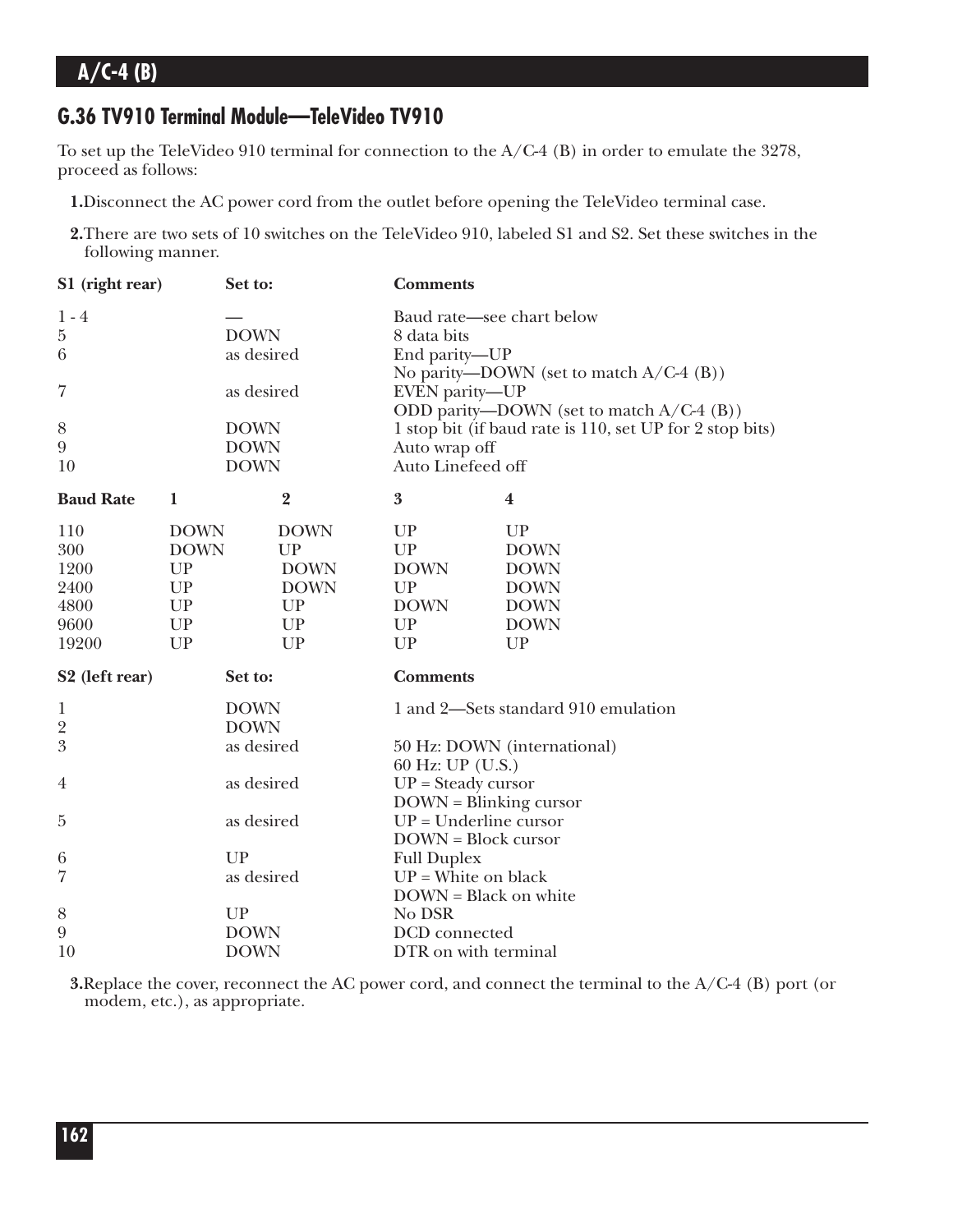### **Keyboard Emulation**

Following is a table showing how the TeleVideo 910 keyboard is used in emulation of the 3278 keyboard.

### **NOTES:**

**1.**Press **<Ctrl>** concurrently with the indicated key.

**2.**Press **<Esc>** prior to pressing the indicated key.

**3.**The second character of the ESC/char PF key assignments is based on the first two-and-one-half rows of alphanumeric keys being treated as a matrix, thus:

row  $1(1-0) = PF1 - PF10$ row 2  $(Q - P) = PF11 - PF20$ row  $3(A - F) = PF21 - PF24$ 

Similarly, the PA key assignments have, as their second key, the first three characters of the fourth row of alpha keys (Z, X, C). Either lower-case or upper-case (shifted) alpha characters are valid.

**4.**The last character on the screen (the line-24, column-80 character position) cannot be displayed. This feature is designed to defeat the TeleVideo 910 Auto-Scroll capability.

| 3278 Function           | <b>Key Sequence</b>       | <b>Hex Value Generated</b> |  |  |
|-------------------------|---------------------------|----------------------------|--|--|
| Reset                   | CTRL/R                    | 12H                        |  |  |
| <b>Backspace Cursor</b> | ← or BACKSPACE            | 08H                        |  |  |
| Down Cursor             | $\downarrow$ or LINE FEED | 0AH                        |  |  |
| Up Cursor               | ↑                         | 0BH                        |  |  |
| Forward Space Cursor    | $\rightarrow$             | 0CH                        |  |  |
| Home                    | <b>HOME</b>               | 1EH                        |  |  |
| Tab                     | <b>TAB</b>                | 09H                        |  |  |
| <b>Back Tab</b>         | CTRL/B                    | 02H                        |  |  |
| Delete                  | <b>DEL</b>                | 7FH                        |  |  |
| New Line                | CTRL/N                    | 0EH                        |  |  |
| Duplicate               | CTRL/D                    | 04H                        |  |  |
| <b>Field Mark</b>       | CTRL/F                    | 06H                        |  |  |
| <b>Insert Mode</b>      | CTRL/U                    | 15H                        |  |  |
| Erase to End of Field   | CTRL/E                    | 05H                        |  |  |
| Erase Input             | CTRL/X                    | 18H                        |  |  |
| Enter                   | <b>RETURN or ENTER</b>    | 0 <sub>DH</sub>            |  |  |
| Clear                   | <b>CLEAR/SPACE</b>        | 1AH                        |  |  |
| <b>Sys Request</b>      | ESC ?                     | 1B <sub>3FH</sub>          |  |  |
| PF1                     | ESC/1                     | 1B 31H                     |  |  |
|                         | or FUNCT/1                | 01 31 0DH                  |  |  |
| PF <sub>2</sub>         | ESC/2                     | 1B 32H                     |  |  |
|                         | or FUNCT/2                | 01 32 0DH                  |  |  |
| PF <sub>3</sub>         | ESC/3                     | 1B 33H                     |  |  |
|                         | or FUNCT/3                | 01 33 0DH                  |  |  |
| PF4                     | ESC/4                     | 1B 34H                     |  |  |
|                         | or FUNCT/4                | 01 34 0DH                  |  |  |
| PF <sub>5</sub>         | ESC/5                     | 1B 35H                     |  |  |
|                         | or FUNCT/5                | 01 35 0DH                  |  |  |
| PF <sub>6</sub>         | ESC/6                     | 1B 36H                     |  |  |
|                         | or FUNCT/6                | 01 36 0DH                  |  |  |
|                         |                           |                            |  |  |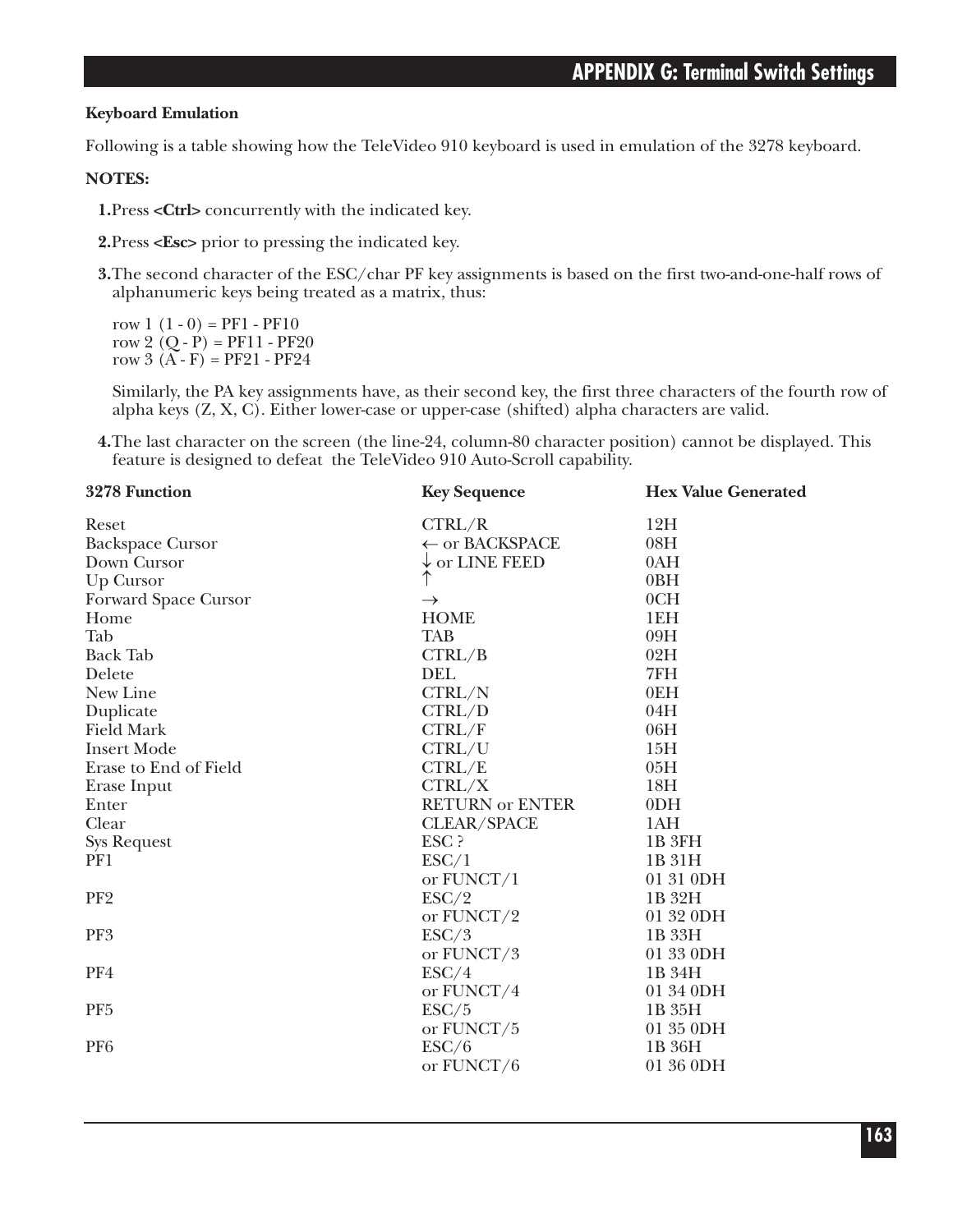| 3278 Function              | <b>Key Sequence</b>          | <b>Hex Value Generated</b> |
|----------------------------|------------------------------|----------------------------|
| PF7                        | ESC/7                        | 1B 37H                     |
|                            | or FUNCT/7                   | 01 37 0DH                  |
| PF8                        | ESC/8                        | 1B 38H                     |
|                            | or FUNCT/8                   | 01 38 0DH                  |
| PF9                        | ESC/9                        | 1B 39H                     |
|                            | or FUNCT/9                   | 01 39 0DH                  |
| <b>PF10</b>                | ESC/0                        | 1B 30H                     |
|                            | or $FUNCT/0$                 | 01 30 0DH                  |
| <b>PF11</b>                | ESC/Q                        | 1B 51H                     |
| <b>PF12</b>                | ESC/W                        | 1B 57H                     |
| <b>PF13</b>                | ESC/E                        | 1B 45H                     |
| <b>PF14</b>                | ESC/R                        | 1B 52H                     |
| PF15                       | ESC/T                        | 1B 54H                     |
| <b>PF16</b>                | ESC/Y                        | 1B 59H                     |
| <b>PF17</b>                | ESC/U                        | 1B 55H                     |
| <b>PF18</b>                | ESC/I                        | 1B 49H                     |
| <b>PF19</b>                | ESC/O                        | 1B 4FH                     |
| <b>PF20</b>                | ESC/P                        | 1B 50H                     |
| <b>PF21</b>                | ESC/A                        | 1B 41H                     |
| <b>PF22</b>                | ESC/S                        | 1B 53H                     |
| <b>PF23</b>                | ESC/D                        | 1B 44H                     |
| <b>PF24</b>                | ESC/F                        | 1B 46H                     |
| PA1                        | ESC <sub>Z</sub>             | 1B 5AH                     |
| PA <sub>2</sub>            | <b>ESC X</b>                 | 1B 58H                     |
| PA <sub>3</sub>            | <b>ESC C</b>                 | 1B 43H                     |
| Print                      | CTRL/P                       | 10H                        |
| <b>Cursor Select</b>       | CTRL/C                       | 03H                        |
| Attention                  | $ESC \setminus$              | 1B <sub>5</sub> CH         |
| Device Cancel              | ESC ]                        | 1B <sub>5</sub> DH         |
| Ident                      | ESC:                         | 1B <sub>3</sub> AH         |
| <b>Test</b>                | ESC;                         | 1B <sub>3BH</sub>          |
| <b>Special Function</b>    | <b>Key Sequence</b>          | <b>Hex Value Generated</b> |
| Numeric Override           | $ESC$ [                      | 1B <sub>5BH</sub>          |
| Refresh Screen             | CTRL/W                       | 17H                        |
| <b>Initialize Terminal</b> | $\text{ESC}$                 | 1B <sub>3</sub> CH         |
| Display Status Line        | $\text{ESC}_{-}$ (underline) | 1B 5FH                     |
|                            |                              |                            |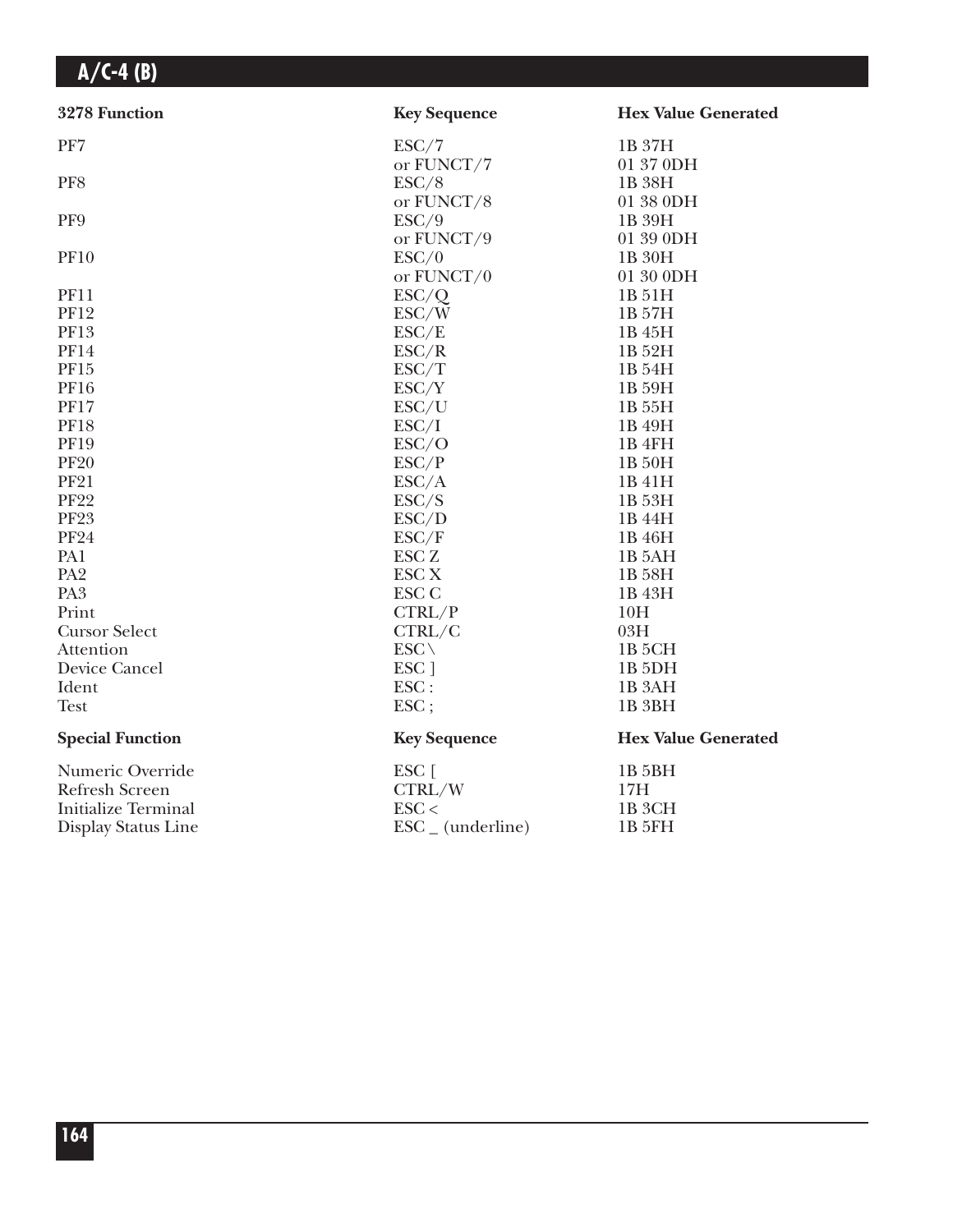### **G.37 TV910P Terminal Module—Televideo TV910+/912**

To set up the TeleVideo 910+/912 terminal for connection to the A/C-4 (B) in order to emulate the 3278, proceed as follows:

**1.**Disconnect the AC power cord from the outlet before opening the TeleVideo terminal case.

**2.**This section describes how to set the terminal switches on the TeleVideo 910+/912 terminals. Although these two terminals use the same software driver, their switch settings vary. The 910+ switch settings will be covered first, followed by the settings of the 912.

| $910+ S1$ (right rear) | Set to:     | <b>Comments</b>                                                                                     |                                             |                                                                   |                                                               |                                                             |
|------------------------|-------------|-----------------------------------------------------------------------------------------------------|---------------------------------------------|-------------------------------------------------------------------|---------------------------------------------------------------|-------------------------------------------------------------|
| $1 - 4$                |             | <b>Baud Rate</b><br>110<br>300<br>1200<br>2400                                                      | 1<br><b>DOWN</b><br><b>DOWN</b><br>UP<br>UP | $\overline{2}$<br><b>DOWN</b><br>UP<br><b>DOWN</b><br><b>DOWN</b> | $\overline{3}$<br><b>UP</b><br><b>UP</b><br><b>DOWN</b><br>UP | $\bf{4}$<br>UP<br><b>DOWN</b><br><b>DOWN</b><br><b>DOWN</b> |
|                        |             | 4800                                                                                                | UP                                          | UP                                                                | <b>DOWN</b>                                                   | <b>DOWN</b>                                                 |
|                        |             | 9600                                                                                                | UP                                          | UP                                                                | UP                                                            | <b>DOWN</b>                                                 |
|                        |             | 19200                                                                                               | UP                                          | UP                                                                | UP                                                            | UP                                                          |
| $\overline{5}$         | <b>DOWN</b> | 8 data bits                                                                                         |                                             |                                                                   |                                                               |                                                             |
| 6                      | as desired  | $UP = Send$ parity, $DOWN = No$ parity                                                              |                                             |                                                                   |                                                               |                                                             |
| 7                      | as desired  | (Set to match the converter)<br>$UP =$ EVEN parity, DOWN = ODD parity<br>(Set to match $A/C-4$ (B)) |                                             |                                                                   |                                                               |                                                             |
| 8                      | DOWN 1      | stop bit (if baud rate is 110, set UP for 2 stop bits)                                              |                                             |                                                                   |                                                               |                                                             |
| 9                      | <b>DOWN</b> | Auto wrap of                                                                                        |                                             |                                                                   |                                                               |                                                             |
| 10                     | <b>DOWN</b> | Auto Linefeed off                                                                                   |                                             |                                                                   |                                                               |                                                             |
| $910+ S2$ (left rear)  | Set to:     | <b>Comments</b>                                                                                     |                                             |                                                                   |                                                               |                                                             |
| $\mathbf{1}$           | <b>DOWN</b> | <b>Sets Conversational Mode</b>                                                                     |                                             |                                                                   |                                                               |                                                             |
| $\overline{2}$         | <b>DOWN</b> | <b>Sets Full Duplex</b>                                                                             |                                             |                                                                   |                                                               |                                                             |
| 3                      | as desired  | $DOWN = 50 Hz$ (international)                                                                      |                                             |                                                                   |                                                               |                                                             |
|                        |             | $UP = 60$ Hz (U.S.)                                                                                 |                                             |                                                                   |                                                               |                                                             |
| 4                      | <b>DOWN</b> | Sets Edit Mode to Duplex                                                                            |                                             |                                                                   |                                                               |                                                             |
| $\overline{5}$         | as desired  | $UP = Underline cursor$                                                                             |                                             |                                                                   |                                                               |                                                             |
|                        |             | <b>DOWN</b> = Block cursor                                                                          |                                             |                                                                   |                                                               |                                                             |
| 6                      | <b>UP</b>   | Sets 912/920 compatible                                                                             |                                             |                                                                   |                                                               |                                                             |
| 7                      | as desired  | $UP = Green$ on black                                                                               |                                             |                                                                   |                                                               |                                                             |
|                        |             | $DOWN = Black on green$                                                                             |                                             |                                                                   |                                                               |                                                             |
| 8                      | <b>UP</b>   | No DSR                                                                                              |                                             |                                                                   |                                                               |                                                             |
| $\boldsymbol{9}$       | <b>DOWN</b> | DCD connected                                                                                       |                                             |                                                                   |                                                               |                                                             |
| 10                     | <b>DOWN</b> | DTR on with terminal                                                                                |                                             |                                                                   |                                                               |                                                             |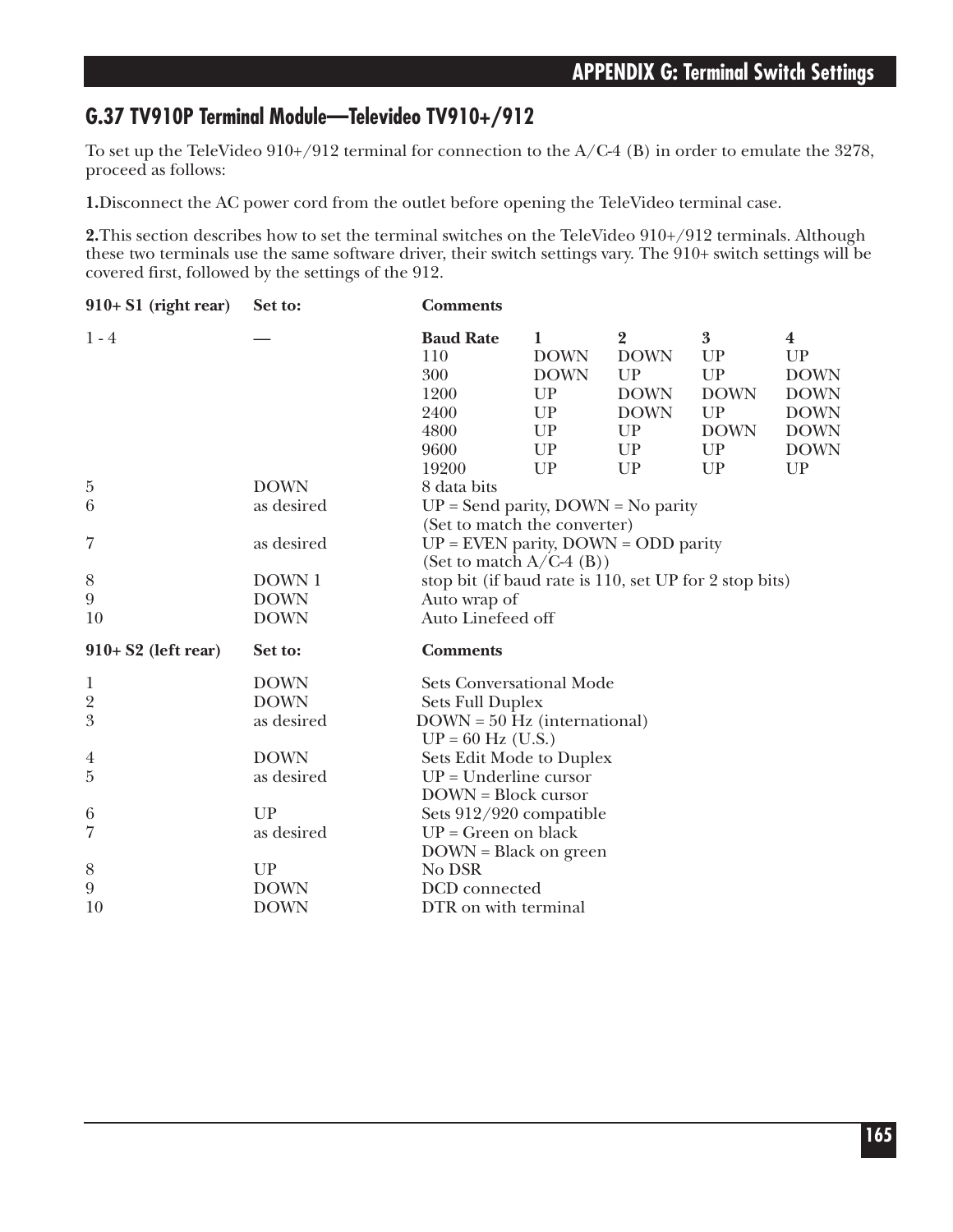### **912 S1/S3 Switches**

The S1 switches on the back panel switches are used to set the baud rate for communication with the A/C-4 (B). The S3 switches are used to set the Printer Port baud rate. Set one of the following S1 and S3 group switches DOWN for the desired terminal baud rate:

| S1/S3 Switches     | <b>Desired Baud Rate</b> |                                                                |
|--------------------|--------------------------|----------------------------------------------------------------|
|                    | 9600                     |                                                                |
| $\frac{2}{3}$      | 4800                     |                                                                |
| $\boldsymbol{4}$   | 2400                     |                                                                |
| $\overline{5}$     | 200                      |                                                                |
| $\,6\,$            | 600                      |                                                                |
| $\overline{7}$     | 300                      |                                                                |
| 10                 | 110                      |                                                                |
| 912 S2 (left rear) | Set to:                  | <b>Comments</b>                                                |
| $\mathbf 1$        | UP                       | Not used                                                       |
| $\overline{2}$     | <b>DOWN</b>              | Set Standard Character Set                                     |
| 3                  | UP                       | <b>Full Duplex</b>                                             |
| $\overline{4}$     | as desired               | $UP = 50$ Hz (foreign)                                         |
|                    |                          | $DOWN = 60 Hz$ (U.S.)                                          |
| 5                  | as desired               | $UP = No Parity$                                               |
|                    |                          | <b>DOWN</b> = Send Parity                                      |
| 6                  | <b>DOWN</b>              | Sets 1 Stop Bit (Note: terminal automatically sets 2 Stop Bits |
|                    |                          | if baud rate is set to 110 bps)                                |
| 7                  | UP                       | 8 Data Bits are defined                                        |
| 8                  | UP                       | Only necessary for Rev. E and lower                            |
| 9                  | as desired               | Set for desired parity:                                        |
|                    |                          | $UP = EVEN$                                                    |
|                    |                          | $DOWN = ODD$                                                   |
| 10                 | as desired               | $UP = Steady cursor$                                           |
|                    |                          | DOWN = Blinking cursor (Rev. E and lower uses                  |
|                    |                          | jumper W25)                                                    |

### **912 S5 Switches**

To set the S5 switches, you must remove the terminal cover. The S5 group is near the back edge of the circuit board and is labeled **S**.

| S <sub>5</sub> | Set to:         | <b>Comments</b>                   |
|----------------|-----------------|-----------------------------------|
| -1             | UР              | DSR disconnected                  |
| $\overline{2}$ | <b>DOWN</b>     | DCD connected                     |
| 3              | <b>OPEN</b>     | Used in conjunction with Switch 4 |
| $\overline{4}$ | <b>DOWN</b>     | DTR connected                     |
| $\overline{5}$ | <b>NOT USED</b> | No auxiliary printer support      |
| $6 - 7$        | <b>DOWN</b>     | $RS-232C$                         |

**3.**Jumper (S4/W33) must be installed on the main circuit board to DISABLE the Auto New Line at column 80.

**4.**Replace the cover, reconnect the AC power cord and connect the terminal to the A/C-4 (B) port (or modem, etc.), as appropriate.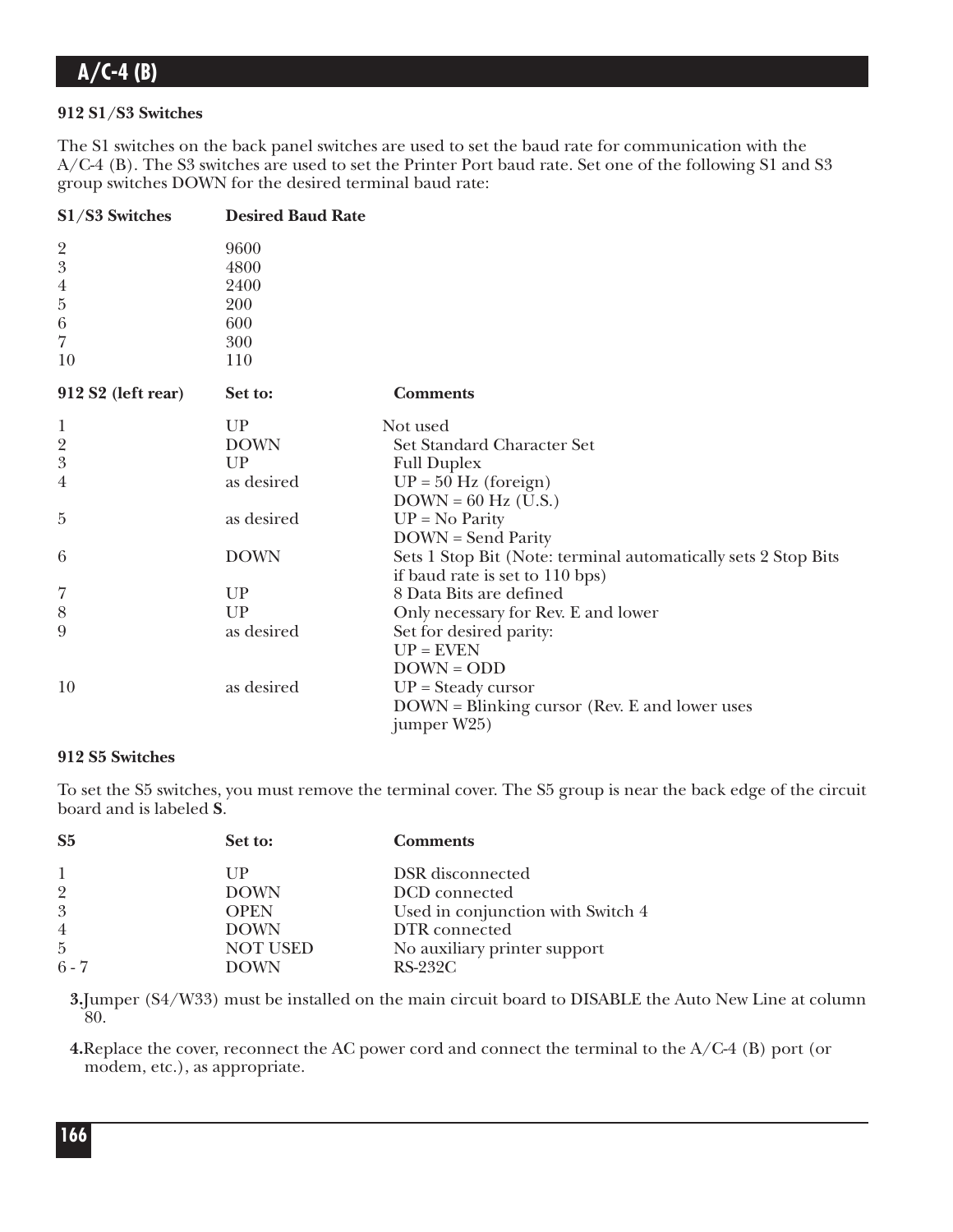### **Keyboard Emulation**

Following is a table showing how the TeleVideo 910+ keyboard is used in emulation of the 3278 keyboard.

#### **NOTES:**

**1.**Press **<Ctrl>** concurrently with the indicated key.

**2.**Press **<Esc>** prior to pressing the indicated key.

**3.**The second character of the FUNCT/char PF key assignments is based on the first two-and-one-half rows of alphanumeric keys being treated as a matrix, thus:

row  $1(1-0) = PF1 - PF10$ row 2  $(Q - P) = PF11 - PF20$ row  $3(A - F) = PF21 - PF24$ 

Either lower-case or upper case (shifted) alpha-characters are valid.

**4.**The last character on the screen (the line-24, column-80 character position) cannot be displayed. This feature is designed to defeat the TeleVideo 910+/912 Auto-Scroll capability.

| 3278 Function           | <b>Key Sequence</b>       | <b>Hex Value Generated</b> |
|-------------------------|---------------------------|----------------------------|
| Reset                   | CTRL/R                    | 12H                        |
| <b>Backspace Cursor</b> | ← or BACKSPACE            | 08H                        |
| Down Cursor             | $\downarrow$ or LINE FEED | 0AH                        |
|                         | or CTRL/V                 | 16H                        |
| Up Cursor               | ↑                         | 0BH                        |
| Forward Space Cursor    | $\rightarrow$             | 0CH                        |
| Home                    | <b>HOME</b>               | 1EH                        |
| Tab                     | <b>TAB</b>                | 09H                        |
| <b>Back Tab</b>         | <b>BACK TAB</b>           | 1B 49H                     |
| Delete                  | <b>DEL</b>                | 7FH                        |
| New Line                | CTRL/N                    | 0EH                        |
| Duplicate               | CTRL/D                    | 04H                        |
| <b>Field Mark</b>       | CTRL/F                    | 06H                        |
| <b>Insert Mode</b>      | CTRL/U                    | 15H                        |
| Erase to End of Field   | CTRL/E                    | 05H                        |
| Erase Input             | CTRL/X                    | 18 <sub>H</sub>            |
| Enter                   | <b>RETURN or ENTER</b>    | 0 <sub>DH</sub>            |
| Clear                   | <b>CLEAR/SPACE</b>        | 1AH                        |
| <b>Sys Request</b>      | ESC ?                     | 1B 3FH                     |
| PF1                     | FUNCT/1                   | 01 31 0DH                  |
| PF <sub>2</sub>         | FUNCT/2                   | 01 32 0DH                  |
| PF3                     | FUNCT/3                   | 01 33 0DH                  |
| PF4                     | FUNCT/4                   | 01 34 0DH                  |
| PF <sub>5</sub>         | FUNCT/5                   | 01 35 0DH                  |
| PF <sub>6</sub>         | FUNCT/6                   | 01 36 0DH                  |
| PF7                     | FUNCT/7                   | 01 37 0DH                  |
| PF8                     | FUNCT/8                   | 01 38 0DH                  |
| PF9                     | FUNCT/9                   | 01 39 0DH                  |
| <b>PF10</b>             | FUNCT/0                   | 01 30 0DH                  |
| <b>PF11</b>             | FUNCT/Q                   | 01 51 0DH                  |
| <b>PF12</b>             | FUNCT/W                   | 01 57 0DH                  |
|                         |                           |                            |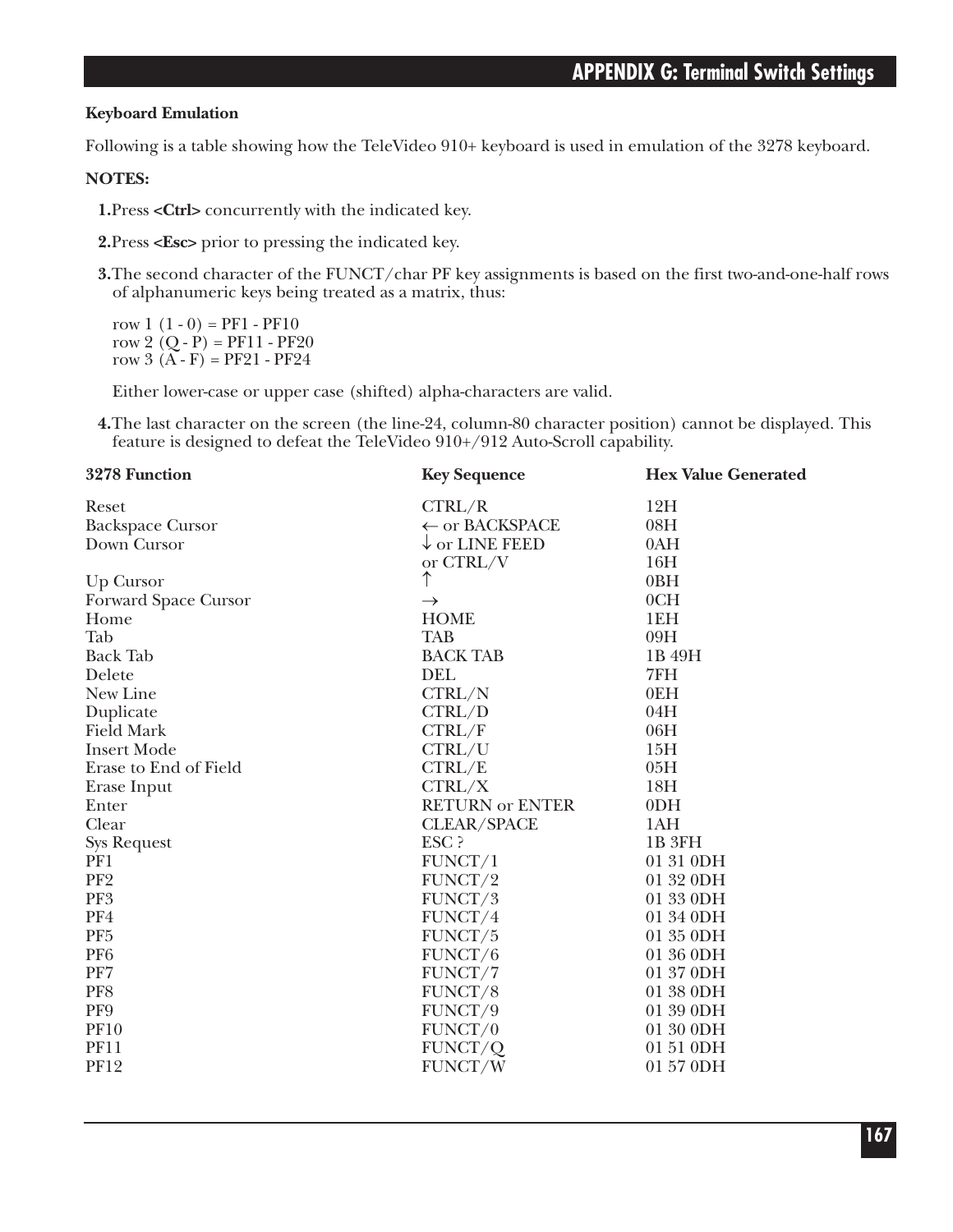| 3278 Function              | <b>Key Sequence</b>          | <b>Hex Value Generated</b> |
|----------------------------|------------------------------|----------------------------|
| PF13                       | FUNCT/E                      | 01 45 0DH                  |
| <b>PF14</b>                | FUNCT/R                      | 01 52 0DH                  |
| PF15                       | FUNCT/T                      | 01 54 0DH                  |
| <b>PF16</b>                | FUNCT/Y                      | 01 59 0DH                  |
| <b>PF17</b>                | FUNCT/U                      | 01 55 0DH                  |
| <b>PF18</b>                | FUNCT/I                      | 01 49 0DH                  |
| <b>PF19</b>                | FUNCT/O                      | 01 4F 0DH                  |
| <b>PF20</b>                | FUNCT/P                      | 01 50 0DH                  |
| <b>PF21</b>                | FUNCT/A                      | 01 41 0DH                  |
| <b>PF22</b>                | FUNCT/S                      | 01 53 0DH                  |
| <b>PF23</b>                | FUNCT/D                      | 01 44 0DH                  |
| <b>PF24</b>                | FUNCT/F                      | 01 46 0DH                  |
| PA1                        | ESC <sub>1</sub>             | 1B 31H                     |
| PA <sub>2</sub>            | ESC <sub>2</sub>             | 1B 32H                     |
| PA <sub>3</sub>            | ESC <sub>3</sub>             | 1B 33H                     |
| Print                      | CTRL/P                       | 10H                        |
| <b>Cursor Select</b>       | CTRL/C                       | 03H                        |
| Attention                  | $ESC \setminus$              | 1B <sub>5</sub> CH         |
| Device Cancel              | ESC ]                        | 1B <sub>5DH</sub>          |
| Ident                      | ESC:                         | 1B <sub>3</sub> AH         |
| <b>Test</b>                | ESC;                         | 1B <sub>3</sub> BH         |
| <b>Special Function</b>    | <b>Key Sequence</b>          | <b>Hex Value Generated</b> |
| Numeric Override           | ESC [                        | 1B 5BH                     |
| <b>Refresh Screen</b>      | CTRL/W                       | 17H                        |
| <b>Initialize Terminal</b> | $\text{ESC}$ <               | 1B <sub>3</sub> CH         |
| Display Status Line        | $\text{ESC}_{-}$ (underline) | 1B 5FH                     |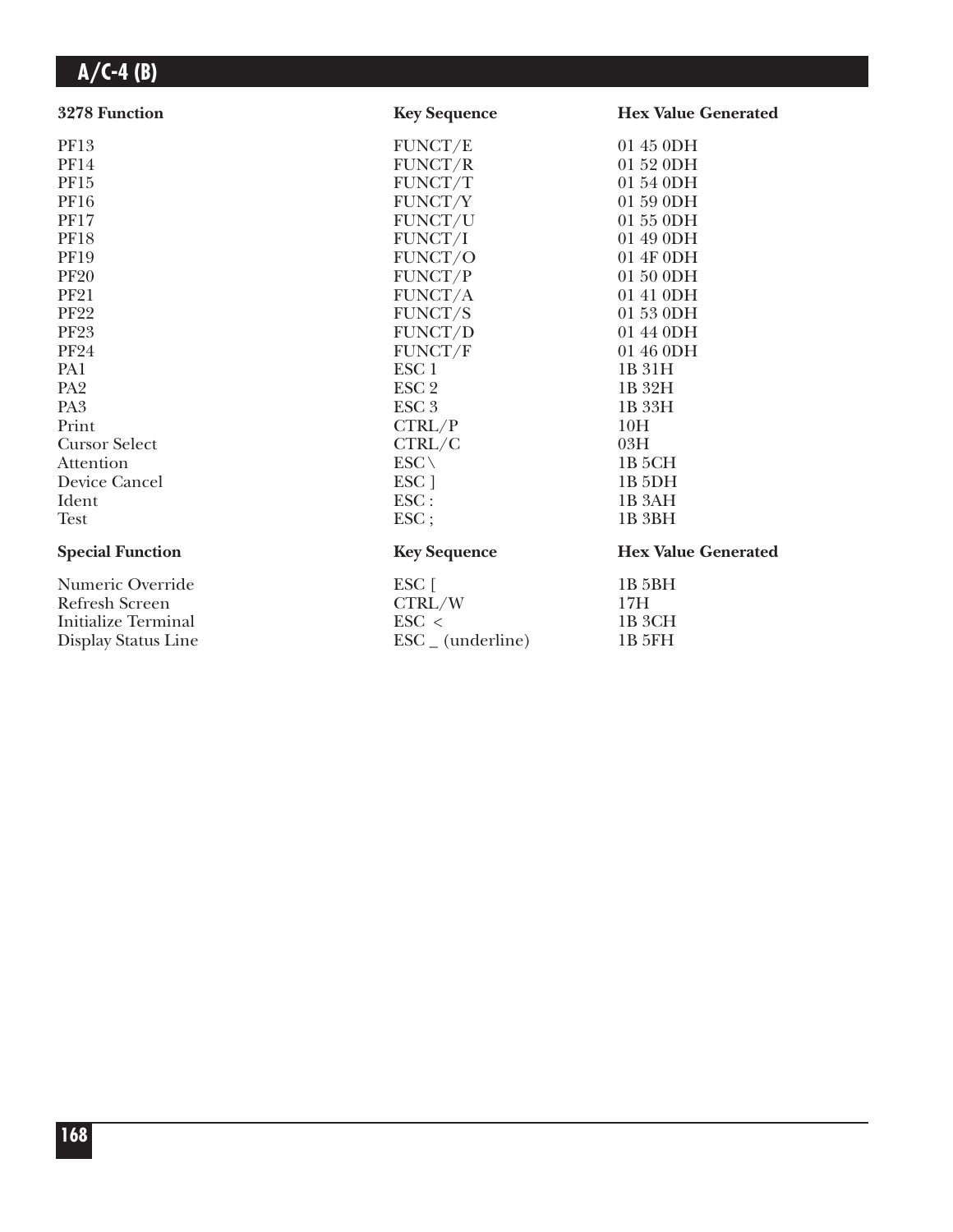### **G.38 TV925 Terminal Module—TeleVideo TV920/925/950**

To set up the TeleVideo  $920/925/950$  terminal for connection to the  $A/C-4$  (B) in order to emulate the 3278, proceed as follows:

**1.**Disconnect the AC power cord from the outlet before opening the TeleVideo 920 case.

**2.**This section describes how to set the terminal switches on the TeleVideo 920/925/950 terminals. Although these three terminals use the software driver, their switch settings vary. Switches on the Televideo 920 are identical to those of the TeleVideo 912. Refer to the previous section (TV910P) for the settings of the TeleVideo 920 option switches.

### **NOTE:**

Both the 925 and 950 have a Setup Mode available to you for setting some of the terminals' options. All of these options are set either by the terminals' switches or by the  $A/C-4$  (B) initialization procedure. You should be very careful because the use of Setup Mode may therefore be detrimental to operation of the terminal or the  $A/C-4$  (B).

| S1 (Right Rear)                     | Set to:                    |                                                                                                                                                   | <b>Comments</b> |             |
|-------------------------------------|----------------------------|---------------------------------------------------------------------------------------------------------------------------------------------------|-----------------|-------------|
| $1 - 4$<br>$\bf 5$<br>6<br>$7 - 10$ | <b>DOWN</b><br><b>DOWN</b> | Sets the baud rate of the main port<br>Sets 8-bit word<br>Sets 1 stop bit (set 2 stop bits for 110 bps)<br>Sets the baud rate of the printer port |                 |             |
|                                     |                            | <b>Switches</b>                                                                                                                                   |                 |             |
| 925 Baud Rates                      | 1/7                        | 2/8                                                                                                                                               | 3/9             | 4/10        |
| 110                                 | <b>DOWN</b>                | <b>DOWN</b>                                                                                                                                       | <b>UP</b>       | UP          |
| 300                                 | <b>DOWN</b>                | <b>UP</b>                                                                                                                                         | UP              | <b>DOWN</b> |
| 1200                                | <b>UP</b>                  | <b>DOWN</b>                                                                                                                                       | <b>DOWN</b>     | <b>DOWN</b> |
| 2400                                | UP                         | <b>DOWN</b>                                                                                                                                       | <b>UP</b>       | <b>DOWN</b> |
| 4800                                | <b>UP</b>                  | <b>UP</b>                                                                                                                                         | <b>DOWN</b>     | <b>DOWN</b> |
| 9600                                | <b>UP</b>                  | UP                                                                                                                                                | UP              | <b>DOWN</b> |
| 9600                                | <b>DOWN</b>                | <b>DOWN</b>                                                                                                                                       | <b>DOWN</b>     | <b>DOWN</b> |
| 19200                               | <b>UP</b>                  | <b>UP</b>                                                                                                                                         | UP              | UP          |
|                                     |                            | <b>Switches</b>                                                                                                                                   |                 |             |
| 950 Baud Rates                      | 1/7                        | 2/8                                                                                                                                               | 3/9             | 4/10        |
| 110                                 | <b>UP</b>                  | UP                                                                                                                                                | <b>DOWN</b>     | <b>DOWN</b> |
| 300                                 | <b>DOWN</b>                | <b>UP</b>                                                                                                                                         | UP              | <b>DOWN</b> |
| 1200                                | <b>DOWN</b>                | <b>DOWN</b>                                                                                                                                       | <b>DOWN</b>     | UP          |
| 2400                                | <b>DOWN</b>                | UP                                                                                                                                                | <b>DOWN</b>     | UP          |
| 4800                                | <b>DOWN</b>                | <b>DOWN</b>                                                                                                                                       | <b>UP</b>       | UP          |
| 9600                                | <b>DOWN</b>                | UP                                                                                                                                                | UP              | UP          |
| 9600                                | <b>DOWN</b>                | <b>DOWN</b>                                                                                                                                       | <b>DOWN</b>     | <b>DOWN</b> |
| 19200                               | UP                         | UP                                                                                                                                                | UP              | UP          |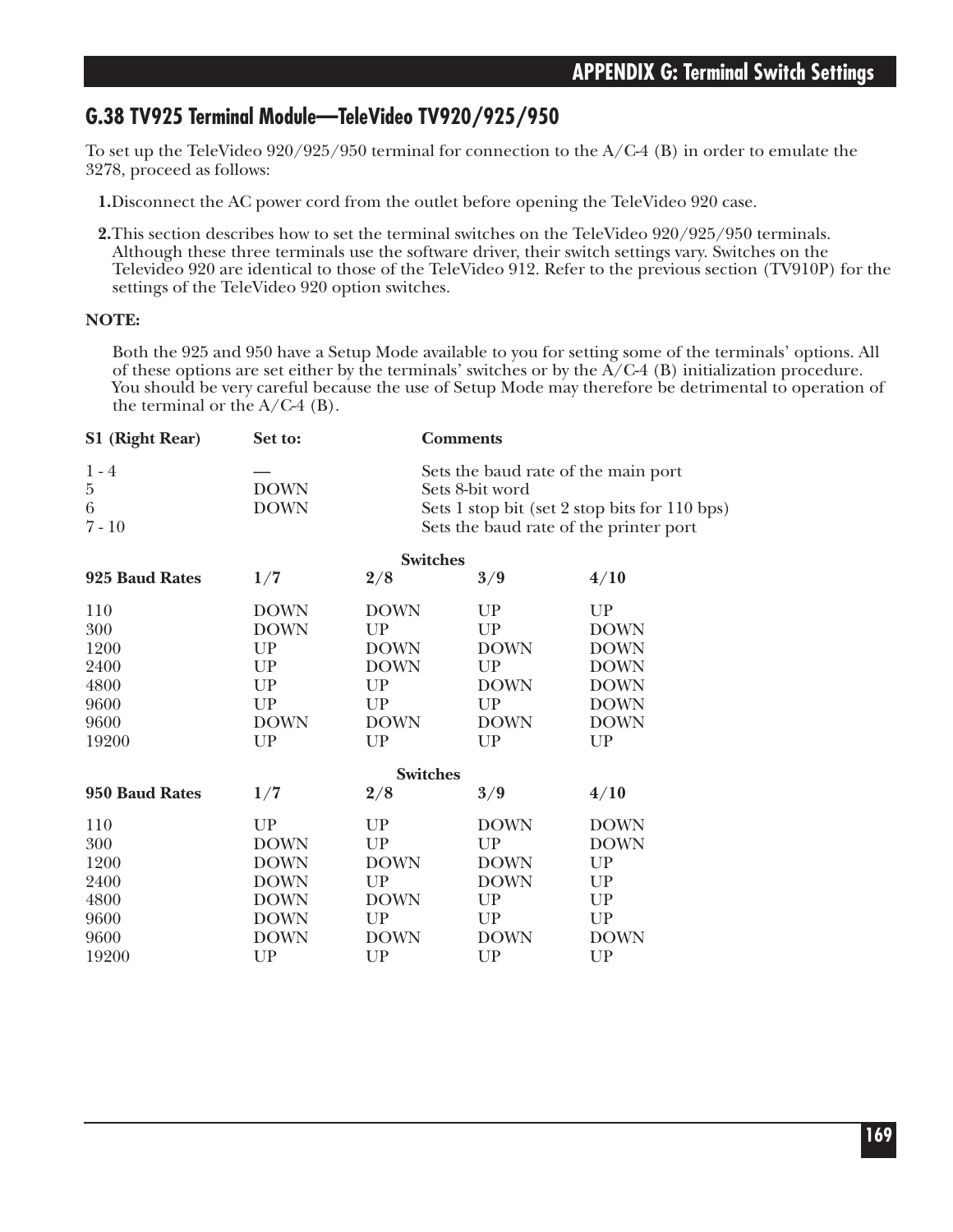| S <sub>2</sub> (Left Rear) | Set to:                                       | <b>Comments</b>          |                                                            |                                               |
|----------------------------|-----------------------------------------------|--------------------------|------------------------------------------------------------|-----------------------------------------------|
| 1                          | 925: DOWN<br>950: UP                          | Set to Duplex edit mode  |                                                            |                                               |
| $\overline{2}$             | <b>DOWN</b>                                   |                          | $925: Non-912/920$ emulation<br>950: Cursor display steady |                                               |
| 3, 4, 5                    | No Parity<br><b>Odd Parity</b><br>Even Parity | $3 =$ DOWN $4 = UP$      | $3 =$ DOWN $4 =$ DOWN<br>$3 =$ DOWN $4 =$ DOWN             | 5=DOWN<br>$5 = UP$<br>$5 = UP$                |
|                            | Mark Parity<br><b>Space Parity</b>            | $3 = UP$                 | $3 = UP$ 4=DOWN<br>$4 = UP$                                | $5 = UP$<br>$5 = UP$                          |
| 6                          | UP                                            |                          |                                                            | Set normal block characters on a black screen |
| 7,8                        | 925: UP, DOWN<br>950: DOWN, UP                | Full-duplex transmission |                                                            |                                               |
| 9                          | as desired                                    |                          | $DOWN = 50 Hz$ , $UP = 60Hz$                               |                                               |
| 10                         | 925: DOWN                                     | No auto Linefeed         |                                                            |                                               |
|                            | 950:                                          | $UP = Key Click OFF$     |                                                            |                                               |
|                            |                                               | $DOWN = Key Click ON$    |                                                            |                                               |

#### **925 S3 Switches**

On the 925 only, there are 10 toggle-type switches that are only accessible by removing the terminal cover. They are labeled as S3 switches and should be set to the following values:

| <b>S3 Switches</b>           | Set to:                   | <b>Comments</b>                                           |
|------------------------------|---------------------------|-----------------------------------------------------------|
| 1                            | as desired                | $UP = Key click OFF$<br>$DOWN = Key click ON$             |
| $\overline{\mathbf{c}}$<br>3 | <b>DOWN</b>               | Set the language to ENGLISH                               |
| $\overline{4}$               | <b>DOWN</b><br>as desired | $DOWN = Blinking cursor$                                  |
| 5                            | as desired                | $UP = Steady cursor$<br><b>DOWN</b> = Block cursor        |
| 6                            | <b>DOWN</b>               | $UP = Underline cursor$<br>Timeout blank option disabled  |
| $\overline{7}$               | UP                        | Page Attributes function enabled                          |
| 8                            | <b>DOWN</b>               | Line Attributes function disabled<br><b>DCD</b> Connected |
| 9                            | UP                        | <b>DSR</b> Disconnected                                   |
| 10                           | DOWN                      | <b>DTR</b> Connected                                      |

**3.**Replace the cover, reconnect the AC power cord, connect the terminal to the A/C-4 (B) port (or modem, etc.), as appropriate.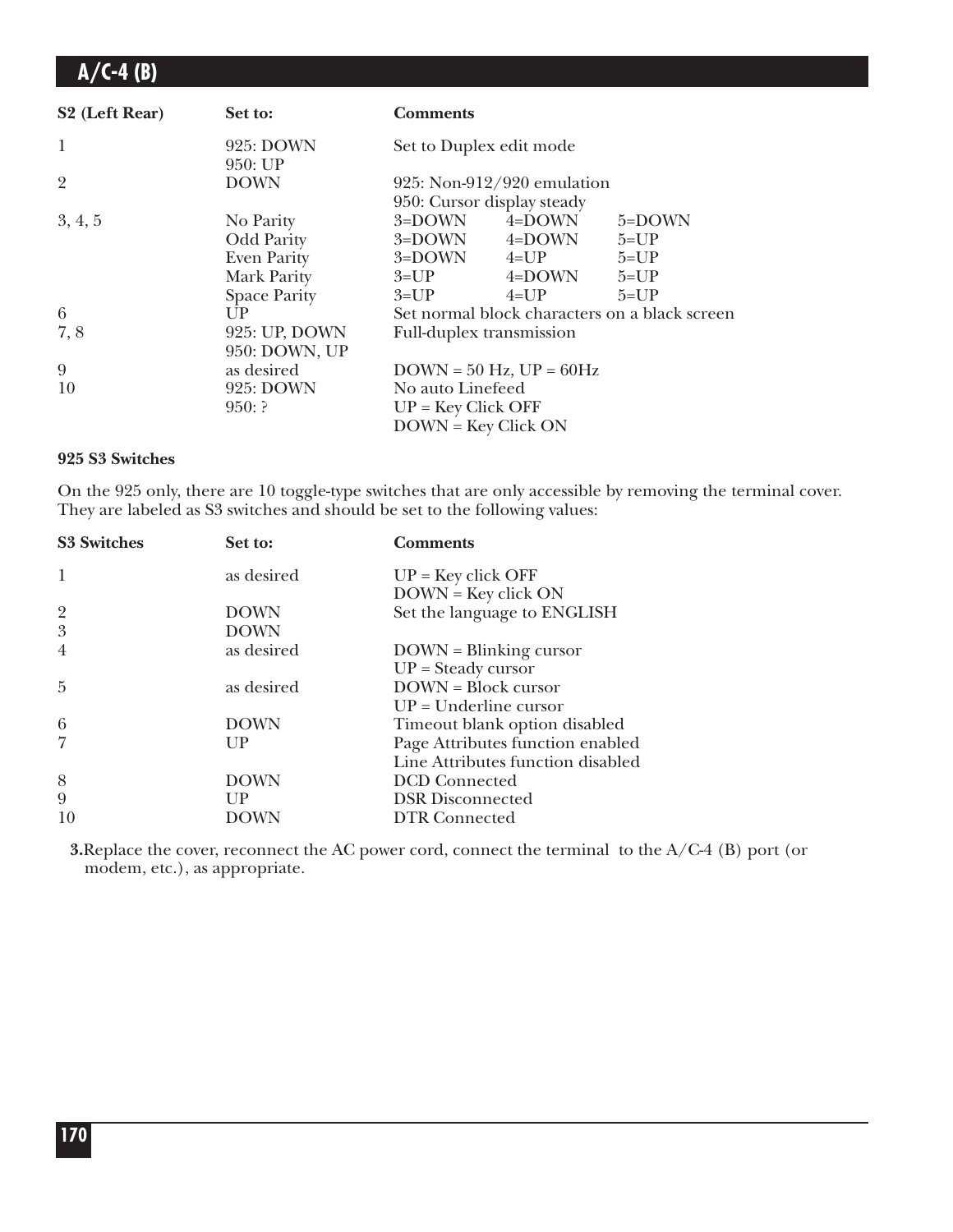#### **Keyboard Emulation**

Following is a table showing how the TeleVideo 920/925/950 keyboards are used in emulation of the 3278 keyboard.

#### **NOTES:**

- **1.**Press **<Ctrl>**, **<Shift>,** or **<Funct>** key concurrently with the indicated key (alpha characters may be lower or upper case).
- **2.**Press **<Esc>** followed by the indicated character.
- **3.**The Cursor Down key for the TeleVideo 920 is slightly different from that of the TeleVideo 925/950. On the TeleVideo 920, Cursor Down key sequence is CTRL/V.
- **4.**The last character on the screen (the line-24, column-80 character position) cannot be displayed. This feature is designed to defeat the TeleVideo Auto-Scroll capability.

| 3278 Function           | <b>Key Sequence</b>       | <b>Hex Value Generated</b> |
|-------------------------|---------------------------|----------------------------|
| Reset                   | CTRL/R                    | 12H                        |
| <b>Backspace Cursor</b> | $\leftarrow$ or BACKSPACE | 08H                        |
| Down Cursor             | ↓                         | 16H                        |
| Up Cursor               | $\uparrow$                | 0BH                        |
| Forward Space Cursor    | $\rightarrow$             | 0CH                        |
| Home                    | <b>HOME</b>               | 1EH                        |
| Tab                     | <b>TAB</b>                | 09H                        |
| <b>Back Tab</b>         | <b>BACK TAB</b>           | 1B 49H                     |
| Delete                  | <b>CHAR DELETE</b>        | 1B 57H                     |
|                         | or DEL                    | 7FH                        |
| New Line                | <b>LINE FEED</b>          | 0AH                        |
| Duplicate               | CTRL/D                    | 04H                        |
| <b>Field Mark</b>       | CTRL/F                    | 06H                        |
| <b>Insert Mode</b>      | <b>CHAR INSERT</b>        | 1B 51H                     |
|                         | or LINE INSERT            | 1B 45H                     |
| Erase to End of Field   | <b>LINE DELETE</b>        | 1B 52H                     |
| Erase Input             | <b>LINE ERASE</b>         | 1B 54H                     |
| Enter                   | <b>RETURN or ENTER</b>    | 0 <sub>DH</sub>            |
| Clear                   | PAGE ERASE                | 1B 59H                     |
|                         | or CLEAR SPACE            | 1AH                        |
| <b>Sys Request</b>      | ESC ?                     | 1B <sub>3FH</sub>          |
| PF1                     | F1                        | 01 40 0DH                  |
| PF <sub>2</sub>         | F2                        | 01 41 0DH                  |
| PF <sub>3</sub>         | F <sub>3</sub>            | 01 42 0DH                  |
| PF4                     | F <sub>4</sub>            | 01 43 0DH                  |
| PF <sub>5</sub>         | F5                        | 01 44 0DH                  |
| PF <sub>6</sub>         | F <sub>6</sub>            | 01 45 0DH                  |
| PF7                     | F7                        | 01 46 0DH                  |
| PF8                     | F8                        | 01 47 0DH                  |
| PF9                     | F9                        | 01 48 0DH                  |
| <b>PF10</b>             | F10                       | 01 49 0DH                  |
| <b>PF11</b>             | SHIFT/F1                  | 01 60 0DH                  |
|                         | or F11                    | 01 4A 0DH                  |
| <b>PF12</b>             | SHIFT/F2                  | 01 61 0DH                  |
| PF13                    | SHIFT/F3                  | 01 62 0DH                  |
| <b>PF14</b>             | SHIFT/F4                  | 01 63 0DH                  |
|                         |                           |                            |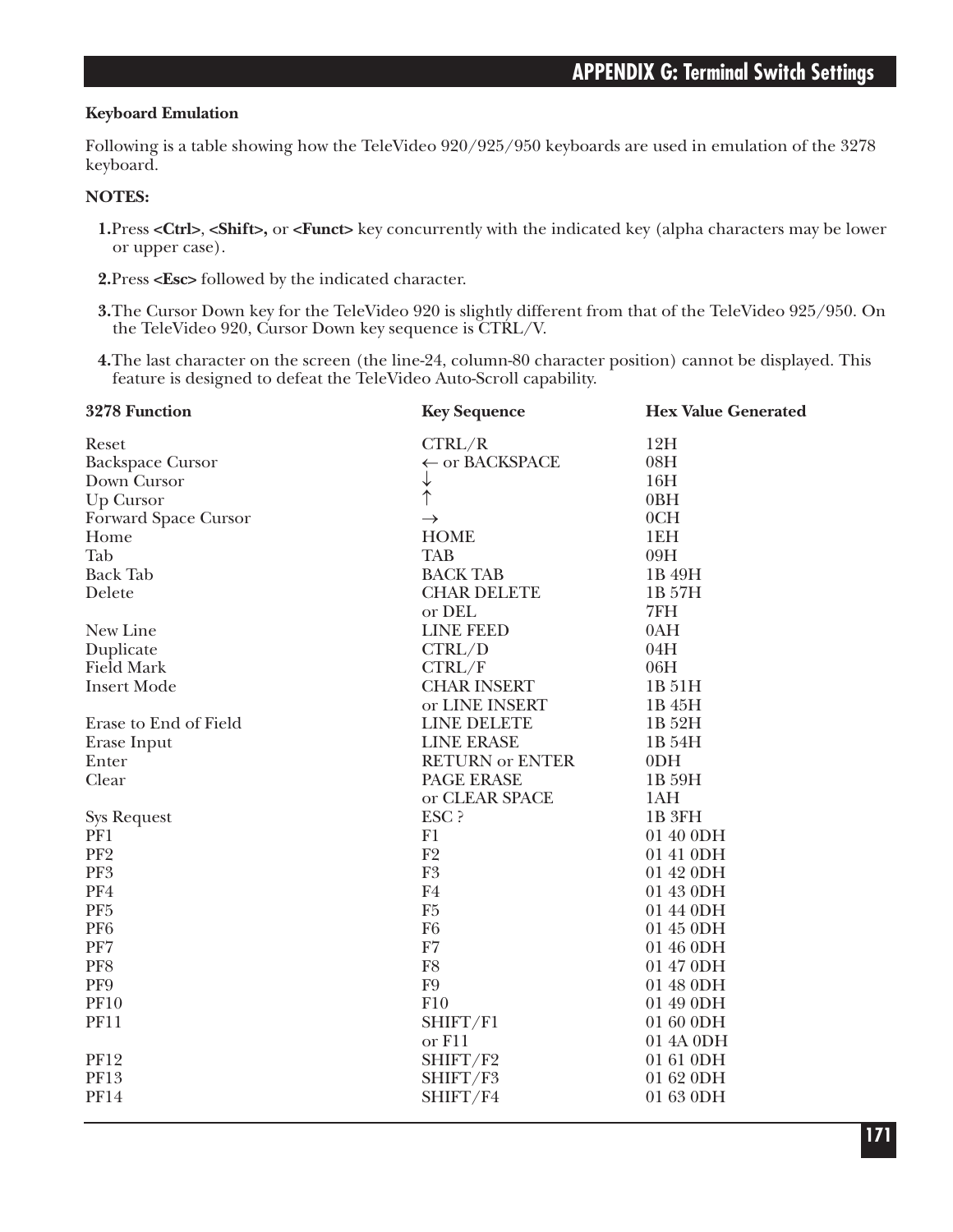| 3278 Function              | <b>Key Sequence</b>          | <b>Hex Value Generated</b> |
|----------------------------|------------------------------|----------------------------|
| PF15                       | SHIFT/F5                     | 01 64 0DH                  |
| <b>PF16</b>                | SHIFT/F6                     | 01 65 0DH                  |
| <b>PF17</b>                | SHIFT/F7                     | 01 66 0DH                  |
| <b>PF18</b>                | SHIFT/F8                     | 01 67 0DH                  |
| <b>PF19</b>                | SHIFT/F9                     | 01 68 0DH                  |
| <b>PF20</b>                | SHIFT/F10                    | 01 69 0DH                  |
| <b>PF21</b>                | FUNCT/1                      | 01 31 0DH                  |
| <b>PF22</b>                | FUNCT/2                      | 01 32 0DH                  |
| <b>PF23</b>                | FUNCT/3                      | 01 33 0DH                  |
| <b>PF24</b>                | FUNCT/4                      | 01 34 0DH                  |
| PA1                        | ESC <sub>1</sub>             | 1B 31H                     |
| PA <sub>2</sub>            | ESC <sub>2</sub>             | 1B 32H                     |
| PA <sub>3</sub>            | ESC <sub>3</sub>             | 1B 33H                     |
| Print                      | CTRL/P                       | 10H                        |
| <b>Cursor Select</b>       | CTRL/C                       | 03H                        |
| Attention                  | $ESC \setminus$              | 1B <sub>5</sub> CH         |
| Device Cancel              | ESC ]                        | 1B <sub>5</sub> DH         |
| Ident                      | ESC:                         | 1B <sub>3</sub> AH         |
| <b>Test</b>                | $\text{ESC}$ ;               | 1B <sub>3BH</sub>          |
| <b>Special Function</b>    | <b>Key Sequence</b>          | <b>Hex Value Generated</b> |
| Numeric Override           | ESC [                        | 1B 5BH                     |
| <b>Refresh Screen</b>      | CTRL/W                       | 17H                        |
| <b>Initialize Terminal</b> | $\text{ESC}$                 | 1B 3CH                     |
| Display Status Line        | $\text{ESC}_{-}$ (underline) | 1B 5FH                     |
|                            |                              |                            |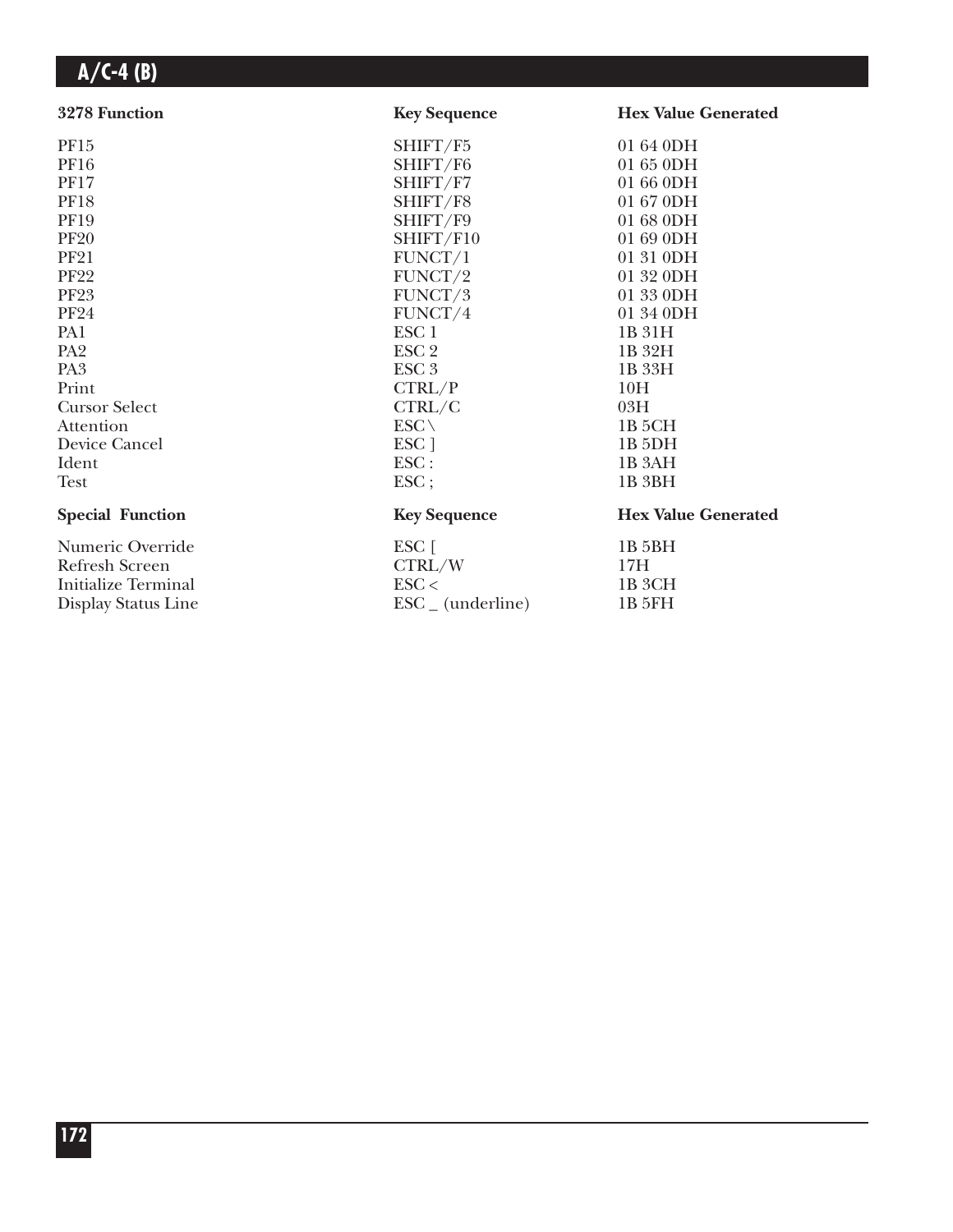### **G.39 TV970 Terminal Module—TeleVideo TV970**

To set up the TeleVideo TV-970 terminal for connection to the  $A/C-4$  (B) in order to emulate the 3278, proceed as follows.

All operator-selectable parameters are input from the keyboard through the TV-970 setup mode; there are no external switches.

- **1.**Connect the terminal to the A/C-4 (B) port (modem or direct cable) as appropriate.
- **2.** To enter Setup mode, press the SETUP key. A Setup Menu will appear on the terminal's screen. To exit Setup mode, press the SETUP key a second time. To permanently save the reset parameter values (as opposed to allowing them to revert to previous values following the current session), enter a CTRL/S before exiting the Setup mode. Set the terminal's parameters as follows:

| <b>Identifier</b>         | <b>Value</b>   | <b>Comments</b>                                                                    |
|---------------------------|----------------|------------------------------------------------------------------------------------|
| <b>COMM</b>               | <b>CNV</b>     | Conversational mode                                                                |
| <b>DUPLX</b>              | <b>FDX</b>     | <b>Full Duplex communication</b>                                                   |
| SEND/RCV                  | NO ECHO        | Local terminal echo turned off                                                     |
| <b>BAUD</b> (MAIN)        | as desired     | Main port baud rate                                                                |
| PARITY (MAIN)             | as desired     | Main port parity                                                                   |
| DATA BITS (MAIN)          | as desired     | Main port word size                                                                |
| STOP BIT (MAIN)           | as desired     | Main port stop bit(s)                                                              |
| <b>RCV CTRL</b>           | as desired     | Set to match logical flow control selection<br>configured for the $A/C-4$ (B) port |
| XMIT CTRL (MAIN)          | as desired     | Set to match logical flow control selection<br>configured for the $A/C-4$ (B) port |
| <b>BAUD (PRINT)</b>       | as desired     | Printer port baud rate                                                             |
| PARITY (PRINT)            | as desired     | Printer port parity                                                                |
| DATA BITS (PRINTER)       | as desired     | Printer port word size                                                             |
| <b>STOP BIT (PRINTER)</b> | as desired     | Printer port stop bit(s)                                                           |
| XMITCTRL (PRINT)          | as desired     | Set to match logical flow control selection                                        |
|                           |                | configured for the printer being used                                              |
| PRINT STAT                | BUF/XPT        | Buffered transparent print selected                                                |
| <b>INS CHAR</b>           | n.a.           | The character which replaces erased data on                                        |
|                           |                | the screen (three-character decimal value)                                         |
| <b>INS/RPL</b>            | n.a.           | Insert overwrites/moves current data                                               |
| <b>CTRL REP</b>           | <b>PROC</b>    | Terminal processes commands received from<br>the host                              |
| <b>AUTOPG</b>             | n.a.           | Screen pages/scrolls when cursor goes beyond<br>24th line                          |
| <b>AUTOWRAP</b>           | <b>NO WRAP</b> | Autowrap disabled                                                                  |
| <b>EDIT BOUND</b>         | n.a.           | Screen/page editing capability                                                     |
| <b>EDITING EXT</b>        | <b>DSPL</b>    | Permits insert/delete to affect full screen                                        |
| <b>HORZ EDIT</b>          | n.a.           | Insert/delete commands affect data to                                              |
| right/left                |                |                                                                                    |
|                           |                | of cursor                                                                          |
| <b>VERT EDIT</b>          | n.a.           | Insert/delete commands affect data<br>above/below cursor line                      |
| <b>AUTOTAB</b>            | n.a.           | Cursor moves/does not move into a guarded                                          |
| <b>GUARDED XFER</b>       | <b>ALL</b>     | area<br>All areas are transmitted and printed as they<br>are displayed             |
| <b>MULTI-AREA XFER</b>    | <b>ALL</b>     | Allows all unguarded fields to be transmitted                                      |
|                           |                |                                                                                    |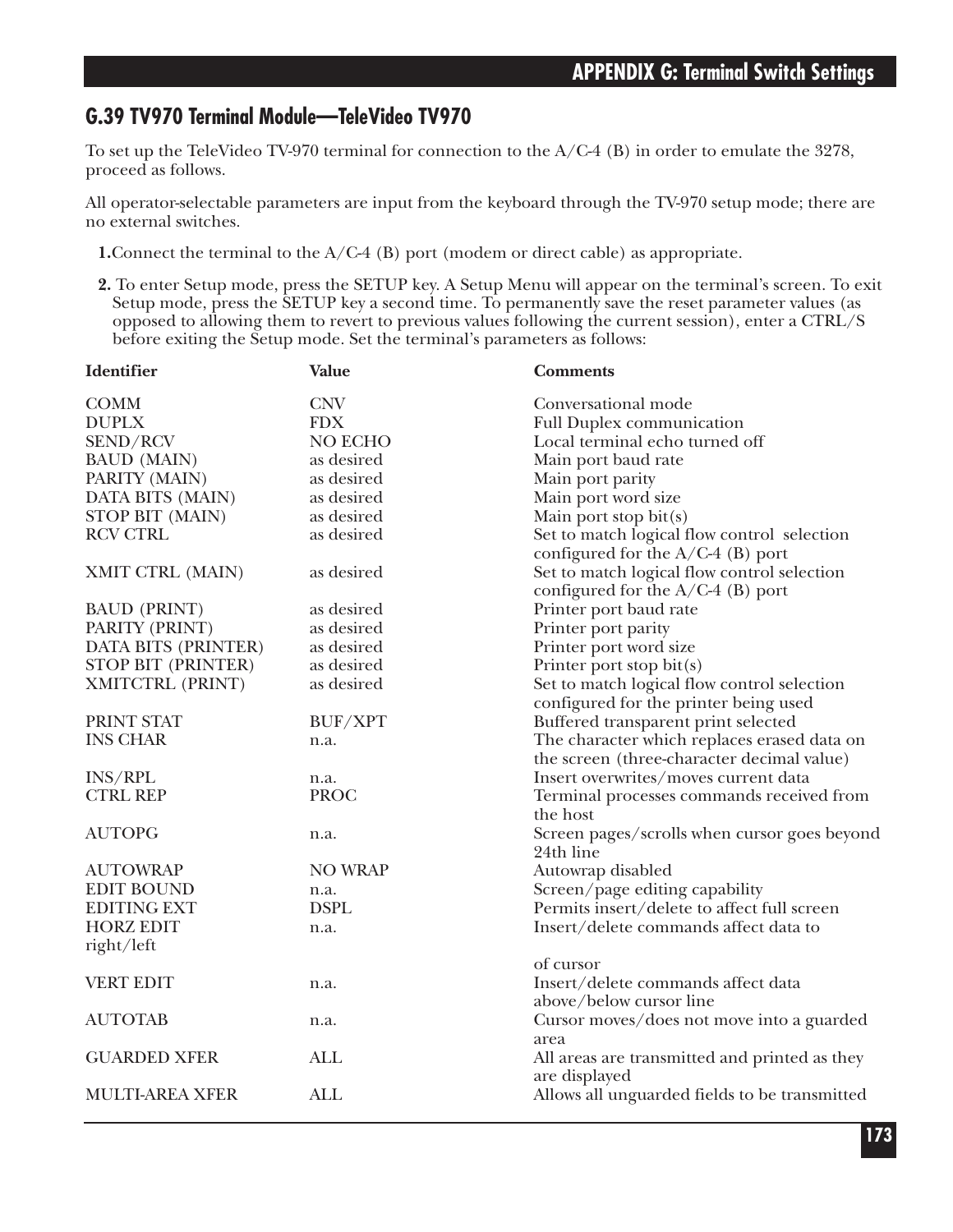| <b>Identifier</b>   | <b>Value</b>   | <b>Comments</b>                                                               |
|---------------------|----------------|-------------------------------------------------------------------------------|
| <b>XFER TERM</b>    | <b>FULL</b>    | Defines the data to be transferred as entire<br>page of memory                |
| LN XFER             | PG             | Transmits through cursor or end-of-page                                       |
| <b>XFER EXEC</b>    | <b>DEFER</b>   | SEND key transmit sequence                                                    |
| <b>PG XFER</b>      | PG             | Allows entire page to be transmitted                                          |
| CHAR/LN             | 132            | Allows terminal to display lines of length<br>132 characters                  |
| LN/PG               | 24             | Defines terminal page length as 24 lines                                      |
| <b>SCRN BACK</b>    | as desired     | Display of light on dark or dark on light                                     |
| <b>SCRN SAVER</b>   | as desired     | Screen turns off after n minutes if idle                                      |
| <b>CROLL</b>        | as desired     | Rate of terminal data display                                                 |
| 25TH LINE           | as desired     | Use of 25th line; blank, status, or message                                   |
| 1ST CHAR SET U.S.   | U.S.           | ASCII (only setting)                                                          |
| 2ND CHAR SET U.K.   | U.K.           | ASCII (only setting)                                                          |
| LF/NEW LN           | <b>LN FEED</b> | LINE FEED key generates only $LF$ (= 0AH),<br>RETURN generates only CR (=0DH) |
| <b>CURSOR STYLE</b> | as desired     | Manner of cursor display                                                      |
| <b>NORMAL ATTR</b>  | <b>HIGH</b>    | Normal intensity is defined to be the higher of<br>the two intensities        |
| LN ATTR             | <b>NOR</b>     | Single-height, single-width character display                                 |
| POWER/HZ            | as desired     | 50 Hz or 60 Hz                                                                |
| <b>KEYCLICK</b>     | as desired     | Audible or Inaudible                                                          |
| <b>BREAK KEY</b>    | <b>IGNORE</b>  | BREAK key is ignored when pressed                                             |

### **Keyboard Emulation**

Following is a table showing how the TeleVideo TV-970 keyboard is used in emulation of the 3278 keyboard.

#### **NOTES:**

**1.**Press **<Ctrl>** concurrently with the indicated key.

**2.**Press **<Esc>** prior to pressing the indicated key

| 3278 Function           | <b>Key Sequence</b> | <b>Hex Value Generated</b> |
|-------------------------|---------------------|----------------------------|
| Reset                   | CTRL/R              | 12H                        |
| <b>Backspace Cursor</b> |                     | 1B 5B 44H                  |
| Down Cursor             |                     | 1B 5B 42H                  |
| Up Cursor               | $\uparrow$          | 1B 5B 41H                  |
| Forward Space Cursor    | $\rightarrow$       | 1B 5B 43H                  |
| Home                    | <b>HOME</b>         | 1B 5B 48H                  |
| Tab                     | <b>TAB</b>          | 09H                        |
| <b>Back Tab</b>         | <b>BACKTAB</b>      | 1B 5B 5AH                  |
| Delete                  | DEL.                | 7FH                        |
|                         | or CHAR DELETE      | 1B 5B 50H                  |
| New Line                | <b>LINE INSERT</b>  | 1B 5B 4CH                  |
| Duplicate               | CTRL/D              | 04H                        |
| <b>Field Mark</b>       | CRTL/F              | 06H                        |
| <b>Insert Mode</b>      | <b>CHAR INSERT</b>  | 1B 5B 40H                  |
| Erase to End of Field   | <b>LINE ERASE</b>   | 1B 5B 4BH                  |
| Erase Input             | PAGE ERASE          | 1B 5B 4AH                  |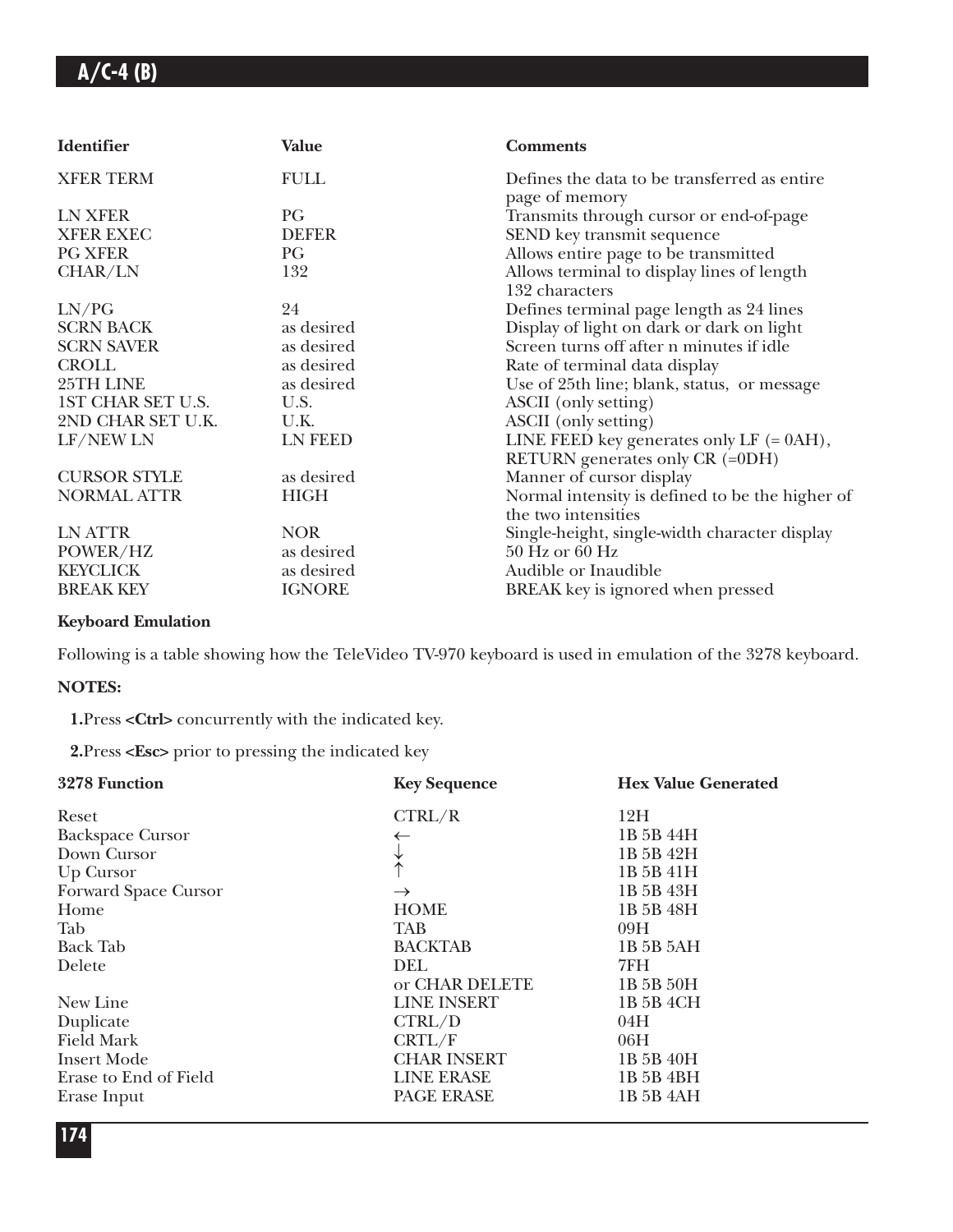| 3278 Function              | <b>Key Sequence</b>          | <b>Hex Value Generated</b> |
|----------------------------|------------------------------|----------------------------|
| Enter                      | <b>RETURN</b>                | 0 <sub>DH</sub>            |
| Clear                      | <b>LINE DELETE</b>           | 1B 5B 4DH                  |
| <b>Sys Request</b>         | ESC <sub>S</sub>             | 1B 53H                     |
| PF1                        | F1                           | 1B 3F 61H                  |
| PF <sub>2</sub>            | F2                           | 1B 3F 62H                  |
| PF3                        | F <sub>3</sub>               | 1B 3F 63H                  |
| PF4                        | F4                           | 1B 3F 64H                  |
| PF <sub>5</sub>            | F <sub>5</sub>               | 1B 3F 65H                  |
| PF <sub>6</sub>            | F <sub>6</sub>               | 1B 3F 66H                  |
| PF7                        | F7                           | 1B 3F 67H                  |
| PF8                        | F8                           | 1B 3F 68H                  |
| PF9                        | ${\rm F}9$                   | 1B 3F 69H                  |
| <b>PF10</b>                | F10                          | 1B 3F 6AH                  |
| <b>PF11</b>                | F11                          | 1B 3F 6BH                  |
| <b>PF12</b>                | F12                          | 1B 3F 6CH                  |
| <b>PF13</b>                | F13                          | 1B 3F 6DH                  |
| <b>PF14</b>                | F14                          | 1B 3F 6EH                  |
| PF15                       | F <sub>15</sub>              | 1B 3F 6FH                  |
| <b>PF16</b>                | F16                          | 1B 3F 70H                  |
| <b>PF17</b>                | <b>SHIFT F7</b>              | 1B 3F 47H                  |
| <b>PF18</b>                | <b>SHIFT F8</b>              | 1B 3F 48H                  |
| <b>PF19</b>                | <b>SHIFT F9</b>              | 1B 3F 49H                  |
| <b>PF20</b>                | <b>SHIFT F10</b>             | 1B 3F 4AH                  |
| <b>PF21</b>                | <b>SHIFT F11</b>             | 1B 3F 4BH                  |
| <b>PF22</b>                | <b>SHIFT F12</b>             | 1B 3F 4CH                  |
| <b>PF23</b>                | <b>SHIFT F13</b>             | 1B 3F 4DH                  |
| <b>PF24</b>                | <b>SHIFT F14</b>             | 1B 3F 4EH                  |
| PA1                        | <b>SHIFT F1</b>              | 1B 3F 41H                  |
| PA <sub>2</sub>            | <b>SHIFT F2</b>              | 1B 3F 42H                  |
| PA <sub>3</sub>            | <b>SHIFT F3</b>              | 1B 3F 43H                  |
| Print                      | <b>PRINT</b>                 | 1B 5B 69H                  |
| <b>Cursor Select</b>       | CTRL/C                       | 03H                        |
| Attention                  | $ESC \setminus$              | 1B <sub>5</sub> CH         |
| Device Cancel              | ESC ]                        | 1B 5DH                     |
| Ident                      | ESC:                         | 1B <sub>3</sub> AH         |
| Test                       | ESC;                         | 1B <sub>3BH</sub>          |
| <b>Special Function</b>    | <b>Key Sequence</b>          | <b>Hex Value Generated</b> |
| Numeric Override           | $ESC$ {                      | 1B7BH                      |
| <b>Refresh Screen</b>      | <b>CTRLW</b>                 | 17H                        |
| <b>Initialize Terminal</b> | $\text{ESC}$                 | 1B <sub>3</sub> CH         |
| Display Status Line        | $\text{ESC}_{-}$ (underline) | 1B 5FH                     |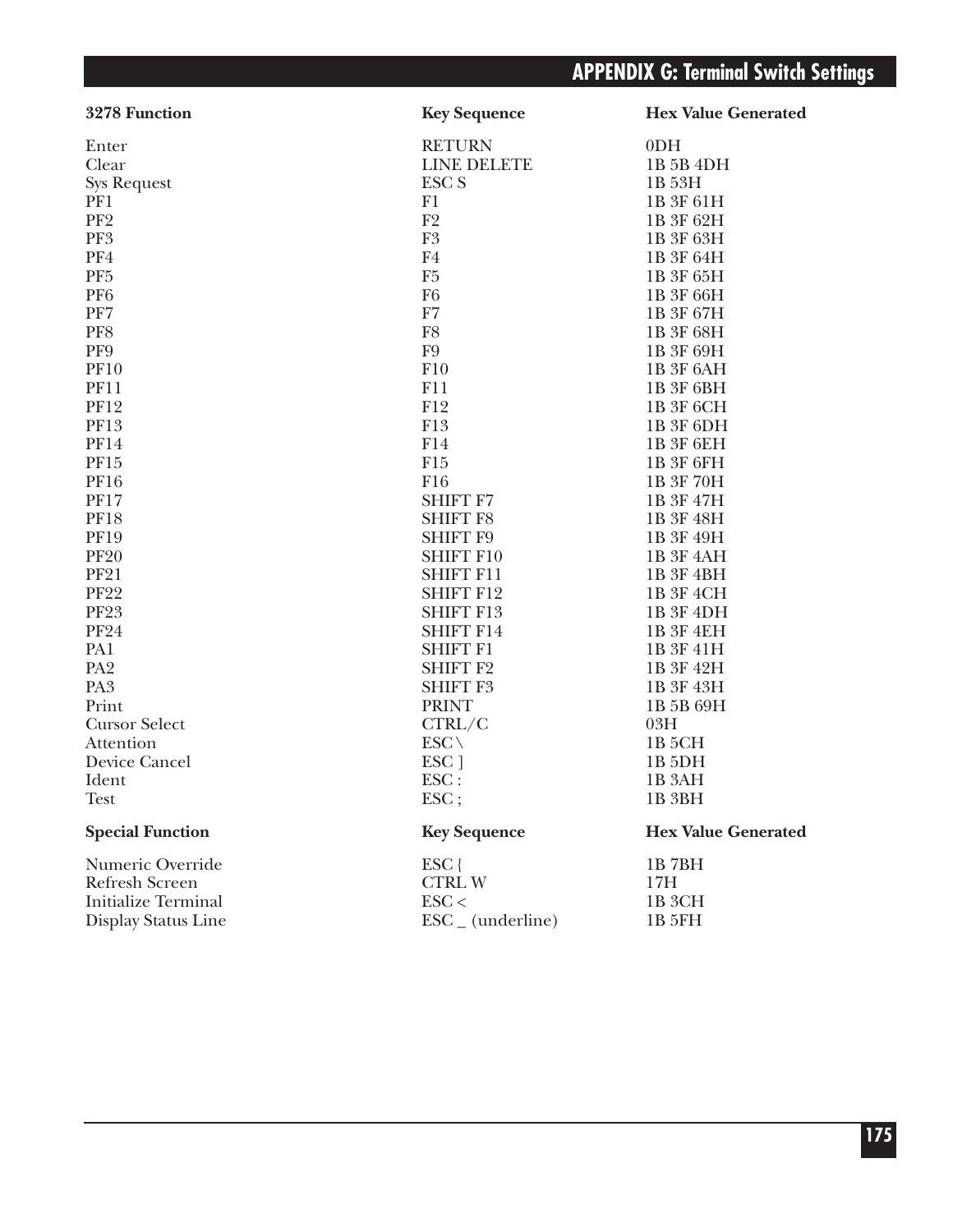### **G.40 VIEWC Terminal Module—ADDS Viewpoint/Color**

To set up the ADDS<sup>®</sup> Viewpoint<sup>®</sup>/Color terminal for connection to the  $A/C-4$  (B) in order to emulate the 3278, proceed as follows.

All operator-selectable variables are input from the keyboard into the Status Line in the Viewpoint/Color Setup Mode; there are no external switches.

- **1.** Connect the terminal to the A/C-4 (B) port (modem or direct cable) as appropriate.
- **2.**For details on how to enter and exit the Viewpoint/Color Setup mode, and how to select the various options, please refer to the Viewpoint/Color User's Manual. There are four banks of logical switches with eight bits per bank. Set the switches as follows:

| Bank #1                                                                                                           | Set to:                                                                          | <b>Comments</b>                                                                                                                                                                           | 1, 5           | 2, 6                                 | 3, 7             | 4,8                          | <b>Baud Rate</b>                                                      |
|-------------------------------------------------------------------------------------------------------------------|----------------------------------------------------------------------------------|-------------------------------------------------------------------------------------------------------------------------------------------------------------------------------------------|----------------|--------------------------------------|------------------|------------------------------|-----------------------------------------------------------------------|
| $1-4$                                                                                                             | as desired                                                                       | <b>EIA Port Baud</b><br>See Table                                                                                                                                                         | $\theta$       | $\boldsymbol{0}$<br>$\boldsymbol{0}$ | $\boldsymbol{0}$ | $\boldsymbol{0}$<br>$\theta$ | 110<br>300                                                            |
|                                                                                                                   |                                                                                  | $\theta$<br>$\theta$                                                                                                                                                                      | $\overline{0}$ | 1<br>1                               | 1                | 1200                         |                                                                       |
| $5 - 8$                                                                                                           | as desired                                                                       | Aux. Port Baud                                                                                                                                                                            | 0              | 1                                    | $\boldsymbol{0}$ | 1                            | 2400                                                                  |
|                                                                                                                   |                                                                                  | See Table                                                                                                                                                                                 | $\theta$       | $\mathbf{1}$                         | $\mathbf 1$      | $\boldsymbol{0}$             | 4800                                                                  |
|                                                                                                                   |                                                                                  | $\theta$                                                                                                                                                                                  | 1              | $\mathbf{1}$                         | 1                | 9600                         |                                                                       |
|                                                                                                                   |                                                                                  |                                                                                                                                                                                           | $\mathbf{1}$   | $\boldsymbol{0}$                     | $\boldsymbol{0}$ | $\boldsymbol{0}$             | 19200                                                                 |
| Bank #2                                                                                                           | Set to:                                                                          | <b>Comments</b>                                                                                                                                                                           |                |                                      |                  |                              |                                                                       |
| $\mathbf{1}$<br>$\overline{2}$<br>$\boldsymbol{3}$<br>$\overline{\mathbf{A}}$<br>$\overline{5}$<br>$\,6\,$<br>7,8 | 1<br>as desired<br>$\boldsymbol{0}$<br>$\theta$<br>0<br>as desired<br>as desired | <b>Full Duplex</b><br>the $A/C-4$ (B) port<br>Disable 2nd page option<br>Auto Scroll disable<br>Auto Line Feed disable<br>Display Parity Error<br>Parity<br>$0, 0 = Odd$<br>$0, 1$ = Even |                | $1, 0$ = Mark<br>$1, 1 = Space$      |                  |                              | X-ON/X-OFF—set to match logical flow control selection configured for |
| Bank #3                                                                                                           | Set to:                                                                          | <b>Comments</b>                                                                                                                                                                           |                |                                      |                  |                              |                                                                       |
| $\mathbf{1}$                                                                                                      | as desired                                                                       | <b>Screen Refresh Rate</b><br>$0 = 60$ Hz, $1 = 50$ Hz                                                                                                                                    |                |                                      |                  |                              |                                                                       |
| $\overline{2}$                                                                                                    | as desired                                                                       | $0 =$ Cursor Visible<br>$1 =$ Cursor Suppressed                                                                                                                                           |                |                                      |                  |                              |                                                                       |
| $\boldsymbol{\mathcal{S}}$                                                                                        | Reserved                                                                         |                                                                                                                                                                                           |                |                                      |                  |                              |                                                                       |
| $\overline{4}$                                                                                                    | as desired                                                                       | $0 =$ Flashing Cursor<br>$1 = Steady Cursor$                                                                                                                                              |                |                                      |                  |                              |                                                                       |
| 5,6                                                                                                               | 0, 0                                                                             | Upper/lower-case characters                                                                                                                                                               |                |                                      |                  |                              |                                                                       |
| 7,8                                                                                                               | 0, 0                                                                             | CR as line terminator                                                                                                                                                                     |                |                                      |                  |                              |                                                                       |
|                                                                                                                   |                                                                                  |                                                                                                                                                                                           |                |                                      |                  |                              |                                                                       |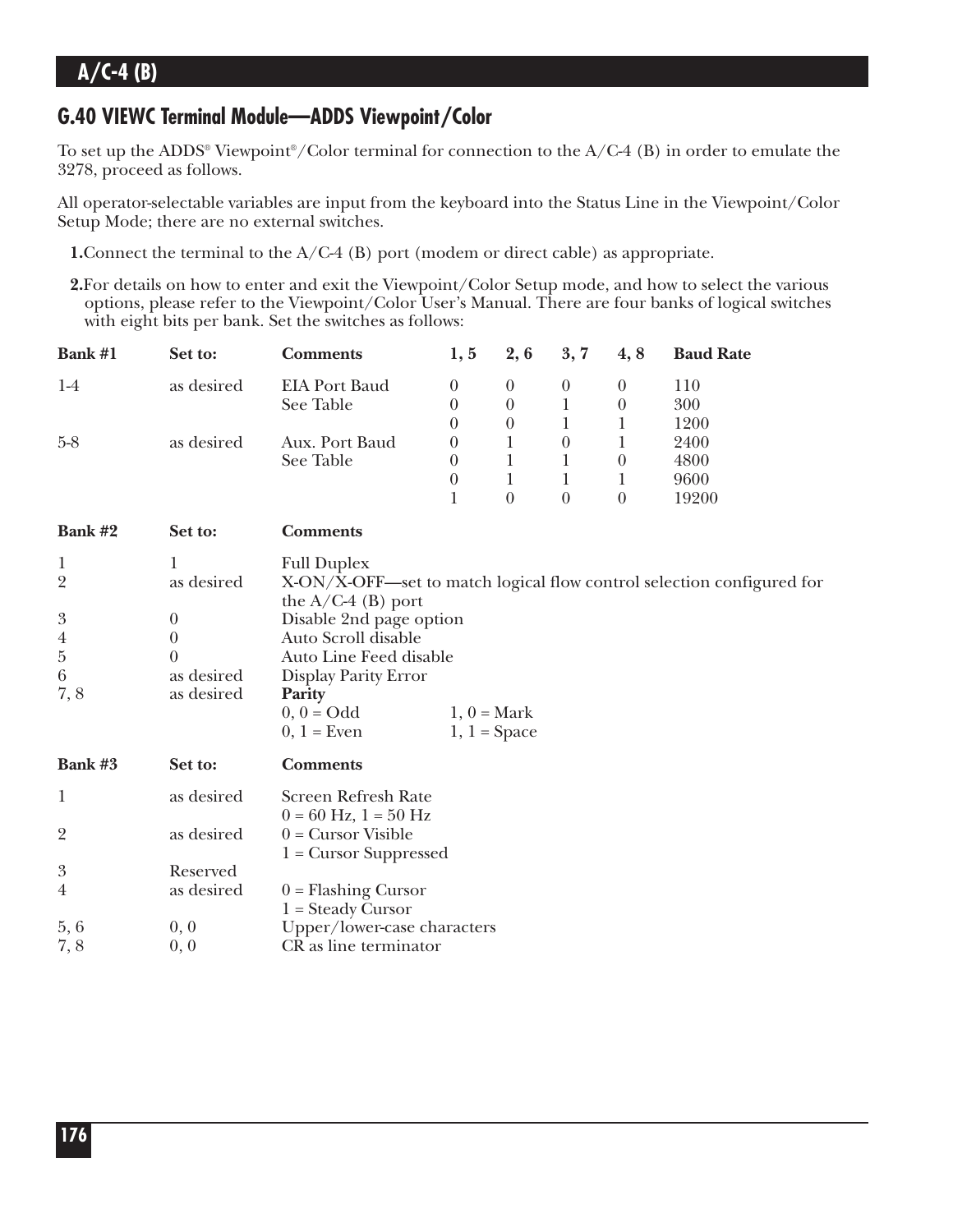| Bank #4        | Set to:    | <b>Comments</b>                    |
|----------------|------------|------------------------------------|
|                | as desired | <b>Extended Color Palette</b>      |
| $\overline{2}$ |            | Cursor home position at upper left |
| 3              | as desired | Audible Keyclick                   |
| $4-6$          | as desired | Foreign Language character setting |
|                |            | Regent 40 mode disabled            |
| 8              | as desired | <b>CRT</b> Auto Off                |

#### **Keyboard Emulation**

Following is a table showing how the Viewpoint/Color keyboard is used in emulation of the 3278 keyboard.

### **NOTES:**

**1.**Press **<Ctrl>** concurrently with the indicated key.

**2.**Press **<Esc>** prior to pressing the indicated key.

- **3.**The last character on the screen (the line-24, column-80 character position) cannot be displayed. This feature is designed to defeat the ADDS Auto-Scroll capability.
- **4.**Because the ENTER key on the numeric keypad generates varying sequences (depending on the presence or absence of field attributes), it is our recommendation that this key not be used.

| 3278 Function           | <b>Key Sequence</b> | <b>Hex Value Generated</b> |  |
|-------------------------|---------------------|----------------------------|--|
| Reset                   | CTRL/R              | 12H                        |  |
| <b>Backspace Cursor</b> | $\leftarrow$        | 15H                        |  |
|                         | or BACKSPACE        | 08H                        |  |
| Down Cursor             | ↓                   | 0AH                        |  |
| Up Cursor               | $\uparrow$          | 1AH                        |  |
| Forward Space Cursor    | $\rightarrow$       | 06H                        |  |
| Home                    | <b>HOME</b>         | 01H                        |  |
| Tab                     | <b>TAB</b>          | 09H                        |  |
| <b>Backtab</b>          | SHIFT/TAB           | 1B <sub>4FH</sub>          |  |
| Delete                  | <b>DEL</b>          | 7FH                        |  |
| New Line                | <b>INSL</b>         | 1B <sub>4DH</sub>          |  |
| Duplicate               | CTRL/D              | 04H                        |  |
| <b>Field Mark</b>       | CTRL/O              | 0FH                        |  |
| <b>Insert Mode</b>      | <b>INS C</b>        | 1B 46H                     |  |
| Erase to End of Field   | <b>CTRL/EOF</b>     | 1B <sub>4</sub> BH         |  |
| Erase Input             | CTRL/E ALL          | 1B 47H                     |  |
| Enter                   | <b>RETURN</b>       | 0 <sub>DH</sub>            |  |
| Clear                   | DEL L               | 1B <sub>6</sub> CH         |  |
|                         | or CTRL/L           | 0CH                        |  |
| <b>Sys Request</b>      | ESC ?               | 1B <sub>3FH</sub>          |  |
| PF1                     | F1                  | 02 31 ODH                  |  |
| PF <sub>2</sub>         | F <sub>2</sub>      | 02 32 0DH                  |  |
| PF3                     | F <sub>3</sub>      | 02 33 ODH                  |  |
| PF4                     | F4                  | 02 34 0DH                  |  |
| PF <sub>5</sub>         | F <sub>5</sub>      | 02 35 0DH                  |  |
| PF <sub>6</sub>         | F <sub>6</sub>      | 02 36 0DH                  |  |
| PF7                     | ${\rm F}7$          | 02 37 0DH                  |  |
| PF8                     | F <sub>8</sub>      | 02 38 0DH                  |  |
|                         |                     |                            |  |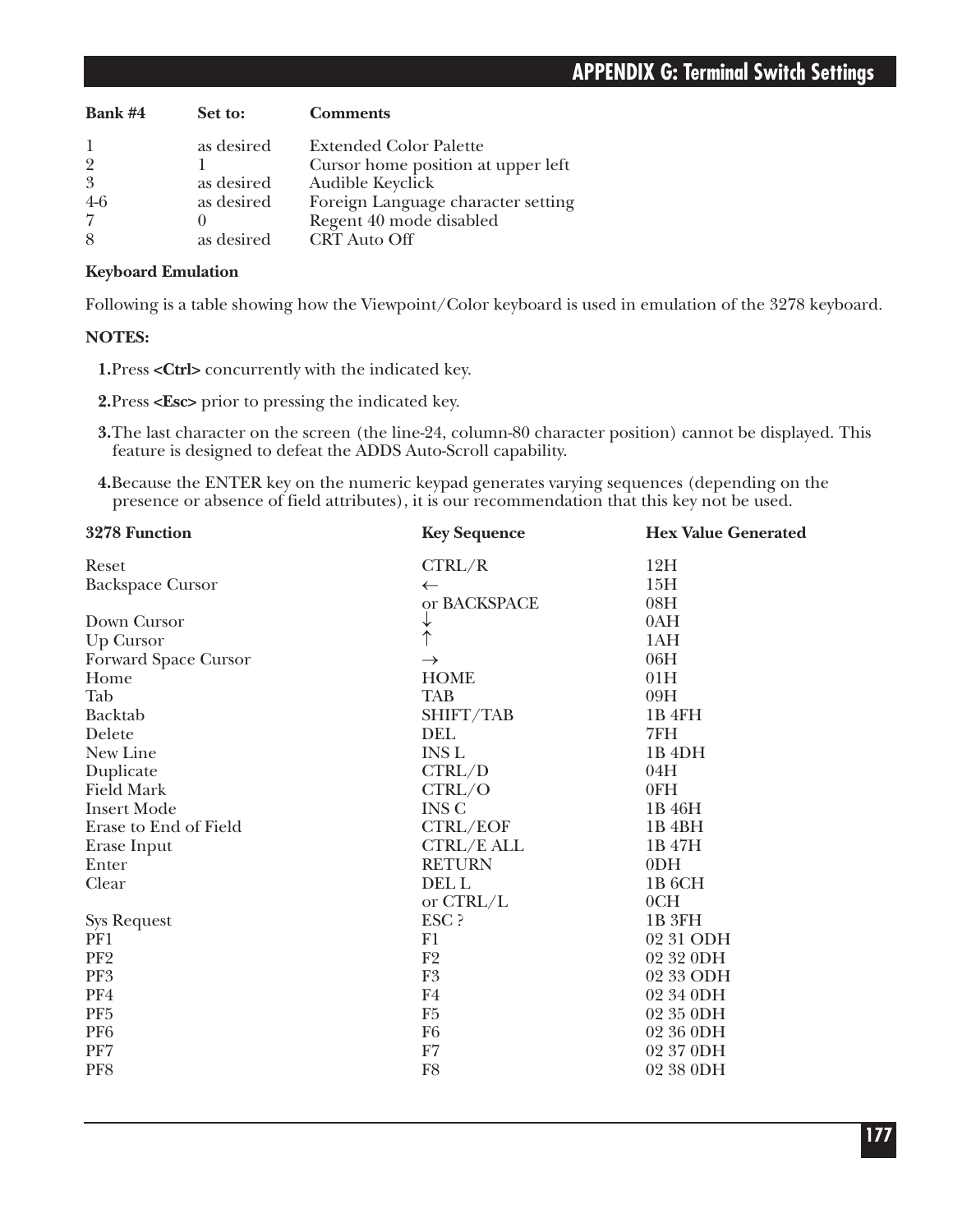| 3278 Function              | <b>Key Sequence</b>          | <b>Hex Value Generated</b> |
|----------------------------|------------------------------|----------------------------|
| PF9                        | SHIFT/F1                     | 02 21 0DH                  |
| <b>PF10</b>                | SHIFT/F2                     | 02 22 0DH                  |
| <b>PF11</b>                | SHIFT/F3                     | 02 23 0DH                  |
| <b>PF12</b>                | SHIFT/F4                     | 02 24 0DH                  |
| PF13                       | SHIFT/F5                     | 02 25 0DH                  |
| <b>PF14</b>                | SHIFT/F6                     | 02 26 0DH                  |
| PF15                       | SHIFT/F7                     | 02 27 0DH                  |
| <b>PF16</b>                | SHIFT/F8                     | 02 28 0DH                  |
| <b>PF17</b>                | ESC <sub>7</sub>             | 1B 37H                     |
| <b>PF18</b>                | ESC <sub>8</sub>             | 1B 38H                     |
| <b>PF19</b>                | ESC <sub>9</sub>             | 1B 39H                     |
| <b>PF20</b>                | ESC <sub>0</sub>             | 1B 30H                     |
| <b>PF21</b>                | ESC <sub>1</sub>             | 1B 31H                     |
| <b>PF22</b>                | ESC <sub>2</sub>             | 1B 32H                     |
| <b>PF23</b>                | ESC <sub>3</sub>             | 1B 33H                     |
| <b>PF24</b>                | ESC <sub>4</sub>             | 1B 34H                     |
| PA1                        | ESC,                         | 1B <sub>2</sub> CH         |
| PA <sub>2</sub>            | ESC.                         | <b>1B2EH</b>               |
| PA <sub>3</sub>            | $\text{ESC}$ /               | 1B <sub>2FH</sub>          |
| Print                      | CTRL/P                       | 10H                        |
| <b>Cursor Select</b>       | CTRL/C                       | 03H                        |
| Attention                  | $ESC \setminus$              | 1B <sub>5</sub> CH         |
| Device Cancel              | ESC <sub>1</sub>             | 1B <sub>5</sub> DH         |
| Ident                      | ESC:                         | 1B <sub>3</sub> AH         |
| <b>Test</b>                | ESC;                         | 1B <sub>3BH</sub>          |
| <b>Special Function</b>    | <b>Key Sequence</b>          | <b>Hex Value Generated</b> |
| Numeric Override           | ESC [                        | 1B 5BH                     |
| <b>Refresh Screen</b>      | CTRL/W                       | 17H                        |
| <b>Initialize Terminal</b> | $\text{ESC}$ <               | 1B <sub>3</sub> CH         |
| Display Status Line        | $\text{ESC}_{-}$ (underline) | 1B 5FH                     |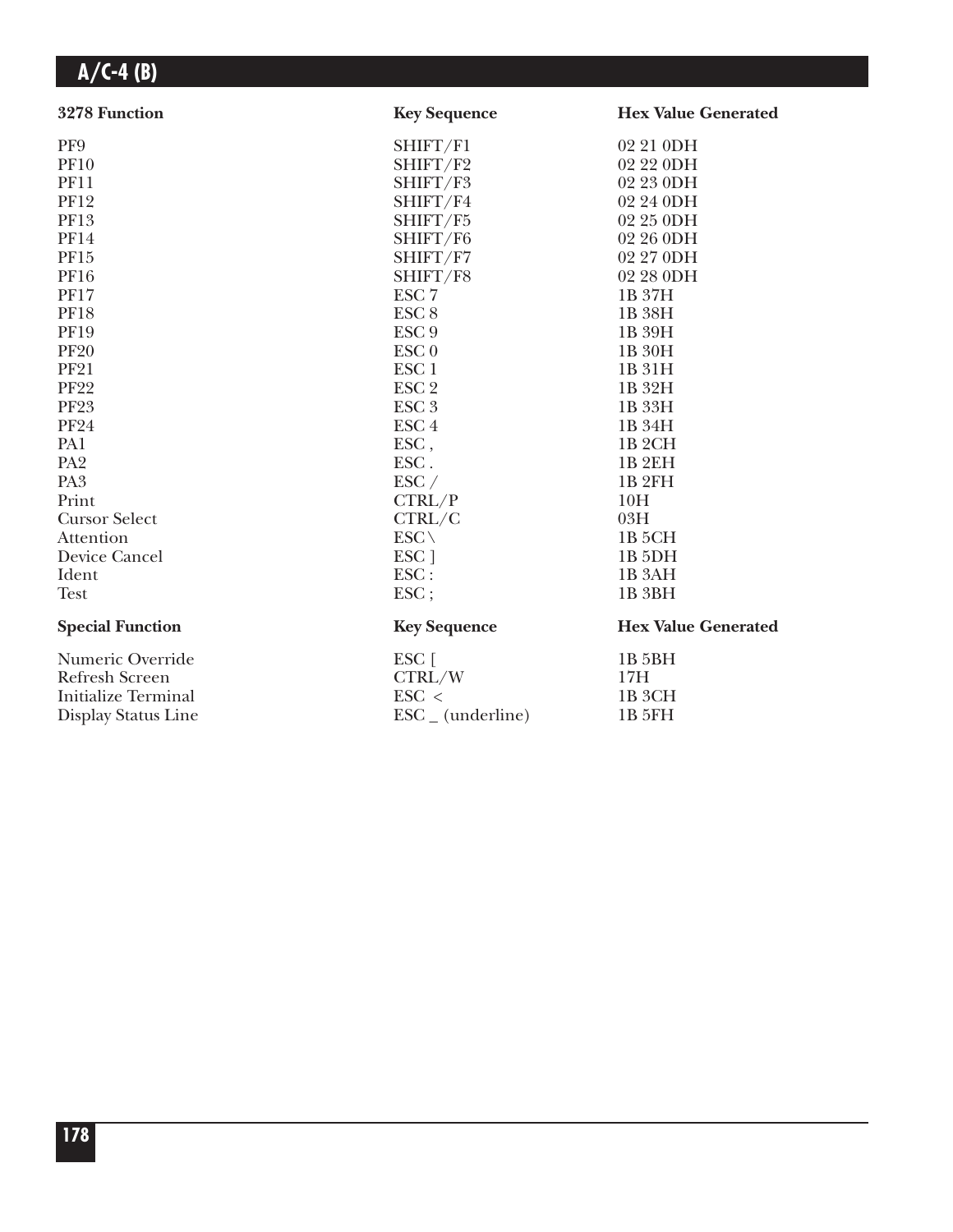### **G.41 VIEWP Terminal Module—ADDS Viewpoint/Regent**

To set up the ADDS Viewpoint terminal for connection to the  $A/C-4$  (B) in order to emulate the 3278, proceed as follows.

**1.**Disconnect the AC power cord before removing the cover of the terminal.

**2.**There are 8 option switches on the right rear of the terminal. Set them as follows:

| S1 (right rear) | Set to: | <b>Comments</b>         |        |        |        |
|-----------------|---------|-------------------------|--------|--------|--------|
| $1 - 3$         |         | <b>Baud Rate</b>        | $S1-1$ | $S1-2$ | $S1-3$ |
|                 |         | 110                     |        |        |        |
|                 |         | 300                     |        |        |        |
|                 |         | 1200                    |        |        |        |
|                 |         | 2400                    |        |        |        |
|                 |         | 4800                    |        |        |        |
|                 |         | 9600                    |        |        |        |
|                 |         | 19200                   |        |        |        |
| $\overline{4}$  |         | Auto scroll disabled    |        |        |        |
| $\overline{5}$  |         | Auto line feed disabled |        |        |        |
| $\,6\,$         |         | Full duplex             |        |        |        |
| 7,8             |         | Parity                  |        |        |        |
|                 |         | <b>ODD</b>              |        |        |        |
|                 |         | <b>EVEN</b>             |        |        |        |
|                 |         | <b>MARK</b>             |        |        |        |
|                 |         | <b>SPACE</b>            |        |        |        |
|                 |         |                         |        |        |        |

**3.**There are 8 option switches located inside the Viewpoint on the main printed circuit board. The cover must be removed to set them. The switch group is labeled as S2 and is a few inches up from and to the right of the RS-232C connectors.

| S <sub>2</sub> (internal) | Set to: | <b>Comments</b>              |
|---------------------------|---------|------------------------------|
|                           |         | $0 =$ White on black         |
|                           |         | $1 = Black on white$         |
| $\overline{2}$            |         | Disable parity error display |
| 3                         |         | $0 = 60$ Hz, $1 = 50$ Hz     |
| 4, 5, 6                   |         | U. S. character set          |
| $\overline{7}$            |         | $0 = Steady cursor$          |
|                           |         | $1 = \text{Blinking cursor}$ |
| 8                         |         | $0 = Block cursor$           |
|                           |         | $1 =$ Underline cursor       |
|                           |         |                              |

**4.**Replace the cover, reconnect the AC power cord, and connect the terminal to the A/C-4 (B) port (or modem, etc.) as appropriate.

To set up the ADDS Regent 20 or 25 terminal for connection to the A/C-4 (B) in order to emulate the 3278, proceed as follows.

**1.**Disconnect the AC power cord before removing the rear plate of the terminal.

**2.**The Regent 20 and 25 have one switch block with eight switches on the right rear of the terminal. Set the option switches as follows.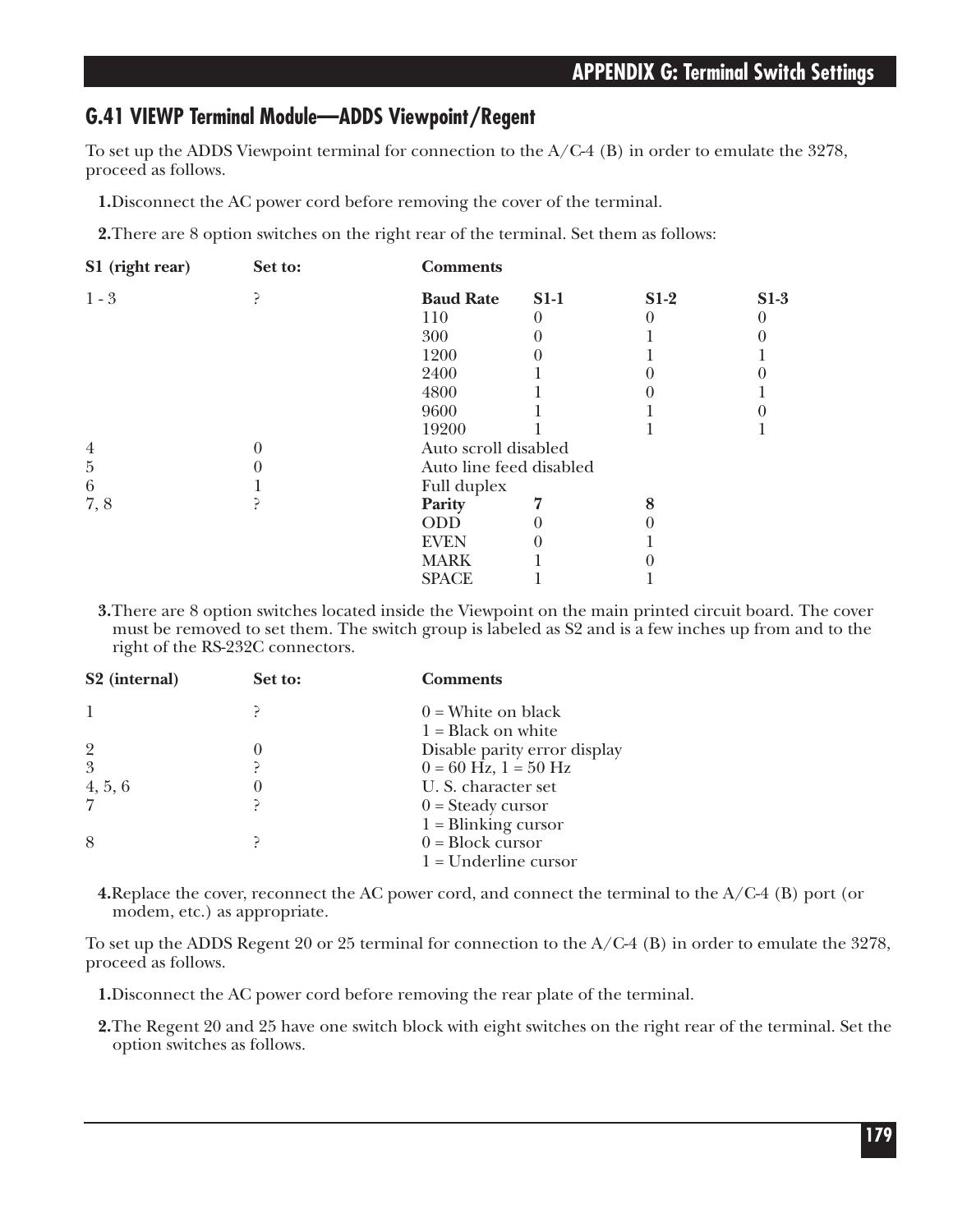| Switch (right rear) | Set to: | <b>Comments</b>         |                |          |                |
|---------------------|---------|-------------------------|----------------|----------|----------------|
| S <sub>1</sub>      | י       | $0 =$ White on black    |                |          |                |
|                     |         | $1 = Black on white$    |                |          |                |
| S <sub>2</sub>      |         | Full duplex             |                |          |                |
| S3, S4              | ?       | Parity                  | 3              | 4        |                |
|                     |         | ODD                     | 0              | 0        |                |
|                     |         | <b>EVEN</b>             |                |          |                |
|                     |         | <b>MARK</b>             |                |          |                |
|                     |         | <b>SPACE</b>            |                |          |                |
| S <sub>5</sub>      | 0       | Auto line feed disabled |                |          |                |
| $S6 - S8$           | ?       | <b>Baud Rate</b>        | S <sub>6</sub> | S7       | S <sub>8</sub> |
|                     |         | 110                     | $\theta$       | 0        | $\theta$       |
|                     |         | 300                     | 0              |          |                |
|                     |         | 1200                    | 0              |          |                |
|                     |         | 2400                    |                | $\theta$ |                |
|                     |         | 4800                    |                |          |                |
|                     |         | 9600                    |                |          |                |
|                     |         |                         |                |          |                |

**3.**There are two switch blocks (A3 and A5) with eight option switches located inside on a pull-out printed circuit board. The rear-panel plate must be removed and the board pulled out to set them.

| A3 (PC Board)  | Set to:  | <b>Comments</b>                |
|----------------|----------|--------------------------------|
| S <sub>1</sub> | $\theta$ | Reserved                       |
| S <sub>2</sub> | 0        | Parity check disabled          |
| S <sub>3</sub> |          | $0 = Steady cursor$            |
|                |          | $1 = \text{Blinking cursor}$   |
| S <sub>4</sub> | $\theta$ | Keyboard lock off              |
|                |          | (ESC, 5 locks; ESC, 6 unlocks) |
| $S5 - S7$      | $\theta$ | U. S. character set            |
| S <sub>8</sub> |          | $0 = Upper$ , shift lower      |
|                |          | $1 =$ Lower, shift upper       |
| A5 (PC Board)  | Set to:  | <b>Comments</b>                |
| S <sub>1</sub> | $\theta$ | Auto scroll disabled           |
| S <sub>2</sub> |          | $0 = 60$ Hz, $1 = 50$ Hz       |
| S <sub>3</sub> |          | $0 = No$ audible key feedback  |
|                |          | $1 =$ Audible key feedback     |
| S4             |          | $0 = Block cursor$             |
|                |          | $1 =$ Underline cursor         |
| $S5 - S8$      | 0        | Reserved                       |
|                |          |                                |

**4.**Replace the rear panel plate, reconnect the AC power cord, and connect the terminal to the A/C-4 (B) port (or modem, etc.) as appropriate.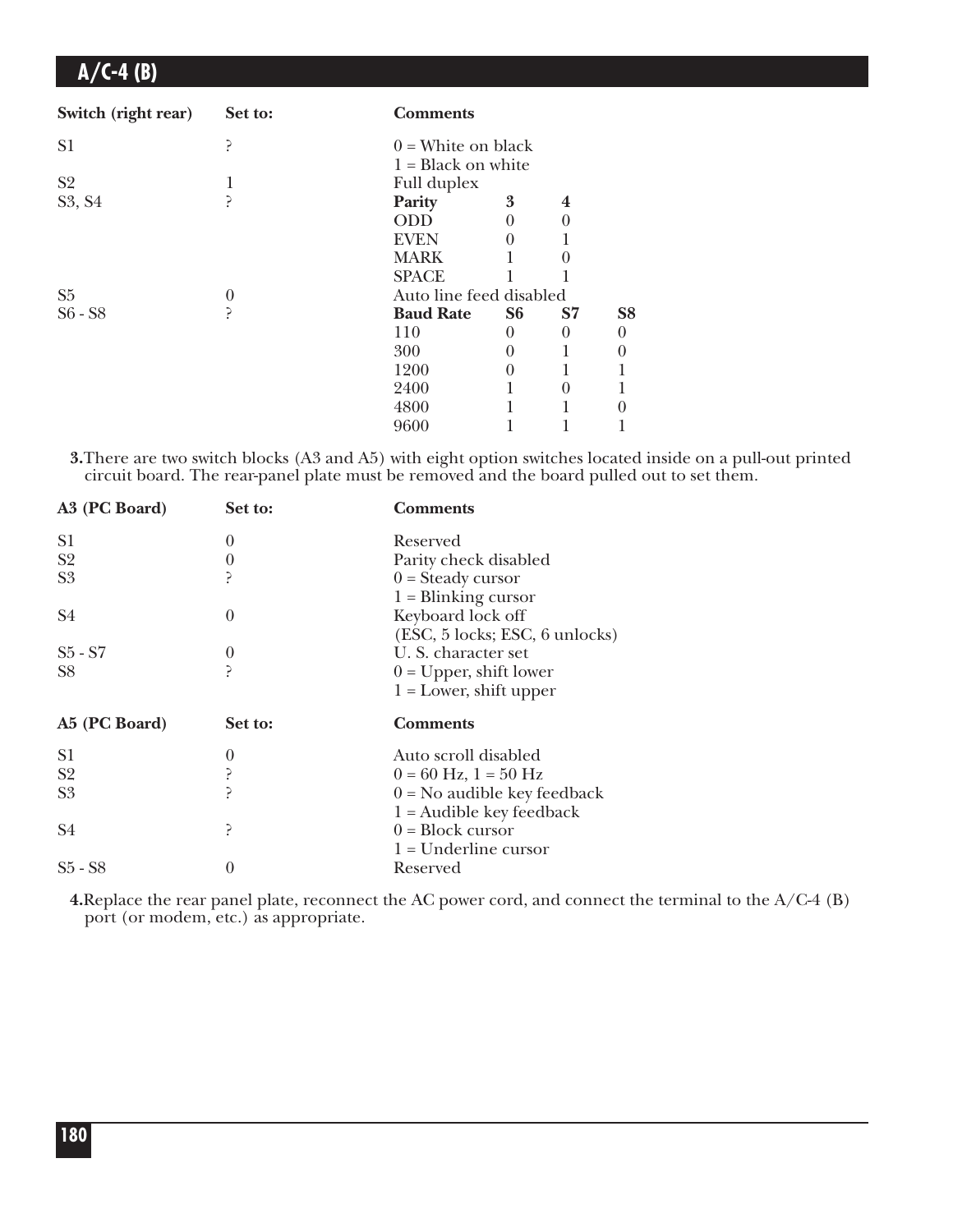To set up the ADDS Regent 40 or 60 terminal for connection to the A/C-4 (B) in order to emulate the 3278, proceed as follows.

**1.**Disconnect the AC power cord before removing the rear plate of the terminal.

**2.**The Regent 40 and 60 have two switch blocks (A and B) with eight switches each on the right rear of the terminal. Set the option switches as follows.

| Switch A (right rear) | Set to:          | <b>Comments</b>                  |                |                |                  |
|-----------------------|------------------|----------------------------------|----------------|----------------|------------------|
| S <sub>1</sub>        | ć.               | $0 = Block cursor$               |                |                |                  |
|                       |                  | $1 =$ Underline cursor           |                |                |                  |
| S <sub>2</sub>        | $\mathbf{1}$     | Full duplex                      |                |                |                  |
| S3, S4                | 5                | Parity                           | 3              | 4              |                  |
|                       |                  | <b>ODD</b>                       | 0              | $\theta$       |                  |
|                       |                  | <b>EVEN</b>                      | 0              | 1              |                  |
|                       |                  | <b>MARK</b>                      |                | $\theta$       |                  |
|                       |                  | <b>SPACE</b>                     | 1              | 1              |                  |
| S <sub>5</sub>        | 5                | $0 = Steady cursor$              |                |                |                  |
|                       |                  | $1 = \text{Blinking cursor}$     |                |                |                  |
| $S6 - S8$             | ć.               | <b>Baud Rate</b>                 | S <sub>6</sub> | S7             | S <sub>8</sub>   |
|                       |                  | 110                              | 0              | $\overline{0}$ | $\theta$         |
|                       |                  | 300                              | 0              | 1              | $\boldsymbol{0}$ |
|                       |                  | 1200                             | 0              | 1              | 1                |
|                       |                  | 2400                             | 1              | $\theta$       | 1                |
|                       |                  | 4800                             | 1              | 1              | $\theta$         |
|                       |                  | 9600                             | 1              | 1              | 1                |
| Switch B (right rear) | Set to:          | <b>Comments</b>                  |                |                |                  |
| S1, S2                | 0, 0             | Line terminator character = $CR$ |                |                |                  |
| S <sub>3</sub>        | 0                | Auto line feed disabled          |                |                |                  |
| S <sub>4</sub>        | $\theta$         | Auto scroll mode disabled        |                |                |                  |
| ${\rm S}5$            | $\boldsymbol{0}$ | RS-232C interface                |                |                |                  |
| S <sub>6</sub>        | 5                | $0 =$ White on black             |                |                |                  |
|                       |                  | $1 = Black on white$             |                |                |                  |
| S7, S8                | ?                | <b>Upper/Lower Case</b>          |                | S7             | S <sub>8</sub>   |
|                       |                  | Upper, shift lower               |                | $\theta$       | $\boldsymbol{0}$ |
|                       |                  | Lower, shift upper               |                | $\theta$       | 1                |
|                       |                  | Upper case only                  |                | 1              | $\boldsymbol{0}$ |

**3.**There is one switch block (D3) with eight option switches located inside on a pull-out printed circuit board. The rear panel plate must be removed and the board pulled out to set them.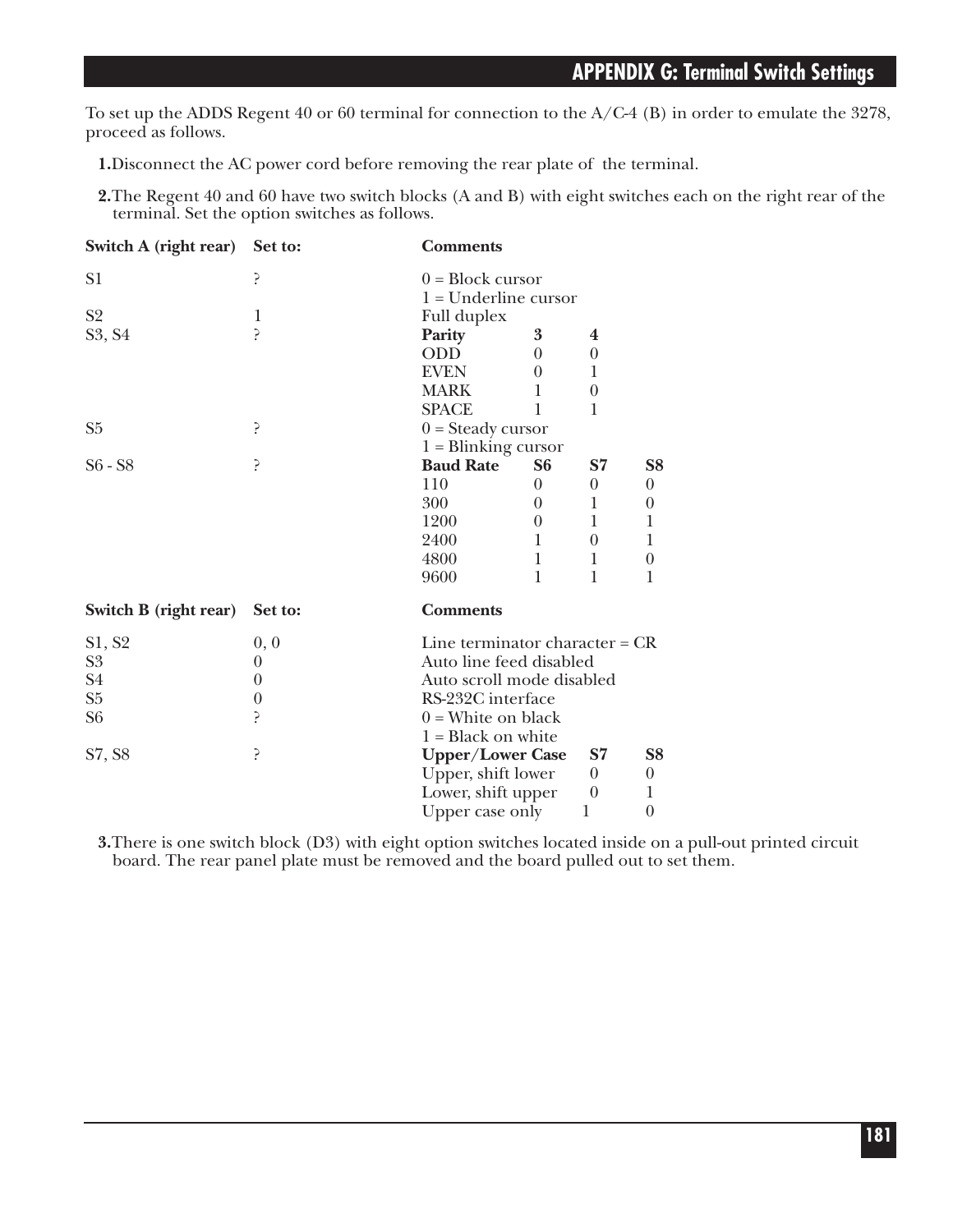| $A/C-4(B)$ |  |
|------------|--|
|------------|--|

| D3 (PC Board)  | Set to:           | <b>Comments</b>          |
|----------------|-------------------|--------------------------|
| S1, S2         |                   | Reserved                 |
| S <sub>3</sub> |                   | $0 = 60$ Hz, $1 = 50$ Hz |
| S <sub>4</sub> |                   | Reserved                 |
| S <sub>5</sub> |                   | Reverse channel disabled |
| S <sub>6</sub> | $\mathbf{\Omega}$ | Parity check disabled    |
| S7             | $\mathbf{\Omega}$ | Line turnaround disabled |
| S <sub>8</sub> |                   | Reserved                 |

**4.**Replace the rear panel plate, reconnect the AC power cord and connect the terminal to the A/C-4 (B) port (or modem, etc.) as appropriate.

#### **Keyboard Emulation**

Following is a table showing how the ADDS Viewpoint keyboard is used in emulation of the 3278 keyboard.

#### **NOTES:**

- **1.**Currently, the function keys available on some Regent terminals are not supported. This is so that one terminal driver may support both the Viewpoint and the Regent series. These function keys can be accommodated by using the User Defined Terminal Option.
- **2.**Press **<Ctrl>** concurrently with the indicated key.

**3.**Press **<Esc>** prior to pressing the indicated key.

**4.**The second character of the ESC sequence PF key assignments is based on the first two-and-one-half rows of alphanumeric keys being treated as a matrix, thus:

row  $1(1-0) = PFI - PF10$ row 2  $(Q - P) = PF11 - PF20$ row  $3(A - F) = PF21 - PF24$ 

Similarly, the PA key assignments have, as their second key, the first three characters on the fourth row of alpha keys (Z, X, C). Either lower-case or upper-case (shifted) alpha characters are valid.

**5.**The last character on the screen (the line-24, column-80 character position) cannot be displayed. This feature is designed to defeat the ADDS Viewpoint Auto-Scroll capability.

| 3278 Function           | <b>Key Sequence</b> | <b>Hex Value Generated</b> |
|-------------------------|---------------------|----------------------------|
| Reset                   | CTRL/R              | 12H                        |
| <b>Backspace Cursor</b> | $\leftarrow$        | 15H                        |
|                         | or BACKSPACE        | 08H                        |
| Down Cursor             |                     | 0AH                        |
| Up Cursor               |                     | 1AH                        |
| Forward Space Cursor    | $\rightarrow$       | 06H                        |
| Home                    | <b>HOME</b>         | 01H                        |
| Tab                     | <b>TAB</b>          | 09H                        |
| <b>Backtab</b>          | CTRL/K              | 0BH                        |
| Delete                  | <b>DEL</b>          | 7FH                        |
| New Line                | CTRL/N              | 0EH                        |
| Duplicate               | CTRL/D              | 04H                        |
| <b>Field Mark</b>       | CTRL/O              | 0FH                        |
| <b>Insert Mode</b>      | CTRL/Y              | 19H                        |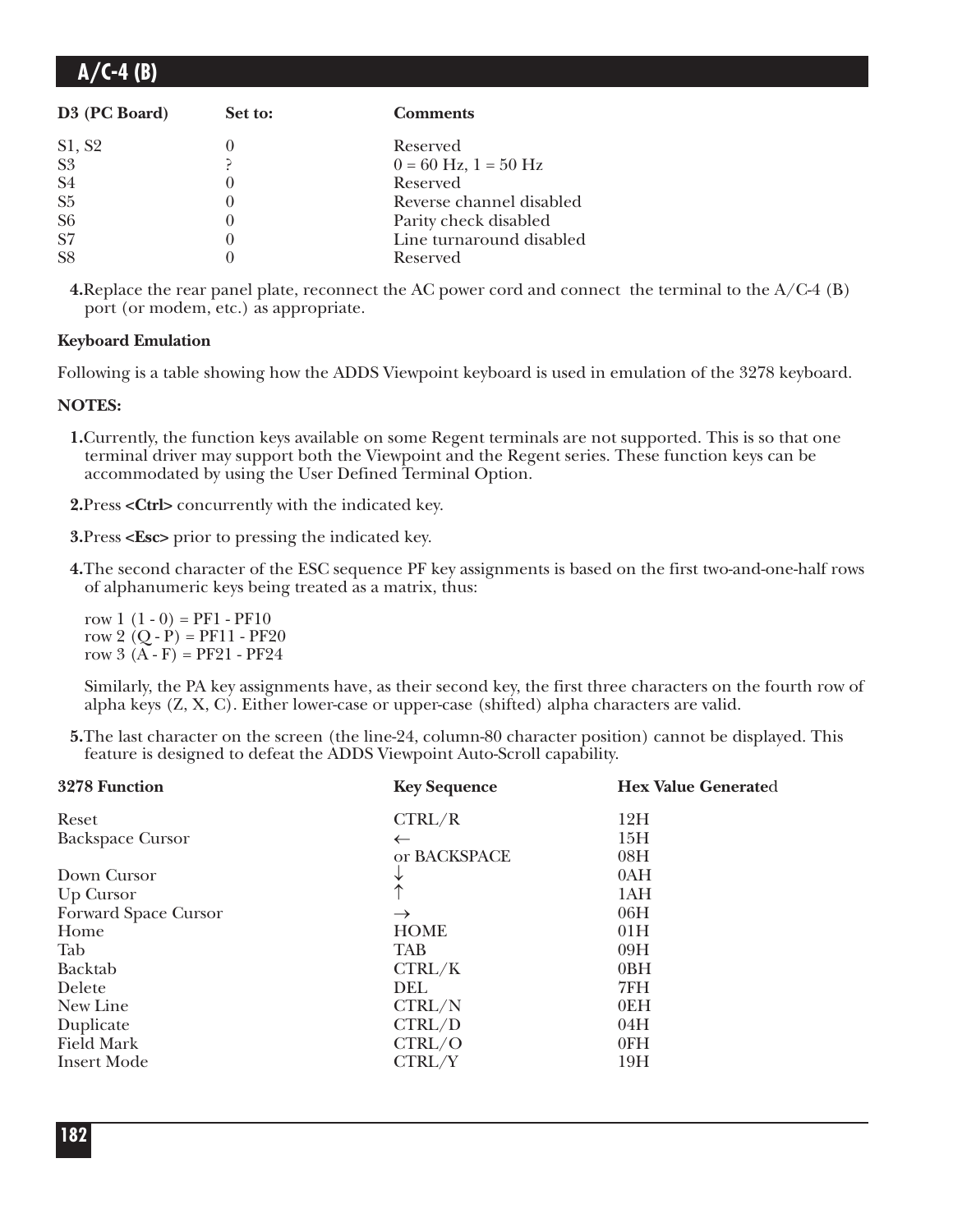| 3278 Function              | <b>Key Sequence</b>             | <b>Hex Value Generated</b> |
|----------------------------|---------------------------------|----------------------------|
| Erase to End of Field      | CTRL/E                          | 05H                        |
| Erase Input                | CTRL/X                          | 18H                        |
| Enter                      | <b>RETURN</b>                   | 0 <sub>DH</sub>            |
| Clear                      | ESC ^                           | 1B 1EH                     |
|                            | or $CTRL/L$                     | 0CH                        |
| <b>Sys Request</b>         | ESC ?                           | 1B 3FH                     |
| PF1                        | ESC <sub>1</sub>                | 1B 31H                     |
|                            | or F1                           | 02 31H                     |
| PF <sub>2</sub>            | ESC <sub>2</sub>                | 1B 32H                     |
|                            | or F <sub>2</sub>               | 02 32H                     |
| PF3                        | ESC <sub>3</sub>                | 1B 33H                     |
|                            | or F <sub>3</sub>               | 02 33H                     |
| PF4                        | ESC <sub>4</sub>                | 1B 34H                     |
| PF <sub>5</sub>            | ESC <sub>5</sub>                | 1B 35H                     |
| PF <sub>6</sub>            | ESC <sub>6</sub>                | 1B 36H                     |
| PF7                        | ESC <sub>7</sub>                | 1B 37H                     |
| PF8                        | ESC <sub>8</sub>                | 1B 38H                     |
| PF9                        | ESC <sub>9</sub>                | 1B 39H                     |
| <b>PF10</b>                | ESC <sub>0</sub>                | 1B 30H                     |
| <b>PF11</b>                |                                 |                            |
| <b>PF12</b>                | ESC Q                           | 1B 51H                     |
| <b>PF13</b>                | ESC <sub>W</sub><br><b>ESCE</b> | 1B 57H                     |
|                            |                                 | 1B 45H                     |
| <b>PF14</b>                | ESC <sub>R</sub>                | 1B 52H                     |
| PF15                       | ESC T                           | 1B 54H                     |
| <b>PF16</b>                | ESC <sub>Y</sub>                | 1B 59H                     |
| <b>PF17</b>                | ESC <sub>U</sub>                | 1B 55H                     |
| <b>PF18</b>                | ESC I                           | 1B 49H                     |
| <b>PF19</b>                | ESC <sub>O</sub>                | 1B 4FH                     |
| <b>PF20</b>                | ESC <sub>P</sub>                | 1B 50H                     |
| <b>PF21</b>                | ESC A                           | 1B 41H                     |
| <b>PF22</b>                | ESC <sub>S</sub>                | 1B 53H                     |
| <b>PF23</b>                | ESC <sub>D</sub>                | 1B 44H                     |
| <b>PF24</b>                | <b>ESCF</b>                     | 1B 46H                     |
| PA1                        | ESC <sub>Z</sub>                | 1B 5AH                     |
| PA <sub>2</sub>            | ESC <sub>X</sub>                | 1B 58H                     |
| PA <sub>3</sub>            | <b>ESC C</b>                    | 1B 43H                     |
| Print                      | CTRL/P                          | 10H                        |
| <b>Cursor Select</b>       | CTRL/C                          | 03H                        |
| Attention                  | $ESC \setminus$                 | 1B <sub>5</sub> CH         |
| <b>Device Cancel</b>       | ESC ]                           | 1B <sub>5DH</sub>          |
| Ident                      | ESC:                            | 1B <sub>3</sub> AH         |
| <b>Test</b>                | ESC;                            | 1B <sub>3BH</sub>          |
| <b>Special Function</b>    | <b>Key Sequence</b>             | <b>Hex Value Generated</b> |
| Numeric Override           | $ESC$ [                         | 1B 5BH                     |
| <b>Refresh Screen</b>      | CTRL/W                          | 17H                        |
| <b>Initialize Terminal</b> | $\text{ESC}$                    | 1B 3CH                     |
| Display Status Line        | $\text{ESC}_{-}$ (underline)    | <b>1B 5FH</b>              |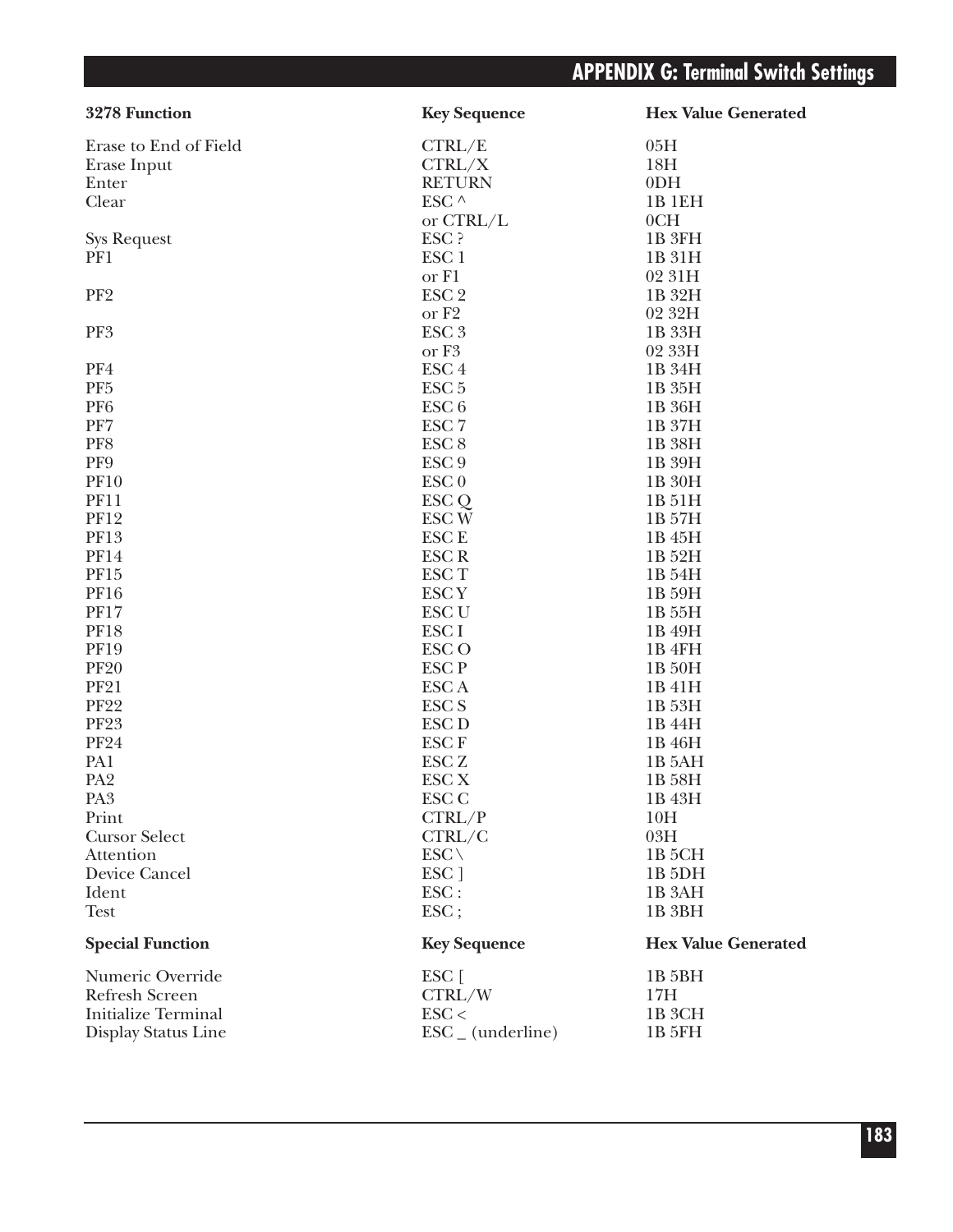### **G.42 VIP731 Terminal Module—Honeywell VIP 7301**

To set up the Honeywell® VIP 7301 terminal for connection to the  $A/C-4$  (B) in order to emulate the 3278, proceed as follows:

**1.**Disconnect the AC power cord from the outlet before setting the switches.

**2.**There is one group of ten switches located on the back panel of the terminal. Set the switches as follows:

| <b>S1 Switches</b> | Set to:       | <b>Comments</b>                           |
|--------------------|---------------|-------------------------------------------|
| 1                  | <b>DOWN</b>   | Normal Mode                               |
| $\overline{2}$     | (as required) | $UP = Echo Mode$                          |
|                    |               | $DOWN = Non-Echo Mode$                    |
|                    |               | Set by $A/C-4$ (B)                        |
| 3                  | (as required) | $UP = Roll Mode$                          |
|                    |               | DOWN = Non-Roll Mode                      |
|                    |               | Set by $A/C-4$ (B)                        |
| $\overline{4}$     | n.a.          | Applicable only when LOCAL key is pressed |
| $\overline{5}$     | as desired    | $UP = Even$ parity                        |
|                    |               | $DOWN = Mark parity$                      |
| $6 - 8$            | as desired    | Baud Rate (see chart below)               |
| 9                  | <b>DOWN</b>   | VIP7200 Attribute commands accepted       |
| 10                 | as desired    | $UP = I1$ pin 11 disabled                 |
|                    |               | $DOWN = J1$ pin 11 enable                 |

| 6           | <b>Switches</b><br>7 | 8            |
|-------------|----------------------|--------------|
| <b>DOWN</b> | <b>DOWN</b>          | <b>DOWN</b>  |
| <b>DOWN</b> | $_{\rm I\, IP}$      | <b>DOWN</b>  |
| UP          | <b>DOWN</b>          | <b>DOWN</b>  |
| UP          | <b>DOWN</b>          | $_{\rm IIP}$ |
| UP          | UP                   | <b>DOWN</b>  |
| UP          | $_{\rm UP}$          | UP           |
|             |                      |              |

**3.**There are two key switches on the keyboard which affect terminal operation; the LOCAL key must be UP to enable communication with  $A/C-4$  (B), and the AUTO LF key must be UP so that the RETURN key generates only the CR character.

**4.**Reconnect the AC power cord and connect the terminal to the A/C-4 (B) port (or modem), as appropriate.

#### **Keyboard Emulation**

Following is a table showing how the Honeywell VIP 7301 keyboard is used in emulation of the 3278 keyboard.

#### **NOTES:**

**1.**Press **<Ctrl>** concurrently with the indicated key.

**2.**Press **<Esc>** prior to pressing the indicated key.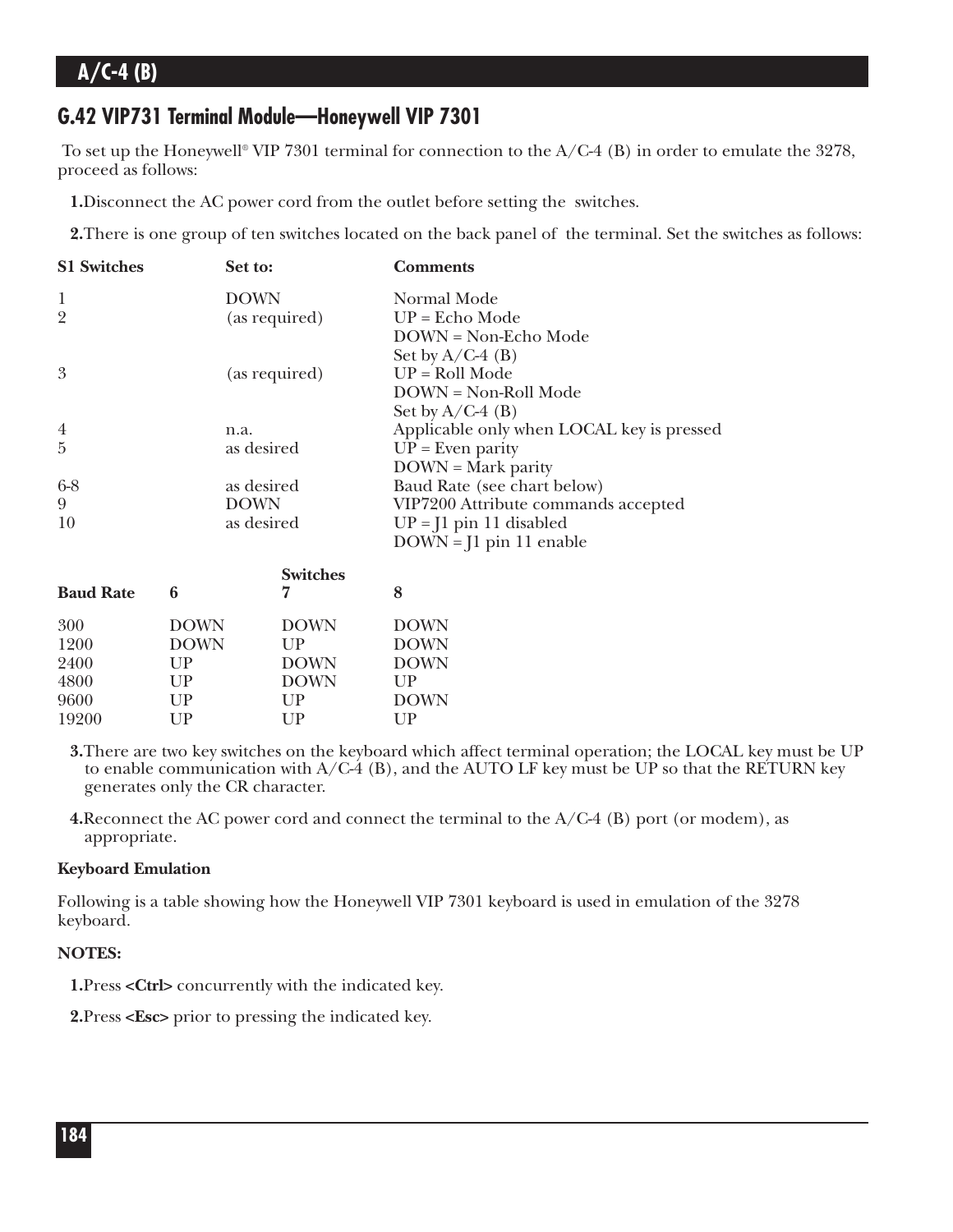| 3278 Function           | <b>Key Sequence</b>                      | <b>Hex Value Generated</b> |
|-------------------------|------------------------------------------|----------------------------|
| Reset                   | <b>RESET</b>                             | 1B 65H                     |
| <b>Backspace Cursor</b> | $\leftarrow$                             | 1B 44H                     |
|                         | or BACKSPACE                             | 08H                        |
| Down Cursor             | ↓<br>个                                   | 1B 42H                     |
| Up Cursor               |                                          | 1B 41H                     |
| Forwardspace Cursor     | $\rightarrow$                            | 1B 43H                     |
| Home                    | <b>HOME</b>                              | 1B 48H                     |
| Tab                     | <b>TAB</b>                               | 09H                        |
| Backtab                 | CTRL/TAB                                 | 1B 5B 5AH                  |
| Delete                  | <b>DELETE</b>                            | 7FH                        |
| New Line                | LF 0AH                                   |                            |
| Duplicate               | CTRL/D                                   | 04H                        |
| <b>Field Mark</b>       | CTRL/F                                   | 06H                        |
| <b>Insert Mode</b>      | CTRL/U                                   | 15H                        |
| Erase to End of Field   | <b>ERASE EOF</b>                         | 1B <sub>4</sub> BH         |
| Erase Input             | <b>ERASE EOP</b>                         | 1B <sub>4</sub> AH         |
| Enter                   | <b>RETURN</b>                            | 0 <sub>DH</sub>            |
| Clear                   | <b>CLEAR</b>                             | 1B 60H                     |
| <b>Sys Request</b>      | CTRL/INIT                                | 1B 63H                     |
| PF1                     | F1                                       | 1B 30H                     |
| PF <sub>2</sub>         | F <sub>2</sub>                           | 1B 32H                     |
| PF3                     | F <sub>3</sub>                           | 1B 36H                     |
| PF4                     | F <sub>4</sub>                           | 1B 38H                     |
| PF <sub>5</sub>         | F <sub>5</sub>                           | 1B 3AH                     |
| PF <sub>6</sub>         | F <sub>6</sub>                           | 1B 3CH                     |
| PF7                     | F7                                       | 1B 3EH                     |
| PF8                     | F8                                       | 1B 50H                     |
| PF9                     | F <sub>9</sub>                           | 1B 52H                     |
| <b>PF10</b>             | F10                                      | 1B 54H                     |
| <b>PF11</b>             | F11                                      | 1B <sub>5</sub> CH         |
| <b>PF12</b>             | F12                                      | 1B 5EH                     |
| <b>PF13</b>             | F13 (SHIFT F1)                           | 1B 31H                     |
| <b>PF14</b>             | F14 (SHIFT F2)                           | 1B 35H                     |
| <b>PF15</b>             | F15 (SHIFT F3)                           | 1B 37H                     |
| <b>PF16</b>             | F16 (SHIFT F4)                           | 1B 39H                     |
| <b>PF17</b>             | F17 (SHIFT F5)                           | 1B <sub>3</sub> BH         |
| <b>PF18</b>             | F18 (SHIFT F6)                           | 1B <sub>3DH</sub>          |
| <b>PF19</b>             | F19 (SHIFT F7)                           | 1B 3FH                     |
| <b>PF20</b>             | F20 (SHIFT F8)                           | 1B 51H                     |
| <b>PF21</b>             | F21 (SHIFT F9)                           | 1B 53H                     |
| <b>PF22</b>             | F22 (SHIFT F10)                          | 1B 56H                     |
| <b>PF23</b>             | F <sub>23</sub> (SHIFT F <sub>11</sub> ) | 1B <sub>5</sub> DH         |
| <b>PF24</b>             | F <sub>24</sub> (SHIFT F <sub>12</sub> ) | <b>1B 5FH</b>              |
| PA1                     | ESC <sub>F1</sub>                        | 1B 1B 30H                  |
| PA <sub>2</sub>         | ESC <sub>F2</sub>                        | 1B 1B 32H                  |
| PA <sub>3</sub>         | ESC <sub>F3</sub>                        | 1B 1B 36H                  |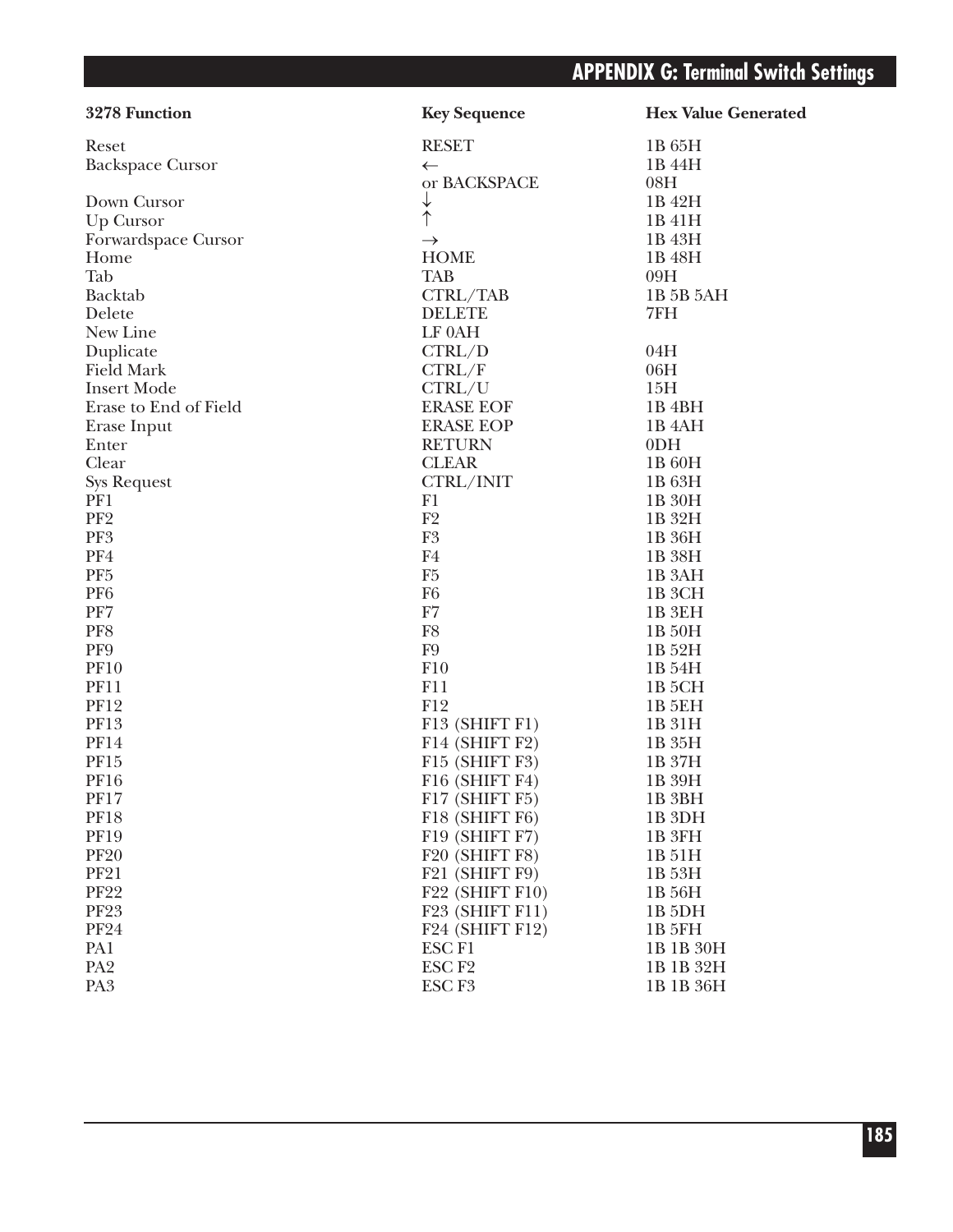| 3278 Function              | <b>Key Sequence</b> | <b>Hex Value Generated</b> |
|----------------------------|---------------------|----------------------------|
| Print                      | <b>TRANSMIT</b>     | 1B 69H                     |
| <b>Cursor Select</b>       | CTRL/C              | 03H                        |
| Attention                  | ESC X               | 1B 58H                     |
| Device Cancel              | $ESC$ {             | 1B7BH                      |
| Ident                      | ESC <sub>Y</sub>    | 1B 59H                     |
| <b>Test</b>                | ESC Z               | 1B <sub>5</sub> AH         |
| <b>Fast Forwardspace</b>   | CTRL/R              | 12H                        |
| <b>Fast Backspace</b>      | CTRL/L              | 0CH                        |
| <b>Special Function</b>    | <b>Key Sequence</b> | <b>Hex Value Generated</b> |
| Numeric Override           | ESC#                | 1B 23H                     |
| Refresh Screen             | CTRL/W              | 17H                        |
| <b>Initialize Terminal</b> | ESC                 | 1B 7DH                     |
| Display Status Line        | ESC <sub>3</sub>    | 1B 33H                     |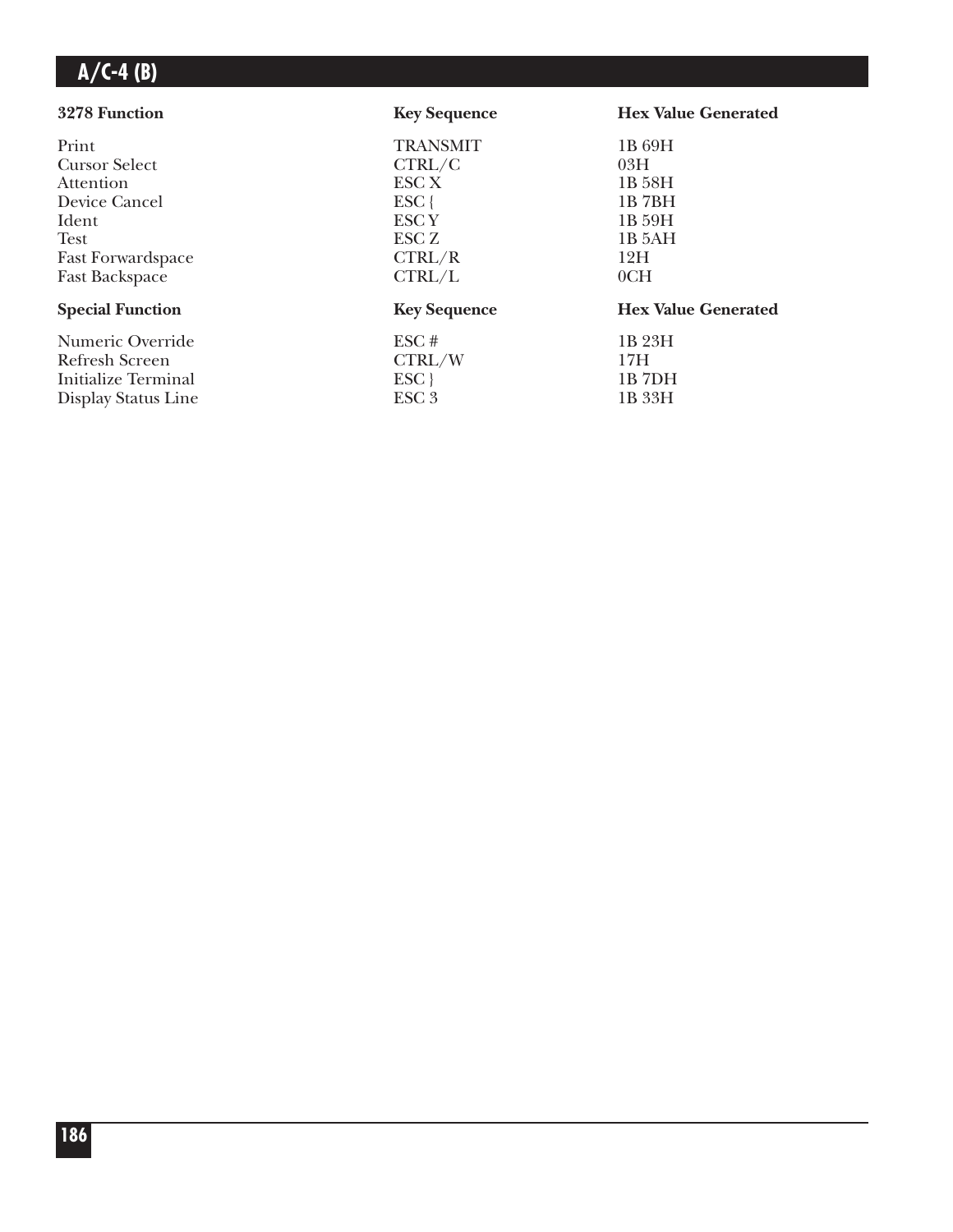### **G.43 VP60 Terminal Module—ADDS Viewpoint/60**

To set up the ADDS Viewpoint/60 terminal for connection to the A/C-4 (B) in order to emulate the 3278, proceed as follows. All operator-selectable options are input from the keyboard into the Setup Mode Status Line; there are no external switches.

**1.**Connect the terminal to the A/C-4 (B) port (modem or direct cable) as appropriate.

**2.**Call up the Status Line by pressing **<Shift>** and **<Home>** simultaneously. A line containing four option banks of eight bits each will appear on the screen. Set the option values as follows:

| <b>Option Bank 1</b> | Value      | <b>Comments</b>                            |
|----------------------|------------|--------------------------------------------|
| $1 - 4$              | as desired | Main Port Baud Rate (see table below)      |
| $5 - 8$              | as desired | Auxiliary Port Baud Rate (see table below) |

|                  | <b>Bit Settings</b> |     |     |     |
|------------------|---------------------|-----|-----|-----|
| <b>Baud Rate</b> | 1/5                 | 2/6 | 3/7 | 4/8 |
| 110              |                     |     | 0   |     |
| 300              |                     | 0   |     |     |
| 1200             |                     |     |     |     |
| 2400             |                     |     |     |     |
| 4800             |                     |     |     |     |
| 9600             |                     |     |     |     |
| 19200            |                     |     |     |     |

| <b>Option Bank 2</b> | Value                        | <b>Comments</b>                   |   |                                      |
|----------------------|------------------------------|-----------------------------------|---|--------------------------------------|
| 1                    | 1                            | <b>Full Duplex</b>                |   |                                      |
| $\overline{2}$       | as desired                   |                                   |   | $0 = Dark Character on Light Screen$ |
|                      |                              |                                   |   | 1 = Light Character on Dark Screen   |
| 31                   |                              | Video highlight at full intensity |   |                                      |
| 40                   | Auto Scroll disabled         |                                   |   |                                      |
| 50                   | Auto Linefeed disabled       |                                   |   |                                      |
| 60                   | Disable Parity Error Display |                                   |   |                                      |
| 7,8                  | as desired                   | Parity                            |   | 8                                    |
|                      |                              | ODD                               |   | $\theta$                             |
|                      |                              | <b>EVEN</b>                       | 0 |                                      |
|                      |                              | <b>MARK</b>                       |   | $\theta$                             |
|                      |                              | <b>SPACE</b>                      |   |                                      |
| <b>Option Bank 3</b> | Value                        | <b>Comments</b>                   |   |                                      |
| 1                    | as desired                   | $0 = 60$ Hz, $1 = 50$ Hz          |   |                                      |
| $\overline{2}$       | $\theta$                     | Cursor visable                    |   |                                      |
| 3                    | as desired                   |                                   |   | $0 = Block, 1 = Underline Cursor$    |

4 as desired  $0 = \text{Blink}, 1 = \text{Steady Cursor}$ <br>5, 6  $0,0$  Dpper/Lower-case characte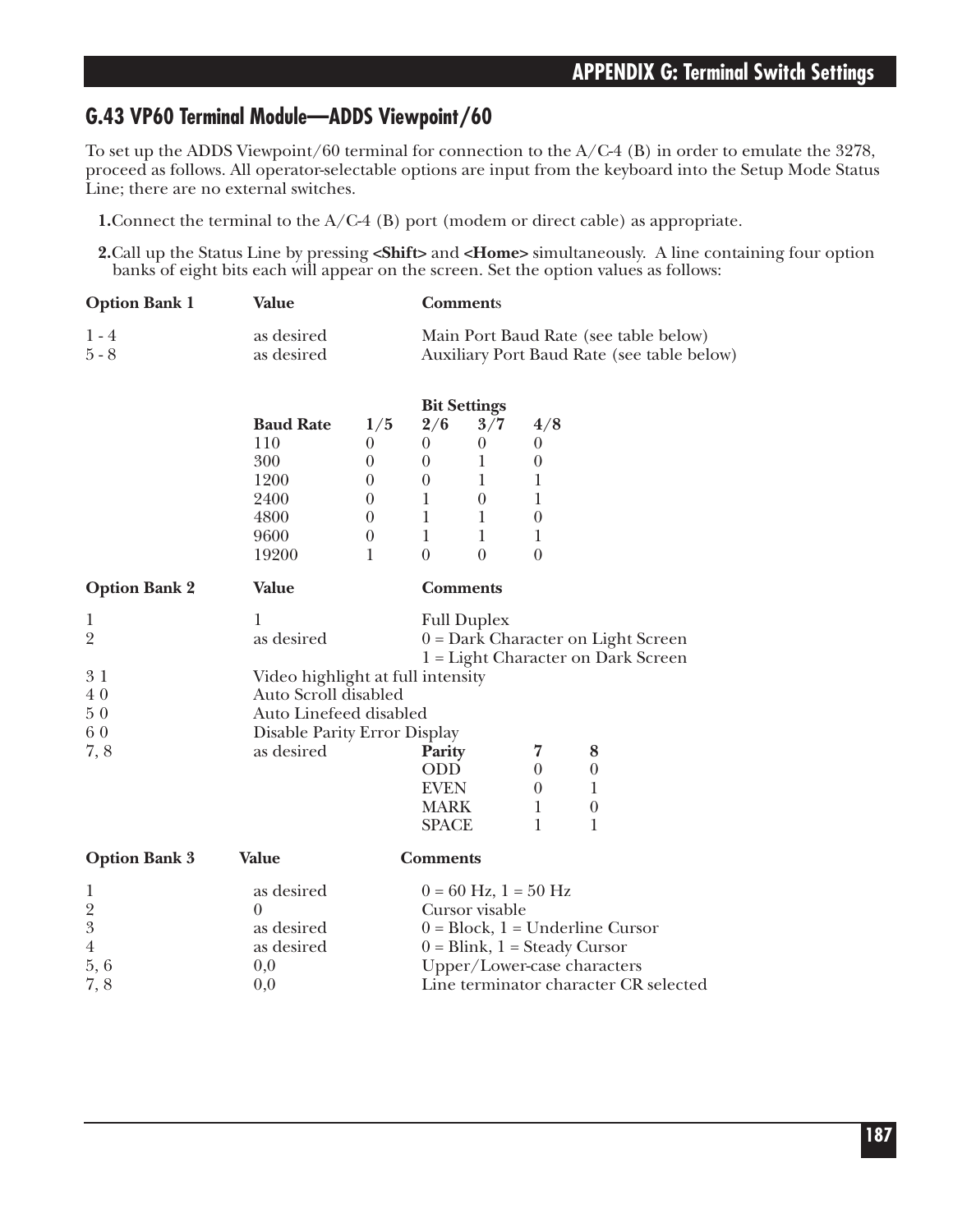| $A/C-4(B)$           |                         |                                   |
|----------------------|-------------------------|-----------------------------------|
| <b>Option Bank 4</b> | Value                   | <b>Comments</b>                   |
|                      | Reserved                |                                   |
| 9                    |                         | Cursor home at upper left enabled |
| 3                    | as desired              | $0 =$ Keyclick disabled           |
|                      |                         | $1 =$ enabled                     |
| $4 - 6$              | Reserved                |                                   |
| 70                   | Regent 40 mode disabled |                                   |
| 8 Reserved           |                         |                                   |

#### **Keyboard Emulation**

Following is a table showing how the ADDS Viewpoint/60 keyboard is used in emulation of the 3278 keyboard.

#### **NOTES:**

**1.**Press **<Ctrl>** concurrently with the indicated key.

**2.**Press **<Esc>** prior to pressing the indicated key.

**3.**The second character of the ESC sequence PF key assignments is based on the first two-and-one-half rows of alphanumeric keys being treated as a matrix, thus:

row  $1(1-0) = PF1 - PF10$ row 2  $(Q - P) = PF11 - PF20$ row  $3(A - F) = PF21 - PF24$ 

Similarly, the PA key assignments have, as their second key, the first three characters on the fourth row of alpha keys (Z, X, C). Either lower-case or upper-case (shifted) alpha characters are valid.

| 3278 Function           | <b>Key Sequence</b> | <b>Hex Value Generated</b> |
|-------------------------|---------------------|----------------------------|
| Reset                   | CTRL/R              | 12H                        |
| <b>Backspace Cursor</b> | $\leftarrow$        | 15H                        |
|                         | or BACKSPACE        | 08H                        |
| Down Cursor             | ↓                   | 0AH                        |
| Up Cursor               | $\uparrow$          | 1AH                        |
| Forward Space Cursor    | $\rightarrow$       | 06H                        |
| Home                    | <b>HOME</b>         | 01H                        |
| Tab                     | <b>TAB</b>          | 09H                        |
| Backtab                 | CTRL/K              | 0BH                        |
| Delete                  | DEL                 | 7FH                        |
| New Line                | CTRL/N              | 0EH                        |
| Duplicate               | CTRL/D              | 04H                        |
| <b>Field Mark</b>       | CTRL/O              | 0FH                        |
| <b>Insert Mode</b>      | CTRL/Y              | 19H                        |
| Erase to End of Field   | CTRL/E              | 05H                        |
| Erase Input             | CTRL/X              | 18H                        |
| Enter                   | <b>RETURN</b>       | 0 <sub>DH</sub>            |
| Clear                   | ESC $\wedge$        | 1B 1EH                     |
|                         | or CTRL/L           | 0CH                        |
| <b>Sys Request</b>      | ESC ?               | 1B <sub>3FH</sub>          |
| PF1                     | ESC <sub>1</sub>    | 1B 31H                     |
|                         | or F1               | 02 31H                     |
|                         |                     |                            |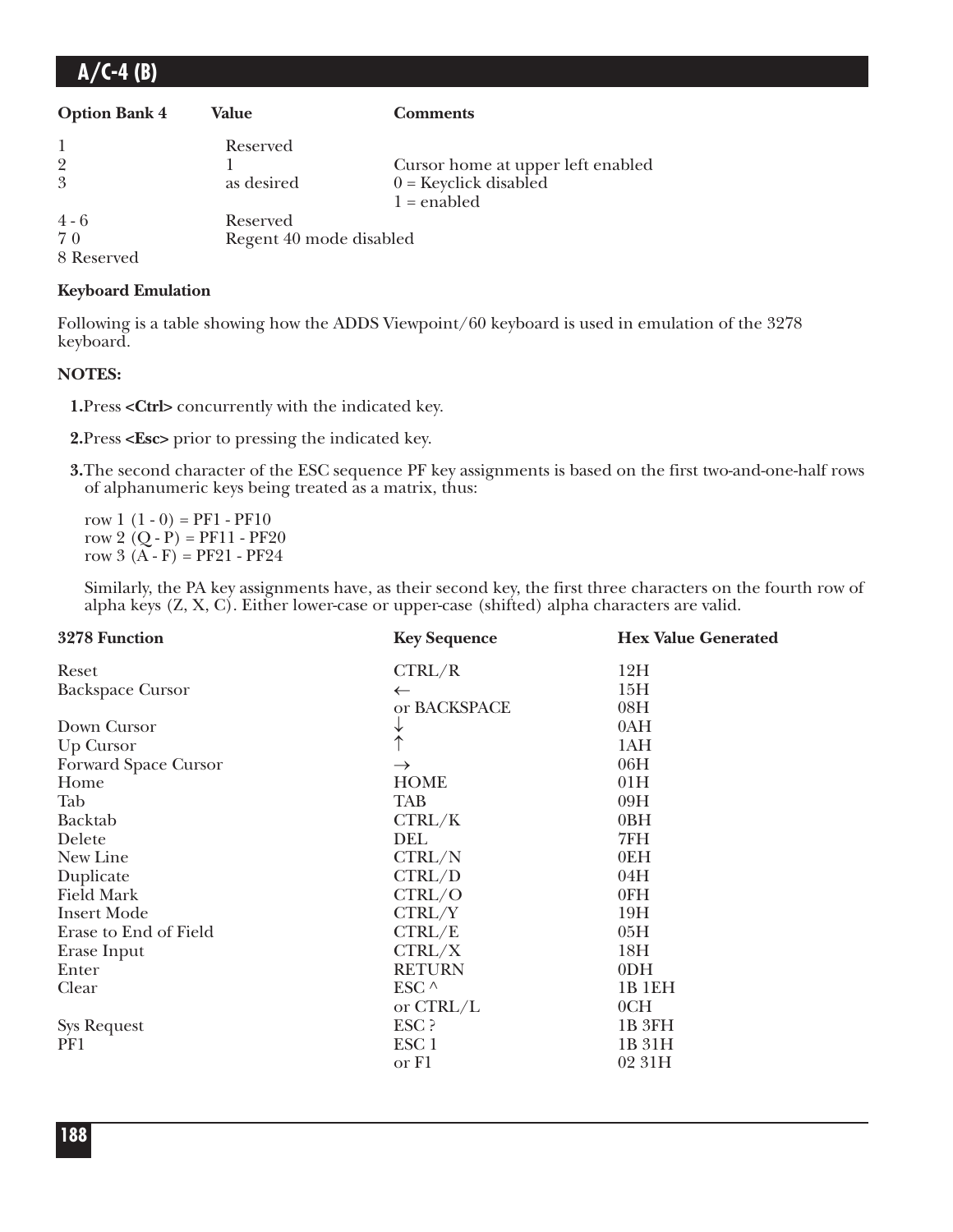# **APPENDIX G: Terminal Switch Settings**

| 3278 Function              | <b>Key Sequence</b>          | <b>Hex Value Generated</b> |
|----------------------------|------------------------------|----------------------------|
| PF <sub>2</sub>            | ESC <sub>2</sub>             | 1B 32H                     |
|                            | or F <sub>2</sub>            | 02 32H                     |
| PF3                        | ESC <sub>3</sub>             | 1B 33H                     |
|                            | or F <sub>3</sub>            | 02 33H                     |
| PF4                        | ESC <sub>4</sub>             | 1B 34H                     |
|                            | or F4                        | 02 34H                     |
| PF <sub>5</sub>            | ESC <sub>5</sub>             | 1B 35H                     |
|                            | or F <sub>5</sub>            | 02 35H                     |
| PF <sub>6</sub>            | ESC <sub>6</sub>             | 1B 36H                     |
|                            | or F <sub>6</sub>            | 02 36H                     |
| PF7                        | ESC <sub>7</sub>             | 1B 37H                     |
|                            | or F7                        | 02 37H                     |
| PF8                        | ESC <sub>8</sub>             | 1B 38H                     |
|                            | or F8                        | 02 38H                     |
| PF9                        | ESC <sub>9</sub>             | 1B 39H                     |
| <b>PF10</b>                | $\text{ESC}$ <sub>0</sub>    | 1B 30H                     |
| <b>PF11</b>                | ESC <sub>Q</sub>             | 1B 51H                     |
| <b>PF12</b>                | <b>ESCW</b>                  | 1B 57H                     |
| <b>PF13</b>                | <b>ESCE</b>                  | 1B 45H                     |
| <b>PF14</b>                | <b>ESCR</b>                  | 1B 52H                     |
| PF15                       | <b>ESCT</b>                  | 1B 54H                     |
| <b>PF16</b>                | <b>ESCY</b>                  | 1B 59H                     |
| <b>PF17</b>                | <b>ESC U</b>                 | 1B 55H                     |
| <b>PF18</b>                | <b>ESCI</b>                  | 1B 49H                     |
| <b>PF19</b>                | ESC <sub>O</sub>             | 1B 4FH                     |
| <b>PF20</b>                | <b>ESCP</b>                  | 1B 50H                     |
| <b>PF21</b>                | <b>ESCA</b>                  | 1B 41H                     |
| <b>PF22</b>                | <b>ESC S</b>                 | 1B 53H                     |
| <b>PF23</b>                | <b>ESC D</b>                 | 1B 44H                     |
| <b>PF24</b>                | <b>ESCF</b>                  | 1B 46H                     |
| PA1                        | ESC <sub>Z</sub>             | 1B 5AH                     |
| PA <sub>2</sub>            | <b>ESC X</b>                 | 1B 58H                     |
| PA <sub>3</sub>            | ESC <sub>C</sub>             | 1B 43H                     |
| Print                      | CTRL/P                       | 10H                        |
| <b>Cursor Select</b>       | CTRL/C                       | 03H                        |
| Attention                  | $\text{ESC} \setminus$       | 1B 5CH                     |
| Device Cancel              | ESC ]                        | 1B <sub>5DH</sub>          |
| Ident                      | ESC:                         | 1B <sub>3</sub> AH         |
| <b>Test</b>                | $\text{ESC}$ ;               | 1B 3BH                     |
| <b>Special Function</b>    | <b>Key Sequence</b>          | <b>Hex Value Generated</b> |
| Numeric Override           | ESC [                        | 1B 5BH                     |
| <b>Refresh Screen</b>      | CTRL/W                       | 17H                        |
| <b>Initialize Terminal</b> | $\text{ESC}$                 | 1B 3CH                     |
| Display Status Line        | $\text{ESC}_{-}$ (underline) | 1B 5FH                     |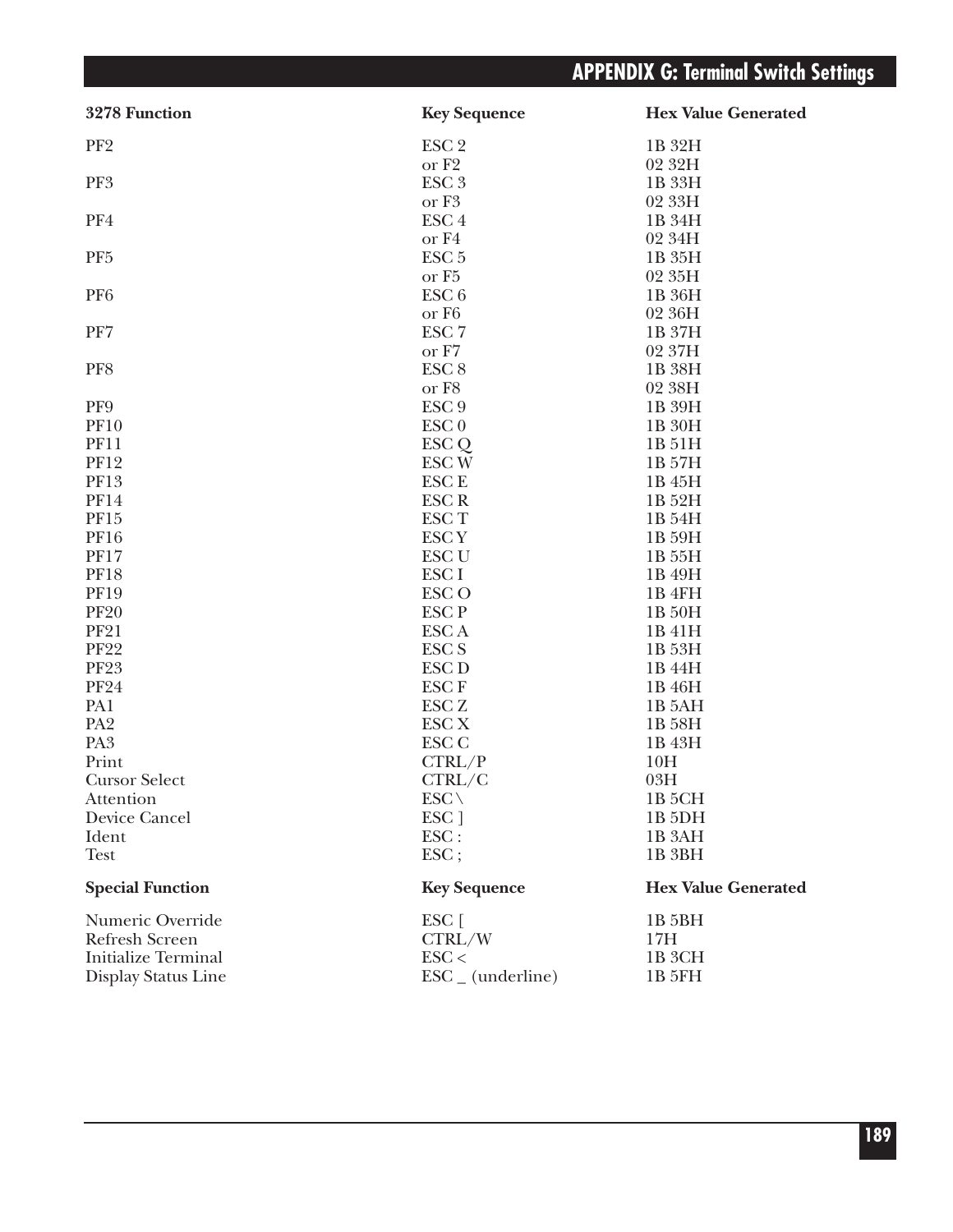## **G.44 VP78 Terminal Module—ADDS Viewpoint/78**

To set up the ADDS Viewpoint/78 terminal for connection to the A/C-4 (B) in order to emulate the 3278, proceed as follows:

All operator-selectable options are input from the keyboard into the Setup Mode Status Line; there are no external switches.

**1.**Connect the terminal to the A/C-4 (B) port (modem or direct cable) as appropriate.

**2.**Call up the Status Line by pressing **<Alt>**, **<Shift>,** and **<Backtab>** simultaneously. A line containing four option banks of eight bits each will appear on the screen. Set the option values as follows:

| <b>Option Bank 1</b>                                                                            | <b>Value</b>                                                                                            |                                                                                                    | <b>Comments</b>                                                                                                                                 |                                                                                                                         |                                                                                                                  |                                                                                                                                                                          |
|-------------------------------------------------------------------------------------------------|---------------------------------------------------------------------------------------------------------|----------------------------------------------------------------------------------------------------|-------------------------------------------------------------------------------------------------------------------------------------------------|-------------------------------------------------------------------------------------------------------------------------|------------------------------------------------------------------------------------------------------------------|--------------------------------------------------------------------------------------------------------------------------------------------------------------------------|
| $1 - 4$<br>$5 - 8$                                                                              | as desired<br>as desired                                                                                |                                                                                                    | Main Port Baud Rate (see table below)<br>Auxiliary Port Baud Rate (see table below)                                                             |                                                                                                                         |                                                                                                                  |                                                                                                                                                                          |
|                                                                                                 | <b>Baud Rate</b><br>110<br>300<br>1200<br>2400<br>4800<br>9600<br>19200                                 | 1/5<br>$\theta$<br>$\overline{0}$<br>$\theta$<br>$\theta$<br>$\overline{0}$<br>$\overline{0}$<br>1 | <b>Bit Settings</b><br>2/6<br>$\boldsymbol{0}$<br>$\boldsymbol{0}$<br>$\boldsymbol{0}$<br>$\mathbf{1}$<br>$\mathbf{1}$<br>1<br>$\boldsymbol{0}$ | 3/7<br>$\boldsymbol{0}$<br>$\mathbf{1}$<br>$\mathbf{1}$<br>$\boldsymbol{0}$<br>$\mathbf{1}$<br>$\mathbf{1}$<br>$\theta$ | 4/8<br>$\boldsymbol{0}$<br>$\boldsymbol{0}$<br>1<br>$\mathbf{1}$<br>$\boldsymbol{0}$<br>$\mathbf{1}$<br>$\theta$ |                                                                                                                                                                          |
| <b>Option Bank 2</b>                                                                            | Value                                                                                                   |                                                                                                    | <b>Comments</b>                                                                                                                                 |                                                                                                                         |                                                                                                                  |                                                                                                                                                                          |
| 1<br>$\overline{2}$<br>$\boldsymbol{\mathrm{3}}$<br>$\overline{4}$<br>$\bf 5$<br>$\,6\,$<br>7,8 | Reserved<br>as desired<br>$\mathbf 1$<br>$\boldsymbol{0}$<br>$\boldsymbol{0}$<br>$\theta$<br>as desired |                                                                                                    | Parity<br><b>ODD</b><br><b>EVEN</b><br><b>MARK</b><br><b>SPACE</b>                                                                              | Auto Scroll disabled<br>Auto Linefeed disabled<br>Disable Parity Error Display                                          | 7<br>$\overline{0}$<br>$\boldsymbol{0}$<br>$\mathbf{1}$<br>1                                                     | $0 =$ dark character on light screen<br>$1 =$ light character on dark screen<br>Video highlight at full intensity<br>8<br>$\boldsymbol{0}$<br>1<br>$\boldsymbol{0}$<br>1 |
| <b>Option Bank 3</b>                                                                            | <b>Value</b>                                                                                            |                                                                                                    | <b>Comments</b>                                                                                                                                 |                                                                                                                         |                                                                                                                  |                                                                                                                                                                          |
| 1<br>$\overline{2}$<br>$\boldsymbol{3}$<br>$\overline{4}$<br>5, 6<br>7, 8 Reserved              | as required<br>$\boldsymbol{0}$<br>as desired<br>as desired<br>0, 0                                     |                                                                                                    |                                                                                                                                                 | $0 = 60$ Hz, $1 = 50$ Hz<br>Cursor visable<br>$0 = \text{Blink}, 1 = \text{Steady Cursor}$                              |                                                                                                                  | $0 = Block, 1 = Underline Cursor$<br>Upper/lower case characters                                                                                                         |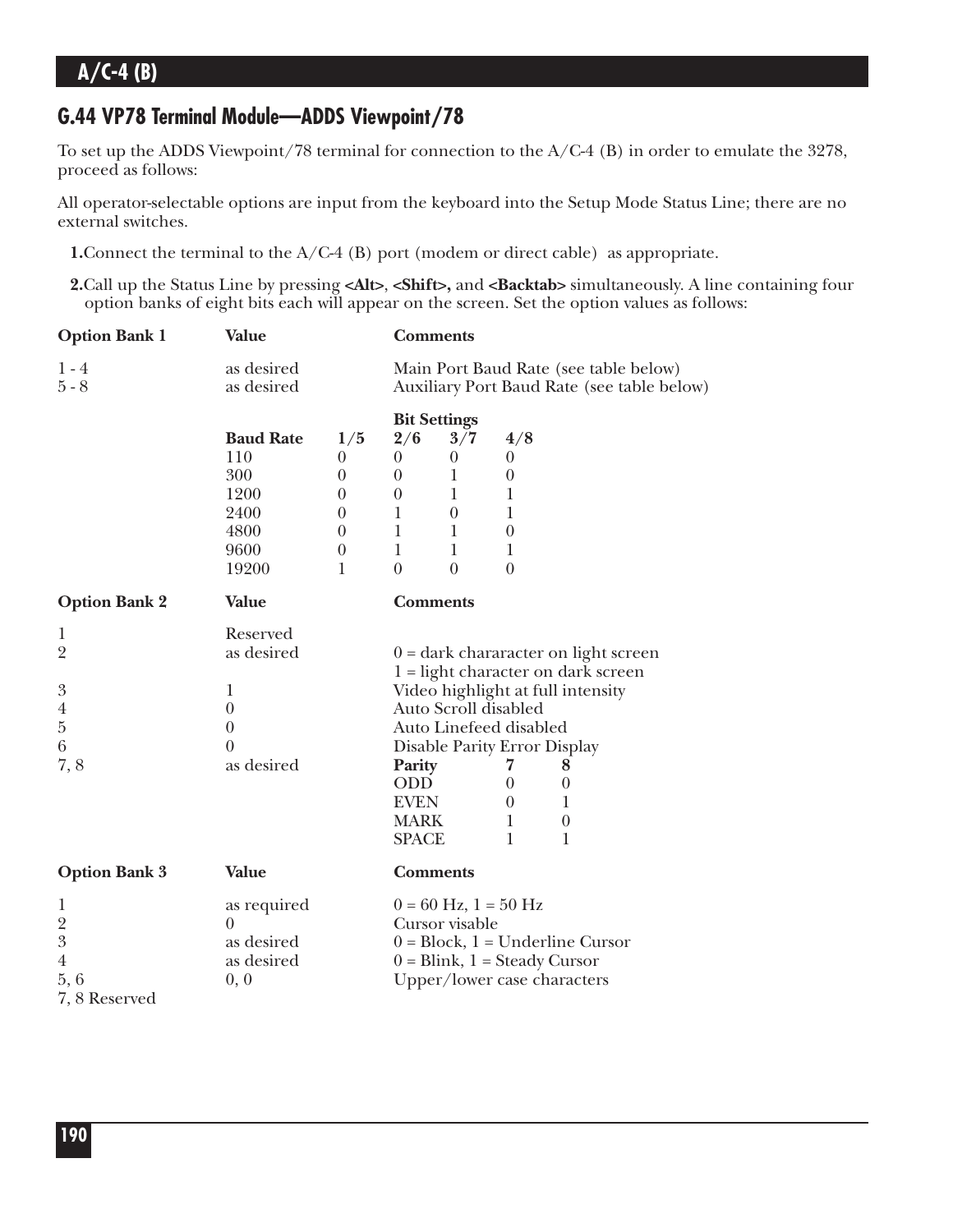# **APPENDIX G: Terminal Switch Settings**

| <b>Option Bank 4</b>           | Value                              | <b>Comments</b>                                                            |
|--------------------------------|------------------------------------|----------------------------------------------------------------------------|
| $\overline{2}$<br>3<br>$4 - 8$ | Reserved<br>as desired<br>Reserved | Cursor home at upper left enabled<br>$0 =$ Keyclick disabled $1 =$ enabled |

#### **Keyboard Emulation**

Following is a table showing how the ADDS Viewpoint/78 keyboard is used in emulation of the 3278-2 keyboard.

#### **NOTES:**

**1.**Press **<Alt>** concurrently with the indicated key.

**2.**Press **<Esc>** prior to pressing the indicated key.

**3.**The IBM 3278 keyboard, because it is an EBCDIC terminal, does not provide an ESC key. The ADDS Viewpoint/78 provides as an ESC key the key immediately below the ATTN key at the left side of the keyboard.

| 3278 Function           | <b>Key Sequence</b>   | <b>Hex Value Generated</b> |
|-------------------------|-----------------------|----------------------------|
| Reset                   | ALT/R                 | 12H                        |
|                         | or RESET              | 1B 40H                     |
| <b>Backspace Cursor</b> | $\leftarrow$          | 1B 38H                     |
| <b>or</b>               | ←                     | 1B 60H                     |
| Down Cursor             | $\downarrow$          | <b>1B 5EH</b>              |
| Up Cursor               |                       | 1B <sub>5</sub> CH         |
| Forward Space Cursor    | $\rightarrow$         | 1B 62H                     |
| Home                    | <b>HOME SYMBOL</b>    | 1B <sub>3DH</sub>          |
| Tab                     | $\rightarrow$ I       | 1B <sub>3</sub> AH         |
| Backtab                 | $I \leftarrow$        | 1B <sub>3</sub> CH         |
| Delete                  | DELETE CHAR SYMBOL    | 1B 5AH                     |
| New Line                | NEW LINE SYMBOL       | 1B <sub>3EH</sub>          |
| Duplicate               | <b>DUP</b>            | 1B 54H                     |
| <b>Field Mark</b>       | <b>FIELD MARK</b>     | 1B 56H                     |
| <b>Insert Mode</b>      | <b>INSERT SYMBOL</b>  | 1B 58H                     |
| Erase to End of Field   | <b>ERASE EOF</b>      | 1B <sub>4EH</sub>          |
| Erase Input             | <b>ERASE INPUT</b>    | 1B <sub>4</sub> BH         |
| Enter                   | <b>ENTER</b>          | 0 <sub>DH</sub>            |
| Clear                   | <b>ALT/CURSOR SEL</b> | 1B 47H                     |
| <b>Sys Request</b>      | <b>SYS REQ</b>        | 1B 45H                     |
| PF1                     | PF1                   | 1B 20H                     |
| PF <sub>2</sub>         | PF <sub>2</sub>       | 1B 21H                     |
| PF3                     | PF3                   | 1B 22H                     |
| PF4                     | PF4                   | 1B 23H                     |
| PF <sub>5</sub>         | PF <sub>5</sub>       | 1B 24H                     |
| PF <sub>6</sub>         | PF <sub>6</sub>       | 1B 25H                     |
| PF7                     | PF7                   | 1B 26H                     |
| PF8                     | PF8                   | 1B 27H                     |
| PF9                     | PF9                   | 1B 28H                     |
| <b>PF10</b>             | <b>PF10</b>           | 1B 29H                     |
| <b>PF11</b>             | <b>PF11</b>           | 1B <sub>2</sub> AH         |
|                         |                       |                            |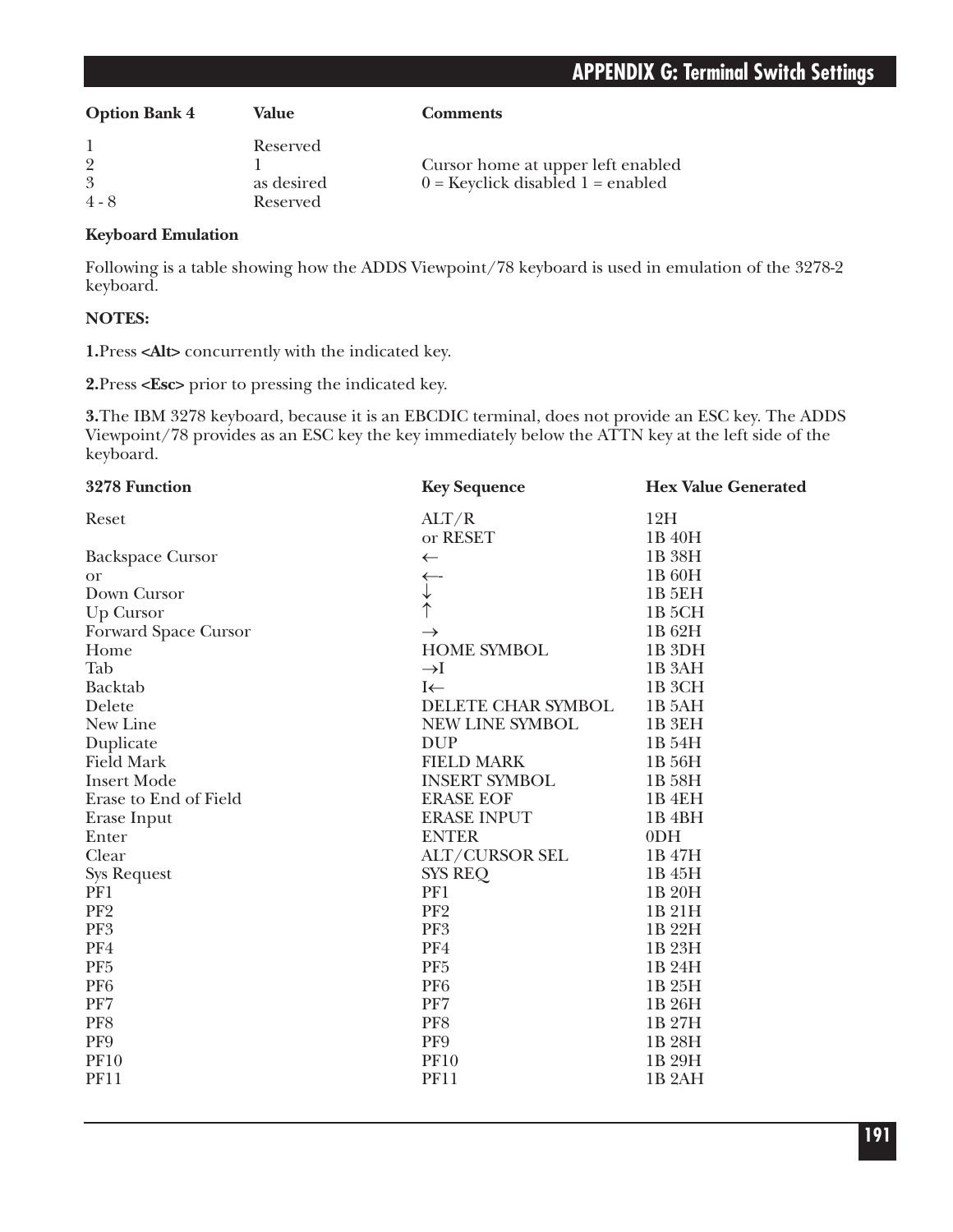| 3278 Function              | <b>Key Sequence</b>          | <b>Hex Value Generated</b> |
|----------------------------|------------------------------|----------------------------|
| <b>PF12</b>                | <b>PF12</b>                  | 1B <sub>2BH</sub>          |
| PF13                       | PF13                         | 1B <sub>2</sub> CH         |
| <b>PF14</b>                | <b>PF14</b>                  | 1B <sub>2</sub> DH         |
| PF15                       | <b>PF15</b>                  | 1B <sub>2EH</sub>          |
| <b>PF16</b>                | <b>PF16</b>                  | <b>1B2FH</b>               |
| <b>PF17</b>                | <b>PF17</b>                  | 1B 30H                     |
| <b>PF18</b>                | <b>PF18</b>                  | 1B 31H                     |
| <b>PF19</b>                | <b>PF19</b>                  | 1B 32H                     |
| <b>PF20</b>                | <b>PF20</b>                  | 1B 33H                     |
| <b>PF21</b>                | <b>PF21</b>                  | 1B 34H                     |
| <b>PF22</b>                | <b>PF22</b>                  | 1B 35H                     |
| <b>PF23</b>                | <b>PF23</b>                  | 1B 36H                     |
| <b>PF24</b>                | <b>PF24</b>                  | 1B 37H                     |
| PA1                        | PA1                          | 1B 55H                     |
| PA <sub>2</sub>            | PA <sub>2</sub>              | 1B 57H                     |
| PA <sub>3</sub>            | ALT/INSERT SYMBOL            | 1B 59H                     |
| Print                      | DISPLAY-PRINT SYMBOL         | 1B 50H                     |
| <b>Cursor Select</b>       | <b>CURSOR SEL</b>            | 1B 46H                     |
| Attention                  | <b>ATTENTION</b>             | 1B 44H                     |
| Device Cancel              | DEVICE CANCEL                | 1B 41H                     |
| Ident                      | <b>IDENT</b>                 | 1B 51H                     |
| <b>Test</b>                | <b>TEST</b>                  | 1B 53H                     |
| <b>Fast Forwardspace</b>   | $ALT \rightarrow$            | 1B 63H                     |
| <b>Fast Backspace</b>      | ALT←                         | 1B 61H                     |
| <b>Special Function</b>    | <b>Key Sequence</b>          | <b>Hex Value Generated</b> |
| Numeric Override           | $ESC$ {                      | 1B7BH                      |
| <b>Refresh Screen</b>      | ALT/W                        | 17H                        |
| <b>Initialize Terminal</b> | ESC                          | 1B7DH                      |
| Display Status Line        | $\text{ESC}_{-}$ (underline) | <b>1B 5FH</b>              |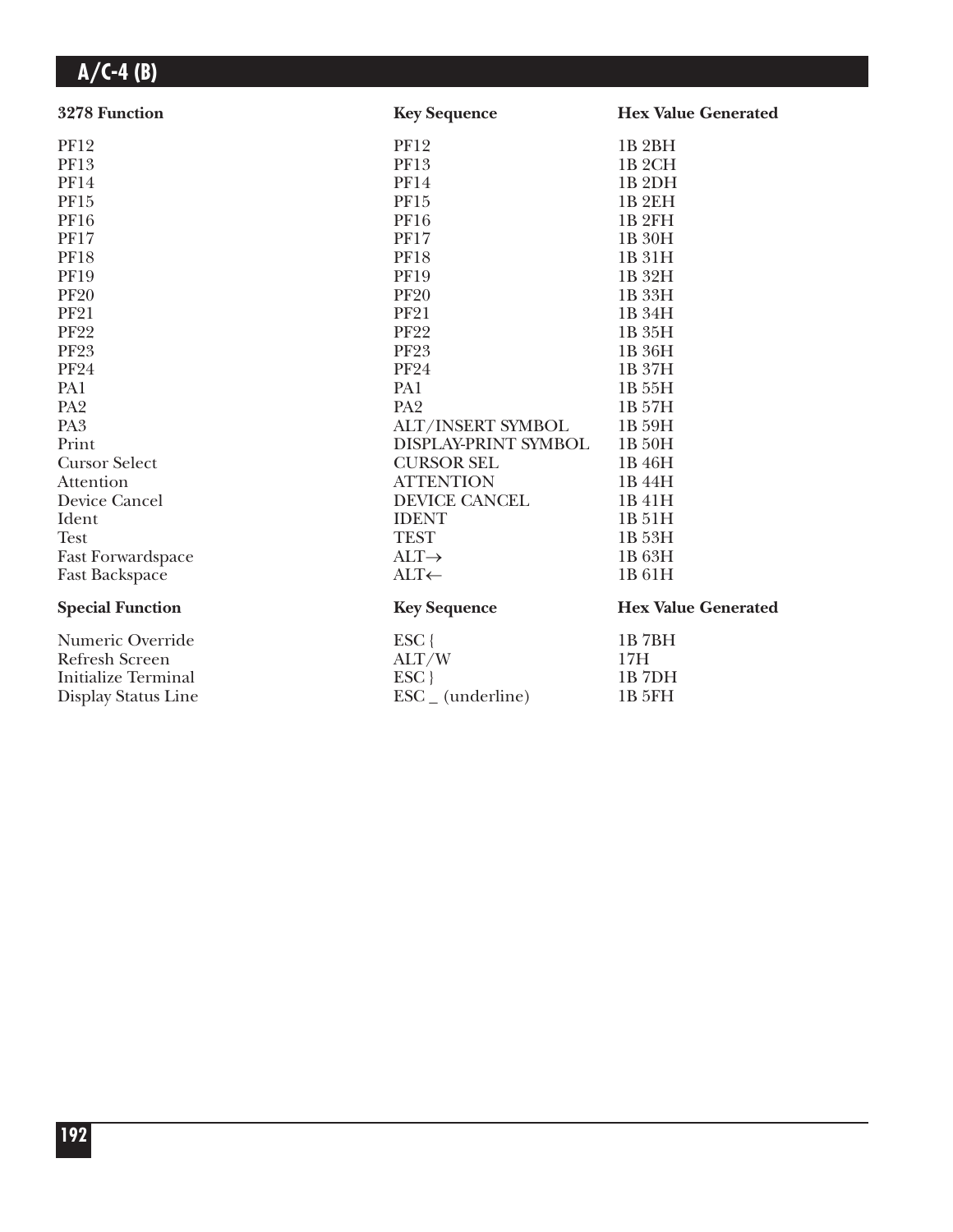#### **G.45 VP78C Terminal Module—ADDS Viewpoint/78 Color**

All operator-selectable options are input from the keyboard into the Setup Mode Menus; there are no external switches. Do the following to set up the terminal for use with the  $A/C4$  (B).

**1.**Connect the terminal to the A/C-4 (B) port (modem or direct cable) as appropriate.

**2.**Call up the Master Help Menu by pressing **<Alt>**, **<Shift>,** and **<Backtab>** simultaneously. Enter either the Parameter Menu or the Color Palette Menu by pressing key #1 or #2, respectively.

| $2 = 300$<br>$5 = 2400$         |
|---------------------------------|
| $7 = 9600$                      |
|                                 |
| $1 =$ EVEN                      |
| $3 = Space$                     |
|                                 |
|                                 |
| $1 = Germany/Switzerland$       |
|                                 |
|                                 |
|                                 |
|                                 |
|                                 |
|                                 |
|                                 |
|                                 |
|                                 |
|                                 |
|                                 |
|                                 |
|                                 |
| @ Palette set to green on black |
| A Palette set to red on black   |
| P Palette set to cyan on black  |
| Q Palette set to white on black |
|                                 |

#### **NOTE:**

The Palette colors defined above correspond to the IBM/3278 default colors. Other colors may be defined without adversely affecting the operation of the A/C-4 (B).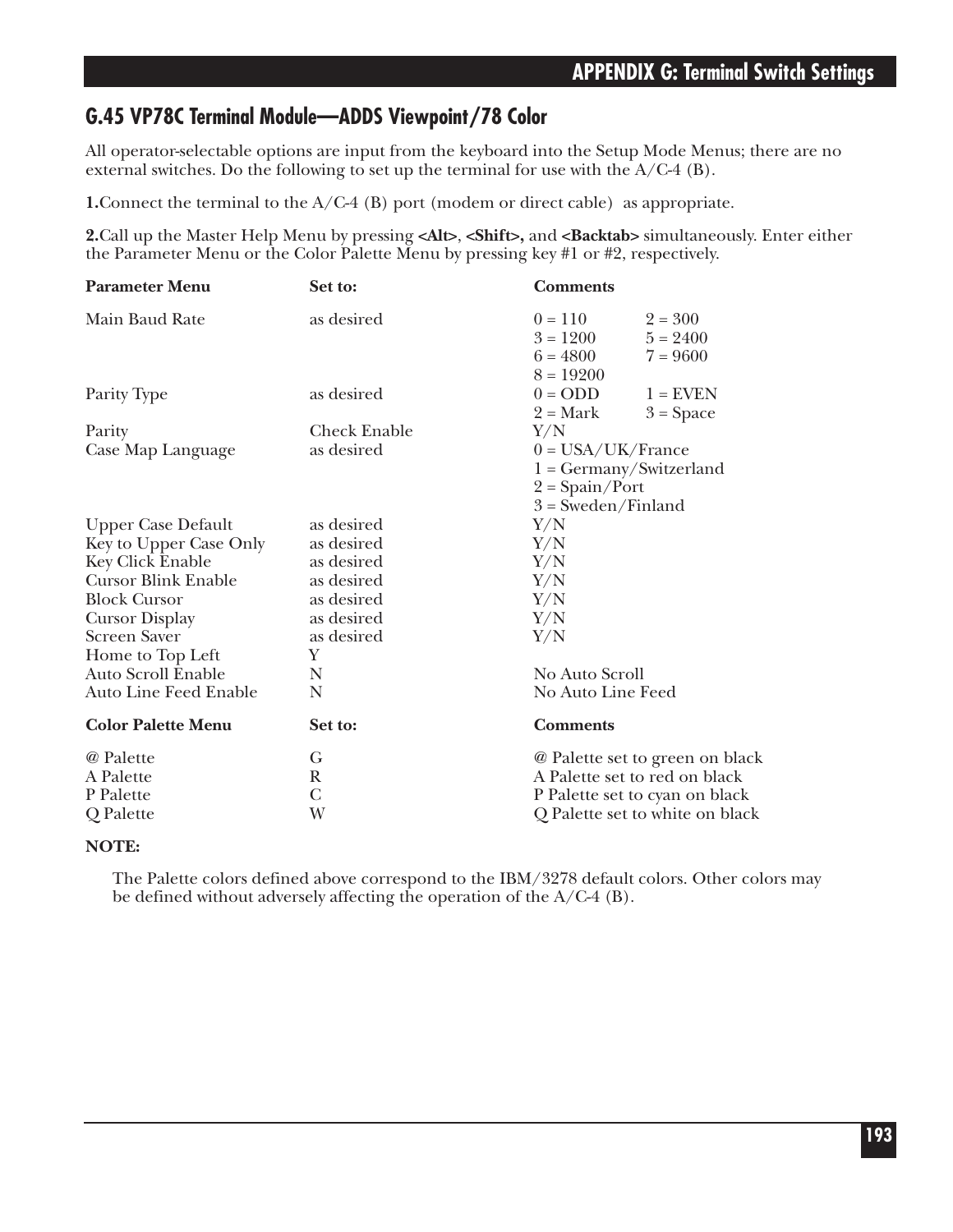#### **Keyboard Emulation**

Following is a table showing how the ADDS Viewpoint/78 Color keyboard is used in emulation of the 3278 keyboard.

#### **NOTES:**

**1.**Press **<Alt>** concurrently with the indicated key.

**2.**Press **<Esc>** prior to pressing the indicated key.

**3.**The IBM 3278 keyboard, because it is an EBCDIC terminal, does not provide an ESC key. The Viewpoint/78 Color provides as an ESC key the key immediately below the ATTN key at the left side of the keyboard.

| 3278 Function           | <b>Key Sequence</b>   | <b>Hex Value Generated</b> |
|-------------------------|-----------------------|----------------------------|
| Reset                   | ALT/R                 | 12H                        |
|                         | or RESET              | 1B 40H                     |
| <b>Backspace Cursor</b> | $\leftarrow$          | 1B 38H                     |
| <b>or</b>               | $\leftarrow$          | 1B 60H                     |
| Down Cursor             |                       | 1B <sub>5EH</sub>          |
| Up Cursor               | $\uparrow$            | 1B 5CH                     |
| Forward Space Cursor    | $\rightarrow$         | 1B 62H                     |
| Home                    | <b>HOME SYMBOL</b>    | 1B <sub>3DH</sub>          |
| Tab                     | $\rightarrow$ I       | 1B <sub>3</sub> AH         |
| Backtab                 | $I \leftarrow$        | 1B <sub>3</sub> CH         |
| Delete                  | DELETE CHAR SYMBOL    | 1B 5AH                     |
| New Line                | NEW LINE SYMBOL       | 1B <sub>3EH</sub>          |
| Duplicate               | <b>DUP</b>            | 1B 54H                     |
| <b>Field Mark</b>       | <b>FIELD MARK</b>     | 1B 56H                     |
| <b>Insert Mode</b>      | <b>INSERT SYMBOL</b>  | 1B 58H                     |
| Erase to End of Field   | <b>ERASE EOF</b>      | 1B <sub>4EH</sub>          |
| Erase Input             | <b>ERASE INPUT</b>    | 1B <sub>4</sub> BH         |
| Enter                   | <b>ENTER</b>          | 0 <sub>DH</sub>            |
| Clear                   | <b>ALT/CURSOR SEL</b> | 1B 47H                     |
| <b>Sys Request</b>      | <b>SYS REQ</b>        | 1B 45H                     |
| PF1                     | PF1                   | 1B 20H                     |
| PF <sub>2</sub>         | PF <sub>2</sub>       | 1B 21H                     |
| PF3                     | PF <sub>3</sub>       | 1B 22H                     |
| PF4                     | PF4                   | 1B 23H                     |
| PF <sub>5</sub>         | PF <sub>5</sub>       | 1B 24H                     |
| PF <sub>6</sub>         | PF <sub>6</sub>       | 1B 25H                     |
| PF7                     | PF7                   | 1B 26H                     |
| PF8                     | PF8                   | 1B 27H                     |
| PF9                     | PF9                   | 1B 28H                     |
| <b>PF10</b>             | <b>PF10</b>           | 1B 29H                     |
| <b>PF11</b>             | <b>PF11</b>           | 1B <sub>2</sub> AH         |
| <b>PF12</b>             | <b>PF12</b>           | 1B <sub>2BH</sub>          |
| <b>PF13</b>             | <b>PF13</b>           | 1B <sub>2</sub> CH         |
| <b>PF14</b>             | <b>PF14</b>           | 1B <sub>2DH</sub>          |
| PF15                    | PF15                  | 1B <sub>2EH</sub>          |
| <b>PF16</b>             | <b>PF16</b>           | 1B <sub>2FH</sub>          |
| <b>PF17</b>             | <b>PF17</b>           | 1B 30H                     |
| <b>PF18</b>             | <b>PF18</b>           | 1B 31H                     |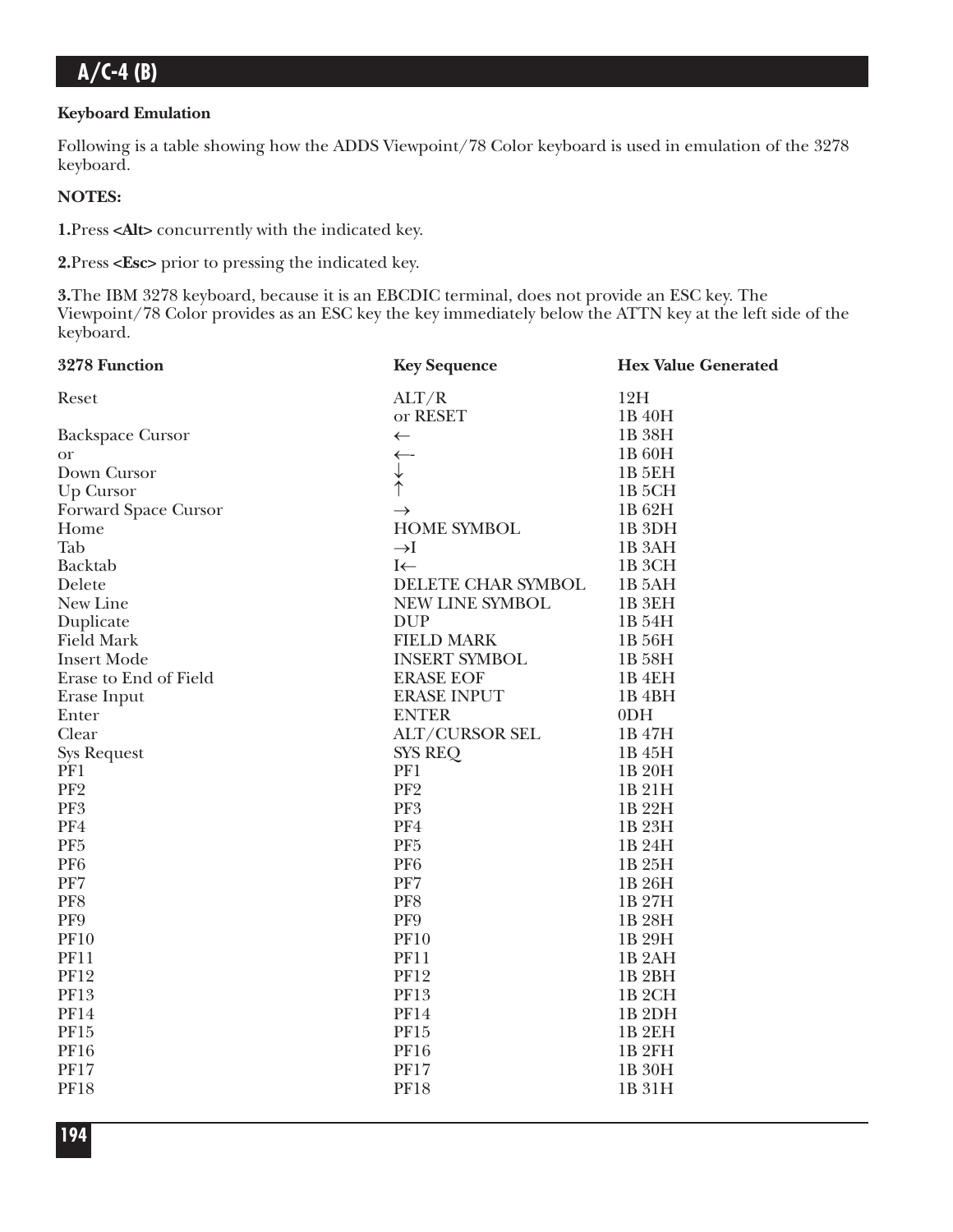# **APPENDIX G: Terminal Switch Settings**

| 3278 Function              | <b>Key Sequence</b>          | <b>Hex Value Generated</b> |
|----------------------------|------------------------------|----------------------------|
| <b>PF19</b>                | <b>PF19</b>                  | 1B 32H                     |
| <b>PF20</b>                | <b>PF20</b>                  | 1B 33H                     |
| <b>PF21</b>                | <b>PF21</b>                  | 1B 34H                     |
| <b>PF22</b>                | <b>PF22</b>                  | 1B 35H                     |
| <b>PF23</b>                | <b>PF23</b>                  | 1B 36H                     |
| <b>PF24</b>                | <b>PF24</b>                  | 1B 37H                     |
| PA1                        | PA1                          | 1B 55H                     |
| PA <sub>2</sub>            | PA <sub>2</sub>              | 1B 57H                     |
| PA <sub>3</sub>            | <b>ALT/INSERT SYMBOL</b>     | 1B 59H                     |
| Print                      | DISPLAY PRINT SYMBOL         | 1B 50H                     |
| <b>Cursor Select</b>       | <b>CURSOR SEL</b>            | 1B 46H                     |
| Attention                  | <b>ATTENTION</b>             | 1B 44H                     |
| Device Cancel              | DEVICE CANCEL                | 1B 41H                     |
| Ident                      | <b>IDENT</b>                 | 1B 51H                     |
| Test                       | <b>TEST</b>                  | 1B 53H                     |
| <b>Fast Forwardspace</b>   | $ALT \rightarrow$            | 1B 63H                     |
| <b>Fast Backspace</b>      | $\text{ALT} \leftarrow$      | 1B 61H                     |
| <b>Special Function</b>    | <b>Key Sequence</b>          | <b>Hex Value Generated</b> |
| Numeric Override           | $ESC$ {                      | 1B7BH                      |
| Refresh Screen             | ALT/W                        | 17H                        |
| <b>Initialize Terminal</b> | ESC                          | 1B7DH                      |
| Display Status Line        | $\text{ESC}_{-}$ (underline) | 1B 5FH                     |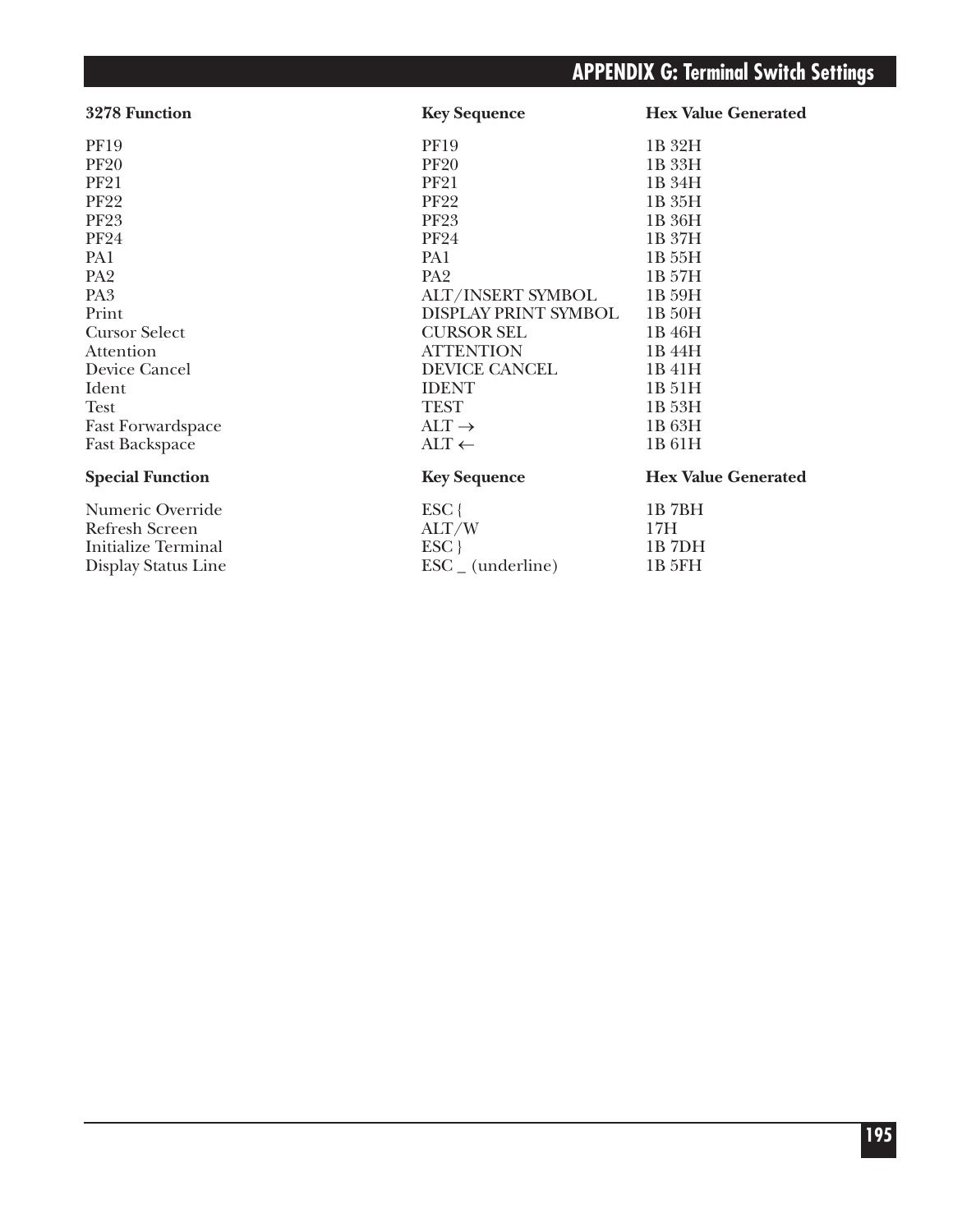# **G.46 VT100 Terminal Module—DEC VT100™/VT101™/VT125™**

To set up the DEC™ VT100 terminal for connection to the A/C-4 (B) in order to emulate the 3278, proceed as follows:

**1.** Connect the terminal to the A/C-4(B) port (modem or direct cable) as appropriate.

**2.**Turn on the Power Switch and enable the Software option switches through the keyboard (SETUP B procedure). SETUP B mode may be entered only from SETUP A mode by pressing the SETUP key, then the 5 key of the main keyboard. This mode contains a series of software keys that tailor the terminal to your operating environment. The following values are recommended for the interface with the A/C-4 (B):

| <b>BYTE 1 SWITCHES</b><br>(Bit def. from<br>left to right) | Set to:    | <b>Comments</b>                                                                    |
|------------------------------------------------------------|------------|------------------------------------------------------------------------------------|
| 1 (SCROLL)                                                 | as desired | <b>Jump or Smooth Scroll</b>                                                       |
| 2 (AUTO REPEAT)                                            |            | Set auto repeat function enabled                                                   |
| 3 (SCREEN)                                                 | as desired | $0 = Dark background$                                                              |
| 4 (CURSOR)                                                 | as desired | $1 =$ Light background<br>$0 =$ Underline cursor                                   |
|                                                            |            | $1 = Block cursor$                                                                 |
| <b>BYTE 2 SWITCHES</b><br>(Bit def. from<br>left to right) | Set to:    | <b>Comments</b>                                                                    |
| 1 (MARGIN BELL)                                            |            | Enable this option, if desired (OFF=0, ON=1) 2                                     |
| (KEYCLICK)                                                 |            | Enable this option, if desired (OFF=0, $ON=1$ )                                    |
| 3 (ANSI/VT52)                                              | 1          | Disable VT52 compatible mode                                                       |
|                                                            |            | Enable ANSI compatible mode                                                        |
| 4 (AUTO XON/XOFF)                                          | as desired | Set to match logical flow control selection<br>configured for the $A/C-4$ (B) port |
| <b>BYTE 3 SWITCHES</b><br>(Bit def. from                   |            |                                                                                    |
| left to right)                                             | Set to:    | <b>Comments</b>                                                                    |
| $1$ (# SWITCH)                                             | $\theta$   | Set to # character                                                                 |
| 2 (WRAP AROUND)                                            | $\theta$   | Disable automatic wrap-around feature                                              |
| 3 (NEW LINE)                                               | $\theta$   | Disable New Line function                                                          |
| 4 (INTERFACE)                                              | $\theta$   | Should disable unless the Interface option<br>is installed                         |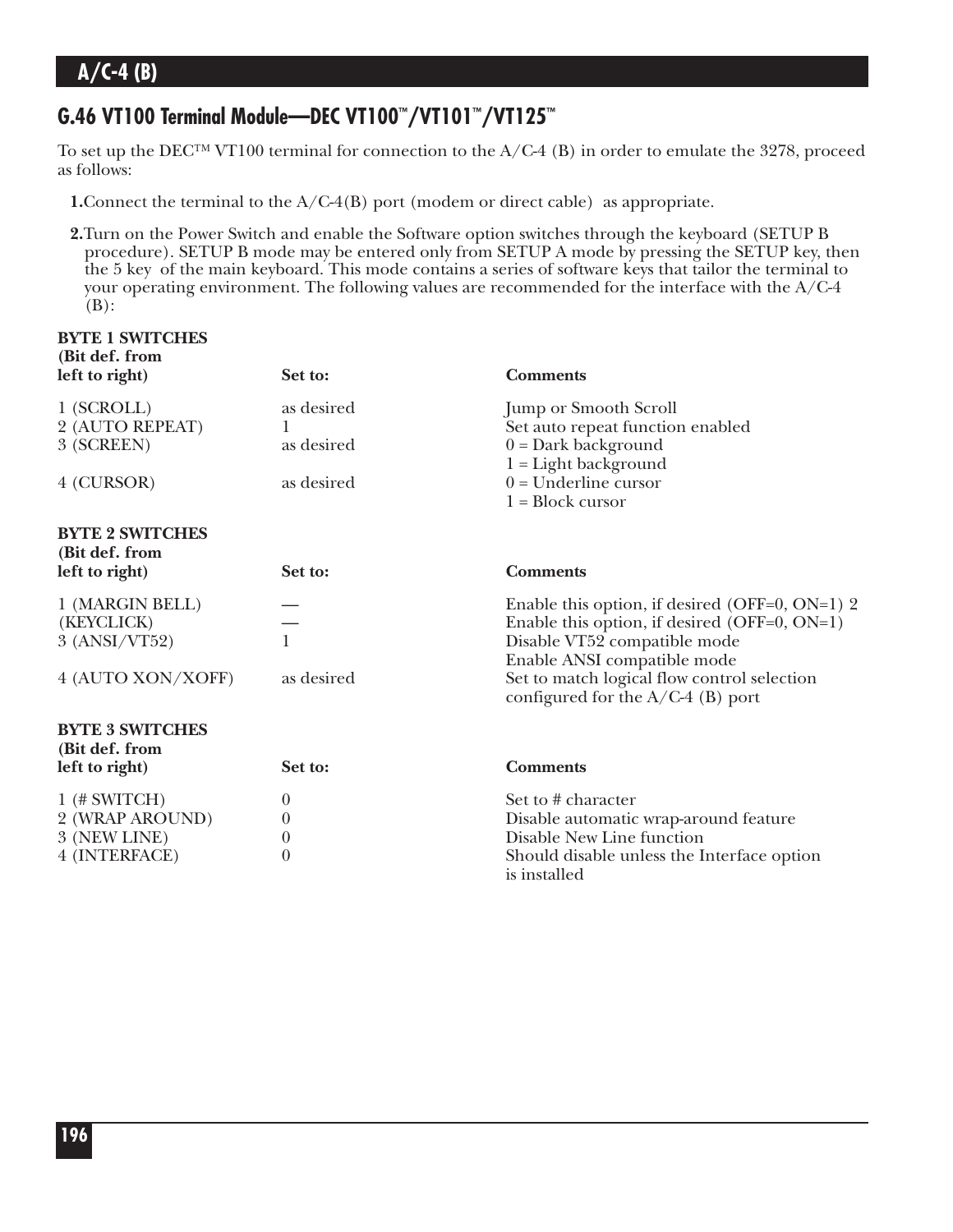| <b>BYTE 4 SWITCHES</b><br>(bit def. from<br>left to right) | Set to:    | <b>Comments</b>                                                                                                                  |
|------------------------------------------------------------|------------|----------------------------------------------------------------------------------------------------------------------------------|
| 1 (PARITY SENSE)                                           |            | This switch is appropriate only if Bit 2<br>(PARITY) is Set. If so, ODD PARITY=0<br>and EVEN PARITY=1.                           |
| 2 (PARITY)                                                 |            | Set as desired (OFF=0, ON=1). If ON=1 is<br>set, then the PARITY SENSE switch (Bit 1)<br>must also be set to ODD or EVEN parity. |
| 3 (BITS PER CHAR)                                          | as desired | Set to match number of bits selected in<br>$A/C-4$ (B) configuration                                                             |
| 4 (POWER)                                                  | as desired | $0 = 60$ Hz $1 = 50$ Hz                                                                                                          |

The SETUP B mode screen gives the facility for setting the appropriate terminal baud rate. Available baud rates for use with the A/C-4 (B) are: 110, 300, 1200, 2400, 4800, 9600, and 19.2 Kbps. Both the transmit baud rate (T SPEED) and receive baud rate (R SPEED) must be set to the same value. The baud rate specified here must match the baud rate for the port to which this terminal is connected. For a baud rate of 110 bps, the number of Stop bits must be 2.

#### **Keyboard Emulation**

Following is a table showing how the DEC VT100 keyboard is used in emulation of the 3278 keyboard.

#### **NOTES:**

**1.**Press **<Ctrl>** concurrently with the indicated key.

**2.**Press **<Esc>** prior to pressing the indicated key.

**3.**NK denotes that the indicated key is found in the numeric keypad at the lower right of the keyboard (the A/C-4 (B) sets the keypad to Alternate keypad mode). For VT100 terminals (and all look-alike terminals which comply with ANSI Standard 3.64) having no numeric keypad, a terminal driver (Terminal ID = ANSI) is provided.

| 3278 Function           | <b>Key Sequence</b> | <b>Hex Value Generated</b> |
|-------------------------|---------------------|----------------------------|
| Reset                   | CTRL/R              | 12H                        |
| <b>Backspace Cursor</b> |                     | 1B 5B 44H                  |
| Down Cursor             |                     | 1B 5B 42H                  |
| Up Cursor               |                     | 1B 5B 41H                  |
| Forward Space Cursor    | $\rightarrow$       | 1B 5B 43H                  |
| Home                    | NK <sub>0</sub>     | 1B 4F 70H                  |
| Tab                     | <b>TAB</b>          | 09H                        |
| <b>Back Tab</b>         | <b>BACKSPACE</b>    | 08H                        |
| Delete                  | <b>DELETE</b>       | 7FH                        |
| New Line                | <b>LINE FEED</b>    | 0AH                        |
| Duplicate               | NK6                 | 1B 4F 76H                  |
| <b>Field Mark</b>       | NK,                 | 1B 4F 6CH                  |
| <b>Insert Mode</b>      | NK.                 | 1B 4F 6EH                  |
| Erase to End of Field   | NK <sub>4</sub>     | 1B 4F 74H                  |
| Erase Input             | NK7                 | 1B 4F 77H                  |
| Enter                   | <b>RETURN</b>       | 0 <sub>DH</sub>            |
|                         | or ENTER            | 1B 4F 4DH                  |
| Clear                   | $NK -$              | 1B 4F 6DH                  |
| <b>Sys Request</b>      | NK <sub>9</sub>     | 1B 4F 79H                  |
|                         |                     |                            |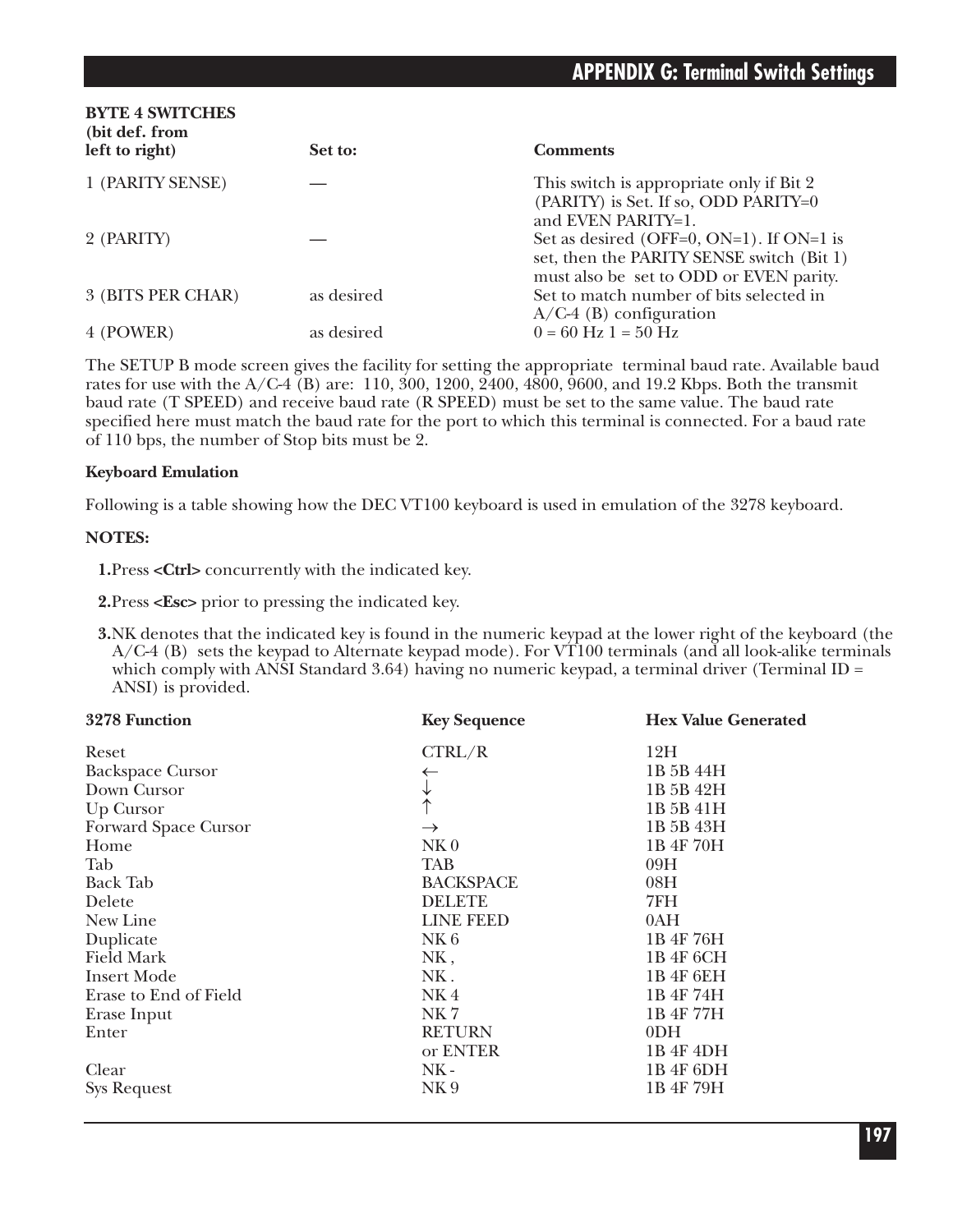| 3278 Function              | <b>Key Sequence</b>          | <b>Hex Value Generated</b> |
|----------------------------|------------------------------|----------------------------|
| PF1                        | PF1                          | 1B 4F 50H                  |
|                            | or ESC 1                     | 1B 31H                     |
| PF <sub>2</sub>            | PF <sub>2</sub>              | 1B 4F 51H                  |
|                            | or ESC 2                     | 1B 32H                     |
| PF3                        | PF3                          | 1B 4F 52H                  |
|                            | or ESC 3                     | 1B 33H                     |
| PF4                        | PF4                          | 1B 4F 53H                  |
|                            | or ESC <sub>4</sub>          | 1B 34H                     |
| PF <sub>5</sub>            | ESC <sub>5</sub>             | 1B 35H                     |
| PF <sub>6</sub>            | ESC <sub>6</sub>             | 1B 36H                     |
| PF7                        | ESC <sub>7</sub>             | 1B 37H                     |
| PF8                        | ESC <sub>8</sub>             | 1B 38H                     |
| PF9                        | ESC <sub>9</sub>             | 1B 39H                     |
| <b>PF10</b>                | ESC <sub>0</sub>             | 1B 30H                     |
| <b>PF11</b>                | ESC!                         | 1B 21H                     |
|                            | or ESC-                      | 1B <sub>2DH</sub>          |
| <b>PF12</b>                | ESC @                        | 1B 40H                     |
|                            | or $\text{ESC} =$            | 1B <sub>3DH</sub>          |
| <b>PF13</b>                | ESC#                         | 1B 23H                     |
| <b>PF14</b>                | $ESC$ \$                     | 1B 24H                     |
| PF15                       | ESC %                        | 1B 25H                     |
| <b>PF16</b>                | ESC $\land$                  | 1B 5EH                     |
| <b>PF17</b>                | ESC &                        | 1B 26H                     |
| <b>PF18</b>                | ESC <sup>*</sup>             | 1B <sub>2</sub> AH         |
| <b>PF19</b>                | ESC (                        | 1B 28H                     |
| <b>PF20</b>                | ESC)                         | 1B 29H                     |
| <b>PF21</b>                | <b>ESC ESC 1</b>             | 1B 1B 31H                  |
| <b>PF22</b>                | <b>ESC ESC 2</b>             | 1B 1B 32H                  |
| <b>PF23</b>                | <b>ESC ESC 3</b>             | 1B 1B 33H                  |
| <b>PF24</b>                | <b>ESC ESC 4</b>             | 1B 1B 34H                  |
| PA1                        | NK <sub>1</sub>              | 1B 4F 71H                  |
| PA <sub>2</sub>            | NK <sub>2</sub>              | 1B 4F 72H                  |
| PA <sub>3</sub>            | NK <sub>3</sub>              | 1B 4F 73H                  |
| Print                      | NK <sub>8</sub>              | 1B 4F 78H                  |
| <b>Cursor Select</b>       | NK <sub>5</sub>              | 1B 4F 75H                  |
| Attention                  | $ESC \setminus$              | 1B 5CH                     |
| Device Cancel              | ESC <sub>1</sub>             | 1B <sub>5</sub> DH         |
| Ident                      | ESC:                         | 1B <sub>3</sub> AH         |
| <b>Test</b>                | $\text{ESC}$ ;               | 1B 3BH                     |
| <b>Special Function</b>    | <b>Key Sequence</b>          | <b>Hex Value Generated</b> |
| Numeric Override           | ESC {                        | 1B7BH                      |
| Refresh Screen             | CTRL/W                       | 17H                        |
| <b>Initialize Terminal</b> | $\text{ESC}$ <               | 1B 3CH                     |
| Display Status Line        | $\text{ESC}_{-}$ (underline) | 1B 5FH                     |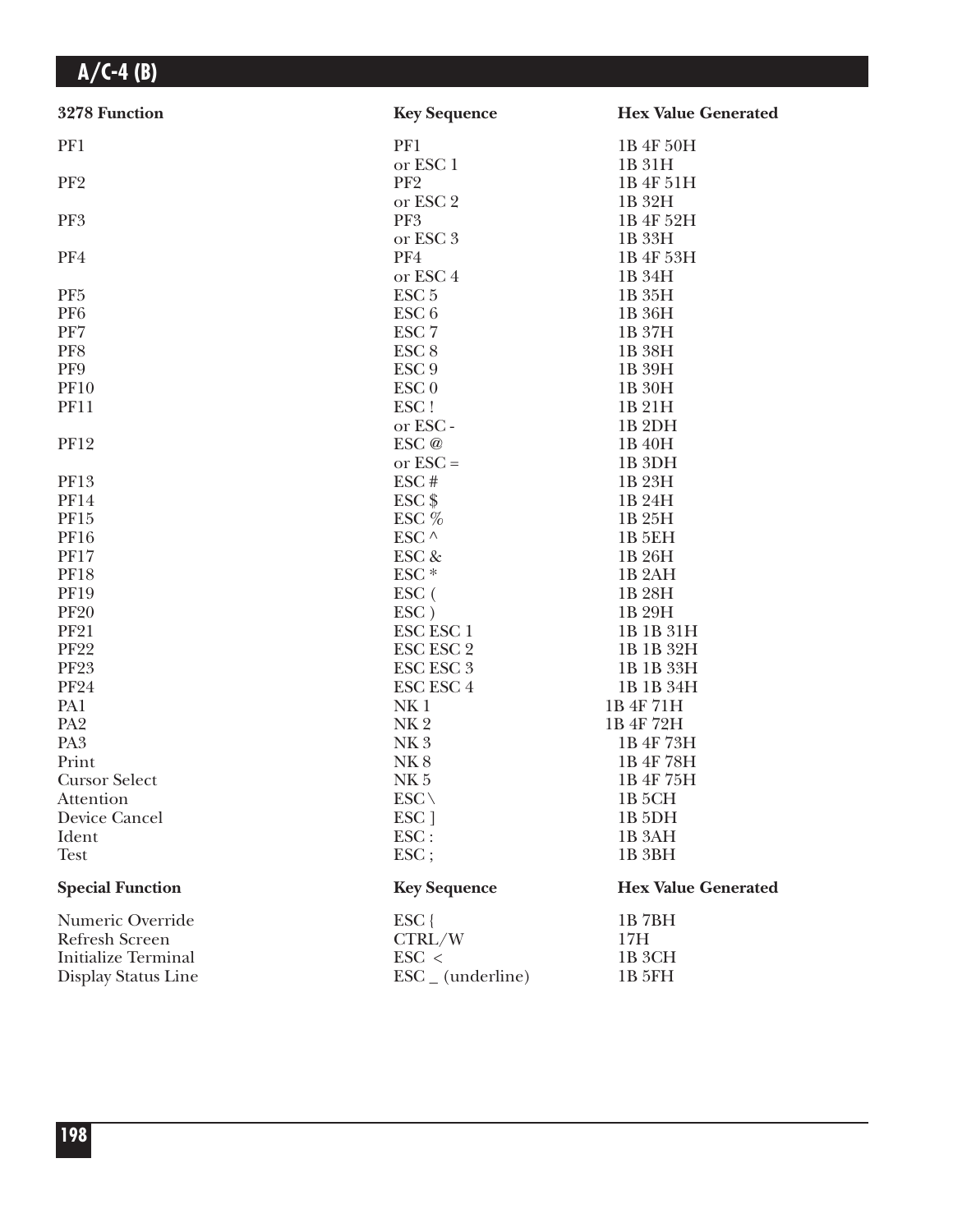### **G.47 VT102 Terminal Module—DEC VT102**

To set up the DEC VT102™ terminal for connection to the AC-4 (B) in order to emulate the 3278, proceed as follows:

- **1.**Connect the terminal to the A/C-4 (B) port (modem or direct cable) as appropriate.
- **2**.Turn on the power switch and enable the Software option switches through the keyboard (SETUP B procedure). SETUP B mode may be entered only from SETUP A mode by pressing the SETUP key, then the 5 key of the main keyboard. This mode contains a series of software keys that tailor the terminal to your operating environment. The following values are recommended for the interface with the A/C-4  $(B)$ :

| <b>BYTE 1 SWITCHES</b><br>(Bit def. from<br>left to right) | Set to:                  | <b>Comments</b>                                                                                                                                               |
|------------------------------------------------------------|--------------------------|---------------------------------------------------------------------------------------------------------------------------------------------------------------|
| 1 (SCROLL)<br>2 (AUTO REPEAT)<br>3 (SCREEN)                | as desired<br>as desired | <b>Jump or Smooth Scroll</b><br>Set auto repeat function enabled<br>$0 = Dark background$<br>$1 =$ Light background                                           |
| 4 (CURSOR)<br>$1 = Block cursor$                           | as desired               | $0 =$ Underline cursor                                                                                                                                        |
| <b>BYTE 2 SWITCHES</b><br>(Bit def. from                   |                          |                                                                                                                                                               |
| left to right)                                             | Set to:                  | <b>Comments</b>                                                                                                                                               |
| 1 (MARGIN BELL)<br>(KEYCLICK)<br>3 (ANSI/VT52)             | $\mathbf{1}$             | Enable this option, if desired (OFF=0, ON=1) 2<br>Enable this option, if desired (OFF=0, ON=1)<br>Disable VT52 compatible mode<br>Enable ANSI compatible mode |
| 4 (AUTO X-ON/X-OFF)                                        | as desired               | Set to match logical flow control selection<br>configured                                                                                                     |
| <b>BYTE 3 SWITCHES</b><br>(Bit def. from                   |                          |                                                                                                                                                               |
| left to right)                                             | Set to:                  | <b>Comments</b>                                                                                                                                               |
| $1$ (# SWITCH)                                             | $\boldsymbol{0}$         | Set to # character                                                                                                                                            |
| 2 (WRAP AROUND)                                            | 0                        | Disable automatic wrap-around feature                                                                                                                         |
| 3 (NEW LINE)                                               | $\theta$                 | Disable New Line function                                                                                                                                     |
| 4 (INTERFACE)                                              | $\theta$                 | Should disable unless Interface option is<br>installed                                                                                                        |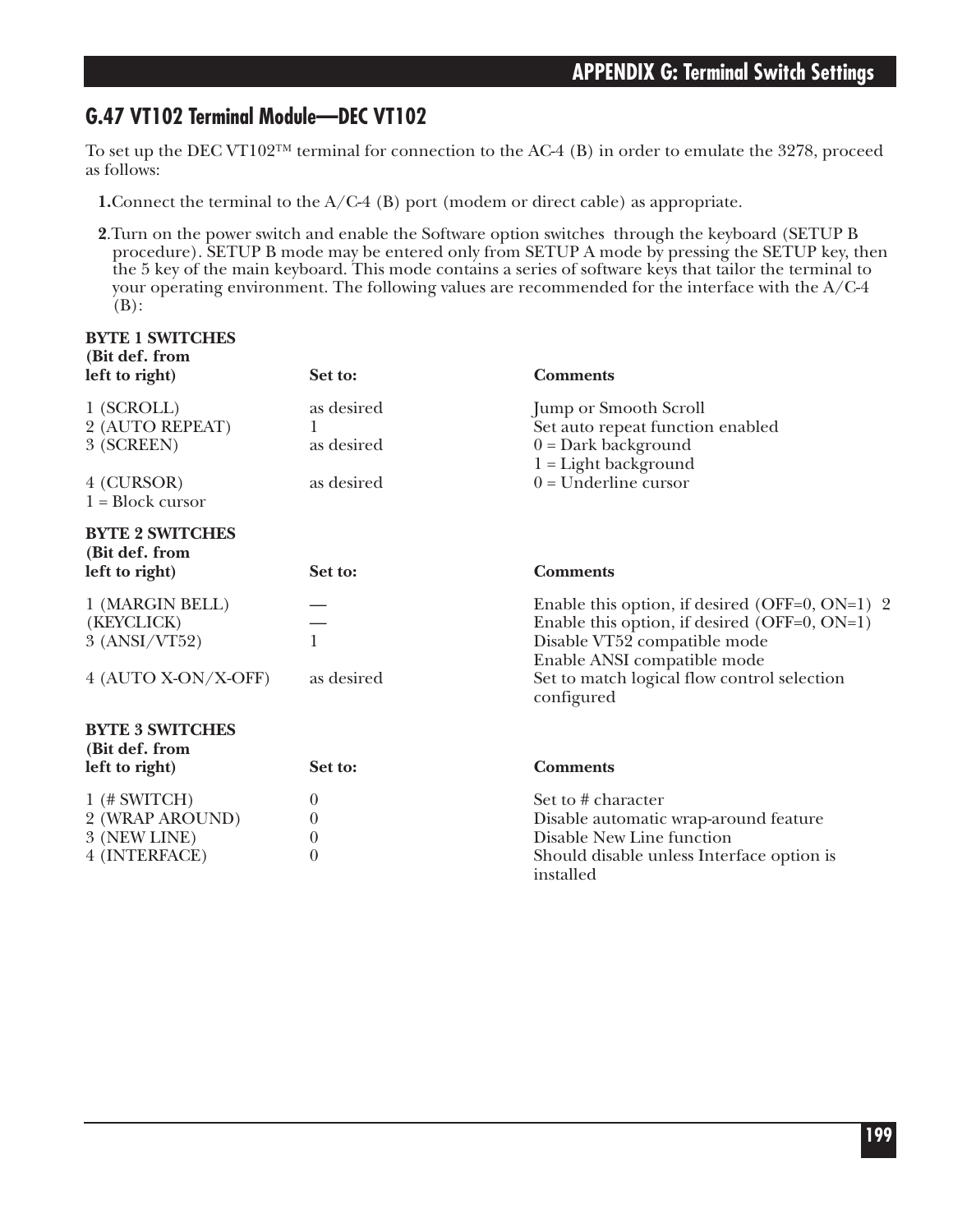| <b>BYTE 4 SWITCHES</b><br>(bit def. from<br>left to right) | Set to:    | <b>Comments</b>                                                                                                                  |
|------------------------------------------------------------|------------|----------------------------------------------------------------------------------------------------------------------------------|
| 1 (PARITY SENSE)                                           |            | This switch is appropriate only if Bit 2<br>(PARITY) is set. If so, ODD PARITY=0 and<br><b>EVEN PARITY=1</b>                     |
| 2 (PARITY)                                                 |            | Set as desired (OFF=0, ON=1). If ON=1 is<br>set, then the PARITY SENSE switch (Bit 1)<br>must also be set to ODD or EVEN parity. |
| 3 (BITS PER CHAR)                                          | as desired | Set to match number of bits selected in<br>$A/C-4$ (B) configuration                                                             |
| 4 (POWER)                                                  | as desired | $0 = 60$ Hz $1 = 50$ Hz                                                                                                          |

The SETUP B mode screen gives the facility for setting the appropriate terminal baud rate. Available baud rates for use with A/C-4 (B) are: 110, 300, 1200, 2400, 4800, 9600 and 19.2 Kbps. Both the transmit baud rate (T SPEED) and receive baud rate (R SPEED) must be set to the same value. The baud rate specified here must match the baud rate for the port to which this terminal is connected. For a baud rate of 110 bps, the number of Stop bits must be 2.

#### **Keyboard Emulation**

Following is a table showing how the DEC VT102 keyboard is used in emulation of the 3278 keyboard.

#### **NOTES:**

**1.**Press **<Ctrl>** concurrently with the indicated key.

**2.**Press **<Esc>** prior to pressing the indicated key.

**3.**NK denotes that the indicated key is found in the numeric keypad at the lower right of the keyboard (the A/C-4 (B) sets the keypad to Alternate keypad mode).

| 3278 Function           | <b>Key Sequence</b> | <b>Hex Value Generated</b> |
|-------------------------|---------------------|----------------------------|
| Reset                   | CTRL/R              | 12H                        |
| <b>Backspace Cursor</b> | ←                   | 1B 5B 44H                  |
| Down Cursor             | $\downarrow$        | 1B 5B 42H                  |
| Up Cursor               |                     | 1B 5B 41H                  |
| Forward Space Cursor    | $\rightarrow$       | 1B 5B 43H                  |
| Home                    | NK <sub>0</sub>     | 1B 4F 70H                  |
| Tab                     | <b>TAB</b>          | 09H                        |
| <b>Back Tab</b>         | <b>BACKSPACE</b>    | 08H                        |
| Delete                  | <b>DELETE</b>       | 7FH                        |
| New Line                | LINE FEED           | 0AH                        |
| Duplicate               | NK6                 | 1B 4F 76H                  |
| <b>Field Mark</b>       | NK,                 | 1B 4F 6CH                  |
| <b>Insert Mode</b>      | NK.                 | 1B 4F 6EH                  |
| Erase to End of Field   | NK4                 | 1B 4F 74H                  |
| Erase Input             | NK7                 | 1B 4F 77H                  |
| Enter                   | <b>RETURN</b>       | 0 <sub>DH</sub>            |
|                         | or ENTER            | 1B 4F 4DH                  |
| Clear                   | $NK -$              | 1B 4F 6DH                  |
| <b>Sys Request</b>      | NK <sub>9</sub>     | 1B 4F 79H                  |
| PF1                     | PF1                 | 1B 4F 50H                  |
|                         | or ESC 1            | 1B 31H                     |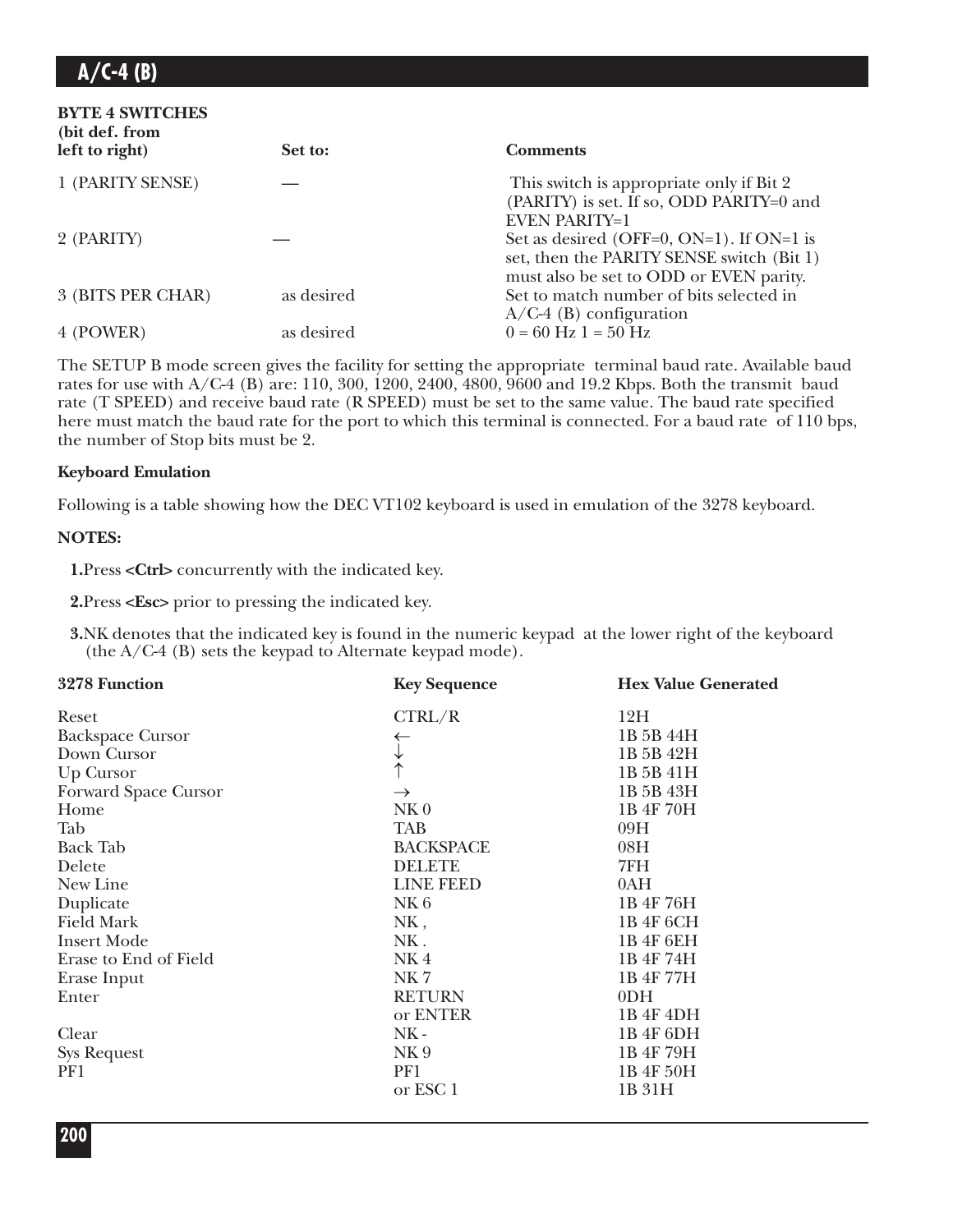| 3278 Function              | <b>Key Sequence</b>                         | <b>Hex Value Generated</b> |
|----------------------------|---------------------------------------------|----------------------------|
| PF <sub>2</sub>            | PF <sub>2</sub>                             | 1B 4F 51H                  |
|                            | or ESC 2                                    | 1B 32H                     |
| PF3                        | PF3                                         | 1B 4F 52H                  |
|                            | or ESC 3                                    | 1B 33H                     |
| PF4                        | PF4                                         | 1B 4F 53H                  |
|                            | or ESC <sub>4</sub>                         | 1B 34H                     |
| PF <sub>5</sub>            | ESC <sub>5</sub>                            | 1B 35H                     |
| PF <sub>6</sub>            | ESC <sub>6</sub>                            | 1B 36H                     |
| PF7                        | ESC <sub>7</sub>                            | 1B 37H                     |
| PF8                        | ESC <sub>8</sub>                            | 1B 38H                     |
| PF9                        | ESC <sub>9</sub>                            | 1B 39H                     |
| <b>PF10</b>                | ESC <sub>0</sub>                            | 1B 30H                     |
| <b>PF11</b>                | ESC!                                        | 1B 21H                     |
|                            | or ESC-                                     | 1B <sub>2</sub> DH         |
| <b>PF12</b>                | ESC @                                       | 1B 40H                     |
|                            | or $\text{ESC} =$                           | 1B <sub>3DH</sub>          |
| PF13                       | ESC#                                        | 1B 23H                     |
| <b>PF14</b>                | $ESC$ \$                                    | 1B 24H                     |
| PF15                       | ESC $%$                                     | 1B 25H                     |
| <b>PF16</b>                | ESC $\land$                                 | <b>1B 5EH</b>              |
| <b>PF17</b>                | ESC &                                       | 1B 26H                     |
| <b>PF18</b>                | ESC <sup>*</sup>                            | 1B <sub>2</sub> AH         |
| <b>PF19</b>                | ESC (                                       | 1B 28H                     |
| <b>PF20</b>                | $\text{ESC}$ )                              | 1B 29H                     |
| <b>PF21</b>                | <b>ESC ESC 1</b>                            | 1B 1B 31H                  |
| <b>PF22</b>                | ESC ESC 2                                   | 1B 1B 32H                  |
| <b>PF23</b>                | $\operatorname{ESC}\, \operatorname{ESC}$ 3 | 1B 1B 33H                  |
| <b>PF24</b>                | <b>ESC ESC 4</b>                            | 1B 1B 34H                  |
| PA1                        | NK <sub>1</sub>                             | 1B 4F 71H                  |
| PA <sub>2</sub>            | NK <sub>2</sub>                             | 1B 4F 72H                  |
| PA <sub>3</sub>            | NK <sub>3</sub>                             | 1B 4F 73H                  |
| Print                      | <b>NK8</b>                                  | 1B 4F 78H                  |
| <b>Cursor Select</b>       | NK <sub>5</sub>                             | 1B 4F 75H                  |
| Attention                  | $ESC \setminus$                             | 1B <sub>5</sub> CH         |
| Device Cancel              | ESC ]                                       | 1B <sub>5DH</sub>          |
| Ident                      | ESC:                                        | 1B <sub>3</sub> AH         |
| <b>Test</b>                | $\text{ESC}$ ;                              | 1B 3BH                     |
| <b>Special Function</b>    | <b>Key Sequence</b>                         | <b>Hex Value Generated</b> |
| Numeric Override           | $ESC$ {                                     | 1B7BH                      |
| Refresh Screen             | CTRL/W                                      | 17H                        |
| <b>Initialize Terminal</b> | $\text{ESC}$ <                              | 1B 3CH                     |
| Display Status Line        | $\text{ESC}_{-}$ (underline)                | 1B 5FH                     |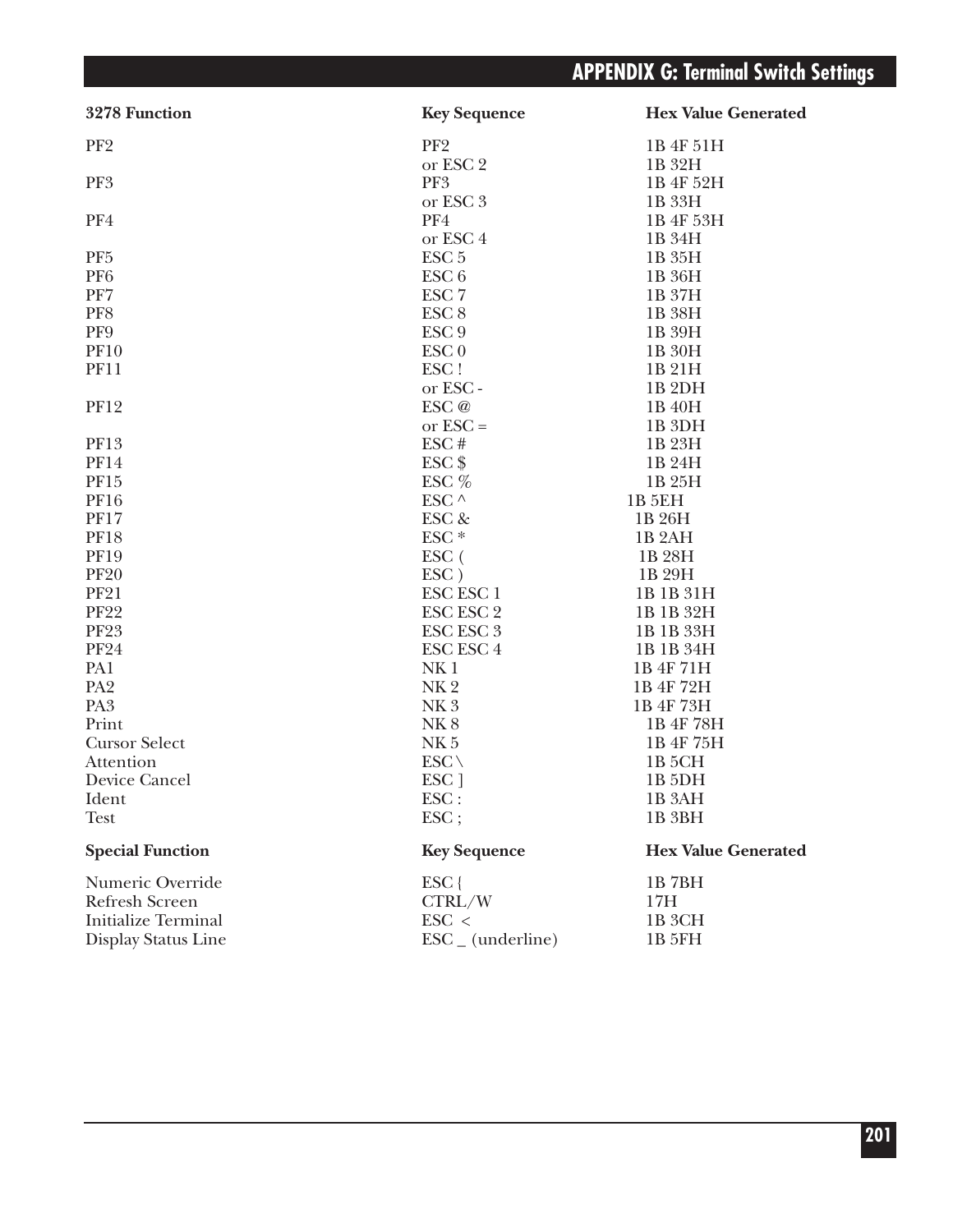### **G.48 VT52 Terminal Module—DEC VT52**

To set up the DEC VT52<sup>™</sup> terminal for connection to the  $A/C-4$  (B) in order to emulate the 3278, proceed as follows:

**1.**Connect the terminal to the A/C-4 (B) port (modem or direct cable) as appropriate.

**2.**The only switch settings available for the VT52 are the baud rate settings. On the rear of the terminal there are two rotary switches available to make these settings. The one on the right when facing the rear of the terminal is S1. On S1, the most counterclockwise position is Position 1. On S2, the most counterclockwise position is Position A. One switch (usually S1) is for the transmission rate, the other for the reception rate. These rates should be the same. Choose one of the following baud rate settings for full duplex operation, without local copy.

| <b>Baud Rate</b> | <b>Transmission</b><br>Switch (S1) Setting | Reception<br><b>Switch (S2) Setting</b> |
|------------------|--------------------------------------------|-----------------------------------------|
| 9600             | Position 3                                 | Position G                              |
| 4800             | Position 7                                 | Position C                              |
| 2400             | Position 3                                 | Position F                              |
| 1200             | Position 3                                 | Position E                              |
| 300              | Position 4                                 | Position C                              |
| 110              | Position 3                                 | Position B                              |

#### **Keyboard Emulation**

Following is a table showing how the DEC VT52 keyboard is used in emulation of the 3278 keyboard.

#### **NOTES:**

**1.**Press **<Ctrl>** concurrently with the indicated key.

**2.**Press **<Esc>** prior to pressing the indicated key.

**3.**NK indicates that the indicated key is found in the numeric keypad at the lower right of the keyboard (the A/C-4 (B) sets the keypad to Alternate keypad mode). For VT52 terminals having no numeric keypad, a terminal driver (terminal  $ID = VT52X$ ) is provided.

**4.**The last character on the screen (the line-24, column-80 character position) cannot be displayed. This feature is designed to defeat the DEC Auto-Scroll capability.

| 3278 Function           | <b>Key Sequence</b> | <b>Hex Value Generated</b> |
|-------------------------|---------------------|----------------------------|
| Reset                   | CTRL/R              | 12H                        |
| <b>Backspace Cursor</b> |                     | 1B 44H                     |
| Down Cursor             | V                   | 1B 42H                     |
| Up Cursor               | ∧                   | 1B 41H                     |
| Forward Space Cursor    | $\rightarrow$       | 1B 43H                     |
| Home                    | NK <sub>0</sub>     | 1B 3F 70H                  |
| Tab                     | <b>TAB</b>          | 09H                        |
| <b>Back Tab</b>         | <b>BACKSPACE</b>    | 08H                        |
| Delete                  | <b>DELETE</b>       | 7FH                        |
| New Line                | LINE FEED           | 0AH                        |
| Duplicate               | NK6                 | 1B 3F 76H                  |
| <b>Field Mark</b>       | NK,                 | 1B 3F 6CH                  |
|                         | or CTRL/F           | 06H                        |
| <b>Insert Mode</b>      | NK.                 | 1B 3F 6EH                  |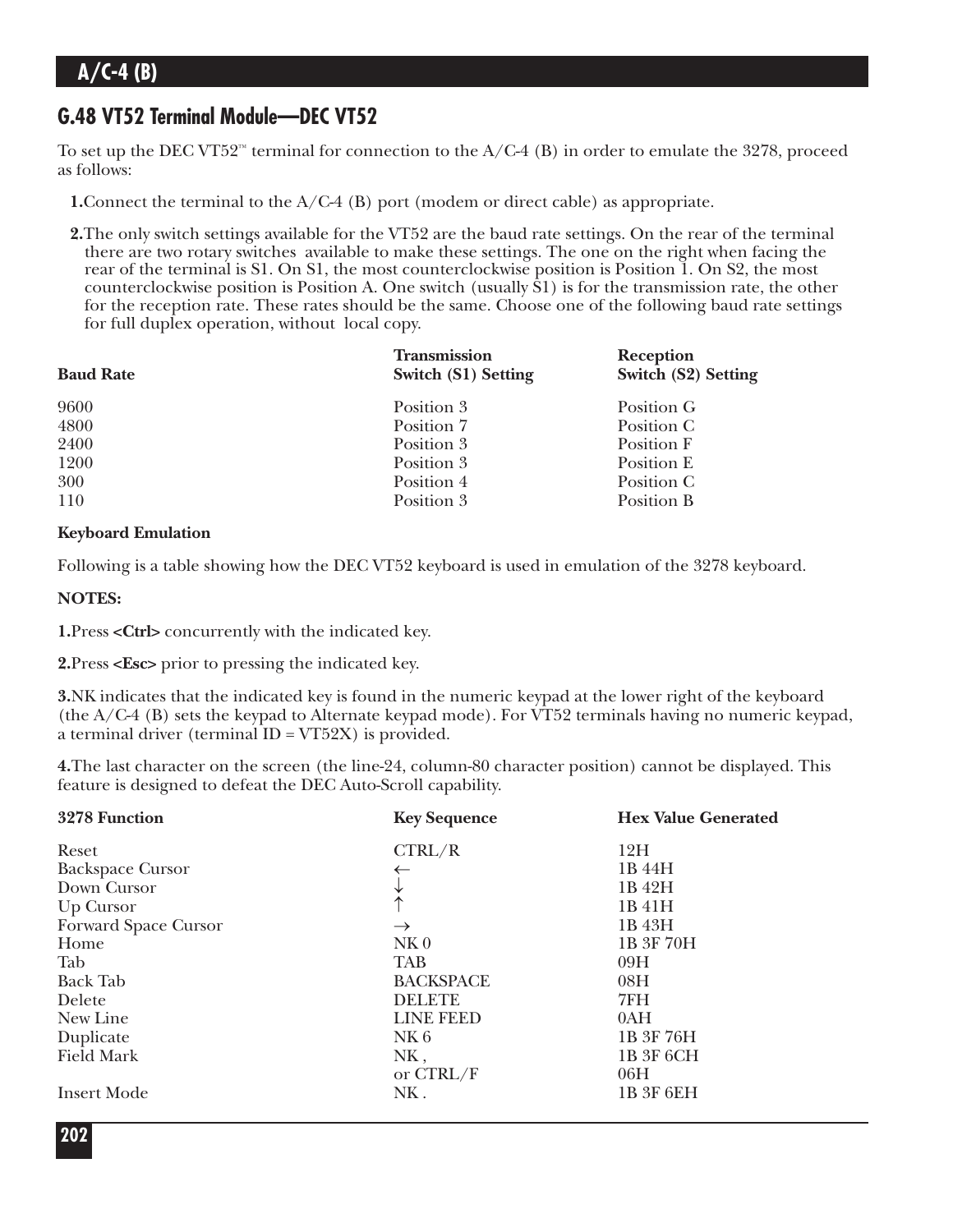| 3278 Function         | <b>Key Sequence</b> | <b>Hex Value Generated</b> |
|-----------------------|---------------------|----------------------------|
| Erase to End of Field | NK4                 | 1B 3F 74H                  |
| Erase Input           | NK7                 | 1B 3F 77H                  |
| Enter                 | <b>RETURN</b>       | 0 <sub>DH</sub>            |
|                       | or ENTER            | 1B 3F 4DH                  |
| Clear                 | $NK -$              | 1B 3F 6DH                  |
|                       | or $CTRL/Z$         | 1AH                        |
| <b>Sys Request</b>    | NK <sub>9</sub>     | 1B 3F 79H                  |
| PF1                   | ESC <sub>1</sub>    | 1B 31H                     |
|                       | or PF1              | 1B 50H                     |
| PF <sub>2</sub>       | ESC <sub>2</sub>    | 1B 32H                     |
|                       | or PF2              | 1B 51H                     |
| PF3                   | ESC <sub>3</sub>    | 1B 33H                     |
|                       | or PF3              | 1B 52H                     |
| PF4                   | ESC <sub>4</sub>    | 1B 34H                     |
|                       | or PF4              | 1B 53H                     |
| PF <sub>5</sub>       | ESC <sub>5</sub>    | 1B 35H                     |
| PF <sub>6</sub>       | ESC <sub>6</sub>    | 1B 36H                     |
| PF7                   | ESC <sub>7</sub>    | 1B 37H                     |
| PF8                   | ESC <sub>8</sub>    | 1B 38H                     |
| PF9                   | ESC <sub>9</sub>    | 1B 39H                     |
| <b>PF10</b>           | ESC <sub>0</sub>    | 1B 30H                     |
| <b>PF11</b>           | ESC!                | 1B 21H                     |
|                       | or ESC-             | 1B <sub>2DH</sub>          |
| <b>PF12</b>           | ESC <sub>@</sub>    | 1B 40H                     |
|                       | or $\text{ESC} =$   | 1B 3DH                     |
| <b>PF13</b>           | ESC#                | 1B 23H                     |
| <b>PF14</b>           | $ESC$ \$            | 1B 24H                     |
| <b>PF15</b>           | ESC $%$             | 1B 25H                     |
| <b>PF16</b>           | ESC $\wedge$        | 1B 5EH                     |
| <b>PF17</b>           | ESC &               | 1B 26H                     |
| <b>PF18</b>           | ESC <sup>*</sup>    | 1B <sub>2</sub> AH         |
| <b>PF19</b>           | ESC (               | 1B 28H                     |
| <b>PF20</b>           | $\text{ESC}$ )      | 1B 29H                     |
| <b>PF21</b>           | ESC ESC 1           | 1B 1B 31H                  |
| <b>PF22</b>           | ESC ESC 2           | 1B 1B 32H                  |
| <b>PF23</b>           | ESC ESC 3           | 1B 1B 33H                  |
| <b>PF24</b>           | ESC ESC 4           | 1B 1B 34H                  |
| PA1                   | NK <sub>1</sub>     | 1B 3F 71H                  |
| PA <sub>2</sub>       | NK <sub>2</sub>     | 1B 3F 72H                  |
| PA <sub>3</sub>       | NK <sub>3</sub>     | 1B 3F 73H                  |
| Print                 | <b>NK8</b>          | 1B 3F 78H                  |
| <b>Cursor Select</b>  | NK <sub>5</sub>     | 1B 3F 75H                  |
| Attention             | $ESC \setminus$     | 1B <sub>5</sub> CH         |
| Device Cancel         | ESC ]               | 1B <sub>5</sub> DH         |
| Ident                 | ESC:                | 1B <sub>3</sub> AH         |
| <b>Test</b>           | ESC;                | 1B <sub>3BH</sub>          |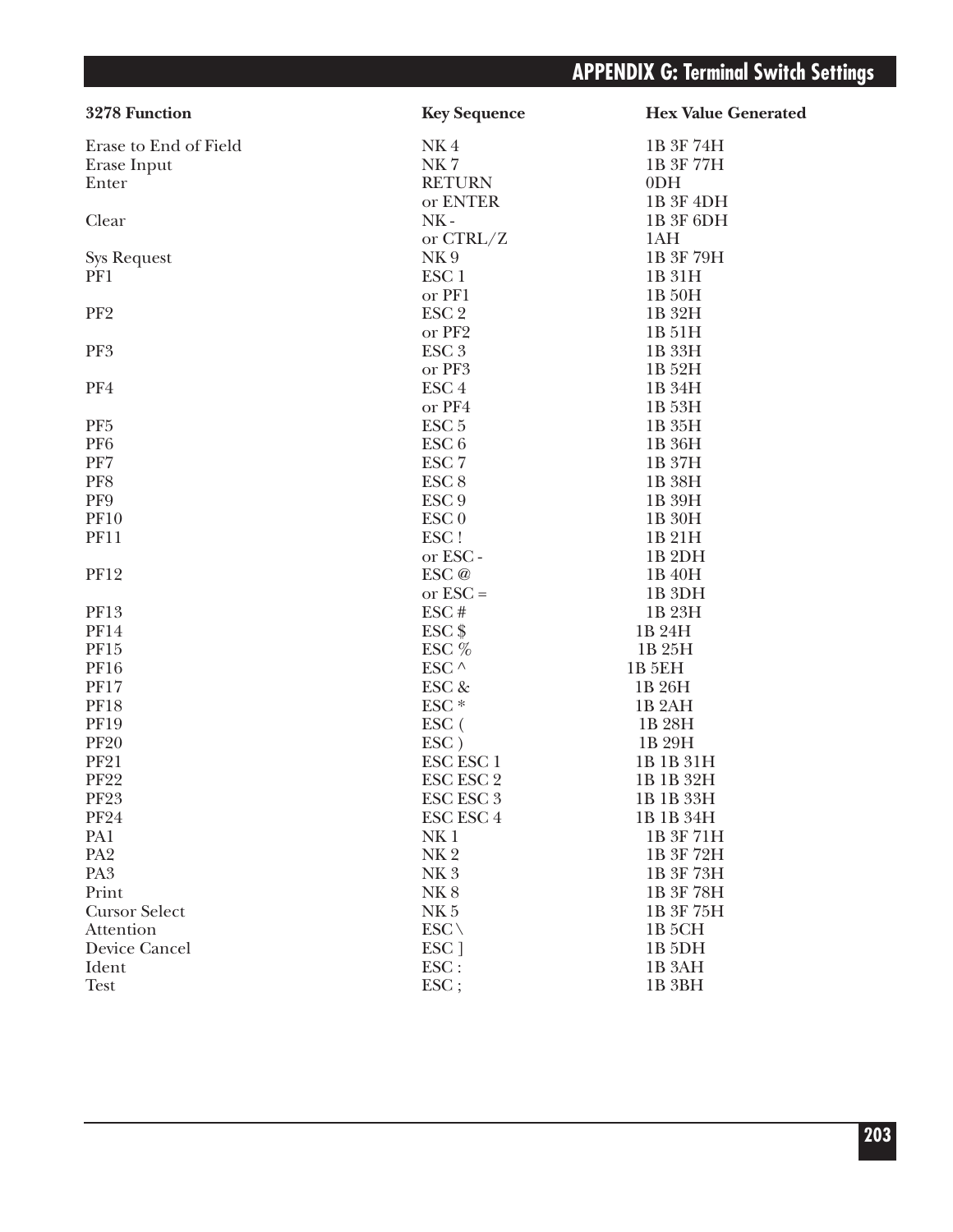Numeric Override ESC { 1B 7BH<br>Refresh Screen CTRL/W 17H Refresh Screen CTRL/W 17H<br>Initialize Terminal ESC < 1B 3CH Initialize Terminal ESC < 1B 3CH<br>Display Status Line ESC (underline) 1B 5FH  $\text{ESC}_{-}$  (underline)

#### **Special Function Key Sequence Hex Value Generated**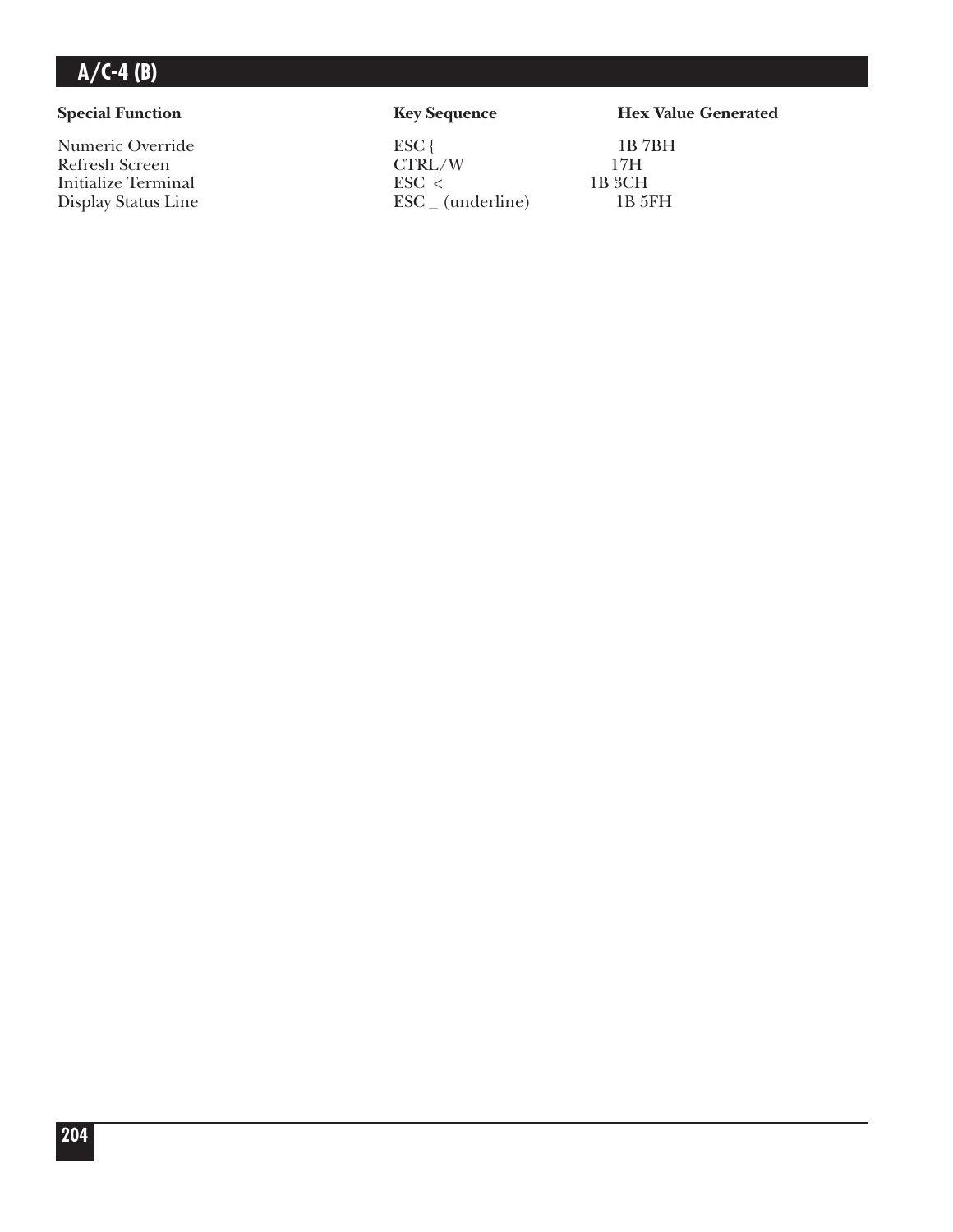#### **G.49 VT52X Terminal Module—DEC VT52 without Numeric Keypad**

To set up the DEC VT52 terminal for connection to the  $A/C-4$  (B) in order to emulate the 3278, proceed as follows:

**1.**Connect the terminal to the A/C-4 (B) port (modem or direct cable) as appropriate.

**2.**The only switch settings available for the VT52 are the baud rate settings. On the rear of the terminal, there are two rotary switches available to make these settings. The one on the right when facing the rear of the terminal is S1. On S1, the most counterclockwise position is Position 1. On S2, the most counterclockwise position is Position A. One switch (usually S1) is for the transmission rate, the other for the reception rate. These rates should be the same. Choose one of the following baud rate settings for full-duplex operation, without local copy.

| <b>Baud Rate</b> | <b>Transmission</b><br>Switch (S1) Setting | <b>Reception</b><br><b>Switch (S2) Setting</b> |
|------------------|--------------------------------------------|------------------------------------------------|
| 9600             | Position 3                                 | Position G                                     |
| 4800             | Position 7                                 | Position C                                     |
| 2400             | Position 3                                 | Position F                                     |
| 1200             | Position 3                                 | Position E                                     |
| 300              | Position 4                                 | Position C                                     |
| 110              | Position 3                                 | Position B                                     |

#### **Keyboard Emulation**

Following is a table showing how the DEC VT52 keyboard is used in emulation of the 3278 keyboard.

#### **NOTES:**

**1.**Press **<Ctrl>** concurrently with the indicated key.

**2.**Press **<Esc>** prior to pressing the indicated key.

**3.**The last character on the screen (the line-24, column-80 character position) cannot be displayed. This feature is designed to defeat the DEC Auto-Scroll capability.

| 3278 Function           | <b>Key Sequence</b> | <b>Hex Value Generated</b> |
|-------------------------|---------------------|----------------------------|
| Reset                   | CTRL/R              | 12H                        |
| <b>Backspace Cursor</b> |                     | 1B 44H                     |
| Down Cursor             |                     | 1B 42H                     |
| Up Cursor               |                     | 1B 41H                     |
| Forward Space Cursor    | $\rightarrow$       | 1B 43H                     |
| Home                    | $CTRL/\wedge$       | 1EH                        |
| Tab                     | TAB                 | 09H                        |
| <b>Back Tab</b>         | <b>BACKSPACE</b>    | 08H                        |
| Delete                  | <b>DELETE</b>       | 7FH                        |
| New Line                | <b>LINE FEED</b>    | 0AH                        |
| Duplicate               | CTRL/D              | 04H                        |
| <b>Field Mark</b>       | CTRL/F              | 06H                        |
| <b>Insert Mode</b>      | CTRL/U              | 15H                        |
| Erase to End of Field   | CTRL/E              | 05H                        |
| Erase Input             | CTRL/X              | 18H                        |
| Enter                   | <b>RETURN</b>       | 0 <sub>DH</sub>            |
| Clear                   | CTRL/Z              | 1AH                        |
| <b>Sys Request</b>      | ESC ?               | 1B 3FH                     |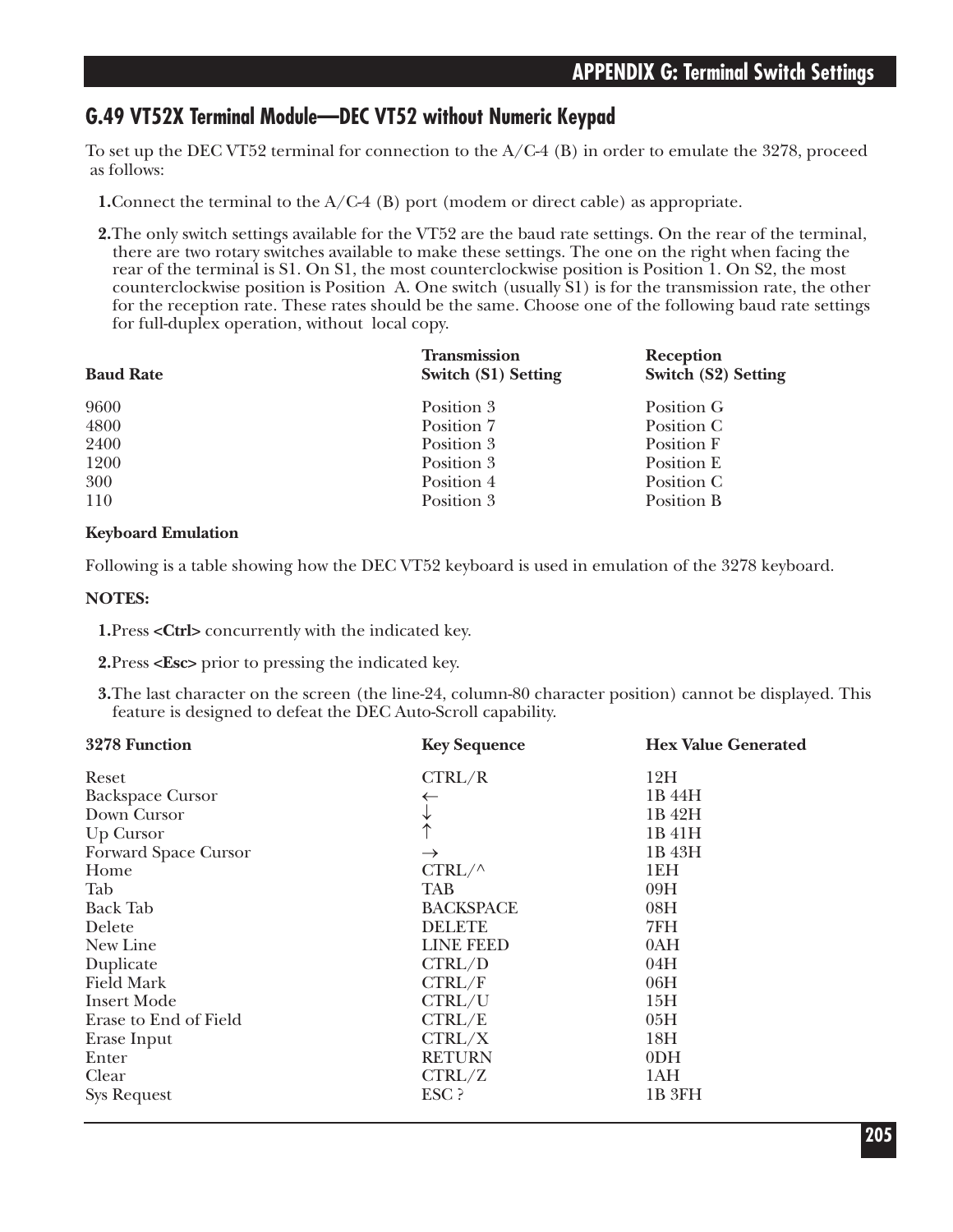| 3278 Function              | <b>Key Sequence</b>          | <b>Hex Value Generated</b> |
|----------------------------|------------------------------|----------------------------|
| PF1                        | ESC <sub>1</sub>             | 1B 31H                     |
|                            | or PF1                       | 1B 50H                     |
| PF <sub>2</sub>            | ESC <sub>2</sub>             | 1B 32H                     |
|                            | or PF2                       | 1B 51H                     |
| PF3                        | ESC <sub>3</sub>             | 1B 33H                     |
|                            | or PF3                       | 1B 52H                     |
| PF4                        | ESC <sub>4</sub>             | 1B 34H                     |
|                            | or PF4                       | 1B 53H                     |
| PF <sub>5</sub>            | ESC <sub>5</sub>             | 1B 35H                     |
| PF <sub>6</sub>            | ESC <sub>6</sub>             | 1B 36H                     |
| PF7                        | ESC <sub>7</sub>             | 1B 37H                     |
| PF8                        | ESC <sub>8</sub>             | 1B 38H                     |
| PF9                        | ESC <sub>9</sub>             | 1B 39H                     |
| <b>PF10</b>                | ESC <sub>0</sub>             | 1B 30H                     |
| <b>PF11</b>                | ESC!                         | 1B 21H                     |
|                            | or ESC-                      | 1B <sub>2DH</sub>          |
| <b>PF12</b>                | ESC @                        | 1B 40H                     |
|                            | or $\text{ESC} =$            | 1B <sub>3DH</sub>          |
| <b>PF13</b>                | ESC#                         | 1B 23H                     |
| <b>PF14</b>                | ESC <sub>\$</sub>            | 1B 24H                     |
| <b>PF15</b>                | ESC %                        | 1B 25H                     |
| <b>PF16</b>                | ESC $^\wedge$                | 1B 5EH                     |
| <b>PF17</b>                | ESC &                        | 1B 26H                     |
| <b>PF18</b>                | ESC <sup>*</sup>             | 1B <sub>2</sub> AH         |
| <b>PF19</b>                | ESC (                        | 1B 28H                     |
| <b>PF20</b>                | ESC)                         | 1B 29H                     |
| <b>PF21</b>                | <b>ESC ESC 1</b>             | 1B 1B 31H                  |
| <b>PF22</b>                | ESC ESC 2                    | 1B 1B 32H                  |
| <b>PF23</b>                | <b>ESC ESC 3</b>             | 1B 1B 33H                  |
| <b>PF24</b>                | ESC ESC 4                    | 1B 1B 34H                  |
| PA1                        | <b>ESC Z</b>                 | 1B 5AH                     |
| PA <sub>2</sub>            | ESC <sub>X</sub>             | 1B 58H                     |
| PA <sub>3</sub>            | ESC <sub>C</sub>             | 1B 43H                     |
| Print                      | CTRL/P                       | 10H                        |
| <b>Cursor Select</b>       | CTRL/C                       | 03H                        |
| Attention                  | $ESC \setminus$              | 1B 5CH                     |
| Device Cancel              | ESC ]                        | 1B <sub>5</sub> DH         |
| Ident                      | $\text{ESC}$ :               | 1B <sub>3</sub> AH         |
| <b>Test</b>                | $\text{ESC}$ ;               | 1B 3BH                     |
| <b>Special Function</b>    | <b>Key Sequence</b>          | <b>Hex Value Generated</b> |
| Numeric Override           | $ESC$ {                      | 1B7BH                      |
| <b>Refresh Screen</b>      | CTRL/W                       | 17H                        |
| <b>Initialize Terminal</b> | $\text{ESC}$ <               | 1B <sub>3</sub> CH         |
| Display Status Line        | $\text{ESC}_{-}$ (underline) | 1B 5FH                     |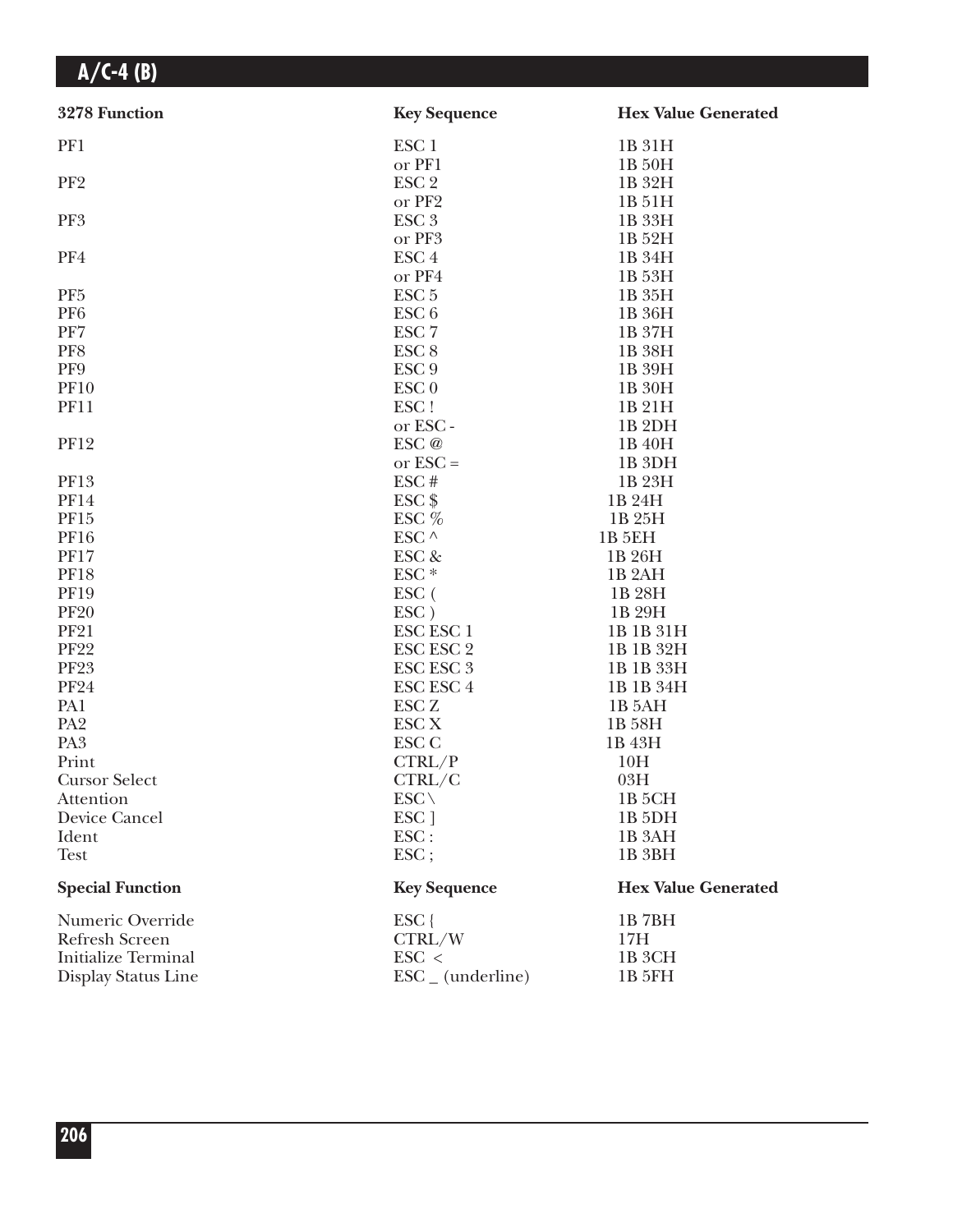### **G.50 WY100 Terminal Module—WYSE WY-100**

To set up the Wyse® WY-100 terminal for connection to the A/C-4 (B) in order to emulate the 3278, proceed as follows.

**1.**Disconnect the AC power cord from the outlet before setting the option switches.

**2.**There are three banks of toggle-type switches each with 8 switches located on the keyboard. These switches should be set to the following values:

| SW1                     | Set to:     |                 | <b>Comments</b>                                         |                                                            |  |
|-------------------------|-------------|-----------------|---------------------------------------------------------|------------------------------------------------------------|--|
| 1                       | ON          |                 | Edit keys are set up as duplex keys (host controllable) |                                                            |  |
| $\overline{2}$          | <b>OFF</b>  |                 | End of Line $= US$                                      |                                                            |  |
|                         |             |                 | End of Transmission $=$ CR                              |                                                            |  |
| $\boldsymbol{3}$        | ON          |                 | Disable auto-new-line                                   |                                                            |  |
| $\overline{4}$          | ON          |                 | ENTER and RETURN both generate CR character             |                                                            |  |
| $5-8$                   | see below   |                 | Sets the Printer Port baud rate                         |                                                            |  |
| SW <sub>2</sub>         | Set to:     |                 | <b>Comments</b>                                         |                                                            |  |
| $\mathbf{1}$            | ON          |                 | 8-bit data                                              |                                                            |  |
| $\overline{2}$          | as desired  |                 | $ON = Even$ parity                                      |                                                            |  |
|                         |             |                 | $OFF = Odd$ parity                                      |                                                            |  |
| 3                       | <b>OFF</b>  |                 |                                                         | 1 stop bit. If a baud rate 110 or less is selected, set to |  |
|                         |             |                 | $ON = 2$ stop bits                                      |                                                            |  |
| $\overline{4}$<br>$5-8$ | <b>OFF</b>  |                 | Parity disabled                                         |                                                            |  |
|                         | see below   |                 | Sets the modem port baud rate                           |                                                            |  |
|                         |             | <b>Switches</b> |                                                         |                                                            |  |
| <b>Baud Rate</b>        | $\bf{5}$    | 6               | 7                                                       | 8                                                          |  |
| 9600                    | <b>OFF</b>  | <b>OFF</b>      | <b>OFF</b>                                              | ON                                                         |  |
| 4800                    | <b>OFF</b>  | <b>OFF</b>      | ON                                                      | ON                                                         |  |
| 2400                    | <b>OFF</b>  | <b>ON</b>       | <b>OFF</b>                                              | ON                                                         |  |
| 1200                    | ON          | <b>OFF</b>      | <b>OFF</b>                                              | <b>OFF</b>                                                 |  |
| 300                     | ON          | <b>OFF</b>      | ON                                                      | <b>OFF</b>                                                 |  |
| 110                     | ON          | ON              | <b>OFF</b>                                              | ON                                                         |  |
| SW <sub>3</sub>         | Set to      |                 | <b>Comments</b>                                         |                                                            |  |
| 1                       | <b>OFF</b>  |                 | 1 page (1920 character) memory                          |                                                            |  |
| $\overline{2}$          | as required |                 | $OFF = 60$ Hz power source                              |                                                            |  |
|                         |             |                 | $ON = 50$ Hz power source                               |                                                            |  |
| 3,4                     | <b>OFF</b>  |                 | Normal Display mode                                     |                                                            |  |
| $\overline{5}$          | as desired  |                 | OFF = Black screen                                      |                                                            |  |
|                         |             |                 | $ON = White screen$                                     |                                                            |  |
| 6                       | as desired  |                 | $OFF = Blinking cursor$                                 |                                                            |  |
|                         |             |                 | $ON = Non-blinking cursor$                              |                                                            |  |
| 7                       | <b>OFF</b>  |                 | <b>Full Duplex</b>                                      |                                                            |  |
| 8                       | <b>OFF</b>  |                 | <b>Conversation Mode</b>                                |                                                            |  |

**3.**Reconnect the AC power cord and connect the terminal to the A/C-4 (B) port (or modem, etc.) as appropriate.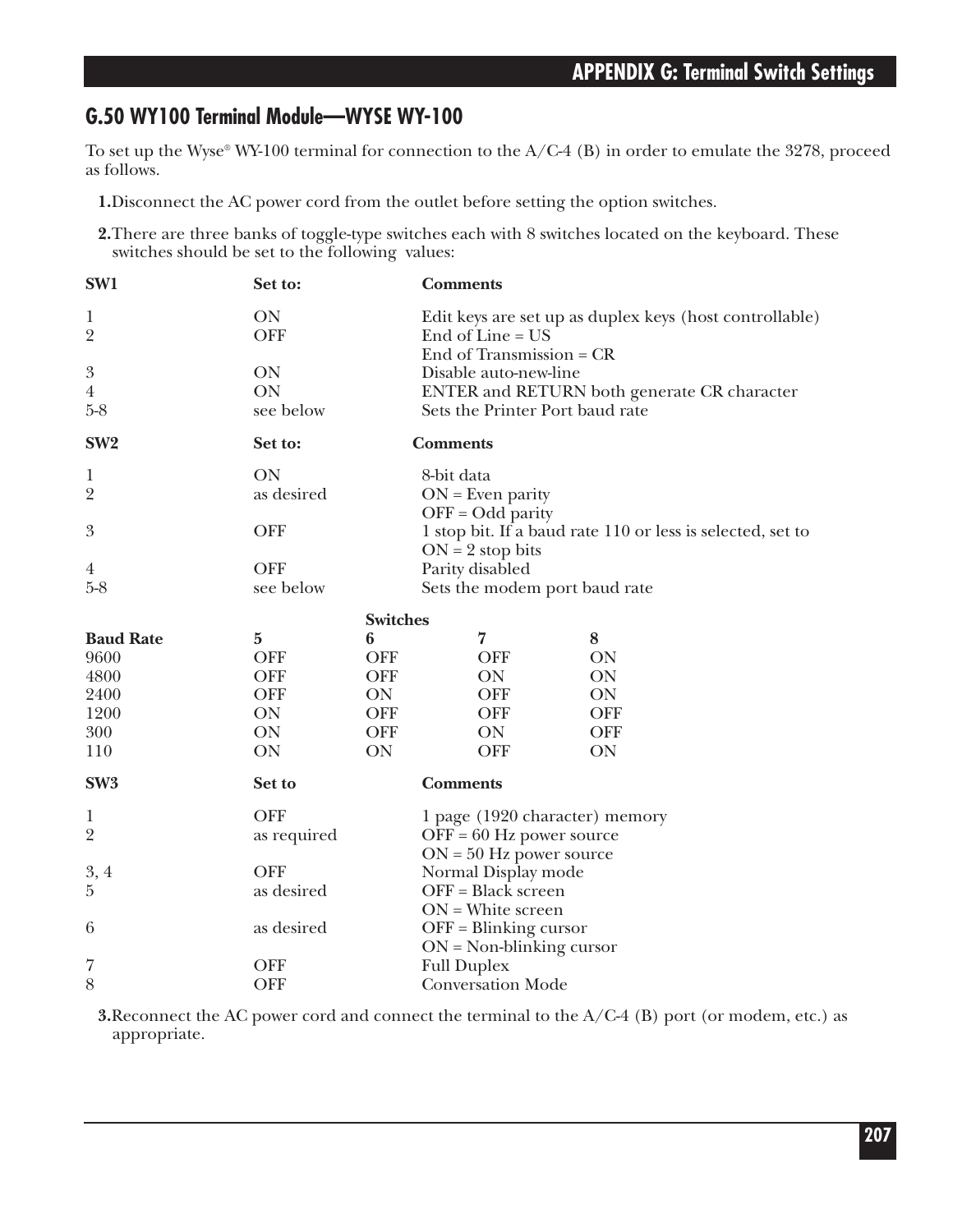#### **Keyboard Emulation**

Following is a table showing how the Wyse WY-100 keyboard is used in emulation of the 3278 keyboard.

**NOTES:** 

**1.**Press **<Ctrl>** and **<Shift>** concurrently with the indicated key.

**2.**Press **<Esc>** prior to pressing the indicated key.

**3.**The last character on the screen (the line-24, column-80 character position) cannot be displayed. This feature is designed to defeat the Wyse WY-100 Auto-Scroll capability.

| 3278 Function           | <b>Key Sequence</b>       | <b>Hex Value Generated</b> |
|-------------------------|---------------------------|----------------------------|
| Reset                   | <b>SEND PAGE</b>          | 1B 35H                     |
| <b>Backspace Cursor</b> | $\leftarrow$ or BACKSPACE | 08H                        |
| Down Cursor             | $\downarrow$ or LINEFEED  | 0AH                        |
| Up Cursor               | ↑                         | 0BH                        |
| Forwardspace Cursor     | $\rightarrow$             | 0CH                        |
| Home                    | <b>HOME</b>               | 1EH                        |
| Tab                     | <b>TAB</b>                | 09H                        |
| Backtab                 | SHIFT/TAB                 | 1B 49H                     |
| Delete                  | <b>RUBOUT</b>             | 7FH                        |
| New Line                | <b>NEW LINE</b>           | 1FH                        |
| Duplicate               | DEL/INS CHAR              | 1B 51H                     |
| <b>Field Mark</b>       | SOM/EOM                   | 1B 39H                     |
| <b>Insert Mode</b>      | <b>LINE INSERT</b>        | 1B 45H                     |
| Erase to End of Field   | <b>LINE DELETE</b>        | 1B 52H                     |
| Erase Input             | <b>LINE ERASE</b>         | 1B 54H                     |
| Enter                   | <b>RETURN or ENTER</b>    | 0 <sub>DH</sub>            |
| Clear                   | PAGE ERASE                | 1B 59H                     |
| <b>System Request</b>   | <b>SEND MSG</b>           | 1B 53H                     |
| PF1                     | F1                        | 02 30H                     |
| PF <sub>2</sub>         | F2                        | 02 31H                     |
| PF3                     | ${\rm F}3$                | 02 32H                     |
| PF4                     | F <sub>4</sub>            | 02 33H                     |
| PF <sub>5</sub>         | F <sub>5</sub>            | 02 34H                     |
| PF <sub>6</sub>         | F <sub>6</sub>            | 02 35H                     |
| PF7                     | ${\rm F}7$                | 02 36H                     |
| PF8                     | F <sub>8</sub>            | 02 37H                     |
| PF9                     | SHIFT/F1                  | 02 38H                     |
| <b>PF10</b>             | SHIFT/F2                  | 02 39H                     |
| <b>PF11</b>             | SHIFT/F3                  | 02 3AH                     |
| <b>PF12</b>             | SHIFT/F4                  | 02 3BH                     |
| PF13                    | SHIFT/F5                  | 02 3CH                     |
| <b>PF14</b>             | SHIFT/F6                  | 02 3DH                     |
| PF15                    | SHIFT/F7                  | 02 3EH                     |
| <b>PF16</b>             | SHIFT/F8                  | 02 3FH                     |
| <b>PF17</b>             | <b>ESCF11B</b>            | 02 30H                     |
| <b>PF18</b>             | ESC <sub>F2</sub> 1B      | 02 31H                     |
| <b>PF19</b>             | ESC F3 1B                 | 02 32H                     |
| <b>PF20</b>             | ESC <sub>F4</sub> 1B      | 02 33H                     |
| <b>PF21</b>             | ESC <sub>F5</sub> 1B      | 02 34H                     |
| <b>PF22</b>             | ESC <sub>F6</sub> 1B      | 02 35H                     |
|                         |                           |                            |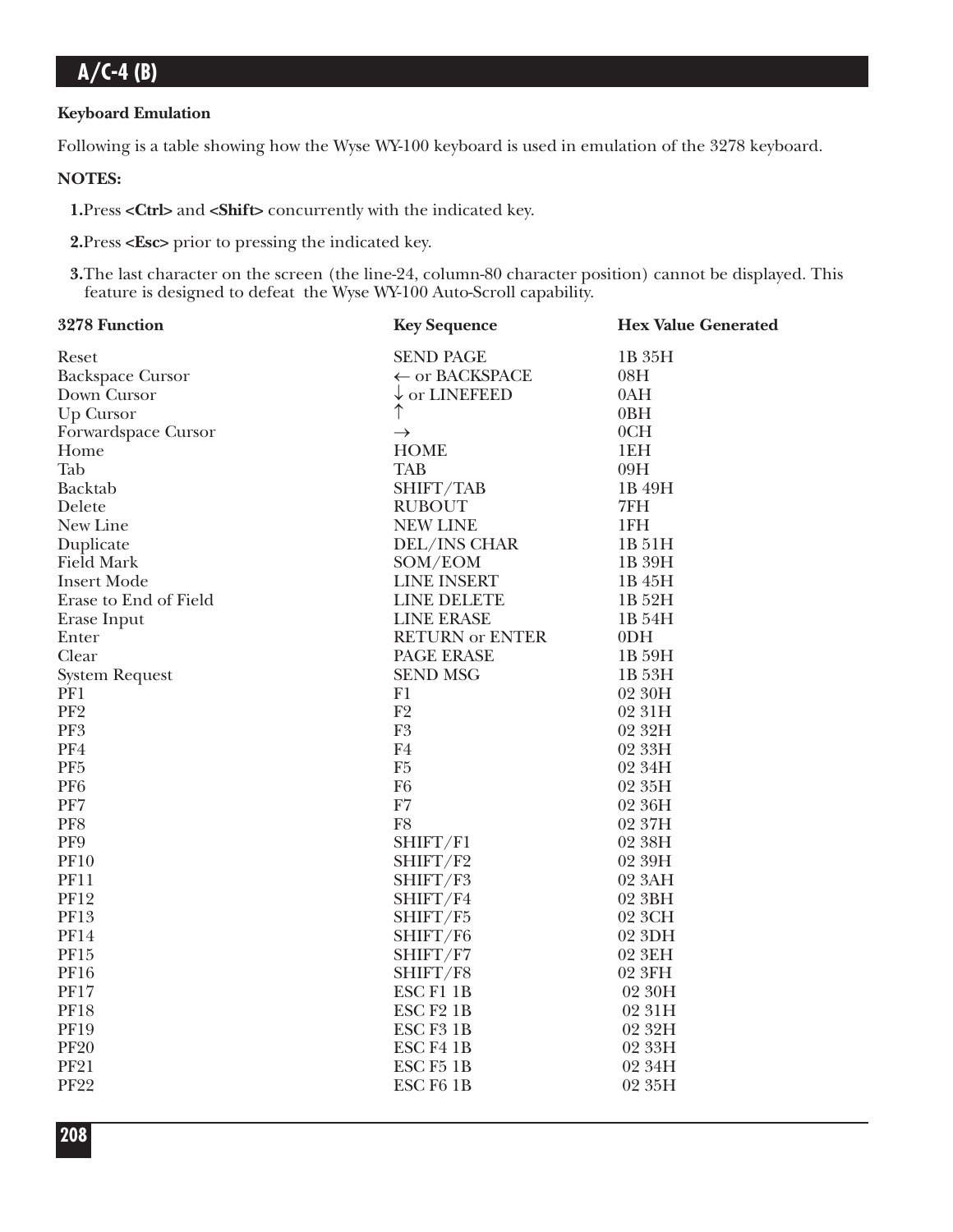### **APPENDIX G: Terminal Switch Settings**

PF23 ESC F7 1B 02 36H<br>PF24 1B 02 37H PF24 **ESC F8** 1B 02 37H PA1 SCRN EDIT 1B 4EH<br>PA2 SET TAB 1B 31H PA2 SET TAB 1B 31H PA3 PAGE 1B 68H Print 1B 40H Cursor Select SEND LINE 1B 34H<br>Attention ESC \ 1B 5CH Attention  $\text{ESC} \setminus 1B\text{ 5CH}$ Device Cancel SHIFT/PRINT 1B 50H<br>Ident ESC : 1B 3AH Ident 1B 3AH Test ESC; 1B 3BH Fast Forwardspace SCRL DOWN 1B 76H Fast Backspace

Display Status Line

Numeric Override SCRL UP 1B 77H<br>Refresh Screen CTRL/W 17H Refresh Screen CTRL/W 17H<br>Initialize Terminal ESC < 1B 3CH Initialize Terminal<br>Display Status Line<br>ESC (underline) 1B 3CH<br>IB 5FH<br>IB 5FH

P**3278 Function Key Sequence Hex Value Generated**

#### **Special Funtion Key Sequence Hex Value Generated**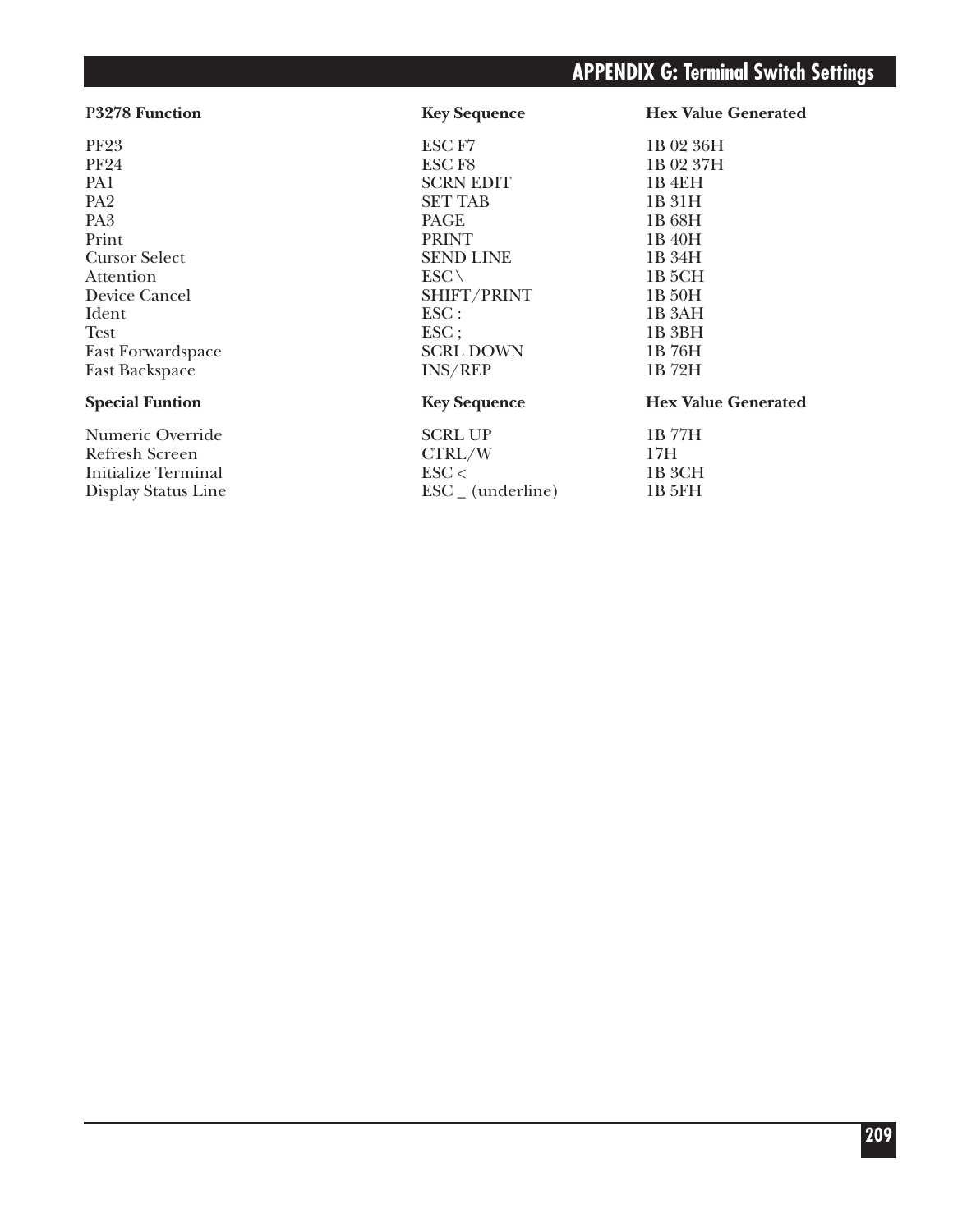# $\mathbf{A}$

AC INPUT, 14 ACT5A Terminal Module. 59 ADM11 Terminal Module, 62 ADM12 Terminal Module, 65 ADM178 Terminal Module, 67 ADM21 Terminal Module, 70 ADM24E Terminal Module, 73 ADM2D Terminal Module, 76 ADM3A Terminal Module, 79 ADM3P Terminal Module, 82 ANSI Terminal Module, 85 Auto-Skip Capability, 54

# **B**

Banner Message, 33 Baud Rate, 29

# **C**

C108 Terminal Module, 87 C530 Terminal Module, 90 Cable Requirements, 19 Changing the EPROM, 38 Coax Cable, 19 COMPU, 6 COMPU Terminal Module, 95 Configuration, 21, 23, 28 Connect Mode, 31 Connect Password, 31 CU SIG, 13 CU SIG Indicator Failure, 37 Cursor Control, 54

# **D**

**210 A** D450 Terminal Module, 97 Data Bits, 29 DCE/DTE Pushbutton, 14 DG200 Terminal Module, 100 Diagnostic Test Failure, 36 DISPI Terminal Module, 102 Display Case, 30 Display Codes, 45 Display Fields, 54 Display status line, 6, 45, 57 DM20 Terminal Module, 105 DM5 Terminal Module, 111 DM5AB Terminal Module, 115 DM78 Terminal Module, 118

# **E**

Echo Suppression, 33 Emulation, 5, 23 Emulators, 5 EPROM Test Failure, 36 Exit and Save, 34

## **F**

Flashing Asterisk, 33 Flow Control, 29 Forced Logoff, 31

# **H**

HP125 Terminal Module, 121 HP21 Terminal Module, 124 HP45 Terminal Module, 127 HZ14 Terminal Module, 130 HZ150 Terminal Module, 133 HZ151 Terminal Module, 136 HZ78 Terminal Module, 139

# **I**

I3101 Terminal Module, 141 I3161 Terminal Module, 144 IBMPC, 6 IBMPC Terminal Module, 147 Inactivity Disconnect, 31 INF205 Terminal Module, 149 Initialize terminal, 6, 57

# **J**

J3 Connector, 14 J4 Connector, 14 J5 BNC Connector, 14

# **K**

Keyboard Functions, 54

#### **L**

Logon, 23 Logon Menu, 25 Logon Mode, 25

## **M**

Main Port, 15 Models, 6 Modems, 21

#### **N**

Number Codes, 47 Numeric Lock , 30 Numeric override, 6, 57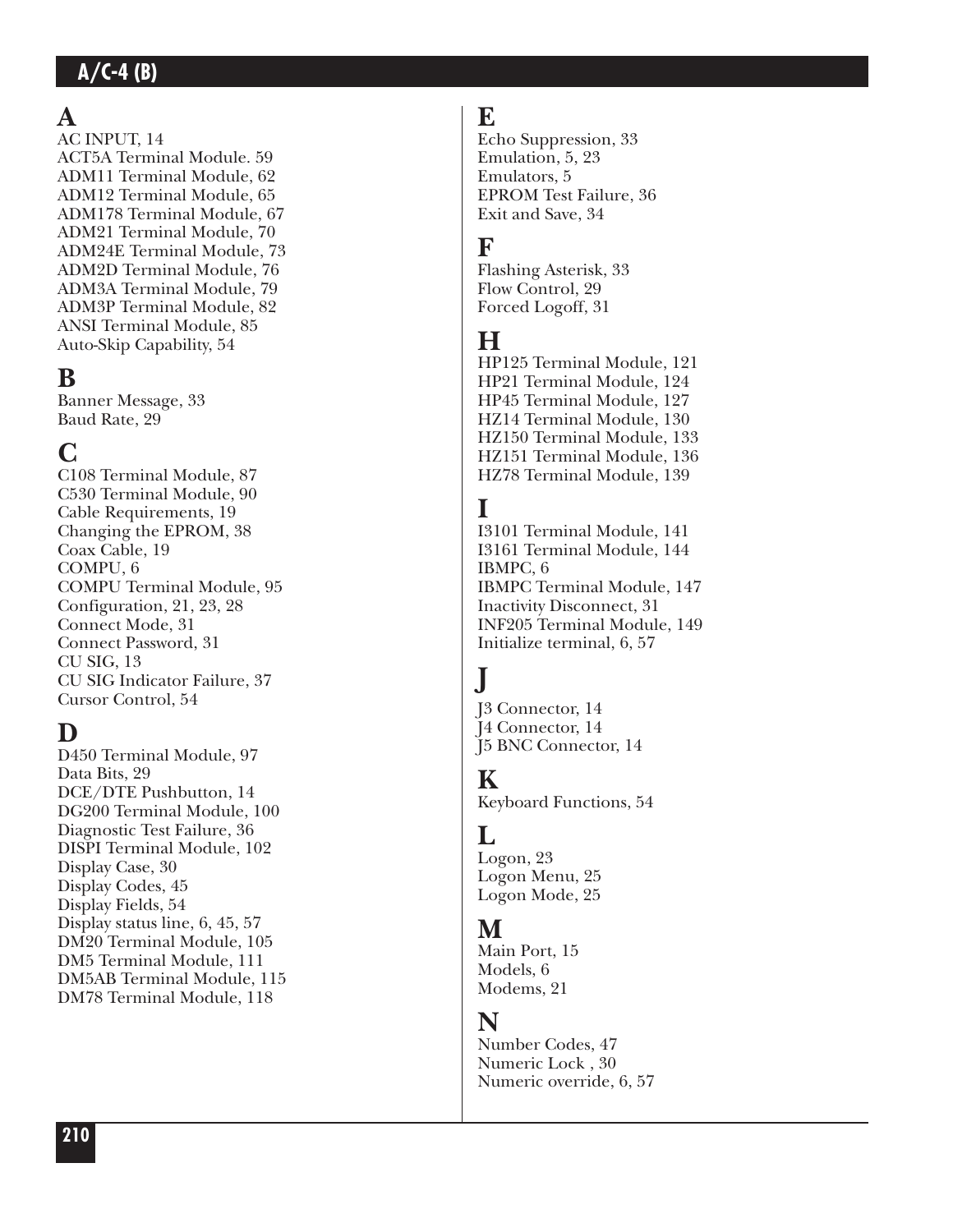# **P**

Parity, 29 Passthrough, 23 Passthrough Port, 12, 18, 21 Passthrough Signals, 32 PASSTHRU, 13 Power Requirements, 19 POWER Switch, 14 Prompt Failure, 36 PWR, 13

# **R**

RAM Test Failure, 36 Refresh screen, 6, 57 Remote Applications, 21 RS-232 Cable, 19 RXD, 13

# **S**

SCANS Terminal Module, 151 System Indicators, 54

## **T**

T4420 Terminal Module, 154 T5410 Terminal Module, 157 T5420 Terminal Module, 159 Terminal Emulators, 6 Terminal Type , 28 Terminal-Host Session, 23 TV910 Terminal Module, 162 TV910P Terminal Module, 165 TV925 Terminal Module, 169 TV970 Terminal Module, 173 TXD, 13 Typeahead, 33

## **V**

VIEWC Terminal Module, 176 VIEWP Terminal Module, 179 VIP731 Terminal Module, 184 VP60 Terminal Module, 187 VP78 Terminal Module, 190 VP78C Terminal Module, 193 VT100 Terminal Module, 196 VT102 Terminal Module, 199 VT52 Terminal Module, 202 VT52X Terminal Module, 205

## **W**

WY100 Terminal Module, 207